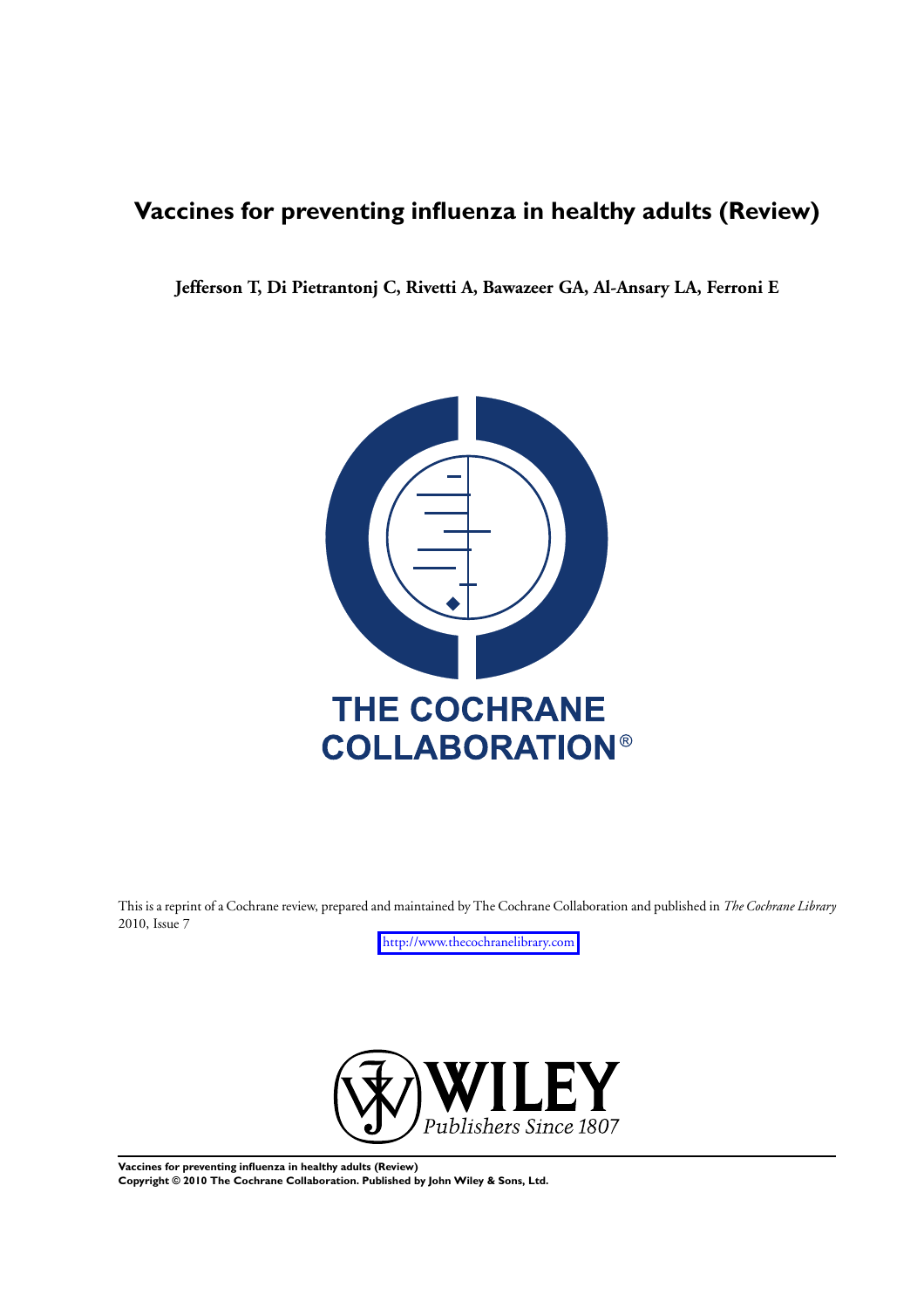## **TABLE OF CONTENTS**

| HEADER<br><u>na kara na kara na kara na kara</u>                                                                                     | 1              |
|--------------------------------------------------------------------------------------------------------------------------------------|----------------|
| ABSTRACT<br>والمتعاونة والمتعاونة والمتعاونة والمتعاونة والمتعاونة والمتعاونة والمتعاونة والمتعاونة والمتعاونة والمتعاونة            | 1              |
|                                                                                                                                      | $\overline{2}$ |
|                                                                                                                                      | $\overline{2}$ |
|                                                                                                                                      | 3              |
|                                                                                                                                      | 3              |
|                                                                                                                                      | 6              |
| DISCUSSION<br>فالمتحدث والمتحاول والمتحالة والمتحالة والمتحالة والمتحالة والمتحالة والمتحالة والمتحالة والمتحالة والمتحالة والمتحالة | 11             |
|                                                                                                                                      | 12             |
|                                                                                                                                      | 12             |
|                                                                                                                                      | 13             |
|                                                                                                                                      | 20             |
|                                                                                                                                      | 71             |
| Analysis 1.1. Comparison 1 Inactivated parenteral vaccine versus placebo or do-nothing, Outcome 1 Influenza-like                     |                |
|                                                                                                                                      | 77             |
| Analysis 1.2. Comparison 1 Inactivated parenteral vaccine versus placebo or do-nothing, Outcome 2 Influenza.                         | 79             |
| Analysis 1.3. Comparison 1 Inactivated parenteral vaccine versus placebo or do-nothing, Outcome 3 Physician visits.                  | 80             |
| Analysis 1.4. Comparison 1 Inactivated parenteral vaccine versus placebo or do-nothing, Outcome 4 Days ill.                          | 81             |
| Analysis 1.5. Comparison 1 Inactivated parenteral vaccine versus placebo or do-nothing, Outcome 5 Times any drugs were               |                |
|                                                                                                                                      | 82             |
| Analysis 1.6. Comparison 1 Inactivated parenteral vaccine versus placebo or do-nothing, Outcome 6 Times antibiotic was               |                |
|                                                                                                                                      |                |
|                                                                                                                                      | 83             |
| Analysis 1.7. Comparison 1 Inactivated parenteral vaccine versus placebo or do-nothing, Outcome 7 Working days lost.                 | 84             |
| Analysis 1.8. Comparison 1 Inactivated parenteral vaccine versus placebo or do-nothing, Outcome 8 Hospitalisations.                  | 85             |
| Analysis 1.9. Comparison 1 Inactivated parenteral vaccine versus placebo or do-nothing, Outcome 9 Pneumonia.                         | 86             |
| Analysis 1.10. Comparison 1 Inactivated parenteral vaccine versus placebo or do-nothing, Outcome 10 Clinical cases                   |                |
| (clinically defined without clear definition).<br>and a series of the contract of the contract of the contract of the                | 87             |
| Analysis 1.11. Comparison 1 Inactivated parenteral vaccine versus placebo or do-nothing, Outcome 11 Local harms.                     | 88             |
| Analysis 1.12. Comparison 1 Inactivated parenteral vaccine versus placebo or do-nothing, Outcome 12 Systemic harms.                  | 90             |
| Analysis 2.1. Comparison 2 Live aerosol vaccine versus placebo or do-nothing, Outcome 1 Influenza-like illness.                      | 92             |
| Analysis 2.2. Comparison 2 Live aerosol vaccine versus placebo or do-nothing, Outcome 2 Influenza.                                   | 93             |
| Analysis 2.3. Comparison 2 Live aerosol vaccine versus placebo or do-nothing, Outcome 3 Complications (bronchitis,                   |                |
|                                                                                                                                      | 94             |
| Analysis 2.4. Comparison 2 Live aerosol vaccine versus placebo or do-nothing, Outcome 4 Influenza cases (clinically                  |                |
|                                                                                                                                      | 95             |
| Analysis 2.5. Comparison 2 Live aerosol vaccine versus placebo or do-nothing, Outcome 5 Local harms.                                 | 96             |
| Analysis 2.6. Comparison 2 Live aerosol vaccine versus placebo or do-nothing, Outcome 6 Systemic harms.                              | 98             |
| Analysis 3.1. Comparison 3 Inactivated aerosol vaccine versus placebo or do-nothing, Outcome 1 Influenza-like illness.               | 99             |
| Analysis 3.2. Comparison 3 Inactivated aerosol vaccine versus placebo or do-nothing, Outcome 2 Local harms.                          | 100            |
| Analysis 3.3. Comparison 3 Inactivated aerosol vaccine versus placebo or do-nothing, Outcome 3 Systemic harms.                       | 101            |
| Analysis 4.1. Comparison 4 1968 to 1969 pandemic: inactivated polyvalent parenteral vaccine versus placebo, Outcome 1                |                |
|                                                                                                                                      | 102            |
| Analysis 4.2. Comparison 4 1968 to 1969 pandemic: inactivated polyvalent parenteral vaccine versus placebo, Outcome 2                |                |
|                                                                                                                                      | 103            |
| Analysis 4.3. Comparison 4 1968 to 1969 pandemic: inactivated polyvalent parenteral vaccine versus placebo, Outcome 3                |                |
|                                                                                                                                      | 103            |
| Analysis 4.4. Comparison 4 1968 to 1969 pandemic: inactivated polyvalent parenteral vaccine versus placebo, Outcome 4                |                |
|                                                                                                                                      | 104            |
| Analysis 5.1. Comparison 5 1968 to 1969 pandemic: inactivated monovalent parenteral vaccine versus placebo, Outcome 1                |                |
|                                                                                                                                      | 104            |
|                                                                                                                                      |                |
| Vaccines for preventing influenza in healthy adults (Review)                                                                         | -i             |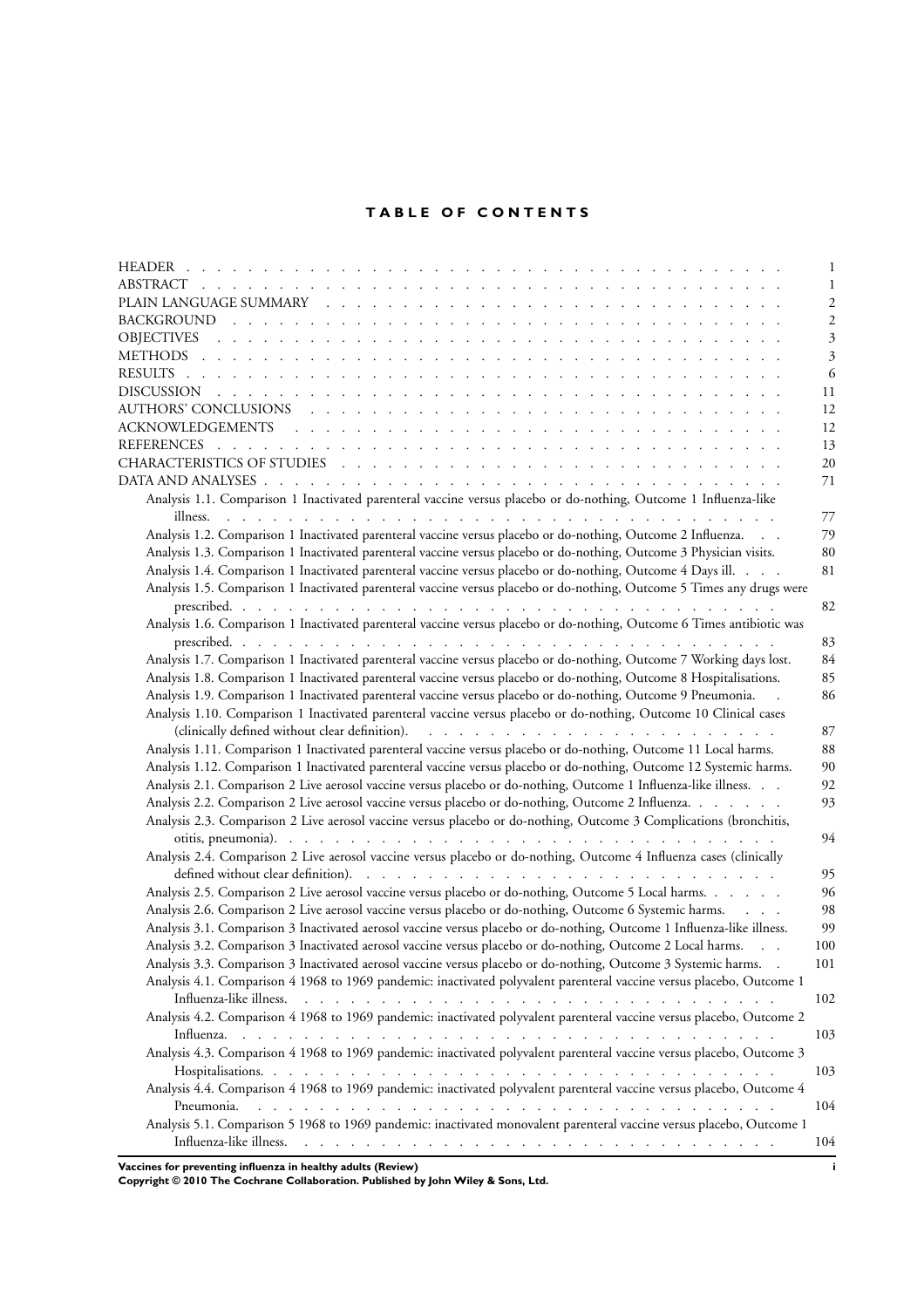| Analysis 5.2. Comparison 5 1968 to 1969 pandemic: inactivated monovalent parenteral vaccine versus placebo, Outcome 2                                                                                                                         | 105 |
|-----------------------------------------------------------------------------------------------------------------------------------------------------------------------------------------------------------------------------------------------|-----|
| Analysis 5.3. Comparison 5 1968 to 1969 pandemic: inactivated monovalent parenteral vaccine versus placebo, Outcome 3                                                                                                                         |     |
|                                                                                                                                                                                                                                               | 106 |
| Analysis 5.4. Comparison 5 1968 to 1969 pandemic: inactivated monovalent parenteral vaccine versus placebo, Outcome 4                                                                                                                         |     |
|                                                                                                                                                                                                                                               | 106 |
| Analysis 5.5. Comparison 5 1968 to 1969 pandemic: inactivated monovalent parenteral vaccine versus placebo, Outcome 5                                                                                                                         |     |
|                                                                                                                                                                                                                                               | 107 |
| Analysis 5.6. Comparison 5 1968 to 1969 pandemic: inactivated monovalent parenteral vaccine versus placebo, Outcome 6                                                                                                                         |     |
|                                                                                                                                                                                                                                               | 107 |
| Analysis 6.1. Comparison 6 1968 to 1969 pandemic: inactivated polyvalent aerosol vaccine versus placebo, Outcome 1                                                                                                                            |     |
|                                                                                                                                                                                                                                               | 108 |
| Analysis 7.1. Comparison 7 1968 to 1969 pandemic: inactivated monovalent aerosol vaccine versus placebo, Outcome 1                                                                                                                            |     |
|                                                                                                                                                                                                                                               | 109 |
| Analysis 8.1. Comparison 8 1968 to 1969 pandemic: live aerosol vaccine versus placebo, Outcome 1 Influenza cases                                                                                                                              |     |
|                                                                                                                                                                                                                                               | 110 |
| Analysis 8.2. Comparison 8 1968 to 1969 pandemic: live aerosol vaccine versus placebo, Outcome 2 Complications                                                                                                                                |     |
|                                                                                                                                                                                                                                               | 110 |
|                                                                                                                                                                                                                                               | 110 |
|                                                                                                                                                                                                                                               | 113 |
|                                                                                                                                                                                                                                               | 114 |
|                                                                                                                                                                                                                                               | 114 |
|                                                                                                                                                                                                                                               | 115 |
|                                                                                                                                                                                                                                               | 115 |
|                                                                                                                                                                                                                                               | 115 |
| INDEX TERMS<br>and the contract of the contract of the contract of the contract of the contract of the contract of the contract of the contract of the contract of the contract of the contract of the contract of the contract of the contra | 116 |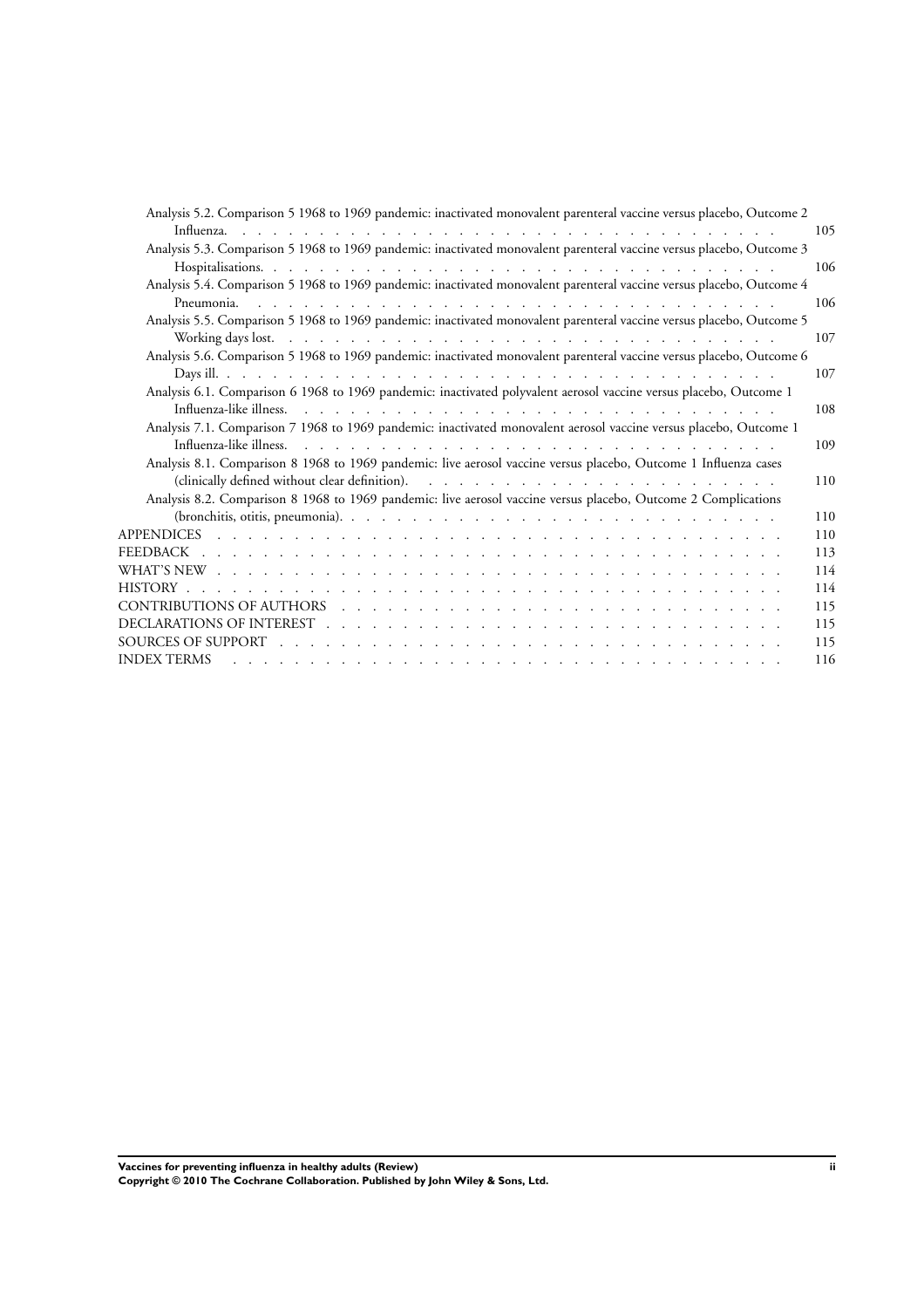**[Intervention Review]**

# **Vaccines for preventing influenza in healthy adults**

Tom Jefferson<sup>1</sup>, Carlo Di Pietrantonj<sup>2</sup>, Alessandro Rivetti<sup>2</sup>, Ghada A Bawazeer<sup>3</sup>, Lubna A Al-Ansary<sup>4</sup>, Eliana Ferroni<sup>5</sup>

<sup>1</sup>Vaccines Field, The Cochrane Collaboration, Roma, Italy. <sup>2</sup>Servizio Regionale di Riferimento per l'Epidemiologia, SSEpi-SeREMI - Cochrane Vaccines Field, Azienda Sanitaria Locale ASL AL, Alessandria, Italy. <sup>3</sup>Department of Clinical Pharmacy & KKUH, King Saud University, Riyadh, Saudi Arabia. <sup>4</sup>Department of Family & Community Medicine, Holder of "Shaikh Abdullah S. Bahamdan" Research Chair for Evidence-Based Health Care and Knowledge Translation, College of Medicine, King Saud University, Riyadh, Saudi Arabia. <sup>5</sup> Infectious Diseases Unit, Public Health Agency of Lazio Region, Rome, Italy

Contact address: Tom Jefferson, Vaccines Field, The Cochrane Collaboration, Via Adige 28a, Anguillara Sabazia, Roma, 00061, Italy. [jefferson.tom@gmail.com.](mailto:jefferson.tom@gmail.com) [jefferson@assr.it.](mailto:jefferson@assr.it)

**Editorial group:** Cochrane Acute Respiratory Infections Group. **Publication status and date:** New search for studies and content updated (no change to conclusions), published in Issue 7, 2010. **Review content assessed as up-to-date:** 2 June 2010.

**Citation:** Jefferson T, Di Pietrantonj C, Rivetti A, Bawazeer GA, Al-Ansary LA, Ferroni E. Vaccines for preventing influenza in healthy adults. *Cochrane Database of Systematic Reviews* 2010, Issue 7. Art. No.: CD001269. DOI: 10.1002/14651858.CD001269.pub4.

Copyright © 2010 The Cochrane Collaboration. Published by John Wiley & Sons, Ltd.

## **A B S T R A C T**

### **Background**

Different types of influenza vaccines are currently produced worldwide. Healthy adults are presently targeted mainly in North America.

### **Objectives**

Identify, retrieve and assess all studies evaluating the effects of vaccines against influenza in healthy adults.

#### **Search strategy**

We searched the Cochrane Central Register of Controlled Trials (CENTRAL) (*The Cochrane Library,* 2010, issue 2), MEDLINE (January 1966 to June 2010) and EMBASE (1990 to June 2010).

### **Selection criteria**

Randomised controlled trials (RCTs) or quasi-RCTs comparing influenza vaccines with placebo or no intervention in naturally-occurring influenza in healthy individuals aged 16 to 65 years. We also included comparative studies assessing serious and rare harms.

### **Data collection and analysis**

Two review authors independently assessed trial quality and extracted data.

### **Main results**

We included 50 reports. Forty (59 sub-studies) were clinical trials of over 70,000 people. Eight were comparative non-RCTs and assessed serious harms. Two were reports of harms which could not be introduced in the data analysis. In the relatively uncommon circumstance of vaccine matching the viral circulating strain and high circulation, 4% of unvaccinated people versus 1% of vaccinated people developed influenza symptoms (risk difference (RD) 3%, 95% confidence interval (CI) 2% to 5%). The corresponding figures for poor vaccine matching were 2% and 1% (RD 1, 95% CI 0% to 3%). These differences were not likely to be due to chance. Vaccination had a modest effect on time off work and had no effect on hospital admissions or complication rates. Inactivated vaccines caused local harms and an estimated 1.6 additional cases of Guillain-Barré Syndrome per million vaccinations. The harms evidence base is limited.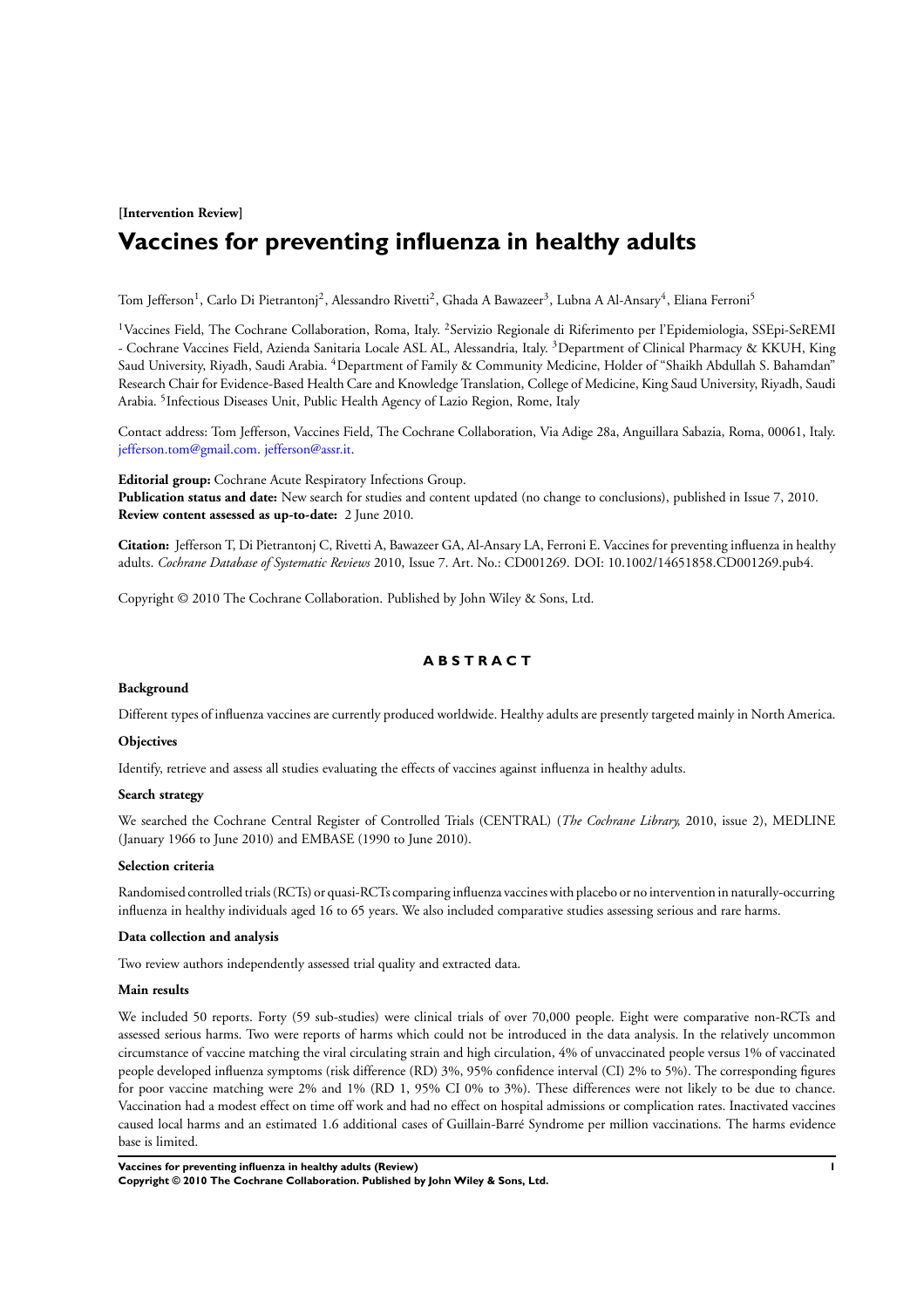### **Authors' conclusions**

Influenza vaccines have a modest effect in reducing influenza symptoms and working days lost. There is no evidence that they affect complications, such as pneumonia, or transmission.

### **WARNING:**

This review includes 15 out of 36 trials funded by industry (four had no funding declaration). An earlier systematic review of 274 influenza vaccine studies published up to 2007 found industry funded studies were published in more prestigious journals and cited more than other studies independently from methodological quality and size. Studies funded from public sources were significantly less likely to report conclusions favorable to the vaccines. The review showed that reliable evidence on influenza vaccines is thin but there is evidence of widespread manipulation of conclusions and spurious notoriety of the studies. The content and conclusions of this review should be interpreted in light of this finding.

### **P L A I N L A N G U A G E S U M M A R Y**

#### **Vaccines to prevent influenza in healthy adults**

Over 200 viruses cause influenza and influenza-like illness which produce the same symptoms (fever, headache, aches and pains, cough and runny noses). Without laboratory tests, doctors cannot tell the two illnesses apart. Both last for days and rarely lead to death or serious illness. At best, vaccines might be effective against only influenza A and B, which represent about 10% of all circulating viruses. Each year, the World Health Organization recommends which viral strains should be included in vaccinations for the forthcoming season.

Authors of this review assessed all trials that compared vaccinated people with unvaccinated people. The combined results of these trials showed that under ideal conditions (vaccine completely matching circulating viral configuration) 33 healthy adults need to be vaccinated to avoid one set of influenza symptoms. In average conditions (partially matching vaccine) 100 people need to be vaccinated to avoid one set of influenza symptoms. Vaccine use did not affect the number of people hospitalised or working days lost but caused one case of Guillian-Barré syndrome (a major neurological condition leading to paralysis) for every one million vaccinations. Fifteen of the 36 trials were funded by vaccine companies and four had no funding declaration. Our results may be an optimistic estimate because company-sponsored influenza vaccines trials tend to produce results favorable to their products and some of the evidence comes from trials carried out in ideal viral circulation and matching conditions and because the harms evidence base is limited..

## **B A C K G R O U N D**

### **Description of the condition**

Viral respiratory disease imposes a heavy burden on society. The majority of viral respiratory disease (influenza-like illness (ILI)) is caused by many different agents which are not clinically distinguishable from one another. A variable proportion of ILI (7% to 15% on average) is caused by influenza viruses and is known as influenza [\(Jefferson 2009b\)](#page-15-0).

Influenza is an acute respiratory infection caused by a virus of the *Orthomyxoviridae*family. Three serotypes are known (A, B and C). Influenza causes an acute febrile illness with myalgia, headache and cough. Although the median duration of the acute illness is three days, cough and malaise can persist for weeks. Complications of influenza include otitis media, pneumonia, secondary bacterial pneumonia, exacerbations of chronic respiratory disease and bronchiolitis in children. Additionally, influenza can cause a range of non-respiratory complications including febrile convulsions, Reye's syndrome and myocarditis [\(Wiselka 1994\)](#page-15-0). Efforts to prevent or minimise the impact of seasonal influenza in the second part of the 20th century centred on the use of vaccines. Due to the yearly changes in viral antigenic configuration and the lack of carry-over protection from year to year, vaccination campaigns annually require a huge scientific and logistic effort to ensure production and delivery of that year's vaccines for high population coverage.

**Vaccines for preventing influenza in healthy adults (Review) 2**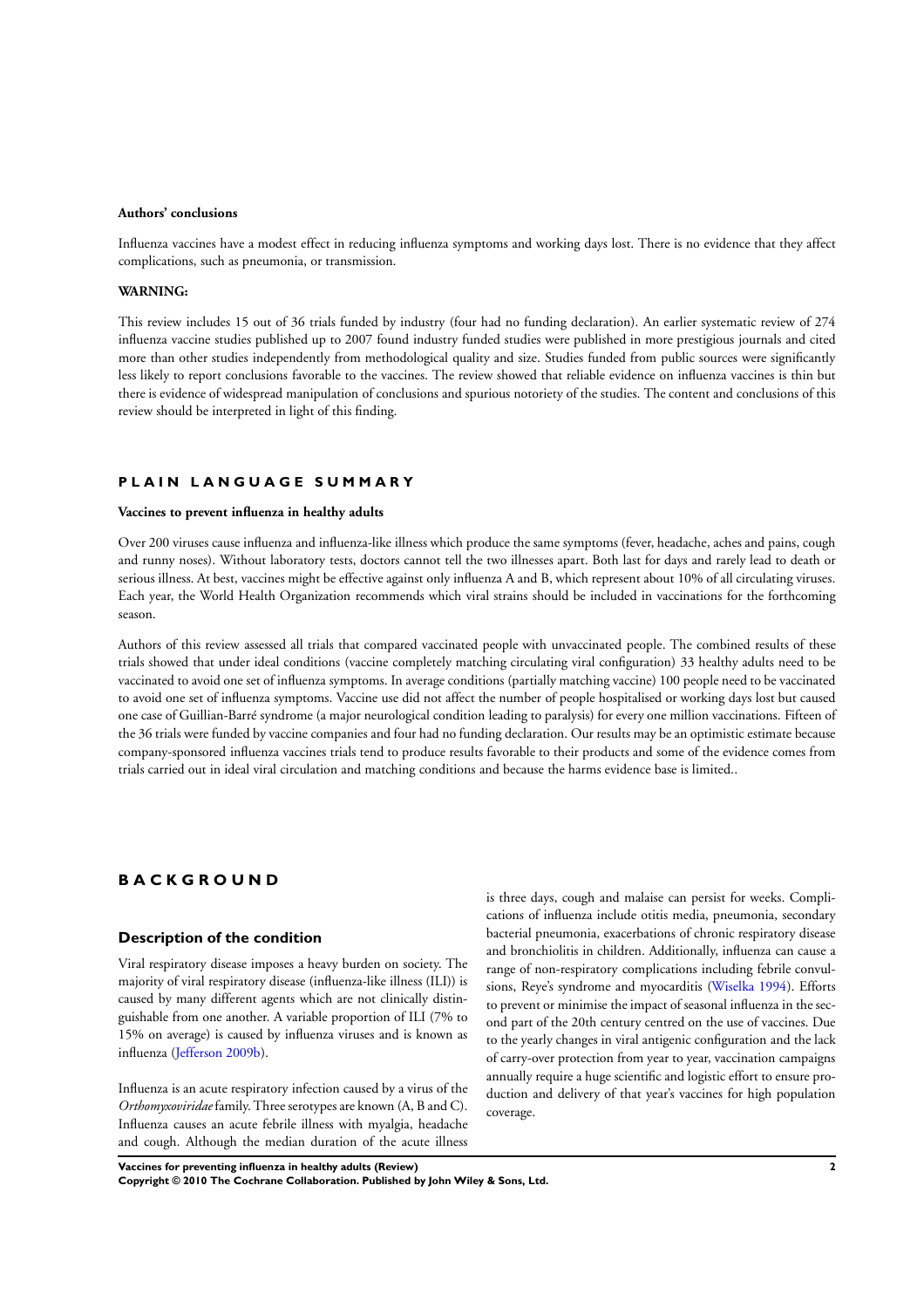### **Description of the intervention**

Currently there are three types of influenza vaccines: (1) whole virion vaccines which consist of complete viruses which have been 'killed' or inactivated, so that they are not infectious but retain their strain-specific antigenic properties; (2) subunit virion vaccines which are made of surface antigens (H and N) only; (3) split virion vaccines in which the viral structure is broken up by a disrupting agent. These vaccines contain both surface and internal antigens. In addition a variety of non-European manufacturers produce live attenuated vaccines. Traditionally whole virion vaccines are thought to be the less well-tolerated because of the presence of a lipid stratum on the surface of the viral particles (a remnant of the host cell membrane coating the virion, when budding from the host cell). Influenza vaccines are produced worldwide. Periodic antigenic drifts and shifts pose problems for vaccine production and procurement, as a new vaccine closely matching circulating antigenic configuration must be produced and procured for the beginning of each new influenza 'season'. To achieve this, the World Health Organization (WHO) has established a worldwide surveillance system allowing identification and isolation of viral strains circulating the different parts of the globe. Sentinel practices recover viral particles from the naso-pharynx of patients with influenza-like symptoms and the samples are swiftly sent to the laboratories of the national influenza centres (110 laboratories in 79 countries). When new strains are detected the samples are sent to one of the four WHO reference centres (London, Atlanta, Tokyo and Melbourne) for antigenic analysis. Information on the circulating strain is then sent to the WHO, who in February of each year recommends, through a committee, the strains to be included in the vaccine for the forthcoming 'season'. Individual governments may or may not follow the WHO recommendations. Australia, New Zealand and more recently South Africa, follow their own recommendations for vaccine content. Surveillance and early identification thus play a central part in the composition of the vaccine.

### **How the intervention might work**

Every vaccination campaign has stated aims against which the effects of the campaign must be measured. Perhaps the most detailed document presenting the rationale for a comprehensive preventive programme was that by the US Advisory Committee on Immunization Practices (ACIP) published in 2006 ([ACIP 2006](#page-15-0)). The document identified 11 categories at high risk of complications from influenza, among which are healthy adults 50 to 65 years of age and healthcare workers. The rationale for policy choices rests on the heavy burden which influenza imposes on the populations and on the benefits accruing from vaccinating them. Reductions in cases and complications (such as excess hospitalisations, absence from work, mortality and healthcare contacts) and the interruption of transmission, are the principal arguments for extending vaccination to healthy adults aged 50 to 65 years ([ACIP 2006](#page-15-0)). The 2009 ACIP document update recommends vaccination for three categories of healthy adults: "Annual vaccination against influenza is recommended for any adult who wants to reduce the risk of becoming ill with influenza or of transmitting it to others. Vaccination is recommended for all adults without contraindications in the following groups, because these persons either are at higher risk for influenza complications, or are close contacts of persons at higher risk:

persons aged > 50 years;

women who will be pregnant during the influenza season; health-care personnel;

household contacts and caregivers of children aged below five years and adults aged > 50 years, with particular emphasis on vaccinating contacts of children aged under six months; and household contacts and caregivers of persons with medical conditions that put them at higher risk for severe complications from influenza" [\(ACIP 2009](#page-15-0)).

### **Why it is important to do this review**

Given the very high cost of yearly vaccination for large parts of the population and the extreme variability of influenza incidence during each 'season', we carried out a systematic review of the evidence. To enhance relevance for decision-makers in the 2007 update of the review ([Jefferson 2007\)](#page-15-0) we included comparative non-randomised studies reporting evidence of serious and/or rare harms.

## **O B J E C T I V E S**

To identify, retrieve and assess all studies evaluating the effects (efficacy, effectiveness and harm) of vaccines against influenza in healthy adults we defined:

1. efficacy as the capacity of the vaccines to prevent influenza A or B and its complications;

2. effectiveness as the capacity of the vaccines to prevent influenza-like illness and its consequences; and

3. harm as any harmful event potentially associated with exposure to influenza vaccines.

## **M E T H O D S**

**Criteria for considering studies for this review**

**Vaccines for preventing influenza in healthy adults (Review) 3**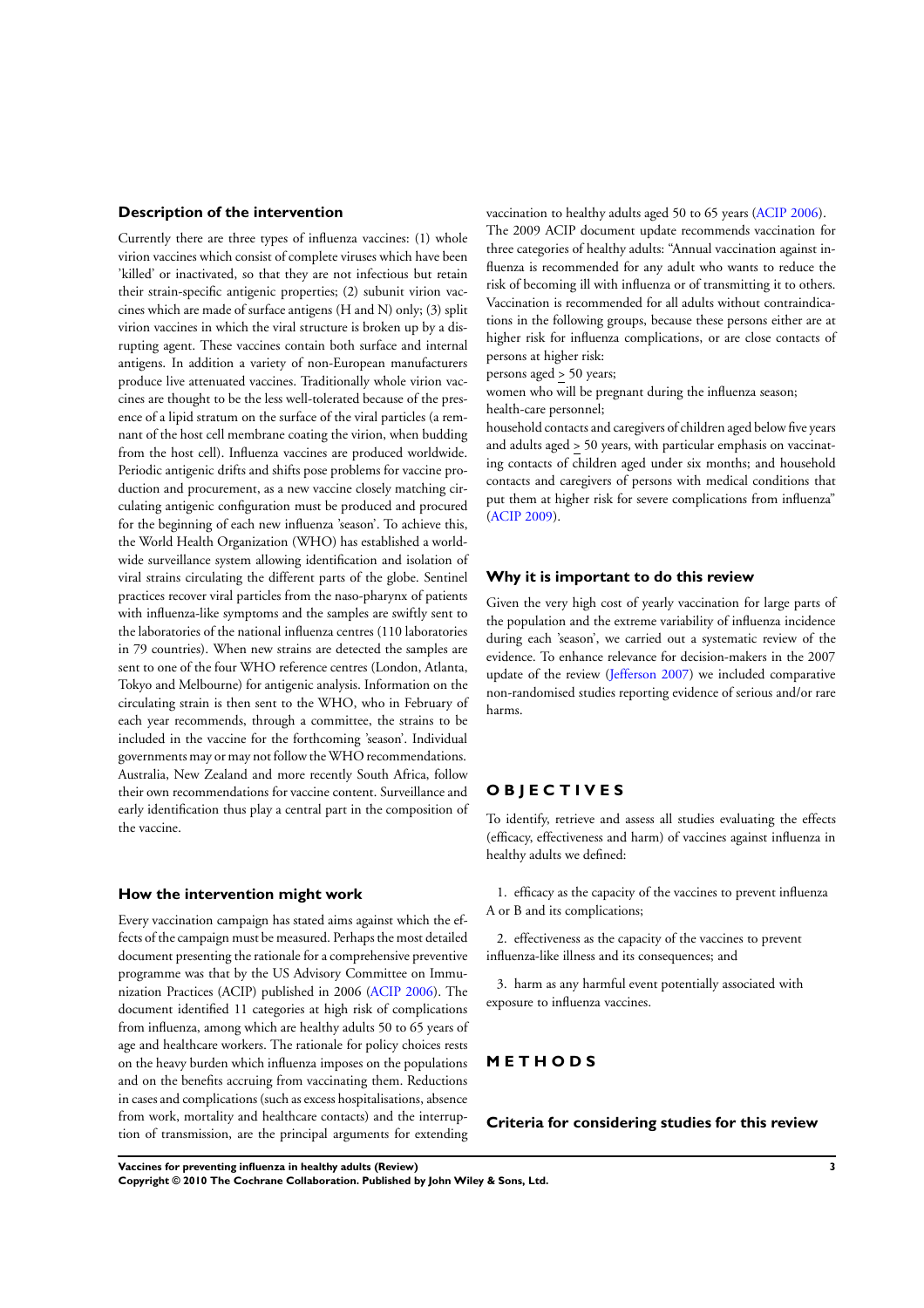### **Types of studies**

Any randomised controlled trial (RCT) or quasi-RCT comparing influenza vaccines in humans with placebo or no intervention or comparing types, doses or schedules of influenza vaccine. Only studies assessing protection from exposure to naturally occurring influenza were considered.

Comparative non-randomised studies were included if they reported evidence on the association between influenza vaccines and serious adverse effects (such as Guillain-Barré or oculo-respiratory syndromes).

We defined as RCTs as studies in which it appears that the individuals (or other experimental units) followed in the study were definitely or possibly assigned prospectively to one of two (or more) alternative forms of healthcare using random allocation. A study is quasi-randomised when it appears that the individuals (or other experimental units) followed in the study were definitely or possibly assigned prospectively to one of two (or more) alternative forms of healthcare using some quasi-random method of allocation (such as alternation, by date of birth, or by case record number).

### **Types of participants**

Healthy individuals aged 16 to 65 years, irrespective of influenza immune status. Studies considering more than 25% of individuals outside this age range were excluded from the review.

### **Types of interventions**

Live, attenuated or killed vaccines or fractions thereof administered by any route, irrespective of antigenic configuration.

#### **Types of outcome measures**

**Primary outcomes**

#### **Clinical**

Numbers and seriousness (complications and working days lost) of symptomatic influenza and influenza-like illness (ILI) cases occurring in vaccine and placebo groups.

#### **Harms**

Number and seriousness of adverse effects (systemic and severe). Systemic adverse effects include cases of malaise, nausea, fever, arthralgia, rash, headache and more generalised and serious signs such as neurological harms.

#### **Secondary outcomes**

Local adverse effects include induration, soreness and redness at the site of inoculation.

### **Search methods for identification of studies**

#### **Electronic searches**

We searched the Cochrane Central Register of Controlled Trials (CENTRAL) (*The Cochrane Library,* 2010, issue 2) which contains the Cochrane Acute Respiratory Infections Group's Specialised Register, MEDLINE (PubMed) (January 1966 to June 2010) and EMBASE.com (1990 to June 2010).

See [Appendix 1](#page-113-0) for the MEDLINE search strategy used in 2004, [Appendix 2](#page-113-0) and [Appendix 3](#page-114-0) for the 2009 strategies. There were no language or publication restrictions.

#### **Searching other resources**

To identify further trials, we read the bibliographies of retrieved articles and handsearched the journal *Vaccine* from its first issue to the end of 2009. Results of handsearches are included in CEN-TRAL. In order to locate unpublished trials for the first edition of this review, we wrote to the following: manufacturers; first or corresponding trial authors of studies in the review.

### **Data collection and analysis**

Review authors TJ and DR for the 2007 update and TJ, GB and LAA for the 2010 update independently applied inclusion criteria to all identified and retrieved articles. Four review authors(TJ, GB, LAA, EF) then extracted data from included studies on standard Cochrane Vaccines Field forms. The procedure was supervised and arbitrated by another review authors (CDP).

## **Selection of studies**

One review author (AR) carried out an initial screening of retrieved citations. Subsequently two review authors (TJ, LAA) independently applied inclusion criteria to all identified and retrieved articles.

#### **Data extraction and management**

Four review authors (TJ, GB, LAA, EF) extracted data from included studies on standard Cochrane Vaccines Field forms. The procedure was supervised and arbitrated by another review author (CDP).

**Vaccines for preventing influenza in healthy adults (Review) 4**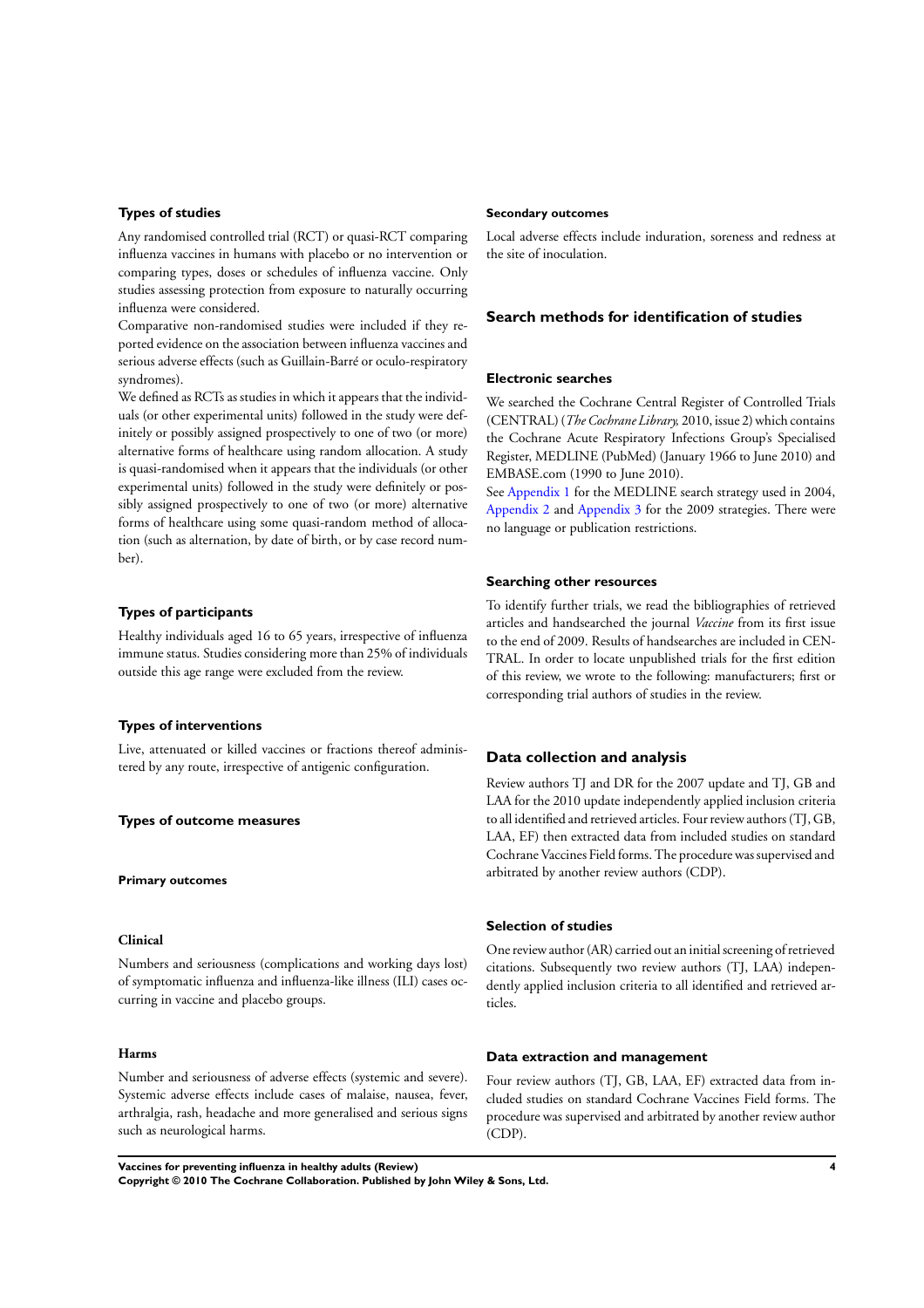### **Assessment of risk of bias in included studies**

Assessment of methodological quality for RCTs was carried out using criteria from the *Cochrane Handbook for Systematic Reviews of Interventions* [\(Higgins 2009\)](#page-15-0). We assessed studies according to randomisation, generation of the allocation sequence, allocation concealment, blinding and follow up. We assessed quality of nonrandomised studies in relation to the presence of potential confounders using the appropriate Newcastle-Ottawa Scales (NOS) [\(Wells 2004](#page-15-0)). We used quality at the analysis stage as a means of interpreting the results. We assigned risk of bias categories on the basis of the number of NOS items judged inadequate in each study: low risk of bias - up to one inadequate item; medium risk of bias - up to three inadequate items; high risk of bias - more than three inadequate items; very high risk of bias - when there was no description of methods.

### **Measures of treatment effect**

Efficacy (against influenza) and effectiveness (against ILI) (effects) estimates were summarised as risk ratios (RR) and for the main findings risk difference (RD) within 95% confidence intervals (CIs) (in brackets after the summary estimate). Absolute vaccine efficacy (VE) was expressed as a percentage using the formula: VE = 1-RR whenever statistically significant.

Similar analyses were undertaken for other events, such as complications, hospital admissions and harms.

As the data on average time off work were reported as a continuous measurement, these results were expressed as differences in means and combined using the mean difference method. Caution should be exercised in interpreting these results as the data are very skewed.

### **Unit of analysis issues**

Four different definitions of 'epidemic period' were found.

1. The interval between the first and the last virus isolation in the community.

2. The interval during which influenza virus was recovered from more than a stated percentage of ill subjects.

3. The period during which an increase of respiratory illness more than a stated % was recorded.

4. The winter period taken as a proxy for epidemic period. The data were included regardless of the definition of epidemic period used in the primary study. When data were presented for the epidemic period and the entire follow up period, those which occurred during the former were considered.

An ILI case (specific definition) was assumed to be the same as a 'flu-like illness' according to a predefined list of symptoms (including the Centers for Disease Control and Prevention (CDC) case definition for surveillance), or 'upper respiratory illness' according to a predefined list of symptoms. When more than one definition was given for the same trial, data related to the more specific definition were included.

The laboratory confirmation of influenza cases found were:

1. virus isolation from culture;

2. four-fold antibody increase (haemagglutinin) in acute or convalescent phase sera; and

3. four-fold antibody increase (haemagglutinin) in postvaccination or post-epidemic phase sera.

When more than one definition was given for the same trial, data related to the more sensitive definition (for example, influenza) were included.

### **Dealing with missing data**

For the initial version of the review we wrote to first authors and manufacturers to identify possible unpublished studies and missing data. The response was disappointing and we desisted from any further attempts.

#### **Assessment of heterogeneity**

The  $I^2$  statistic was calculated for each pooled estimate, in order to assess the impact on statistical heterogeneity. The  $I^2$  statistic may be interpreted as the proportion of total variation among effect estimates that is due to heterogeneity rather than sampling error, and it is intrinsically independent of the number of studies. When  $I<sup>2</sup>$  statistic < 30% there is little concern about statistical heterogeneity ([Higgins 2002](#page-15-0); [Higgins 2003](#page-15-0)). We used random-effects models throughout to take account of the between-study variance in our findings [\(DerSimonian 1986](#page-15-0)). Variance is to be expected in influenza vaccine trials as there are unpredictable systematic differences between trials regarding the circulating strains, degree of antigenic matching of the vaccine, type of vaccine, and the levels of immunity presented by different population in different settings. Not all studies reported sufficient details to enable a full analysis of the sources of heterogeneity, but we were able to take into account vaccine matching and circulating strain.

#### **Assessment of reporting biases**

The main problem with influenza vaccines studies is their poor quality and discrepancies between data presented, conclusions and authors' recommendations. For example, an earlier review of 274 influenza vaccines studies in all age groups (including the studies in this review) showed an inverse relationship between risk of bias and direction of study conclusions. Conclusions favorable to the use of influenza vaccines were associated with higher risk of bias. In these studies the authors made claims and drew conclusions unsupported by the data they presented. In addition, industry funded studies are more likely to have favorable conclusions and be published in significantly higher impact factor journals and have higher citation rates than non-industry funded studies. This difference is not explained by either their size or methodological quality [\(Jefferson 2009a\)](#page-15-0). The review found no evidence of publication bias.

**Vaccines for preventing influenza in healthy adults (Review) 5**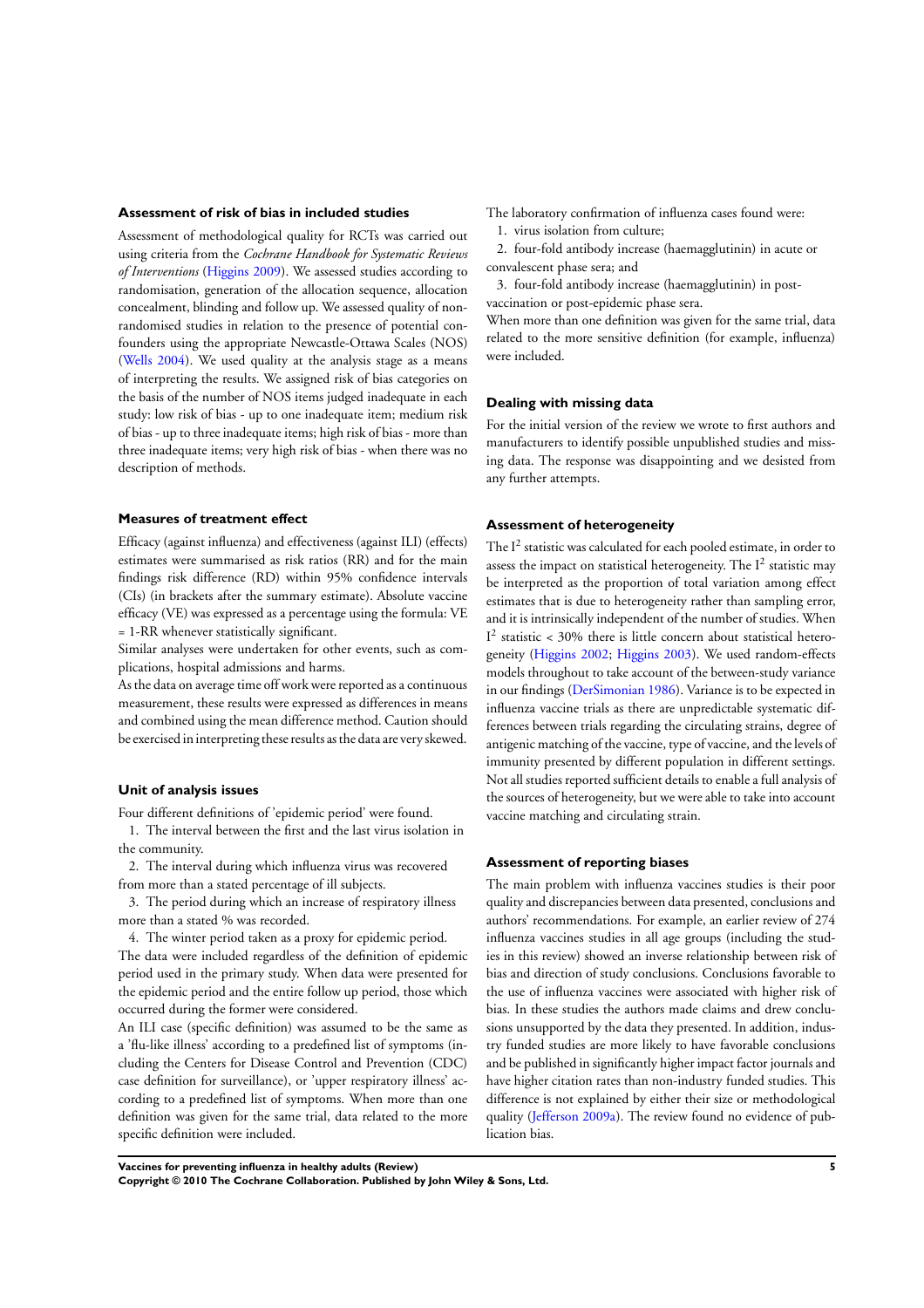Any interpretation of the body of evidence in this review should be made with these findings in mind.

### **Data synthesis**

We carried out a random-effects meta-analysis of efficacy and effectiveness data [\(Higgins 2009\)](#page-15-0) but we did not perform a quantitative analysis of non-randomised studies.

The data and analyses tables were constructed according to the following criteria.

1. Inactivated parenteral (intramuscular or subcutaneous) influenza vaccines versus placebo or no intervention (Analysis 01).

- 2. Live aerosol vaccines (Analysis 02).
- 3. Inactivated aerosol vaccines (Analysis 03).

For all three major comparisons, subgroup analyses were carried out according to the degree of matching with that year's WHO recommended content and with circulating viruses ("WHO recommended and matching" when known). WHO recommendations on content of vaccines have been published since 1973. Different dosages and schedules of the vaccine and the presence of different adjuvants were not compared and data from arms of trials comparing only vaccine composition or dosage were pooled in the analysis. Compliance of the study vaccine with the official antigenic content and potency recommendations was checked by reviewing WHO records when possible. In case of uncertainty due to ambiguity of wording used (in the oldest trials), the opinion stated by authors was taken into account. The compliance of a live attenuated vaccine with the recommendation was classified according to the antigenic comparability of the wild strains.

The following outcomes were included in the comparisons.

1. Cases of influenza (defined on the basis of a specific list of symptoms and/or signs backed up by laboratory confirmation of infection with influenza A or B viruses).

2. Cases of ILI (clinically defined on the basis of a specific list of symptoms and/or signs).

- 3. Hospital admissions.
- 4. Complications.
- 5. Working days lost.
- 6. Local harms.
- 7. Systemic harms.
- 8. Severe/rare harms.

Hospital admissions rates were calculated as proportion of cases hospitalised for respiratory causes. Complications were considered as proportion of cases complicated by bronchitis, pneumonia or otitis. Working days lost in episodes of sickness absence regardless of cause were also considered. Only five trials used working days lost as an outcome measure and four of them measured the work absence in terms of difference of the average number of days lost in the two arms of the trial ([Analysis 1.7](#page-86-0)). These studies presented a value of standard error measured accordingly. The remainder [\(Nichol 1999a](#page-15-0)) expressed the work absence in terms of rate ratio and this does not allow the recalculation of the correct estimate of the standard error. Therefore this study was excluded from the pooled analysis.

Local symptoms are presented separately from systemic symptoms. Individual harms have been considered in the analysis, as well as a combined endpoint (any or highest symptom). All the data included in the analysis were used as presented by the authors in the primary study regardless of the number of drop-outs. This approach (complete case scenario) was decided because the majority of the studies did not present any attempt at using an intention to treat analysis nor mentioned the reasons for the loss to follow up and did not contain detailed information to allow estimations of the real number of participants.

#### **Subgroup analysis and investigation of heterogeneity**

Several trials included more than one active vaccine arm. Where several active arms from the same trial were included in the same analysis, the placebo group was split equally between the different arms, so that the total number of subjects in any one analysis did not exceed the actual number in the trials. As it was not possible to identify all sources of heterogeneity, we decided to carry out a sensitivity analysis on the results applying fixed-effect and a random-effects model to assess the impact of heterogeneity on our results. Finally, we carried out a separate analysis of trials carried out during the 1968 to 1969 (H3N2) pandemic.

### **Sensitivity analysis**

Future updates of this review may include sensitivity analysis by funding source.

### **R E S U L T S**

## **Description of studies**

See:[Characteristics of included studies;](#page-23-0)[Characteristics of excluded](#page-67-0) [studies.](#page-67-0)

### **Results of the search**

The first version of the review contained 20 studies ([Demicheli](#page-15-0) [1999](#page-15-0)). The 2004 version added five more studies ([Demicheli](#page-15-0) [2004](#page-15-0)). In 2007 we included 48 studies in all ([Jefferson 2007](#page-15-0)). Some of them had more than two arms, comparing different vaccines, routes of administration, schedules or dosages and reported data from different settings and epidemic seasons. We split these studies into sub-studies (data sets). For the remainder of this review, the term 'study report' refers to the original study report,

**Vaccines for preventing influenza in healthy adults (Review) 6**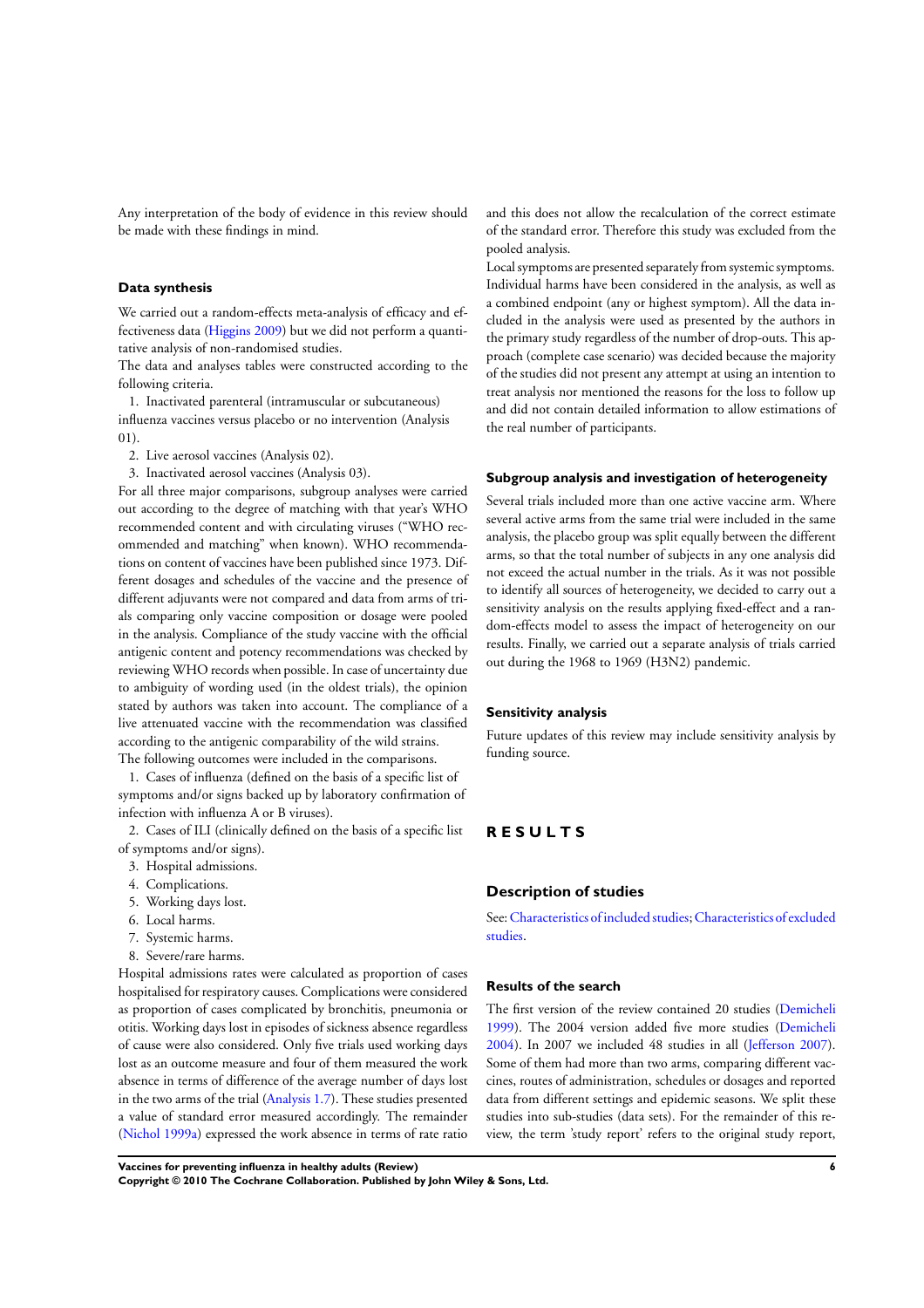while the word 'dataset' refers to the sub-study. Details of the division of the reports of studies into data sets are given in the table of included studies. In this 2010 update we included two new trials [\(Beran 2009a](#page-15-0); [Beran 2009b](#page-15-0)). We excluded three new studies [\(Belongia 2009;](#page-15-0) [Chou 2007](#page-15-0); Khazeni 2009).

Overall, 25 data sets contributed data on efficacy/effectiveness (16 on inactivated parenteral vaccines, seven on live aerosol vaccines and two on inactivated aerosol vaccines), 12 on all effects (seven on inactivated parenteral vaccines, three on live aerosol vaccines and two on inactivated aerosol vaccines) and 20 on harms only (nine on inactivated parenteral vaccines, nine on live aerosol vaccines and two on inactivated aerosol vaccines) (Table 1).

| Vaccine type              |    | Efficacy only Efficacy and safety Safety only Total |          |     |
|---------------------------|----|-----------------------------------------------------|----------|-----|
| Inactivated parenteral 16 |    |                                                     | Q        | 32  |
| Live aerosol              |    | $\mathcal{E}$                                       | $\Omega$ | -19 |
| Inactivated aerosol 2     |    | $\mathcal{L}$                                       |          | -6  |
| Total                     | 25 | 12                                                  | 20       | 57  |

**Table 1. Study datasets by type of vaccine and outcomes**

### **Included studies**

Included trials assessed three types of vaccine: inactivated parenteral, live attenuated aerosol and inactivated aerosol.

Thirty-four data sets of inactivated parenteral vaccine were included. Eigtheen data sets (12 study reports) provided data about efficacy or effectiveness ([Beran 2009a;](#page-15-0) [Beran 2009b;](#page-15-0) [Eddy 1970;](#page-15-0) [Hammond 1978](#page-15-0); [Keitel](#page-15-0) 1988a; Keitel 1988b; Keitel 1997a; Keitel [1997b;](#page-15-0) [Keitel 1997c](#page-15-0); [Leibovitz 1971](#page-15-0); [Mixéu 2002;](#page-15-0) [Mogabgab](#page-15-0) 1970a; Mogabgab 1970b; [Powers 1995b](#page-15-0); Powers 1995c; Waldman [1969a;](#page-15-0) [Waldman 1969b;](#page-15-0) [Weingarten 1988\)](#page-15-0). They involved 34,573 participants: 18,557 in the vaccines arm and 16,016 in the placebo arms.

Seven data sets (five study reports) reported both effectiveness and harms data ([Bridges 2000a](#page-15-0); [Bridges 2000b;](#page-15-0) [Mesa Duque 2001;](#page-15-0) [Nichol 1995](#page-15-0); [Powers 1995a;](#page-15-0) [Waldman 1972b;](#page-15-0) [Waldman 1972d](#page-15-0)). The population sample of these consisted of 4227 participants: 2251 received the vaccine and 1976 received the placebo.

The remaining nine data sets (nine studies) with inactivated parenteral vaccines assessed harms outcomes only and were carried out on 2931 participants ([Caplan 1977;](#page-15-0) [El'shina 1996;](#page-15-0) [Forsyth](#page-15-0) [1967](#page-15-0); [Goodeve 1983](#page-15-0); [Phyroenen 1981;](#page-15-0) [Rocchi 1979a;](#page-15-0) [Saxen](#page-15-0)

[1999](#page-15-0); [Scheifele 2003](#page-15-0); [Tannock 1984](#page-15-0)). In this last group, 1560 participants were immunised and 1371 received the placebo. Live aerosol vaccines were tested in 19 data sets.

Seven data sets (three studies) reported efficacy/effectiveness outcomes ([Edwards 1994a;](#page-15-0) [Edwards 1994b;](#page-15-0) [Edwards 1994c;](#page-15-0) [Edwards](#page-15-0) [1994d;](#page-15-0) [Sumarokow 1971;](#page-15-0) [Zhilova 1986a;](#page-15-0) [Zhilova 1986b](#page-15-0)). Altogether 29,955 participants were involved: 15,651 in vaccines and 14,304 in the placebo arms. Three data sets (three studies) provided effectiveness and harms data [\(Monto 1982](#page-15-0); [Nichol 1999a;](#page-15-0) [Rytel 1977\)](#page-15-0), 5010 individuals in all; 3290 in vaccines arms and 1720 in placebo. Nine data sets (eight studies) reported harms data only [\(Atmar 1990;](#page-15-0) [Betts 1977a](#page-15-0); [Evans 1976;](#page-15-0) [Hrabar 1977;](#page-15-0) [Keitel 1993a;](#page-15-0) [Keitel 1993b](#page-15-0); [Lauteria 1974](#page-15-0); [Miller 1977](#page-15-0); [Rocchi](#page-15-0) [1979b\)](#page-15-0): 630 in the vaccinated and 344 in the placebo arms; 974 observations in total.

Six data sets with inactivated aerosol vaccine were included.

Two data sets provided data on efficacy or effectiveness only ( [Waldman 1969c](#page-15-0); [Waldman 1969d\)](#page-15-0). The total number of subjects was 1187: with 950 who were vaccinated and 237 who received placebo.

Two data sets (one study) evaluated efficacy/effectiveness and harms [\(Waldman 1972a](#page-15-0); [Waldman 1972c\)](#page-15-0) with a total population of 487: 389 in the vaccine arms 389 and 98 in the placebo arms.

**Vaccines for preventing influenza in healthy adults (Review) 7**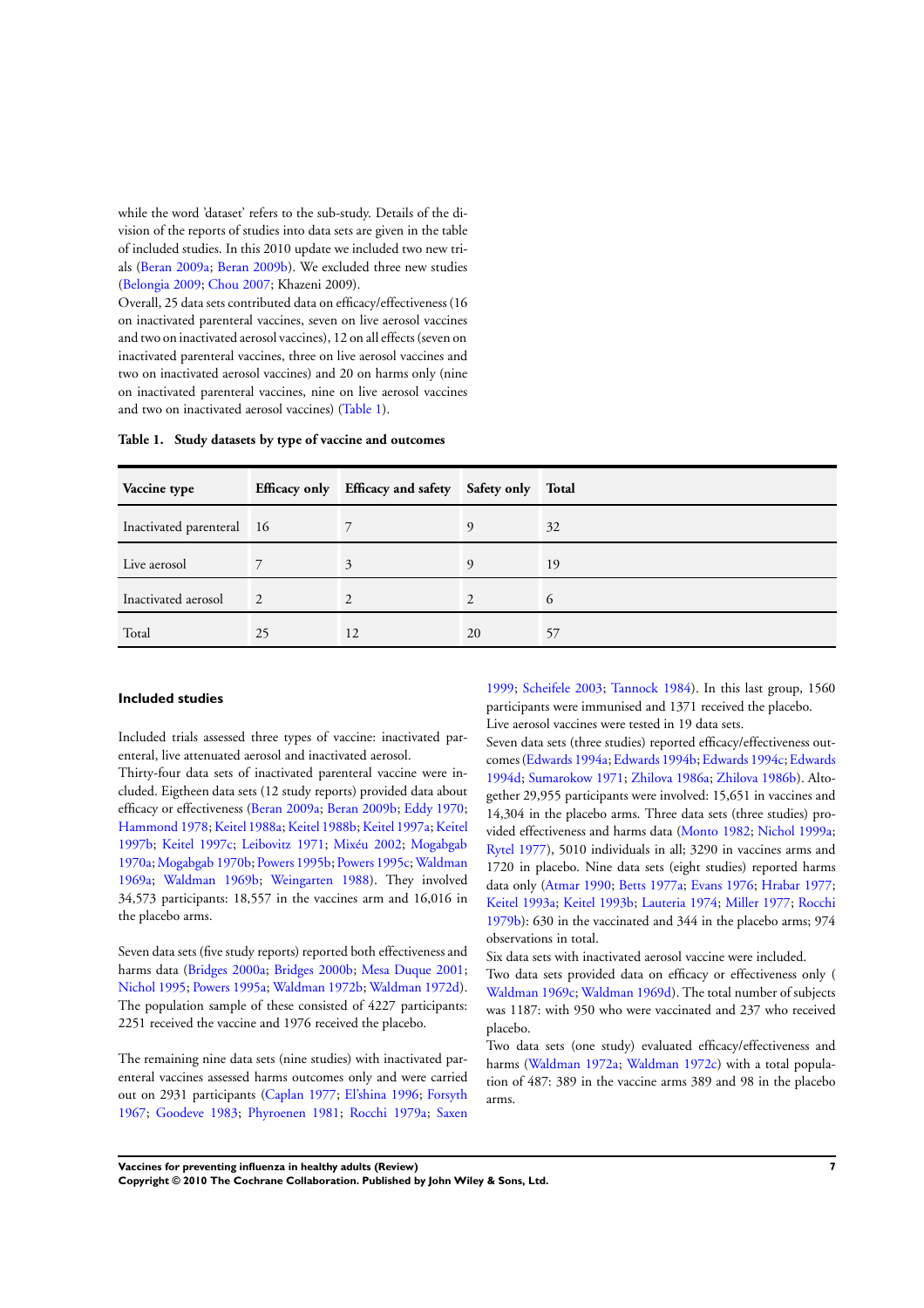Two trials (two studies) reported data on harms outcomes only [\(Boyce 2000](#page-15-0); [Langley 2005](#page-15-0)), with a total population of 151,120 in the vaccine arms and 31 in the placebo arms).

Two studies with live aerosol vaccine ([Reeve 1982;](#page-15-0) [Spencer 1977](#page-15-0)) each one data set) could not be introduced in the harms analysis (secondary effects) because data did not allow quantitative analysis (systemic and local harms were reported as given cumulative in [Spencer 1977](#page-15-0) and data were not clearly reported in [Reeve 1982](#page-15-0)). Ten studies (eight of which were comparative non-randomised studies) investigated possible associations between influenza vaccines and serious harms.

[Atmar 1990](#page-15-0) (respiratory function), [DeStefano 2003](#page-15-0) (multiple sclerosis and optic neuritis), [Kaplan 1982](#page-15-0) (Guillan Barrè Syndrome (GBS)), [Lasky 1998](#page-15-0) (GBS) [Mastrangelo 2000](#page-15-0) (cutaneous melanoma), [Mutsch 2004](#page-15-0) (Bell's palsy), [Payne 2006](#page-15-0) (optic neuritis), [Scheifele 2003](#page-15-0) (oculo respiratory syndrome), [Shoenberger](#page-15-0) [1979](#page-15-0) (GBS), [Siscovick 2000](#page-15-0) (cardiac arrest).

Included studies are described in the relevant table.

### **Excluded studies**

We excluded 92 studies (see [Characteristics of excluded studies](#page-67-0) table).

### **Risk of bias in included studies**

Thirty-three studies were properly randomised, seven stated that the allocation method was quasi-random and two studies were field trials. Three non-randomised studies were at high risk of bias [\(Kaplan 1982](#page-15-0); [Mastrangelo 2000](#page-15-0); [Siscovick 2000](#page-15-0)), one was at medium risk of bias [\(Mutsch 2004](#page-15-0)) and two were at low risk of bias ([Atmar 1990;](#page-15-0) [Lasky 1998\)](#page-15-0).

### **Allocation**

In the included trials, allocation concealment was adequate in 10, inadequate in four, unclear in 26 and not relevant in two.

### **Blinding**

Assessment was double-blinded in 23 studies. Five studies were single blind and twelve did not mention blinding. Thirty-three studies were properly randomised, seven stated that the allocation method was quasi-random and two studies were field trials.

### **Incomplete outcome data**

Few studies reported information on influenza circulation in the surrounding community, making interpretation of the results and assessment of their generalisability difficult

#### **Selective reporting**

The harms dataset from randomised studies is small. The trial authors appear to regard harms as less important than effectiveness assessment. For example, in the trials by Beran et al [\(Beran 2009a;](#page-15-0) [Beran 2009b](#page-15-0)) data collection on harms began at the receipt of the vaccine or placebo and continued until the end of the study. However, harms data were solicited from a subset of subjects and no mention of method used to select them and no justification for not collecting harms data from all participants were reported.

#### **Other potential sources of bias**

It is now known that industry funding of influenza vaccines studies determines publication in high prestige journals and higher citation rates than other types of funding. In addition industry funding is associated with optimistic conclusions, but the quality of the majority of influenza vaccines studies is low, irrespective of funding. A previously cited review showed a complex web of interrelationships between these variables ([Jefferson 2009a](#page-15-0)), but how this impacts on policy making is unknown.

### **Effects of interventions**

#### **Inactivated parenteral vaccines (Analysis 01)**

Inactivated parenteral vaccines were 30% effective (95% CI 17% to 41%) against the symptoms of ILI if content matched WHO recommendations and circulating strain, but were not effective (RR 0.93, 95% CI 0.79 to 1.09) when these were unknown (Analysis 1.1.2)

Against influenza symptoms vaccines were 73% efficacious (54% to 84%) when content matched WHO recommendations and circulating strain but decreased to 44% (95% CI 23% to 59%) when it did not (Analysis 1.2).

An alternative to the use of risk ratio based formula 1-RR expressed as percentage is the use of risk difference (RD). In this case 30% of unvaccinated people versus 24% of people vaccinated with inactivated parenteral vaccines developed symptoms of ILI. This is the equivalent to saying that 70% of the unvaccinated study participants did not get ILI symptoms compared to 76% of the vaccinated study participants who did not get ILI symptoms (effectiveness). When the vaccine matched the viral circulating strain and circulation was high, 4% (2% to 5%) of unvaccinated people versus 1% of vaccinated people developed influenza symptoms (efficacy). These differences were not likely to be due to chance. When the vaccine content did not match the circulating influenza viruses 1% of vaccinated people developed symptoms compared to 2% of unvaccinated people.

Efficacy was lower (74%, 95% CI 45% to 87%) when the studies carried out during the 1968 to 1969 pandemic were excluded.

**Vaccines for preventing influenza in healthy adults (Review) 8**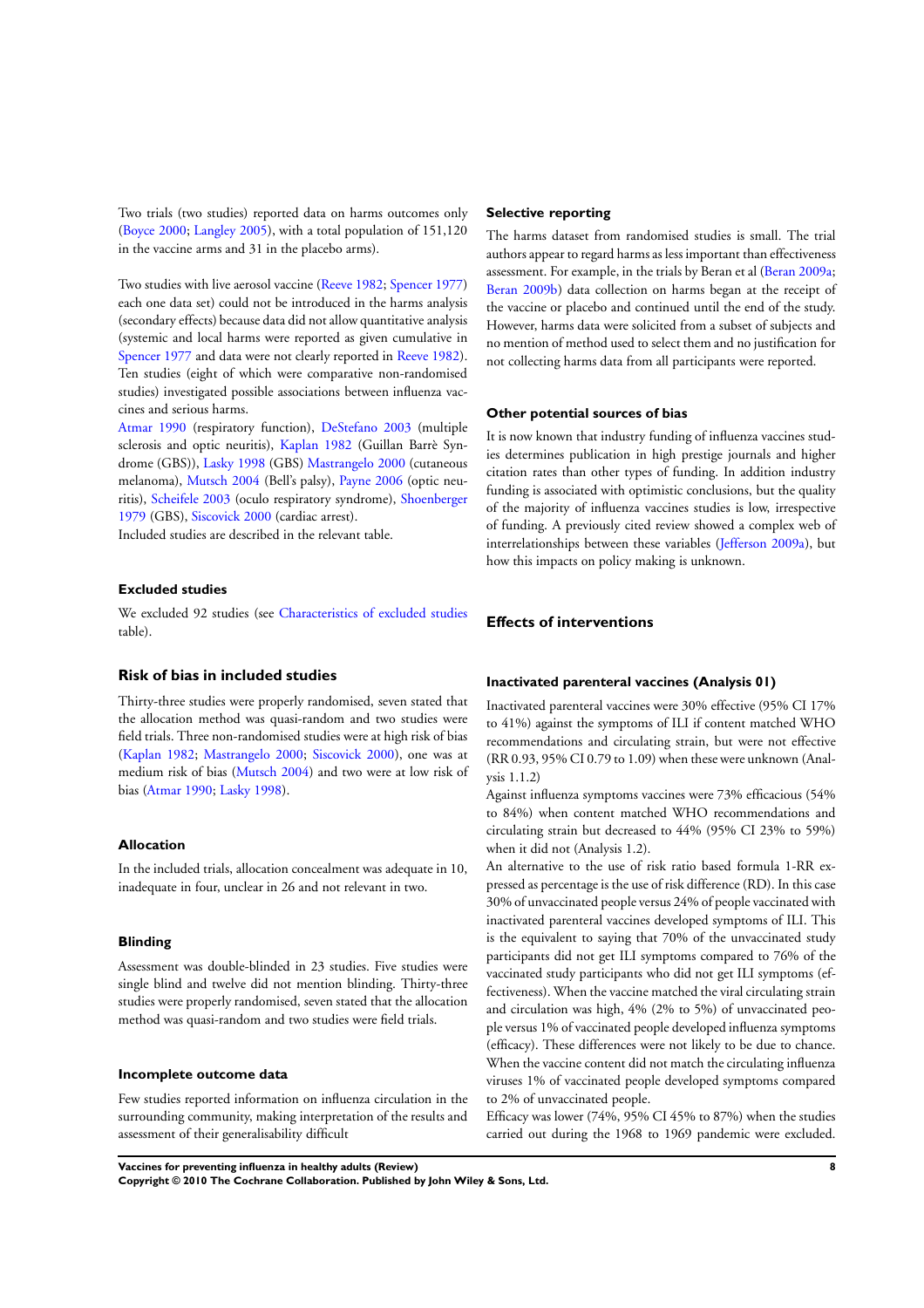Based on one study, 42% less (95% CI 9% to 63%) physician visits are carried out in those vaccinated with WHO recommended vaccines matching circulating viruses, but not in those not matching (RR 1.28, 95% CI 0.90 to 1.83) (Analysis 1.3.2). A similar result is seen in the effect on days of illness (Analysis 1.4), but there seems to be no effect on times an antibiotic or a drug were prescribed (Analysis 1.5 and 1.6). Five trials evaluated time off work, estimating that vaccination saved on average around 0.13 working days. This result was not statistically significant. Hospital admissions (evaluated in four trials) were also lower in vaccinated arms, but the difference was not statistically significant. There was little difference in complication rates between vaccinated and unvaccinated groups (Analyses 1.7 to 1.10). The conclusions of this comparison were unaffected by analysis using either random- or fixed-effect models

### **Harms**

Local tenderness and soreness was more than three times as common among parenteral vaccine recipients than those in the placebo group (RR 3.11, 95% CI 2.08 to 4.66) (Analysis 1.11.1). There were also increases in erythema (RR 4.01, 95% CI 1.91 to 8.41) (Analysis 1.11.2), but not induration or arm stiffness. The combined local effects endpoint was significantly higher for those receiving the vaccine (RR 2.87, 95% CI 2.02 to 4.06) (Analysis 1.11.5). Myalgia was significantly associated with vaccination (RR 1.54, 95% CI 1.12 to 2.11) (Analysis 1.12.1). None other of the systemic effects were individually more common in parenteral vaccine recipients than in placebo recipients. However, the combined endpoint was increased (RR 1.29, 95% CI 1.01 to 1.64) (Analysis 1.12.6).

### **Live aerosol vaccines (Analysis 02)**

Live aerosol vaccines have an effectiveness of 10% (95% CI 4% to 16%) and content and matching appear not to affect their performance significantly. However, overall their efficacy is 62% (95% CI 45% to 73%). Again, neither content nor matching appear to affect their performance significantly. The effectiveness of the aerosol vaccines against ILI (with no clear definition) was significant only for WHO recommended vaccine matching absent or unknown (11%, 95% CI 3% to 18%). The conclusions of this comparison were unaffected by analysis using either random- or fixed-effect models.

#### **Harms**

Significantly more recipients experienced symptoms of upper respiratory infection, sore throats and coryza after vaccine administration than placebo administration (upper respiratory infection RR 1.66, 95% CI 1.22 to 2.27; coryza RR 1.56, 95% CI 1.26 to

1.94; sore throat 1.73, 95% CI 1.44 to 2.08)). There was no significant increase in systemic harms, although rates of fever fatigue and myalgia were higher in vaccine than placebo groups.

### **Inactivated aerosol vaccines (Analysis 03)**

Inactivated aerosol vaccines had effectiveness of 42% (95% CI 17% to 60%) although this observations is based on four data sets from two studies. The conclusions of this comparison were substantially unaffected by analysis using either random- or fixedeffect models although effectiveness against ILI - WHO recommended content and matching vaccine went from a fixed-effect RR 0.59 (95% CI 0.43 to 0.81) to a random-effects RR of 0.47 (95% CI 0.19 to 1.13) (Analysis 3.1.1) and the subcomparison ILI - WHO recommended but with content and matching unknown went from a fixed-effect RR 0.69 (95% CI 0.51 to 0.93) to a random-effects RR 0.63 (95% CI 0.37 to 1.07) (Analysis 3.1.2). We conclude that the presence of heterogeneity does not materially alter our conclusions. Sensitivity analysis by methodological study quality did not affect our findings.

#### **Harms**

None of the trials on inactivated aerosol vaccines reported significant harms.

### **Serious and rare harms**

### **Oculo-respiratory syndrome (ORS)**

On the basis of one randomised trial ([Scheifele 2003\)](#page-15-0) on 651 healthy adults aged around 45, trivalent split inactivated vaccine (TIV) causes mild oculo-respiratory syndrome in people with no previous history of ORS. ORS was defined as bilateral conjunctivitis, facial swelling (lip, lid or mouth), difficulty in breathing and chest discomfort (including cough, wheeze, dysphagia or sore throat). ORS (attributable risk 2.9%, 95% CI 0.6 to 5.2), hoarseness (1.3%, 95% CI 0.3 to 1.3) and coughing (1.2%, 95% CI 0.2 to 1.6) occurred within six days of vaccination. The association did not appear to be specific for any type of TIV.

### **Guillain-Barré Syndrome (GBS)**

Three studies assessed the association between influenza vaccination and Guillain-Barré Syndrome (GBS) (rapidly progressing symmetric paralysis with usually spontaneous resolution).The first study compared GBS cases by vaccination status and the national incidence in vaccinated and unvaccinated national cohorts. The attributable risk from vaccination was just below 1 case of GBS every 100,000 vaccinations ([Shoenberger 1979](#page-15-0)). The rise in GBS following rapid immunisation of millions of Americans in 1976 to 1977 led to the halting of the campaign. The second study ([Kaplan](#page-15-0)

**Vaccines for preventing influenza in healthy adults (Review) 9**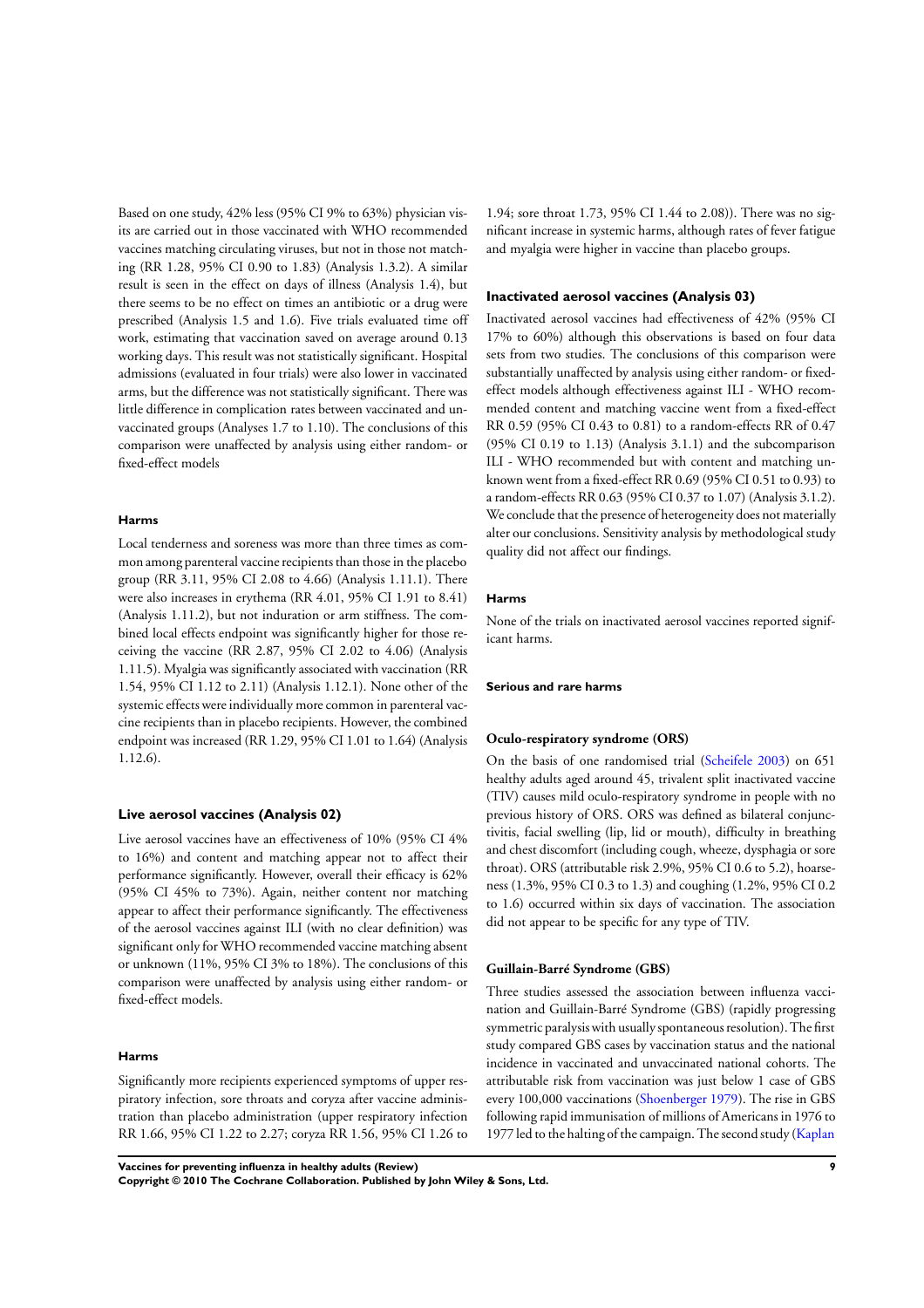[1982](#page-15-0)) was a retrospective cohort model comparing incidence of GBS in vaccinated and unvaccinated adults in the USA (minus the state of Maryland) within eight weeks from vaccination. The study reported a lack of evidence of association (RR of 0.6 and 1.4 for the two seasons included in the study; described as nonsignificant but with no confidence intervals reported). The study is a poor quality model with poor case ascertainment, no case definition and assumptions of the size of the exposed and non-exposed denominators. A similar design but with more sophistication was used in the Lasky et al study for the 1992 to 1993 and 1993 to 1994 seasons [\(Lasky 1998\)](#page-15-0). Lasky et al. assessed the risk of GBS within six weeks from vaccination. Assessment of exposure was based on a random digit phone sample validated through state data on vaccine coverage and provider-sources data on vaccination timings. Two hundred and seventy three cases of GBS were identified through the CDC VAERS surveillance database and histories validated using hospital documentation. Only 180 cases were available for interview. Nineteen cases were assessed by the authors as being vaccine-associated (received vaccine in the previous six weeks (RR 1.8, 95% CI 1.0 to 3.5) adjusted for age, sex and season). The cases had a mean age of 66 years. The authors estimated the incidence of vaccine-induced GBS as 0.145 cases per million persons per week or 1.6 extra cases per million vaccinations. Despite its many limitations (mainly due to case attrition and variable reliability of exposure data) the study is well conducted and its conclusions credible, if conservative. We conclude that there may be a small additional risk of GBS. The studies demonstrate the danger of commencing a large vaccination campaign without adequate harms assessment.

### **Demyelinating diseases**

Based on two case-control studies there is no evidence of an association between influenza vaccine and demyelinating disease [\(DeStefano 2003;](#page-15-0) [Payne 2006\)](#page-15-0).

### **Bell's palsy**

One case-control study and case-series based in the German-speaking regions of Switzerland assessed association between an intranasal inactivated virosomal influenza vaccine and Bell's palsy [\(Mutsch 2004\)](#page-15-0). Two hundred and fifty cases that could be evaluated (from an original 773 cases identified) were matched to 722 controls. All were aged around 50. The study reports a massive increase in risk (adjusted OR 84, 95% CI 20.1 to 351.9) within 1 to 91 days since vaccination. Despite its many limitations (case attrition - 187 cases could not be identified - and ascertainment bias - physicians picked controls for their own cases - confounding by indication - different vaccine exposure rate between controls and the reference population) it is unlikely that such a large OR could have been affected significantly by systematic error. The authors called for larger pre-licence harms trials, given the rarity of Bell's palsy. On the basis of this study the vaccine was withdrawn from commerce.

### **Cutaneous melanoma**

The association between influenza vaccines and cutaneous melanoma was assessed by a case-control study on 99 cases and 104 controls ([Mastrangelo 2000\)](#page-15-0). The authors report a protective effect of repeated influenza vaccination on the risk cutaneous melanoma (OR 0.43, 95% CI 0.19 to 1.00). The study is at high risk of bias because of the selective nature of cases (all patients in the authors' hospital), attrition bias (four cases and four controls eliminated because of "failure to collaborate", recall bias (up to five years exposure data were based on patients' recollection) and ascertainment bias (non-blinded exposure survey).

### **Primary cardiac arrest**

The association between influenza vaccination the previous year and the risk of primary (i.e. occurring in people with no previous history of cardiac disease) cardiac arrest was assessed by a casecontrol study on 360 cases and 418 controls [\(Siscovick 2000](#page-15-0)). The authors concluded that vaccination is protective against primary cardiac arrest (OR 0.51, 95% CI 0.33 to 0.79). The difficulty of case ascertainment (77% of potential cases had no medical examiner report and/or autopsy), recall bias (spouses provided exposure data for 304 cases, while 56 survivor cases provided data jointly with their spouses) make the conclusions of this study unreliable. It is impossible to judge the reliability of this study because of a lack of details on the circulation of influenza in the study areas in the 12 months preceding cardiac arrest (the causal hypothesis is based on the effects of influenza infection on the oxygen supply to the myocardium through lung infection and inflammation).

### **Pulmonary function**

The effects of different types of live attenuated cold recombinant influenza vaccination on pulmonary function were assessed by a double-blind placebo-controlled randomised trial on 72 healthy volunteers aged around 26 [\(Atmar 1990\)](#page-15-0) (data on 17 asthmatics were not extracted). The authors report several non-significant drops in lung function up to seven days post-inoculation and a higher incidence of influenza like illness (17/46 versus 4/26) in the vaccinated arms.

### **Vaccines for the 1968 to 1969 (H3N2) influenza pandemic (Comparisons 04 to 08)**

Five studies yielded 12 data sets ([Eddy 1970;](#page-15-0) [Mogabgab 1970a;](#page-15-0) [Mogabgab 1970b](#page-15-0); [Sumarokow 1971](#page-15-0); [Waldman 1969a](#page-15-0); [Waldman](#page-15-0) [1969b;](#page-15-0) [Waldman 1969c](#page-15-0); [Waldman 1969d](#page-15-0); [Waldman 1972a;](#page-15-0) [Waldman 1972b](#page-15-0); [Waldman 1972c](#page-15-0); [Waldman 1972d](#page-15-0)). As one would expect, vaccine performance was poor when content did

**Vaccines for preventing influenza in healthy adults (Review) 10**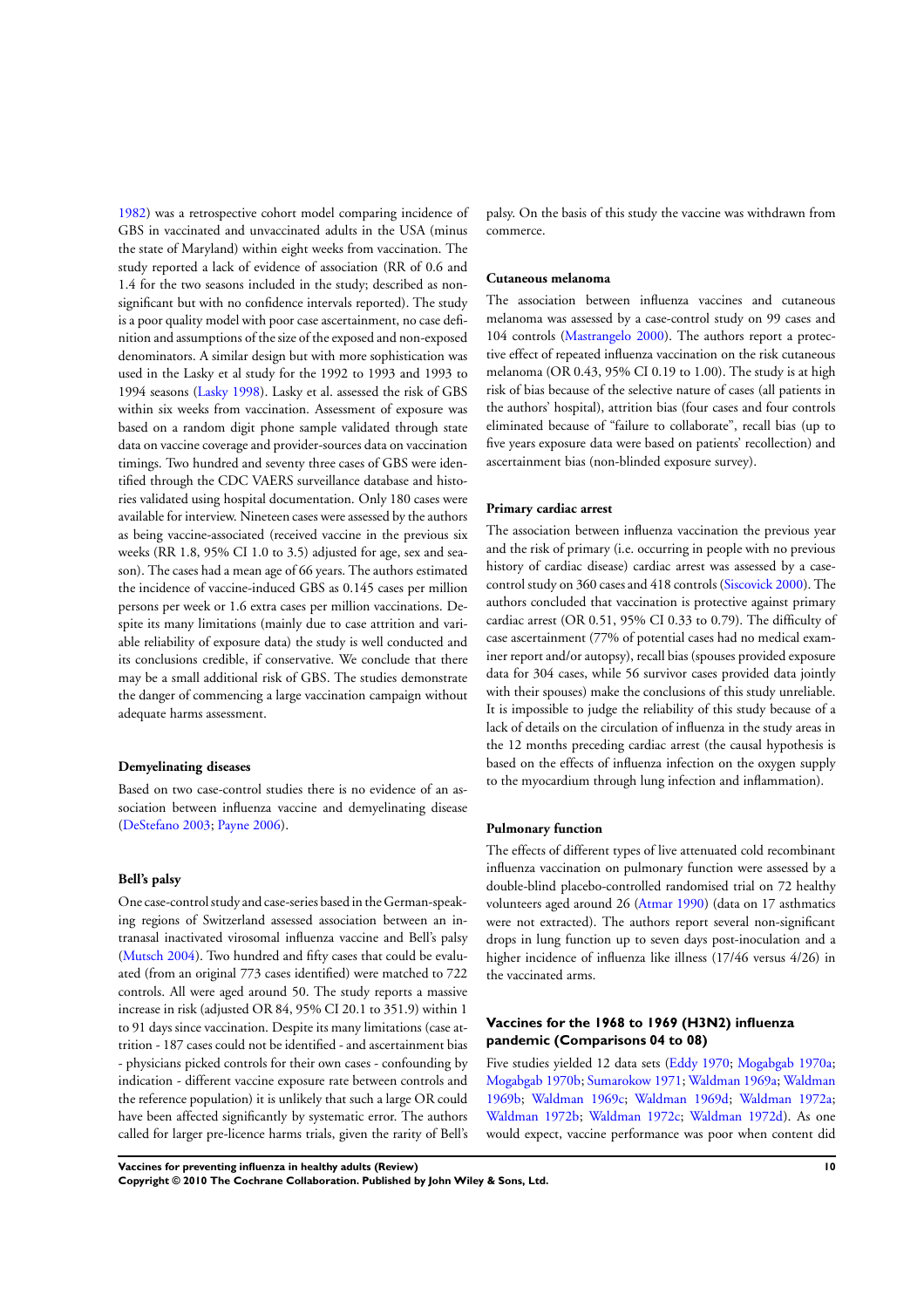not match the pandemic strain (Analysis 4). However, one-dose or two-dose monovalent whole-virion (i.e. containing dead complete viruses) vaccines achieved 65% (95% CI 52% to 75%) protection against ILI and 93% (95% CI 69% to 98%) protection against influenza, and 65% (95% CI 6% to 87%) against hospitalisations (Analysis 5). Approximately half a working day lost and half a day of illness were saved but no effect was observed against pneumonia. All comparisons except for influenza-like illness are based on a single study (Analysis 5). The large effect on ILI is coherent with the high proportion of these illnesses caused by influenza viruses in a pandemic (i.e. the gap between efficacy and effectiveness of the vaccines is narrow). Aerosol polyvalent or monovalent vaccines had modest performance (Analyses 6 to 8).

## **D I S C U S S I O N**

Although this review presents a large number of comparisons and outcomes based on a number of different groupings of studies and trials, most of the discussion was based on the results of the analysis of a WHO recommended vaccine against placebo. Parenterally administered influenza vaccines appear significantly better than their comparators and can reduce the risk of developing influenza symptoms by around 4%, if the WHO recommendations are adhered to and the match is right. However, whilst the vaccines do prevent influenza symptoms, this is only one part of the spectrum of "clinical effectiveness" as they reduce the risk of total "clinical" seasonal influenza (i.e. influenza-like illness) symptoms by around 1%. When the results of our analysis are expressed as RD the effect appears minimal. This is remarkable as healthy adults are the population in which inactivated vaccines perform best. We found no evidence that vaccines prevent viral transmission or complications.

It is not possible to give a definite indication on the practical use of live aerosol vaccines, because the assessment of their effectiveness is based on a limited number of studies presenting conflicting results. The effectiveness, according to WHO criteria, appears relatively low. Results regarding inactivated aerosol vaccine are based on the analysis of a few trials reporting only clinical outcomes not directly comparable, owing to non-homogeneous definitions. It does not seem wise to draw conclusions from these data. Rates of complications caused by influenza in these trials were very low and analysis of the few trials which contained this outcome, did not reveal a significant reduction with the influenza vaccine. This result appears to contrast with assertions of policy makers [\(ACIP](#page-15-0) [2006](#page-15-0)) and may be due to the general rarity of complications caused by respiratory infection in healthy adults. Hospitalisation was assessed in four trials and did not show a significant benefit from vaccination. Working days lost in placebo recipient and vaccine recipients were significantly reduced in the vaccinated group, but by less than half a day on average.

Inactivated vaccines cause local (redness, induration) and systemic harms (myalgia, possibly fatigue). In rare cases there may be an increased risk of GBS, of ORS and Bell's palsy but this may be product-specific. Given the low effectiveness of the aerosol vaccines, the effects classified as harms (sore throat and cough) may be caused by influenza. Although the possibility of causing serious harm may be rare, it must be born in mind when proposing the inception of a mass campaign of immunisation to a whole population, i.e. when exposure to the vaccines is increased.

While the parenteral vaccine efficacy against seasonal (i.e. nonpandemic) influenza is around 75% for the WHO recommended and matched strain, its impact on the global incidence of clinical cases of influenza (i.e. ILI) is limited (around 16% in best case scenario). The universal immunisation of healthy adults should achieve a number of specific goals: reducing the spread of the disease, reducing the economic loss due to working days lost and reducing morbidity and hospitalization. None of the studies included in the review presented results evaluating the ability of this vaccination to interrupt the spread of the disease. Some studies presented data on reduction of working days lost and showed a very limited effect. Similarly a very limited effect was found on morbidity and no effect was found on hospitalization. Given the limited availability of resources for mass immunisation, the use of influenza vaccines should be primarily directed where there is clear evidence of benefit.

Whole-virion monovalent inactivated vaccines may help control a pandemic, if the antigenic match between virus and vaccine is right. Although this observation is based on a limited number of old trials, the high effectiveness of the vaccine (i.e. against ILI) would seem to confirm its potential for use. Efforts to update and enhance these vaccines should have priority.

A number of problems should be taken into consideration when interpreting the results of this review.

1. None of the live aerosol vaccines included in the review were registered.

2. Methods of vaccine standardisation have changed significantly.

3. Recent vaccines present significant differences in purity when compared with older ones.

4. Different doses and schedules were pooled in the analysis

The content and results of previous versions of this review have been extensively misquoted especially in public policy documents [\(Jefferson 2009c](#page-15-0)). Two types of common misquotes are the generalisation of evidence from this review to all age and risk groups and the generalisation of estimates of effect to all outcomes (especially complications and deaths). The misquotes then assume that the performance of influenza vaccines is uniform across all age

**Vaccines for preventing influenza in healthy adults (Review) 11**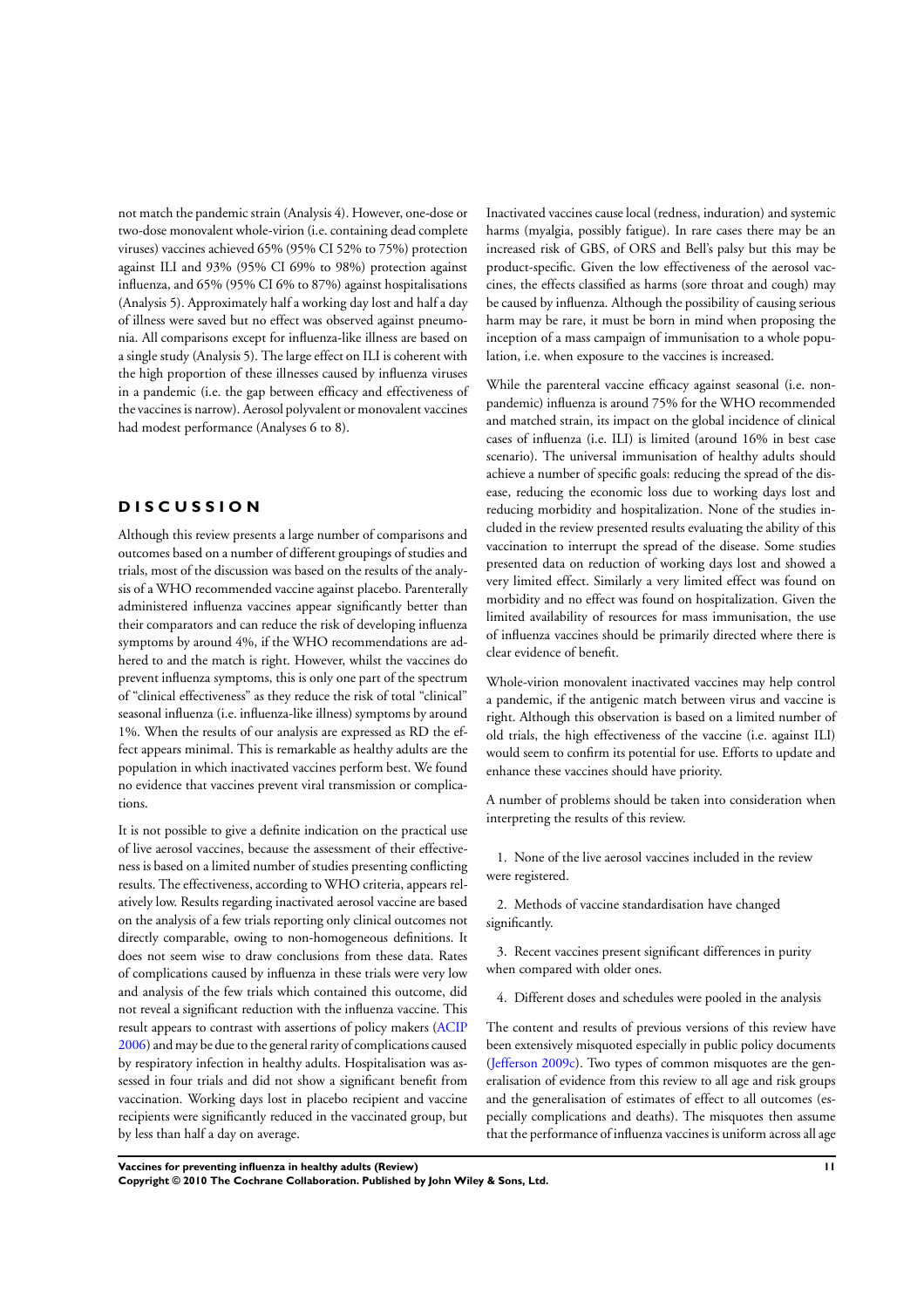groups and from symptom prevention to all outcomes. Both generalisations are not supported by any evidence and seem to originate from the desire to use our review to support decisions already taken. The misquotes appear to be based on both the abstract and Plain language summary (which is what you would expect from a superficial reading of the review by people with a specific agenda). It is for these reasons that in this 2010 update we have tried to minimise the risk of being misquoted by presenting effects on major outcomes both in RR and RD format and have inserted a general warning on the quality of evidence in the field of influenza vaccines. Recent examples of misquotes of this review come from page 11 of the 2009 ACIP document ([ACIP 2009\)](#page-15-0). The 2007 version of the review is indicated as reference 121: "When the vaccine and circulating viruses are antigenically similar, TIV prevents laboratory-confirmed influenza illness among approximately 70% to 90% of healthy adults aged < 65 years in randomised controlled trials (*121, 124*). Vaccination of healthy adults also has resulted in decreased work absenteeism and decreased use of health-care resources, including use of antibiotics, when the vaccine and circulating viruses are well-matched (*121, 123*). Efficacy or effectiveness against laboratory-confirmed influenza illness was 47% - 77% in studies conducted during different influenza seasons when the vaccine strains were antigenically dissimilar to the majority of circulating strains (*117,119,121,124*). However, effectiveness among healthy adults against influenza-related hospitalization, measured in the most recent of these studies, was 90% (*125*)". There are three subtle manipulations in the text. First, the review is cited with single study references. Second, the impression reading the text is that vaccines have effect against all outcomes when the evidence quoted refers to cases (or symptoms as we call them in this latest update of the review). Third, our review (which only includes RCT evidence of effectiveness) shows no effect on hospitalisations, CDC quote reference 125 which is a 2007 observational study. The CDC authors clearly do not weight interpretation by quality of the evidence, but quote anything that supports their theory.

### **Summary of main results**

Inactivated influenza vaccines decrease the risk of symptoms of influenza and time off work, but their effects are minimal, especially if the vaccines and the circulating viruses are mismatched. There is no evidence that they affect complications or transmission.

## **Overall completeness and applicability of evidence**

Taken alone, the review shows that according to randomised evidence, inactivated vaccines have a small effect in preventing symptoms of influenza and getting workers back to work quicker.

## **Quality of the evidence**

We found evidence from more than 80,000 people in 50 randomised studies. Regardless of quality, all studies fail to report any evidence of effect on complications. The safety evidence base from randomised trials of inactivated vaccines is very small, probably indicating less concern with harms. Inactivated vaccines cause rare major harms which appear to be mostly linked to specific products or lots.

### **Potential biases in the review process**

The review conclusions are uncertain about the safety profile of inactivated vaccines which is a reflection of the size of the evidence base.

## **Agreements and disagreements with other studies or reviews**

We are not aware of other systematic reviews on this topic.

## **A U T H O R S ' C O N C L U S I O N S**

### **Implications for practice**

The results of this review seem to discourage the utilisation of vaccination against influenza in healthy adults as a routine public health measure. As healthy adults have a low risk of complications due to respiratory disease, the use of the vaccine may be only advised as an individual protection measure against symptoms in specific cases.

### **Implications for research**

The major differences in effect size between outcomes highlight the need for careful consideration of the best study design to assess the effects of public health measures such as vaccines. Large studies encompassing several influenza seasons are required to allow assessment of the effect of the vaccines on seemingly rare outcomes such as complications and death.

## **A C K N O W L E D G E M E N T S**

The authors gratefully acknowledge the help received from Drs Brian Hutchison, Alan Hampson, James Irlam, Andy Oxman, Barbara Treacy, Gabriella Morandi, Kathie Clark, Hans van der Wouden, Nelcy Rodriguez, Leonard Leibovici, Mark Jones, Jeanne Lenzer, Janet Wale, Clare Jeffrey, Robert Ware, Roger Damoiseaux, and Maryann Napoli. The original review was funded by the UK

**Vaccines for preventing influenza in healthy adults (Review) 12**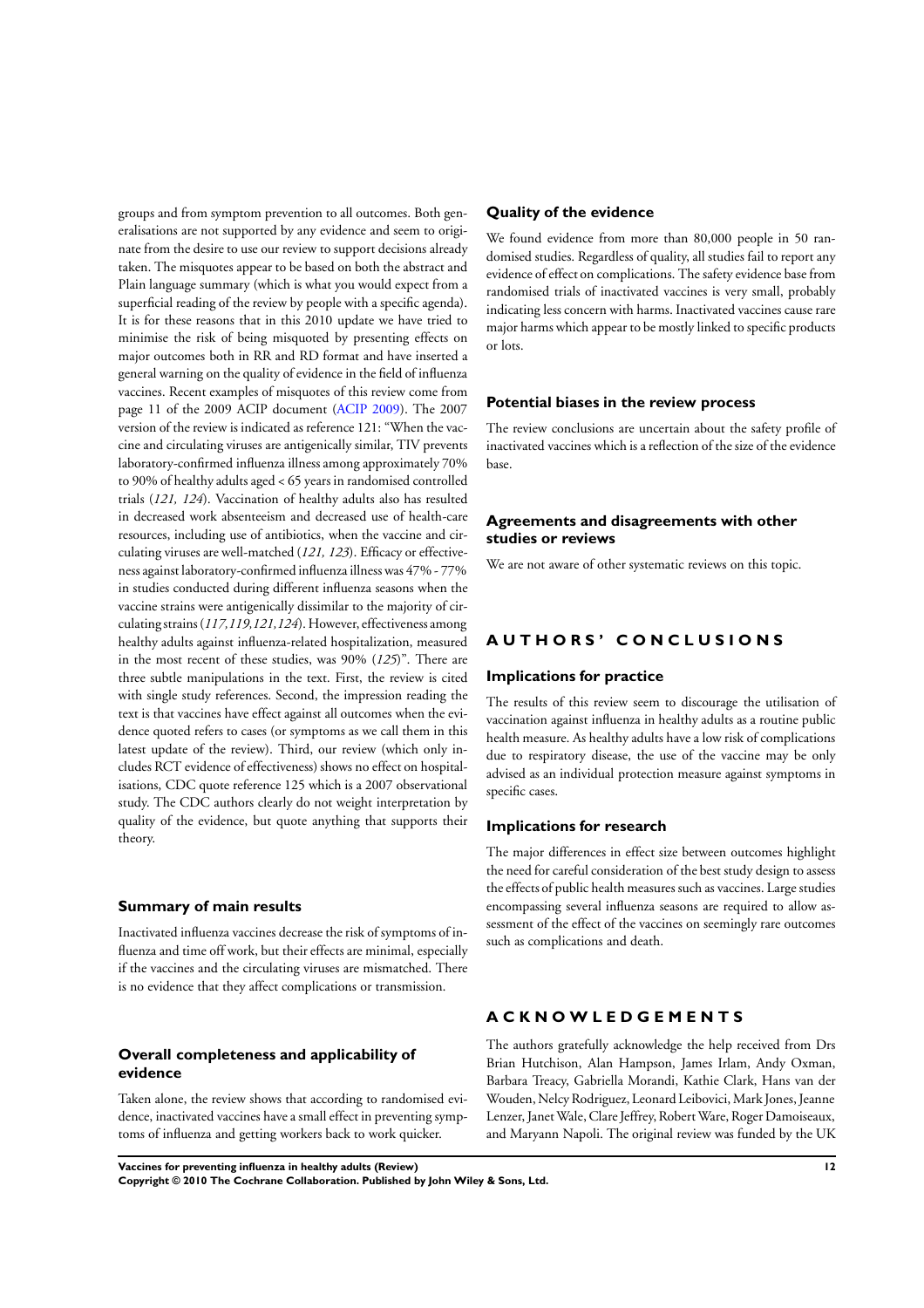<span id="page-15-0"></span>Ministry of Defence, the 2004 update was supported by the two Italian Local Health Authorities in which two of the review authors were employed, the 2007 update was funded by the same Local Health Authorities and the UK's Department of Health Cochrane Incentive Scheme. The 2010 update was not funded. Professor Jon Deeks designed and carried out statistical analyses in earlier versions of the review. Finally, the review authors wish to acknowledge Daniela Rivetti and Vittorio Demicheli as previous authors.

### **R E F E R E N C E S**

### **References to studies included in this review**

#### **Atmar 1990** *{published data only}*

Atmar RL, Bloom K, Keitel W, Couch RB, Greenberg SB. Effect of live attenuated, cold recombinant (CR) influenza virus vaccines on pulmonary function in healthy and asthmatic adults. *Vaccine* 1990; **8**(3):217–24.

### **Beran 2009a** *{published data only}*

Beran J, Wertzova V, Honegr K, Kaliskova E, Havlickova M, Havlik J, et al.Challenge of conducting a placebo-controlled randomized efficacy study for influenza vaccine in a season with low attack rate and a mismatched vaccine B strain: a concrete example. *BMC Infectious Diseases* 2009;**9**:2. [DOI: doi:10.1186/1471-2334-9-2]

### **Beran 2009b** *{published data only}*

Beran J, Vesikari T, Wertzova V, Karvonen A, Honegr K, Lindblad N, et al.Efficacy of inactivated split-virus influenza vaccine against culture-confirmed influenza in healthy adults: a prospective, randomized, placebo-controlled trial. *Journal of Infectious Diseases* 2009;**200**:1861–9.

### **Betts 1977a** *{published data only}*

Betts RF, Douglas RG Jr, Roth FK, Little JW 3rd. Efficacy of live attenuated influenza A/Scotland/74 (H3N2) virus vaccine against challenge with influenza A/Victoria/3/75 (H3N2) virus. *Journal of Infectious Diseases* 1977;**136**(6):746–53.

### **Boyce 2000** *{published data only}*

Boyce TG, Hsu HH, Sannella EC, Coleman-Dockery SD, Baylis E, Zhu Y, et al.Safety and immunogenicity of adjuvanted and unadjuvanted subunit influenza vaccines administered intranasally to healthy adults. *Vaccine* 2000;**19**(2-3):217–26.

### **Bridges 2000a** *{published data only}*

Buxton Bridges C, Thompson VV, Meltzer MI, Reeve GR, Talamonti VJ, Cox NJ, et al.Effectiveness and cost benefit of influenza vaccination of healthy working adults, a randomized controlled trial. *JAMA* 2000;**284**(13):1655–63.

### **Bridges 2000b** *{published data only}*

Buxton Bridges C, Thompson VV, Meltzer MI, Reeve GR, Talamonti VJ, Cox NJ. Effectiveness and cost benefit of influenza vaccination of healthy working adults, a randomized controlled trial. *JAMA* 2000;**284**(13):1655–63.

#### **Caplan 1977** *{published data only}*

Caplan ES, Hughes TP, O'Donnel S, Levine MM, Hornick RB. Reactogenicity and immunogenicity of parenteral monovalent

influenza A/Victoria/3/75 (H3N2) virus vaccine in healthy adults. *Journal of Infectious Diseases* 1977;**136**(Suppl):484–90.

#### **DeStefano 2003** *{published data only}*

DeStefano F, Verstraeten T, Jackson LA, Okoro CA, Benson P, Black SB, et al.Vaccinations and risk of central nervous system demyelinating diseases in adults. *Archives of Neurology* 2003;**60**(4): 504–9.

#### **Eddy 1970** *{published data only}*

Eddy TS, Davies NA. The effect of vaccine on a closed epidemic of Hong Kong influenza. *South African Medical Journal* 1970; **February 21**:214–6.

#### **Edwards 1994a** *{published data only}*

Edwards KM, Dupont WD, Westrich MK, et al.A randomized controlled trial of cold adapted and inactivated vaccines for the prevention of influenza A disease. *Journal of Infectious Diseases* 1994;**169**:68–76.

### **Edwards 1994b** *{published data only}*

Edwards KM, Dupont WD, Westrich MK, et al.A randomized controlled trial of cold adapted and inactivated vaccines for the prevention of influenza A disease. *Journal of Infectious Diseases* 1994;**169**:68–76.

### **Edwards 1994c** *{published data only}*

Edwards KM, Dupont WD, Westrich MK, et al.A randomized controlled trial of cold adapted and inactivated vaccines for the prevention of influenza A disease. *Journal of Infectious Diseases* 1994;**169**:68–76.

### **Edwards 1994d** *{published data only}*

Edwards KM, Dupont WD, Westrich MK, et al.A randomized controlled trial of cold adapted and inactivated vaccines for the prevention of influenza A disease. *Journal of Infectious Diseases* 1994;**169**:68–76.

### **El'shina 1996** *{published data only}*

El'shina GA, Masalin IuM, Shervali VI, Gorbunov MA, Lonskaia NI, Agafonova LV, et al.The trivalent polymer-subunit influenza vaccine Grippol studied in a controlled epidemiological trial. *Voenno-Meditsinskii Zhurnal* 1996;**317**(8):57–60.

#### **Evans 1976** *{published data only}*

Evans AE, Letley E, Ferris RD, Freestone DS. WRL 105 strain live attenuated influenza vaccine; comparison of one and two dose schedules. *Journal of Hygiene* 1976;**77**(3):327–32.

**Vaccines for preventing influenza in healthy adults (Review) 13**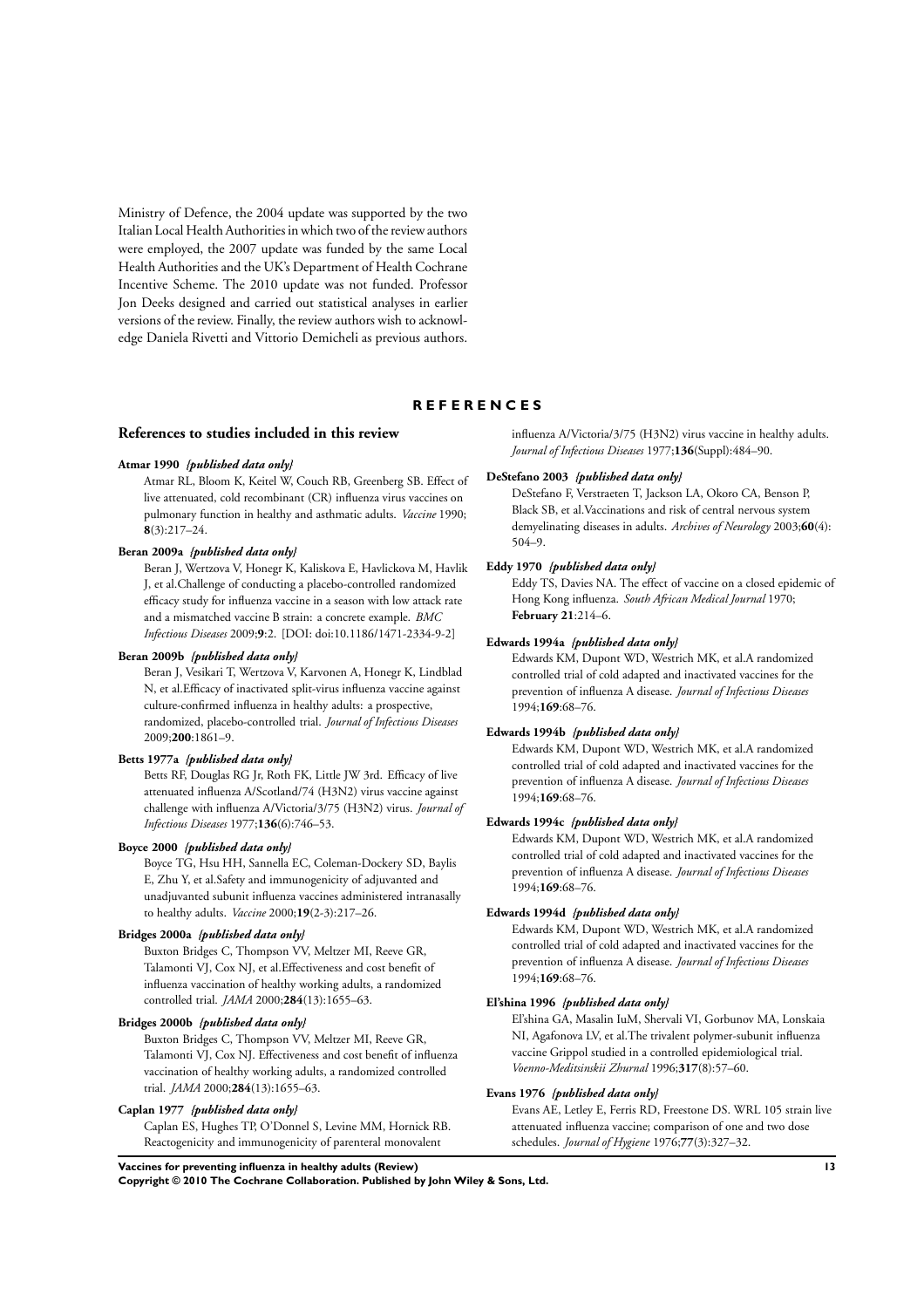### **Forsyth 1967** *{published data only}*

Forsyth JR. An assessment of oil adjuvant and aqueous influenza vaccines. I. Reactions to the vaccines. *Journal of Hygiene* 1967 Dec; **65**(4):485–95.

### **Goodeve 1983** *{published data only}*

Goodeve A, Potter CW, Clark A, Jennings R, Schild GC, Yetts R. A graded-dose study of inactivated, surface antigen influenza B vaccine in volunteers: reactogenicity, antibody response and protection to challenge virus infection. *Journal of Hygiene* 1983;**90** (1):107–15.

#### **Hammond 1978** *{published data only}*

Hammomd ML, Ferris AA, Faine S, et al.Effective protection against influenza after vaccination with subunit vaccine. *Medical Journal of Australia* 1978;**1**:301–3.

### **Hrabar 1977** *{published data only}*

Hrabar A, Vodopija I, Andre FE, Mitchell JR, Maassab HF, Hennessy AV, et al.A placebo-controlled dose-response study of the reactogenicity and immunogenicity of a cold-adapted recombinant A/Victoria/3/75 (H3N2) live influenza virus candidate vaccine in healthy volunteers. *Developments in Biological Standardization* 1977;**39**:53–60.

### **Kaplan 1982** *{published data only}*

Kaplan JE, Katona P, Hurwitz ES, Schonberger LB. Guillain-Barre syndrome in the United States, 1979-1980 and 1980-1981. Lack of an association with influenza vaccination. *JAMA* 1982;**248**(6): 698–700.

#### **Keitel 1988a** *{published data only}*

Keitel WA, Cate TR, Couch RB. Efficacy of sequential annual vaccination with inactivated influenza virus vaccine. *American Journal of Epidemiology* 1988;**127**(2):353–64.

### **Keitel 1988b** *{published data only}*

Keitel WA, Cate TR, Couch RB. Efficacy of sequential annual vaccination with inactivated influenza virus vaccine. *American Journal of Epidemiology* 1988;**127**(2):353–64.

#### **Keitel 1993a** *{published data only}*

Keitel WA, Couch RB, Quarles JM, Cate TR, Baxter B, Maassab HF. Trivalent attenuated cold-adapted influenza virus vaccine: reduced viral shedding and serum antibody responses in susceptible adults. *Journal of Infectious Diseases* 1993;**167**(2):305–11.

### **Keitel 1993b** *{published data only}*

Keitel WA, Couch RB, Quarles JM, Cate TR, Baxter B, Maassab HF. Trivalent attenuated cold-adapted influenza virus vaccine: reduced viral shedding and serum antibody responses in susceptible adults. *Journal of Infectious Diseases* 1993;**167**(2):305–11.

#### **Keitel 1997a** *{published data only}*

Keitel WA, Cate TR, Couch RB, Huggins LL, Hess KR. Efficacy of repeated annual immunization with inactivated influenza virus vaccines over a five year period. *Vaccine* 1997;**15**(10):1114–22.

#### **Keitel 1997b** *{published data only}*

Keitel WA, Cate TR, Couch RB, Huggins LL, Hess KR. Efficacy of repeated annual immunization with inactivated influenza virus vaccines over a five year period. *Vaccine* 1997;**15**(10):1114–22.

#### **Keitel 1997c** *{published data only}*

Keitel WA, Cate TR, Couch RB, Huggins LL, Hess KR. Efficacy of repeated annual immunization with inactivated influenza virus vaccines over a five year period. *Vaccine* 1997;**15**(10):1114–22.

### **Langley 2005** *{published data only}*

Langley JM, Halperin SA, McNeil S, Smith B, Jones T, Burt D, et al.Safety and immunogenicity of a Proteosometrade mark-trivalent inactivated influenza vaccine, given nasally to healthy adults. *Vaccine* 2005;**24**(10):1601–8.

### **Lasky 1998** *{published data only}*

Lasky T, Terracciano GJ, Magder L, Koski CL, Ballesteros M, Nash D, et al.The Guillain-Barre syndrome and the 1992-1993 and 1993-1994 influenza vaccines. *New England Journal of Medicine* 1998;**339**(25):1797–802.

### **Lauteria 1974** *{published data only}*

Lauteria SF, Kantzler GB, High PC, Lee JD, Waldman RH. An attenuated influenza virus vaccine: Reactogenicity, transmissibility, immunogenicity, and protective efficacy. *Journal of Infectious Diseases* 1974;**130**(4):380–3.

### **Leibovitz 1971** *{published data only}*

Leibovitz A, Coultrip RL, Kilbourne ED, Legters LJ, Smith CD, Chin J, et al.Correlated studies of a recombinant influenza-virus vaccine. IV. Protection against naturally occurring influenza in military trainees. *Journal of Infectious Diseases* 1971;**124**(5):481–7.

### **Mastrangelo 2000** *{published data only}*

Mastrangelo G, Rossi CR, Pfahlberg A, Marzia V, Barba A, Baldo M, et al.Is there a relationship between influenza vaccinations and risk of melanoma? A population-based case-control study. *European Journal of Epidemiology* 2000;**16**(9):777–82.

### **Mesa Duque 2001** *{published data only}*

Mesa-Duque SS, Moreno AP, Hurtado G, Arbelàaz Montoya MP. Effectiveness of an Influenza Vaccine in a working population in Colombia [Effectividad de una vacuna anti gripal en una poblaciòn laboral colombiana]. *Pan American Journal of Public Health* 2001; **10**(4):232–9.

#### **Miller 1977** *{published data only}*

Miller LW, Togo Y, Hornick RB. Clinical and serologic effects of live attenuated serum inhibitor-resistant influenza B vaccine in seronegative adults. *Journal of Medical Virology* 1977;**1**(3):193–9.

### **Mixéu 2002** *{published data only}*

Mixèu MA, Vespa GN, Forleo-Neto E, Toniolo-Neto J, Alves PM. Impact of influenza vaccination on civilian aircrew illness and absenteeism. *Aviation, Space, and Environmental Medicine* 2002;**73** (9):876–80.

### **Mogabgab 1970a** *{published data only}*

Mogabgab WJ, Leiderman E. Immunogenicity of 1967 polyvalent and 1968 Hong Kong influenza vaccines. *JAMA* 1970;**211**(10): 1672–6.

### **Mogabgab 1970b** *{published data only}*

Mogabgab WJ, Leiderman E. Immunogenicity of 1967 polyvalent and 1968 Hong Kong influenza vaccines. *JAMA* 1970;**211**(10): 1672–6.

### **Monto 1982** *{published data only}*

Monto AS, DeWolfe Miller F, Maassab HF. Evaluation of an attenuated, cold recombinant influenza B virus vaccine. *Journal of Infectious Diseases* 1982;**145**(1):57–64.

**Vaccines for preventing influenza in healthy adults (Review) 14**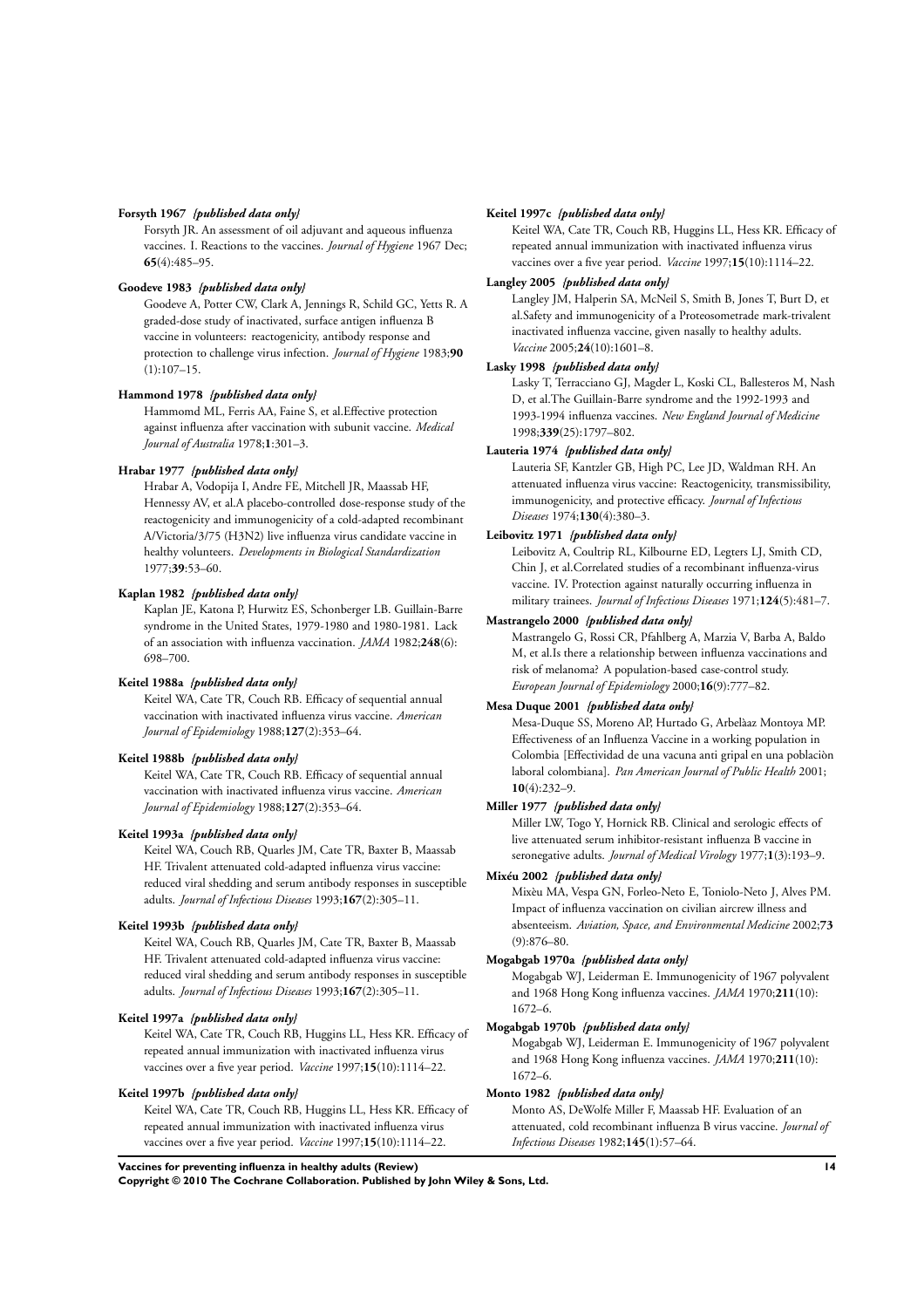### **Mutsch 2004** *{published data only}*

Mutsch M, Zhou W, Rhodes P, Bopp M, Chen RT, Linder T, et al.Use of the inactivated intranasal influenza vaccine and the risk of Bell's palsy in Switzerland. *New England Jouranl of Medicine* 2004; **350**(9):896–903.

## **Nichol 1995** *{published data only}*

Nichol KL, Lind A, Margolis KL, et al.The effectiveness of vaccination against influenza in healthy, working adults. *New England Journal of Medicine* 1995;**333**(14):889–93.

### **Nichol 1999a** *{published data only}*

Nichol KL, Mendelman PM, Mallon KP, Jackson LA, Gorse GJ, Belshe RB, et al.Effectiveness of live attenuated intranasal influenza virus vaccine in healthy working adults , a randomize controlled trial. *JAMA* 1999;**282**(2):137–44.

### **Payne 2006** *{published data only}*

Payne DC, Rose CE Jr, Kerrison J, Aranas A, Duderstadt S, McNeil MM. Anthrax vaccination and risk of optic neuritis in the United States military, 1998-2003. *Archives of Neurology* 2006;**63**(6): 871–5.

#### **Phyroenen 1981** *{published data only}*

Pyrhonen S, Suni J, Romo M. Clinical trial of a subunit influenza vaccine. *Scandinavian Journal of Infectious Diseases* 1981;**13**:95–9.

### **Powers 1995a** *{published data only}*

Powers DC, Smith GE, Anderson EL, et al.Influenza A virus vaccine containing purified recombinant H3 hemagglutinin are well tolerated and induce protective immune responses in healthy adults. *Journal of Infectious Diseases* 1995;**171**:1595–9.

### **Powers 1995b** *{published data only}*

Powers DC, Smith GE, Anderson EL, et al.Influenza A virus vaccine containing purified recombinant H3 hemagglutinin are well tolerated and induce protective immune responses in healthy adults. *Journal of Infectious Diseases* 1995;**171**:1595–9.

### **Powers 1995c** *{published data only}*

Powers DC, Smith GE, Anderson EL, et al.Influenza A virus vaccine containing purified recombinant H3 hemagglutinin are well tolerated and induce protective immune responses in healthy adults. *Journal of Infectious Diseases* 1995;**171**:1595–9.

#### **Reeve 1982** *{published data only}*

Reeve P, Pibermann M, Bachmayer H, Liehl E, Moritz A, Ganzinger U, et al.Studies in man with a cold-recombinant live influenza B virus vaccine. *Journal of Medical Virology* 1982;**9**(1):1–9.

### **Rocchi 1979a** *{published data only}*

Rocchi G, Ragona G, Piga C, Pelosio A, Volpi A, Vella S, et al.Influenza vaccination with live-attenuated and inactivated virusvaccines during an outbreak of disease. *Journal of Hygiene* 1979;**83** (3):383–90.

### **Rocchi 1979b** *{published data only}*

Rocchi G, Ragona G, Piga C, Pelosio A, Volpi A, Vella S, et al.Influenza vaccination with live-attenuated and inactivated virusvaccines during an outbreak of disease. *Journal of Hygiene* 1979;**83** (3):383–90.

### **Rytel 1977** *{published data only}*

Rytel MW, Jakson LJ, Niebojewski RA, et al.Field trial of live attenuated influenza A/B ("Alice"/R-75) vaccine. *American Journal of Epidemiology* 1977;**105**(1):49–55.

#### **Saxen 1999** *{published data only}*

Saxen H, Virtanen M. Randomized, placebo-controlled double blind study on the efficacy of influenza immunization on absenteeism of health care workers. *Pediatric Infectious Disease Journal* 1999;**18**(9):779–83.

### **Scheifele 2003** *{published data only}*

Scheifele DW, Duval B, Russell ML, Warrington R, DeSerres G, Skowronski DM, et al.Ocular and respiratory symptoms attributable to inactivated split influenza vaccine: evidence from a controlled trial involving adults. *Clinical Infectious Diseases* 2003; **36**(7):850–7.

### **Shoenberger 1979** *{published data only}*

Schonberger LB, Bregman DJ, Sullivan-Bolyai JZ, Keenlyside RA, Ziegler DW, Retailliau HF, et al.Guillain-Barre syndrome following vaccination in the National Influenza Immunization Program, United States, 1976 - 1977. *American Journal of Epidemiology* 1979;**110**(2):105–23.

### **Siscovick 2000** *{published data only}*

Siscovick DS, Raghunathan TE, Lin D, Weinmann S, Arbogast P, Lemaitre RN, et al.Influenza vaccination and the risk of primary cardiac arrest. *American Journal of Epidemiology* 2000;**152**(7): 674–7.

#### **Spencer 1977** *{published data only}*

Spencer MJ, Cherry JD, Powell KR. Clinical trial with "R-75" strain live, attenuated, serum inhibitor-resistant intranasal influenza B vaccine. *Journal of Clinical Microbiology* 1977;**5**(6):584–7.

### **Sumarokow 1971** *{published data only}*

Sumarokow AA, Popov VF, Nefedova LA, et al.A study of live influenza vaccines in a controlled trial. *Zhumal Mikrobiologii Epidemiologii Immunobiologii* 1971;**48**(2):46–52.

## **Tannock 1984** *{published data only}*

Tannock GA, Bryce DA, Hensley MJ, et al.Responses to one or two doses of a deoxycholate subunit influenza vaccine in a primed population. *Vaccine* 1984;**2**:100–5.

#### **Waldman 1969a** *{published data only}*

Waldman RH, Bond JO, Levitt LP, et al.An evaluation of influenza Immunization. *Bulletin of the World Health Organization* 1969;**41**: 543–8.

#### **Waldman 1969b** *{published data only}*

Waldman RH, Bond JO, Levitt LP, et al.An evaluation of influenza Immunization. *Bulletin of the World Health Organization* 1969;**41**: 543–8.

#### **Waldman 1969c** *{published data only}*

Waldman RH, Bond JO, Levitt LP, et al.An evaluation of influenza Immunization. *Bulletin of the World Health Organization* 1969;**41**: 543–8.

#### **Waldman 1969d** *{published data only}*

Waldman RH, Bond JO, Levitt LP, et al.An evaluation of influenza Immunization. *Bulletin of the World Health Organization* 1969;**41**: 543–8.

### **Waldman 1972a** *{published data only}*

Waldman RH, Coggins WJ. Influenza immunization: field trial on a university campus. *Journal of Infectious Diseases* 1972;**126**(3): 242–8.

**Vaccines for preventing influenza in healthy adults (Review) 15**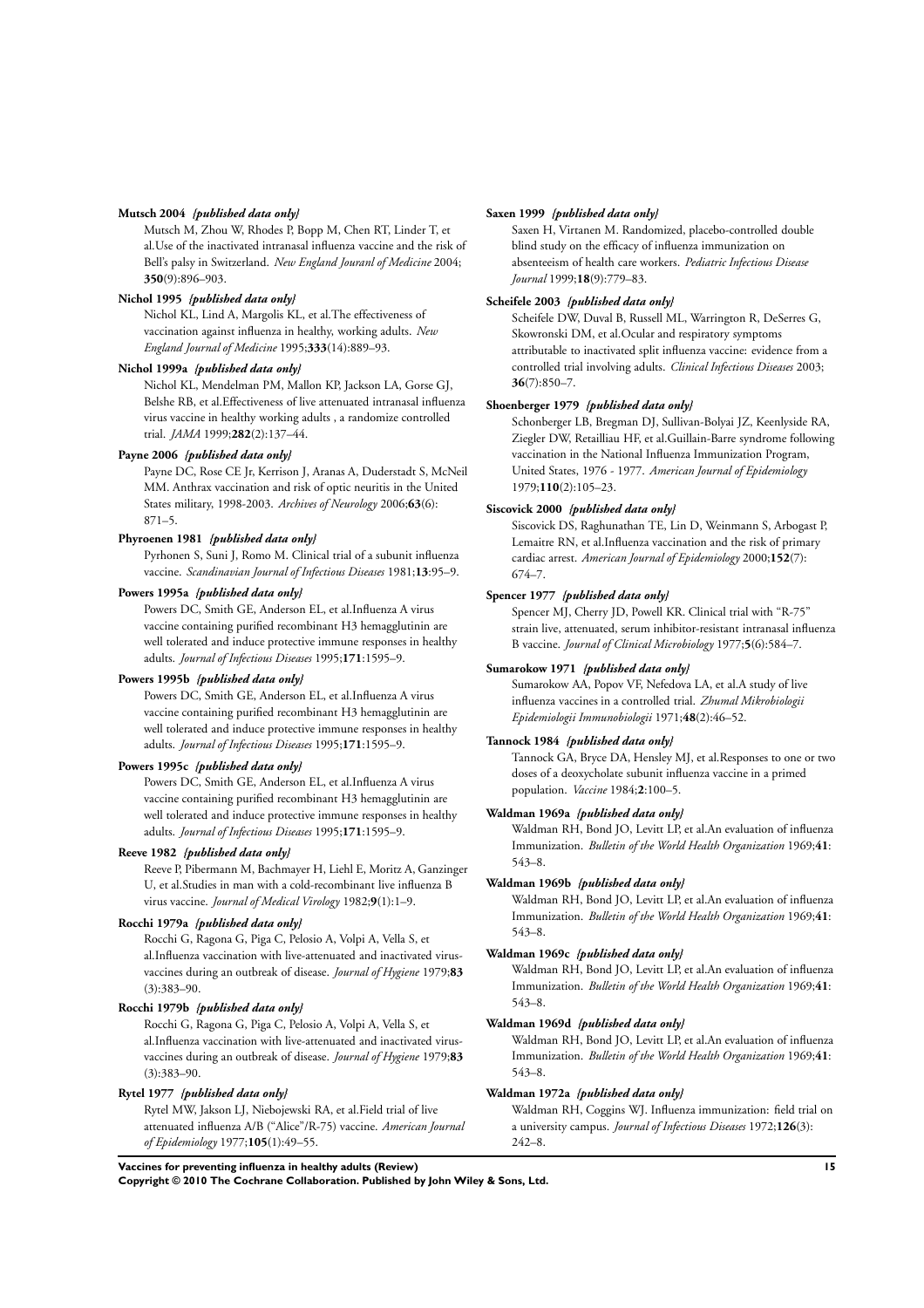### **Waldman 1972b** *{published data only}*

Waldman RH, Coggins WJ. Influenza immunization: field trial on a university campus. *Journal of Infectious Diseases* 1972;**126**(3): 242–8.

### **Waldman 1972c** *{published data only}*

Waldman RH, Coggins WJ. Influenza immunization: field trial on a university campus. *Journal of Infectious Diseases* 1972;**126**(3): 242–8.

#### **Waldman 1972d** *{published data only}*

Waldman RH, Coggins WJ. Influenza immunization: field trial on a university campus. *Journal of Infectious Diseases* 1972;**126**(3): 242–8.

#### **Weingarten 1988** *{published data only}*

Weingarten S, Staniloff H, Ault M, et al.Do hospital employees benefit from the influenza vaccine?. *Journal of General Internal Medicine* 1988;**3**:32–7.

### **Zhilova 1986a** *{published data only}*

Zhilova GP, Ignat'eva GS, Orlov VA, Malikova EV, Maksakova VL. Results of a study of the effectiveness of simultaneous immunization against influenza with live and inactivated vaccines (1980 - 1983). *Voprosy Virusologii* 1986;**31**(1):40–4.

### **Zhilova 1986b** *{published data only}*

Zhilova GP, Ignat'eva GS, Orlov VA, Malikova EV, Maksakova VL. Results of a study of the effectiveness of simultaneous immunization against influenza with live and inactivated vaccines (1980 - 1983). *Voprosy Virusologii* 1986;**31**(1):40–4.

### **References to studies excluded from this review**

### **Ambrosch 1976** *{published data only}*

Ambrosch F, Balluch H. Studies of the non-specific clinical effectiveness of influenza vaccination. *Laryngologie, Rhinologie, Otologie Laryngologie, Rhinologie, Otologie* 1976;**55**:57–61.

### **Aoki 1986** *{published data only}*

Aoki FY, Sitar DS, Milley EV, et al.Potential of influenza vaccine and amantadine to prevent influenza A illness in Canadian forces personnel 1980-83. *Military Medicine* 1986;**151**(9):459–65.

#### **Atmar 1995** *{published data only}*

Atmar RL, Keitel WA, Cate TR, Quarles JM, Couch RB. Comparison of trivalent cold-adapted recombinant (CR) influenza virus vaccine with monovalent CR vaccines in healthy unselected adults. *Journal of Infectious Diseases* 1995;**172**(1):253–7.

### **Ausseil 1999** *{published data only}*

Ausseil F. Immunization against influenza among working adults: The Philippines experience. *Vaccine* 1999;**17**(Suppl 1):59–62.

### **Banzhoff 2001** *{published data only}*

Banzhoff A, Kaniok W, Muszer A. Effectiveness of an influenza vaccine used in Poland in the 1998-1999 influenza season. *Immunological investigations* 2001;**30**(2):103–13.

### **Belongia 2009** *{published data only}*

Belongia EA, Kieke BA, Donahue JG, Greenlee RT, Balish A, Foust A, et al.Effectiveness of inactivated influenza vaccines varied substantially with antigenic match from the 2004-2005 season to the 2006-2007 season. *Journal of Infectious Diseases* 2009;**199**(2): 159–67.

#### **Belshe 2001** *{published data only}*

Belshe RB, Gruber WC. Safety, efficacy and effectiveness of coldadapted, live, attenuated, trivalent, intranasal influenza vaccine in adults and children. *Philosophical transactions of the Royal Society of London* 2001;**356**(1416):1947–51.

### **Benke 2004** *{published data only}*

Benke G, Abramson M, Raven J, Thien FCK, Walters EH. Asthma and vaccination history in a young adult cohort. *Australian and New Zealand Journal of Public Health* 2004;**28**(4):336–8.

#### **Betts 1977b** *{published data only}*

Betts RF, Douglas RG Jr. Comparative study of reactogenicity and immunogenicity of influenza A/New Jersey/8/76 (Hsw1N1) virus vaccines in normal volunteers. *Journal of Infectious Diseases* 1977; **136**(Suppl):443–9.

### **Beyer 1996** *{published data only}*

Beyer WEP, Palache AM, Kerstens R, Masurel N. Gender differences in local and systemic reactions to inactivated influenza vaccine, established by a meta-analysis of fourteen independent studies. *European Journal of Clinical Microbiology & Infectious Diseases* 1996;**15**(1):65–70.

### **Carlson 1979** *{published data only}*

Carlson AJ, Davidson WL, McLean AA, Vella PP, Weibel RE, Woodhour AF, et al.Pneumococcal vaccine: dose, revaccination, and coadministration with influenza vaccine. *Proceedings of the Society for Experimental Biology and Medicine* 1979;**161**(4):558–63.

### **Cate 1977** *{published data only}*

Cate TR, Couch RB, Kasel JA, Six HR. Clinical trials of monovalent influenza A/New Jersey/76 virus vaccines in adults: reactogenicity, antibody response, and antibody persistence. *Journal of Infectious Diseases* 1977;**136**(Suppl):450–5.

### **Chlibek 2002** *{published data only}*

Chlibek R, Beran J, Splino M. Effectiveness of influenza vaccination in healthy adults--a fourfold decrease in influenza morbidity during one influenza season. *Epidemiologie, Mikrobiologie, Imunologie* 2002;**51**(2):47–51.

#### **Chou 2007** *{published data only}*

Chou CH, Liou WP, Hu KI, Loh CH, Chou CC, Chen YH. Bell's palsy associated with influenza vaccination: two case reports. *Vaccine* 2007;**25**:2839-41.

#### **Clover 1991** *{published data only}*

Clover RD, Crawford S, Glezen WP, et al.Comparison of heterotypic protection against influenza A/Taiwan/86 (H1N1) by attenuated and inactivated vaccines to A/Chile/83-like viruses. *Journal of Infectious Diseases* 1991;**163**:300–4.

#### **Confavreux 2001** *{published data only}*

Confavreux C, Suissa S, Saddier P, Bourdes V, Vukusic S. Vaccinations and the risk of relapse in multiple sclerosis. Vaccines in Multiple Sclerosis Study Group. *New England Journal of Medicine* 2001;**344**(5):319–26.

#### **Das Gupta 2002** *{published data only}*

Das Gupta R, Guest JF. A model to estimate the cost benefit of an occupational vaccination programme for influenza with Influvac in the UK. *Pharmacoeconomics* 2002;**20**(7):475–84.

**Vaccines for preventing influenza in healthy adults (Review) 16**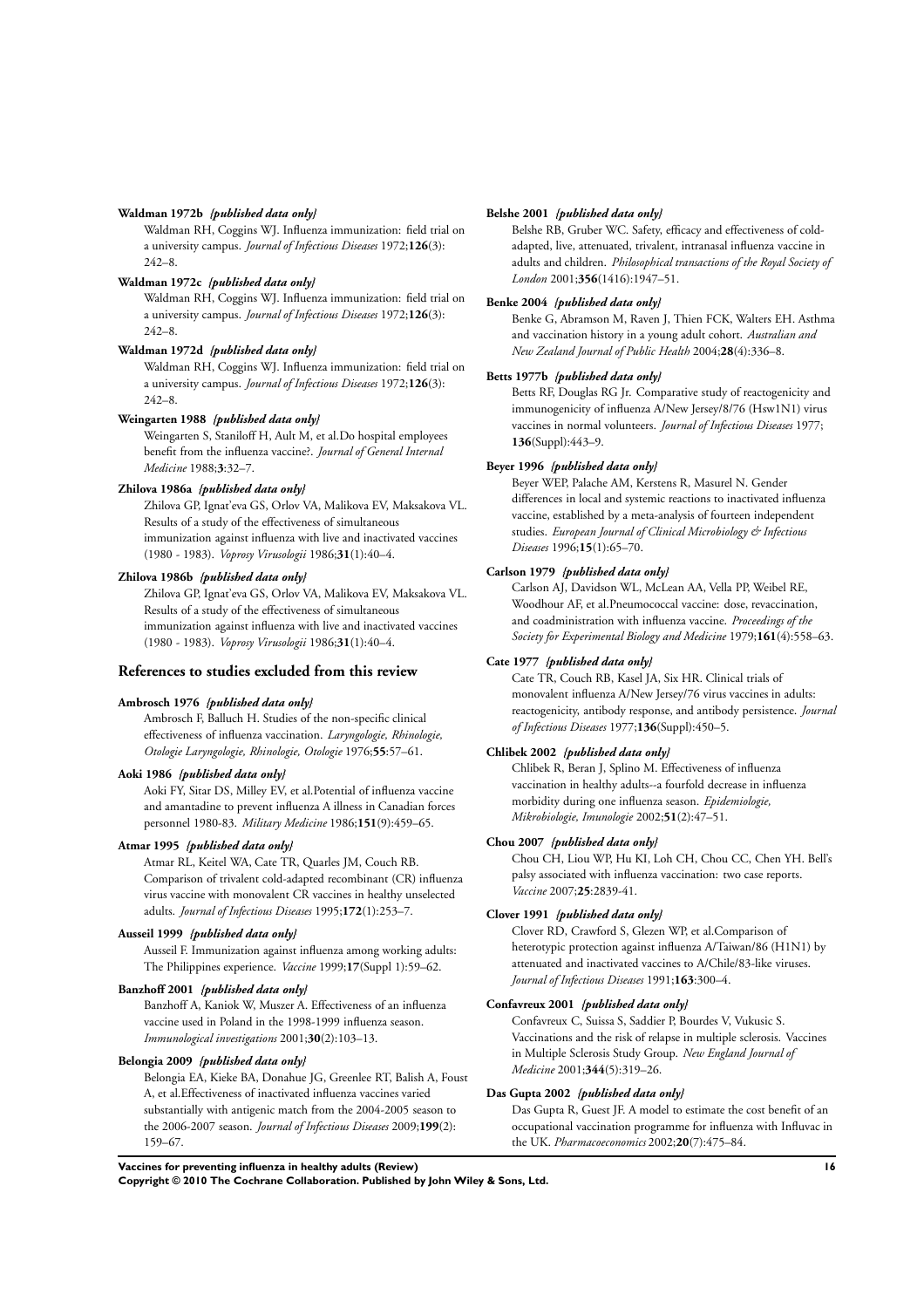### **Davies 1972** *{published data only}*

Davies JE, Howell RW, Meichen FW. A clinical trial of inhaled inactivated influenza vaccine. *British Journal of Clinical Practice* 1972;**26**(10):469–71.

### **Davies 1973** *{published data only}*

Davies JE, Howell RH, Meichen FW. A clinical trial of inhaled inactivated influenza vaccine. *British Journal of General Practice* 1970;**27**(6):219–21.

#### **De Serres 2003a** *{published data only}*

De Serres GI, Boulianne N, Duval B, Rochette L, Grenier JL, Roussel R, et al.Oculo-respiratory syndrome following influenza vaccination: evidence for occurrence with more than one influenza vaccine. *Vaccine* 2003;**21**(19-20):2346–53.

### **De Serres 2003b** *{published data only}*

De Serres GI, Grenier JL, Toth E, Menard S, Roussel R, Tremblay M, et al.The clinical spectrum of the oculo-respiratory syndrome after influenza vaccination. *Vaccine* 2003;**21**(19-20):2354–61.

#### **De Serres 2004** *{published data only}*

De Serres G, Skowronski DM, Guay M, Rochette L, Jacobsen K, Fuller T, et al.Recurrence risk of oculorespiratory syndrome after influenza vaccination: randomized controlled trial of previously affected persons. *Archives of Internal Medicine* 2004;**164**(20): 2266–72.

### **Dolin 1977** *{published data only}*

Dolin R, Wise TG, Mazur MH, Tuazon CU, Ennis FA. Immunogenicity and reactogenicity of influenza A/New Jersey/76 virus vaccines in normal adults. *Journal of Infectious Diseases* 1977; **136**(Suppl):435–42.

### **Edmonson 1970** *{published data only}*

Edmonson KW, Graham SM, Warburton MF. A clinical trial of influenza vaccine in Canberra. *Medical Journal of Australia* 1970;**4**: 6–13.

### **El'shina 1998** *{published data only}*

El'shina GA, Gorbunov MA, Shervarli VI, Lonskaia NI, Pavlova LI, Khaitov RM, et al.Evaluation of the effectiveness of influenza trivalent polymer subunit vaccine "Grippol". *Zhumal Mikrobiologii Epidemiologii Immunobiologii* 1998;**3**:40–3.

### **Finklea 1969** *{published data only}*

Finklea JF, Sandifer SH, Peck FB, et al.A clinical and serologic comparison of standard and purified bivalent inactivated influenza vaccines. *Journal of Infectious Diseases* 1969;**120**(6):708–12.

## **Foy 1981** *{published data only}*

Foy HM, Cooney MK, Allan ID, Frost F, Blumhagen JM, Fox JP. Influenza B virus vaccines in children and adults: adverse reactions, immune response, and observations in the field. *Journal of Infectious Diseases* 1981;**143**(5):700–6.

#### **Frank 1981** *{published data only}*

Frank AL, Webster RG, Glezen WP, Cate TR. Immunogenicity of influenza A/USSR (H1N1) subunit vaccine in unprimed young adults. *Journal of Medical Virology* 1981;**7**(2):135–42.

### **Freestone 1976** *{published data only}*

Freestone DS. Clinical trials with intranasally administered WRL 105 strain live influenza vaccine in volunteers. *Developments in Biological Standardization* 1976;**33**:207–12.

#### **Gerstoft 2001** *{published data only}*

Gerstoft J. Influenza vaccination of healthy adults. *Ugeskrift for Laeger* 2001;**163**(19):2615–7.

### **Greenbaum 2002** *{published data only}*

Greenbaum E, Furst A, Kiderman A, Stewart B, Levy R, Schlesinger M, et al.Mucosal [SIgA] and serum [IgG] immunologic responses in the community after a single intra-nasal immunization with a new inactivated trivalent influenza vaccine. *Vaccine* 2002;**20** (7-8):1232–9.

#### **Gross 1999** *{published data only}*

Gross PA, Sperber SJ, Donabedian A, Dran S, Morchel G, Cataruozolo P, et al.Paradoxical response to a novel influenza virus vaccine strain: the effect of prior immunization. *Vaccine* 1999;**17** (18):2284–9.

#### **Grotto 1998** *{published data only}*

Grotto I, Mandel Y, Green MS, Varsano N, Gdalevich M, Ashkenazi I, et al.Influenza vaccine efficacy in young, healthy adults. *Clinical Infectious Diseases* 1998;**26**(4):913–7.

#### **Gruber 1994** *{published data only}*

Gruber WC, Campbell PW, Thompson MJ, et al.Comparison of live attenuated and inactivated influenza vaccines in Cystic Fibrosis Patients and their families: results of a 3-years study. *Journal of Infectious Diseases* 1994;**169**:241–7.

### **Haber 2004** *{published data only}*

Haber P, DeStefano F, Angulo FJ, Iskander J, Shadomy SV, Weintraub E, et al.Guillain-Barre syndrome following influenza vaccination. *JAMA* 2004;**292**(20):2478–81.

### **Haigh 1973** *{published data only}*

Haigh W, Howell RW, Meichen FW. A comparative trial of influenza immunization by inhalation and hypojet method. *The Practitioner* 1973;**211**:365–70.

## **Halperin 2002** *{published data only}*

Halperin SA, Smith B, Mabrouk T, Germain M, Trepanier P, Hassell T, et al.Safety and immunogenicity of a trivalent, inactivated, mammalian cell culture-derived influenza vaccine in healthy adults, seniors, and children. *Vaccine* 2002;**20**(7-8): 1240–7.

#### **Hobson 1970** *{published data only}*

Hobson D, Baker FA, Chivers CP, et al.A comparison of monovalent Hong Kong influenza virus vaccine with vaccines containing only pre-1968 Asian strains in adult volunteers. *Journal of Hygiene* 1970;**68**:369–78.

### **Hobson 1973** *{published data only}*

Hobson D, Baker FA, Curry RL, et al.The efficacy of live and inactivated vaccines of Hong Kong influenza virus in an industrial community. *Journal of Hygiene* 1973;**71**:641–7.

#### **Hoskins 1973** *{published data only}*

Hoskins TW, Davies JR, Allchin A, et al.Controlled trial of inactivated influenza vaccine containing the A/Hong Kong strain during an outbreak of influenza due to the A/England/42/72 strain. *Lancet* 1973;**July 21**:116–20.

## **Hoskins 1976a** *{published data only}*

Hoskins TW, Davies JR, Smith AJ, et al.Influenza at Christ's Hospital: March, 1974. *Lancet* 1976;**January 17**:105–8.

**Vaccines for preventing influenza in healthy adults (Review) 17**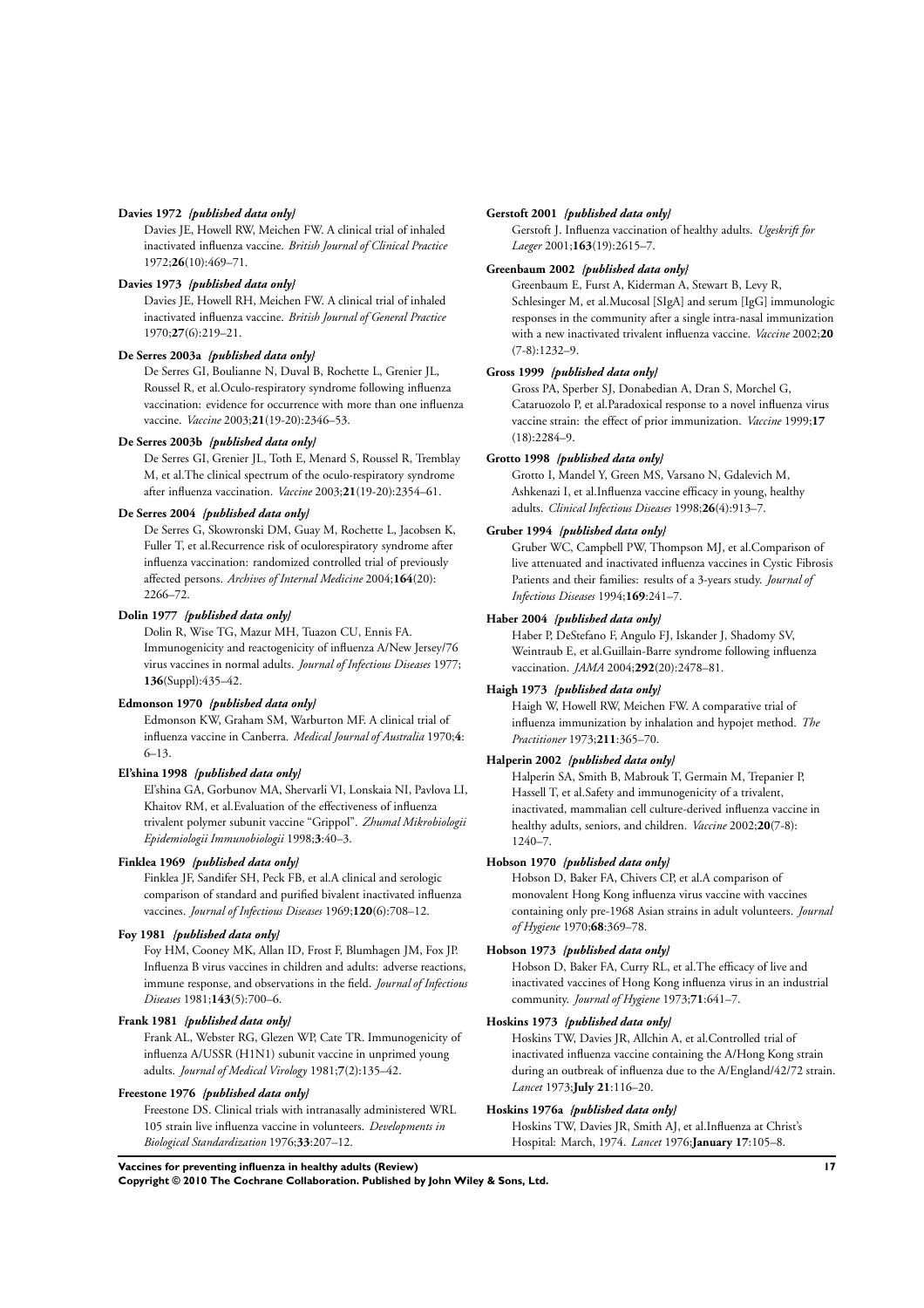#### **Hoskins 1976b** *{published data only}*

Hoskins TW, Davies JR, Smith AJ, et al.Influenza at Christ's Hospital: March, 1974. *Lancet* 1976;**January 17**:105–8.

### **Hoskins 1979** *{published data only}*

Hoskins TW, Davies JR, Smith AJ, et al.Assessment of inactivated influenza A vaccine after three outbreaks of influenza A at Christ's Hospital. *Lancet* 1979;**January 6**:33–5.

### **Howell 1967** *{published data only}*

Howell RW. Long term efficacy of oil-adiuvant influenza vaccine in an industrial population. *British Journal of Industrial Medicine* 1967;**24**:66–70.

#### **Hurwitz 1983** *{published data only}*

Hurwitz ES, Holman RC, Nelson DB, Schonberger LB. National surveillance for Guillain-Barre syndrome: January 1978-March 1979. *Neurology* 1983;**33**(2):150–7.

### **Jianping 1999** *{published data only}*

Jianping H, Xin F, Changshun L, Bo Z, Linxiu G, Wei X, et al.Assessment of effectiveness of Vaxigrip. *Vaccine* 1999;**17**(Suppl 1):57–8.

### **Keitel 2001** *{published data only}*

Keitel WA, Cate TR, Nino D, Huggins LL, Six HR, Quarles JM, et al.Immunization against influenza: comparison of various topical and parenteral regimens containing inactivated and/or live attenuated vaccines in healthy adults. *Journal of Infectious Diseases* 2001;**183**(2):329–32.

### **Khazeni 2009** *{published data only}*

Khazeni N, Hutton D, Garber A, Hupert N, Owens D. Effectiveness and cost-effectiveness of vaccination against pandemic influenza (H1N1) 2009. *Annals of Internnal Medicine* 2009;**151**: 829–39.

### **Kiderman 2001** *{published data only}*

Kiderman A, Furst A, Stewart B, Greenbaum E, Morag A, Zakay-Rones Z. A double-blind trial of a new inactivated, trivalent, intranasal anti-influenza vaccine in general practice: relationship between immunogenicity and respiratory morbidity over the winter of 1997-98. *Journal of Clinical Virology* 2001;**20**(3):155–61.

#### **Kunz 1977** *{published data only}*

Kunz C, Hofmann H, Bachmayer H, Liehl E, Moritz AJ. Clinical trials with a new influenza subunit vaccine in adults and children. *Developments in Biological Standardization* 1977;**39**:297–302.

### **Langley 2004** *{published data only}*

Langley JM, Faughnan ME. Prevention of influenza in the general population. *CMAJ* 2004;**171**(10):1213–22.

#### **Liem 1973** *{published data only}*

Liem KS, Marcus EA, Jacobs J, et al.The protective effect of intranasal immunization with inactivated influenza virus vaccine. *Postgraduate Medical Journal* 1973;**49**:175–9.

#### **Mackenzie 1975** *{published data only}*

Mackenzie JS, Mackenzie I, Lloyd J, Dent V. Comparative trials of live attenuated and detergent split influenza virus vaccines. *Journal of Hygiene* 1975;**75**(3):425–43.

#### **Mair 1974** *{published data only}*

Mair HJ, Sansome DAW, Tillett HE. A controlled trial of inactivated monovalent influenza A vaccines in general practice. *Journal of Hygiene* 1974;**73**:317–27.

#### **Maynard 1968** *{published data only}*

Maynard JE, Dull HB, Hanson ML, et al.Evaluation of monovalent and polyvalent influenza vaccines during an epidemic of type A2 and B influenza. *American Journal of Epidemiology* 1968;**87**(1): 148–57.

## **McCarthy 2004** *{published data only}*

McCarthy MW, Kockler DR. Trivalent intranasal influenza vaccine, live. *Annals of Pharmacotherapy* 2004 Dec;**38**(12):2086–93.

### **Mendelman 2001** *{published data only}*

Mendelman PM, Cordova J, Cho I. Safety, efficacy and effectiveness of the influenza virus vaccine, trivalent, types A and B, live, cold-adapted (CAIV-T) in healthy children and healthy adults. *Vaccine* 2001;**19**(17-19):2221–6.

### **Merelli 2000** *{published data only}*

Merelli E, Casoni F. Prognostic factors in multiple sclerosis: role of intercurrent infections and vaccinations against influenza and hepatitis B. *Neurological Sciences* 2000;**21**(4 Suppl 2):853–6.

### **Meyers 2003a** *{published data only}*

Meyers DG. Could influenza vaccination prevent myocardial infarction, stroke and sudden cardiac death?. *American Journal of Cardiovascular Drugs* 2003;**3**(4):241–4.

### **Meyers 2003b** *{published data only}*

Meyers DG. Myocardial infarction, stroke, and sudden cardiac death may be prevented by influenza vaccination. *Current Atherosclerosis Reports* 2003;**5**(2):146–9.

#### **Monto 2000** *{published data only}*

Monto AS. Preventing influenza in healthy adults: the evolving story. *JAMA* 2000;**284**(13):1699–701.

### **Morris 1975** *{published data only}*

Morris CA, Freestone DS, Stealey VM, Oliver PR. Recombinant WRL 105 strain live attenuated influenza vaccine. Immunogenicity, reactivity, and transmissibility. *Lancet* 1975;**2**(7927):196–9.

#### **Mostow 1977** *{published data only}*

Mostow SR, Eichkoff TC, Chelgren GA, et al.Studies of inactivated influenza virus vaccines in hospital employees: reactogenicity and absenteeism. *Journal of Infectious Diseases* 1977;**136**:533–8.

### **Muennig 2001** *{published data only}*

Muennig PA, Khan K. Cost-effectiveness of vaccination versus treatment of influenza in healthy adolescents and adults. *Clinical Infectious Diseases* 2001;**33**(11):1879–85.

### **Nichol 1996** *{published data only}*

Nichol KL, Margolis KL, Lind A, et al.Side effects associated with influenza vaccination in healthy working adults. *Archives of Internal Medicine* 1996;**156**:1546–50.

### **Nichol 1999b** *{published data only}*

Nichol KL. Clinical effectiveness and cost effectiveness of influenza vaccination among healthy working adults. *Vaccine* 1999;**17**(Suppl 1):67–73.

### **Nichol 2001** *{published data only}*

Nichol KL. Live attenuated influenza virus vaccines: new options for the prevention of influenza. *Vaccine* 2001;**19**(31):4373–7.

#### **Nichol 2003** *{published data only}*

Nichol KL, Mallon KP, Mendelman PM. Cost benefit of influenza vaccination in healthy, working adults: an economic analysis based

**Vaccines for preventing influenza in healthy adults (Review) 18**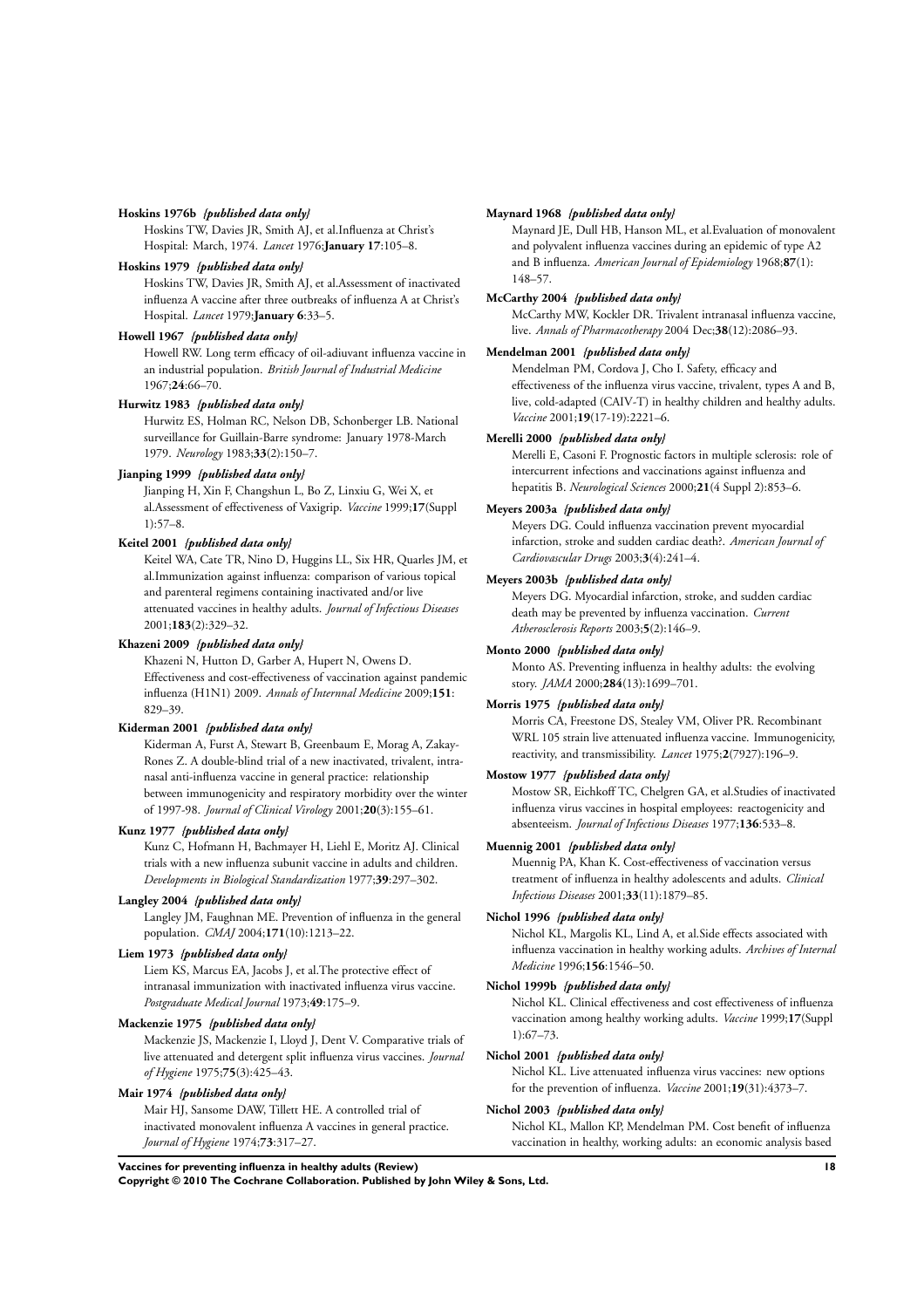on the results of a clinical trial of trivalent live attenuated influenza virus vaccine. *Vaccine* 2003;**21**(17-18):2207–17.

### **Nichol 2004** *{published data only}*

Nichol KL, Mendelman P. Influence of clinical case definitions with differing levels of sensitivity and specificity on estimates of the relative and absolute health benefits of influenza vaccination among healthy working adults and implications for economic analyses. *Virus Research* 2004;**103**(1-2):3–8.

### **Pyhala 2001** *{published data only}*

Pyhala R, Haanpaa M, Kleemola M, Tervahauta R, Visakorpi R, Kinnunen L. Acceptable protective efficacy of influenza vaccination in young military conscripts under circumstances of incomplete antigenic and genetic match. *Vaccine* 2001;**19**(23-24):3253–60.

### **Rimmelzwaan 2000** *{published data only}*

Rimmelzwaan GF, Nieuwkoop N, Brandenburg A, Sutter G, Beyer WE, Maher D, et al.A randomized, double blind study in young healthy adults comparing cell mediated and humoral immune responses induced by influenza ISCOM vaccines and conventional vaccines. *Vaccine* 2000;**19**(9-10):1180–7.

### **Rocchi 1979c** *{published data only}*

Rocchi G, Carlizza L, Andreoni M, Ragona G, Piga C, Pelosio A, et al.Protection from natural infection after live influenza virus immunization in an open population. *Journal of Hygiene* 1979;**82**  $(2):231-6.$ 

### **Ruben 1972** *{published data only}*

Ruben FL, Jackson GG. A new subunit influenza vaccine: acceptability compared with standard vaccines and effect of dose on antigenicity. *Journal of Infectious Diseases* 1972;**125**(6):656–64.

### **Ruben 1973** *{published data only}*

Ruben FL, Akers LW, Stanley ED, et al.Protection with split and whole virus vaccines against influenza. *Archives of Internal Medicine* 1973;**132**:568–71.

### **Safranek 1991** *{published data only}*

Safranek TJ, Lawrence DN, Kurland LT, Culver DH, Wiederholt WC, Hayner NS, et al.Reassessment of the association between Guillain-Barre syndrome and receipt of swine influenza vaccine in 1976-1977: results of a two-state study. Expert Neurology Group. *American Journal of Epidemiology* 1991;**133**(9):940–51.

## **Sarateanu 1980** *{published data only}*

Sarateanu DE, Ehrengut W, Pressler K, Peukert M, Schenk KD. Serological response to whole, split and subunit influenza vaccines of persons with and without immunological experience towards influenza A/U.S.S.R. 90/77 virus. *Comparative Immunology, Microbiology and Infectious Diseases* 1980;**3**(1-2):225–36.

### **Schonberger 1981** *{published data only}*

Schonberger LB, Hurwitz ES, Katona P, Holman RC, Bregman DJ. Guillain-Barre syndrome: its epidemiology and associations with influenza vaccination. *Annals of Neurology* 1981;**9 Suppl**:31–8.

### **Schwartz 1996** *{published data only}*

Schwartz K. Influenza vaccine for healthy adults. *Journal of Family Practice* 1996;**42**(4):351–2.

### **Skowronski 2002** *{published data only}*

Skowronski DM, Strauss B, Kendall P, Duval B, De Serres G. Low risk of recurrence of oculorespiratory syndrome following influenza revaccination. *CMAJ* 2002;**167**(8):853–8.

#### **Skowronski 2003** *{published data only}*

Skowronski DM, De Serres G, Scheifele D, Russell ML, Warrington R, Davies HD, et al.Randomized, double-blind, placebo-controlled trial to assess the rate of recurrence of oculorespiratory syndrome following influenza vaccination among persons previously affected. *Clinical Infectious Diseases* 2003;**37**(8):1059–66.

### **Smith 1977a** *{published data only}*

Smith AJ, Davies JR. The response to inactivated influenza A (H3N2) vaccines: the development and effect of antibodies to the surface antigens. *Journal of Hygiene* 1977;**78**:363–75.

### **Smith 1977b** *{published data only}*

Smith CD, Leighton HA, Shiromoto RS. Antigenicity and reactivity of influenza A/New Jersey/8/76 virus vaccines in military volunteers at Fort Ord, California. *Journal of Infectious Diseases* 1977;**136**(Suppl):460–5.

### **Spencer 1975** *{published data only}*

Spencer MJ, Cherry JD, Powell KR, et al.Clinical trials with Alice strain, live attenuated, serum inhibitor-resistant intranasal influenza A vaccine. *Journal of Infectious Diseases* 1975;**132**(4):415–20.

### **Spencer 1979** *{published data only}*

Spencer MJ, Cherry JD, Powell KR, et al.A clinical trial with Alice/ R-75 strain, live attenuated serum inhibitor-resistant intranasal bivalent influenza A/B vaccine. *Medical Microbiology and Immunology* 1979;**167**:1–9.

#### **Taylor 1969** *{published data only}*

Taylor PJ, Miller CL, Pollock TM, et al.Antibody response and reactions to aqueous influenza vaccine, simple emulsion vaccine and multiple emulsion vaccine. A report to the Medical Research Council Committee on influenza and other respiratory virus vaccines. *Journal of Hygiene* 1969;**67**:485–90.

### **Treanor 2001** *{published data only}*

Treanor JJ, Wilkinson BE, Masseoud F, Hu-Primmer J, Battaglia R, O'Brien D, et al.Safety and immunogenicity of a recombinant hemagglutinin vaccine for H5 influenza in humans. *Vaccine* 2001; **19**(13-14):1732–7.

#### **Treanor 2002** *{published data only}*

Treanor J, Keitel W, Belshe R, Campbell J, Schiff G, Zangwill K, et al.Evaluation of a single dose of half strength inactivated influenza vaccine in healthy adults. *Vaccine* 2002;**20**(7-8):1099–105.

### **Tyrrell 1970** *{published data only}*

Tyrrell DA, Buckland R, Rubenstein D, Sharpe DM. Vaccination against Hong Kong influenza in Britain, 1968-9. A report to the Medical Research Council Committee on Influenza and other Respiratory Virus Vaccines. *Journal of Hygiene* 1970 Sep;**68**(3): 359–68.

#### **Warshauer 1976** *{published data only}*

Warshauer DM, Minor TE, Inhorn SL, et al.Use of an inhibitorresistant live attenuated influenza vaccine in normal and asthmatic adults. 14th Congress of the International Association of Biological Standardization, Douglas, Isle of Man 1975. *Developments in Biological Standardization* 1975;**33**:184–90.

#### **Wilde 1999** *{published data only}*

Wilde JA, McMillan JA, Serwint J, Butta J, O'Riordan MA, Steinhoff MC. Effectiveness of influenza vaccine in health care professionals. *JAMA* 1999;**281**(10):908–13.

**Vaccines for preventing influenza in healthy adults (Review) 19**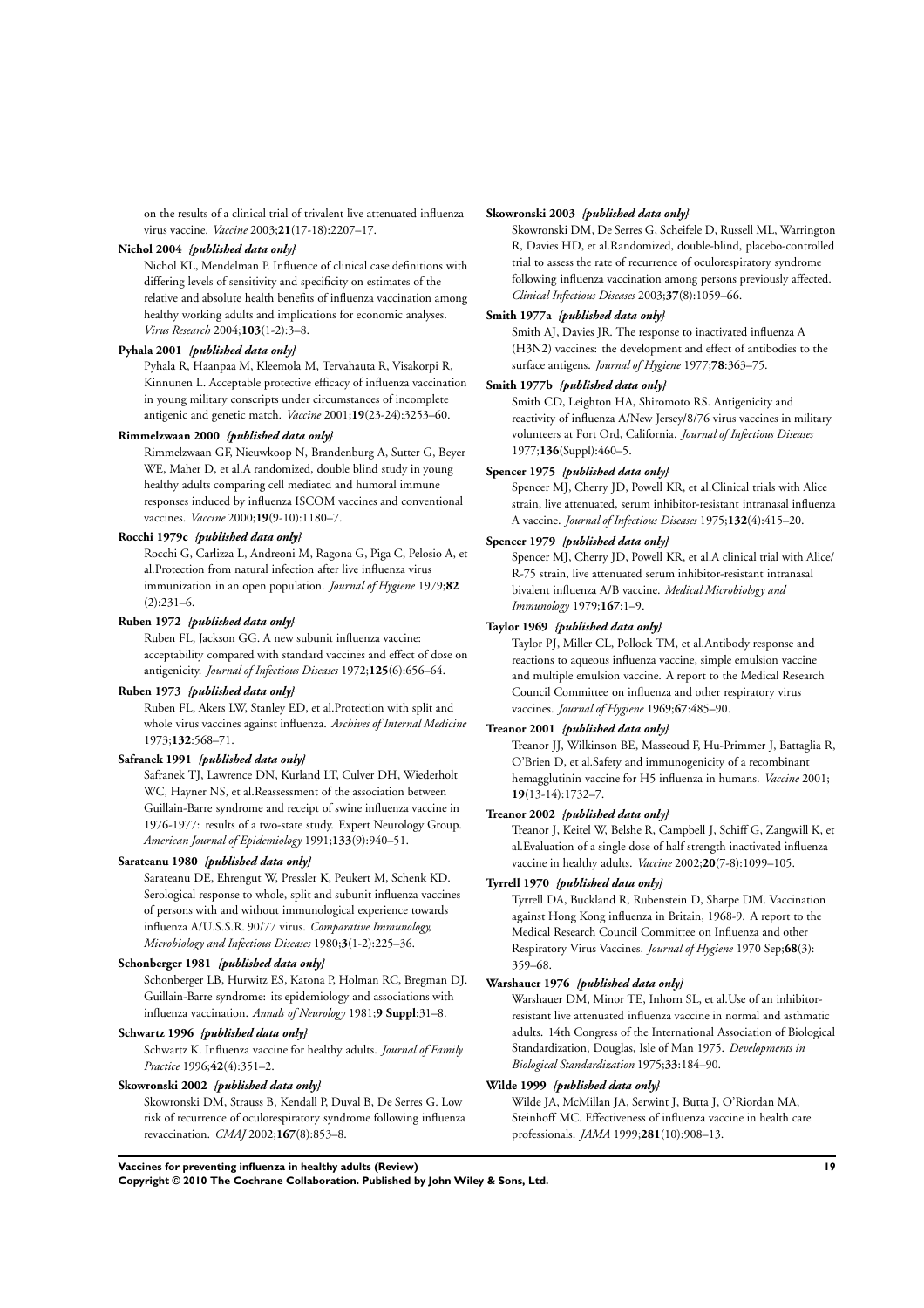### **Williams 1973** *{published data only}*

Williams MC, Davignon L, McDonald JC, et al.Trial of aqueous killed influenza vaccine in Canada, 1968-69. *WHO Bull* 1973;**49**: 333–40.

## **Wood 1999** *{published data only}*

Wood SC, Alexseiv A, Nguyen VH. Effectiveness and economical impact of vaccination against influenza among a working population in Moscow. *Vaccine* 1999;**17**(Suppl 3):81–7.

### **Wood 2000** *{published data only}*

Wood SC, Nguyen VH, Schmidt C. Economic evaluations of influenza vaccination in healthy working-age adults. Employer and society perspective. *Pharmacoeconomics* 2000;**18**(2):173–83.

### **Additional references**

#### **ACIP 2006**

Centers for Disease Control and Prevention. Prevention and control of influenza: Recommendations of the Advisory Committee on Immunization Practices (ACIP). *Recommendations and Reports: Morbidity and Mortality Weekly Report* 2006;**55**:1–41.

### **ACIP 2009**

Centers for Disease Control and Prevention. Prevention and control of seasonal influenza with vaccines. Recommendations of the Advisory Committee on Immunization Practices (ACIP). *Recommendations and Reports: Morbidity and Mortality Weekly Report* 2009;**58**(RR-8):2.

### **DerSimonian 1986**

DerSimonian R, Laird N. Meta-analysis in clinical trials. *Controlled Clinical Trials* 1986;**7**:177–88.

## **Higgins 2002**

Higgins JP, Thompson SG. Quantifying heterogeneity in a metaanalysis. *Statistics in Medicine* 2002;**21**:1539–58.

## **Higgins 2003**

Higgins JP, Thompson SG, Deeks JJ, Altman DG. Measuring inconsistency in meta-analyses. *BMJ* 2003;**327**:557–60.

### **Higgins 2009**

Higgins JPT, Green S (editors). Cochrane Handbook for Systematic Reviews of Interventions Version 5.0.2 [updated September 2009]. The Cochrane Collaboration. Available from www.cochrane-handbook.org 2009.

### **Jefferson 2009a**

Jefferson T, Di Pietrantonj C, Debalini MG, Rivetti A, Demicheli V. Relation of study quality, concordance, take home message,

funding, and impact in studies of influenza vaccines: systematic review. *BMJ* 2009;**338**:b354. [DOI: 10.1136/bmj.b354]

#### **Jefferson 2009b**

Jefferson TO. Mistaken identity: seasonal influenza versus influenza-like illness. *Clinical Evidence* 2009;**329**:1–4.

#### **Jefferson 2009c**

Jefferson T, Di Pietrantonj C, Debalini MG, Rivetti A, Demicheli V. Inactivated influenza vaccines: methods, policies, and politics. *Journal of Clinical Epidemiology* 2009;**62**(7):677–86.

### **Wells 2004**

Wells GA, Shea B, O'Connell D, et al.The Newcastle-Ottawa Scale (NOS) for assessing the quality of nonrandomised studies in metaanalyses. http://www.ohri.ca/programs/clinical˙epidemiology/ oxford web.ppt 2004.

#### **Wiselka 1994**

Wiselka M. Influenza: diagnosis, management and prophylaxis. *BMJ* 1994;**308**:1341–5.

### **References to other published versions of this review**

### **Demicheli 1999**

Demicheli V, Rivetti D, Deeks JJ, Jefferson TO. Vaccines for preventing influenza in healthy adults. *Cochrane Database of Systematic Reviews* 1999, Issue 4. [DOI: 10.1002/ 14651858.CD001269.pub3]

#### **Demicheli 2001**

Demicheli V, Rivetti D, Deeks JJ, Jefferson TO. Vaccines for preventing influenza in healthy adults. *Cochrane Database of Systematic Reviews* 2001, Issue 4. [DOI: 10.1002/ 14651858.CD001269.pub3]

#### **Demicheli 2004**

Demicheli V, Rivetti D, Deeks JJ, Jefferson TO. Vaccines for preventing influenza in healthy adults. *Cochrane Database of Systematic Reviews* 2004, Issue 3. [DOI: 10.1002/ 14651858.CD001269.pub3]

#### **Jefferson 2007**

Jefferson TO, Rivetti D, Di Pietrantonj C, Rivetti A, Demicheli V. Vaccines for preventing influenza in healthy adults. *Cochrane Database of Systematic Reviews* 2007, Issue 2. [DOI: 10.1002/ 14651858.CD001269.pub3]

∗ *Indicates the major publication for the study*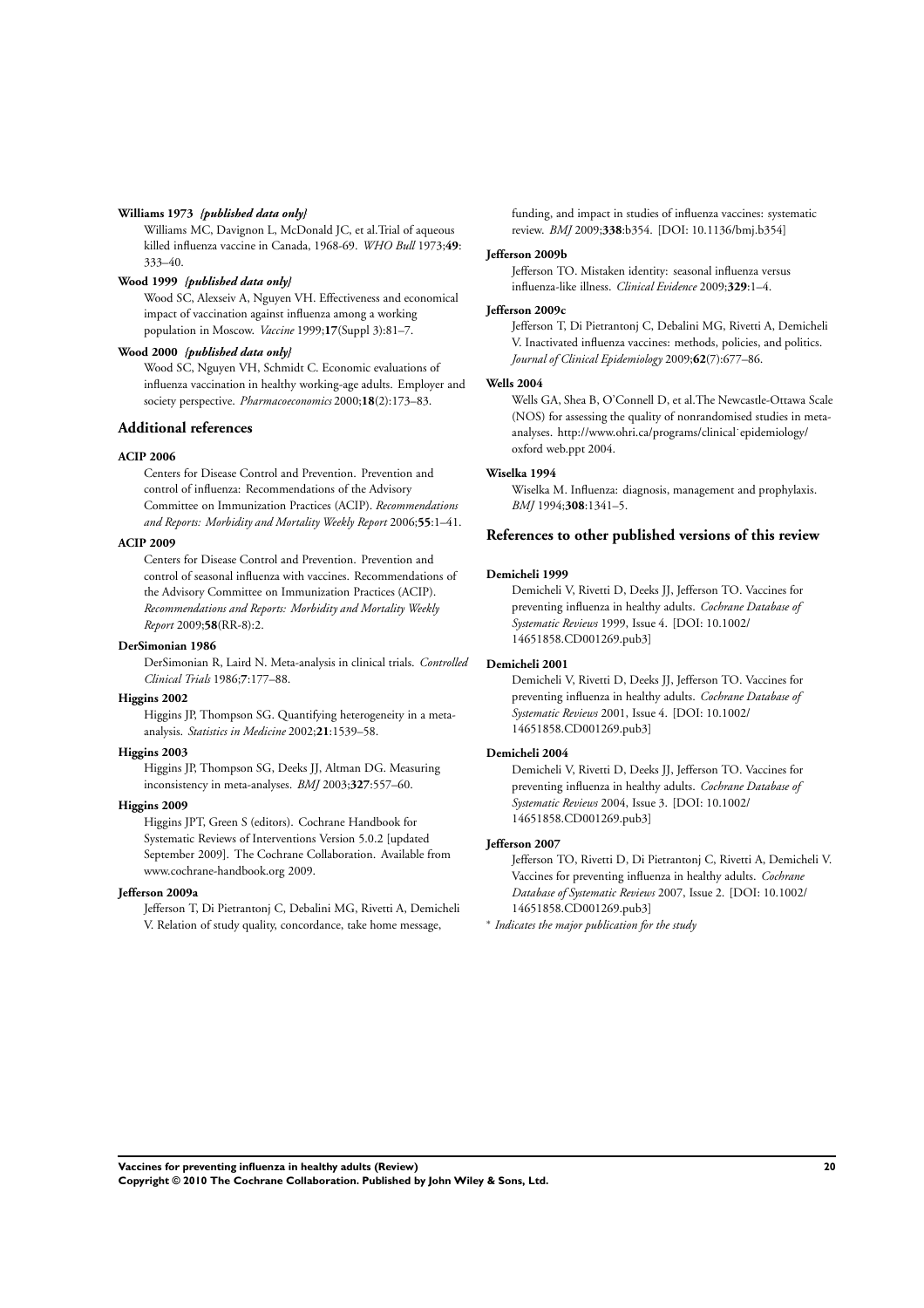## <span id="page-23-0"></span>**CHARACTERISTICS OF STUDIES**

## **Characteristics of included studies** *[ordered by study ID]*

## **Atmar 1990**

| Methods                 | Double-blind placebo-controlled randomised trial                                                                                                                                                                                                                                                                                                                                                                                                                                                                                                                                                                                                                                                                                                                 |             |  |
|-------------------------|------------------------------------------------------------------------------------------------------------------------------------------------------------------------------------------------------------------------------------------------------------------------------------------------------------------------------------------------------------------------------------------------------------------------------------------------------------------------------------------------------------------------------------------------------------------------------------------------------------------------------------------------------------------------------------------------------------------------------------------------------------------|-------------|--|
| Participants            | 74 healthy volunteers aged 18 to 40 years (data on 17 asthmatics were not extracted)                                                                                                                                                                                                                                                                                                                                                                                                                                                                                                                                                                                                                                                                             |             |  |
| Interventions           | Cold - recombinant vacc. A $(H1N1)$ ; n = 16<br>versus<br>Cold - recombinant vacc. A $(H3N2)$ ; n = 13<br>versus<br>Cold - recombinant vacc. B; $n = 17$<br>versus<br>Placebo; $n = 26$<br>Intranasal                                                                                                                                                                                                                                                                                                                                                                                                                                                                                                                                                            |             |  |
| Outcomes                | Pulmonary function tests (performed on day 0, 3 to 4, 7 after vaccination):<br>- Forced respiratory volume in 1 second (FEV1)<br>- Forced expiratory vital capacity (FVC)<br>- FEV1/FVC<br>- Forced expiratory flow rate 25 to 75% (FEF 25 to 75)                                                                                                                                                                                                                                                                                                                                                                                                                                                                                                                |             |  |
| Notes                   | The authors report several non-significant drops in FEV and FVC up to 7 days post inoculation and a<br>higher incidence of ILI (17/46 versus 4/26) in the vaccinated arms. Safety data only were extracted                                                                                                                                                                                                                                                                                                                                                                                                                                                                                                                                                       |             |  |
| <b>Risk of bias</b>     |                                                                                                                                                                                                                                                                                                                                                                                                                                                                                                                                                                                                                                                                                                                                                                  |             |  |
| Item                    | Authors' judgement                                                                                                                                                                                                                                                                                                                                                                                                                                                                                                                                                                                                                                                                                                                                               | Description |  |
| Allocation concealment? | Unclear                                                                                                                                                                                                                                                                                                                                                                                                                                                                                                                                                                                                                                                                                                                                                          | B - Unclear |  |
| Beran 2009a             |                                                                                                                                                                                                                                                                                                                                                                                                                                                                                                                                                                                                                                                                                                                                                                  |             |  |
| Methods                 | Randomised double blind, placebo controlled study conducted in Czech Republic during the 2005 to 2006<br>influenza season. This was defined retrospectively as starting the first week with two culture-confirmed<br>cases in the study area and ending the last week with one culture-confirmed case in the study area.<br>Randomisation was generated by GSK (sponsor) using SAS program, in 2:1 blocking scheme using a<br>minimisation procedure (no explanation of why to use such method or ratio). Allocation concealment<br>method was not explicitly mentioned. However, authors mentioned that placebo and vaccine treatments<br>were indistinguishable in appearance and that blinding to treatment assignment was maintained until<br>study analysis |             |  |
| Participants            | Self-referred healthy adults (n = 6203), predominately Caucasian (99.8%), aged between 18 and 64 years<br>(mean 35 + 13 years) of both genders (TIV group: F 55.3%, placebo group: F 54.2%) and with no<br>history of influenza vaccination within the last 3 influenza seasons. A subset of participants who were                                                                                                                                                                                                                                                                                                                                                                                                                                               |             |  |

randomly selected for vaccine safety and reactogenicity were given a calibrated thermometer and a diary

**Vaccines for preventing influenza in healthy adults (Review) 21**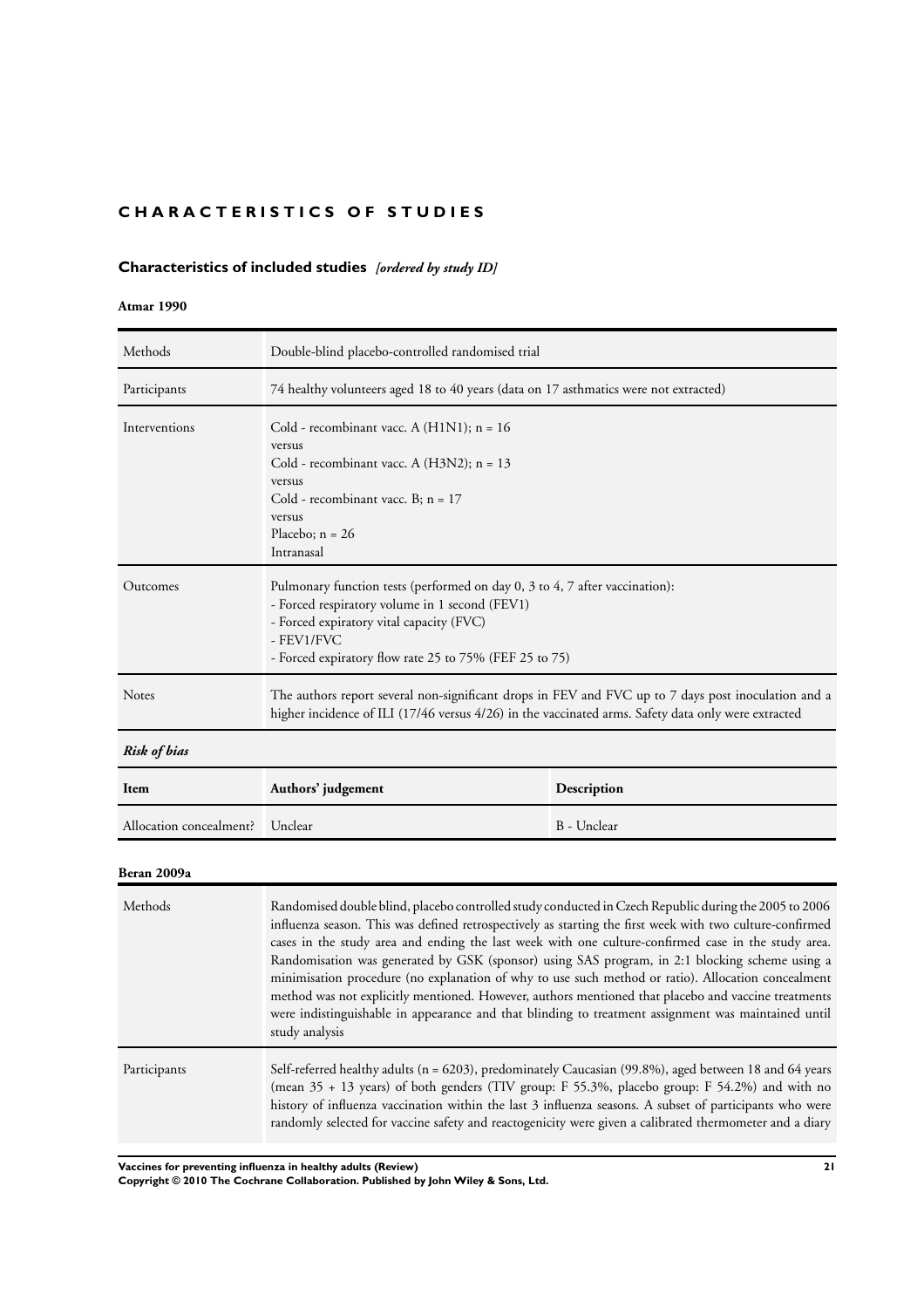## **Beran 2009a** (*Continued)*

|               | card to record symptoms. The method of selection of this subset was not explained. Use of antimicrobial/<br>influenza antiviral therapy seem to be allowed but was not quantified                                                                                                                                                                                                                                                                                                                                                                                                                                                                                                                                                                                                                                                                                                                                                                                                                                                                                                                                                                                                                                                                                                                                                                                                                                                                                                                                                                                                                                                                                                                                                                                                                                                                                                                                                                                                                                                                                                                                                                                                                                                                                                         |
|---------------|-------------------------------------------------------------------------------------------------------------------------------------------------------------------------------------------------------------------------------------------------------------------------------------------------------------------------------------------------------------------------------------------------------------------------------------------------------------------------------------------------------------------------------------------------------------------------------------------------------------------------------------------------------------------------------------------------------------------------------------------------------------------------------------------------------------------------------------------------------------------------------------------------------------------------------------------------------------------------------------------------------------------------------------------------------------------------------------------------------------------------------------------------------------------------------------------------------------------------------------------------------------------------------------------------------------------------------------------------------------------------------------------------------------------------------------------------------------------------------------------------------------------------------------------------------------------------------------------------------------------------------------------------------------------------------------------------------------------------------------------------------------------------------------------------------------------------------------------------------------------------------------------------------------------------------------------------------------------------------------------------------------------------------------------------------------------------------------------------------------------------------------------------------------------------------------------------------------------------------------------------------------------------------------------|
| Interventions | TIV vaccine: 0.5 ml single dose by IM injection or placebo (normal saline) administered intramuscularly.<br>Use of more than one lot was not reported.<br>TIV contain hemagglutinin antigens of<br>• A/New Caledonia/20/99 (H1N1) IVR-116 virus as an A/New Caledonia/20/99-like strain<br>• A/New York/55/2004 (H3N2) X-157 virus as an A/California/7/2004-like strain<br>· B/Jiangsu/10/2003 virus as a B/Shanghai/361/2002-like strain.<br>Two modes of surveillance were used.<br>Passive: started on the day of vaccination, participants self report through a toll free number of ILI<br>symptoms<br>Active: started 2 weeks after vaccination day: a biweekly telephone contact of the subjects by someone<br>(not clear who) for ILI symptoms<br>It is not clear if the surveillance included the entire cohort or just a subset, or why the authors did carry<br>out harms surveillance using the 2 surveillance methods already in-place                                                                                                                                                                                                                                                                                                                                                                                                                                                                                                                                                                                                                                                                                                                                                                                                                                                                                                                                                                                                                                                                                                                                                                                                                                                                                                                                      |
| Outcomes      | Serological<br>Blood samples were collected for the specified subset and were tested/analyzed at GSK Biologicals SSW<br>Dresden, Germany<br>Blood sample obtained prior to vaccination and at 21 days following vaccination. Serum samples were<br>stored at -20°C until blinded analyses were conducted<br>Hemagglutination-inhibition test was done using chicken red blood cells with the three virus strains<br>present in the TIV used as antigens. The serum titre was expressed as the reciprocal of the highest dilution<br>that showed complete inhibition of hemagglutination<br>Serology was not a primary outcome in this study<br>Effectiveness<br>Incidence of culture-confirmed ILI (primary outcome, reported as the attack rate in the efficacy<br>cohort)<br>Nasal and throat swab collected by a nurse on the same day<br>swab samples were stored at 28°C and transferred within 5 days of the onset of ILI symptoms<br>Sample sent to the National Reference Laboratory for Influenza (NRL, Prague, Czech Republic) for<br>conventional influenza virus culture using Madin Darby Canine Kidney (MDCK) cells<br>Confirmation of influenza A or B was determined using the following:<br>• hemagglutination assay with turkey and guinea pig erythrocytes<br>• hemagglutination inhibition was used to identify virus type, subtype and drift variant<br>• direct immunoperoxidase assay using anti-influenza A and anti-influenza B nucleoprotein<br>antibodies<br>There were 814 reported ILI episodes, only 46 gave positive culture<br>Clinical<br>Incidence of ILI symptoms (secondary outcome, reported as attack rate in the ATP cohort)<br>IL was defined as fever (oral temperature greater or equal to 37.8°C) plus cough and/or sore throat. An ILI<br>episode was defined as the period from the first day of ILI symptoms until the last day of ILI symptoms.<br>A new episode was taken into account only after the complete resolution of the previous one. To count as<br>a separate episode at least 7 days free of any symptoms should pass<br>Number of events was 370 reported events (254 in TIV and 120 in placebo)<br>Number of subjects reporting at least one event (240 in TIV and 113 in placebo) was used to calculate<br>the attack rate |
|               | Reasons to exclude from the ATP cohort include:                                                                                                                                                                                                                                                                                                                                                                                                                                                                                                                                                                                                                                                                                                                                                                                                                                                                                                                                                                                                                                                                                                                                                                                                                                                                                                                                                                                                                                                                                                                                                                                                                                                                                                                                                                                                                                                                                                                                                                                                                                                                                                                                                                                                                                           |

**Vaccines for preventing influenza in healthy adults (Review) 22**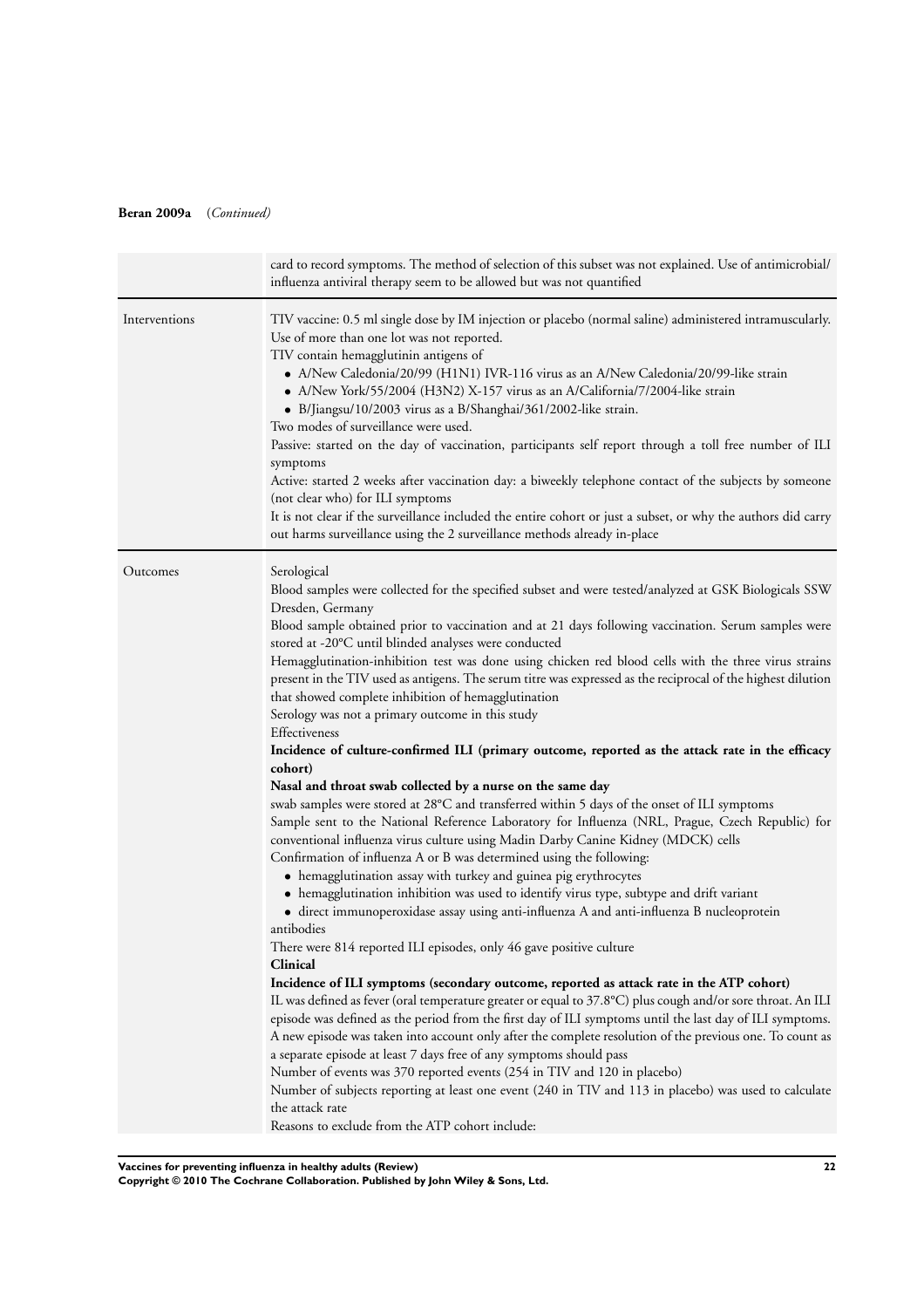### **Beran 2009a** (*Continued)*

|              | • protocol violation (inclusion/exclusion criteria): seems that the selected subset have certain criteria<br>but not mentioned by the authors<br>• underlying medical condition: not specified what? Or why not excluded from the efficacy cohort as<br>well since participants are reported to be healthy<br>• forbidden by the protocol: protocol not clear<br>• subjects not exposed during the influenza season: not understood what it meant (did the patient<br>travel after getting the study treatment?)<br><b>Immunogenicity:</b> blood sample obtained prior to vaccination and at 21 days following vaccination.<br>Performed only for a subset of patient not all efficacy cohort<br>Safety<br>Data on serious adverse events (SAEs) began at the receipt of vaccine/placebo and continued until the<br>end of the study. However safety was solicited from a subset of subjects (no mention of method used to<br>randomly select them, no justification for not collecting SAEs from all participants, especially with the<br>presence of two surveillance methods)<br><b>Reactogenicity:</b> defined as the presence and intensity of the following symptoms within 4 days of<br>vaccination: pain, redness and swelling (found to occur more in the TIV group) other general symptoms<br>of fatigue, fever, headache, muscle aches, shivering and joint pain (found to occur more in the TIV group) |
|--------------|--------------------------------------------------------------------------------------------------------------------------------------------------------------------------------------------------------------------------------------------------------------------------------------------------------------------------------------------------------------------------------------------------------------------------------------------------------------------------------------------------------------------------------------------------------------------------------------------------------------------------------------------------------------------------------------------------------------------------------------------------------------------------------------------------------------------------------------------------------------------------------------------------------------------------------------------------------------------------------------------------------------------------------------------------------------------------------------------------------------------------------------------------------------------------------------------------------------------------------------------------------------------------------------------------------------------------------------------------------------------------------------------------------------------|
|              | The intensities of adverse events were recorded according to a standard 0 to 3 grade scale: "absent", "easily<br>tolerated", "interferes with normal activity" and "prevents normal activity"                                                                                                                                                                                                                                                                                                                                                                                                                                                                                                                                                                                                                                                                                                                                                                                                                                                                                                                                                                                                                                                                                                                                                                                                                      |
| <b>Notes</b> | The authors report that due to the atypical nature of the influenza season during this study we were unable<br>to assess TIV efficacy                                                                                                                                                                                                                                                                                                                                                                                                                                                                                                                                                                                                                                                                                                                                                                                                                                                                                                                                                                                                                                                                                                                                                                                                                                                                              |

## *Risk of bias*

| Item                    | Authors' judgement | Description                                                                                                                                                                                                                                                                                                                                                                                                                                                                                                                                                                                                                                                                                                                                                                                                                                                                                                       |
|-------------------------|--------------------|-------------------------------------------------------------------------------------------------------------------------------------------------------------------------------------------------------------------------------------------------------------------------------------------------------------------------------------------------------------------------------------------------------------------------------------------------------------------------------------------------------------------------------------------------------------------------------------------------------------------------------------------------------------------------------------------------------------------------------------------------------------------------------------------------------------------------------------------------------------------------------------------------------------------|
| Allocation concealment? | Unclear            | Generation of allocation schedule<br>b) computer random-number generator<br>Concealment of treatment allocation<br>No explicit description of the method of conceal-<br>ment, authors only mentioned that treatments were<br>numbered and that they were indistinguishable in<br>appearance)<br>Exclusion of allocated participants from the anal-<br>ysis of the trial<br>a) Did the report mention explicitly the exclusion<br>of allocated<br>participants from the analysis of trial results? Yes<br>b) If so did the report mention the reason(s) for<br>exclusion?<br>yes, details were reported in the study flow chart.<br>Of the 6213 enrolees, 10 were excluded because the<br>identification number assigned to the same 4 sub-<br>jects who were<br>Measures to implement double blinding<br>a) Did the report mention explicitly measures to im-<br>plement and protect double blinding? No, authors |

**Vaccines for preventing influenza in healthy adults (Review) 23**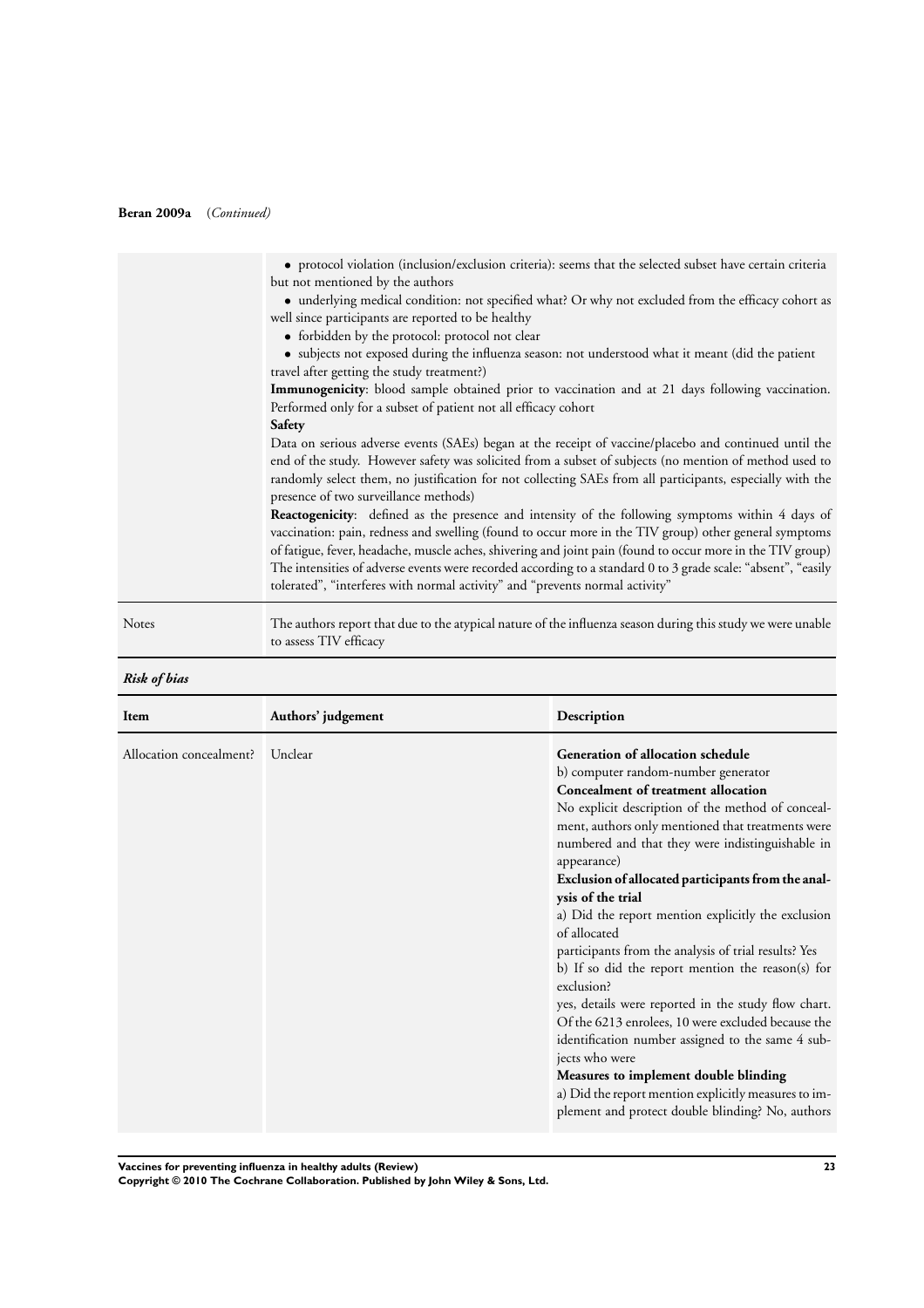### **Beran 2009a** (*Continued)*

reported that the blinding assignment was maintained until study analysis b) Did the author(s) report on the physical aspect of compound administration - (i.e. appearances, colour, route administration). Authors mentioned the treatments were indistinguishable in appearance Medium risk of bias. Basis for selection of follow up

and allocation concealment not described

### **Beran 2009b**

| Methods       | A randomised, double-blind, placebo-controlled study conducted during the 2006 to 2007 influenza<br>season at 15 centres located in the Czech Republic and Finland. The protocols and study documents were<br>approved by the ethics committee of each country. Participants were randomised to receive 1 dose of TIV<br>(lot 1 or lot 2 of Fluarix) or placebo (normal saline solution) at the first study visit (day 0) by intramuscular<br>injection. Each 0.5 mL dose of TIV contained 15 mg of each of the hemagglutinin antigens of strains<br>A/New Caledonia/20/99(H1N1) IVR-116, A/Wisconsin/67/2005(H3N2), and B/Malaysia/2506/2004<br>(from the Victoria lineage).<br>From the day of vaccination, passive and active surveillance (biweekly contact) to detect ILI cases. For each<br>case of suspected ILI, a nasal and throat swab specimen (composed of a swab of both nasal sinuses and a<br>second swab of the throat) was collected for culture (as much as possible on the same day as the ILI report<br>and, at the latest, 5 days after the ILI onset). Each subject was provided with a calibrated thermometer<br>to measure temperature and a diary card to record temperatures and symptoms during the ILI episode.<br>Blinded analysis was carried out at GSK biologicals in Dresden, Germany.<br>Blood samples for the evaluation of influenza vaccine immunogenicity were obtained from the randomly<br>selected, planned subset of ?500 participants just prior to vaccination and 21-28 days later. Frozen aliquots<br>of culture supernatants from positive viral cultures were sent to J. Treanor's laboratory University of<br>Rochester Vaccine Evaluation Unit Influenza Serology Laboratory, Rochester, New York) for identification<br>of virus-matching isolates by conventional hemagglutination-inhibition testing (using H1 and H3 antisera<br>from the CDC and B/Malaysia antiserum from the WHO) |
|---------------|--------------------------------------------------------------------------------------------------------------------------------------------------------------------------------------------------------------------------------------------------------------------------------------------------------------------------------------------------------------------------------------------------------------------------------------------------------------------------------------------------------------------------------------------------------------------------------------------------------------------------------------------------------------------------------------------------------------------------------------------------------------------------------------------------------------------------------------------------------------------------------------------------------------------------------------------------------------------------------------------------------------------------------------------------------------------------------------------------------------------------------------------------------------------------------------------------------------------------------------------------------------------------------------------------------------------------------------------------------------------------------------------------------------------------------------------------------------------------------------------------------------------------------------------------------------------------------------------------------------------------------------------------------------------------------------------------------------------------------------------------------------------------------------------------------------------------------------------------------------------------------------------------------------------------------------------|
| Participants  | Eligible participants were:<br>• self-referred women or men who were<br>• between 18 and 64 years of age<br>• who had no significant clinical disease at the time of vaccination<br>Who provided written informed consent                                                                                                                                                                                                                                                                                                                                                                                                                                                                                                                                                                                                                                                                                                                                                                                                                                                                                                                                                                                                                                                                                                                                                                                                                                                                                                                                                                                                                                                                                                                                                                                                                                                                                                                  |
| Interventions | <b>Intervention</b> 1 dose of TIV (lot 1 or lot 2 of Fluarix), IM injection, at the first day of the study (Day 0).<br>Each 0.5 mL dose of TIV contained 15 mg of each of the hemagglutinin antigens of strains A/New/<br>Caledonia/20/99(H1N1) IVR-116, A/Wisconsin/67/2005(H3N2), and B/Malaysia/2506/2004 (from<br>the Victoria lineage).<br><b>Comparator</b> placebo (normal saline solution), IM injection, at the first day of the study (Day 0)                                                                                                                                                                                                                                                                                                                                                                                                                                                                                                                                                                                                                                                                                                                                                                                                                                                                                                                                                                                                                                                                                                                                                                                                                                                                                                                                                                                                                                                                                    |
| Outcomes      | Serological (only carried out for the TIV group)<br>Effectiveness<br>Evaluate efficacy of TIV versus placebo in the prevention of culture-confirmed influenza A and/or B due<br>to strains antigenically matched to the vaccine (their primary objective).<br>Secondary objectives<br>• Evaluation of TIV in the prevention of culture-confirmed influenza due to strains antigenically                                                                                                                                                                                                                                                                                                                                                                                                                                                                                                                                                                                                                                                                                                                                                                                                                                                                                                                                                                                                                                                                                                                                                                                                                                                                                                                                                                                                                                                                                                                                                    |

**Vaccines for preventing influenza in healthy adults (Review) 24**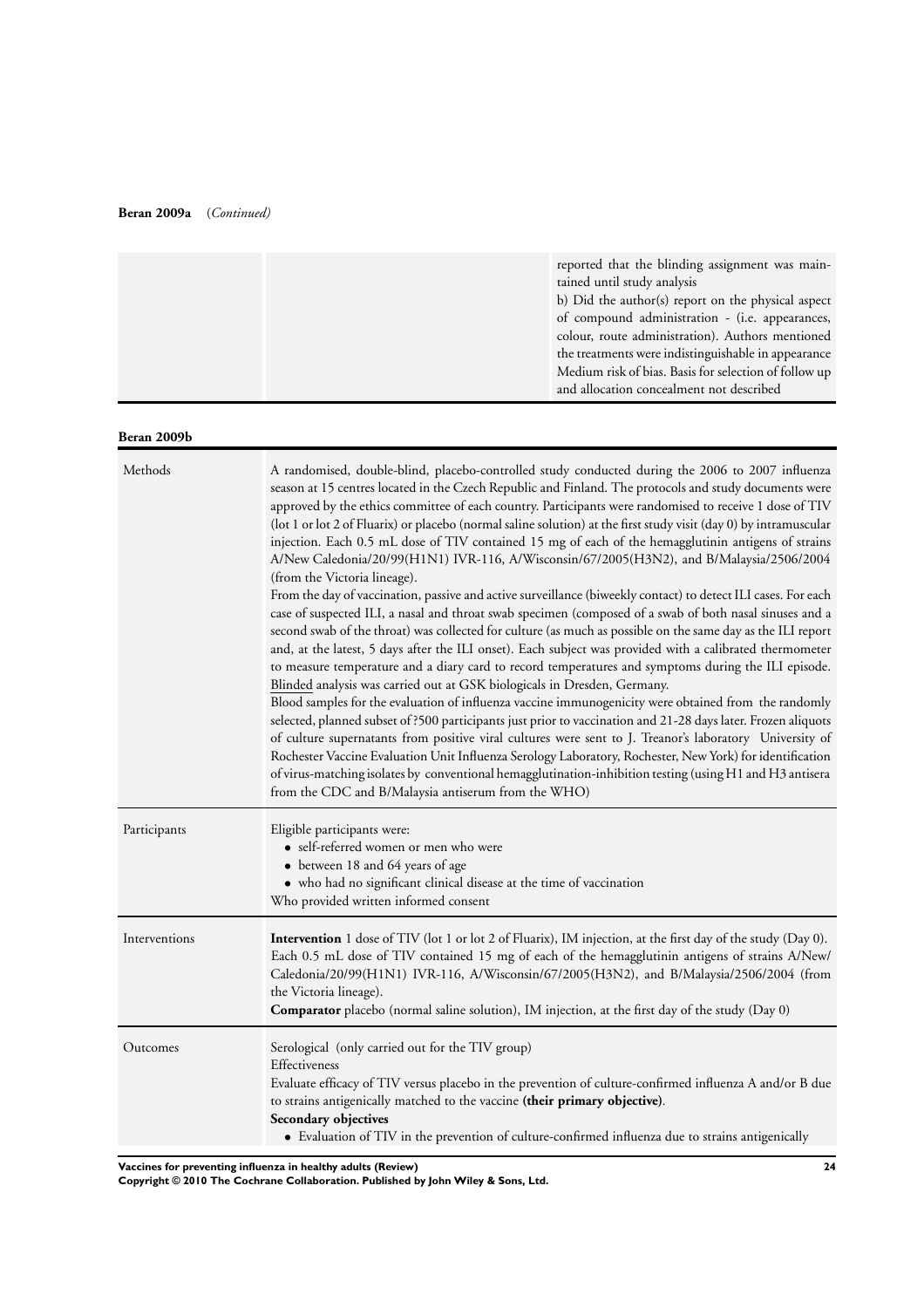### **Beran 2009b** (*Continued)*

|              | matched to the vaccine for each of the 2 vaccine lots<br>• Evaluation of TIV in the prevention of culture-confirmed Influenza A and/or B attributable to any<br>influenza A or B strain<br>• Evaluation of TIV in the prevention of ILI which was less-stringently- defined as at least 1 systemic<br>symptom (fever and/or myalgia) and 1 respiratory symptom (cough and/or sore throat).<br>Safety vaccine reactogenicity and immunogenicity in a random subset of subjects by obtaining blood<br>samples prior to vaccination and 21-28 days later. However, no harms data are reported |
|--------------|--------------------------------------------------------------------------------------------------------------------------------------------------------------------------------------------------------------------------------------------------------------------------------------------------------------------------------------------------------------------------------------------------------------------------------------------------------------------------------------------------------------------------------------------------------------------------------------------|
| <b>Notes</b> | The authors conclude that TIV is efficacious against culture-confirmed influenza in healthy adults                                                                                                                                                                                                                                                                                                                                                                                                                                                                                         |

## *Risk of bias*

| Item                    | Authors' judgement | Description                                                                                                                                                                                                                                                                                                                                                                                                                                                                                                                                                                                                                                                                                                                      |
|-------------------------|--------------------|----------------------------------------------------------------------------------------------------------------------------------------------------------------------------------------------------------------------------------------------------------------------------------------------------------------------------------------------------------------------------------------------------------------------------------------------------------------------------------------------------------------------------------------------------------------------------------------------------------------------------------------------------------------------------------------------------------------------------------|
| Allocation concealment? | Unclear            | No details provided of either randomisation or al-<br>location concealment. There is no mention of ap-<br>pearance of the injection content.<br>Attrition reasons for the whole cohort are as follows<br>• Administration of vaccines forbidden in the<br>protocol<br>• Administration of medication forbidden in<br>the protocol<br>• Underlying medical condition forbidden by<br>the protocol<br>• Subjects not exposed during the influenza<br>season<br>• Randomisation code broken at the<br>investigation site<br>• Protocol violation (inclusion/exclusion<br>criteria)<br>The additional stated reasons for the 'Safety' subset<br>study:<br>• Non compliance with blood sampling<br>Essential serological data missing |

## **Betts 1977a**

| Methods       | Randomised controlled trial carried out from April 1976 at Rochester University. Vaccine and placebo<br>were randomly administered in double blind manner, thus any description of allocation procedure is<br>given. Thirty-six days after immunisation all subjects were challenged with wild type virus (A/Victoria/3/<br>75, H3N2) and antibody response determined in serum and nasal secretions (before vaccination, 36 later<br>and 21 days after challenge, not for analysis). |
|---------------|---------------------------------------------------------------------------------------------------------------------------------------------------------------------------------------------------------------------------------------------------------------------------------------------------------------------------------------------------------------------------------------------------------------------------------------------------------------------------------------|
| Participants  | 47 healthy male and female university students with absent or low HAI titre (i.e. little or no immunity)<br>to both A/Scotland/74 and A/Victoria/3/75                                                                                                                                                                                                                                                                                                                                 |
| Interventions | Live attenuated A/Scotland/74 (H3N2) versus placebo, one 0.5 ml-dose intranasal. On day 37 after<br>immunisation subjects were challenged with A/Victoria/3/75                                                                                                                                                                                                                                                                                                                        |

**Vaccines for preventing influenza in healthy adults (Review) 25**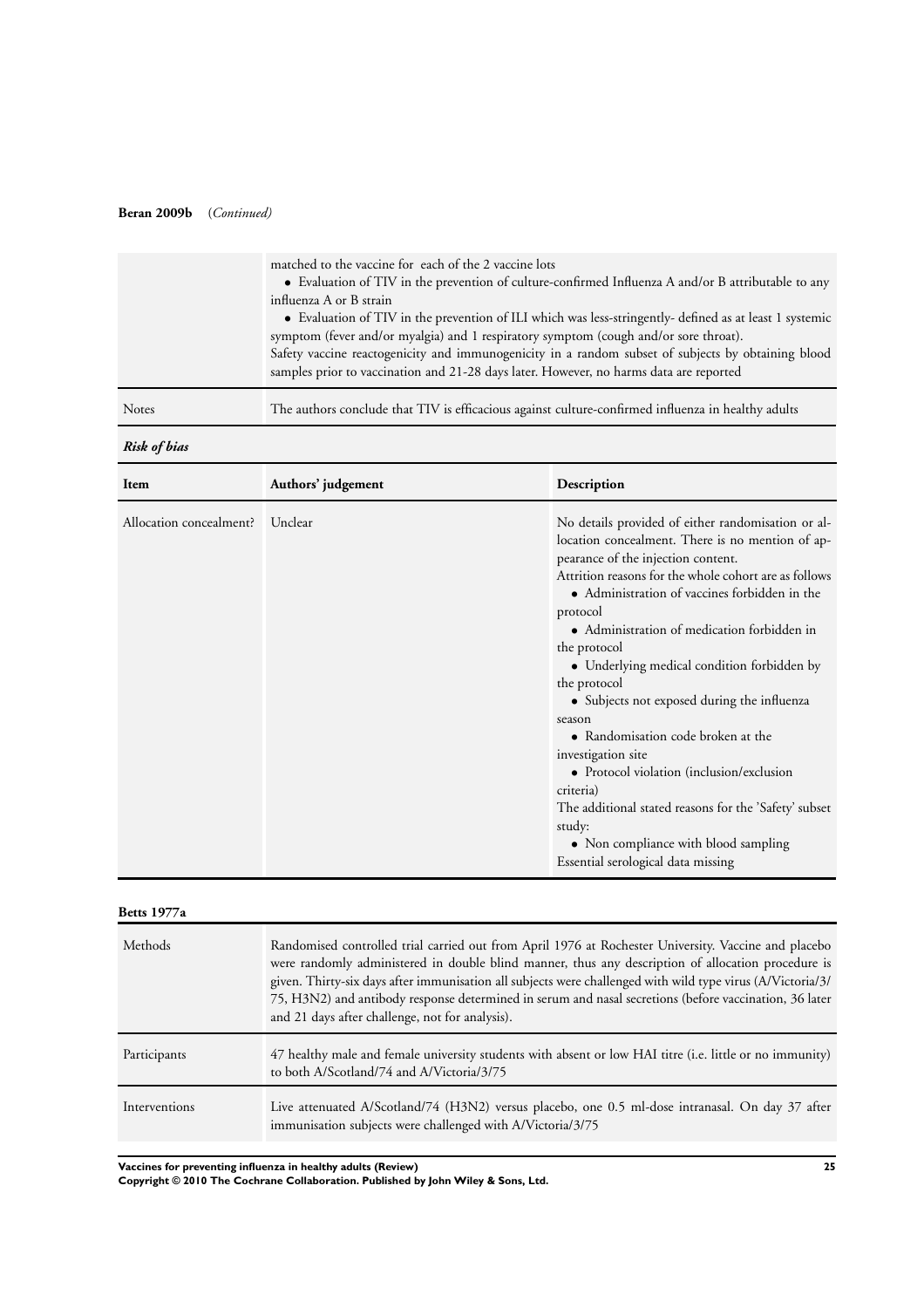### **Betts 1977a** (*Continued)*

| Outcomes                | A physician examined the subjects 1 day and 4 days after the received vaccine or placebo. Temperature<br>was observed only one day after. Observed symptoms were: Mild sore throat and rhinorrhea : Vacc 4/23<br>; placebo 3 /24 ; Fever (Temp > 37.50 °C); none had it                                                                                                                                                                                                                                                                                                                                                                                                                                                                                                                         |              |  |
|-------------------------|-------------------------------------------------------------------------------------------------------------------------------------------------------------------------------------------------------------------------------------------------------------------------------------------------------------------------------------------------------------------------------------------------------------------------------------------------------------------------------------------------------------------------------------------------------------------------------------------------------------------------------------------------------------------------------------------------------------------------------------------------------------------------------------------------|--------------|--|
| Notes                   | Safety data only were extracted                                                                                                                                                                                                                                                                                                                                                                                                                                                                                                                                                                                                                                                                                                                                                                 |              |  |
| <b>Risk of bias</b>     |                                                                                                                                                                                                                                                                                                                                                                                                                                                                                                                                                                                                                                                                                                                                                                                                 |              |  |
| Item                    | Authors' judgement                                                                                                                                                                                                                                                                                                                                                                                                                                                                                                                                                                                                                                                                                                                                                                              | Description  |  |
| Allocation concealment? | Unclear                                                                                                                                                                                                                                                                                                                                                                                                                                                                                                                                                                                                                                                                                                                                                                                         | D - Not used |  |
| <b>Boyce 2000</b>       |                                                                                                                                                                                                                                                                                                                                                                                                                                                                                                                                                                                                                                                                                                                                                                                                 |              |  |
| Methods                 | Open label/single blind randomised controlled trial to assess safety and immunogenicity of adjuvanted<br>and unadjuvanted subunit influenza vaccine, prepared with the strains recommended for and isolated in<br>the 1997 to 1998 season                                                                                                                                                                                                                                                                                                                                                                                                                                                                                                                                                       |              |  |
| Participants            | 74 healthy adults aged between 10 and 40 years, who did not receive influenza immunisation during the<br>6 months preceding the trial                                                                                                                                                                                                                                                                                                                                                                                                                                                                                                                                                                                                                                                           |              |  |
| Interventions           | 1) M-59 adjuvanted subunit trivalent flu vaccine (prepared with A/Bayern/795 H1N1, A/Wuhan/359/<br>95 H3N2, B/Beijing/184/93 -like strains, each 15 mcg/ 0.5 ml-dose)<br>2) Unadjuvated vaccine (prepared with the same strains at the same concentrations as the adjuvanted<br>preparation)<br>3) Placebo (consisting of 0.5 ml sterile saline)<br>All preparation were intranasal administered in two doses 28 days apart. 24 individuals received their first<br>dose of adjuvanted ( $n = 12$ ) or unadjuvanted ( $n = 12$ ) subunit vaccine in open label manner. After it was<br>stated that they tolerated the first dose, the randomised phase of the trial $(n = 50)$ was begun. In this phase<br>18 subjects received two doses of unadjuvanted vaccine, 19 adjuvanted and 13 placebo |              |  |
| Outcomes                | After each immunisation, subjects were observed for 30 minutes, were examined after 2 days and then<br>completed a diary card reporting symptoms occurred within 7 days after. Local reactions: nasal symptoms,<br>unpleasant taste, bloody nasal discharge, sneezing. Systemic reactions: chills, pulmonary, nausea, malaise,<br>myalgia or arthralgia, urticarial rash, headache, Oral temperature >= 38°C, stay at home, due to use of<br>analgesic or antipyretic. Data were not given separately for randomised and open-label phase of the study                                                                                                                                                                                                                                          |              |  |
| Notes                   | It is not possible to consider separately safety data for the two study phases. Safety data only were extracted                                                                                                                                                                                                                                                                                                                                                                                                                                                                                                                                                                                                                                                                                 |              |  |
| <b>Risk of bias</b>     |                                                                                                                                                                                                                                                                                                                                                                                                                                                                                                                                                                                                                                                                                                                                                                                                 |              |  |
| Item                    | Authors' judgement                                                                                                                                                                                                                                                                                                                                                                                                                                                                                                                                                                                                                                                                                                                                                                              | Description  |  |
| Allocation concealment? | B - Unclear<br>Unclear                                                                                                                                                                                                                                                                                                                                                                                                                                                                                                                                                                                                                                                                                                                                                                          |              |  |

**Vaccines for preventing influenza in healthy adults (Review) 26**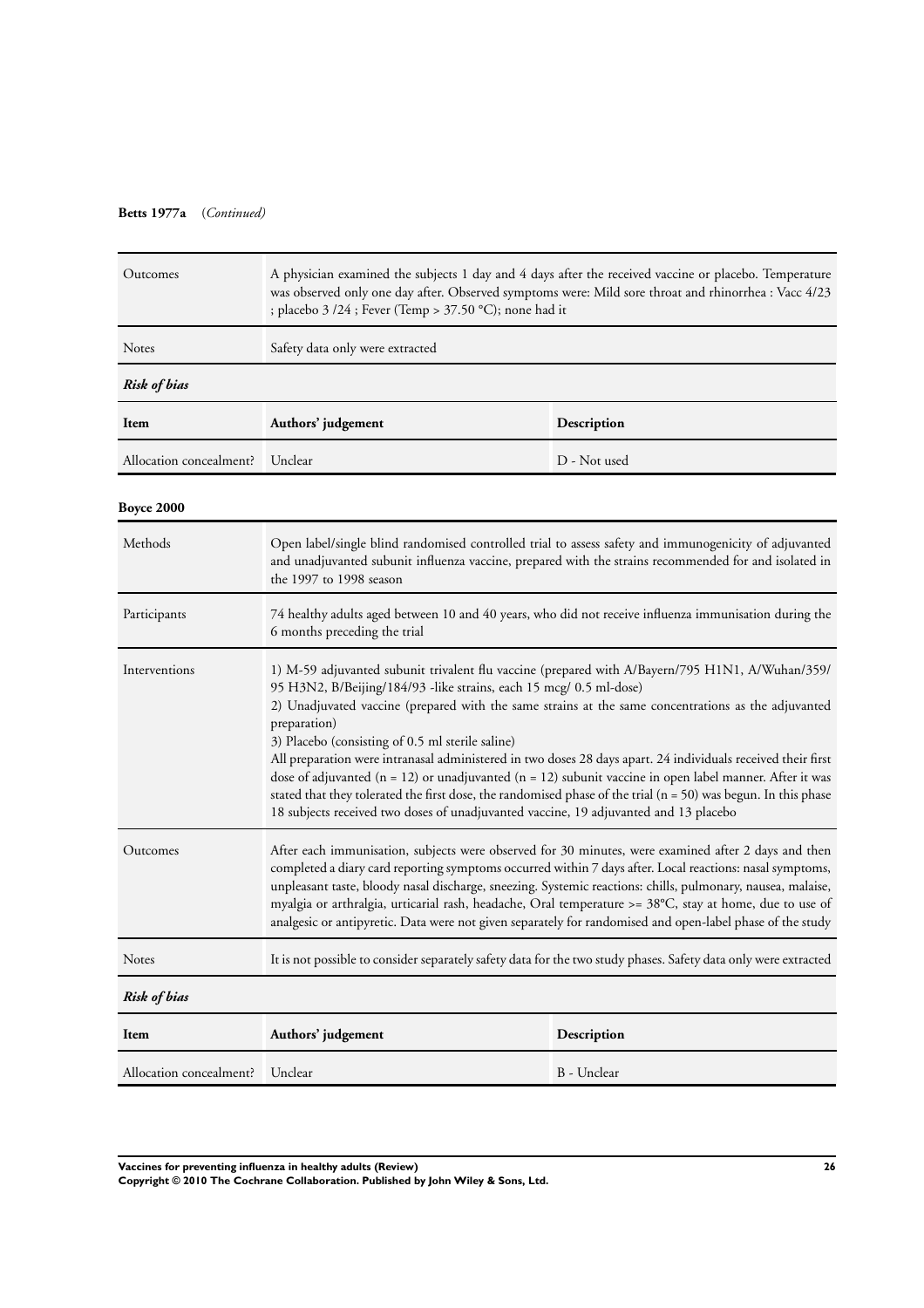## **Bridges 2000a**

| Methods       | Randomised controlled trial, double blind conducted in USA during the 1997 to 1998 influenza season.<br>Follow up lasted from November to March. Influenza period was defined as the period during which<br>clinical specimens collected from ill subjects yielded influenza viruses: Dec 8 1997 through Mar 2, 1998<br>and lasted 12 weeks. Volunteers were randomly allocated to receive vaccine or placebo using a table of<br>random number. Pharyngeal swab and paired sera were collected from ill people                                                          |
|---------------|--------------------------------------------------------------------------------------------------------------------------------------------------------------------------------------------------------------------------------------------------------------------------------------------------------------------------------------------------------------------------------------------------------------------------------------------------------------------------------------------------------------------------------------------------------------------------|
| Participants  | 1184 healthy factory employees: 595 treated and 589 placebo. Age of participants was 18 to 64                                                                                                                                                                                                                                                                                                                                                                                                                                                                            |
| Interventions | Commercial trivalent, inactivated, intramuscular vaccine. Schedule and dose were not indicated. Vaccine<br>composition was: A/Johannesburg/82/96, A/Nanchang/933/95 and B/Harbin/7/94. Placebo was sterile<br>saline for injection. Vaccine was recommended but did not match circulating strain                                                                                                                                                                                                                                                                         |
| Outcomes      | Influenza-like illness, influenza, days ill, physician visits, times any drug was prescribed, times antibiotic<br>was prescribed, working days lost, admissions, adverse effects. They were defined as follow: Influenza-like<br>illness: fever = $37.7$ °C with cough or sore throat); upper respiratory illness: cough with sore throat or<br>fever = 37.7 °C. Local adverse effects were arm soreness and redness. Systemic adverse effect were: fever,<br>sore throat, coryza, myalgia, headache and fatigue, but authors reported no data. Surveillance was passive |
| <b>Notes</b>  | For analysis we chose the Influenza-like illness definition. ITT was performed. Systemic adverse effects<br>were not reported. Circulating strain was A/Sidney/5/97-like                                                                                                                                                                                                                                                                                                                                                                                                 |
|               |                                                                                                                                                                                                                                                                                                                                                                                                                                                                                                                                                                          |

*Risk of bias*

| Item                        | Authors' judgement | Description  |
|-----------------------------|--------------------|--------------|
| Allocation concealment? Yes |                    | A - Adequate |

## **Bridges 2000b**

| Methods       | Randomised controlled trial, double blind conducted in USA during 1998 to 1999 influenza season.<br>Follow up lasted from November to March. The influenza period was defined as the period during which<br>clinical specimens collected from ill subjects yielded influenza viruses: Jan 4, 1998 through Mar 14, 1999<br>and lasted 10 weeks. Volunteers were randomly allocated to receive vaccine or placebo using a table of<br>random number. Pharyngeal swab and paired sera were collected from ill people                                                      |
|---------------|------------------------------------------------------------------------------------------------------------------------------------------------------------------------------------------------------------------------------------------------------------------------------------------------------------------------------------------------------------------------------------------------------------------------------------------------------------------------------------------------------------------------------------------------------------------------|
| Participants  | 1191 healthy factory employees: 587 treated and 604 placebo. Age of participants was 19 to 64                                                                                                                                                                                                                                                                                                                                                                                                                                                                          |
| Interventions | Commercial trivalent, inactivated, intramuscular vaccine. Schedule and dose were not indicated. Vaccine<br>composition was: A/Beijing/262/95, A/Sydney/5/97 and B/Harbin/7/94. Placebo was sterile saline for<br>injection. Vaccine was recommended and matched circulating strain                                                                                                                                                                                                                                                                                     |
| Outcomes      | Influenza-like illness, influenza, days ill, physician visits, times any drug was prescribed, times antibiotic<br>was prescribed, working days lost, admissions, adverse effects. They were defined as follow: Influenza-like<br>illness: fever = 37.7 °C with cough or sore throat); upper respiratory illness: cough with sore throat or<br>fever = 37.7 °C. Local adverse effects were arm soreness and redness. Systemic adverse effect were: fever,<br>sore throat, coryza, myalgia, headache and fatigue, but authors reported no data. Surveillance was passive |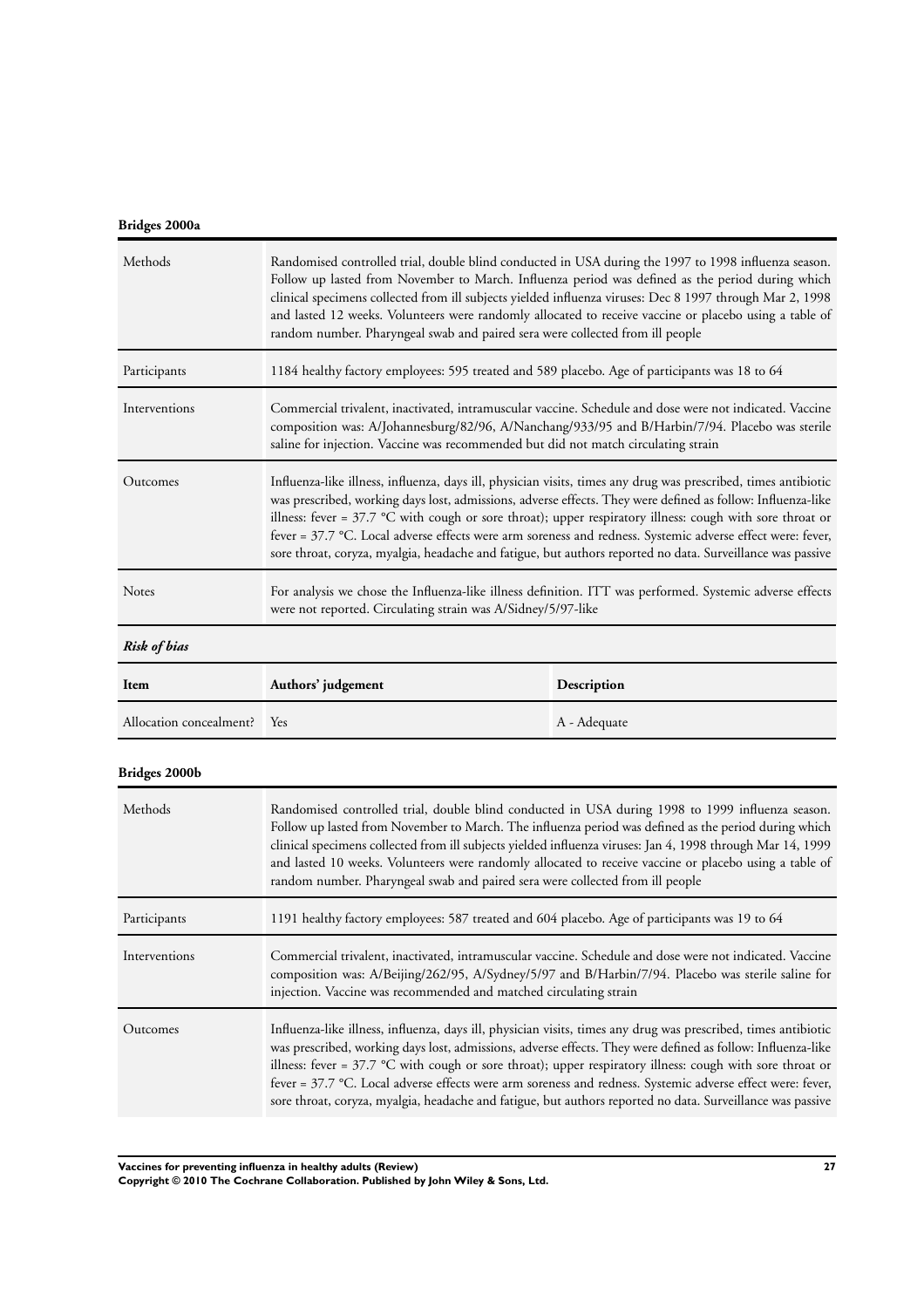## **Bridges 2000b** (*Continued)*

| Notes                   | For analysis we chose the influenza-like illness definition. ITT was performed. Systemic adverse effects<br>were not reported. Circulating strain was A/Sidney/5/97-like and B/Beijing/184/93-like                                                                                                                       |                                                                                                            |  |
|-------------------------|--------------------------------------------------------------------------------------------------------------------------------------------------------------------------------------------------------------------------------------------------------------------------------------------------------------------------|------------------------------------------------------------------------------------------------------------|--|
| <b>Risk of bias</b>     |                                                                                                                                                                                                                                                                                                                          |                                                                                                            |  |
| Item                    | Authors' judgement                                                                                                                                                                                                                                                                                                       | Description                                                                                                |  |
| Allocation concealment? | Yes                                                                                                                                                                                                                                                                                                                      | A - Adequate                                                                                               |  |
| Caplan 1977             |                                                                                                                                                                                                                                                                                                                          |                                                                                                            |  |
| Methods                 | vaccines prepared with strain A/Victoria/3/75 from different U.S. manufacturer                                                                                                                                                                                                                                           | Randomised controlled trial to assess reactogenicity and safety of monovalent whole virus- and split virus |  |
| Participants            | 208 healthy adult volunteers aged between 18 and 64 years, recruited from the University of Maryland,<br><b>USA</b>                                                                                                                                                                                                      |                                                                                                            |  |
| Interventions           | Monovalent whole-virus vaccine (Merck Sharp & Dohme, Merrell-National Laboratories) or monovalent<br>split virus vaccine (Parke, Davis and Company ; Wyeth Laboratories) administered in different antigen<br>concentrations (200, 400 or 800 CCA) versus placebo. All from A/Victoria75. One dose intramuscular         |                                                                                                            |  |
| Outcomes                | Temperature >= $100^{\circ}F$ (37.8 $^{\circ}C$ ); feverishness; pain or burning; tenderness; malaise or myalgia; nausea<br>or vomiting; headache; other. 21-day follow up. Safety outcomes are also given in cumulative % for each<br>category : Local, systemic, bothersome; febrile; or scores for systemic reactions |                                                                                                            |  |
| Notes                   | Safety data only were extracted                                                                                                                                                                                                                                                                                          |                                                                                                            |  |
| <b>Risk of bias</b>     |                                                                                                                                                                                                                                                                                                                          |                                                                                                            |  |
| Item                    | Authors' judgement                                                                                                                                                                                                                                                                                                       | Description                                                                                                |  |
| Allocation concealment? | Unclear                                                                                                                                                                                                                                                                                                                  | B - Unclear                                                                                                |  |
| <b>DeStefano 2003</b>   |                                                                                                                                                                                                                                                                                                                          |                                                                                                            |  |
| Methods                 | Case control study                                                                                                                                                                                                                                                                                                       |                                                                                                            |  |
| Participants            | Data from Vaccine Safety Datalink (large database of cases of disease following vaccination) in the USA                                                                                                                                                                                                                  |                                                                                                            |  |
| Interventions           | Immunisation with influenza and other vaccines assessed by means of medical records                                                                                                                                                                                                                                      |                                                                                                            |  |
| Outcomes                | Cases: Physician diagnosis of multiple sclerosis or optic neuritis in medical record<br>Controls: Up to 3 controls per case were selected from automated HMO member files, at least 1 year of<br>HMO enrolment, matched on age (within 1 year) and gender                                                                |                                                                                                            |  |
| Notes                   | Rare events (safety)                                                                                                                                                                                                                                                                                                     |                                                                                                            |  |

**Vaccines for preventing influenza in healthy adults (Review) 28**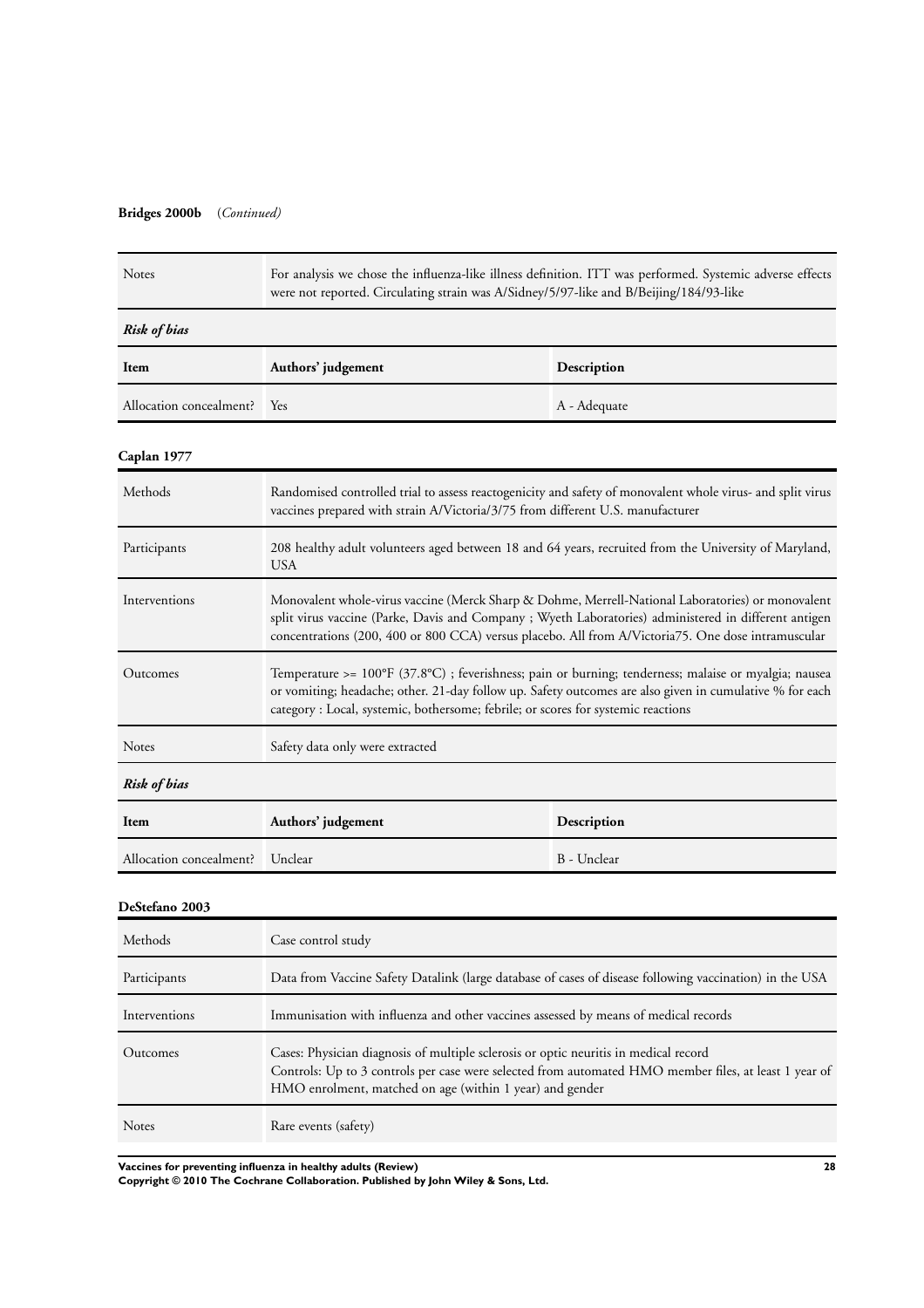### **DeStefano 2003** (*Continued)*

| <b>Risk of bias</b>     |                                                                                                                                                                                                                                                    |                                                                                                        |                                                                                                                                                                                                                                                                                                                                                                                                                                                                                                                                                                                                                                                         |
|-------------------------|----------------------------------------------------------------------------------------------------------------------------------------------------------------------------------------------------------------------------------------------------|--------------------------------------------------------------------------------------------------------|---------------------------------------------------------------------------------------------------------------------------------------------------------------------------------------------------------------------------------------------------------------------------------------------------------------------------------------------------------------------------------------------------------------------------------------------------------------------------------------------------------------------------------------------------------------------------------------------------------------------------------------------------------|
| Item                    | Authors' judgement                                                                                                                                                                                                                                 | Description                                                                                            |                                                                                                                                                                                                                                                                                                                                                                                                                                                                                                                                                                                                                                                         |
| Allocation concealment? | Unclear                                                                                                                                                                                                                                            | D - Not used                                                                                           |                                                                                                                                                                                                                                                                                                                                                                                                                                                                                                                                                                                                                                                         |
| <b>Eddy 1970</b>        |                                                                                                                                                                                                                                                    |                                                                                                        |                                                                                                                                                                                                                                                                                                                                                                                                                                                                                                                                                                                                                                                         |
| Methods                 |                                                                                                                                                                                                                                                    | systematic sample from a ranked list of the personnel numbers                                          | Controlled clinical trial, single blind conducted in South Africa during the 1969 influenza season. Follow<br>up lasted from May to July. The first clinical case of influenza appeared on May 21 1969, and the last 6<br>weeks later. The epidemic period lasted 6 weeks. The control subjects were selected by drawing a 1-in-4                                                                                                                                                                                                                                                                                                                       |
| Participants            | 65                                                                                                                                                                                                                                                 | 1758 healthy male black African employees: 1254 treated and 413 placebo. Age of participants was 18 to |                                                                                                                                                                                                                                                                                                                                                                                                                                                                                                                                                                                                                                                         |
| Interventions           | Monovalent inactivated parenteral vaccine. Schedule and dose were single injection, 1 ml. Vaccine com-<br>position was: A2/Aichi/2/68 (Hong Kong variant). Placebo was sterile water. Vaccine was recommended<br>and matched circulating strain    |                                                                                                        |                                                                                                                                                                                                                                                                                                                                                                                                                                                                                                                                                                                                                                                         |
| Outcomes                | Influenza-like illness, working days lost, days ill. Influenza-like illness was not defined; case features were<br>generically described in results section. All ill persons were admitted to hospital until recovery. Surveillance<br>was passive |                                                                                                        |                                                                                                                                                                                                                                                                                                                                                                                                                                                                                                                                                                                                                                                         |
| Notes                   | The word "double blinding" was not used, but the control group received an injection of "dummy vaccine".<br>Poor reporting, poor quality study. Circulating strain was A2/Hong Kong/68 virus<br>Efficacy data only were extracted                  |                                                                                                        |                                                                                                                                                                                                                                                                                                                                                                                                                                                                                                                                                                                                                                                         |
| <b>Risk of bias</b>     |                                                                                                                                                                                                                                                    |                                                                                                        |                                                                                                                                                                                                                                                                                                                                                                                                                                                                                                                                                                                                                                                         |
| Item                    | Authors' judgement                                                                                                                                                                                                                                 |                                                                                                        | Description                                                                                                                                                                                                                                                                                                                                                                                                                                                                                                                                                                                                                                             |
| Allocation concealment? | No                                                                                                                                                                                                                                                 |                                                                                                        | C - Inadequate                                                                                                                                                                                                                                                                                                                                                                                                                                                                                                                                                                                                                                          |
| Edwards 1994a           |                                                                                                                                                                                                                                                    |                                                                                                        |                                                                                                                                                                                                                                                                                                                                                                                                                                                                                                                                                                                                                                                         |
| Methods                 | were collected from ill people                                                                                                                                                                                                                     |                                                                                                        | Randomised controlled trial, double blind conducted in USA during 1986 to 1987 influenza season.<br>Follow up lasted the whole epidemic period. The epidemic period in any study year started on the day<br>that the first influenza A virus isolate was obtained in Nashville and ended on the day that the last isolate<br>was obtained and lasted 8 weeks. Subjects were recruited from seven organisations and assigned to one of<br>the study groups using a permuted block randomisation scheme that was stratified by treatment center<br>and age group. Sealed randomisation envelopes contained vaccine codes. Pharyngeal swab and paired sera |
| Participants            |                                                                                                                                                                                                                                                    |                                                                                                        | 1311 healthy children and adults of metropolitan Nashville. 85% of people were older than 16: 872                                                                                                                                                                                                                                                                                                                                                                                                                                                                                                                                                       |

**Vaccines for preventing influenza in healthy adults (Review) 29**

**Copyright © 2010 The Cochrane Collaboration. Published by John Wiley & Sons, Ltd.**

treated and 439 placebo. Age of participants was 1 to 65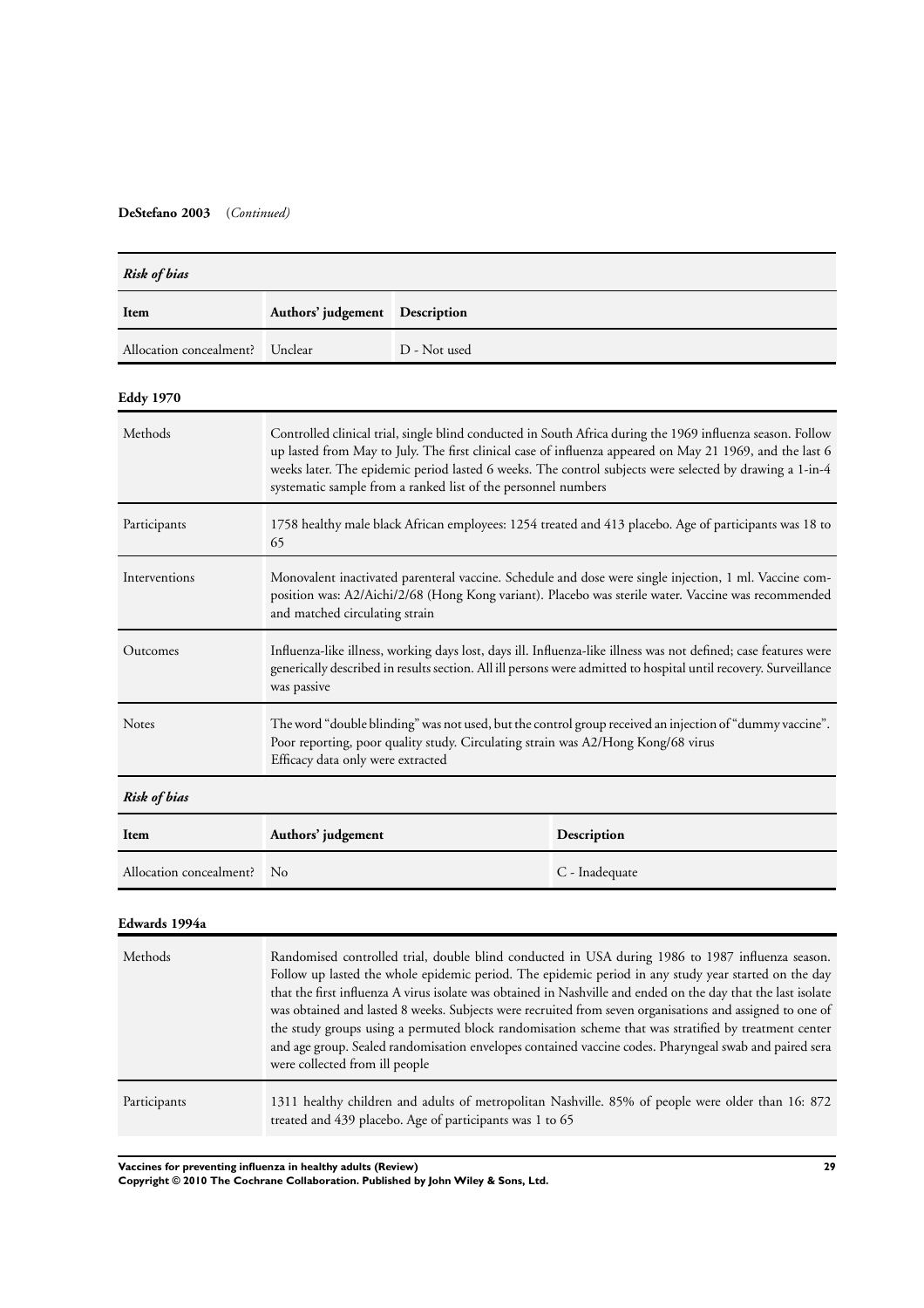## **Edwards 1994a** (*Continued)*

| Interventions           | was allantoic fluid. Vaccine was recommended but did not match circulating strain                                                                                                                                                                                                                                                                                                                                                                                                                                                                                                                        | Bivalent, live cold adapted, aerosol administered influenza A vaccine and the commercial inactivated<br>intramuscularly administered influenza vaccine. Schedule and dose were: single dose; cold adapted 107-<br>107,6 pfu/ml; inactivated 15 micrograms each strain. Vaccine composition was: cold adapted: Texas/1/85<br>H1N1 and Bethesda/1/85 H3N2; inactivated: Chile/1/83 H1N1 and Mississippi/1/85 H3N2 . Placebo |
|-------------------------|----------------------------------------------------------------------------------------------------------------------------------------------------------------------------------------------------------------------------------------------------------------------------------------------------------------------------------------------------------------------------------------------------------------------------------------------------------------------------------------------------------------------------------------------------------------------------------------------------------|---------------------------------------------------------------------------------------------------------------------------------------------------------------------------------------------------------------------------------------------------------------------------------------------------------------------------------------------------------------------------------------------------------------------------|
| Outcomes                | Influenza-like illness, influenza. They were defined as follows: fever of abrupt onset with at least one of<br>the following: chills, headache, malaise, myalgia, cough, pharyngitis or other respiratory complaints (only<br>patients who presented for culture were considered); throat culture. Surveillance was passive                                                                                                                                                                                                                                                                              |                                                                                                                                                                                                                                                                                                                                                                                                                           |
| <b>Notes</b>            | Influenza B strain contained in the commercial and monovalent vaccines was not described. Strains used<br>yearly to develop cold adapted and inactivated vaccines were antigenically comparable. Since cold adapted<br>influenza B vaccines were not sufficiently characterised to include in the study, authors used monovalent<br>inactivated influenza B vaccine in all subjects in cold adapted arm and as placebo in the control group of<br>inactivated arm. Only cold adapted comparison was included in analysis. Circulating strain was Taiwan/<br>1/86. Effectiveness data only were extracted |                                                                                                                                                                                                                                                                                                                                                                                                                           |
| <b>Risk of bias</b>     |                                                                                                                                                                                                                                                                                                                                                                                                                                                                                                                                                                                                          |                                                                                                                                                                                                                                                                                                                                                                                                                           |
| Item                    | Authors' judgement                                                                                                                                                                                                                                                                                                                                                                                                                                                                                                                                                                                       | Description                                                                                                                                                                                                                                                                                                                                                                                                               |
| Allocation concealment? | Yes                                                                                                                                                                                                                                                                                                                                                                                                                                                                                                                                                                                                      | A - Adequate                                                                                                                                                                                                                                                                                                                                                                                                              |
| Edwards 1994b           |                                                                                                                                                                                                                                                                                                                                                                                                                                                                                                                                                                                                          |                                                                                                                                                                                                                                                                                                                                                                                                                           |
| Methods                 |                                                                                                                                                                                                                                                                                                                                                                                                                                                                                                                                                                                                          | Randomised controlled trial, double blind conducted in USA during 1987 to 1988 influenza season.<br>$\sim$ 1.1 1.1 $\sim$ 1.1 $\sim$ 1.1 $\sim$ 1.1 $\sim$ 1.1 $\sim$ 1.1 $\sim$ 1.1 $\sim$ 1.1 $\sim$ 1.1 $\sim$ 1.1 $\sim$                                                                                                                                                                                              |

| Methods       | Randomised controlled trial, double blind conducted in USA during 1987 to 1988 influenza season.<br>Follow up lasted the whole epidemic period. The epidemic period in any study year started on the day<br>that the first influenza A virus isolate was obtained in Nashville and ended on the day that the last isolate<br>was obtained and lasted 14 weeks. Subjects were recruited from seven organisations and assigned to one<br>of the study groups using a permuted block randomisation scheme that was stratified by treatment center<br>and age group. Sealed randomisation envelopes contained vaccine codes. Pharyngeal swab and paired sera<br>were collected from ill people |
|---------------|--------------------------------------------------------------------------------------------------------------------------------------------------------------------------------------------------------------------------------------------------------------------------------------------------------------------------------------------------------------------------------------------------------------------------------------------------------------------------------------------------------------------------------------------------------------------------------------------------------------------------------------------------------------------------------------------|
| Participants  | 1561 healthy children and adults of metropolitan Nashville. 85% of people were older than 16: 1029<br>treated and 532 placebo. Age of participants was 1 to 65                                                                                                                                                                                                                                                                                                                                                                                                                                                                                                                             |
| Interventions | Bivalent, live cold adapted, aerosol administered influenza A vaccine and the commercial inactivated<br>intramuscularly administered influenza vaccine. Schedule and dose were: single dose; cold adapted 107-<br>107.6 pfu/ml; inactivated 15 micrograms each strain. Vaccine composition was: cold adapted: Kawasaki/<br>9/86 H1N1 and Bethesda/1/85 H3N2; inactivated: Taiwan/1/86 H1N1 and Leningrad/360/86 H3N2.<br>Placebo was allantoic fluid. Vaccine was recommended but did not match circulating strain                                                                                                                                                                         |
| Outcomes      | Influenza-like illness, influenza. They were defined as follows: fever of abrupt onset with at least one of<br>the following: chills, headache, malaise, myalgia, cough, pharyngitis or other respiratory complaints (ILI<br>retrospectively reported were considered); fourfold antibody rise between post-vaccination and spring sera.<br>Surveillance was passive                                                                                                                                                                                                                                                                                                                       |

**Vaccines for preventing influenza in healthy adults (Review) 30**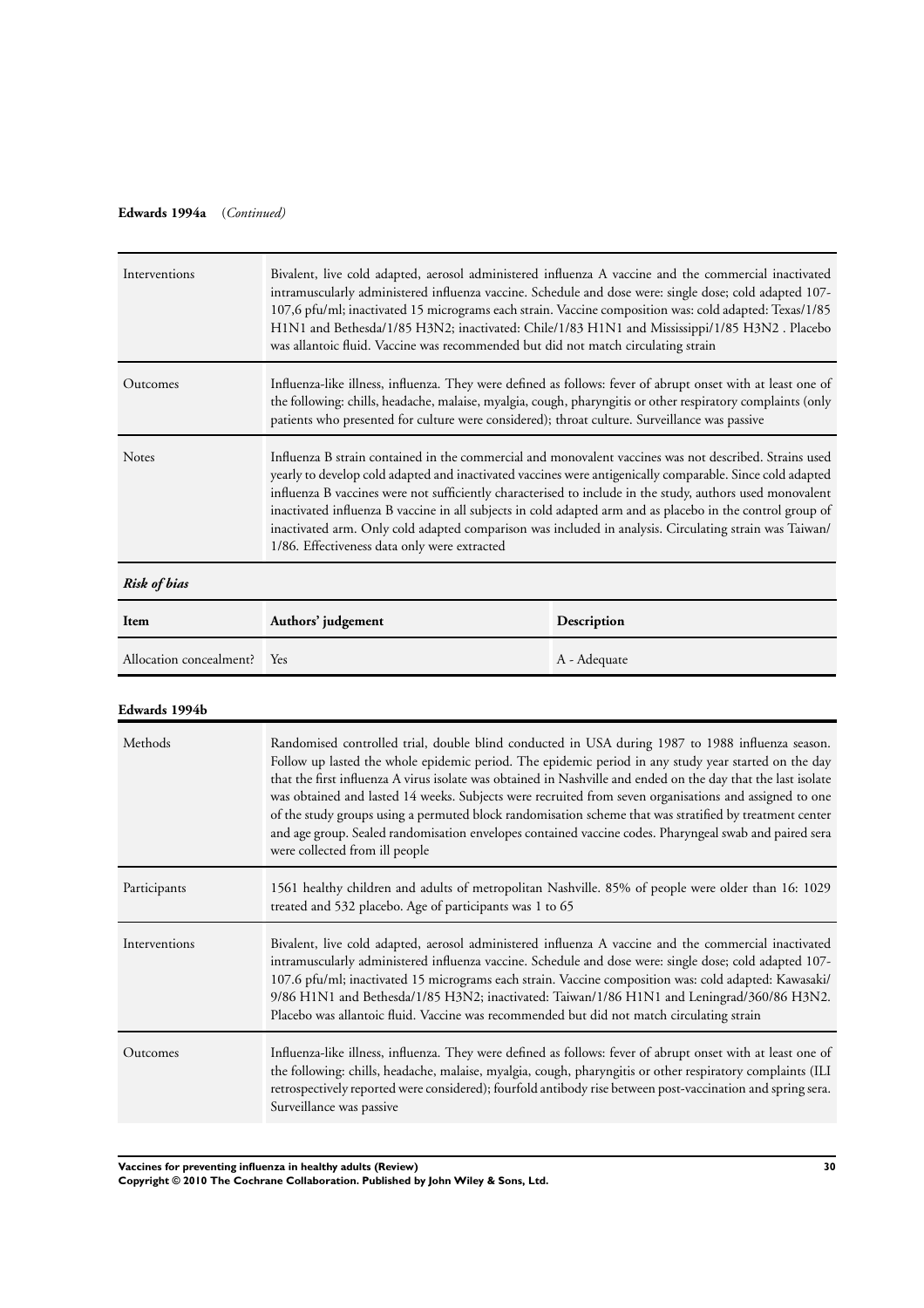### **Edwards 1994b** (*Continued)*

| Notes                   | Influenza B strain contained in the commercial and monovalent vaccines was not described. Strains used<br>yearly to develop cold adapted and inactivated vaccines were antigenically comparable. Since cold adapted<br>influenza B vaccines were not sufficiently characterised to include in the study, authors used monovalent<br>inactivated influenza B vaccine in all subjects in cold adapted arm and as placebo in the control group of<br>inactivated arm. Only cold adapted comparison was included in analysis. Circulating strain was Sichuan/<br>2/87 (H3N2) (antigen drift from vaccine strain) and B/Victoria/2/87<br>Effectiveness data only were extracted                 |                                                                                                                                                                                                                                                                                                                                                                                                                                                                                                                                                          |
|-------------------------|--------------------------------------------------------------------------------------------------------------------------------------------------------------------------------------------------------------------------------------------------------------------------------------------------------------------------------------------------------------------------------------------------------------------------------------------------------------------------------------------------------------------------------------------------------------------------------------------------------------------------------------------------------------------------------------------|----------------------------------------------------------------------------------------------------------------------------------------------------------------------------------------------------------------------------------------------------------------------------------------------------------------------------------------------------------------------------------------------------------------------------------------------------------------------------------------------------------------------------------------------------------|
| <b>Risk of bias</b>     |                                                                                                                                                                                                                                                                                                                                                                                                                                                                                                                                                                                                                                                                                            |                                                                                                                                                                                                                                                                                                                                                                                                                                                                                                                                                          |
| Item                    | Authors' judgement                                                                                                                                                                                                                                                                                                                                                                                                                                                                                                                                                                                                                                                                         | Description                                                                                                                                                                                                                                                                                                                                                                                                                                                                                                                                              |
| Allocation concealment? | Yes                                                                                                                                                                                                                                                                                                                                                                                                                                                                                                                                                                                                                                                                                        | A - Adequate                                                                                                                                                                                                                                                                                                                                                                                                                                                                                                                                             |
| Edwards 1994c           |                                                                                                                                                                                                                                                                                                                                                                                                                                                                                                                                                                                                                                                                                            |                                                                                                                                                                                                                                                                                                                                                                                                                                                                                                                                                          |
| Methods                 | Randomised controlled trial, double blind conducted in USA during 1988 to 1989 influenza season.<br>Follow up lasted the whole epidemic period. The epidemic period in any study year started on the day<br>that the first influenza A virus isolate was obtained in Nashville and ended on the day that the last isolate<br>was obtained and lasted 11 weeks. Subjects were recruited from seven organisations and assigned to one<br>of the study groups using a permuted block randomisation scheme that was stratified by treatment center<br>and age group. Sealed randomisation envelopes contained vaccine codes. Pharyngeal swab and paired sera<br>were collected from ill people |                                                                                                                                                                                                                                                                                                                                                                                                                                                                                                                                                          |
| Participants            | treated and 562 placebo. Age of participants was 1 to 65                                                                                                                                                                                                                                                                                                                                                                                                                                                                                                                                                                                                                                   | 1676 healthy children and adults of metropolitan Nashville. 85% of people were older than 16: 1114                                                                                                                                                                                                                                                                                                                                                                                                                                                       |
| Interventions           | Bivalent, live cold adapted, aerosol administered influenza A vaccine and the commercial inactivated<br>intramuscularly administered influenza vaccine. Schedule and dose were: single dose; cold adapted 107-<br>107,6 pfu/ml; inactivated 15 micrograms each strain. Vaccine composition was: cold adapted: Kawasaki/<br>9/86 H1N1 and Los Angeles/2/87 H3N2; inactivated: Taiwan/1/86 H1N1 and Sichuan/2/87 H3N2.<br>Placebo was allantoic fluid. Vaccine was recommended and matched circulating strain                                                                                                                                                                                |                                                                                                                                                                                                                                                                                                                                                                                                                                                                                                                                                          |
| Outcomes                | Surveillance was passive                                                                                                                                                                                                                                                                                                                                                                                                                                                                                                                                                                                                                                                                   | Influenza-like illness, influenza. They were defined as follows: fever of abrupt onset with at least one of<br>the following: chills, headache, malaise, myalgia, cough, pharyngitis or other respiratory complaints (ILI<br>retrospectively reported were considered); fourfold antibody rise between postvaccination and spring sera.                                                                                                                                                                                                                  |
| Notes                   | 1/86 (H1N1) and B/Yamata/16/88. Effectiveness data only were extracted                                                                                                                                                                                                                                                                                                                                                                                                                                                                                                                                                                                                                     | Influenza B strain contained in the commercial and monovalent vaccines was not described. Strains used<br>yearly to develop cold adapted and inactivated vaccines were antigenically comparable. Since cold adapted<br>influenza B vaccines were not sufficiently characterised to include in the study, authors used monovalent<br>inactivated influenza B vaccine in all subjects in cold adapted arm and as placebo in the control group of<br>inactivated arm. Only cold adapted comparison was included in analysis. Circulating strain was Taiwan/ |

*Risk of bias*

**Vaccines for preventing influenza in healthy adults (Review) 31**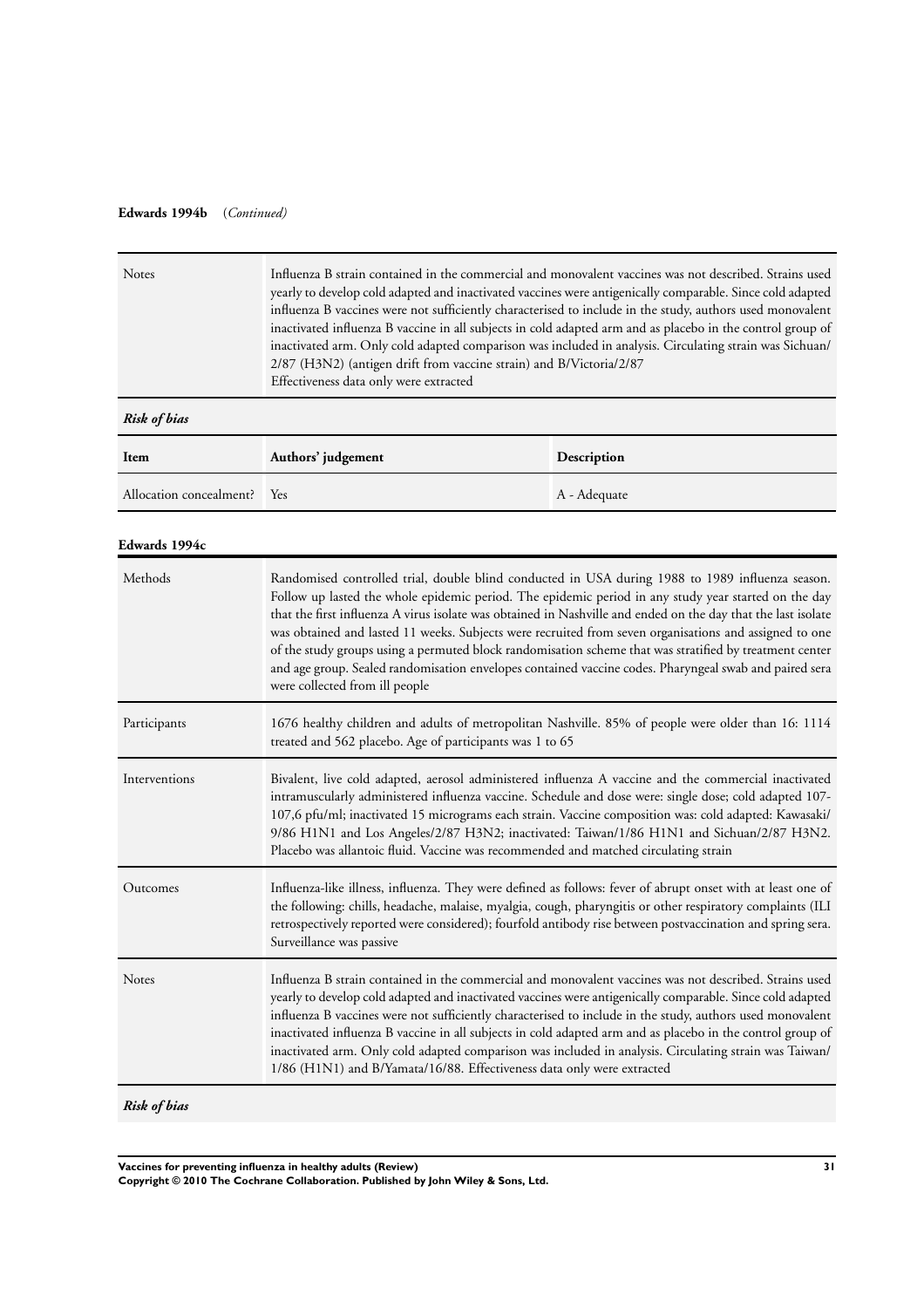### **Edwards 1994c** (*Continued)*

| Item                    | Authors' judgement                                                                                                                                                                                                                                                                                                                                                                                                                                                                                                                                                                                                                                                                         | Description  |
|-------------------------|--------------------------------------------------------------------------------------------------------------------------------------------------------------------------------------------------------------------------------------------------------------------------------------------------------------------------------------------------------------------------------------------------------------------------------------------------------------------------------------------------------------------------------------------------------------------------------------------------------------------------------------------------------------------------------------------|--------------|
| Allocation concealment? | Yes                                                                                                                                                                                                                                                                                                                                                                                                                                                                                                                                                                                                                                                                                        | A - Adequate |
| Edwards 1994d           |                                                                                                                                                                                                                                                                                                                                                                                                                                                                                                                                                                                                                                                                                            |              |
| Methods                 | Randomised controlled trial, double blind conducted in USA during 1989 to 1990 influenza season.<br>Follow up lasted the whole epidemic period. The epidemic period in any study year started on the day<br>that the first influenza A virus isolate was obtained in Nashville and ended on the day that the last isolate<br>was obtained and lasted 11 weeks. Subjects were recruited from seven organisations and assigned to one<br>of the study groups using a permuted block randomisation scheme that was stratified by treatment center<br>and age group. Sealed randomisation envelopes contained vaccine codes. Pharyngeal swab and paired sera<br>were collected from ill people |              |
| Participants            | 1507 healthy children and adults of metropolitan Nashville. 85% of people were older than 16: 999<br>treated and 508 placebo. Age of participants was 1 to 65                                                                                                                                                                                                                                                                                                                                                                                                                                                                                                                              |              |
| Interventions           | Bivalent, live cold adapted, aerosol administered influenza A vaccine and the commercial inactivated<br>intramuscularly administered influenza vaccine. Schedule and dose were: single dose; cold adapted 107-<br>107,6 pfu/ml; inactivated 15 micrograms each strain. Vaccine composition was: Kawasaki/9/86 H1N1<br>and Los Angeles/2/87 H3N2; inactivated: Taiwan/1/86 H1N1 and Shanghai/11/87 H3N2 . Placebo was<br>allantoic fluid. Vaccine was recommended and matched circulating strain                                                                                                                                                                                            |              |
| Outcomes                | Influenza-like illness, influenza. They were defined as follows: fever of abrupt onset with at least one of<br>the following: chills, headache, malaise, myalgia, cough, pharyngitis or other respiratory complaints (ILI<br>retrospectively reported were considered); fourfold antibody rise between postvaccination and spring sera.<br>Surveillance was passive                                                                                                                                                                                                                                                                                                                        |              |
| <b>Notes</b>            | Influenza B strain contained in the commercial and monovalent vaccines was not described. Strains used<br>yearly to develop cold adapted and inactivated vaccines were antigenically comparable. Since cold adapted<br>influenza B vaccines were not sufficiently characterised to include in the study, authors used monovalent<br>inactivated influenza B vaccine in all subjects in cold adapted arm and as placebo in the control group of<br>inactivated arm. Only cold adapted comparison was included in analysis. Circulating strain was Shanghai/<br>11/87 (H3N2). Effectiveness data only were extracted                                                                         |              |
| <b>Risk of bias</b>     |                                                                                                                                                                                                                                                                                                                                                                                                                                                                                                                                                                                                                                                                                            |              |
| Item                    | Authors' judgement                                                                                                                                                                                                                                                                                                                                                                                                                                                                                                                                                                                                                                                                         | Description  |
| Allocation concealment? | Yes                                                                                                                                                                                                                                                                                                                                                                                                                                                                                                                                                                                                                                                                                        | A - Adequate |
| El'shina 1996           |                                                                                                                                                                                                                                                                                                                                                                                                                                                                                                                                                                                                                                                                                            |              |
| Methods                 | Randomised controlled trial                                                                                                                                                                                                                                                                                                                                                                                                                                                                                                                                                                                                                                                                |              |
| Participants            | 432 healthy subjects aged between 18 and 22 years who did not receive any influenza immunisation<br>during the previous 2 to 3 years                                                                                                                                                                                                                                                                                                                                                                                                                                                                                                                                                       |              |

**Vaccines for preventing influenza in healthy adults (Review) 32**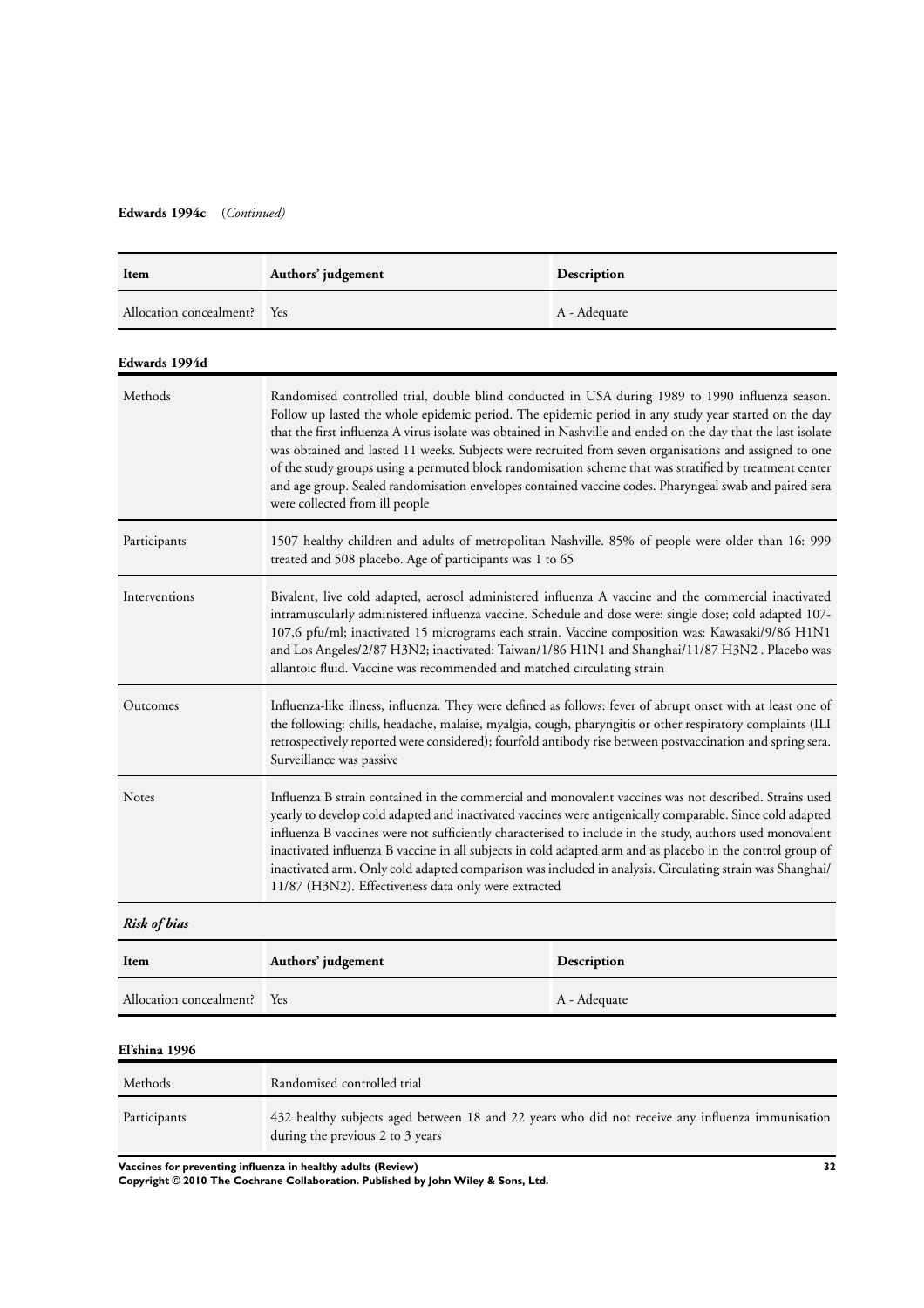## **El'shina 1996** (*Continued)*

| Interventions           | Polymer-subunit influenza vaccine "Grippol" prepared with the strains A/Victoria/36/88, Wib - 26,<br>B/Panama 45/90. Two types containing 5 or 2.5 mcg hemagglutinin of each strain respectively were<br>compared with whole-virion inactivated trivalent vaccine (reference preparation, containing 35 mcg of<br>hemagglutinin) and placebo (consisting of sterile physiological solution). One 0.5-ml dose subcutaneously<br>administered            |             |
|-------------------------|--------------------------------------------------------------------------------------------------------------------------------------------------------------------------------------------------------------------------------------------------------------------------------------------------------------------------------------------------------------------------------------------------------------------------------------------------------|-------------|
| Outcomes                | After immunisation subjects were placed under medical observation. Fever (48 hours follow up) : weak<br>(37.1 to 37.5°C), moderate (37.6 to 38.5 °C), severe (? 38.6 °C). Systemic reactions (3 to 4 days follow<br>up): feeling unwell, sore throat, hyperaemia of nasopharynx, head cold, cough, headache, blocked nose,<br>dizziness, shivering, drowsiness, nausea, hoarseness. Local reaction : All (moderate weak); pain at site of<br>injection |             |
| <b>Notes</b>            | Safety data only were extracted                                                                                                                                                                                                                                                                                                                                                                                                                        |             |
| <b>Risk of bias</b>     |                                                                                                                                                                                                                                                                                                                                                                                                                                                        |             |
| Item                    | Authors' judgement                                                                                                                                                                                                                                                                                                                                                                                                                                     | Description |
| Allocation concealment? | Unclear                                                                                                                                                                                                                                                                                                                                                                                                                                                | B - Unclear |
| <b>Evans 1976</b>       |                                                                                                                                                                                                                                                                                                                                                                                                                                                        |             |
| Methods                 | Randomised controlled trial                                                                                                                                                                                                                                                                                                                                                                                                                            |             |
| Participants            | 162 healthy subjects aged 18 to 61 years                                                                                                                                                                                                                                                                                                                                                                                                               |             |
|                         |                                                                                                                                                                                                                                                                                                                                                                                                                                                        |             |

| Interventions | Bivalent live attenuated vaccine WRL 105 (recombinant of A/Okuda/57 and A/Finland/4/74) containing  |
|---------------|-----------------------------------------------------------------------------------------------------|
|               | 107.0 EID50 virus/ 0.5 ml dose vs. placebo. Both preparations were administered intranasally 3 to 4 |
|               | weeks apart                                                                                         |

| Outcomes | Reactions to immunisation were observed for 7 days after each dose. Local symptoms (referable to the<br>upper respiratory tract, mainly nasal obstruction, nasal discharge or sore throat) reported as mild moderate<br>or severe. General symptoms (mainly headache fever or myalgia). These two are further reported in different<br>intensity class (mild, moderate, severe, lasting for at least 4 days) reported as mild moderate or severe. Use<br>of analgesics |
|----------|------------------------------------------------------------------------------------------------------------------------------------------------------------------------------------------------------------------------------------------------------------------------------------------------------------------------------------------------------------------------------------------------------------------------------------------------------------------------|
| Notes    | Safety data only were extracted                                                                                                                                                                                                                                                                                                                                                                                                                                        |

## *Risk of bias*

| Item                            | Authors' judgement | Description |
|---------------------------------|--------------------|-------------|
| Allocation concealment? Unclear |                    | B - Unclear |

**Vaccines for preventing influenza in healthy adults (Review) 33**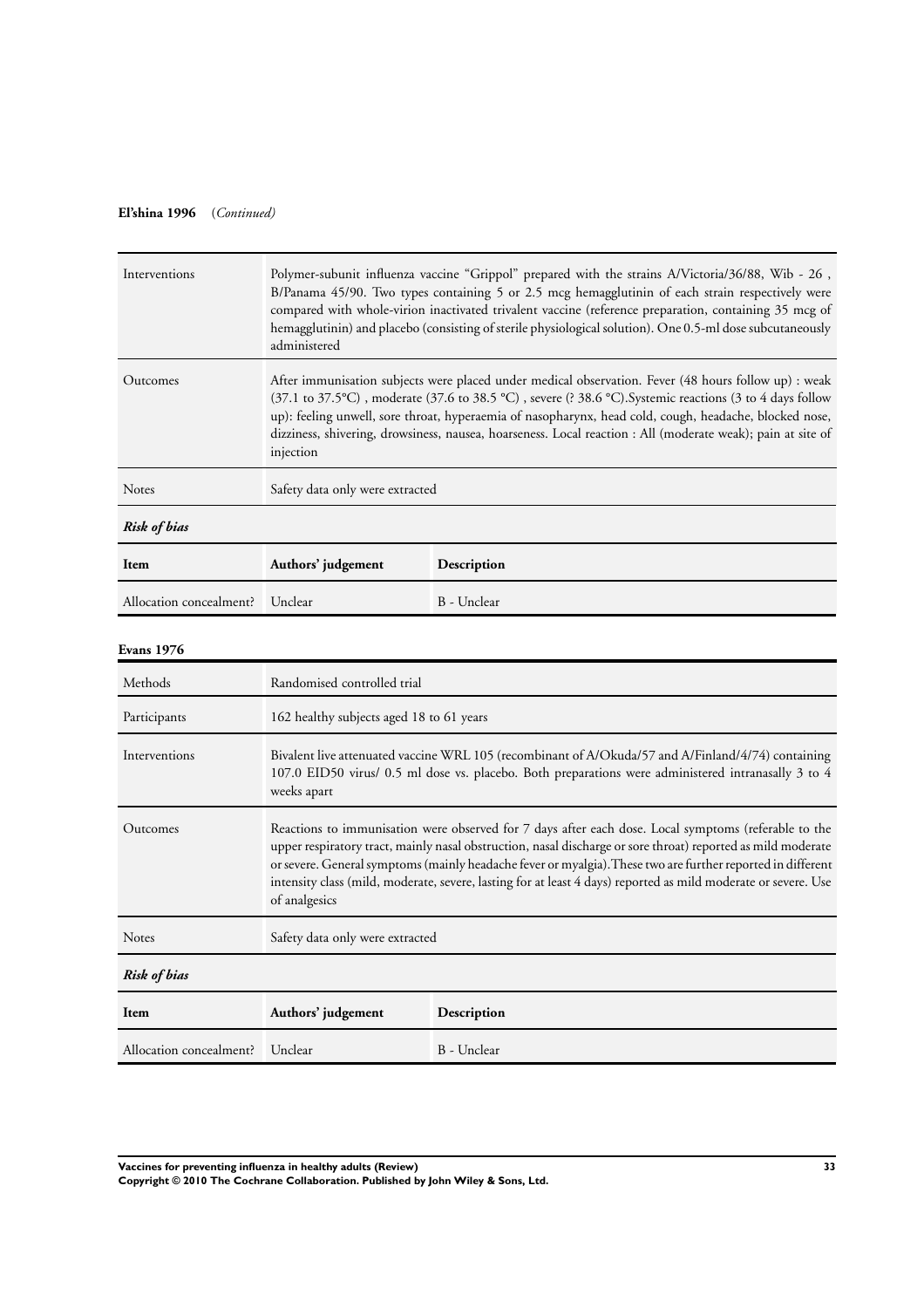## **Forsyth 1967**

| Methods                 | From this report, only the first phase of the first trial is of interest for the purposes of this review, in<br>which administration of whole virus, oil adjuvanted influenza vaccine Invirin (GSK) or placebo in semi-<br>randomised allocation. The trial was performed in November to December 1962                              |             |
|-------------------------|-------------------------------------------------------------------------------------------------------------------------------------------------------------------------------------------------------------------------------------------------------------------------------------------------------------------------------------|-------------|
| Participants            | Medical students ( $n = 380$ ) at the Queen's University of Belfast, UK                                                                                                                                                                                                                                                             |             |
| Interventions           | Trivalent aqueous vaccine (Invirin, Glaxo) one 0.25 ml dose I.M. containing strains A/Singapore/1/57,<br>A/England/1/61, B/England/939/59. Placebo (phosphate-buffered saline) was administered as control.<br>Subjects born on odd days were given placebo ( $n = 186$ ), those born on even days received vaccine ( $n =$<br>194) |             |
| Outcomes                | Local reactions: pain, erythema, tenderness, bruises. Stratified by means of scores ranging from 0 to 3<br>depending on their severity. Systemic reactions: coryza, migraine, paroxysmal tachycardia. All assessed at<br>day 0, 1, 3, 7, 21 after inoculation. Data are referred to a 3-day follow up                               |             |
| Notes                   | Safety data only were extracted                                                                                                                                                                                                                                                                                                     |             |
| <b>Risk of bias</b>     |                                                                                                                                                                                                                                                                                                                                     |             |
| Item                    | Authors' judgement                                                                                                                                                                                                                                                                                                                  | Description |
| Allocation concealment? | Unclear                                                                                                                                                                                                                                                                                                                             | B - Unclear |

## **Goodeve 1983**

| Methods                 | Randomised controlled trial, double blind                                                                                                                                                                                                                                                                                                                                                                                        |             |  |
|-------------------------|----------------------------------------------------------------------------------------------------------------------------------------------------------------------------------------------------------------------------------------------------------------------------------------------------------------------------------------------------------------------------------------------------------------------------------|-------------|--|
| Participants            | 119 healthy young adults from the Medical and Science Faculties of Sheffield University, UK, aged 18 to<br>19 years without egg allergy                                                                                                                                                                                                                                                                                          |             |  |
| Interventions           | Purified subunit monovalent B/Hong Kong/73 flu vaccine prepared in 4 antigen concentration 40, 20,<br>10, 5 mcg of HA per each 0.5 ml dose VS saline placebo (0.5 ml dose) subcutaneously administered.<br>Participants were divided in 5 groups of equal dimensions (no further description), each group received<br>one of the tested coded preparations. Artificial challenge one month later with live attenuated RB77 virus |             |  |
| Outcomes                | Local and systemic reactions were assessed by means of questionnaires completed by participants 24 hours<br>after immunisation. Local reactions (including redness, swelling, itching), local pain (including pain on<br>pressure, pain on contact, continuous pain)                                                                                                                                                             |             |  |
| <b>Notes</b>            | Safety data only were extracted                                                                                                                                                                                                                                                                                                                                                                                                  |             |  |
| <b>Risk of bias</b>     |                                                                                                                                                                                                                                                                                                                                                                                                                                  |             |  |
| Item                    | Authors' judgement                                                                                                                                                                                                                                                                                                                                                                                                               | Description |  |
| Allocation concealment? | Unclear                                                                                                                                                                                                                                                                                                                                                                                                                          | B - Unclear |  |

**Vaccines for preventing influenza in healthy adults (Review) 34**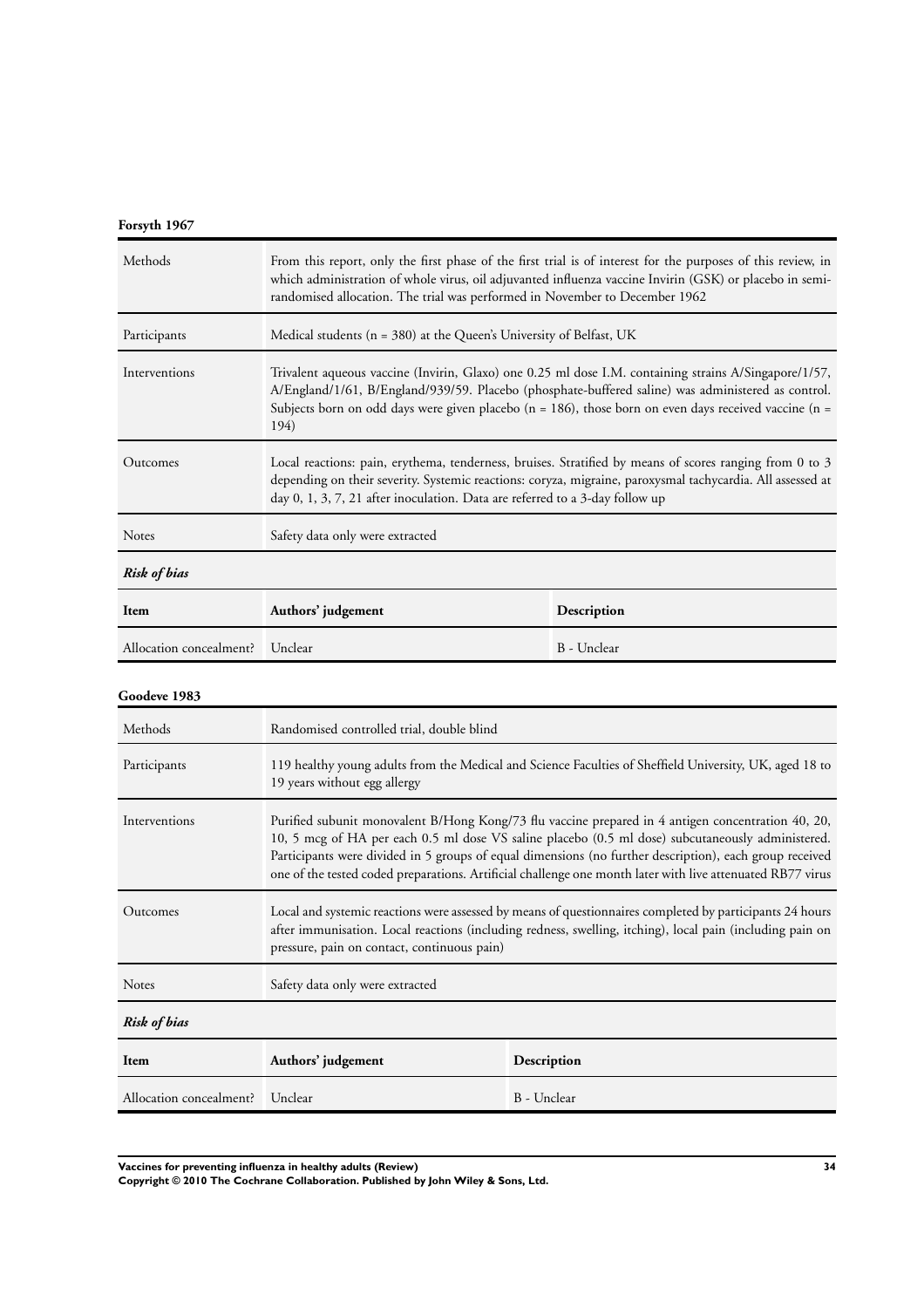| Hammond 1978            |                                                                                                                                                                                                                                                                                                                                                                                                                                                                                                                                        |                                                                                                           |
|-------------------------|----------------------------------------------------------------------------------------------------------------------------------------------------------------------------------------------------------------------------------------------------------------------------------------------------------------------------------------------------------------------------------------------------------------------------------------------------------------------------------------------------------------------------------------|-----------------------------------------------------------------------------------------------------------|
| Methods                 | Controlled clinical trial, double blinded conducted in Australia during 1976 influenza season. Follow up<br>lasted the whole epidemic period. Epidemic influenza was defined by virus isolation and serology tests<br>and lasted from middle April to middle August 1976 (17 weeks). Coded identical-looking vials were<br>sequentially administered to enrolled participants. Throat swab was collected from ill people. Serological<br>confirmation was performed on all subjects                                                    |                                                                                                           |
| Participants            |                                                                                                                                                                                                                                                                                                                                                                                                                                                                                                                                        | 225 medical students or staff members: 116 treated and 109 placebo. Age of participants was not indicated |
| Interventions           | Trivalent parenteral subunit vaccine. Schedule and dose were: single dose. Vaccine composition was: 250<br>IU of A/Victoria/3/75, 250 IU of A/Scotland/840/74 and 300 IU of B/Hong Kong/8/73. Placebo was<br>diphtheria and tetanus toxoids. Vaccine was recommended and matched circulating strain                                                                                                                                                                                                                                    |                                                                                                           |
| Outcomes                | Influenza-like illness, influenza. Clinical illnesses were not defined. Influenza was defined as respiratory<br>illness which was associated with the isolation of influenza virus, a four-fold or greater rise in antibody<br>titre occurring between post-vaccination and post-epidemic sera, or both. Surveillance was active                                                                                                                                                                                                       |                                                                                                           |
| Notes                   | Clinical illness was not defined and data were included in analysis as "clinical cases without clear definition".<br>Circulating strain was A/Vic/3/75-like. Efficacy data only were extracted                                                                                                                                                                                                                                                                                                                                         |                                                                                                           |
| <b>Risk of bias</b>     |                                                                                                                                                                                                                                                                                                                                                                                                                                                                                                                                        |                                                                                                           |
| Item                    | Authors' judgement                                                                                                                                                                                                                                                                                                                                                                                                                                                                                                                     | Description                                                                                               |
| Allocation concealment? | Yes                                                                                                                                                                                                                                                                                                                                                                                                                                                                                                                                    | A - Adequate                                                                                              |
| Hrabar 1977             |                                                                                                                                                                                                                                                                                                                                                                                                                                                                                                                                        |                                                                                                           |
| Methods                 | Randomised controlled trial, double blind, carried out during the season 1976 to 1977                                                                                                                                                                                                                                                                                                                                                                                                                                                  |                                                                                                           |
| Participants            | 167 students at the technical school in Zagreb, former Republic of Yugoslavia, without sensitivity to egg<br>proteins, pregnancy, acute or chronic diseases                                                                                                                                                                                                                                                                                                                                                                            |                                                                                                           |
| Interventions           | Cold-adapted recombinant A/Victoria/3/75 vaccine administered in 3 different antigen concentration<br>(107.5, 106.5, 105.5 EID50 /0.5 ml) versus placebo. One 0.5 ml dose intranasal                                                                                                                                                                                                                                                                                                                                                   |                                                                                                           |
| <b>Outcomes</b>         | Subjects were medically examined on each of the successive 5 days after immunisation (lasting for at<br>least 1 day). Throat infection, granular palate, oedematous uvula, fever (no cases) as cases and subject-<br>days. For the following outcomes, authors give the total number of observed cases, without indication of<br>the corresponding arm: malaise, swollen tonsils, fever (1), rhinorrhea (1), conjunctivitis (7), laryngitis or<br>hoarseness (3), cough (1), swollen tonsils (1), malaise (1). Surveillance was active |                                                                                                           |
| Notes                   | Safety data only were extracted                                                                                                                                                                                                                                                                                                                                                                                                                                                                                                        |                                                                                                           |
| <b>Risk of bias</b>     |                                                                                                                                                                                                                                                                                                                                                                                                                                                                                                                                        |                                                                                                           |
| Item                    | Description<br>Authors' judgement                                                                                                                                                                                                                                                                                                                                                                                                                                                                                                      |                                                                                                           |
|                         |                                                                                                                                                                                                                                                                                                                                                                                                                                                                                                                                        |                                                                                                           |

**Vaccines for preventing influenza in healthy adults (Review) 35**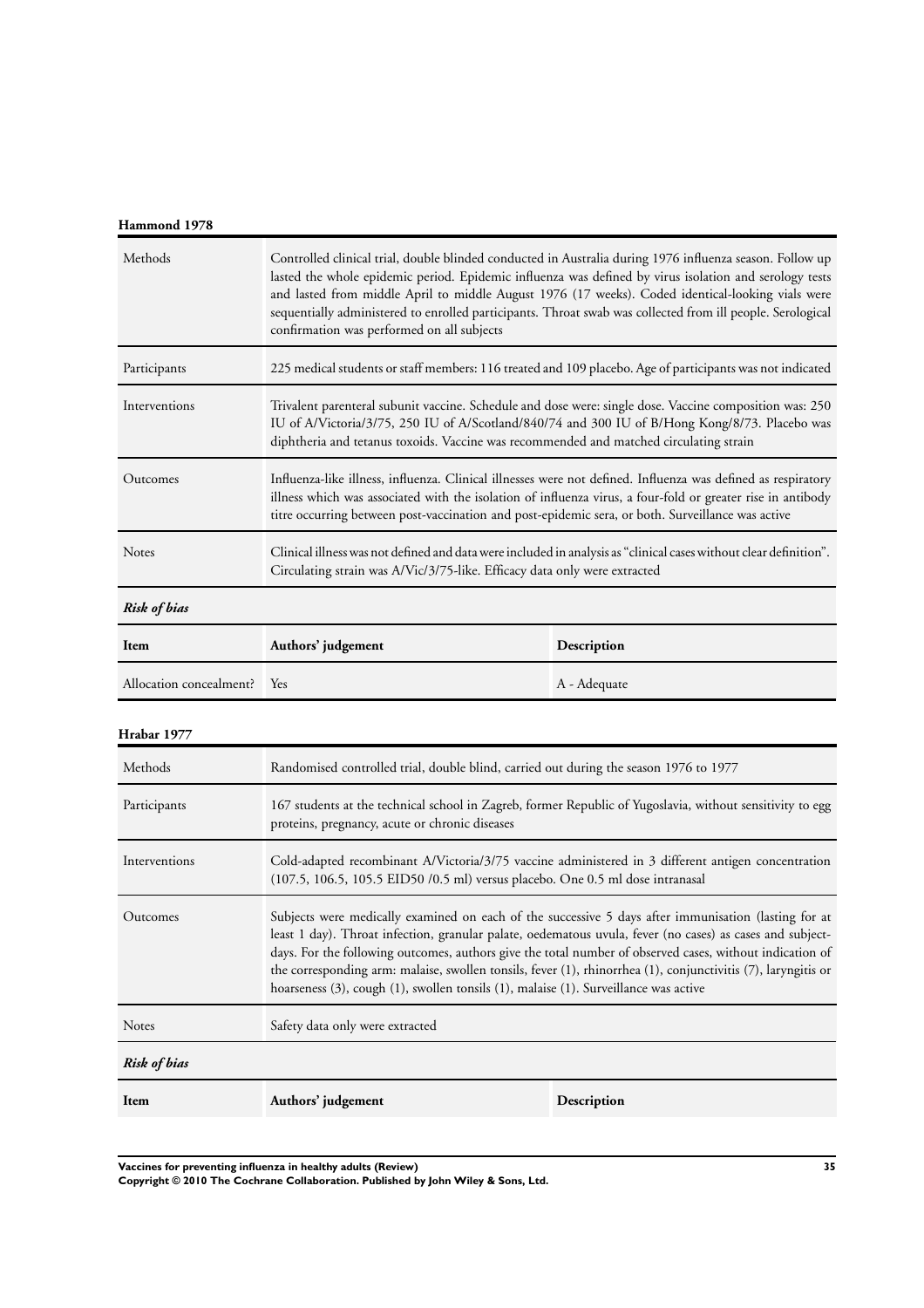#### **Hrabar 1977** (*Continued)*

| Allocation concealment? | Unclear                                                                                                                                                                                                                                                                                                                                                                                                                                                                                                                                                                                                                                                                                                                                                                                    | B - Unclear                                              |  |
|-------------------------|--------------------------------------------------------------------------------------------------------------------------------------------------------------------------------------------------------------------------------------------------------------------------------------------------------------------------------------------------------------------------------------------------------------------------------------------------------------------------------------------------------------------------------------------------------------------------------------------------------------------------------------------------------------------------------------------------------------------------------------------------------------------------------------------|----------------------------------------------------------|--|
| Kaplan 1982             |                                                                                                                                                                                                                                                                                                                                                                                                                                                                                                                                                                                                                                                                                                                                                                                            |                                                          |  |
| Methods                 | Surveillance population-based study conducted in USA, during the 1979 to 1980 and 1980 to 1981<br>influenza season. The study tested the association between influenza vaccination and Guillan-Barrè Syn-<br>drome. Reports form for each case was obtained from neurologists. All case reports were included. Follow<br>up period was 01/09/79 to 31/03/80 and 01/09/80 to 31/03/81                                                                                                                                                                                                                                                                                                                                                                                                       |                                                          |  |
| Participants            |                                                                                                                                                                                                                                                                                                                                                                                                                                                                                                                                                                                                                                                                                                                                                                                            | USA (minus Maryland) adult population, 18 years or older |  |
| Interventions           | Seasonal parenteral vaccine                                                                                                                                                                                                                                                                                                                                                                                                                                                                                                                                                                                                                                                                                                                                                                |                                                          |  |
| Outcomes                | Cases of Guillain-Barré syndrome. Vaccine associated cases were defined as those with onset within the<br>eight-week period after influenza vaccination                                                                                                                                                                                                                                                                                                                                                                                                                                                                                                                                                                                                                                    |                                                          |  |
| Notes                   | Vaccination rates in population were obtained from national immunisation survey<br>Rare events (safety)                                                                                                                                                                                                                                                                                                                                                                                                                                                                                                                                                                                                                                                                                    |                                                          |  |
| <b>Risk of bias</b>     |                                                                                                                                                                                                                                                                                                                                                                                                                                                                                                                                                                                                                                                                                                                                                                                            |                                                          |  |
| Item                    | Authors' judgement                                                                                                                                                                                                                                                                                                                                                                                                                                                                                                                                                                                                                                                                                                                                                                         | Description                                              |  |
| Allocation concealment? | Unclear                                                                                                                                                                                                                                                                                                                                                                                                                                                                                                                                                                                                                                                                                                                                                                                    | D - Not used                                             |  |
| Keitel 1988a            |                                                                                                                                                                                                                                                                                                                                                                                                                                                                                                                                                                                                                                                                                                                                                                                            |                                                          |  |
| Methods                 | Randomised controlled trial, double-blind conducted in USA during 1983 to 1984 influenza season.<br>Follow up lasted the whole epidemic period. Influenza period was defined as the interval during which<br>community surveillance recovered influenza viruses from 10% or more of persons with febrile respiratory<br>illness per calendar week (from January 8 to March 17, 1984) and lasted 9 weeks. Volunteers were randomly<br>allocated to receive vaccine or placebo using a table of random numbers according to prior vaccination<br>experience. Specimens for culture and acute-convalescent blood specimens were obtained from ill people.<br>At spring time volunteers were asked to record any illness occurred during epidemic period and blood<br>specimens were collected |                                                          |  |
| Participants            | 598 healthy employees working in the Texas Medical Center in Houston, Texas, or in surrounding<br>industrial companies: 300 treated and 298 placebo. Age of participants was 30 to 60                                                                                                                                                                                                                                                                                                                                                                                                                                                                                                                                                                                                      |                                                          |  |
| Interventions           | Trivalent, killed whole, intramuscularly administered vaccine. Schedule and dose were: single dose; 15<br>micrograms of hemagglutinin of each influenza strains. Vaccine composition was: A/Philippines/2/82<br>(H3N2), A/Brazil/11/78 (H1N1) and B/Singapore/222/79. Placebo was sterile saline for injection. Vac-<br>cine was recommended but did not match circulating strain                                                                                                                                                                                                                                                                                                                                                                                                          |                                                          |  |

Outcomes Outcomes were: ILI, influenza. Illnesses were classified in "any", "flu-like" (lower respiratory and/or systemic illness) and "febrile" (oral temperature of 37.8 or higher). Laboratory confirmation was based on culture and/or four-fold or greater rise in antibody titre occurred between post-vaccination (pre-epidemic)

**Vaccines for preventing influenza in healthy adults (Review) 36**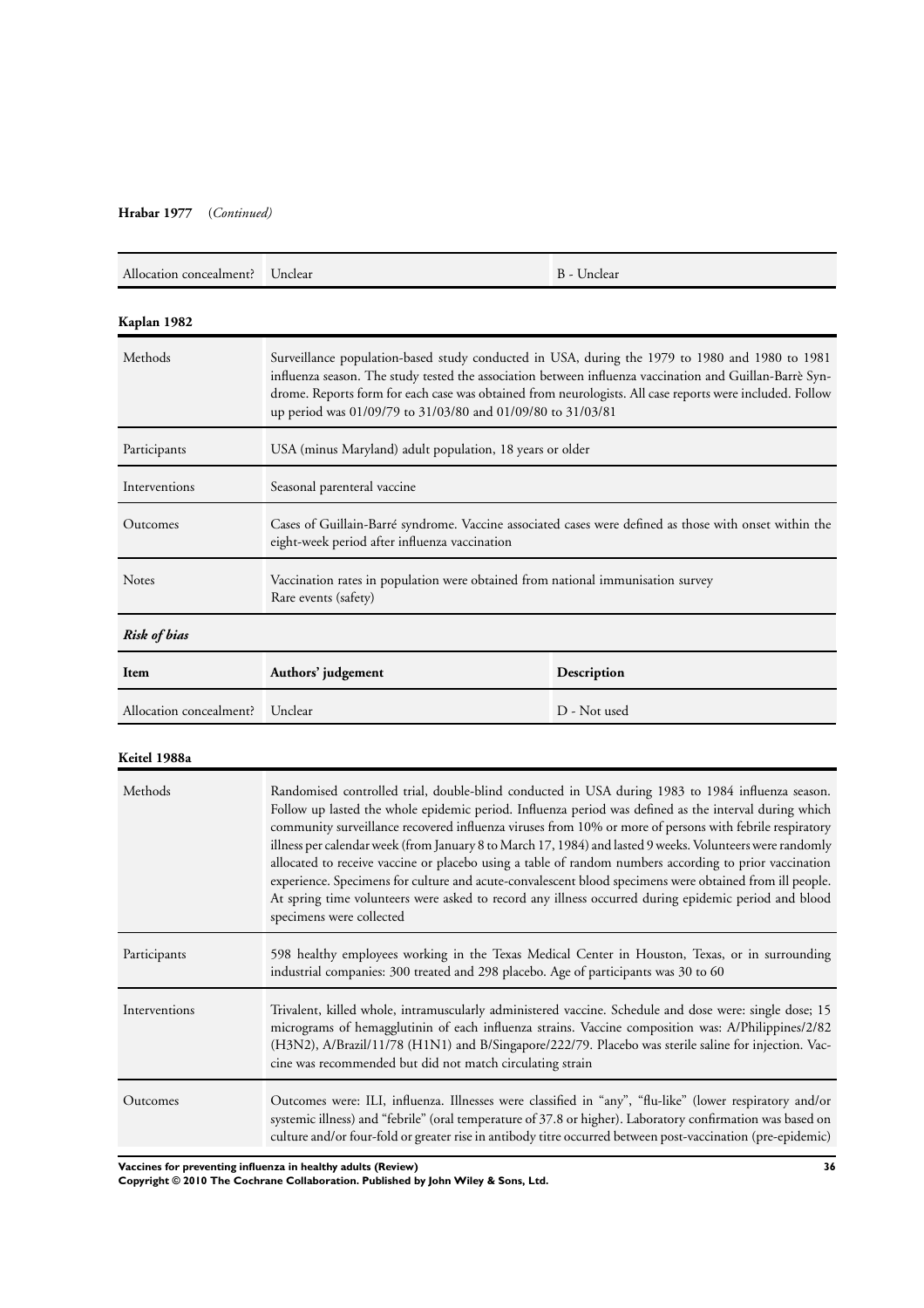#### **Keitel 1988a** (*Continued)*

|                         | , acute, convalescent and/or spring (post-epidemic) sera                                                                                                                                                                                                                                                                                                                                                                                                                                                                                                                                                                                                                                                                                                                                  |             |
|-------------------------|-------------------------------------------------------------------------------------------------------------------------------------------------------------------------------------------------------------------------------------------------------------------------------------------------------------------------------------------------------------------------------------------------------------------------------------------------------------------------------------------------------------------------------------------------------------------------------------------------------------------------------------------------------------------------------------------------------------------------------------------------------------------------------------------|-------------|
| Notes                   | Influenza-like illness and influenza were detected in three groups: first vaccinated, multi vaccinated and<br>placebo. Febrile illnesses were included in analysis; first two groups cases were added up. Circulating strain<br>was A/Victoria/7/83 (H1N1) and B/USSR/100/83. Efficacy data only were extracted                                                                                                                                                                                                                                                                                                                                                                                                                                                                           |             |
| <b>Risk of bias</b>     |                                                                                                                                                                                                                                                                                                                                                                                                                                                                                                                                                                                                                                                                                                                                                                                           |             |
| Item                    | Authors' judgement                                                                                                                                                                                                                                                                                                                                                                                                                                                                                                                                                                                                                                                                                                                                                                        | Description |
| Allocation concealment? | Unclear                                                                                                                                                                                                                                                                                                                                                                                                                                                                                                                                                                                                                                                                                                                                                                                   | B - Unclear |
| Keitel 1988b            |                                                                                                                                                                                                                                                                                                                                                                                                                                                                                                                                                                                                                                                                                                                                                                                           |             |
| Methods                 | Randomised controlled trial, double-blind conducted in USA during 1984 to 1985 influenza season.<br>Follow up lasted the whole epidemic period. Influenza period was defined as the interval during which<br>community surveillance recovered influenza viruses from 10% or more of persons with febrile respiratory<br>illness per calendar week (from January 6 to March 9, 1985) and lasted 9 weeks. Volunteers were randomly<br>allocated to receive vaccine or placebo using a table of random numbers according to prior vaccination<br>experience. Specimens for culture and acute-convalescent blood specimens were obtained from ill people.<br>At spring time volunteers were asked to record any illness occurred during epidemic period and blood<br>specimens were collected |             |
| Participants            | 697 healthy employees working in the Texas Medical Center in Houston, Texas, or in surrounding<br>industrial companies: 456 treated and 241 placebo. Age of participants was 30 to 60                                                                                                                                                                                                                                                                                                                                                                                                                                                                                                                                                                                                     |             |
| Interventions           | 456 trivalent, killed whole, intramuscularly administered vaccine: 241 treated and 30 - 60 placebo. Age<br>of participants was: healthy employees working in the Texas Medical Center in Houston, Texas, or in<br>surrounding industrial companies                                                                                                                                                                                                                                                                                                                                                                                                                                                                                                                                        |             |
| Outcomes                | Outcomes were: ILI, influenza. Illnesses were classified in "any", "flu-like" (lower respiratory and/or<br>systemic illness) and "febrile" (oral temperature of 37.8 or higher). Laboratory confirmation was based on<br>culture and/or four-fold or greater rise in antibody titre occurred between postvaccination (pre-epidemic)<br>, acute, convalescent and/or spring (post-epidemic) sera. Surveillance was passive                                                                                                                                                                                                                                                                                                                                                                 |             |
| Notes                   | Efficacy data only were extracted                                                                                                                                                                                                                                                                                                                                                                                                                                                                                                                                                                                                                                                                                                                                                         |             |
| <b>Risk of bias</b>     |                                                                                                                                                                                                                                                                                                                                                                                                                                                                                                                                                                                                                                                                                                                                                                                           |             |
| Item                    | Authors' judgement                                                                                                                                                                                                                                                                                                                                                                                                                                                                                                                                                                                                                                                                                                                                                                        | Description |
| Allocation concealment? | Unclear                                                                                                                                                                                                                                                                                                                                                                                                                                                                                                                                                                                                                                                                                                                                                                                   | B - Unclear |

**Vaccines for preventing influenza in healthy adults (Review) 37**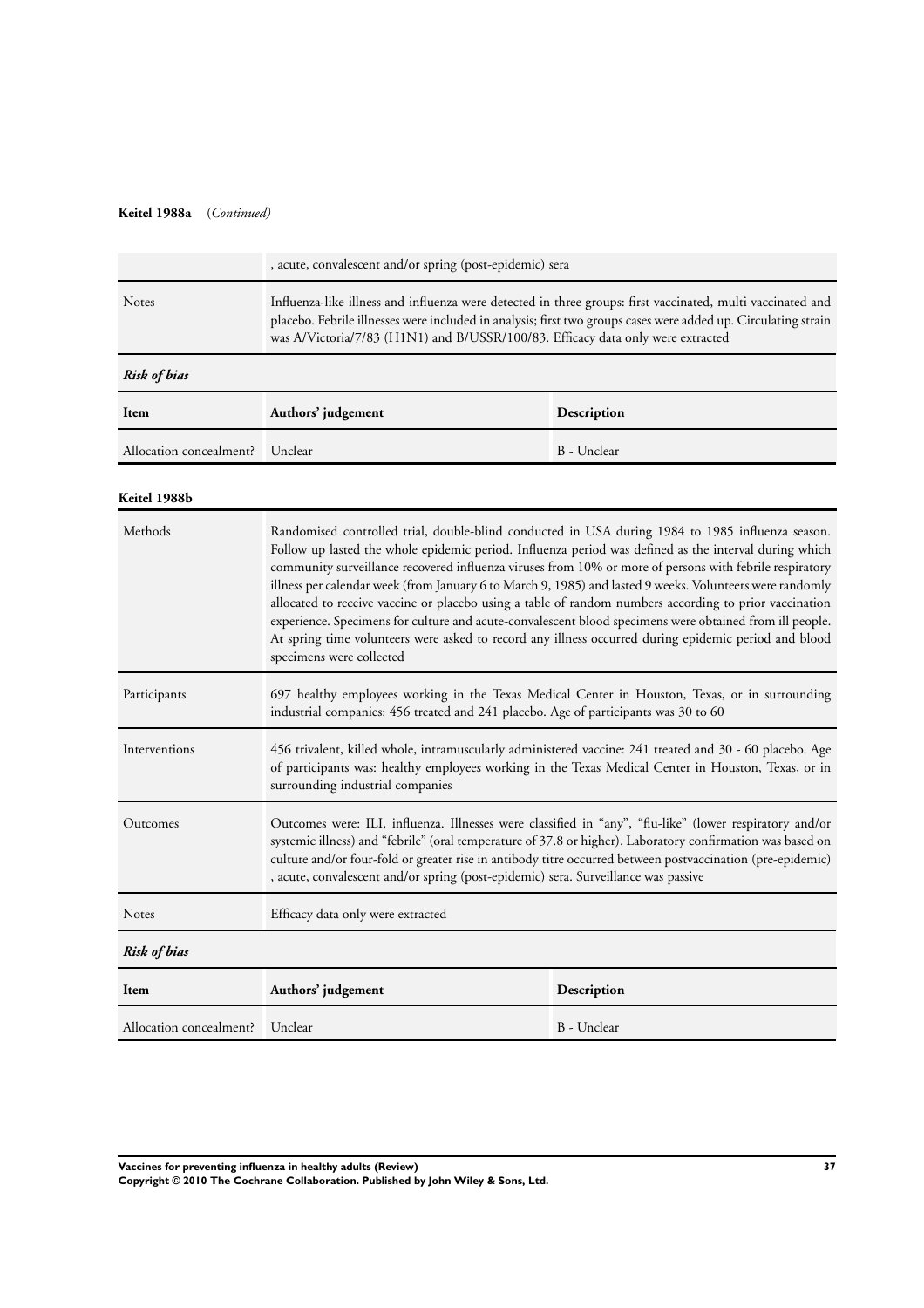## **Keitel 1993a**

| Methods                 | This paper reports results of two randomised controlled trials carried out in the USA                                                                                                                                                                                                                                                                                            |             |
|-------------------------|----------------------------------------------------------------------------------------------------------------------------------------------------------------------------------------------------------------------------------------------------------------------------------------------------------------------------------------------------------------------------------|-------------|
| Participants            | Healthy volunteers recruited at Texas A&M University and Texas Medical Center, aged between 18 and<br>40 years                                                                                                                                                                                                                                                                   |             |
| Interventions           | Two 0.5 ml doses of cold adapted recombinant influenza vaccines, 1 month apart, containing 107.1<br>TCID50 of each strain/dose. Two studies were carried out in which four groups were formed: 1) placebo<br>1st and 2nd dose. 2) 1st : A/Kawasaki/9/86 (H1N1, CR 125) + A/Bethesda/1/85 (H3N2, CR90) + B/<br>Ann Arbor/1/86 (B, CRB117)                                         |             |
| Outcomes                | Mild upper respiratory symptoms. Fever $> = 37.8$ °C within one week after each inoculation                                                                                                                                                                                                                                                                                      |             |
| Notes                   | Safety data only were extracted                                                                                                                                                                                                                                                                                                                                                  |             |
| <b>Risk of bias</b>     |                                                                                                                                                                                                                                                                                                                                                                                  |             |
| Item                    | Authors' judgement                                                                                                                                                                                                                                                                                                                                                               | Description |
| Allocation concealment? | Unclear                                                                                                                                                                                                                                                                                                                                                                          | B - Unclear |
| Keitel 1993b            |                                                                                                                                                                                                                                                                                                                                                                                  |             |
| Methods                 | This paper reports about results of two randomised controlled trials carried out in the USA                                                                                                                                                                                                                                                                                      |             |
| Participants            | Healthy volunteers recruited at Texas A&M University and Texas Medical Center, aged between 18 and<br>40 years                                                                                                                                                                                                                                                                   |             |
| Interventions           | A/Kawasaki/9/86 (H1N1, CR 125, but different lot from 1st) + A/Los Angeles/2/87 (H3N2, CR149) +<br>B/Ann Arbor/1/86 (B, CRB117 but different lot from 1st)3) 1st : A/Kawasaki/9/86 (H1N1, CR125) +<br>A/Bethesda/1/85 (H3N2, CR90)2nd : B/Ann Arbor/1/86 (B, CRB117)4) 1st : B/Ann Arbor/1/86 (B,<br>CRB1172nd: A/Kawasaki/9/86 (H1N1, CR125) + A/Los Angeles/2/87 (H3N2, CR149) |             |
| Outcomes                | Mild upper respiratory symptoms. Fever $> = 37.8$ °C Within one week after each inoculation                                                                                                                                                                                                                                                                                      |             |
| <b>Notes</b>            | See Keitel 1993 a. Safety data only were extracted                                                                                                                                                                                                                                                                                                                               |             |
| <b>Risk of bias</b>     |                                                                                                                                                                                                                                                                                                                                                                                  |             |
| Item                    | Authors' judgement<br>Description                                                                                                                                                                                                                                                                                                                                                |             |
| Allocation concealment? | Unclear                                                                                                                                                                                                                                                                                                                                                                          | B - Unclear |

**Vaccines for preventing influenza in healthy adults (Review) 38**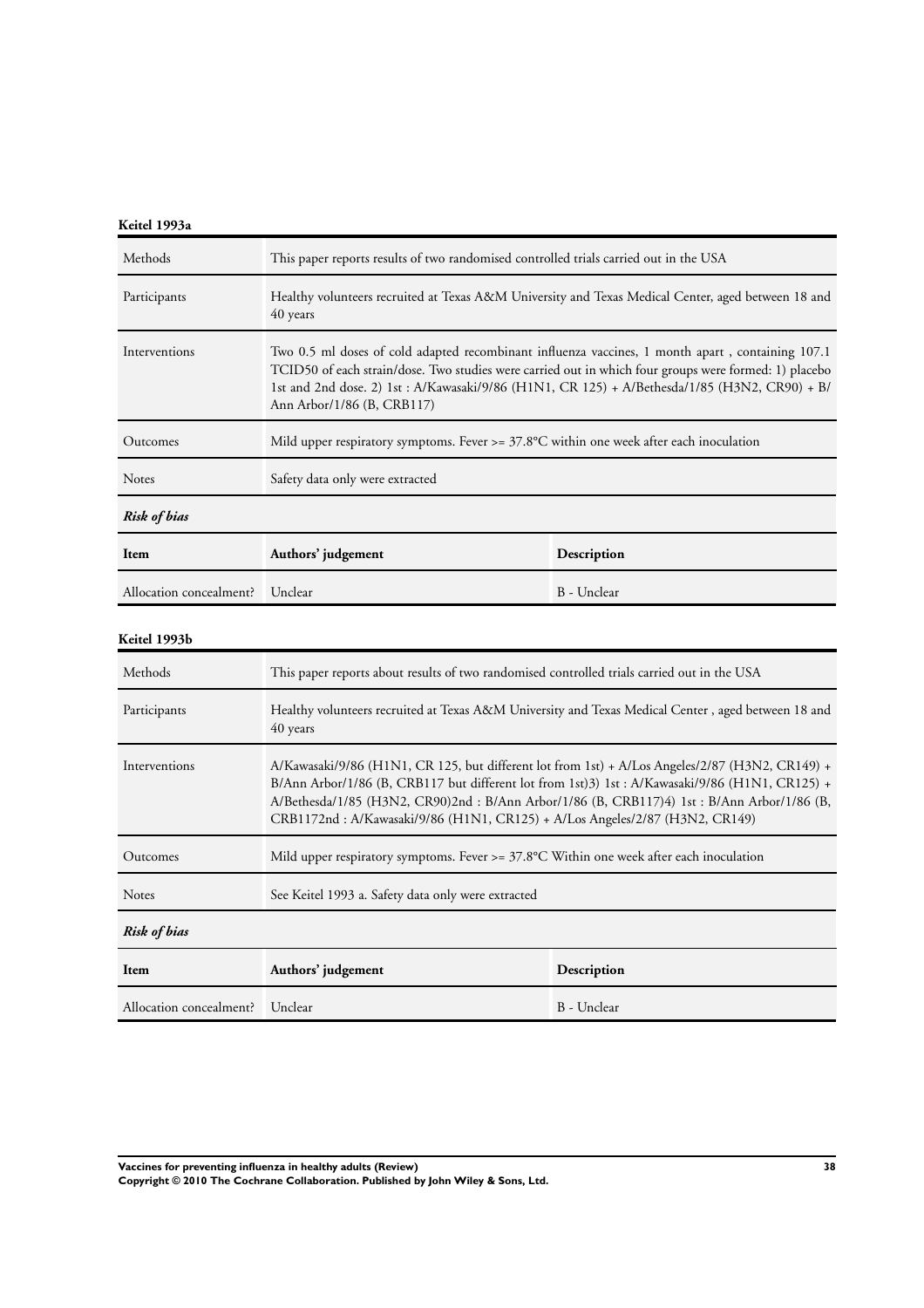## **Keitel 1997a**

| Methods       | Randomised controlled trial, double-blind conducted in USA during 1985 to 1986 influenza season.<br>Follow up lasted the whole epidemic period. Influenza period was defined by viral surveillance. Volunteers<br>were randomly allocated to receive vaccine or placebo using a table of random numbers according to prior<br>vaccination experience. Specimens for culture and acute-convalescent blood specimens were obtained<br>from ill people. At spring time volunteers were asked to record any illness occurred during epidemic period<br>and blood specimens were collected |  |
|---------------|---------------------------------------------------------------------------------------------------------------------------------------------------------------------------------------------------------------------------------------------------------------------------------------------------------------------------------------------------------------------------------------------------------------------------------------------------------------------------------------------------------------------------------------------------------------------------------------|--|
| Participants  | 830 healthy employees working in the Texas Medical Center in Houston, Texas, or in surrounding<br>industrial companies: 577 treated and 253 placebo. Age of participants was 30 to 60                                                                                                                                                                                                                                                                                                                                                                                                 |  |
| Interventions | Trivalent, killed whole, intramuscularly administered vaccine. Schedule and dose were: single dose; 15<br>micrograms of hemagglutinin of each influenza strains. Vaccine composition was: A/Philippines/2/82<br>(H3N2), A/Chile/1/83 (H1N1) and B/USSR/100/83. Placebo was sterile saline for injection. Vaccine<br>was recommended but did not match circulating strain                                                                                                                                                                                                              |  |
| Outcomes      | Influenza-like illness, influenza. Illnesses were classified in "any", "flu-like" (lower respiratory and/or<br>systemic illness) and "febrile" (oral temperature of 37.8 or higher). Laboratory confirmation was based on<br>culture and/or four-fold or greater rise in antibody titre occurred between post-vaccination (pre-epidemic)<br>, acute, convalescent and/or spring (post-epidemic) sera. Surveillance was active                                                                                                                                                         |  |
| <b>Notes</b>  | Influenza-like illness and influenza cases were detected in three groups: first vaccinated, multi vaccinated<br>and placebo. Febrile illnesses were included in analysis; first two groups cases were added up. Circulating<br>strains were B/Ann Arbor/1/86, A/Mississippi/1/85<br>Efficacy data only were extracted                                                                                                                                                                                                                                                                 |  |
| Risk of bias  |                                                                                                                                                                                                                                                                                                                                                                                                                                                                                                                                                                                       |  |
|               |                                                                                                                                                                                                                                                                                                                                                                                                                                                                                                                                                                                       |  |

| Item                            | Authors' judgement | Description |
|---------------------------------|--------------------|-------------|
| Allocation concealment? Unclear |                    | B - Unclear |

## **Keitel 1997b**

| Methods       | Randomised controlled trial, double-blind conducted in USA during 1986 to 1987 influenza season.<br>Follow up lasted the whole epidemic period. Influenza period was defined by viral surveillance. Volunteers<br>were randomly allocated to receive vaccine or placebo using a table of random numbers according to prior<br>vaccination experience. Specimens for culture and acute-convalescent blood specimens were obtained<br>from ill people. At spring time volunteers were asked to record any illness occurred during epidemic period<br>and blood specimens were collected |
|---------------|---------------------------------------------------------------------------------------------------------------------------------------------------------------------------------------------------------------------------------------------------------------------------------------------------------------------------------------------------------------------------------------------------------------------------------------------------------------------------------------------------------------------------------------------------------------------------------------|
| Participants  | 940 healthy employees working in the Texas Medical Center in Houston, Texas, or in surrounding<br>industrial companies: 723 treated and 217 placebo. Age of participants was 30 to 60                                                                                                                                                                                                                                                                                                                                                                                                 |
| Interventions | Trivalent, killed whole, intramuscularly administered vaccine. Schedule and dose were: two doses; 15<br>micrograms of hemagglutinin of each influenza strains. Vaccine composition was: A/Mississippi/1/85/<br>H3N2), A/Chile/1/83 (H1N1) and B/Ann Arbor/1/86 plus A/Taiwan/1/86 (H1N1). Placebo was sterile<br>saline for injection. Vaccine was recommended but did not match circulating strain                                                                                                                                                                                   |

**Vaccines for preventing influenza in healthy adults (Review) 39**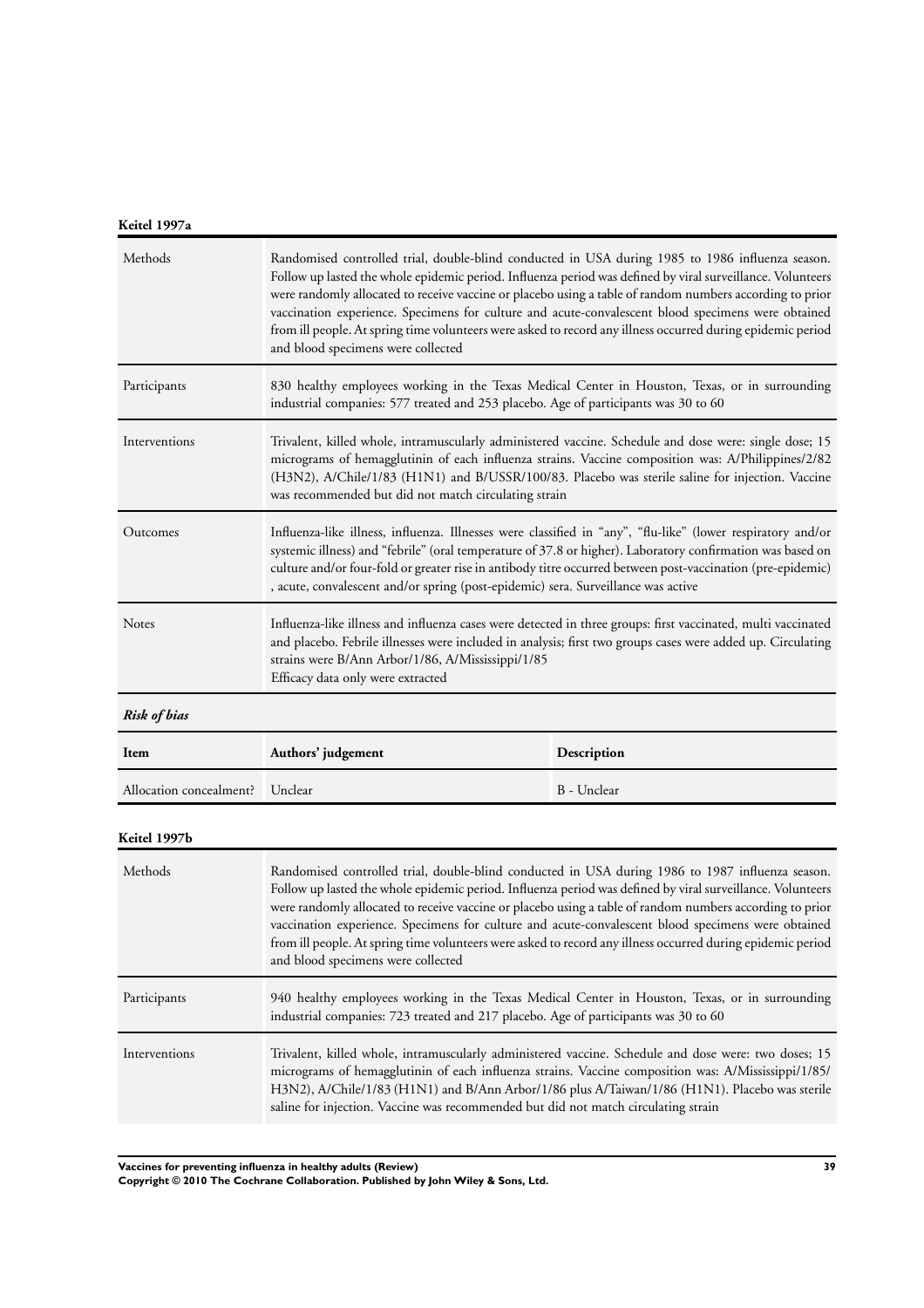### **Keitel 1997b** (*Continued)*

| Outcomes                | Influenza-like illness, influenza. Illnesses were classified in "any", "flu-like" (lower respiratory and/or<br>systemic illness) and "febrile" (oral temperature of 37.8 or higher). Laboratory confirmation was based on<br>culture and/or four-fold or greater rise in antibody titre occurred between postvaccination (pre-epidemic)<br>, acute, convalescent and/or spring (post-epidemic) sera. Surveillance was passive                                                                                                                                                         |             |
|-------------------------|---------------------------------------------------------------------------------------------------------------------------------------------------------------------------------------------------------------------------------------------------------------------------------------------------------------------------------------------------------------------------------------------------------------------------------------------------------------------------------------------------------------------------------------------------------------------------------------|-------------|
| Notes                   | Influenza-like illness and influenza cases were detected in three groups: first vaccinated, multi vaccinated<br>and placebo. Febrile illnesses were included in analysis; first two groups cases were added up. Circulating<br>strain was A/Taiwan/1/86. Effectiveness data only were extracted                                                                                                                                                                                                                                                                                       |             |
| <b>Risk of bias</b>     |                                                                                                                                                                                                                                                                                                                                                                                                                                                                                                                                                                                       |             |
| Item                    | Authors' judgement                                                                                                                                                                                                                                                                                                                                                                                                                                                                                                                                                                    | Description |
| Allocation concealment? | Unclear                                                                                                                                                                                                                                                                                                                                                                                                                                                                                                                                                                               | B - Unclear |
| Keitel 1997c            |                                                                                                                                                                                                                                                                                                                                                                                                                                                                                                                                                                                       |             |
| Methods                 | Randomised controlled trial, double-blind conducted in USA during 1987 to 1988 influenza season.<br>Follow up lasted the whole epidemic period. Influenza period was defined by viral surveillance. Volunteers<br>were randomly allocated to receive vaccine or placebo using a table of random numbers according to prior<br>vaccination experience. Specimens for culture and acute-convalescent blood specimens were obtained<br>from ill people. At spring time volunteers were asked to record any illness occurred during epidemic period<br>and blood specimens were collected |             |
| Participants            | 934 healthy employees working in the Texas Medical Center in Houston, Texas, or in surrounding<br>industrial companies: 789 treated and 145 placebo. Age of participants was 30 to 60                                                                                                                                                                                                                                                                                                                                                                                                 |             |
| Interventions           | Trivalent, killed whole, intramuscularly administered vaccine. Schedule and dose were: single dose; 15<br>micrograms of hemagglutinin of each influenza strains. Vaccine composition was: A/Leningrad/360/86<br>(H3N2), A/Taiwan/1/86 (H1N1), B/Ann Arbor/1/86. Placebo was sterile saline for injection. Vaccine<br>was recommended but did not match circulating strain                                                                                                                                                                                                             |             |
| Outcomes                | Influenza-like illness, influenza. Illnesses were classified in "any", "flu-like" (lower respiratory and/or<br>systemic illness) and "febrile" (oral temperature of 37.8 or higher). Laboratory confirmation was based on<br>culture and/or four-fold or greater rise in antibody titre occurred between postvaccination (pre-epidemic)<br>, acute, convalescent and/or spring (post-epidemic) sera. Surveillance was passive                                                                                                                                                         |             |
| Notes                   | Influenza-like illness and influenza cases were detected in three groups: first vaccinated, multi vaccinated<br>and placebo. Febrile illnesses were included in analysis; first two groups cases were added up. Circulating<br>strains were A/Sichuan/1/87, B/Victoria/2/87. Effectiveness data only were extracted                                                                                                                                                                                                                                                                   |             |
| <b>Risk of bias</b>     |                                                                                                                                                                                                                                                                                                                                                                                                                                                                                                                                                                                       |             |
| Item                    | Authors' judgement                                                                                                                                                                                                                                                                                                                                                                                                                                                                                                                                                                    | Description |
| Allocation concealment? | Unclear<br>B - Unclear                                                                                                                                                                                                                                                                                                                                                                                                                                                                                                                                                                |             |

**Vaccines for preventing influenza in healthy adults (Review) 40**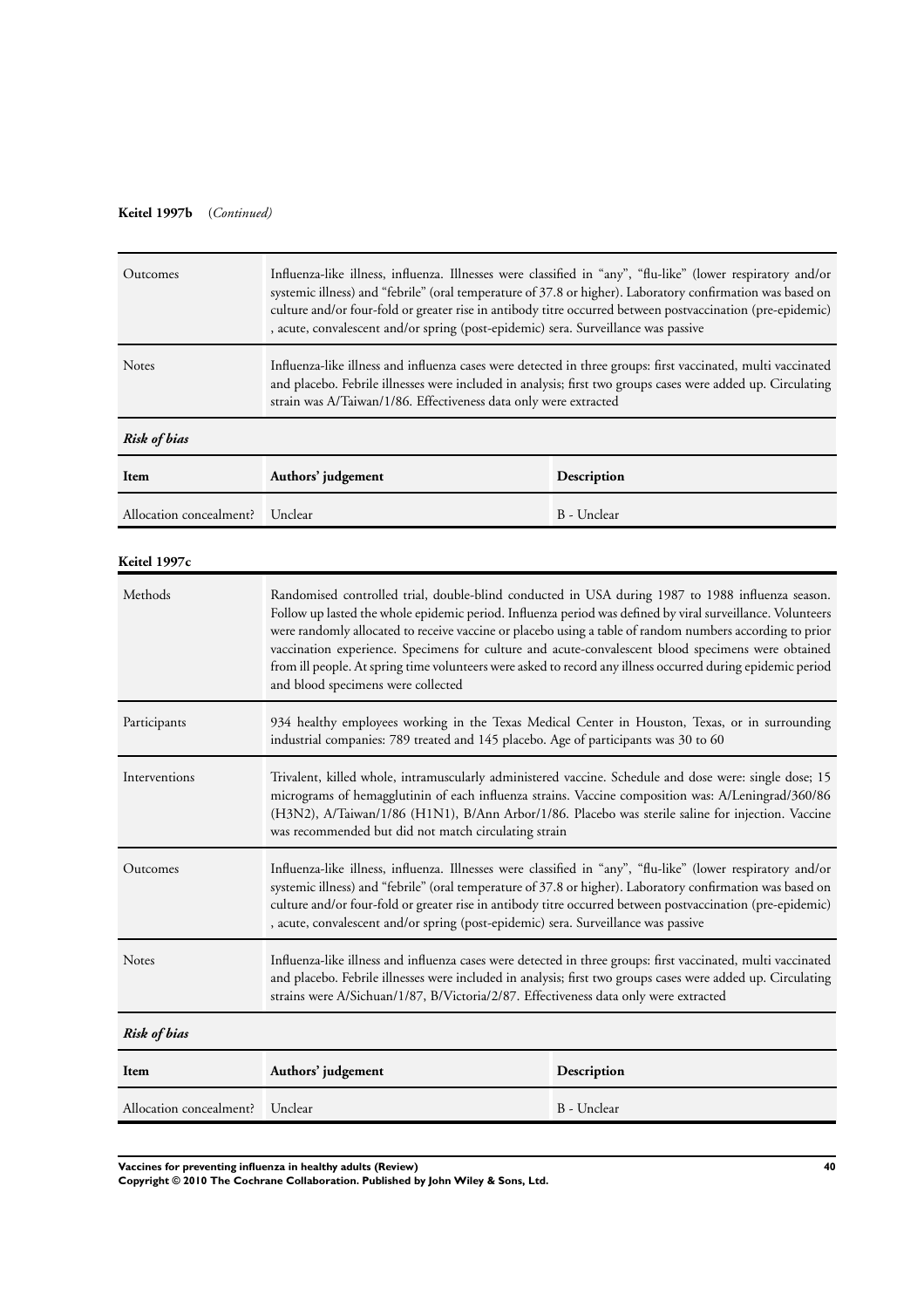## **Langley 2005**

| Methods                 | Randomised controlled trial                                                                                                                                                                                                                                                                                                                                                        |                |              |
|-------------------------|------------------------------------------------------------------------------------------------------------------------------------------------------------------------------------------------------------------------------------------------------------------------------------------------------------------------------------------------------------------------------------|----------------|--------------|
| Participants            | Healthy adults aged 18 to 50 years                                                                                                                                                                                                                                                                                                                                                 |                |              |
| Interventions           | Inactivated A/New Caledonia/20/99 (H1N1) + A/Panama/2007/99 (H3N2) + B/Guangdong/120/2000<br>non covalent associated with outer membrane protein of N. meningitidis. Single nasal dose containing<br>15, 30, 45 mcg versus placebo (phosphate buffered saline) intranasal administered                                                                                             |                |              |
| Outcomes                | Local : Within 7 days, graphic - rhinorrhea, congestion, itch/burn, nosebleed, red/puffy eyes, sneezing,<br>sore throat. Systemic : within 7 days - cough, shortness of breath, headache, muscle/joint aches, poor<br>appetite, fatigue within 48 hours, nasal mucosa inflammation, nasal discharge, pharyngeal inflammation,<br>sinusitis, enlarged cervical/post-auricular nodes |                |              |
| <b>Notes</b>            | Safety data only were extracted                                                                                                                                                                                                                                                                                                                                                    |                |              |
| <b>Risk of bias</b>     |                                                                                                                                                                                                                                                                                                                                                                                    |                |              |
| Item                    | Authors' judgement                                                                                                                                                                                                                                                                                                                                                                 | Description    |              |
| Allocation concealment? | No                                                                                                                                                                                                                                                                                                                                                                                 | C - Inadequate |              |
| Lasky 1998              |                                                                                                                                                                                                                                                                                                                                                                                    |                |              |
| Methods                 | Surveillance population-based study conducted in USA (four states: Illinois, Maryland, North Carolina,<br>Washington), during the 1992 to 1993 and 1993 to 1994 influenza season. Discharge diagnoses database<br>were used to identify cases. Hospital charts were reviewed to confirm diagnosis. Follow up period was 01/<br>09/92 to 28/02/93 and 01/09/93 to 28/02/94          |                |              |
| Participants            | Approximately 21 million people, 18 years or older                                                                                                                                                                                                                                                                                                                                 |                |              |
| Interventions           | Seasonal parenteral vaccine                                                                                                                                                                                                                                                                                                                                                        |                |              |
| Outcomes                | Cases of Guillain-Barré syndrome. Vaccine associated cases were defined a priori as those with onset within<br>the six-week period after influenza vaccination                                                                                                                                                                                                                     |                |              |
| <b>Notes</b>            | Results were stratified by age and adjusted by season and sex. Vaccination rates in population were estimated<br>from a random-digit dialling telephone survey. Rare events (safety)                                                                                                                                                                                               |                |              |
| Risk of bias            |                                                                                                                                                                                                                                                                                                                                                                                    |                |              |
| Item                    | Authors' judgement<br>Description                                                                                                                                                                                                                                                                                                                                                  |                |              |
| Allocation concealment? | Unclear                                                                                                                                                                                                                                                                                                                                                                            |                | D - Not used |

**Vaccines for preventing influenza in healthy adults (Review) 41**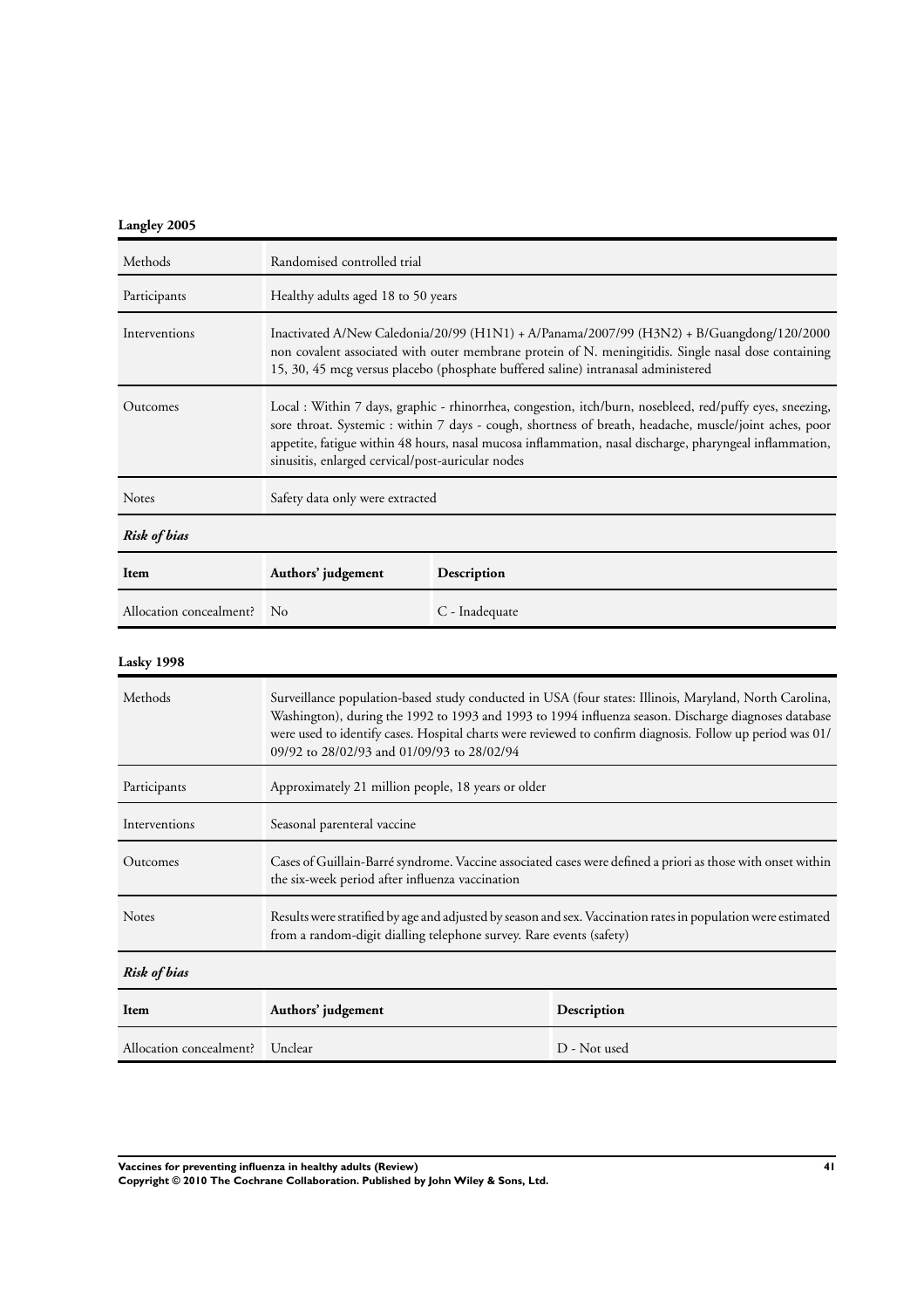| Lauteria 1974           |                                                                                                                                                                                                                                                                                                                                                                                                                                                                                                                                                    |             |  |
|-------------------------|----------------------------------------------------------------------------------------------------------------------------------------------------------------------------------------------------------------------------------------------------------------------------------------------------------------------------------------------------------------------------------------------------------------------------------------------------------------------------------------------------------------------------------------------------|-------------|--|
| Methods                 | Controlled trial. Randomisation procedure was neither described nor mentioned. Subjects were paired<br>according to age and sex, in each pair one individual received vaccine, the other placebo. Double blind                                                                                                                                                                                                                                                                                                                                     |             |  |
| Participants            | 37 volunteers aged 18 to 24 years, with titre of serum neutralising antibodies to A/Hong Kong/8/68 ? 1:<br>16                                                                                                                                                                                                                                                                                                                                                                                                                                      |             |  |
| Interventions           | Live attenuated A/England/ 8/68 grown in presence of heated equine serum. Two 0.5 ml doses containing<br>104 TCID50 of this strain or placebo (0.85% NaCl) were administered intranasally 2 to 3 weeks apart                                                                                                                                                                                                                                                                                                                                       |             |  |
| Outcomes                | Individual observed for 4 days, beginning 24 hours after immunisation. Fever, myalgia, rhinitis, cough,<br>pharyngitis                                                                                                                                                                                                                                                                                                                                                                                                                             |             |  |
| <b>Notes</b>            | Safety data only were extracted                                                                                                                                                                                                                                                                                                                                                                                                                                                                                                                    |             |  |
| <b>Risk of bias</b>     |                                                                                                                                                                                                                                                                                                                                                                                                                                                                                                                                                    |             |  |
| Item                    | Authors' judgement                                                                                                                                                                                                                                                                                                                                                                                                                                                                                                                                 | Description |  |
| Allocation concealment? | Unclear                                                                                                                                                                                                                                                                                                                                                                                                                                                                                                                                            | B - Unclear |  |
| Leibovitz 1971          |                                                                                                                                                                                                                                                                                                                                                                                                                                                                                                                                                    |             |  |
| Methods                 | Controlled clinical trial conducted in USA during 1969 to 1970 influenza season. The study period was<br>January 30 to May 18. Follow up lasted first seven weeks of training. Influenza was detected from February<br>11 to May 13 and lasted weeks. Subjects were allocated to vaccine or control group according to the last<br>non-zero digit of the social security number. Blinding was not mentioned. Specimens for culture and<br>acute-convalescent blood specimens were obtained from people hospitalised with acute respiratory disease |             |  |
| Participants            | 9616 military trainees: 1682 treated and 7934 placebo. Age of participants was 18 to 20                                                                                                                                                                                                                                                                                                                                                                                                                                                            |             |  |
| Interventions           | Monovalent inactivated, experimental, intramuscularly administered vaccine. Schedule and dose were:<br>single dose, 556 CCA. Recombinant virus derived from HK/Aichi/68 and A0/PR8/34 was compared<br>against no vaccination. Vaccine was not recommended but matched circulating strain                                                                                                                                                                                                                                                           |             |  |
| Outcomes                | Outcomes were: hospitalization for upper respiratory infection (without definition), hospitalization for<br>influenza. Laboratory confirmation was based on culture and/or four-fold or greater rise in antibody titre<br>occurred between acute and convalescent sera. Surveillance was passive                                                                                                                                                                                                                                                   |             |  |
| <b>Notes</b>            | Recruitment and immunisation period overlapped outbreak period. Most of the illness were due to<br>adenovirus. Illness during the first one or two weeks after vaccination were not excluded, but authors<br>stated that this fact did not affect the results. Efficacy data only were extracted                                                                                                                                                                                                                                                   |             |  |
| <b>Risk of bias</b>     |                                                                                                                                                                                                                                                                                                                                                                                                                                                                                                                                                    |             |  |
| Item                    | Description<br>Authors' judgement                                                                                                                                                                                                                                                                                                                                                                                                                                                                                                                  |             |  |
| Allocation concealment? | No<br>C - Inadequate                                                                                                                                                                                                                                                                                                                                                                                                                                                                                                                               |             |  |

**Vaccines for preventing influenza in healthy adults (Review) 42**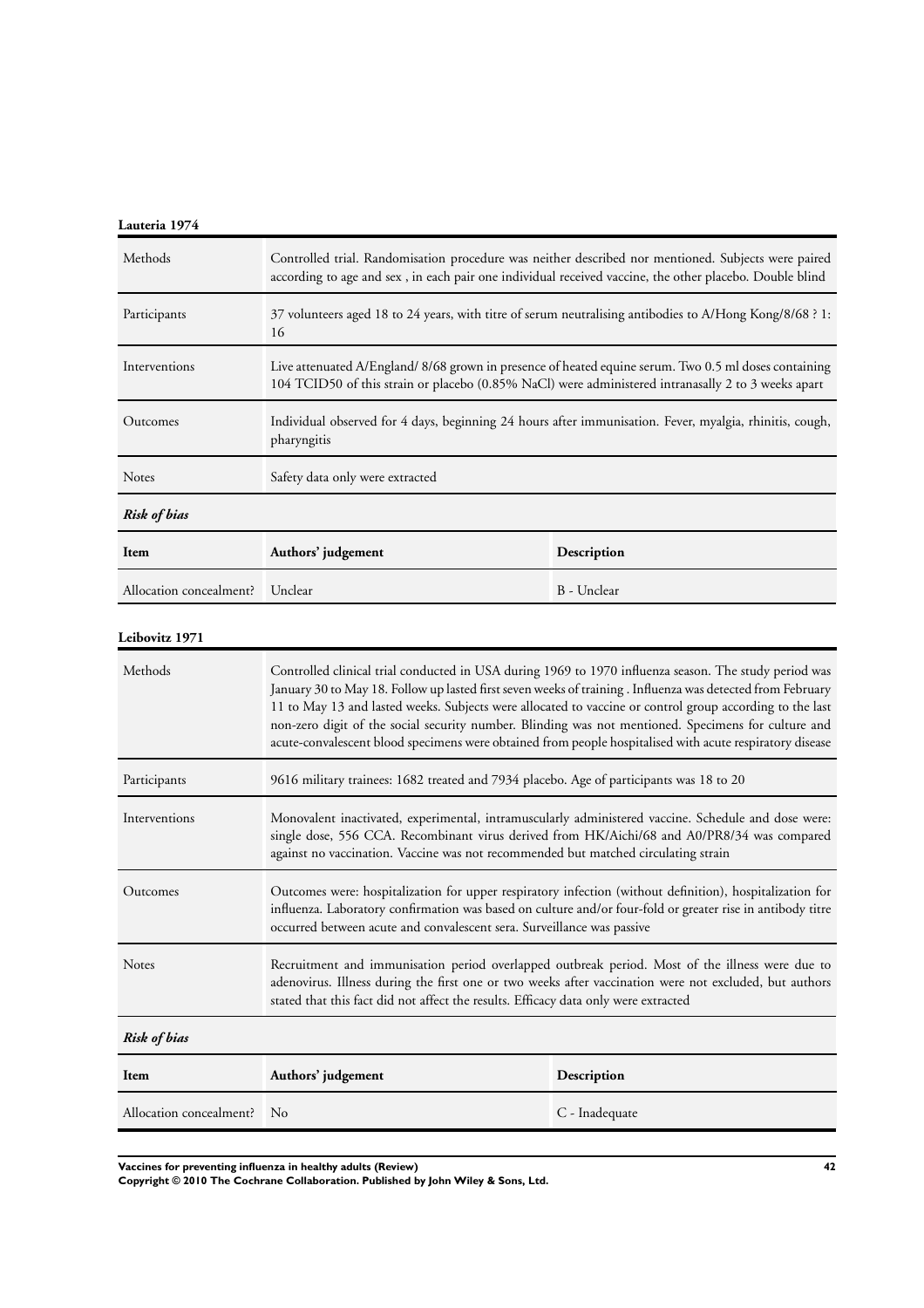## **Mastrangelo 2000**

| <b>Methods</b>      | Case-control study assessing the association between influenza vaccines and cutaneous melanoma                                                                                                                                                                                                                                                                                                                                                                                                                             |             |
|---------------------|----------------------------------------------------------------------------------------------------------------------------------------------------------------------------------------------------------------------------------------------------------------------------------------------------------------------------------------------------------------------------------------------------------------------------------------------------------------------------------------------------------------------------|-------------|
| Participants        | 99 cases and 104 controls                                                                                                                                                                                                                                                                                                                                                                                                                                                                                                  |             |
| Interventions       | Influenza vaccine exposure is not described                                                                                                                                                                                                                                                                                                                                                                                                                                                                                |             |
| Outcomes            |                                                                                                                                                                                                                                                                                                                                                                                                                                                                                                                            |             |
| <b>Notes</b>        | The authors report a protective effect of repeated influenza vaccination on the risk cutaneous melanoma<br>(OR 0.43, 95% CI 0.19 to 1.00). The study is at high risk of bias because of the selective nature of<br>cases (all patients in the authors' hospital), attrition bias (4 cases and 4 controls eliminated because of<br>"failure to collaborate", recall bias (up to 5 years exposure data were based on patients' recollection) and<br>ascertainment bias (non-blinded exposure survey)<br>Rare events (safety) |             |
| <b>Risk of bias</b> |                                                                                                                                                                                                                                                                                                                                                                                                                                                                                                                            |             |
| Item                | Authors' judgement                                                                                                                                                                                                                                                                                                                                                                                                                                                                                                         | Description |

Allocation concealment? Unclear D - Not used

## **Mesa Duque 2001**

| Methods             | Randomised controlled trial, double-blind conducted in Columbia during 1997 influenza season. Follow<br>up lasted from March, 15 to August, 31. Influenza period was not defined. Volunteers were randomly<br>allocated to receive vaccine or placebo using a table of random numbers. Double-blind was ensured by<br>pre-labelled, coded identical looking vials. Virologic surveillance was not performed                                                            |             |
|---------------------|------------------------------------------------------------------------------------------------------------------------------------------------------------------------------------------------------------------------------------------------------------------------------------------------------------------------------------------------------------------------------------------------------------------------------------------------------------------------|-------------|
| Participants        | 493 bank employees: 247 treated and 246 placebo. Age of participants was 18 to 60                                                                                                                                                                                                                                                                                                                                                                                      |             |
| Interventions       | Sub-unit inactivated, intramuscularly administered vaccine. Schedule and dose were: single dose. Vaccine<br>composition was: A/Wahan/359/95, A/Texas/36/91 and B/Beijing/184/93. Placebo was vitamin C. Vac-<br>cine was recommended and matched circulating strain                                                                                                                                                                                                    |             |
| Outcomes            | Episodes of clinical illness, working days lost (wdl), and adverse effects. Clinical disease was defined as<br>upper respiratory illness (fever, sore throat and cough lasting more than 24 hours) according to ICD IX<br>codes 381, 382, 460, 466, 480 and from 487 to 490. Local adverse effects were oedema, erythema, pain,<br>swelling. Systemic adverse effects were fever, headache and indisposition within 5 days by vaccination.<br>Surveillance was passive |             |
| <b>Notes</b>        | Circulating strains were not isolated from local cases but by WHO and Columbia surveillance system,<br>and matched vaccine components. Wdl were detected all the year round, so they were not included in<br>analysis. Efficacy and safety data were extracted                                                                                                                                                                                                         |             |
| <b>Risk of bias</b> |                                                                                                                                                                                                                                                                                                                                                                                                                                                                        |             |
| Item                | Authors' judgement                                                                                                                                                                                                                                                                                                                                                                                                                                                     | Description |
|                     |                                                                                                                                                                                                                                                                                                                                                                                                                                                                        |             |

**Vaccines for preventing influenza in healthy adults (Review) 43**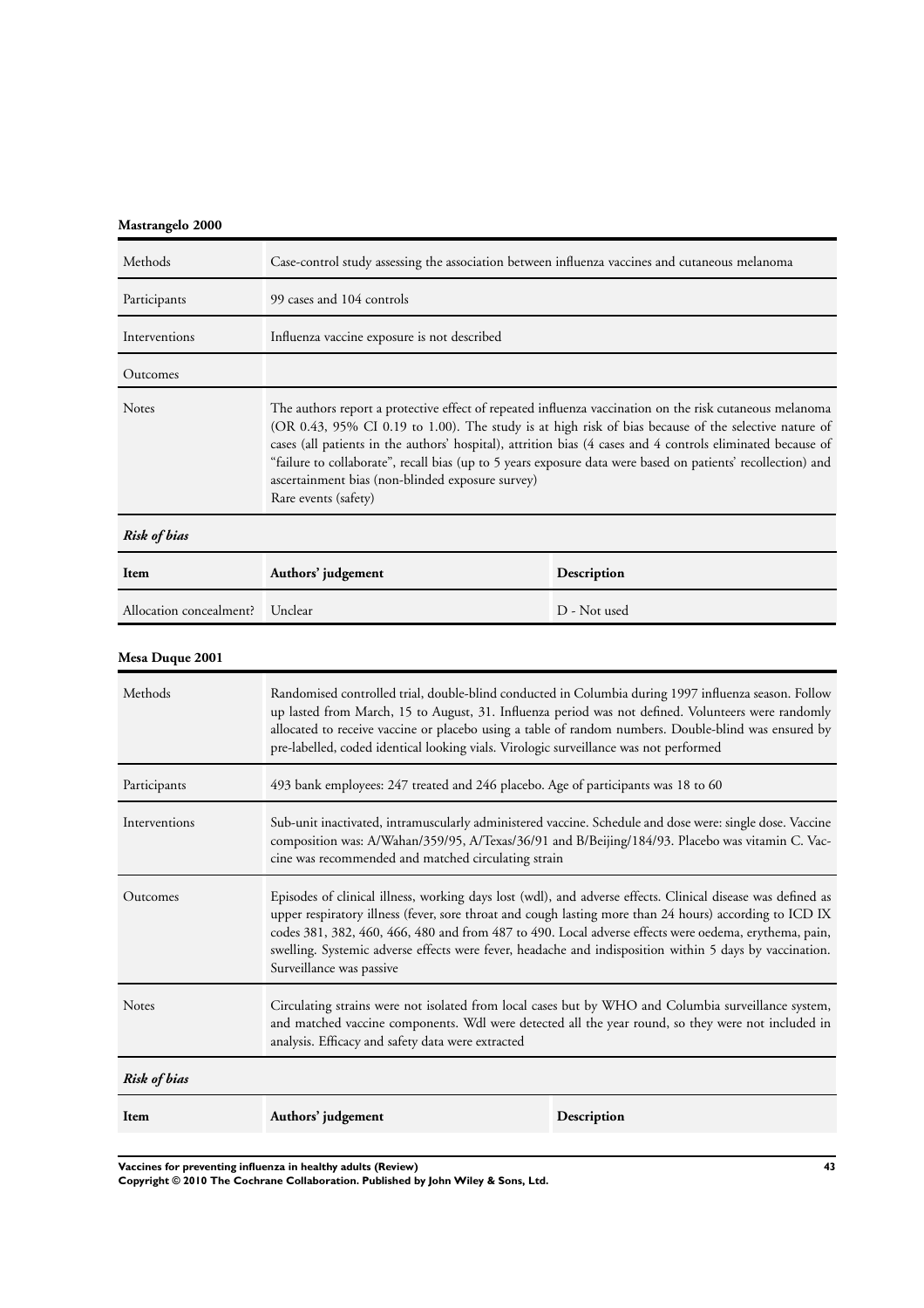## **Mesa Duque 2001** (*Continued)*

| Allocation concealment? | Yes                                                                                                                                                                                                                                                                                          |             | A - Adequate |
|-------------------------|----------------------------------------------------------------------------------------------------------------------------------------------------------------------------------------------------------------------------------------------------------------------------------------------|-------------|--------------|
| Miller 1977             |                                                                                                                                                                                                                                                                                              |             |              |
| Methods                 | Randomised controlled trial                                                                                                                                                                                                                                                                  |             |              |
| Participants            | 43 seronegative healthy adults aged between 22 and 50 years                                                                                                                                                                                                                                  |             |              |
| Interventions           | Live attenuated serum inhibitor resistant flu B vaccine R75 (a recombinant of B/Hong Kong/5/72 with<br>B/Russia/69) containing 107.2 EID50 of R75 / 0.5 ml dose versus placebo (sucrose 5%). Intranasal, 2<br>doses, 2 weeks apart                                                           |             |              |
| Outcomes                | Participants were interviewed during the 5 days following each immunisation. Local reaction (defined as<br>immediate complains and comprising bad taste or burning, lasting for few moments). Systemic reaction<br>(consisting essentially in headache and rhinorrhea)                       |             |              |
| Notes                   | Safety data only were extracted                                                                                                                                                                                                                                                              |             |              |
| <b>Risk of bias</b>     |                                                                                                                                                                                                                                                                                              |             |              |
| Item                    | Authors' judgement                                                                                                                                                                                                                                                                           | Description |              |
| Allocation concealment? | Unclear                                                                                                                                                                                                                                                                                      | B - Unclear |              |
| Mixéu 2002              |                                                                                                                                                                                                                                                                                              |             |              |
| Methods                 | Randomised controlled trial, double-blind conducted in Brazil during 1997 influenza season. Follow up<br>lasted 6 to 7 months. Influenza period was not defined. Authors did not describe the methods used to<br>ensure randomisation and blinding. Virologic surveillance was not performed |             |              |
| Participants            | 813 flight crews of an airline company: 405 vaccinated and 408 given placebo. Age of participants was<br>18 to 64                                                                                                                                                                            |             |              |
| Interventions           | Split trivalent, intramuscularly administered vaccine. Schedule and dose were: single dose. Vaccine com-<br>position was: A/Nanchang/933/95, A/Texas/36/91 and B/Harbin/7/94. Placebo was vaccine diluent.<br>Vaccine was recommended and matched circulating strain                         |             |              |
| Outcomes                | Influenza-like illness, working days lost. Clinical illness was defined as follow: fever > 37.6°C and cough,<br>headache, myalgia, rhinorrhea, sore throat lasting at least 24 hours. Surveillance was passive                                                                               |             |              |
| Notes                   | Local and systemic effects were reported together and therefore not included in the review. Only 294<br>treated subjects and 299 controls completed follow up. Efficacy data were extracted                                                                                                  |             |              |
| <b>Risk of bias</b>     |                                                                                                                                                                                                                                                                                              |             |              |
| Item                    | Authors' judgement                                                                                                                                                                                                                                                                           |             | Description  |

**Vaccines for preventing influenza in healthy adults (Review) 44**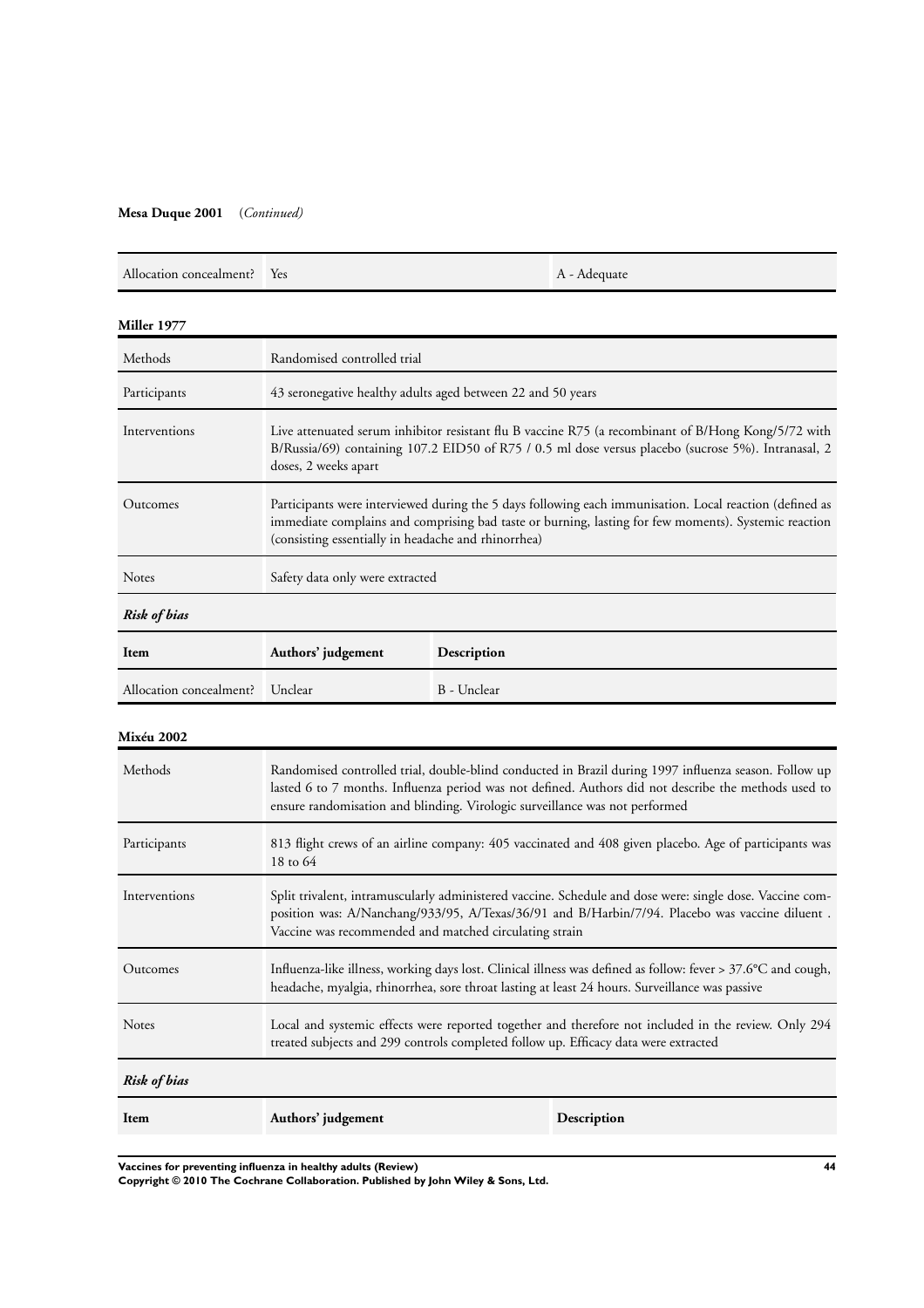#### **Mixéu 2002** (*Continued)*

| Allocation concealment? | Unclear                                                                                                                                                                                                                                                                                                                                                                      | B - Unclear                                                                                           |
|-------------------------|------------------------------------------------------------------------------------------------------------------------------------------------------------------------------------------------------------------------------------------------------------------------------------------------------------------------------------------------------------------------------|-------------------------------------------------------------------------------------------------------|
| Mogabgab 1970a          |                                                                                                                                                                                                                                                                                                                                                                              |                                                                                                       |
| Methods                 | Randomised study conducted in USA during 1968 to 1969 influenza season. Influenza outbreak lasted<br>9 weeks, from December 9 to February 3. Randomisation methods were not described. Laboratory<br>confirmation was obtained (by culture or 4-fold antibody titre increase in acute convalescent sera) on 20<br>men randomly selected each week among the ill              |                                                                                                       |
| Participants            | to $21$                                                                                                                                                                                                                                                                                                                                                                      | 1402 airmen previously unvaccinated: 881 vaccinated and 521 given placebo. Age of participants was 18 |
| Interventions           | Monovalent inactivated parenteral influenza A vaccine. Schedule and dose were: single dose. Vaccine<br>composition was: A2/Aichi 2/68 300 CCA. Placebo was saline for injection. Vaccine was recommended<br>and matched circulating strain                                                                                                                                   |                                                                                                       |
| Outcomes                | Influenza-like illness and influenza, complications and admissions. All respiratory illnesses were classified<br>as febrile (38.3°C or greater), afebrile, pharyngitis, bronchitis or pneumonia (complications). Surveillance<br>was passive                                                                                                                                 |                                                                                                       |
| Notes                   | Cases occurring during the first 15 days after vaccination were not included in analysis. Circulating strain<br>was A2/Hong Kong. Efficacy data were extracted                                                                                                                                                                                                               |                                                                                                       |
| <b>Risk of bias</b>     |                                                                                                                                                                                                                                                                                                                                                                              |                                                                                                       |
| Item                    | Authors' judgement                                                                                                                                                                                                                                                                                                                                                           | Description                                                                                           |
| Allocation concealment? | Unclear                                                                                                                                                                                                                                                                                                                                                                      | B - Unclear                                                                                           |
| Mogabgab 1970b          |                                                                                                                                                                                                                                                                                                                                                                              |                                                                                                       |
| Methods                 | Randomised study conducted in USA during 1968 to 1969 influenza season. Influenza outbreak lasted 9<br>weeks, from December 9 to February 3 and lasted. Randomisation methods were not described. Laboratory<br>confirmation was obtained (by culture or 4-fold antibody titre increase in acute convalescent sera) on 20<br>men randomly selected each week among the ill   |                                                                                                       |
| Participants            | 1551 airmen previously unvaccinated: 1030 vaccinated and 521 given placebo. Age of participants was<br>18 to 21                                                                                                                                                                                                                                                              |                                                                                                       |
| Interventions           | Polyvalent inactivated influenza A and B vaccine (the 1967 military formula). Schedule and dose were:<br>single dose. Vaccine composition was: A/Swine/33 100 CCA, A/PR8/34 100 CCA, A1/AA/1/57 100<br>CCA, A2/Taiwan 1/64 400 CCA, B/Lee/40 100 CCA, B/Mass 3/66 200 CCA. Placebo was saline for<br>injection. Vaccine was recommended but did not match circulating strain |                                                                                                       |
| Outcomes                | Influenza-like illness and influenza cases, complications and admissions. All respiratory illnesses were<br>classified as febrile (38.3°C or greater), afebrile, pharyngitis, bronchitis or pneumonia (complications).<br>Surveillance was passive                                                                                                                           |                                                                                                       |

**Vaccines for preventing influenza in healthy adults (Review) 45**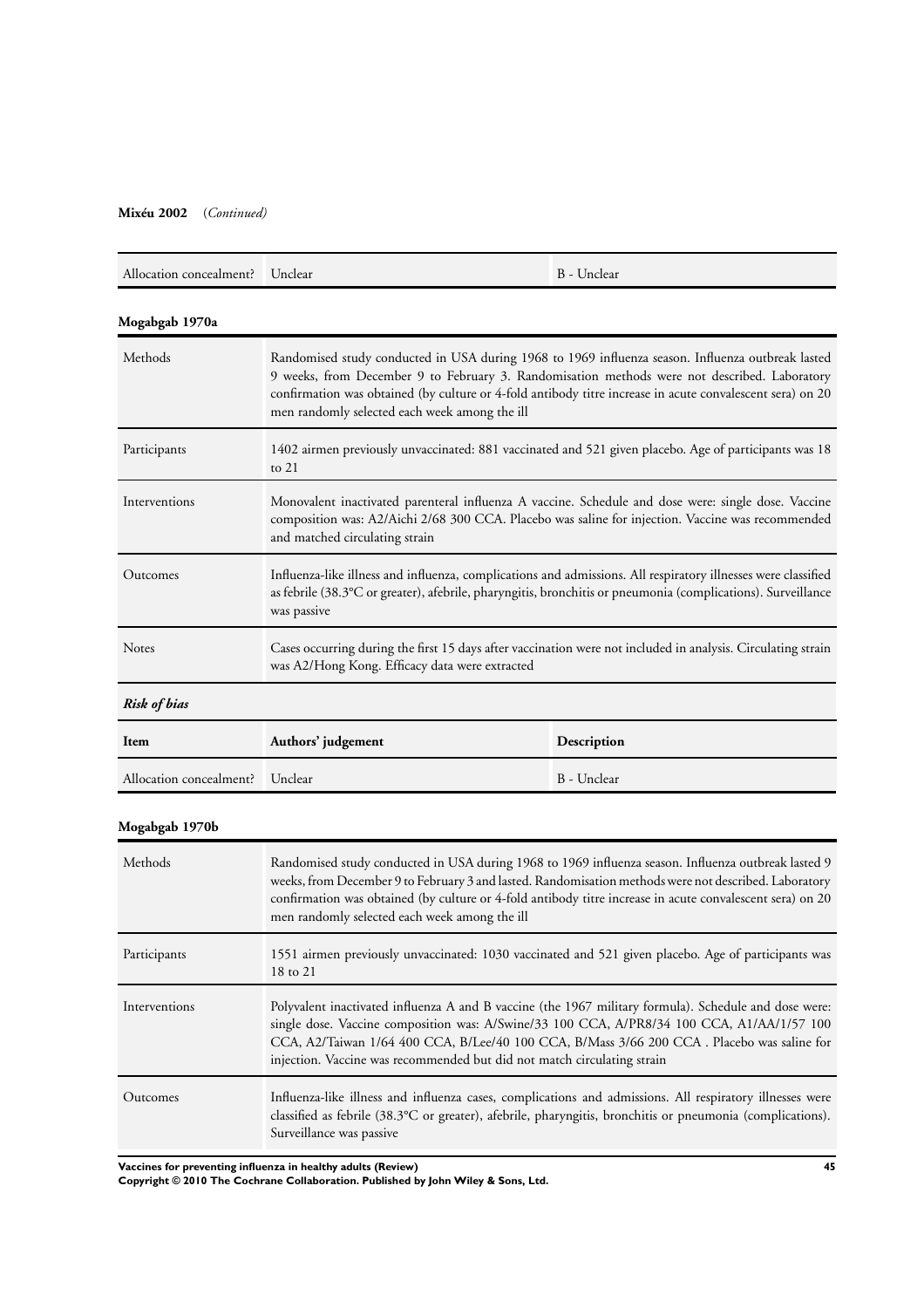## **Mogabgab 1970b** (*Continued)*

| Notes                   | Cases occurring during the first 15 days after vaccination were not included in analysis. Circulating strain<br>was A2/Hong Kong. Efficacy data were extracted                                                                                                                                                                                                                                                                                                                                                           |              |
|-------------------------|--------------------------------------------------------------------------------------------------------------------------------------------------------------------------------------------------------------------------------------------------------------------------------------------------------------------------------------------------------------------------------------------------------------------------------------------------------------------------------------------------------------------------|--------------|
| <b>Risk of bias</b>     |                                                                                                                                                                                                                                                                                                                                                                                                                                                                                                                          |              |
| Item                    | Authors' judgement                                                                                                                                                                                                                                                                                                                                                                                                                                                                                                       | Description  |
| Allocation concealment? | Unclear                                                                                                                                                                                                                                                                                                                                                                                                                                                                                                                  | B - Unclear  |
| <b>Monto 1982</b>       |                                                                                                                                                                                                                                                                                                                                                                                                                                                                                                                          |              |
| Methods                 | Randomised, single blind study conducted in USA during the 1979 to 1980 influenza season. Follow up<br>lasted the whole epidemic period. The epidemic period was defined by first and last isolation (February 11<br>to march 18) and lasted 5 weeks. Each subject was given a serial number that had previously been assigned<br>randomly by a code to either the vaccine or the placebo group. Specimens for culture were obtained from<br>ill people. At spring time blood specimens were collected                   |              |
| Participants            | 306 students: 154 vaccinated and 152 given placebo. Age of participants was not reported                                                                                                                                                                                                                                                                                                                                                                                                                                 |              |
| Interventions           | Monovalent, live attenuated, intranasal influenza B. Schedule and dose were: single dose. Vaccine com-<br>position was: the vaccine virus, cold recombinant, was produced by recombining the attenuated B/Ann<br>Arbor/1/66 with a wild strain B/Hong Kong/8/73. Placebo was vaccine diluent. Vaccine was not recom-<br>mended and did not match circulating strain                                                                                                                                                      |              |
| Outcomes                | Clinical and laboratory confirmed cases and adverse effects. Patients suffered a respiratory illness if they<br>had at least 2 respiratory symptoms. Cases were laboratory confirmed if they had an increase in antibody<br>titre against 3 influenza B virus antigens, i.e. if there was a four-fold increase from an initial sample. Side<br>effects were sore throat, coryza, hoarseness, cough, muscle aches, temperature >100 F occurring during<br>the first three days after vaccination. Surveillance was active |              |
| Notes                   | Vaccine content was not recommended nor matching. Circulating strain was B/Singapore/79-like and B/<br>Buenos Aires/79-like<br>Efficacy and safety data were extracted                                                                                                                                                                                                                                                                                                                                                   |              |
| <b>Risk of bias</b>     |                                                                                                                                                                                                                                                                                                                                                                                                                                                                                                                          |              |
| <b>Item</b>             | Authors' judgement                                                                                                                                                                                                                                                                                                                                                                                                                                                                                                       | Description  |
| Allocation concealment? | Yes                                                                                                                                                                                                                                                                                                                                                                                                                                                                                                                      | A - Adequate |
| <b>Mutsch 2004</b>      |                                                                                                                                                                                                                                                                                                                                                                                                                                                                                                                          |              |
| Methods                 | One case-control study and case-series based in the German-speaking regions of Switzerland which assessed<br>the association between an intranasal inactivated virosomal influenza vaccine and Bell's palsy                                                                                                                                                                                                                                                                                                              |              |

**Vaccines for preventing influenza in healthy adults (Review) 46**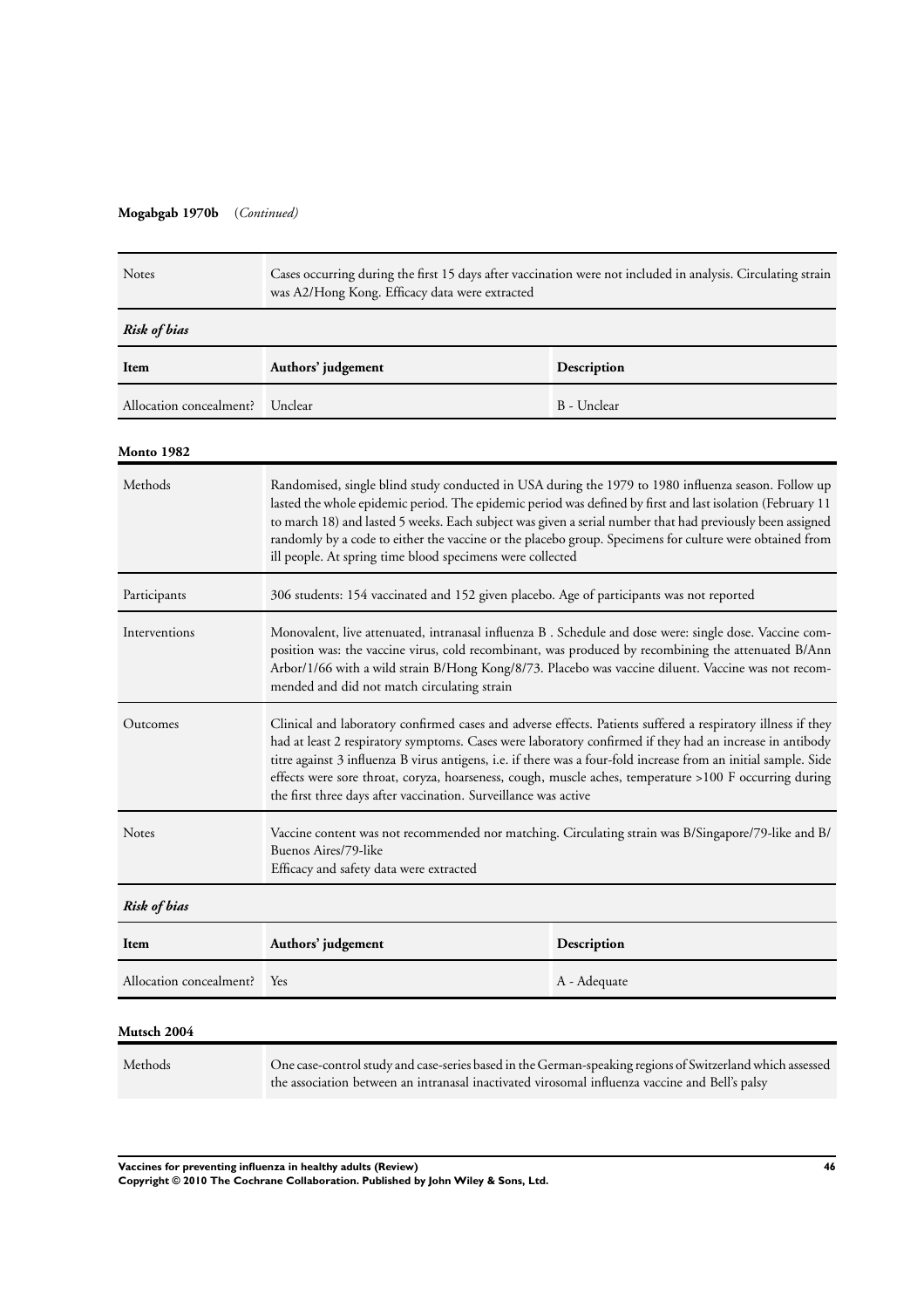#### **Mutsch 2004** (*Continued)*

| Participants            | 250 cases that could be evaluated (from an original 773 cases identified) were matched to 722 controls<br>for age, date of clinic visit. All were aged around 50                                                                                                                                                                                                                                                                                                                                                                                                                                                                                                                                        |              |
|-------------------------|---------------------------------------------------------------------------------------------------------------------------------------------------------------------------------------------------------------------------------------------------------------------------------------------------------------------------------------------------------------------------------------------------------------------------------------------------------------------------------------------------------------------------------------------------------------------------------------------------------------------------------------------------------------------------------------------------------|--------------|
| Interventions           | Immunisation with influenza vaccine took place within 91 days before disease onset                                                                                                                                                                                                                                                                                                                                                                                                                                                                                                                                                                                                                      |              |
| Outcomes                |                                                                                                                                                                                                                                                                                                                                                                                                                                                                                                                                                                                                                                                                                                         |              |
| Notes                   | The study reports a massive increase in risk (adjusted OR 84, 95% CI 20.1 to 351.9) within 1 to 91 days<br>since vaccination. Despite its many limitations (case attrition - 187 cases could not be identified - and<br>ascertainment bias - physicians picked controls for their own cases - confounding by indication - different<br>vaccine exposure rate between controls and the reference population) it is unlikely that such a large OR<br>could have been affected significantly by systematic error. The authors called for larger pre-licence safety<br>trials, given the rarity of Bell's palsy. On the basis of this study the vaccine was withdrawn from commerce<br>Rare events (safety) |              |
| <b>Risk of bias</b>     |                                                                                                                                                                                                                                                                                                                                                                                                                                                                                                                                                                                                                                                                                                         |              |
| Item                    | Authors' judgement                                                                                                                                                                                                                                                                                                                                                                                                                                                                                                                                                                                                                                                                                      | Description  |
| Allocation concealment? | Unclear                                                                                                                                                                                                                                                                                                                                                                                                                                                                                                                                                                                                                                                                                                 | D - Not used |
| <b>Nichol 1995</b>      |                                                                                                                                                                                                                                                                                                                                                                                                                                                                                                                                                                                                                                                                                                         |              |
| Methods                 | Randomised controlled trial conducted in the USA during 1994 to 1995 influenza season. Follow up lasted<br>from December 1, 1994 through to March 31, 1995. Influenza period was not defined. Randomisation<br>was performed according to a computer-generated randomisation schedule. Double blinding was ensured<br>by preloaded, coded identical looking syringes. Virologic surveillance was not performed                                                                                                                                                                                                                                                                                          |              |
| Participants            | 841 full-time employed: 419 treated and 422 placebo. Age of participants was 18 to 64                                                                                                                                                                                                                                                                                                                                                                                                                                                                                                                                                                                                                   |              |
| Interventions           | Subvirion, trivalent, parenteral influenza A and B vaccine. Schedule and dose were: single dose; 15 mi-<br>crograms each strain. Vaccine composition was: A/Texas/36/91, A/Shangdong/9/93, B/Panama/45/90.<br>Placebo was vaccine diluent. Vaccine was recommended and matched circulating strain                                                                                                                                                                                                                                                                                                                                                                                                       |              |
| Outcomes                | Cases (symptom-defined), working days lost because of respiratory illness, side effects. Patients were<br>defined as cases if they had at least one upper respiratory illness (a sore throat associated with either fever<br>or cough that lasted at least 24 hours). Local adverse effects were defined as arm soreness. Systemic adverse<br>effects were defined as fever, tiredness, "feeling under the weather", muscle ache, headache (within a week<br>after vaccination). Surveillance was active                                                                                                                                                                                                |              |
| Notes                   | Circulating strain was not indicated. Efficacy and safety data were extracted                                                                                                                                                                                                                                                                                                                                                                                                                                                                                                                                                                                                                           |              |
| <b>Risk of bias</b>     |                                                                                                                                                                                                                                                                                                                                                                                                                                                                                                                                                                                                                                                                                                         |              |
| Item                    | Authors' judgement                                                                                                                                                                                                                                                                                                                                                                                                                                                                                                                                                                                                                                                                                      | Description  |
| Allocation concealment? | Yes                                                                                                                                                                                                                                                                                                                                                                                                                                                                                                                                                                                                                                                                                                     | A - Adequate |

**Vaccines for preventing influenza in healthy adults (Review) 47**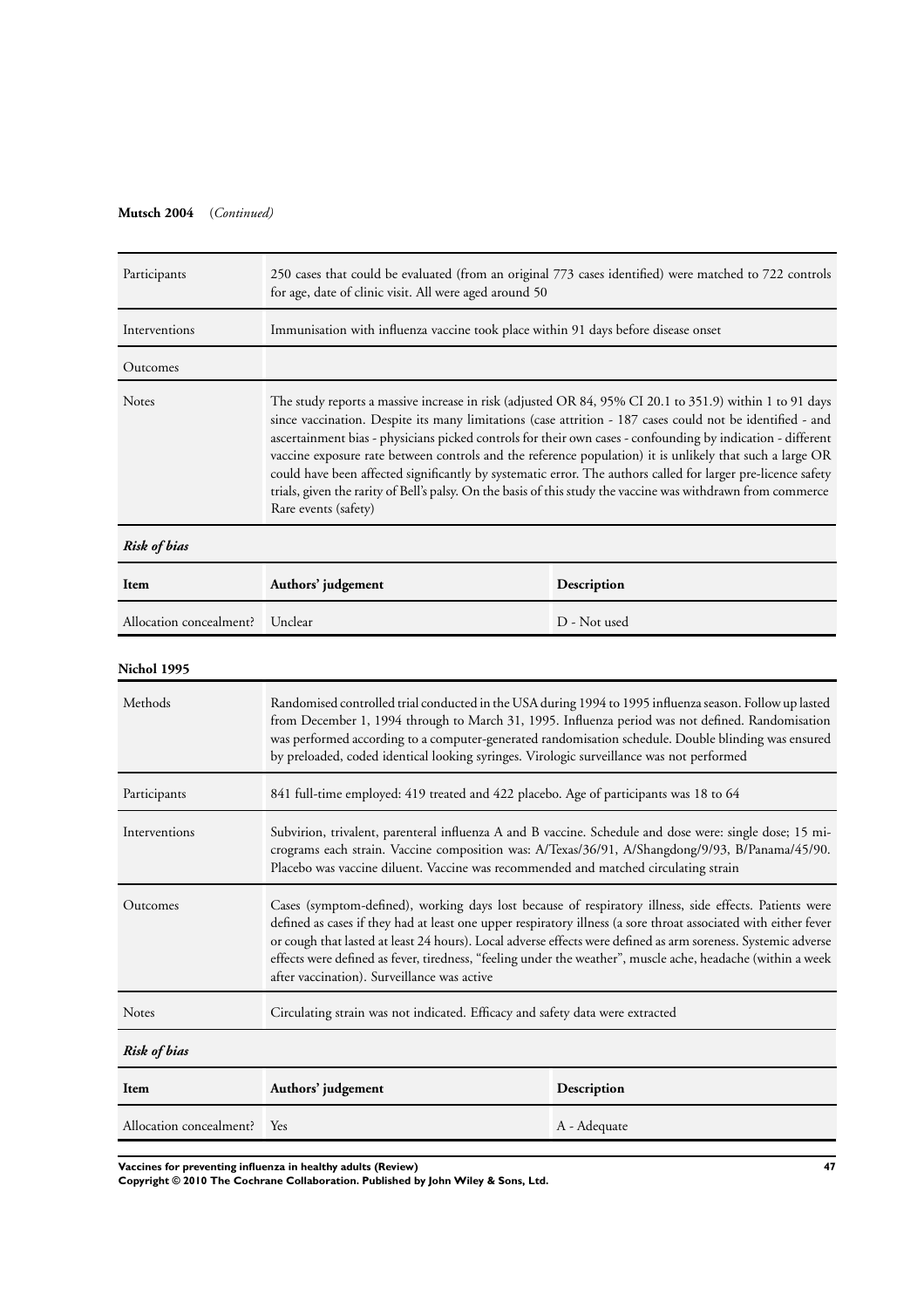# **Nichol 1999a**

| Methods                 | Randomised controlled trial conducted in USA during 1997 to 1998 influenza season. Follow up lasted<br>from November to March. Site specific peak outbreak period was defined as weeks including 80% of<br>the isolates of a specific area. Total outbreak period lasted from December 14, 1997 through to March<br>21, 1998. Total outbreak period was included in analysis and lasted 14 weeks. Subjects were recruited<br>from seven organisations and assigned to one of the study groups using a permuted block randomisation<br>scheme that was stratified by treatment center and age group. Sealed randomisation envelopes contained<br>vaccine codes. Influenza virus surveillance was carried out in the area |              |
|-------------------------|-------------------------------------------------------------------------------------------------------------------------------------------------------------------------------------------------------------------------------------------------------------------------------------------------------------------------------------------------------------------------------------------------------------------------------------------------------------------------------------------------------------------------------------------------------------------------------------------------------------------------------------------------------------------------------------------------------------------------|--------------|
| Participants            | 4561 healthy working adults: 3041 treated and 1520 placebo. Age of participants was 18 to 64                                                                                                                                                                                                                                                                                                                                                                                                                                                                                                                                                                                                                            |              |
| Interventions           | Trivalent, live attenuated influenza A and B vaccine in a single dose. Vaccine composition was: A/Shen-<br>zhen/227/95, A/Wuhan/395/95, B/Harbin/7/94-like. Placebo was egg allantoic fluid. Vaccine was rec-<br>ommended but did not match circulating strain                                                                                                                                                                                                                                                                                                                                                                                                                                                          |              |
| Outcomes                | Clinical cases (symptom-defined), working days lost and adverse effects. Case definition had three spec-<br>ifications: febrile illness (fever for at least 1 day and two or more symptoms for at least 2 days: fever,<br>chills, headache, cough, runny nose, sore throat, muscle aches, tiredness); severe febrile illness (3 days<br>of symptoms and 1 day of fever); febrile upper respiratory tract illness (3 days of upper respiratory tract<br>symptoms and 1 day of fever). We chose the febrile illness outcome for analysis. Systemic adverse effects<br>were defined as headache, muscle aches, chills, tiredness and fever. Surveillance was passive                                                       |              |
| Notes                   | Complete follow up data were obtained for 2874 subjects in the treatment arm and for 1433 subject in the<br>placebo arm. The outcome working days lost is presented as rate ratio, even if data are presented in a way<br>that allows to compute difference in mean days lost but not to compute the standard error. Circulating<br>strain was A/Sidney/5/97-like. Efficacy and safety data were extracted                                                                                                                                                                                                                                                                                                              |              |
| <b>Risk of bias</b>     |                                                                                                                                                                                                                                                                                                                                                                                                                                                                                                                                                                                                                                                                                                                         |              |
| Item                    | Authors' judgement<br>Description                                                                                                                                                                                                                                                                                                                                                                                                                                                                                                                                                                                                                                                                                       |              |
| Allocation concealment? | Yes                                                                                                                                                                                                                                                                                                                                                                                                                                                                                                                                                                                                                                                                                                                     | A - Adequate |
| Payne 2006              |                                                                                                                                                                                                                                                                                                                                                                                                                                                                                                                                                                                                                                                                                                                         |              |
| Methods                 | Case control study assessing the association between influenza and other vaccines (data not extracted for<br>this review) and optic neuritis                                                                                                                                                                                                                                                                                                                                                                                                                                                                                                                                                                            |              |
| Participants            | US military personnel aged at least 18 years                                                                                                                                                                                                                                                                                                                                                                                                                                                                                                                                                                                                                                                                            |              |
| Interventions           | Cases (n = 1131) were subjects with a diagnosis of optic neuritis between 1.1.1998 and 31.12.2003. The<br>following ICD-9 codes were considered : 377.30-32, 377.39.<br>Controls ( $n = 4524$ ): subjects were matched to the cases on the basis of sex, deployment during the 18<br>weeks before diagnosis, military component. The study was carried out by using data from the Defense<br>Medical Surveillance System, a longitudinal surveillance database                                                                                                                                                                                                                                                          |              |
| Outcomes                | Date of case diagnosis was ascertained and immunisation status (Anthrax, smallpox, Hepatitis b, influenza)<br>verified by means of electronic record in respect of three time intervals: 6, 12, 18 weeks before onset. For<br>controls vaccination status was determined for the three interval before index date. Results were focused                                                                                                                                                                                                                                                                                                                                                                                 |              |

**Vaccines for preventing influenza in healthy adults (Review) 48**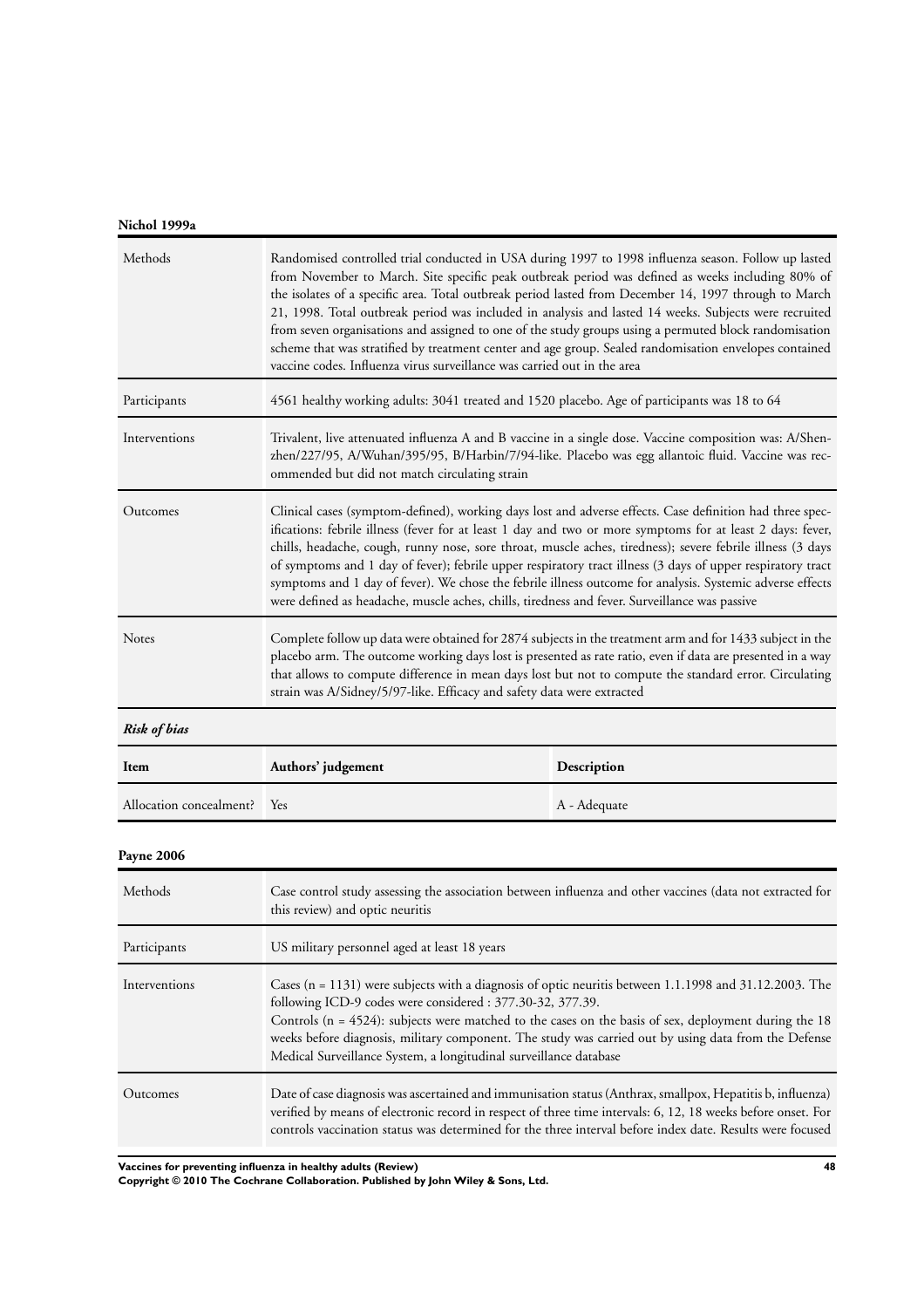## **Payne 2006** (*Continued)*

|                                 | on the 18-week time interval |              |
|---------------------------------|------------------------------|--------------|
| <b>Notes</b>                    | Rare events (safety)         |              |
| Risk of bias                    |                              |              |
| Item                            | Authors' judgement           | Description  |
| Allocation concealment? Unclear |                              | D - Not used |

## **Phyroenen 1981**

| Methods                 | Randomised controlled trial carried out in the 1976 to 1977 season in Finland                                                                                                                                                                                                                                                                                                                                                                                                               |             |
|-------------------------|---------------------------------------------------------------------------------------------------------------------------------------------------------------------------------------------------------------------------------------------------------------------------------------------------------------------------------------------------------------------------------------------------------------------------------------------------------------------------------------------|-------------|
| Participants            | 307 healthy adults                                                                                                                                                                                                                                                                                                                                                                                                                                                                          |             |
| Interventions           | One of the following 4 preparations were administered to one of the 4 groups of participants: Live<br>attenuated A/Victoria/3/75 ; two 2 ml doses (2 104.5 Bivalent subunit vaccine containing 1200 IU of A/<br>Victoria/3/75 (H3N2) and 800 IU of B/Hong Kong/8/73 per dose (0.5 ml) B versus placebo (phosphate<br>buffered saline). Participant received one dose subcutaneously administered. Vaccination were performed<br>between Dec 15-23, 1976, epidemics occurred Feb to Jun 1977 |             |
| Outcomes                | Harms assessed by questionnaires filled out by each subject within 3 days after immunisation. Fever: vacc<br>11/151; Pl 9/154 - muscle ache; vacc 26/ 151; Pl 12/154 - redness: vacc 53/151; Pl 3/154 - tenderness at<br>vaccination site: vacc 89/151; Pl 12/154 - tenderness of axillary glands: vacc 6/151 ; Pl 2/154                                                                                                                                                                    |             |
| <b>Notes</b>            | Safety data only were extracted                                                                                                                                                                                                                                                                                                                                                                                                                                                             |             |
| <b>Risk of bias</b>     |                                                                                                                                                                                                                                                                                                                                                                                                                                                                                             |             |
| Item                    | Authors' judgement<br>Description                                                                                                                                                                                                                                                                                                                                                                                                                                                           |             |
| Allocation concealment? | Unclear                                                                                                                                                                                                                                                                                                                                                                                                                                                                                     | B - Unclear |
|                         |                                                                                                                                                                                                                                                                                                                                                                                                                                                                                             |             |

### **Powers 1995a**

| Methods       | Randomised controlled trial conducted in USA during 1993 to 1994 influenza season. Follow up was<br>not indicated. Influenza period was not defined. Subjects were randomly assigned to receive one of the<br>following five vaccine preparations in a double-blinded manner: 15 mg of rHA0, 15 mg of rHA0 plus<br>alum, 90 mg of rHA0, licensed and placebo. Spring sera were collected |
|---------------|------------------------------------------------------------------------------------------------------------------------------------------------------------------------------------------------------------------------------------------------------------------------------------------------------------------------------------------------------------------------------------------|
| Participants  | 34 healthy university students: 26 treated and 8 placebo. Age of participants was: 18 to 45                                                                                                                                                                                                                                                                                              |
| Interventions | Subvirion licensed trivalent parenteral AB vaccine. Schedule and dose were: single dose; 15 micrograms<br>each strain. Vaccine composition was: A/Texas/36/91 (H1N1), A/Beijing/32/92 (H3N2) and B/Panama/<br>45/90. Placebo was saline for injection. Vaccine was recommended and matched circulating strain                                                                            |

**Vaccines for preventing influenza in healthy adults (Review) 49**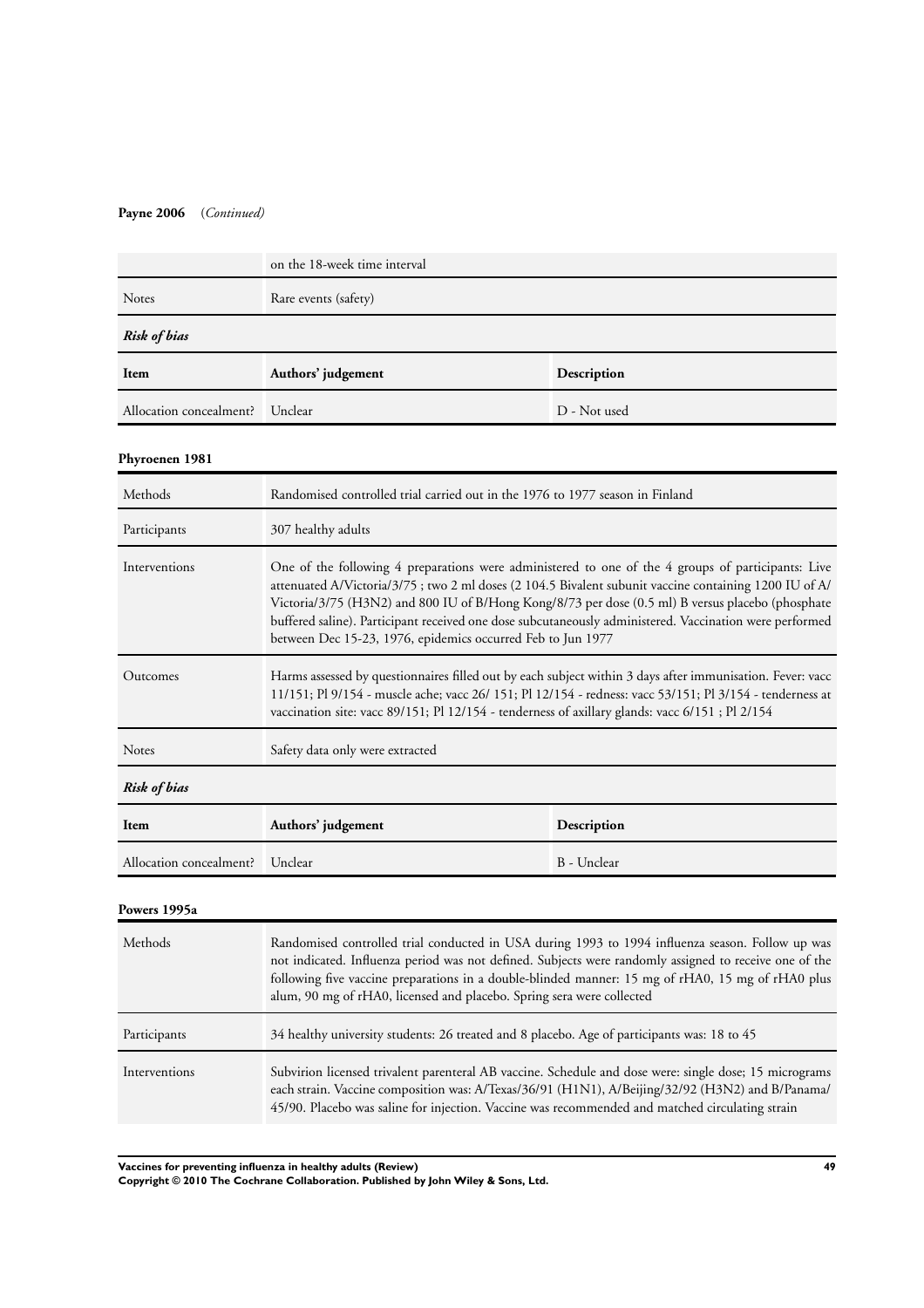### **Powers 1995a** (*Continued)*

| Outcomes                | Clinical and laboratory confirmed cases and adverse effects. An "influenza-like illness" was defined as the<br>presence of any respiratory symptom(s) for >= 2 days, accompanied by fever or systemic symptoms of<br>myalgias or chills. Laboratory evidence of influenza A (H3N2) virus infection was defined as either or<br>both of the isolation of virus from nasopharyngeal secretion and a >= four-fold increase in serum HAI<br>antibody titre between the 3-week post-vaccination (preseason) specimen and the corresponding post-<br>season specimen collected in the following spring. Local adverse effects were erythema, pain, tenderness,<br>induration, arm stiffness; systemic adverse effects: were headache, generalized myalgia, diarrhea, nausea,<br>feverishness, temperature > 37.8°C |             |
|-------------------------|--------------------------------------------------------------------------------------------------------------------------------------------------------------------------------------------------------------------------------------------------------------------------------------------------------------------------------------------------------------------------------------------------------------------------------------------------------------------------------------------------------------------------------------------------------------------------------------------------------------------------------------------------------------------------------------------------------------------------------------------------------------------------------------------------------------|-------------|
| Notes                   | Efficacy and safety data were extracted                                                                                                                                                                                                                                                                                                                                                                                                                                                                                                                                                                                                                                                                                                                                                                      |             |
| <b>Risk of bias</b>     |                                                                                                                                                                                                                                                                                                                                                                                                                                                                                                                                                                                                                                                                                                                                                                                                              |             |
| Item                    | Authors' judgement                                                                                                                                                                                                                                                                                                                                                                                                                                                                                                                                                                                                                                                                                                                                                                                           | Description |
| Allocation concealment? | Unclear                                                                                                                                                                                                                                                                                                                                                                                                                                                                                                                                                                                                                                                                                                                                                                                                      | B - Unclear |
| Powers 1995b            |                                                                                                                                                                                                                                                                                                                                                                                                                                                                                                                                                                                                                                                                                                                                                                                                              |             |
| Methods                 | Single blind randomised controlled trial conducted in USA during 1974 to 1975 influenza season. Follow<br>up lasted from winter to spring. A "two month" epidemic period was described by the authors with no<br>reference to a definition and lasted 6 weeks. Study subjects were randomly assigned into three subgroups<br>to receive either two doses of the vaccine $(n = 47)$ , one dose of vaccine and one dose of placebo $(n = 48)$<br>or two doses of placebo $(n = 48)$ at 14 days apart. Six months sera were collected on all study subjects                                                                                                                                                                                                                                                     |             |
| Participants            | 34 healthy university students: 26 treated and 8 placebo. Age of participants was 18 to 45                                                                                                                                                                                                                                                                                                                                                                                                                                                                                                                                                                                                                                                                                                                   |             |
| Interventions           | Subvirion monovalent parenteral vaccine. Schedule and dose were: single dose; 90 micrograms rHAO.<br>Vaccine composition was: The recombinant HA vaccine contained full-length uncleaved haemagglutinin<br>(HA0) glycoprotein from the influenza A/Beijing/32/92 (H3N2) virus. Placebo was saline for injection.<br>Vaccine was not recommended but matched circulating strain                                                                                                                                                                                                                                                                                                                                                                                                                               |             |
| Outcomes                | Clinical and laboratory confirmed cases. An "influenza-like illness" was defined as the presence of any<br>respiratory symptom(s) for >= 2 days, accompanied by fever or systemic symptoms of myalgias or chills.<br>Laboratory evidence of influenza A (H3N2) virus infection was defined as either or both of the isolation<br>of virus from nasopharyngeal secretion and a >= four-fold increase in serum HAI antibody titre between<br>the 3-week post-vaccination (preseason) specimen and the corresponding post-season specimen collected<br>in the following spring                                                                                                                                                                                                                                  |             |
| Notes                   | Safety data were not included; effectiveness data were extracted                                                                                                                                                                                                                                                                                                                                                                                                                                                                                                                                                                                                                                                                                                                                             |             |
| <b>Risk of bias</b>     |                                                                                                                                                                                                                                                                                                                                                                                                                                                                                                                                                                                                                                                                                                                                                                                                              |             |
| Item                    | Authors' judgement                                                                                                                                                                                                                                                                                                                                                                                                                                                                                                                                                                                                                                                                                                                                                                                           | Description |
| Allocation concealment? | Unclear<br>D - Not used                                                                                                                                                                                                                                                                                                                                                                                                                                                                                                                                                                                                                                                                                                                                                                                      |             |

**Vaccines for preventing influenza in healthy adults (Review) 50**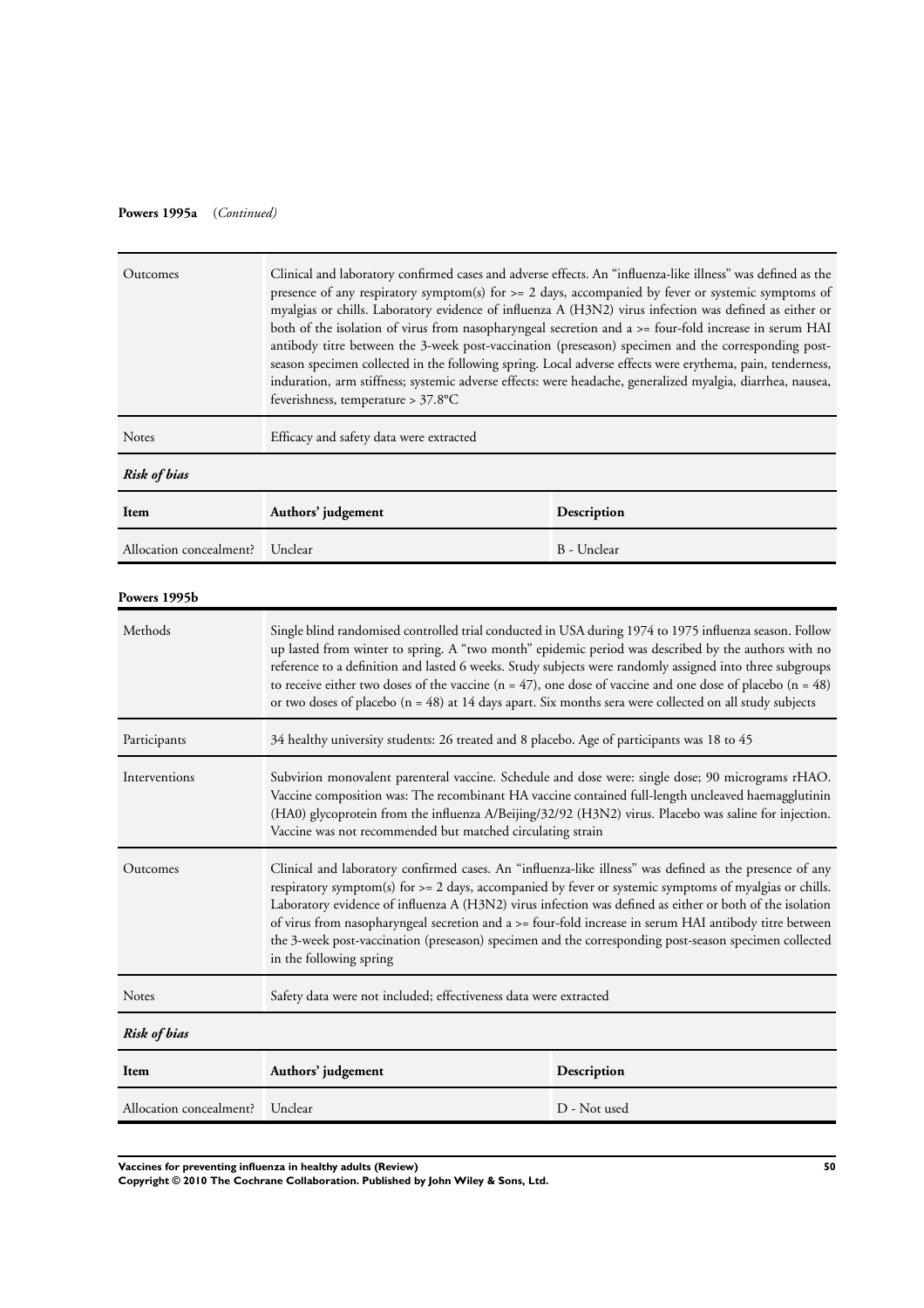### **Powers 1995c**

| Methods       | Randomised controlled trial conducted in USA during 1993 to 1994 influenza season. Follow up was<br>not indicated. Influenza period was not defined. Subjects were randomly assigned to receive one of the<br>following five vaccine preparations in a double-blinded manner: 15 mg of rHA0, 15 mg of rHA0 plus<br>alum, 90 mg of rHA0, licensed and placebo. Spring sera were collected                                                                                                                                                                                      |
|---------------|-------------------------------------------------------------------------------------------------------------------------------------------------------------------------------------------------------------------------------------------------------------------------------------------------------------------------------------------------------------------------------------------------------------------------------------------------------------------------------------------------------------------------------------------------------------------------------|
| Participants  | 59 healthy university students: 51 treated and 8 placebo. Age of participants was 18 to 45                                                                                                                                                                                                                                                                                                                                                                                                                                                                                    |
| Interventions | Subvirion monovalent parenteral vaccine. Schedule and dose were: single dose; 15 micrograms rHAO.<br>Vaccine composition was: The recombinant HA vaccine contained full-length uncleaved haemagglutinin<br>(HA0) glycoprotein from the influenza A/Beijing/32/92 (H3N2) virus. Placebo was saline for injection.<br>Vaccine was not recommended but matched circulating strain                                                                                                                                                                                                |
| Outcomes      | Clinical and laboratory confirmed cases. An "influenza-like illness" was defined as the presence of any<br>respiratory symptom(s) for $>= 2$ days, accompanied by fever or systemic symptoms of myalgias or chills.<br>Laboratory evidence of influenza A (H3N2) virus infection was defined as either or both of the isolation<br>of virus from nasopharyngeal secretion and a >= four-fold increase in serum HAI antibody titre between<br>the 3-week post-vaccination (preseason) specimen and the corresponding post-season specimen collected<br>in the following spring |
| <b>Notes</b>  | Efficacy data only were extracted                                                                                                                                                                                                                                                                                                                                                                                                                                                                                                                                             |
| Risk of bias  |                                                                                                                                                                                                                                                                                                                                                                                                                                                                                                                                                                               |

| Item                            | Authors' judgement | Description |
|---------------------------------|--------------------|-------------|
| Allocation concealment? Unclear |                    | B - Unclear |

## **Reeve 1982**

| Methods       | Randomised controlled trial carried out in Wien                                                                                                                                                                                                                                                                                                                                                                                        |             |  |
|---------------|----------------------------------------------------------------------------------------------------------------------------------------------------------------------------------------------------------------------------------------------------------------------------------------------------------------------------------------------------------------------------------------------------------------------------------------|-------------|--|
| Participants  | 20 University students aged 20 to 24 years                                                                                                                                                                                                                                                                                                                                                                                             |             |  |
| Interventions | First phase: Cold-recombinant, live flu vaccine II RB-77 (B/Ann Arbor/1/66 and B/Tecumse/10/77)<br>containing 107.2 EID50 per 0.5 ml dose versus placebo. One dose intranasal. During this phase, subjects<br>live under sequestered condition and close contact between vaccine and placebo recipients was possible.<br>2nd phase: Three weeks after the 1st dose all subjects were immunised with one dose of the same vaccine       |             |  |
| Outcomes      | During the 5 days following immunisation, subjects were medically observed and temperature recorded<br>morning and evening. Occurring symptoms were attributed scores (0 to 3) depending on their severity<br>(no, light, moderate, severe). Fever (oral temp > $38^{\circ}$ C): 0 / 10 ; 0 / 10 sneezing: 1 / 10 ; 0 / 10 stuffy nose:<br>7 / 10 ; 1 / 10 running nose: 3 / 10 ; 0 / 10 afebrile subjective symptoms: 8 / 10 ; 2 / 10 |             |  |
| <b>Notes</b>  | Safety data only were extracted                                                                                                                                                                                                                                                                                                                                                                                                        |             |  |
| Risk of bias  |                                                                                                                                                                                                                                                                                                                                                                                                                                        |             |  |
| Item          | Authors' judgement                                                                                                                                                                                                                                                                                                                                                                                                                     | Description |  |

**Vaccines for preventing influenza in healthy adults (Review) 51**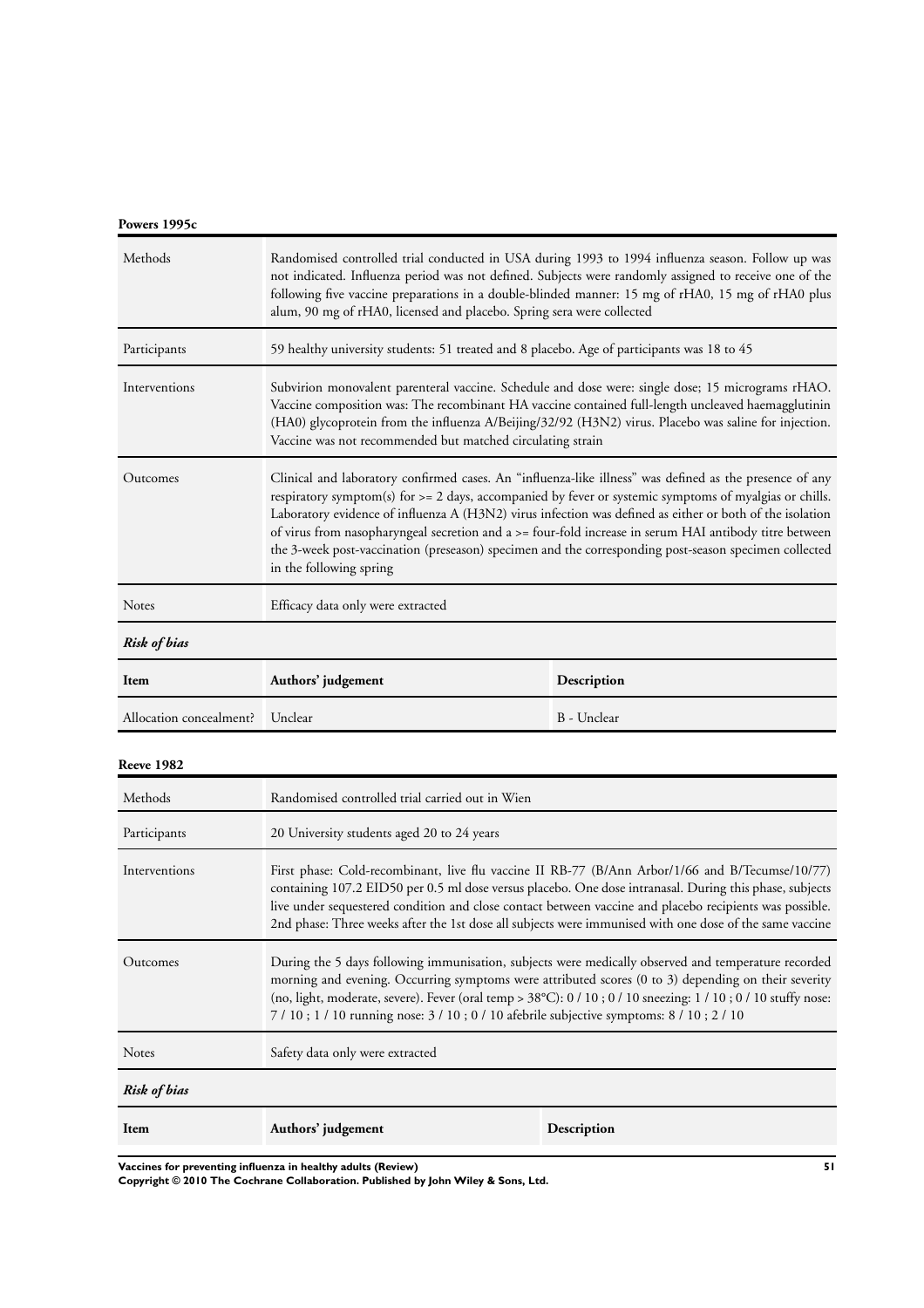#### **Reeve 1982** (*Continued)*

| Allocation concealment? | Unclear                                                                                                                                                                                                                                                                                                                                                                                                                                                                                                |              | B - Unclear |
|-------------------------|--------------------------------------------------------------------------------------------------------------------------------------------------------------------------------------------------------------------------------------------------------------------------------------------------------------------------------------------------------------------------------------------------------------------------------------------------------------------------------------------------------|--------------|-------------|
| Rocchi 1979a            |                                                                                                                                                                                                                                                                                                                                                                                                                                                                                                        |              |             |
| Methods                 | Cluster-randomised controlled trial carried out during the 1976 to 1977 season                                                                                                                                                                                                                                                                                                                                                                                                                         |              |             |
| Participants            | 496 healthy military recruits (aged 18 to 20 years) belonging to 4 different companies from "Scuola Allievi<br>Sottoufficiali" in Viterbo, Italy                                                                                                                                                                                                                                                                                                                                                       |              |             |
| Interventions           | One of the following 4 preparations were administered to one of the 4 groups of participants: Live<br>attenuated A/Victoria/3/75; two 2 ml doses (2 104.5 EID50/dose) oral. Live attenuated recombinant<br>A/Puerto Rico/8/34, A/Victoria/3/75; two 0.5 ml doses intranasal (107 EID50 /dose) Inactivated<br>A/Victoria/3/75 (600 i.u.), B/Hong Kong/5/72 (300 i.u.) and AlPO4, intramuscular placebo (vaccine<br>diluent) administered intranasally. The 2 doses were administered 2 to 3 weeks apart |              |             |
| Outcomes                | Within 15 days after administration of the 1st dose. Malaise, myalgia, headache, sore throat, cough, fever<br>equal to or more than 38.5 °C, fever equal to or more than 37.5 °C, three or more symptoms, any<br>symptoms. Surveillance was passive                                                                                                                                                                                                                                                    |              |             |
| <b>Notes</b>            | Units of randomisation appear to be companies. No description of allocation manner is mentioned. Blind<br>(only for the cases of intranasal a administration). Influenza outbreak occurred when the immunisation<br>began (intraepidermic study). Safety data only were extracted                                                                                                                                                                                                                      |              |             |
| Risk of bias            |                                                                                                                                                                                                                                                                                                                                                                                                                                                                                                        |              |             |
| Item                    | Authors' judgement                                                                                                                                                                                                                                                                                                                                                                                                                                                                                     |              | Description |
| Allocation concealment? | Unclear                                                                                                                                                                                                                                                                                                                                                                                                                                                                                                |              | B - Unclear |
| Rocchi 1979b            |                                                                                                                                                                                                                                                                                                                                                                                                                                                                                                        |              |             |
| Methods                 | As above                                                                                                                                                                                                                                                                                                                                                                                                                                                                                               |              |             |
| Participants            |                                                                                                                                                                                                                                                                                                                                                                                                                                                                                                        |              |             |
| Interventions           |                                                                                                                                                                                                                                                                                                                                                                                                                                                                                                        |              |             |
| Outcomes                |                                                                                                                                                                                                                                                                                                                                                                                                                                                                                                        |              |             |
| Notes                   |                                                                                                                                                                                                                                                                                                                                                                                                                                                                                                        |              |             |
| Risk of bias            |                                                                                                                                                                                                                                                                                                                                                                                                                                                                                                        |              |             |
| Item                    | Authors' judgement                                                                                                                                                                                                                                                                                                                                                                                                                                                                                     | Description  |             |
| Allocation concealment? | Unclear                                                                                                                                                                                                                                                                                                                                                                                                                                                                                                | D - Not used |             |

**Vaccines for preventing influenza in healthy adults (Review) 52**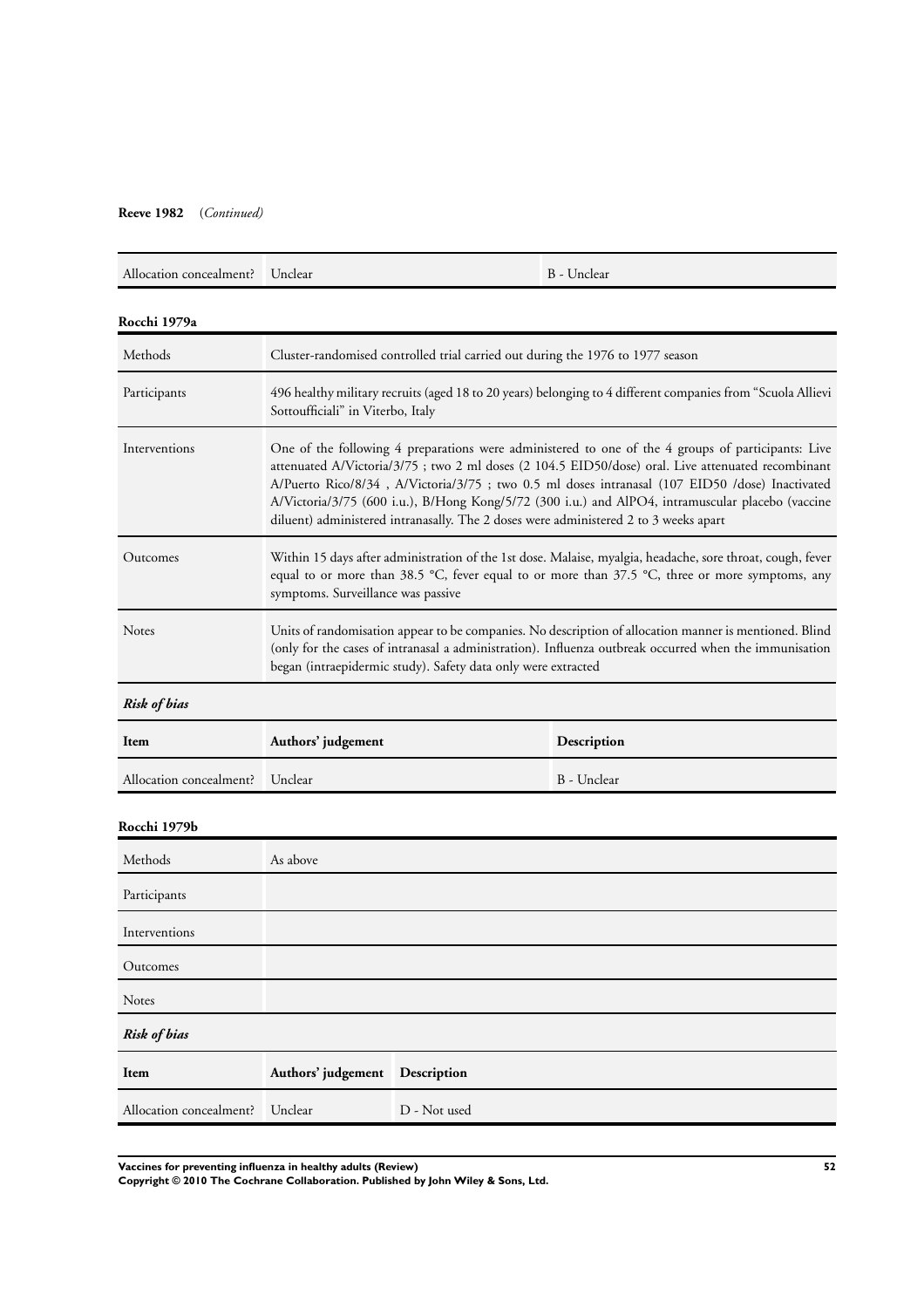## **Rytel 1977**

| Methods                 | Single blind randomised controlled trial conducted in the USA during 1974 to 1975 influenza season.<br>Follow up lasted from winter to spring. A "two month" epidemic period was described by the authors<br>with no reference to a definition and lasted 6 weeks. Study subjects were randomly assigned into three<br>subgroups to receive either two doses of the vaccine $(n = 47)$ , one dose of vaccine and one dose of placebo<br>$(n = 48)$ or two doses of placebo $(n = 48)$ at 14 days apart. Six months sera were collected on all study<br>subjects      |             |  |
|-------------------------|----------------------------------------------------------------------------------------------------------------------------------------------------------------------------------------------------------------------------------------------------------------------------------------------------------------------------------------------------------------------------------------------------------------------------------------------------------------------------------------------------------------------------------------------------------------------|-------------|--|
| Participants            | 143 young adult female student nurse volunteers: 95 treated and 48 placebo. Age of participants was 18<br>to 35                                                                                                                                                                                                                                                                                                                                                                                                                                                      |             |  |
| Interventions           | Live attenuated, bivalent, intranasal influenza A (containing 107,2 EID50) and B (containing 107,8<br>EID50) vaccines. Schedule and dose were single or double doses. Vaccine composition was: A/England/<br>42/72 (H3N2) and B/Hong Kong/5/72. Placebo was 5% sucrose. Vaccine was not recommended and<br>did not match circulating strain                                                                                                                                                                                                                          |             |  |
| Outcomes                | Influenza and adverse effects. An influenza case was defined as the presence of an influenza-like illness<br>(three or more symptoms of acute respiratory disease and temperature greater then 37.2) and virus isolation<br>and/or four fold rise in antibody titre in sera obtained ad 30 days and 6 months following immunisation.<br>Local adverse effects were upper respiratory symptoms and cough. These were subdivided into moderate<br>and severe. A definition of general adverse effects (again distinguished among moderate and severe) was<br>not given |             |  |
| Notes                   | One dose and two doses were analyzed together. Circulating strain was A/PortChalmers/1/73 (H3N2).<br>Efficacy and safety data extracted                                                                                                                                                                                                                                                                                                                                                                                                                              |             |  |
| <b>Risk of bias</b>     |                                                                                                                                                                                                                                                                                                                                                                                                                                                                                                                                                                      |             |  |
| Item                    | Authors' judgement                                                                                                                                                                                                                                                                                                                                                                                                                                                                                                                                                   | Description |  |
| Allocation concealment? | Unclear                                                                                                                                                                                                                                                                                                                                                                                                                                                                                                                                                              | B - Unclear |  |
| <b>Saxen 1999</b>       |                                                                                                                                                                                                                                                                                                                                                                                                                                                                                                                                                                      |             |  |
| Methods                 | Randomised controlled trial, double blind conducted in Finland during 1996 to 1997 influenza season.<br>Randomisation methods were not described                                                                                                                                                                                                                                                                                                                                                                                                                     |             |  |
| Participants            | 216 health care workers: 211 treated and 427 placebo                                                                                                                                                                                                                                                                                                                                                                                                                                                                                                                 |             |  |
| Interventions           | Trivalent inactivated intramuscular vaccine. Schedule and dose were: single dose; 15 micrograms each<br>strain. Vaccine composition was: A/Wahan/359/95, A/Singapore/6/86 and B/Beijing/184/93. Placebo<br>was saline for injection. Vaccine was recommended                                                                                                                                                                                                                                                                                                         |             |  |
| Outcomes                | Working days lost because of respiratory infections, episodes of respiratory infections, days ill and antimi-<br>crobial prescriptions. Respiratory infection was a common cold; febrile influenza-like illnesses were not<br>detected. Local adverse effects were defined as local pain. Systemic adverse effects were defined as fever<br>and fatigue                                                                                                                                                                                                              |             |  |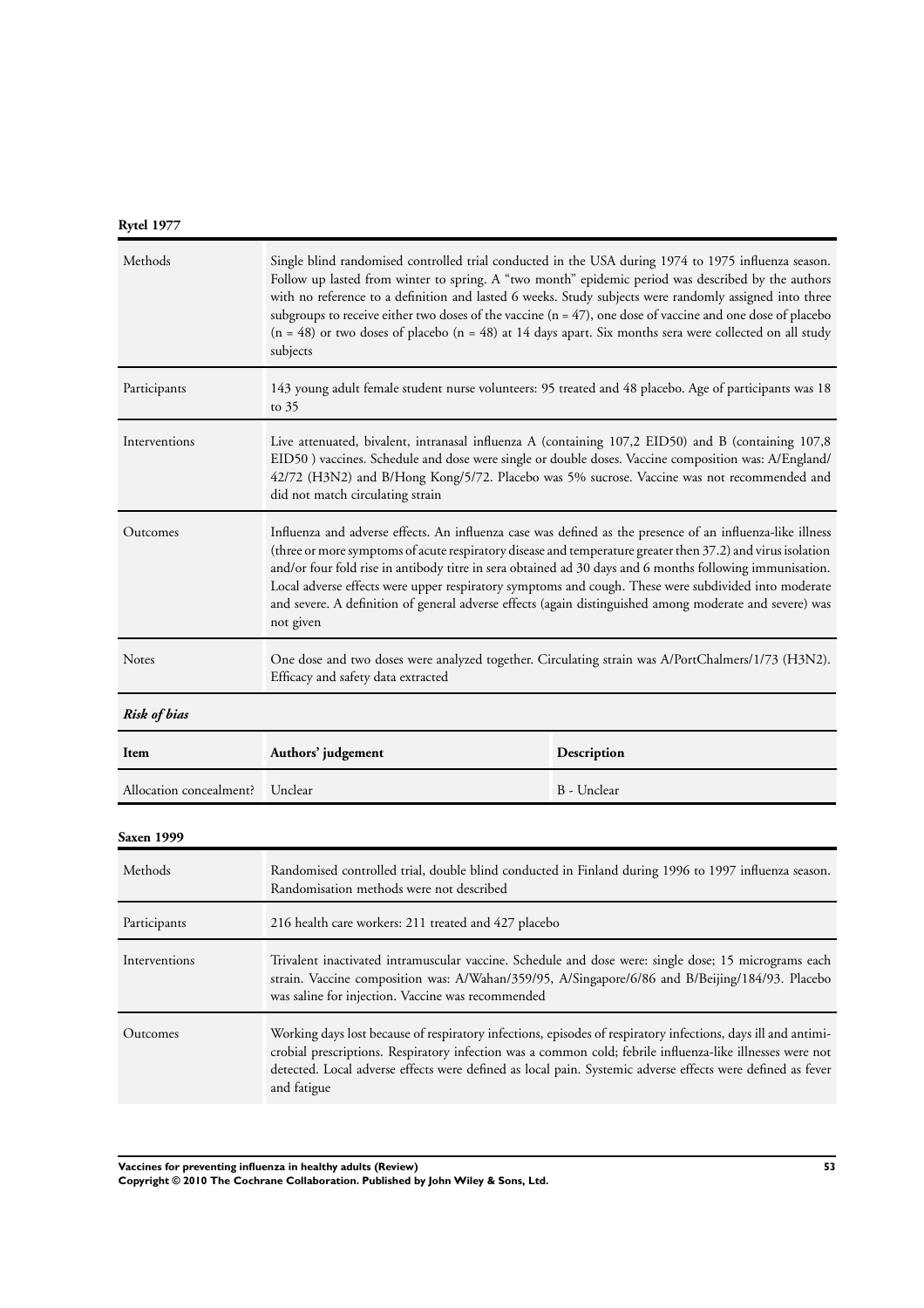#### **Saxen 1999** (*Continued)*

| Notes                   | Efficacy data were not extracted because episodes of respiratory infections were unclearly defined. Safety<br>data only were extracted                                                                                                                                                                                                                                                                                                                                                                                                                                                                                     |             |
|-------------------------|----------------------------------------------------------------------------------------------------------------------------------------------------------------------------------------------------------------------------------------------------------------------------------------------------------------------------------------------------------------------------------------------------------------------------------------------------------------------------------------------------------------------------------------------------------------------------------------------------------------------------|-------------|
| <b>Risk of bias</b>     |                                                                                                                                                                                                                                                                                                                                                                                                                                                                                                                                                                                                                            |             |
| Item                    | Authors' judgement                                                                                                                                                                                                                                                                                                                                                                                                                                                                                                                                                                                                         | Description |
| Allocation concealment? | Unclear                                                                                                                                                                                                                                                                                                                                                                                                                                                                                                                                                                                                                    | B - Unclear |
| Scheifele 2003          |                                                                                                                                                                                                                                                                                                                                                                                                                                                                                                                                                                                                                            |             |
| Methods                 | Randomised double-blind placebo controlled cross over trial assessing the association between exposure<br>to the vaccine and onset of oculo-respiratory syndrome (ORS) in healthy adults with no previous history<br>of ORS. The trial took place in five centres in Canada in September 2001 and was one of the conditions<br>of registration of the vaccine, given the high incidence of ORS in the previous season. Centralised ran-<br>domisation and allocation of centrally prepared coded opaque syringes took place. Cross over to either<br>vaccine or placebo took place 5 to 7 days after the initial injection |             |
| Participants            | Six hundred and fifty one adults with a mean age of 45 took part. Seventeen participants are unaccounted<br>for                                                                                                                                                                                                                                                                                                                                                                                                                                                                                                            |             |
| Interventions           | Fluviral (Shire) split trivalent containing A/New Caledonia/20/99 (H1N1); A/Panama/2007/99 (H3N2)<br>; B/Victoria/504/2000 with additional splitting with Triton X-100 splitting agent or saline placebo 0.5<br>mls. Additional splitting was necessary to test the hypothesis that large clumps of virions were responsible<br>for the ORS seen the previous season                                                                                                                                                                                                                                                       |             |
| Outcomes                | ORS (bilateral conjunctivitis, facial swelling - lip, lid or mouth, difficulty in breathing and chest discomfort,<br>including cough, wheeze, dysphagia or sore throat). Local signs/symptoms (redness, swelling, pain). Follow<br>up was by phone interview at 24 hours and 6 days after vaccination                                                                                                                                                                                                                                                                                                                      |             |

Notes The authors conclude that (mild) ORS is significantly associated with split TIV immunisation (attributable risk 2.9%, 0.6 to 5.2). Other adverse effects associated with TIV are hoarseness (1.3%, 0.3 to 1.3) and coughing 1.2%, 0.2 to 1.6). The study is good quality and the authors conclusions are robust. It is extraordinary that no one has looked for these symptoms before but it may be that the relatively young age of participants and the hypothesis contributed to this. Safety-only study

## *Risk of bias*

| Item                            | Authors' judgement | Description  |
|---------------------------------|--------------------|--------------|
| Allocation concealment? Unclear |                    | D - Not used |

**Vaccines for preventing influenza in healthy adults (Review) 54**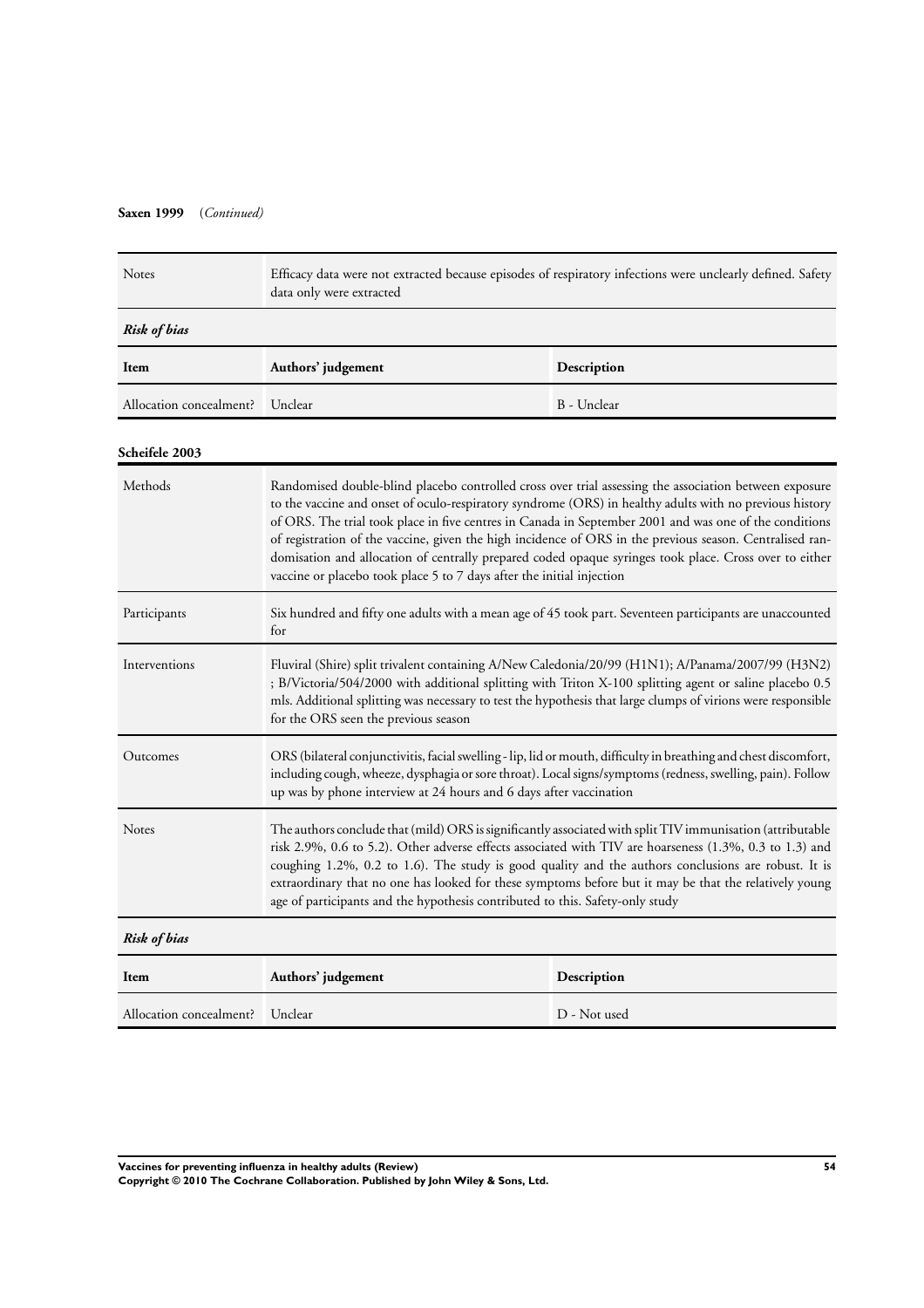## **Shoenberger 1979**

| Methods                 | Surveillance population-based study conducted in USA, during the 1976 to 1977 influenza season. The<br>study tested the association between influenza vaccination and Guillan-Barrè Syndrome. Neurologists<br>were directly contacted; physician and hospital records were reviewed . Suspected cases reported to CDC<br>directly by patients or medical personnel were included only if accepted by a state health department.<br>Follow up period was 01/10/76-31/01/77                                                                                                                                                                                                                                                                                                      |              |
|-------------------------|--------------------------------------------------------------------------------------------------------------------------------------------------------------------------------------------------------------------------------------------------------------------------------------------------------------------------------------------------------------------------------------------------------------------------------------------------------------------------------------------------------------------------------------------------------------------------------------------------------------------------------------------------------------------------------------------------------------------------------------------------------------------------------|--------------|
| Participants            | USA population                                                                                                                                                                                                                                                                                                                                                                                                                                                                                                                                                                                                                                                                                                                                                                 |              |
| Interventions           | Monovalent A/New Jersey/76 or bivalent A/New Jersey/76 and A/Victoria/75 parenteral vaccine                                                                                                                                                                                                                                                                                                                                                                                                                                                                                                                                                                                                                                                                                    |              |
| Outcomes                | Cases of Guillain-Barré syndrome                                                                                                                                                                                                                                                                                                                                                                                                                                                                                                                                                                                                                                                                                                                                               |              |
| Notes                   | Results were stratified by age group and vaccine type. Vaccination rates in population were obtained from<br>national immunisation survey<br>Rare events (safety)                                                                                                                                                                                                                                                                                                                                                                                                                                                                                                                                                                                                              |              |
| <b>Risk of bias</b>     |                                                                                                                                                                                                                                                                                                                                                                                                                                                                                                                                                                                                                                                                                                                                                                                |              |
| Item                    | Authors' judgement                                                                                                                                                                                                                                                                                                                                                                                                                                                                                                                                                                                                                                                                                                                                                             | Description  |
| Allocation concealment? | Unclear                                                                                                                                                                                                                                                                                                                                                                                                                                                                                                                                                                                                                                                                                                                                                                        | D - Not used |
| <b>Siscovick 2000</b>   |                                                                                                                                                                                                                                                                                                                                                                                                                                                                                                                                                                                                                                                                                                                                                                                |              |
| Methods                 | Study assessing the association between influenza vaccination the previous year and the risk of primary<br>(i.e. occurring in people with no previous history of cardiac disease) cardiac arrest. Case-control study on<br>360 cases and 418 controls                                                                                                                                                                                                                                                                                                                                                                                                                                                                                                                          |              |
| Participants            | Cases: subjects who experienced primary cardiac arrest, aged between 25 to 74 years<br>Controls: healthy subjects selected randomly from the community, who were matched to the cases for age<br>and sex                                                                                                                                                                                                                                                                                                                                                                                                                                                                                                                                                                       |              |
| Interventions           | Immunisation with influenza vaccine, assessed by means of questionnaires                                                                                                                                                                                                                                                                                                                                                                                                                                                                                                                                                                                                                                                                                                       |              |
| Outcomes                | Cardiac arrest                                                                                                                                                                                                                                                                                                                                                                                                                                                                                                                                                                                                                                                                                                                                                                 |              |
| Notes                   | The authors concluded that vaccination is protective against primary cardiac arrest (OR 0.51, 95% CI<br>0.33 to 0.79). The difficulty of case ascertainment (77% of potential cases had no ME report and/or<br>autopsy), recall bias (spouses provided exposure data for 304 cases, while 56 survivor cases provided data<br>jointly with their spouses) make the conclusions of this study unreliable. It is impossible to judge the<br>reliability of this study because of a lack of details on the circulation of influenza in the study areas in the<br>12 months preceding cardiac arrest (the causal hypothesis is based on the effects of influenza infection on<br>the oxygen supply to the myocardium through lung infection and inflammation). Rare events (safety) |              |
| <b>Risk of bias</b>     |                                                                                                                                                                                                                                                                                                                                                                                                                                                                                                                                                                                                                                                                                                                                                                                |              |
| Item                    | Authors' judgement                                                                                                                                                                                                                                                                                                                                                                                                                                                                                                                                                                                                                                                                                                                                                             | Description  |

**Vaccines for preventing influenza in healthy adults (Review) 55**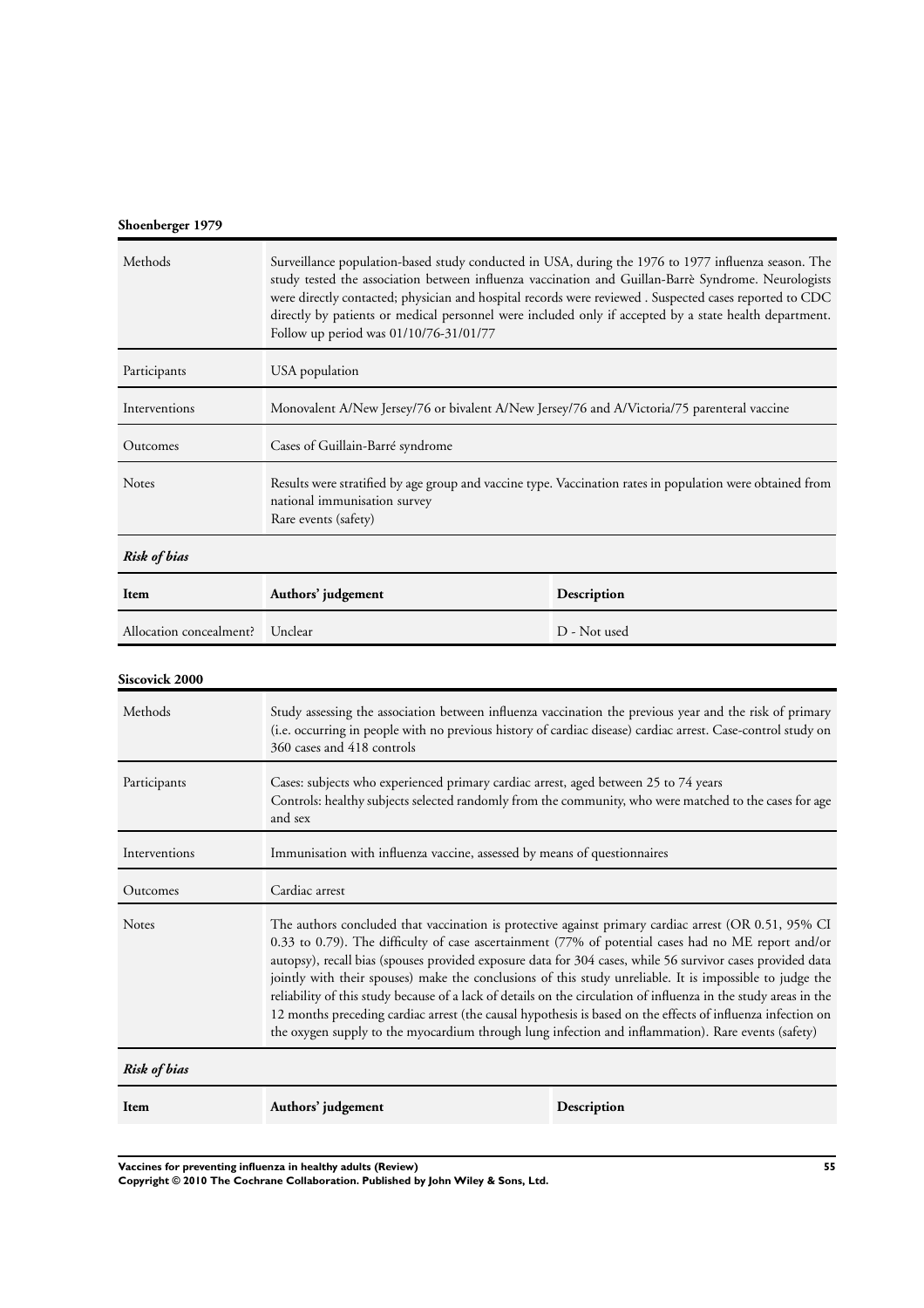#### **Siscovick 2000** (*Continued)*

| Allocation concealment? | Unclear                                                                                                                                                                                                                                                                                                                                                                                                                                                                                               |             | D - Not used                                                                                         |
|-------------------------|-------------------------------------------------------------------------------------------------------------------------------------------------------------------------------------------------------------------------------------------------------------------------------------------------------------------------------------------------------------------------------------------------------------------------------------------------------------------------------------------------------|-------------|------------------------------------------------------------------------------------------------------|
| Spencer 1977            |                                                                                                                                                                                                                                                                                                                                                                                                                                                                                                       |             |                                                                                                      |
| Methods                 | Controlled trial, single blind                                                                                                                                                                                                                                                                                                                                                                                                                                                                        |             |                                                                                                      |
| Participants            | lived together or worked in close proximity                                                                                                                                                                                                                                                                                                                                                                                                                                                           |             | 21 pairs of students and employers at the University of California, aged between 24 and 50 years who |
| Interventions           | Recombinant, live attenuated R 75 vaccine (B/Hong Kong/5/72 and B/Russia/69) containing 107.5 EID<br>/ dose versus placebo (allantoic fluid). Lyophilized vaccine was supplied by Smith, Kline and French<br>Laboratories and diluted with 2.5 ml of a 5% sucrose solution just before administration. Both preparations<br>were administered intranasally (5 drops/nostril). In each pair one individual received vaccine and the other<br>one placebo. A second dose was administered 14 days apart |             |                                                                                                      |
| Outcomes                | Any clinical symptoms within 7 days after each immunisation (rhinitis, cough, pharyngitis, headache,<br>malaise and myalgia were the prominent observed symptoms, but given as aggregates)                                                                                                                                                                                                                                                                                                            |             |                                                                                                      |
| Notes                   | Reported safety data don't allow quantitative analysis                                                                                                                                                                                                                                                                                                                                                                                                                                                |             |                                                                                                      |
| <b>Risk of bias</b>     |                                                                                                                                                                                                                                                                                                                                                                                                                                                                                                       |             |                                                                                                      |
| Item                    | Authors' judgement                                                                                                                                                                                                                                                                                                                                                                                                                                                                                    | Description |                                                                                                      |
| Allocation concealment? | Unclear                                                                                                                                                                                                                                                                                                                                                                                                                                                                                               | B - Unclear |                                                                                                      |
| Sumarokow 1971          |                                                                                                                                                                                                                                                                                                                                                                                                                                                                                                       |             |                                                                                                      |
| Methods                 | Field trial conducted in Russia during the 1968 to 1969 influenza season. Follow up lasted the whole<br>epidemic period. The epidemic period was defined as the period of highest influenza morbidity and lasted<br>11 weeks, from the last ten days of January to the first ten days of April. Vaccinations were carried out<br>using coded preparation. Sampling virological and serological survey of ill people was performed                                                                     |             |                                                                                                      |
| Participants            | 19,887 population: 9945 treated and 9942 placebo. Age of participants was 13 to 25                                                                                                                                                                                                                                                                                                                                                                                                                    |             |                                                                                                      |
| Interventions           | Live allantoic intranasal vaccine. Schedule and dose were: 3 doses. Vaccine composition was not indicated.<br>Placebo was not described. Vaccine was not recommended and did not match circulating strain                                                                                                                                                                                                                                                                                             |             |                                                                                                      |
| Outcomes                | Clinical cases, deaths, severity of illness. Clinical outcomes were all the acute respiratory infections.<br>Laboratory confirmation was obtained on a sample of ill participants by virus isolation or demonstration<br>of seroconversion. Bronchitis, otitis and pneumonia were considered as complications. Passive surveillance<br>was carried out                                                                                                                                                |             |                                                                                                      |
| Notes                   | A first study group with children 3 to 12 years old was excluded. A second study group with subjects aged<br>13 to 25 was included in analysis. The trial compared two live vaccines (allantoic intranasal vaccine and<br>tissue vaccine for oral administration) against placebo. Only intranasal vaccine was included in analysis.<br>Deaths from flu were not recorded. Circulating strain was A2/Hong Kong/68                                                                                     |             |                                                                                                      |

**Vaccines for preventing influenza in healthy adults (Review) 56**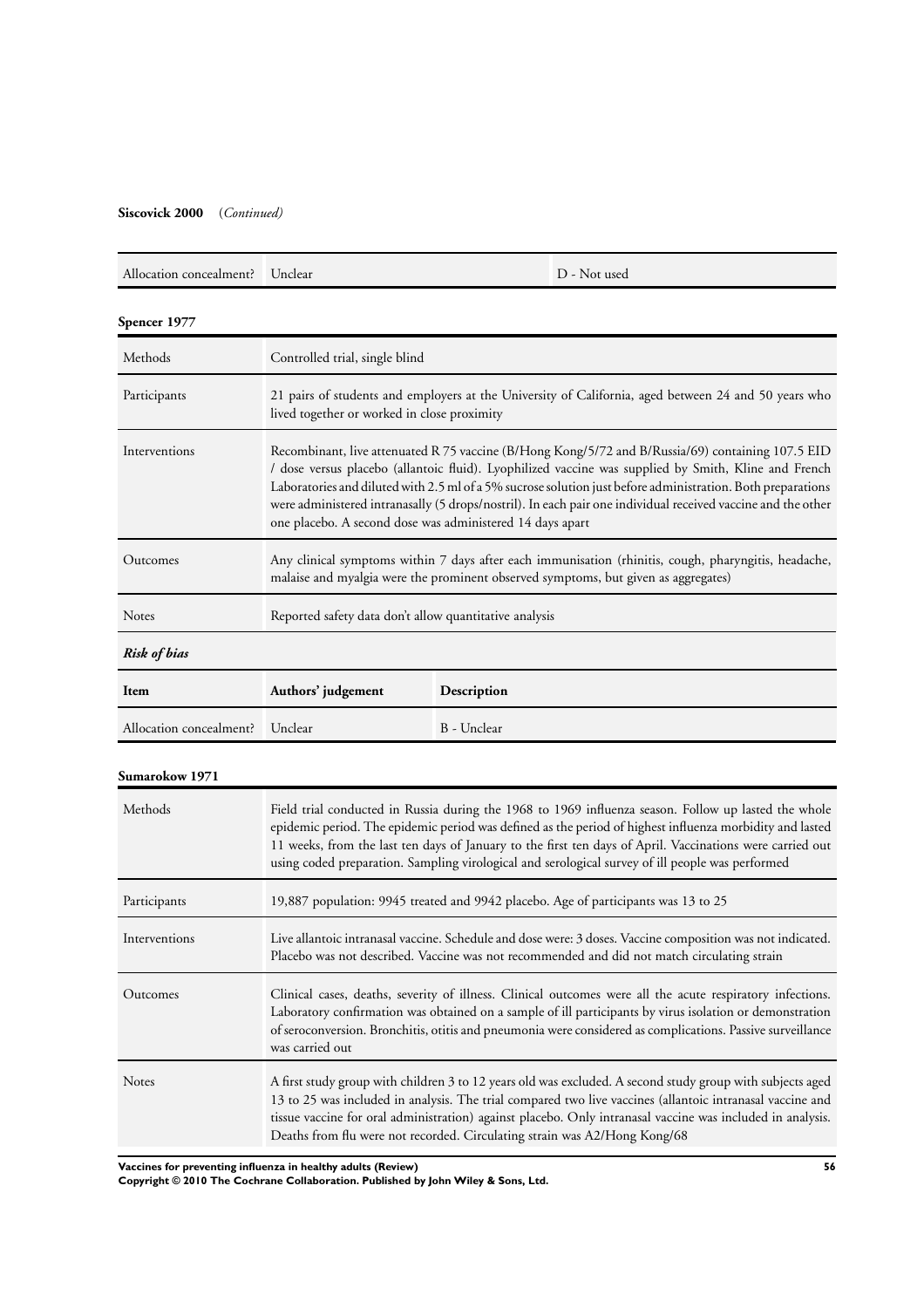#### **Sumarokow 1971** (*Continued)*

|                         | Effectiveness data only were extracted                                                                                                                                                                                                                                                                                                                                                                                                                          |                                                                                                   |  |
|-------------------------|-----------------------------------------------------------------------------------------------------------------------------------------------------------------------------------------------------------------------------------------------------------------------------------------------------------------------------------------------------------------------------------------------------------------------------------------------------------------|---------------------------------------------------------------------------------------------------|--|
| Risk of bias            |                                                                                                                                                                                                                                                                                                                                                                                                                                                                 |                                                                                                   |  |
| Item                    | Authors' judgement                                                                                                                                                                                                                                                                                                                                                                                                                                              | Description                                                                                       |  |
| Allocation concealment? | Yes                                                                                                                                                                                                                                                                                                                                                                                                                                                             | A - Adequate                                                                                      |  |
| Tannock 1984            |                                                                                                                                                                                                                                                                                                                                                                                                                                                                 |                                                                                                   |  |
| Methods                 | Controlled clinical trial, double blind, conducted in Australia during the 1981 influenza season. Follow<br>up lasted from winter to spring. Influenza period was not defined. Voluntary were alternatively allocated<br>to groups in a double blind manner. Six months sera were collected                                                                                                                                                                     |                                                                                                   |  |
| Participants            | 32 placebo. Age of participants was 16 to 64                                                                                                                                                                                                                                                                                                                                                                                                                    | 88 volunteer staff from Newcastle Hospital and the Commonwealth Steel Corporation: 56 treated and |  |
| Interventions           | Trivalent subunit parenteral vaccine. Schedule and dose were: 7 micrograms each, one or two doses.<br>Vaccine composition was: A/Brazil/11/78, A/Bangkok/1/79, B/Singapore/222/79. Placebo was saline for<br>injection. Vaccine was recommended and matched circulating strain                                                                                                                                                                                  |                                                                                                   |  |
| Outcomes                | Influenza and adverse effects. A case of influenza was defined as a respiratory illness, retrospectively<br>reported, associated with a 4-fold antibody titre increase between post-vaccination and post-epidemic<br>sera. Local side effects were redness, swelling, warmth or irritation, pain on contact, pain with pressure,<br>continuous pain, or restriction of arm movement; systemic reactions were fever, chills, sweating, drowsiness<br>or insomnia |                                                                                                   |  |
| Notes                   | One dose and two doses were analyzed together; very high drop out . Circulating strain was A/Bangkok/<br>1/79. Safety data only were extracted                                                                                                                                                                                                                                                                                                                  |                                                                                                   |  |
| <b>Risk of bias</b>     |                                                                                                                                                                                                                                                                                                                                                                                                                                                                 |                                                                                                   |  |
| Item                    | Authors' judgement<br>Description                                                                                                                                                                                                                                                                                                                                                                                                                               |                                                                                                   |  |
| Allocation concealment? | No<br>C - Inadequate                                                                                                                                                                                                                                                                                                                                                                                                                                            |                                                                                                   |  |
| Waldman 1969a           |                                                                                                                                                                                                                                                                                                                                                                                                                                                                 |                                                                                                   |  |
| Methods                 | Randomised controlled trial, double blind conducted in USA during 1968 to 1969 influenza season.<br>Follow up lasted the whole epidemic period. Epidemic curve was traced by absenteeism in the local<br>industries and schools and virus isolation and lasted 7 weeks. Randomisation methods were not described.<br>One half of the volunteers gave serial blood and nasal wash samples                                                                        |                                                                                                   |  |
| Participants            | 524 school teachers: 465 treated and 118 placebo. Age of participants was not indicated                                                                                                                                                                                                                                                                                                                                                                         |                                                                                                   |  |

**Vaccines for preventing influenza in healthy adults (Review) 57**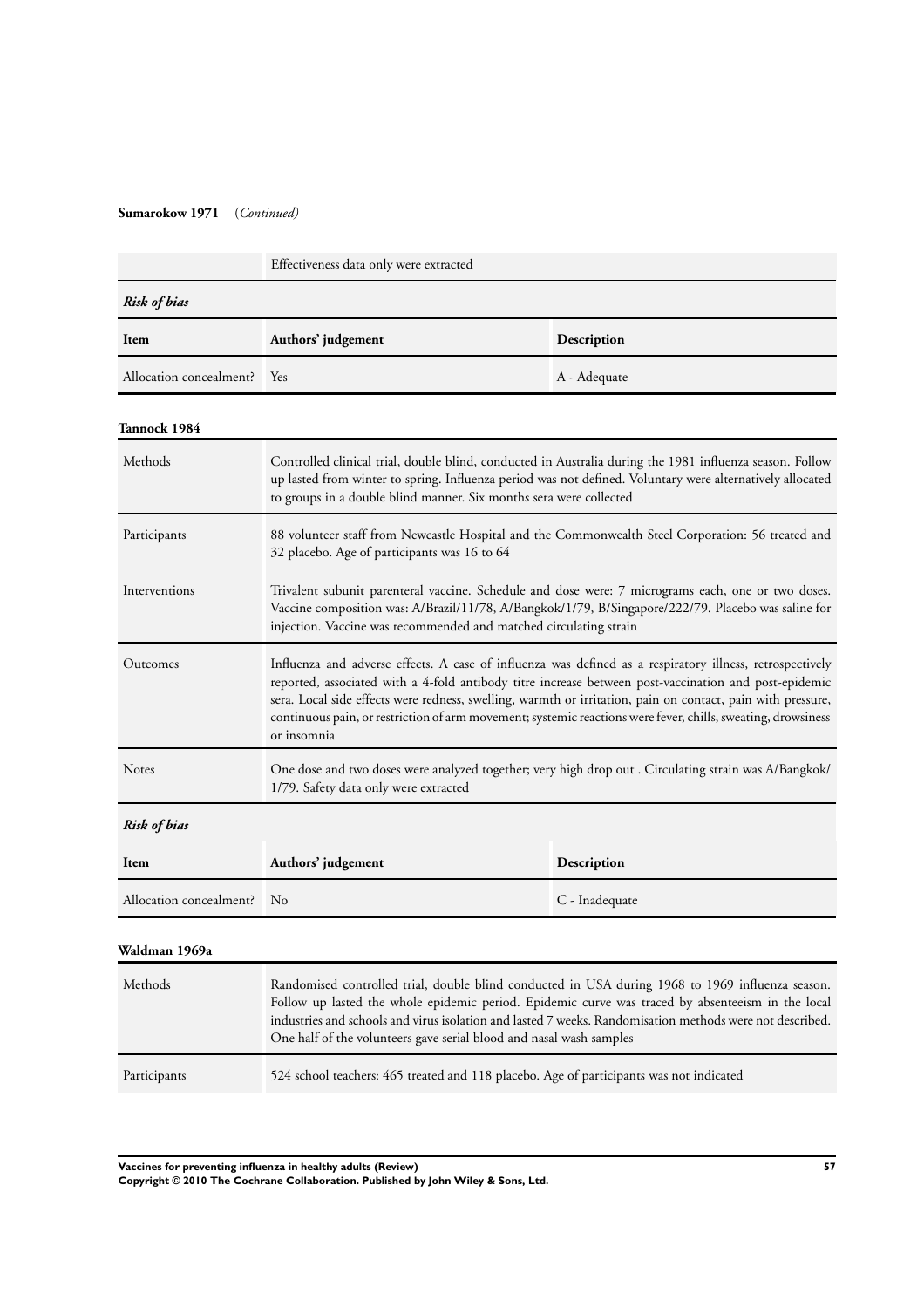#### **Waldman 1969a** (*Continued)*

| Interventions           | Monovalent inactivated intramuscular vaccine. Schedule and dose were: 1 or 2 doses. Vaccine composi-<br>tion was: A/Hong Kong/68. Placebo was saline for injection. Vaccine was recommended and matched<br>circulating strain                                                                                                                                                            |             |
|-------------------------|------------------------------------------------------------------------------------------------------------------------------------------------------------------------------------------------------------------------------------------------------------------------------------------------------------------------------------------------------------------------------------------|-------------|
| Outcomes                | Clinical cases and side effects. Clinical case definition was based on the presence of a temperature $>100^{\circ}F$<br>or a feverish feeling plus any 2 of the following symptoms: sore throat, muscle or joint pain, cough, stuffy<br>or runny nose. Passive surveillance was carried out                                                                                              |             |
| Notes                   | Data concerning adverse effects were only partially reported by graph. Circulating strain was A2/Hong<br>Kong/68. Effectiveness data only were extracted                                                                                                                                                                                                                                 |             |
| <b>Risk of bias</b>     |                                                                                                                                                                                                                                                                                                                                                                                          |             |
| Item                    | Authors' judgement<br>Description                                                                                                                                                                                                                                                                                                                                                        |             |
| Allocation concealment? | Unclear                                                                                                                                                                                                                                                                                                                                                                                  | B - Unclear |
| Waldman 1969b           |                                                                                                                                                                                                                                                                                                                                                                                          |             |
| Methods                 | Randomised controlled trial, double blind conducted in USA during 1968 to 1969 influenza season.<br>Follow up lasted the whole epidemic period. Epidemic curve was traced by absenteeism in the local<br>industries and schools and virus isolation and lasted 7 weeks. Randomisation methods were not described.<br>One half of the volunteers gave serial blood and nasal wash samples |             |
| Participants            | 590 school teachers: 471 treated and 119 placebo. Age of participants was not indicated                                                                                                                                                                                                                                                                                                  |             |
| Interventions           | Polyvalent inactivated intramuscular vaccine. Schedule and dose were: 1 or 2 doses. Vaccine composition<br>was: A2/Japan/170/62 150 CCA, A2/Taiwan/1/64 150 CCA, B/Massachusetts/3/66 300 CCA. Placebo<br>was saline for injection. Vaccine was recommended but did not match circulating strain                                                                                         |             |
| Outcomes                | Clinical cases and side effects. Clinical case definition was based on the presence of a "temperature > 100°F<br>or a feverish feeling plus any 2 of the following symptoms: sore throat, muscle or joint pain, cough, stuffy<br>or runny nose. Passive surveillance was carried out.                                                                                                    |             |
| Notes                   | Data concerning adverse effects were only partially reported by graph. Circulating strain was A2/Hong<br>Kong/68. Efficacy data only were extracted                                                                                                                                                                                                                                      |             |
| <b>Risk of bias</b>     |                                                                                                                                                                                                                                                                                                                                                                                          |             |
| Item                    | Authors' judgement<br>Description                                                                                                                                                                                                                                                                                                                                                        |             |
| Allocation concealment? | Unclear                                                                                                                                                                                                                                                                                                                                                                                  | B - Unclear |

**Vaccines for preventing influenza in healthy adults (Review) 58**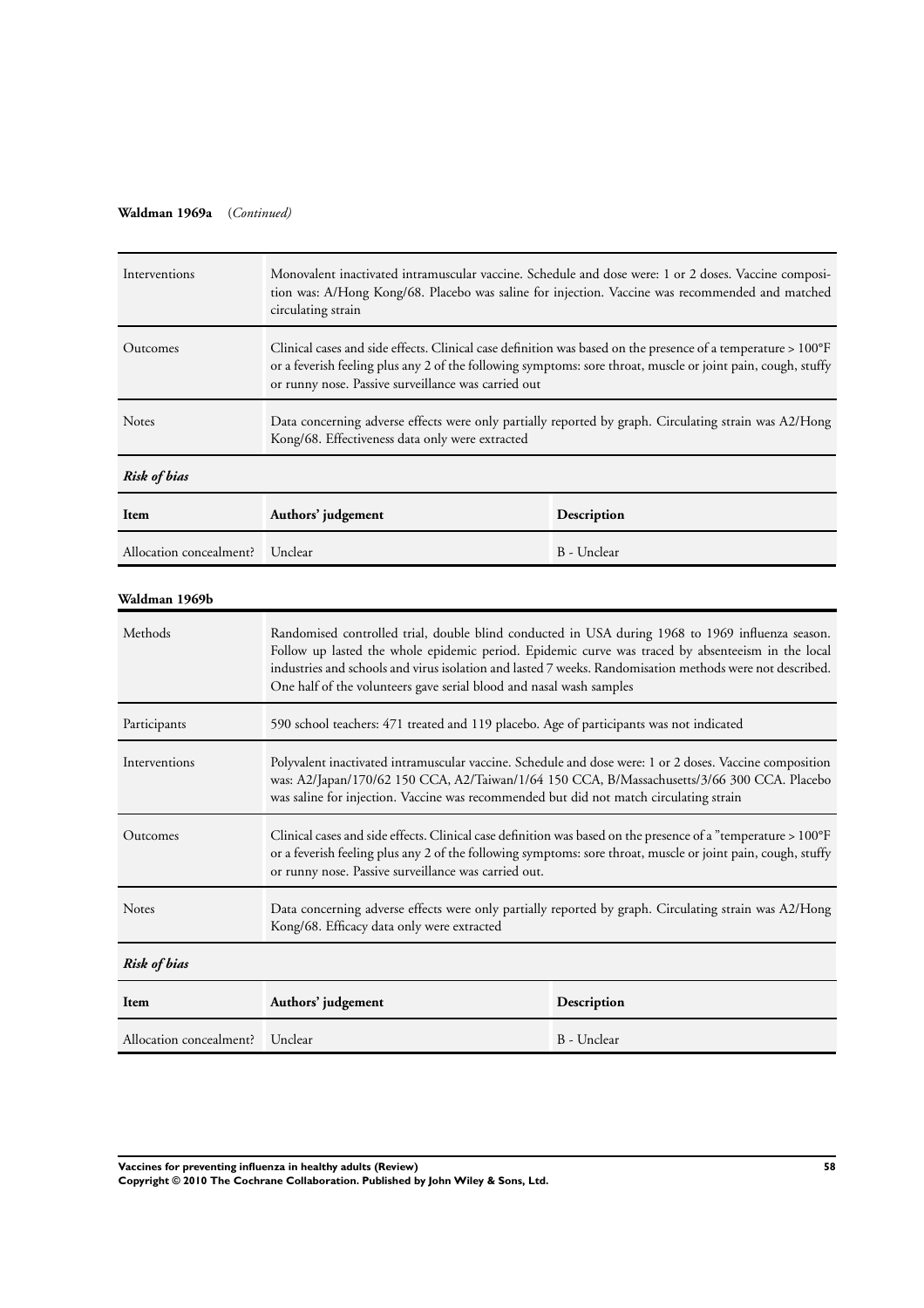## **Waldman 1969c**

| Methods                 | Randomised controlled trial, double blind conducted in USA during 1968 to 1969 influenza season.<br>Follow up lasted the whole epidemic period. Epidemic curve was traced by absenteeism in the local<br>industries and schools and virus isolation and lasted 7 weeks. Randomisation methods were not described.<br>One half of the volunteers gave serial blood and nasal wash samples |             |
|-------------------------|------------------------------------------------------------------------------------------------------------------------------------------------------------------------------------------------------------------------------------------------------------------------------------------------------------------------------------------------------------------------------------------|-------------|
| Participants            | 597 school teachers: 479 treated and 118 placebo. Age of participants was not indicated                                                                                                                                                                                                                                                                                                  |             |
| Interventions           | Monovalent inactivated aerosol vaccine. Schedule and dose were: 1 or 2 doses. Vaccine composition was:<br>A/Hong Kong/68. Placebo was saline for injection. Vaccine was recommended and matched circulating<br>strain                                                                                                                                                                    |             |
| Outcomes                | Clinical cases and side effects. Clinical case definition was based on the presence of a "temperature > 100°F<br>or a feverish feeling plus any 2 of the following symptoms: sore throat, muscle or joint pain, cough, stuffy<br>or runny nose. Passive surveillance was carried out                                                                                                     |             |
| <b>Notes</b>            | Data concerning adverse effects were only partially reported by graph. Circulating strain was A2/Hong<br>Kong/68. Efficacy data only were extracted                                                                                                                                                                                                                                      |             |
| <b>Risk of bias</b>     |                                                                                                                                                                                                                                                                                                                                                                                          |             |
| Item                    | Authors' judgement<br>Description                                                                                                                                                                                                                                                                                                                                                        |             |
| Allocation concealment? | Unclear                                                                                                                                                                                                                                                                                                                                                                                  | B - Unclear |

### **Waldman 1969d**

| Methods             | Randomised controlled trial, double blind, conducted in USA during 1968 to 1969 influenza season.<br>Follow up lasted the whole epidemic period. Epidemic curve was traced by absenteeism in the local<br>industries and schools and virus isolation and lasted 7 weeks. Randomisation methods were not described.<br>One half of the volunteers gave serial blood and nasal wash samples |             |  |
|---------------------|-------------------------------------------------------------------------------------------------------------------------------------------------------------------------------------------------------------------------------------------------------------------------------------------------------------------------------------------------------------------------------------------|-------------|--|
| Participants        | 590 school teachers: 471 treated and 119 placebo. Age of participants was not indicated                                                                                                                                                                                                                                                                                                   |             |  |
| Interventions       | Polyvalent inactivated aerosol vaccine. Schedule and dose were: 1 or 2 doses. Vaccine composition was:<br>A2/Japan/170/62 150 CCA, A2/Taiwan/1/64 150 CCA, B/Massachusetts/3/66 300 CCA. Placebo was<br>saline for injection. Vaccine was recommended but did not match circulating strain                                                                                                |             |  |
| Outcomes            | Clinical cases and side effects. Clinical case definition was based on the presence of a "temperature > 100°F<br>or a feverish feeling plus any 2 of the following symptoms: sore throat, muscle or joint pain, cough, stuffy<br>or runny nose". Passive surveillance was carried out.                                                                                                    |             |  |
| <b>Notes</b>        | Data concerning adverse effects were only partially reported by graph. Circulating strain was A2/Hong<br>Kong/68. Efficacy data only were extracted                                                                                                                                                                                                                                       |             |  |
| <b>Risk of bias</b> |                                                                                                                                                                                                                                                                                                                                                                                           |             |  |
| Item                | Authors' judgement                                                                                                                                                                                                                                                                                                                                                                        | Description |  |

**Vaccines for preventing influenza in healthy adults (Review) 59**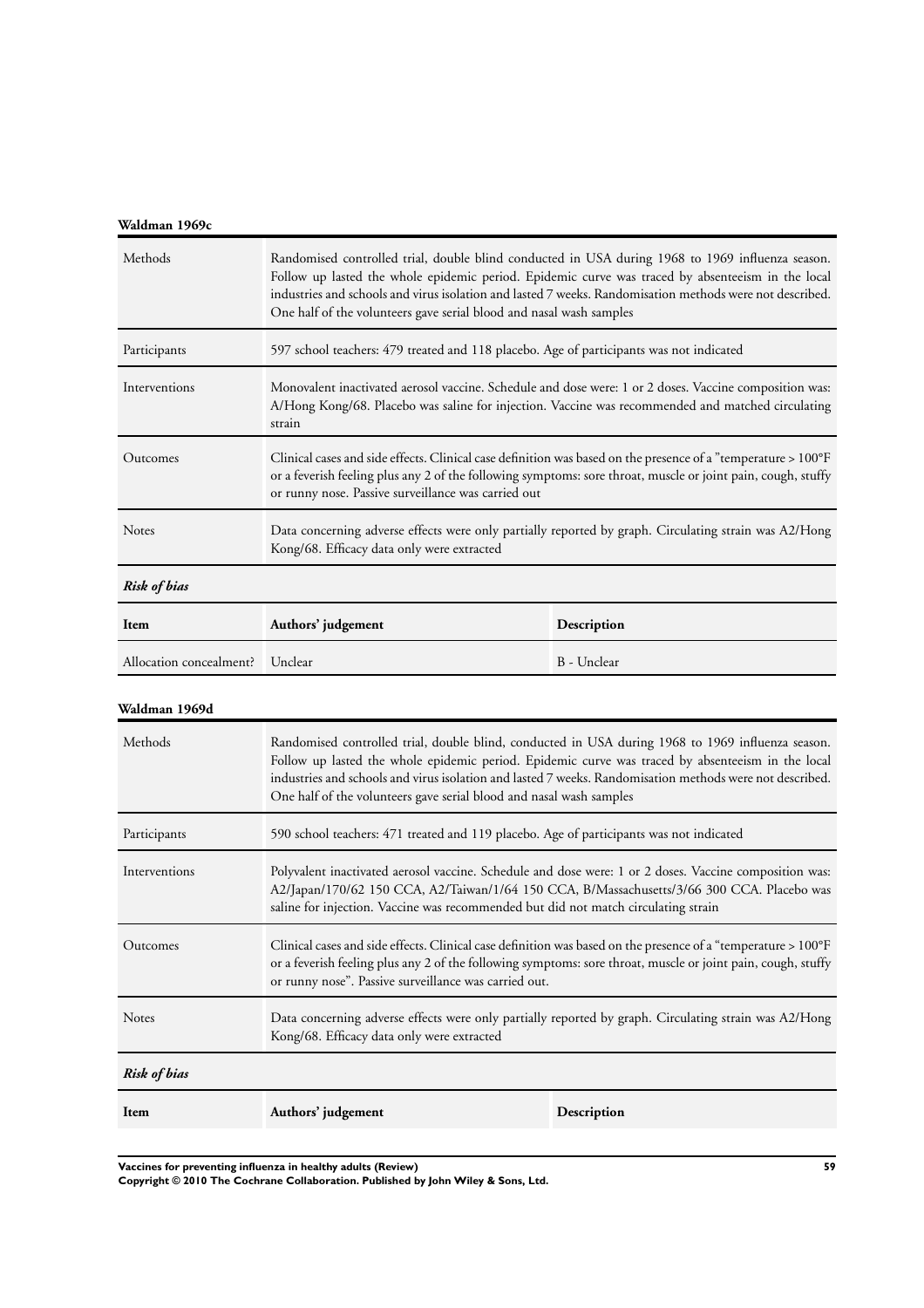#### **Waldman 1969d** (*Continued)*

| Allocation concealment? | Unclear                                                                                                                                                                                                                                                                                                                                                                                                                                                                                                                                            | B - Unclear                                                                                                                                                                                                          |
|-------------------------|----------------------------------------------------------------------------------------------------------------------------------------------------------------------------------------------------------------------------------------------------------------------------------------------------------------------------------------------------------------------------------------------------------------------------------------------------------------------------------------------------------------------------------------------------|----------------------------------------------------------------------------------------------------------------------------------------------------------------------------------------------------------------------|
| Waldman 1972a           |                                                                                                                                                                                                                                                                                                                                                                                                                                                                                                                                                    |                                                                                                                                                                                                                      |
| Methods                 | Randomised controlled trial, double blind conducted in USA during 1968 to 1969 influenza season.<br>Follow up lasted the whole epidemic period. Epidemic curve was traced by absenteeism in the local<br>industries and schools and virus isolation and lasted 7 weeks. Identical looking coded vials were used<br>to dispense material. Sampling virological and serological survey of ill people was performed. Two doses<br>were administered but as outbreak occurred mostly between them only effectiveness of the first dose was<br>assessed |                                                                                                                                                                                                                      |
| Participants            | 244 volunteer students and staff members: 195 treated and 49 placebo. Age of participants was not<br>indicated                                                                                                                                                                                                                                                                                                                                                                                                                                     |                                                                                                                                                                                                                      |
| Interventions           | Monovalent A aerosol vaccine. Schedule and dose were: 200 CCA . Vaccine composition was: A2/Aichi/<br>1/68. Placebo was saline for injection. Vaccine was recommended and matched circulating strain                                                                                                                                                                                                                                                                                                                                               |                                                                                                                                                                                                                      |
| Outcomes                | Clinical cases and adverse effects. Clinical cases were defined as febrile respiratory illness with oral temper-<br>ature higher then 99.5 F. Local adverse effects were defined as pain and/or tenderness and redness and/or<br>swelling. Systemic adverse effects were defined as general (fever, muscle pain, nausea or vomiting, diarrhea<br>and malaise) or respiratory (runny and/or stuffy nose, sore throat, cough, shortness of breath). Passive<br>surveillance was carried out                                                          |                                                                                                                                                                                                                      |
| Notes                   | Illness during the first one or two weeks after vaccination was not excluded, but authors stated that this<br>fact did not affect the results. Circulating strain was A2/Aichi/2/68. Efficacy and safety data were extracted                                                                                                                                                                                                                                                                                                                       |                                                                                                                                                                                                                      |
| Risk of bias            |                                                                                                                                                                                                                                                                                                                                                                                                                                                                                                                                                    |                                                                                                                                                                                                                      |
| Item                    | Authors' judgement                                                                                                                                                                                                                                                                                                                                                                                                                                                                                                                                 | Description                                                                                                                                                                                                          |
| Allocation concealment? | Yes                                                                                                                                                                                                                                                                                                                                                                                                                                                                                                                                                | A - Adequate                                                                                                                                                                                                         |
| Waldman 1972b           |                                                                                                                                                                                                                                                                                                                                                                                                                                                                                                                                                    |                                                                                                                                                                                                                      |
| Methods                 |                                                                                                                                                                                                                                                                                                                                                                                                                                                                                                                                                    | Randomised controlled trial, double blind conducted in USA during 1968 to 1969 influenza season.<br>$\sim$ 1.1 at 1.1 at 1.2 at 2.2 at 1.1 metric states and a second control of the 1.2 at 2.1 at 2.1 at 2.1 at 2.1 |

| Participants<br>239 volunteer students and staff members: 190 treated and 49 placebo. Age of participants was not<br>indicated<br>Monovalent A subcutaneous vaccine. Schedule and dose were: 200 CCA. Vaccine composition was: A2/<br>Interventions<br>Aichi/1/69. Placebo was saline for injection. Vaccine was recommended and matched circulating strain | <i>ivietnous</i> | Kandomised controlled trial, double blind conducted in USA during 1908 to 1909 innuenza season.<br>Follow up lasted the whole epidemic period. Epidemic curve was traced by absenteeism in the local<br>industries and schools and virus isolation and lasted 7 weeks. Identical looking coded vials were used<br>to dispense material. Sampling virological and serological survey of ill people was performed. Two doses<br>were administered but as outbreak occurred mostly between them only effectiveness of the first dose was<br>assessed |
|-------------------------------------------------------------------------------------------------------------------------------------------------------------------------------------------------------------------------------------------------------------------------------------------------------------------------------------------------------------|------------------|---------------------------------------------------------------------------------------------------------------------------------------------------------------------------------------------------------------------------------------------------------------------------------------------------------------------------------------------------------------------------------------------------------------------------------------------------------------------------------------------------------------------------------------------------|
|                                                                                                                                                                                                                                                                                                                                                             |                  |                                                                                                                                                                                                                                                                                                                                                                                                                                                                                                                                                   |
|                                                                                                                                                                                                                                                                                                                                                             |                  |                                                                                                                                                                                                                                                                                                                                                                                                                                                                                                                                                   |

**Vaccines for preventing influenza in healthy adults (Review) 60**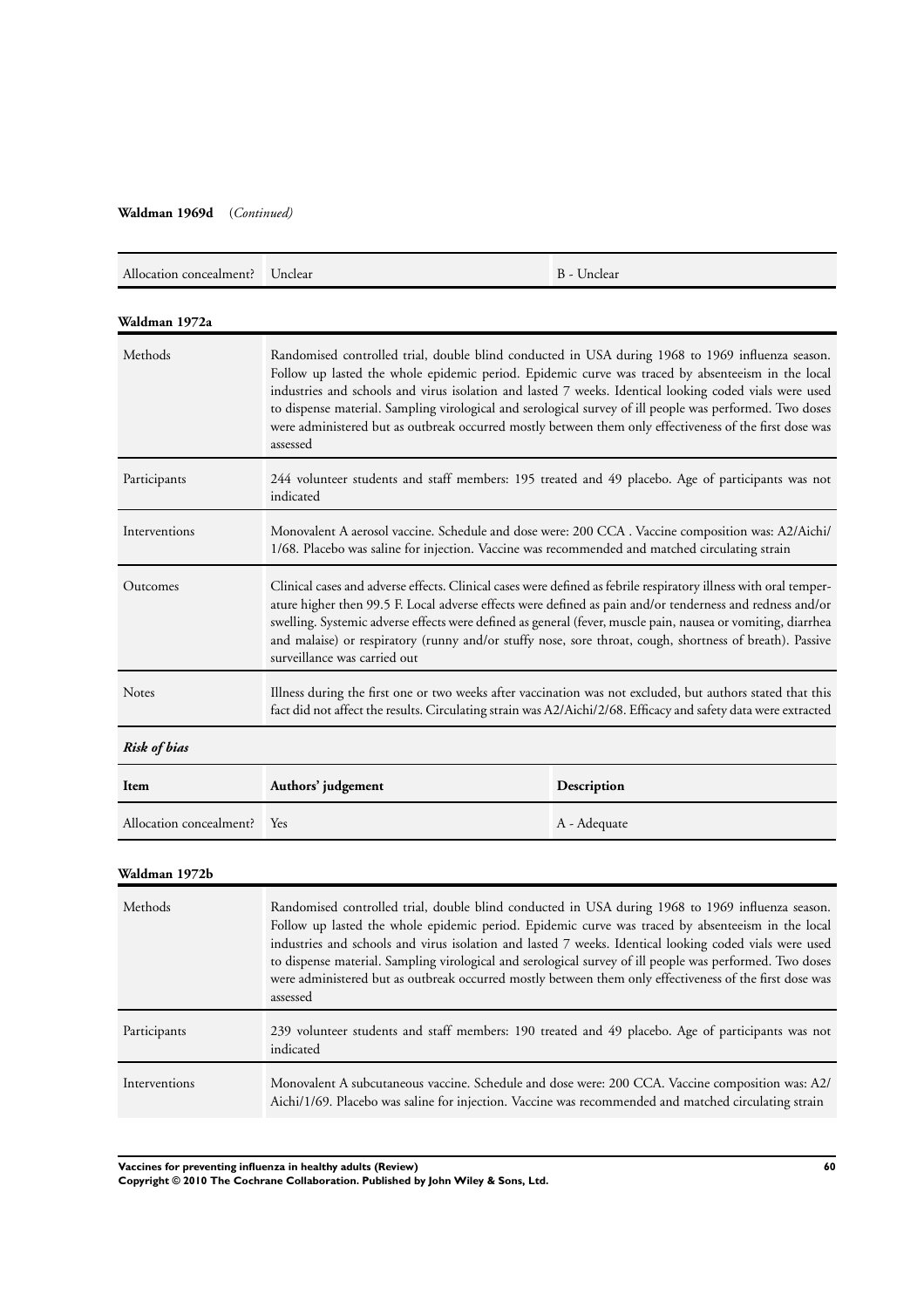#### **Waldman 1972b** (*Continued)*

| Outcomes                | Clinical cases and adverse effects. Clinical cases were defined as febrile respiratory illness with oral temper-<br>ature higher then 99.5 F. Local adverse effects were defined as pain and/or tenderness and redness and/or<br>swelling. Systemic adverse effects were defined as general (fever, muscle pain, nausea or vomiting, diarrhea<br>and malaise) or respiratory (runny and/or stuffy nose, sore throat, cough, shortness of breath). Passive<br>surveillance was carried out                                                           |              |
|-------------------------|-----------------------------------------------------------------------------------------------------------------------------------------------------------------------------------------------------------------------------------------------------------------------------------------------------------------------------------------------------------------------------------------------------------------------------------------------------------------------------------------------------------------------------------------------------|--------------|
| Notes                   | Illness during the first one or two weeks after vaccination was not excluded, but authors stated that this<br>fact did not affect the results. Circulating strain was A2/Aichi/2/68. Efficacy and safety data were extracted                                                                                                                                                                                                                                                                                                                        |              |
| <b>Risk of bias</b>     |                                                                                                                                                                                                                                                                                                                                                                                                                                                                                                                                                     |              |
| Item                    | Authors' judgement                                                                                                                                                                                                                                                                                                                                                                                                                                                                                                                                  | Description  |
| Allocation concealment? | Yes                                                                                                                                                                                                                                                                                                                                                                                                                                                                                                                                                 | A - Adequate |
| Waldman 1972c           |                                                                                                                                                                                                                                                                                                                                                                                                                                                                                                                                                     |              |
| Methods                 | Randomised controlled trial, double blind, conducted in USA during 1968 to 1969 influenza season.<br>Follow up lasted the whole epidemic period. Epidemic curve was traced by absenteeism in the local<br>industries and schools and virus isolation and lasted 7 weeks. Identical looking coded vials were used<br>to dispense material. Sampling virological and serological survey of ill people was performed. Two doses<br>were administered but as outbreak occurred mostly between them only effectiveness of the first dose was<br>assessed |              |
| Participants            | 243 volunteer students and staff members: 194 treated and 49 placebo. Age of participants was not<br>indicated                                                                                                                                                                                                                                                                                                                                                                                                                                      |              |
| Interventions           | Bivalent AB aerosol vaccine. Vaccine composition was: A2/Japan/170/62 150 CCA, A2/Taiwan/1/64 150<br>CCA and B/Massachusset/3/66 200 CCA. Placebo was saline for injection. Vaccine was recommended<br>but did not match circulating strain                                                                                                                                                                                                                                                                                                         |              |
| Outcomes                | Clinical cases and adverse effects. Clinical cases were defined as febrile respiratory illness with oral temper-<br>ature higher then 99.5 F. Local adverse effects were defined as pain and/or tenderness and redness and/or<br>swelling. Systemic adverse effects were defined as general (fever, muscle pain, nausea or vomiting, diarrhea<br>and malaise) or respiratory (runny and/or stuffy nose, sore throat, cough, shortness of breath). Passive<br>surveillance was carried out                                                           |              |
| Notes                   | Illness during the first one or two weeks after vaccination were not excluded, but authors stated that this<br>fact did not affect the results. Circulating strain was A2/Aichi/2/68. Efficacy and safety data were extracted                                                                                                                                                                                                                                                                                                                       |              |
| <b>Risk of bias</b>     |                                                                                                                                                                                                                                                                                                                                                                                                                                                                                                                                                     |              |
| Item                    | Authors' judgement                                                                                                                                                                                                                                                                                                                                                                                                                                                                                                                                  | Description  |
| Allocation concealment? | Yes                                                                                                                                                                                                                                                                                                                                                                                                                                                                                                                                                 | A - Adequate |

**Vaccines for preventing influenza in healthy adults (Review) 61**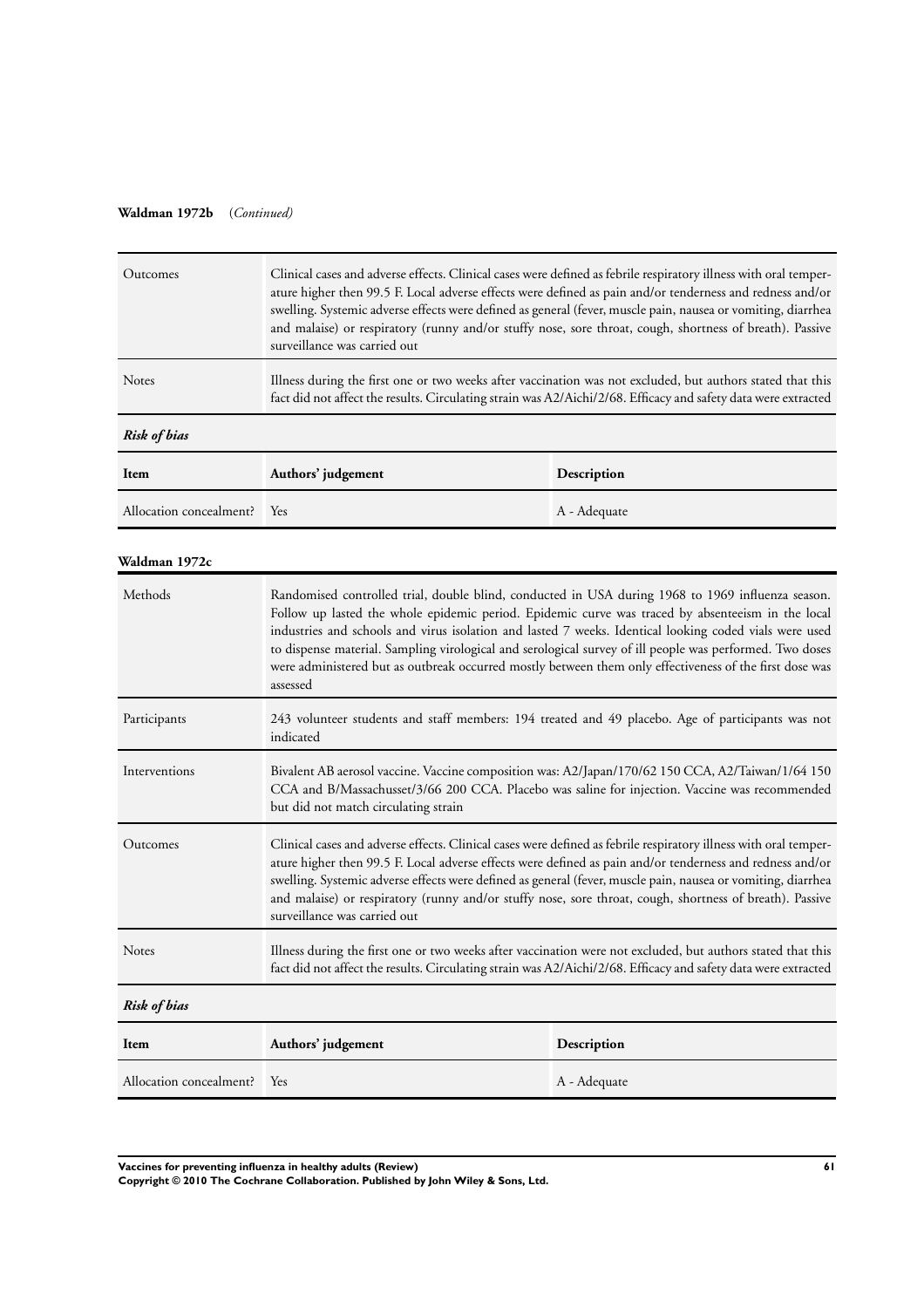## **Waldman 1972d**

| Methods                 | Randomised controlled trial, double blind, conducted in USA during 1968 to 1969 influenza season.<br>Follow up lasted the whole epidemic period. Epidemic curve was traced by absenteeism in the local<br>industries and schools and virus isolation and lasted 7 weeks. Identical looking coded vials were used<br>to dispense material. Sampling virological and serological survey of ill people was performed. Two doses<br>were administered but as outbreak occurred mostly between them only effectiveness of the first dose was<br>assessed |              |
|-------------------------|-----------------------------------------------------------------------------------------------------------------------------------------------------------------------------------------------------------------------------------------------------------------------------------------------------------------------------------------------------------------------------------------------------------------------------------------------------------------------------------------------------------------------------------------------------|--------------|
| Participants            | 236 volunteer students and staff members: 187 treated and 49 placebo. Age of participants was not<br>indicated                                                                                                                                                                                                                                                                                                                                                                                                                                      |              |
| Interventions           | Bivalent AB subcutaneous vaccine. Vaccine composition was: A2/Japan/170/62 150 CCA, A2/Taiwan/1/<br>64 150 CCA and B/Massachusset/3/66 200 CCA. Placebo was saline for injection. Vaccine was recom-<br>mended but did not match circulating strain                                                                                                                                                                                                                                                                                                 |              |
| Outcomes                | Clinical cases and adverse effects. Clinical cases were defined as febrile respiratory illness with oral temper-<br>ature higher then 99.5 F. Local adverse effects were defined as pain and/or tenderness and redness and/or<br>swelling. Systemic adverse effects were defined as general (fever, muscle pain, nausea or vomiting, diarrhea<br>and malaise) or respiratory (runny and/or stuffy nose, sore throat, cough, shortness of breath). Passive<br>surveillance was carried out                                                           |              |
| <b>Notes</b>            | Illness during the first one or two weeks after vaccination was not excluded, but authors stated that this<br>fact did not affect the results. Circulating strain was A2/Aichi/2/68. Efficacy and safety data were extracted                                                                                                                                                                                                                                                                                                                        |              |
| <b>Risk of bias</b>     |                                                                                                                                                                                                                                                                                                                                                                                                                                                                                                                                                     |              |
| Item                    | Authors' judgement                                                                                                                                                                                                                                                                                                                                                                                                                                                                                                                                  | Description  |
| Allocation concealment? | Yes                                                                                                                                                                                                                                                                                                                                                                                                                                                                                                                                                 | A - Adequate |
| Weingarten 1988         |                                                                                                                                                                                                                                                                                                                                                                                                                                                                                                                                                     |              |
| Methods                 | Randomised controlled trial, double blind conducted in USA during 1985 to 1986 influenza season.<br>Follow up was not indicated. Epidemic influenza was defined according to population surveillance data<br>(without better explanation), begun in December 1985 and concluded in February 1986. Participants were<br>assigned using a random-number generator to receive either the influenza vaccine or placebo. Virologic<br>surveillance was not performed                                                                                     |              |
| Participants            | 179 healthy volunteer hospital employees: 91 treated and 88 placebo. Age of participants was 21 to 65                                                                                                                                                                                                                                                                                                                                                                                                                                               |              |

| Interventions | Split trivalent intramuscular vaccine. Schedule and dose were: single dose; 15 micrograms each strain.                                                                                        |
|---------------|-----------------------------------------------------------------------------------------------------------------------------------------------------------------------------------------------|
|               | Vaccine composition was: A/Chile/1/83 (H1N1), A/Philippines/2/82 (H3N2), and B/USSR/100/83.<br>Placebo was saline for injection. Vaccine was recommended but did not match circulating strain |
|               |                                                                                                                                                                                               |

| Outcomes | Clinical cases symptoms defined, wdl regardless of causes, and adverse effects. Influenza illness was defined |
|----------|---------------------------------------------------------------------------------------------------------------|
|          | by the CDC case definition: a documented temperature greater than 100 °F and at least the symptoms of         |
|          | cough or sore throat                                                                                          |

**Vaccines for preventing influenza in healthy adults (Review) 62**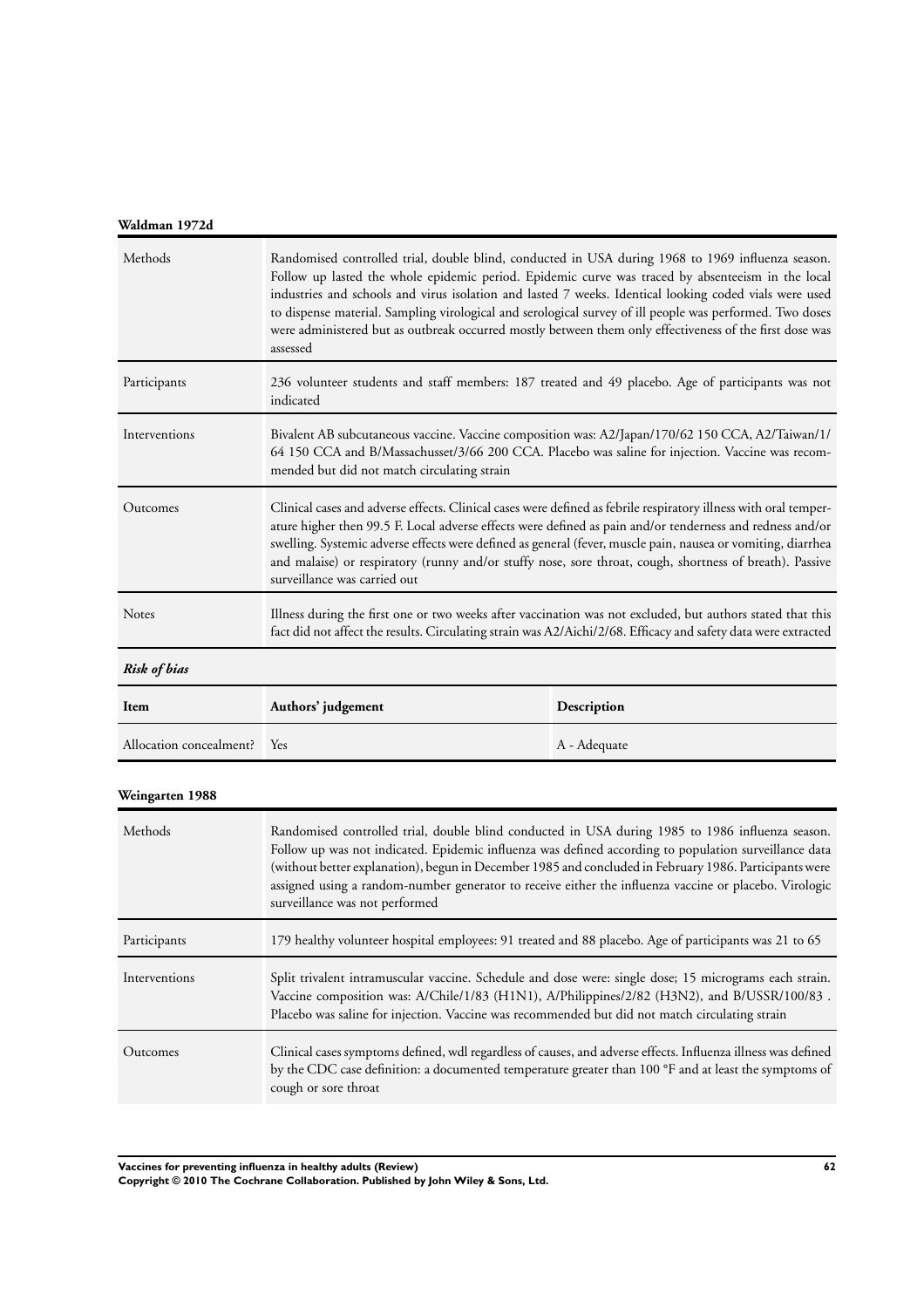### **Weingarten 1988** (*Continued)*

| Notes                   | Data regarding wdl and adverse effects were not complete and they were not considered. Most of the<br>influenza infections were caused by type B.<br>Efficacy data only were extracted                                                                                                                                                                                                                                                                                                                                                                                                                                                                                                                                                                |              |
|-------------------------|-------------------------------------------------------------------------------------------------------------------------------------------------------------------------------------------------------------------------------------------------------------------------------------------------------------------------------------------------------------------------------------------------------------------------------------------------------------------------------------------------------------------------------------------------------------------------------------------------------------------------------------------------------------------------------------------------------------------------------------------------------|--------------|
| <b>Risk of bias</b>     |                                                                                                                                                                                                                                                                                                                                                                                                                                                                                                                                                                                                                                                                                                                                                       |              |
| Item                    | Authors' judgement                                                                                                                                                                                                                                                                                                                                                                                                                                                                                                                                                                                                                                                                                                                                    | Description  |
| Allocation concealment? | Yes                                                                                                                                                                                                                                                                                                                                                                                                                                                                                                                                                                                                                                                                                                                                                   | A - Adequate |
| Zhilova 1986a           |                                                                                                                                                                                                                                                                                                                                                                                                                                                                                                                                                                                                                                                                                                                                                       |              |
| Methods                 | Semi-randomised double blind placebo controlled clinical trial that took place in Leningrad, USSR during<br>1981 to 1982 influenza season. The study tested the reactogenicity, safety and effectiveness of an inactivated<br>and a live attenuated vaccines, both administered singly or in combination. Allocation was made on the<br>basis of school classes and it is unclear whether this is a cluster randomised, or clinical controlled trial.<br>We have opted for the latter as the text mentions random selection to maintain "equivalence". "Double<br>blind" is mentioned in the text. In January to May 1982 there was a rise in the level of ILI due to influenza<br>and other agents                                                   |              |
| Participants            | 3961 participants were enrolled. Participants were healthy "students" aged 18 to 23. Numbers in each of<br>the four arms are uneven throughout the trial but no reason is given for this                                                                                                                                                                                                                                                                                                                                                                                                                                                                                                                                                              |              |
| Interventions           | Inactivated vaccine trivalent (Ministry of Health USSR) by subcutaneous injection 0.2 mls once (arm 1)<br>, or intranasal live "recombinant" "mono"vaccine 0.5 mls spray 2 to 3 times (Ministry of Health USSR)<br>(arm 2), or combined (arm 3) or subcutaneous and intranasal spray NaCl saline placebo (arm 4). The<br>strains contained were H1N1, H3N2 and B. Vaccine matching was not good                                                                                                                                                                                                                                                                                                                                                       |              |
| Outcomes                | Serological<br>Antibody titres - sub study on 1221 participants<br>Effectiveness<br>Influenza-like illness (not defined and from the text it is impossible to understand how many Influenza-<br>like illness cases were matched to positive laboratory findings)<br>Safety data are not reported in sufficient detail to allow extraction                                                                                                                                                                                                                                                                                                                                                                                                             |              |
| Notes                   | The authors conclude that simultaneous inoculation of the vaccines appeared to produce better humoral<br>antibody responses, especially in the last season. However, the correlation between clinical protection and<br>antibody rises is reported as dubious. The authors make the reasonable point that perhaps live attenuated<br>vaccines work better because they stimulate production of secretory antibodies. This is a poorly reported<br>study. No mention is made of how placebo could have been correctly used in the schedule (i.e. they should<br>have had six arms instead of four with subcutaneous placebo, spray placebo separately as well combined<br>- maybe this is a problem of translation). Efficacy data only were extracted |              |
| <b>Risk of bias</b>     |                                                                                                                                                                                                                                                                                                                                                                                                                                                                                                                                                                                                                                                                                                                                                       |              |
| Item                    | Authors' judgement                                                                                                                                                                                                                                                                                                                                                                                                                                                                                                                                                                                                                                                                                                                                    | Description  |

**Vaccines for preventing influenza in healthy adults (Review) 63**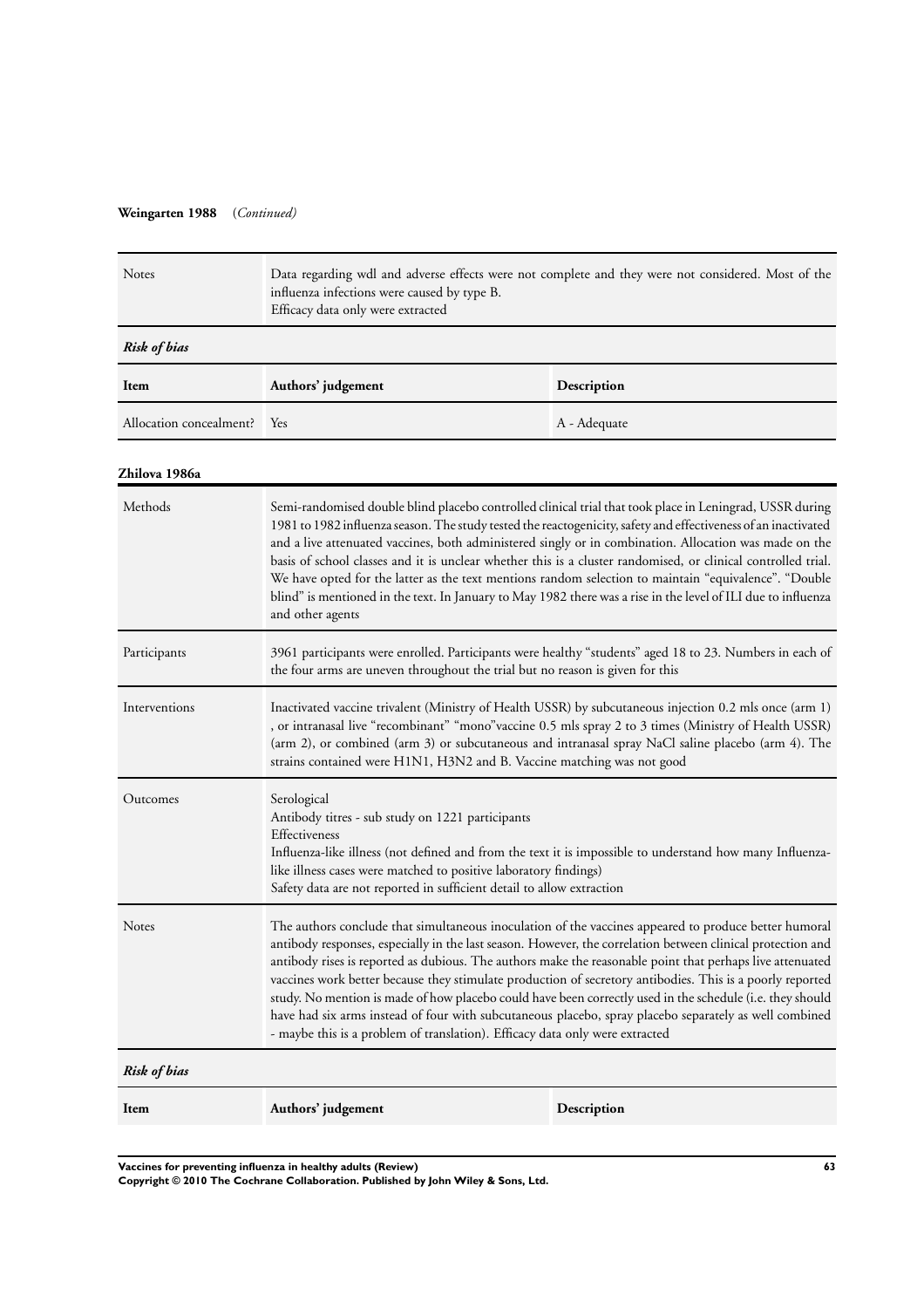#### **Zhilova 1986a** (*Continued)*

| Allocation concealment? | Unclear                                                                                                                                                                                                                                                                                                                                                                                                                                                                                                                                                                                                                                                                                                                                                 | B - Unclear |
|-------------------------|---------------------------------------------------------------------------------------------------------------------------------------------------------------------------------------------------------------------------------------------------------------------------------------------------------------------------------------------------------------------------------------------------------------------------------------------------------------------------------------------------------------------------------------------------------------------------------------------------------------------------------------------------------------------------------------------------------------------------------------------------------|-------------|
| Zhilova 1986b           |                                                                                                                                                                                                                                                                                                                                                                                                                                                                                                                                                                                                                                                                                                                                                         |             |
| Methods                 | Semi-randomised double blind placebo controlled clinical trial that took place in Leningrad, USSR during<br>1982 to 1983 influenza season. The study tested the reactogenicity, safety and effectiveness of an inactivated<br>and a live attenuated vaccines, both administered singly or in combination. Allocation was made on the<br>basis of school classes and it is unclear whether this is a cluster randomised, or clinical controlled trial.<br>We have opted for the latter as the text mentions random selection to maintain "equivalence". "Double<br>blind" is mentioned in the text. In the season there was an outbreak of A (H3N2) lasting 4 to 5 weeks.<br>However, influenza accounted for only up to 30% of isolates from ill people |             |
| Participants            | 3944 participants were enrolled. Participants were healthy "students" aged 18 to 23. Numbers in each of<br>the four arms are uneven throughout the trial but no reason is given for this                                                                                                                                                                                                                                                                                                                                                                                                                                                                                                                                                                |             |
| Interventions           | Inactivated vaccine trivalent (Ministry of Health USSR) by subcutaneous injection 0.2 mls once (arm 1)<br>, or intranasal live "recombinant" "mono" vaccine 0.5 mls spray 2 to 3 times (Ministry of Health USSR)<br>(arm 2), or combined (arm 3) or subcutaneous and intranasal spray NaCl saline placebo (arm 4). The<br>strains contained were H1N1, H3N2 and B<br>Vaccine matching was good                                                                                                                                                                                                                                                                                                                                                          |             |
| Outcomes                | Serological<br>Antibody titres - sub study on 1221 participants<br>Effectiveness<br>Influenza-like illness (not defined and from the text it is impossible to understand how many Influenza-<br>like illness cases were matched to positive laboratory findings)<br>Safety data are not reported in sufficient detail to allow extraction<br>Passive surveillance was carried out                                                                                                                                                                                                                                                                                                                                                                       |             |
| Notes                   | The authors conclude that simultaneous inoculation of the vaccines appeared to produce better humoral<br>antibody responses, especially in the last season. However, the correlation between clinical protection and<br>antibody rises is reported as dubious. The authors make the reasonable point that perhaps live attenuated<br>vaccines work better because they stimulate production of secretory antibodies. This is a poorly reported<br>study. No mention is made of how placebo could have been correctly used in the schedule (i.e. they should<br>have had six arms instead of four with subcutaneous placebo, spray placebo separately as well combined<br>- maybe this is a problem of translation). Efficacy data only were extracted   |             |
| <b>Risk of bias</b>     |                                                                                                                                                                                                                                                                                                                                                                                                                                                                                                                                                                                                                                                                                                                                                         |             |
| Item                    | Authors' judgement                                                                                                                                                                                                                                                                                                                                                                                                                                                                                                                                                                                                                                                                                                                                      | Description |
| Allocation concealment? | Unclear                                                                                                                                                                                                                                                                                                                                                                                                                                                                                                                                                                                                                                                                                                                                                 | B - Unclear |

**Vaccines for preventing influenza in healthy adults (Review) 64**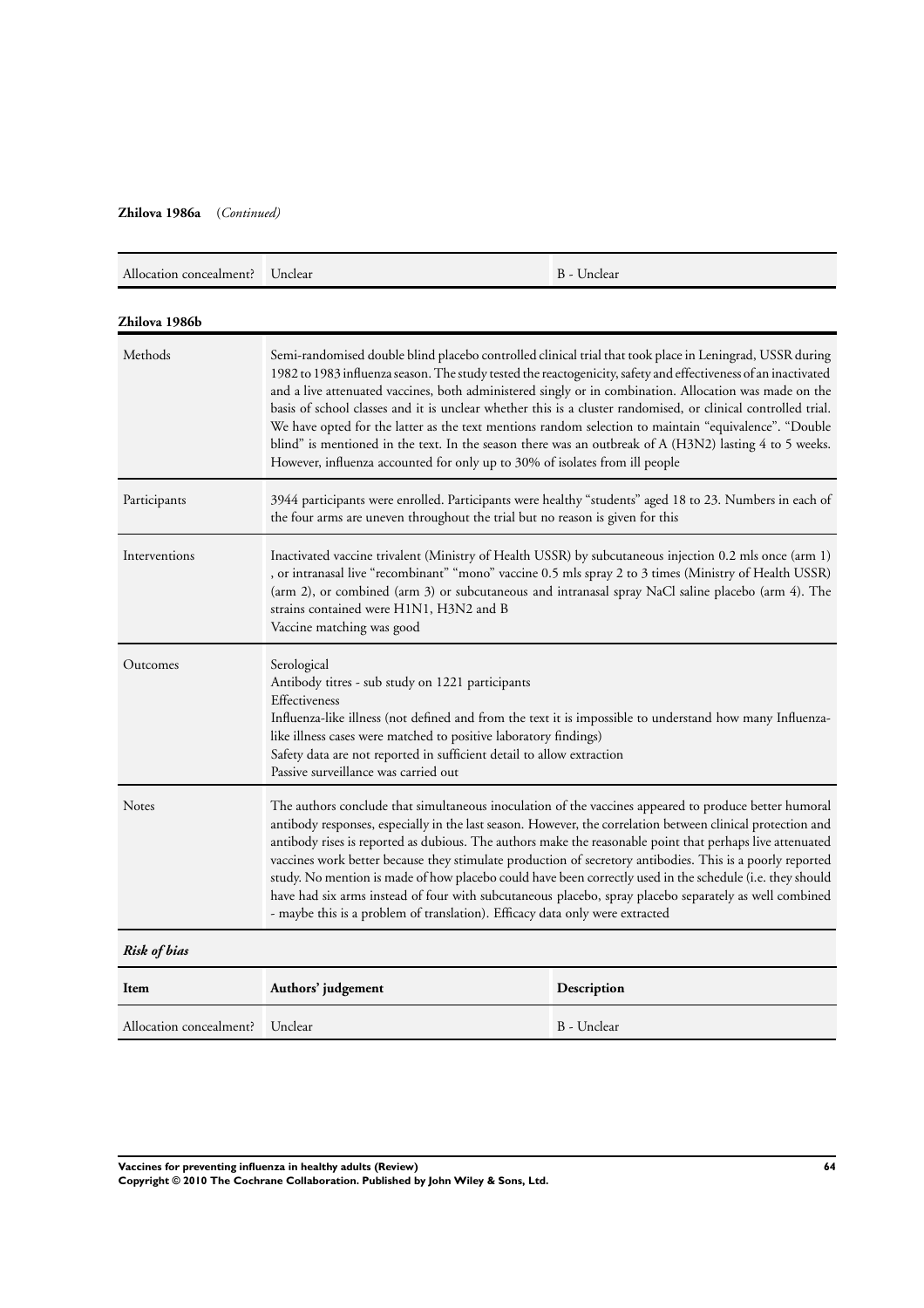FEV1 = Forced respiratory volume in 1 second FVC = Forced expiratory vital capacity ITT = intention-to-treat I.M. = intramuscular  $ADR =$ wdl = working days lost vacc = vaccine i.u. = international units TIV = trivalent inactivated vaccine

## **Characteristics of excluded studies** *[ordered by study ID]*

| Ambrosch 1976   | Data tables and figure missing                                                                                                                                     |
|-----------------|--------------------------------------------------------------------------------------------------------------------------------------------------------------------|
| Aoki 1986       | Randomised controlled trial, single blind. Outcomes were clinical cases and adverse effects. Follow up data<br>were not reported by arms                           |
| Atmar 1995      | No outcomes of interest                                                                                                                                            |
| Ausseil 1999    | No design (average days of sick leave in vaccinated and not vaccinated subjects during 1996 and 1997 in staff<br>personal of an international banking institution) |
| Banzhoff 2001   | No design (cohort), no safety outcomes                                                                                                                             |
| Belongia 2009   | Case control study, no harm assessment                                                                                                                             |
| Belshe 2001     | No original data                                                                                                                                                   |
| Benke 2004      | Questionnaire survey; non comparative analysis                                                                                                                     |
| Betts 1977b     | Trial with swine vaccine (Hsw1N1, A/New Jersey/76)                                                                                                                 |
| Beyer 1996      | Review                                                                                                                                                             |
| Carlson 1979    | No adequate control, no outcome of interest                                                                                                                        |
| Cate 1977       | Trial with swine vaccine (Hsw1N1, A/New Jersey/76)                                                                                                                 |
| Chlibek 2002    | The study is not a randomised controlled trial                                                                                                                     |
| Chou 2007       | Case report                                                                                                                                                        |
| Clover 1991     | Randomised controlled trial. More than 75% of the study population is out of the range of age stated in the<br>protocol                                            |
| Confavreux 2001 | Participants are MS cases                                                                                                                                          |
| Das Gupta 2002  | The study does not contain effectiveness data                                                                                                                      |

**Vaccines for preventing influenza in healthy adults (Review) 65**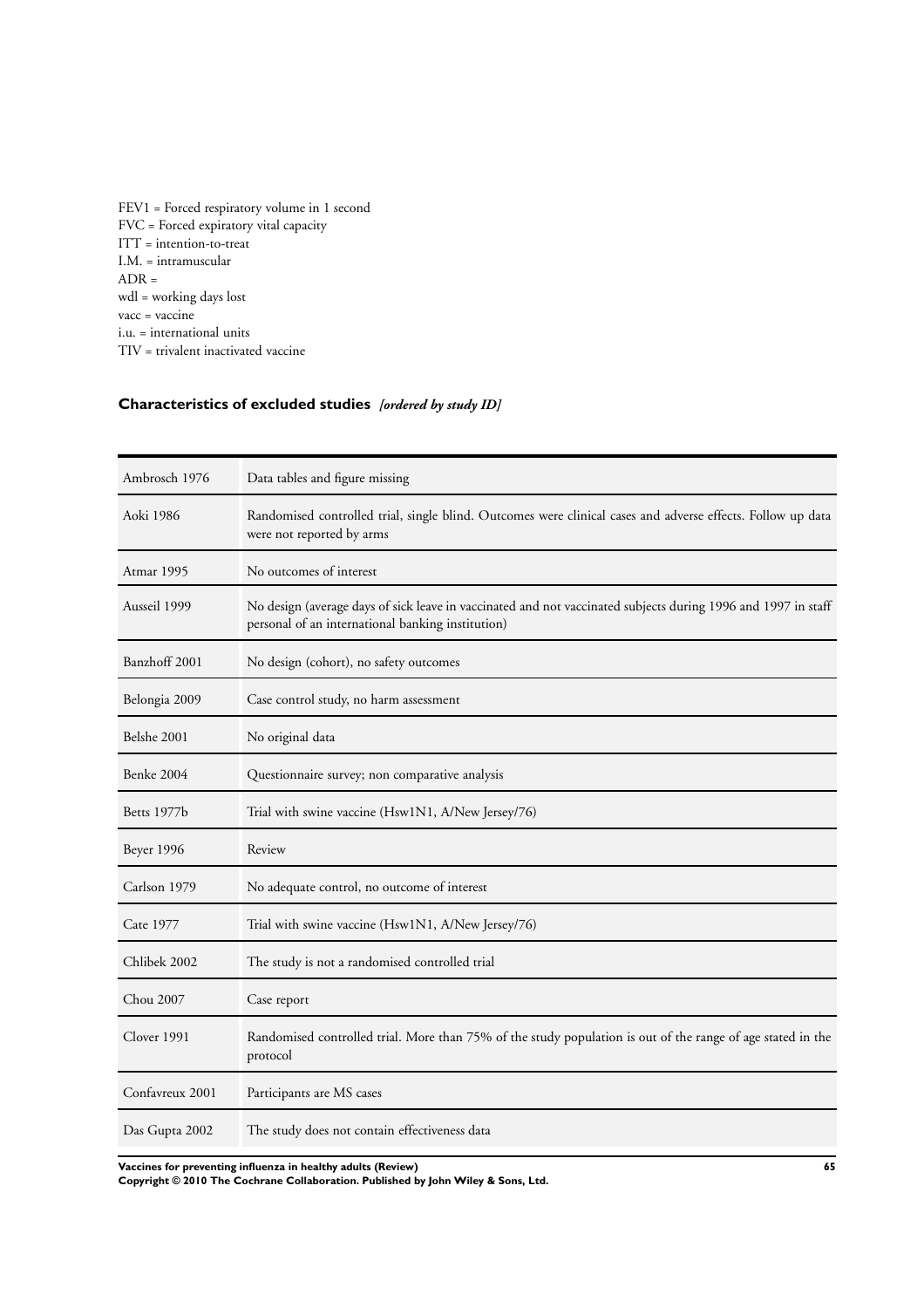| Davies 1972     | Cohort with efficacy outcomes. Experimental and control group were separately selected                                                                                                                                                                                                                                                                                                                                                                                                                                                                                                                                                                                                                                                                                                                                                                                                                          |
|-----------------|-----------------------------------------------------------------------------------------------------------------------------------------------------------------------------------------------------------------------------------------------------------------------------------------------------------------------------------------------------------------------------------------------------------------------------------------------------------------------------------------------------------------------------------------------------------------------------------------------------------------------------------------------------------------------------------------------------------------------------------------------------------------------------------------------------------------------------------------------------------------------------------------------------------------|
| Davies 1973     | The study was not randomised. Subjects volunteered for immunisation and comparison was made with a<br>randomly selected non immunised control group                                                                                                                                                                                                                                                                                                                                                                                                                                                                                                                                                                                                                                                                                                                                                             |
| De Serres 2003a | No comparison, absence of adequate control group                                                                                                                                                                                                                                                                                                                                                                                                                                                                                                                                                                                                                                                                                                                                                                                                                                                                |
| De Serres 2003b | No control                                                                                                                                                                                                                                                                                                                                                                                                                                                                                                                                                                                                                                                                                                                                                                                                                                                                                                      |
| De Serres 2004  | Population at risk of further Oculo-respiratory syndrome episodes                                                                                                                                                                                                                                                                                                                                                                                                                                                                                                                                                                                                                                                                                                                                                                                                                                               |
| Dolin 1977      | Trial with swine vaccine (Hsw1N1, A/New Jersey/76)                                                                                                                                                                                                                                                                                                                                                                                                                                                                                                                                                                                                                                                                                                                                                                                                                                                              |
| Edmonson 1970   | Influenza B vaccine was used as control                                                                                                                                                                                                                                                                                                                                                                                                                                                                                                                                                                                                                                                                                                                                                                                                                                                                         |
| El'shina 1998   | Major inconsistencies in the study text                                                                                                                                                                                                                                                                                                                                                                                                                                                                                                                                                                                                                                                                                                                                                                                                                                                                         |
| Finklea 1969    | Randomised controlled trial, double blind. Two bivalent inactivated influenza vaccines, with the same viral<br>composition, differing in purification procedures, were compared.<br>Outcomes were clinical cases and adverse effects.<br>Raw data about clinical cases were not reported by arm.<br>Circulating virus showed significant antigenic differences from the A2 vaccine strain                                                                                                                                                                                                                                                                                                                                                                                                                                                                                                                       |
| Foy 1981        | Absence of adequate control                                                                                                                                                                                                                                                                                                                                                                                                                                                                                                                                                                                                                                                                                                                                                                                                                                                                                     |
| Frank 1981      | No usable safety data (scores)                                                                                                                                                                                                                                                                                                                                                                                                                                                                                                                                                                                                                                                                                                                                                                                                                                                                                  |
| Freestone 1976  | Conference proceedings                                                                                                                                                                                                                                                                                                                                                                                                                                                                                                                                                                                                                                                                                                                                                                                                                                                                                          |
| Gerstoft 2001   | The study is not a randomised controlled trial                                                                                                                                                                                                                                                                                                                                                                                                                                                                                                                                                                                                                                                                                                                                                                                                                                                                  |
| Greenbaum 2002  | No outcome of interest                                                                                                                                                                                                                                                                                                                                                                                                                                                                                                                                                                                                                                                                                                                                                                                                                                                                                          |
| Gross 1999      | Outcome measures outside inclusion criteria                                                                                                                                                                                                                                                                                                                                                                                                                                                                                                                                                                                                                                                                                                                                                                                                                                                                     |
| Grotto 1998     | The study is not a randomised controlled trial                                                                                                                                                                                                                                                                                                                                                                                                                                                                                                                                                                                                                                                                                                                                                                                                                                                                  |
| Gruber 1994     | Randomised controlled trial conducted in USA on 41 cystic fibrosis (CF) patients and 89 family members,<br>recruited through a clinic. Subjects were randomly assigned in a double-blinded fashion by family to receive<br>either intranasal live cold-adapted influenza A vaccine or the recommended intramuscular trivalent inactivated<br>influenza vaccine.<br>The study lasted 3 years (from 1989 to 1991). Subjects were immunised each fall staying in the same assigned<br>vaccine group. The live vaccine arm counted 20 CF and 33 family members; the trivalent vaccine arm 21 and<br>56 respectively.<br>69 of them (17 CF patients and 52 family members) dropped out. The reasons were stated in the article.<br>The live vaccine was the same all over the period: A/Kawasaki/9/86 (H1N1) 107,3 pfu, A/Los Angeles/2/87<br>107,3 pfu.<br>The viral strains used in the inactivated vaccines were: |

**Vaccines for preventing influenza in healthy adults (Review) 66**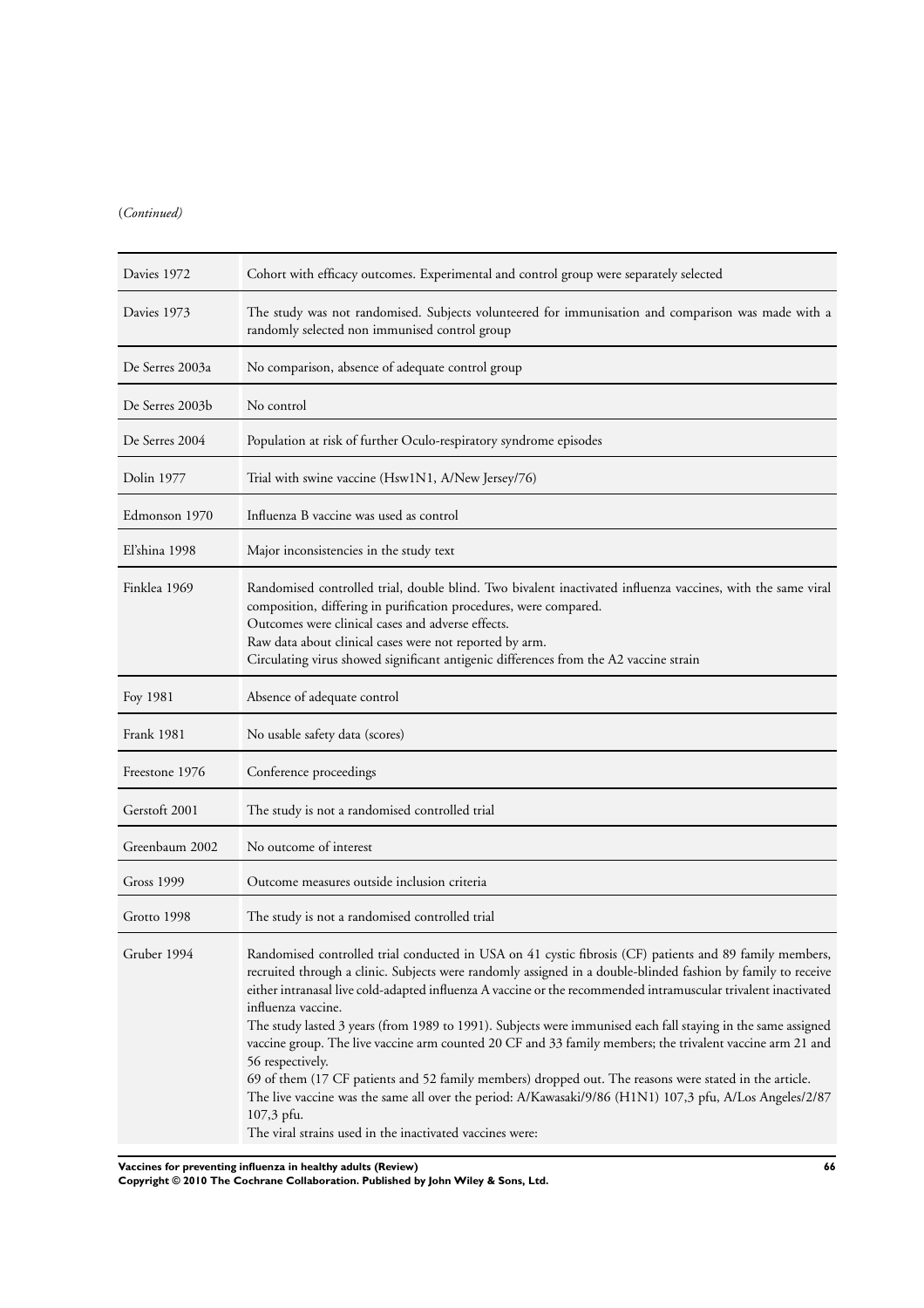|               | - 1989-1990: A/Taiwan/1/86 (H1N1), A/Shaghai/11/87 (H3N2), B/Yagamata/16/88,15 mg/dose of each<br>- 1990-1991: A/Taiwan/1/86 (H1N1), A/Shaghai/16/89 (H3N2), B/Yagamata/16/88,15 mg/dose of each<br>- 1991-1992: A/Taiwan/1/86 (H1N1), A/Beijing/353/89 (H3N2), B/Panama/45/90, 15 mg/dose of each<br>Live vaccine recipient also received monovalent inactivated influenza B vaccine (identical to that contained in<br>the trivalent vaccine) as intramuscular placebo. Allantoic fluid was the placebo for aerosol administration.<br>Data were extracted and loaded for family members only.<br>Outcomes were clinical and laboratory confirmed cases, working days lost (WDL), admissions, deaths and<br>adverse effects.<br>Clinical cases were classified as "respiratory illness" or "febrile respiratory illness". Laboratory-confirmed cases<br>were defined by an influenza virus isolation from a throat swab.<br>Adverse effects were defined as temperature > 38°C, rhinorrhea, sore throat, cough, increasing sputum, redness,<br>swelling, chills. Results are expressed as % of subject-days with symptoms.<br>Subjects were followed throughout the period. Owing to the drop outs, vaccinated were counted as subject-<br>years: 54 in the live vaccine arm; 56 in the trivalent vaccine arm.<br>The influenza illness surveillance period for study subjects was defined as the interval from the date of the first<br>influenza isolate from population under routine surveillance to 2 weeks after the last isolate for each year.<br>Viral strains circulating during the outbreaks were:<br>- 1989-1990: A/Shaghai/11/87 (H3N2)<br>- 1990-1991: A/Beijing/353/89 (H3N2), B/Panama/45/90-like<br>- 1991-1992: A/Beijing/353/89 (H3N2).<br>This trial was excluded since it was not placebo controlled and authors didn't specify if the strains used to<br>develop cold adapted and inactivated vaccines were antigenically comparable or not |
|---------------|----------------------------------------------------------------------------------------------------------------------------------------------------------------------------------------------------------------------------------------------------------------------------------------------------------------------------------------------------------------------------------------------------------------------------------------------------------------------------------------------------------------------------------------------------------------------------------------------------------------------------------------------------------------------------------------------------------------------------------------------------------------------------------------------------------------------------------------------------------------------------------------------------------------------------------------------------------------------------------------------------------------------------------------------------------------------------------------------------------------------------------------------------------------------------------------------------------------------------------------------------------------------------------------------------------------------------------------------------------------------------------------------------------------------------------------------------------------------------------------------------------------------------------------------------------------------------------------------------------------------------------------------------------------------------------------------------------------------------------------------------------------------------------------------------------------------------------------------------------------------------------------------------------------------------------------------------------------------|
| Haber 2004    | Analysis of temporal trends of Guillan Barrè Syndrome (GBS) 1990-2003, comparison with temporal trends<br>of non-GBS Adverse Event reports from the Vaccine Adverse Event Reporting System (VAERS)                                                                                                                                                                                                                                                                                                                                                                                                                                                                                                                                                                                                                                                                                                                                                                                                                                                                                                                                                                                                                                                                                                                                                                                                                                                                                                                                                                                                                                                                                                                                                                                                                                                                                                                                                                   |
| Haigh 1973    | The study is not randomised: all the volunteers were immunised on a single day and the intention to allocate<br>patients randomly was not strictly adhered to                                                                                                                                                                                                                                                                                                                                                                                                                                                                                                                                                                                                                                                                                                                                                                                                                                                                                                                                                                                                                                                                                                                                                                                                                                                                                                                                                                                                                                                                                                                                                                                                                                                                                                                                                                                                        |
| Halperin 2002 | Outcome measures outside inclusion criteria                                                                                                                                                                                                                                                                                                                                                                                                                                                                                                                                                                                                                                                                                                                                                                                                                                                                                                                                                                                                                                                                                                                                                                                                                                                                                                                                                                                                                                                                                                                                                                                                                                                                                                                                                                                                                                                                                                                          |
| Hobson 1970   | Polivalent influenza vaccine was used as control                                                                                                                                                                                                                                                                                                                                                                                                                                                                                                                                                                                                                                                                                                                                                                                                                                                                                                                                                                                                                                                                                                                                                                                                                                                                                                                                                                                                                                                                                                                                                                                                                                                                                                                                                                                                                                                                                                                     |
| Hobson 1973   | Randomised controlled trial. Clinical outcomes were side effects only                                                                                                                                                                                                                                                                                                                                                                                                                                                                                                                                                                                                                                                                                                                                                                                                                                                                                                                                                                                                                                                                                                                                                                                                                                                                                                                                                                                                                                                                                                                                                                                                                                                                                                                                                                                                                                                                                                |
| Hoskins 1973  | Influenza B vaccine was used as control                                                                                                                                                                                                                                                                                                                                                                                                                                                                                                                                                                                                                                                                                                                                                                                                                                                                                                                                                                                                                                                                                                                                                                                                                                                                                                                                                                                                                                                                                                                                                                                                                                                                                                                                                                                                                                                                                                                              |
| Hoskins 1976a | The trial was excluded since it was not placebo/do-nothing controlled                                                                                                                                                                                                                                                                                                                                                                                                                                                                                                                                                                                                                                                                                                                                                                                                                                                                                                                                                                                                                                                                                                                                                                                                                                                                                                                                                                                                                                                                                                                                                                                                                                                                                                                                                                                                                                                                                                |
| Hoskins 1976b | The trial was excluded since it was not placebo/do-nothing controlled                                                                                                                                                                                                                                                                                                                                                                                                                                                                                                                                                                                                                                                                                                                                                                                                                                                                                                                                                                                                                                                                                                                                                                                                                                                                                                                                                                                                                                                                                                                                                                                                                                                                                                                                                                                                                                                                                                |
| Hoskins 1979  | No control group                                                                                                                                                                                                                                                                                                                                                                                                                                                                                                                                                                                                                                                                                                                                                                                                                                                                                                                                                                                                                                                                                                                                                                                                                                                                                                                                                                                                                                                                                                                                                                                                                                                                                                                                                                                                                                                                                                                                                     |
| Howell 1967   | The study is not prospective. It appears as an historical cohort                                                                                                                                                                                                                                                                                                                                                                                                                                                                                                                                                                                                                                                                                                                                                                                                                                                                                                                                                                                                                                                                                                                                                                                                                                                                                                                                                                                                                                                                                                                                                                                                                                                                                                                                                                                                                                                                                                     |
| Hurwitz 1983  | Report of GBS surveillance 1978-79, non-comparative study                                                                                                                                                                                                                                                                                                                                                                                                                                                                                                                                                                                                                                                                                                                                                                                                                                                                                                                                                                                                                                                                                                                                                                                                                                                                                                                                                                                                                                                                                                                                                                                                                                                                                                                                                                                                                                                                                                            |
| Jianping 1999 | The study is not a randomised controlled trial                                                                                                                                                                                                                                                                                                                                                                                                                                                                                                                                                                                                                                                                                                                                                                                                                                                                                                                                                                                                                                                                                                                                                                                                                                                                                                                                                                                                                                                                                                                                                                                                                                                                                                                                                                                                                                                                                                                       |
|               |                                                                                                                                                                                                                                                                                                                                                                                                                                                                                                                                                                                                                                                                                                                                                                                                                                                                                                                                                                                                                                                                                                                                                                                                                                                                                                                                                                                                                                                                                                                                                                                                                                                                                                                                                                                                                                                                                                                                                                      |

**Vaccines for preventing influenza in healthy adults (Review) 67**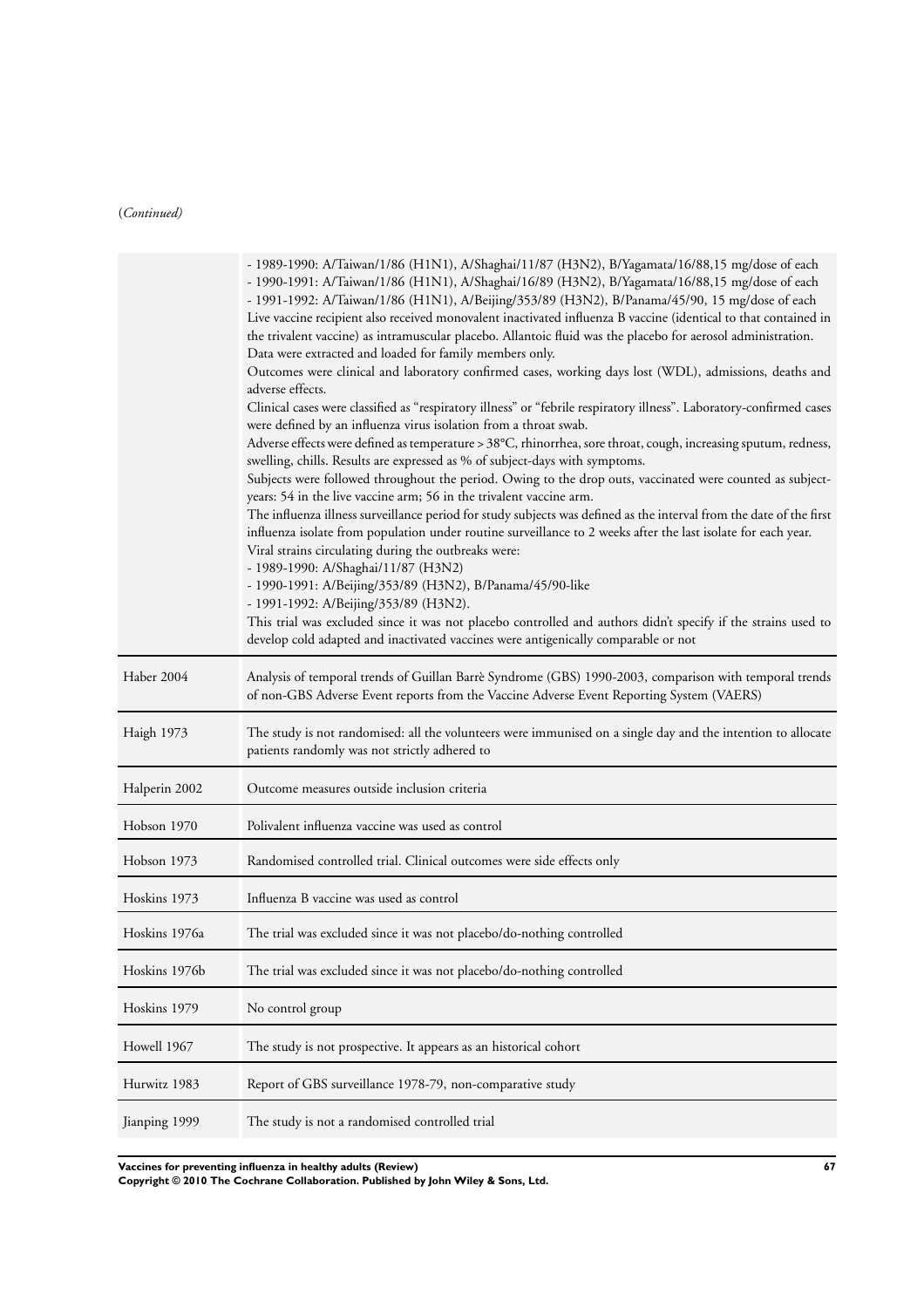| Keitel 2001      | Efficacy outcome measures outside inclusion criteria. The safety data are presented in a non-analysable way                                                                                                                                                                                                                                                                                                                                                                                                                                                                                                                                                                                                                                                                                                             |
|------------------|-------------------------------------------------------------------------------------------------------------------------------------------------------------------------------------------------------------------------------------------------------------------------------------------------------------------------------------------------------------------------------------------------------------------------------------------------------------------------------------------------------------------------------------------------------------------------------------------------------------------------------------------------------------------------------------------------------------------------------------------------------------------------------------------------------------------------|
| Khazeni 2009     | the study is review and a cost effectiveness analysis                                                                                                                                                                                                                                                                                                                                                                                                                                                                                                                                                                                                                                                                                                                                                                   |
| Kiderman 2001    | Tables and text show inconsistencies that do not allow data extraction                                                                                                                                                                                                                                                                                                                                                                                                                                                                                                                                                                                                                                                                                                                                                  |
| <b>Kunz</b> 1977 | No adequate control                                                                                                                                                                                                                                                                                                                                                                                                                                                                                                                                                                                                                                                                                                                                                                                                     |
| Langley 2004     | Review                                                                                                                                                                                                                                                                                                                                                                                                                                                                                                                                                                                                                                                                                                                                                                                                                  |
| Liem 1973        | Liem reported the results of 9 placebo controlled clinical trials and two field studies, involving a total of about<br>10000 subjects, carried out in several countries to assess the efficacy of killed influenza spray vaccines. Studies<br>were conducted during the years 1969-71.<br>Allocation of the subjects to the arms of the trials was done according to a pre-determined randomisation<br>scheme. 8 of them were double-blind. The field studies were not randomised. The attack rate for influenza<br>among the population study was very low, and in two of the trials vaccination procedure started too late, when<br>the outbreak was ongoing. The attack rates, exclusively based on the serologically confirmed cases, are only<br>reported by a graph and it is impossible to derive the crude data |
| Mackenzie 1975   | No design (allocation is arbitrary and groups with different characteristics were formed)                                                                                                                                                                                                                                                                                                                                                                                                                                                                                                                                                                                                                                                                                                                               |
| Mair 1974        | Influenza B vaccine was used as control                                                                                                                                                                                                                                                                                                                                                                                                                                                                                                                                                                                                                                                                                                                                                                                 |
| Maynard 1968     | Influenza B vaccine was used as control                                                                                                                                                                                                                                                                                                                                                                                                                                                                                                                                                                                                                                                                                                                                                                                 |
| McCarthy 2004    | Review                                                                                                                                                                                                                                                                                                                                                                                                                                                                                                                                                                                                                                                                                                                                                                                                                  |
| Mendelman 2001   | The study does not repot original results                                                                                                                                                                                                                                                                                                                                                                                                                                                                                                                                                                                                                                                                                                                                                                               |
| Merelli 2000     | Review                                                                                                                                                                                                                                                                                                                                                                                                                                                                                                                                                                                                                                                                                                                                                                                                                  |
| Meyers 2003a     | Review                                                                                                                                                                                                                                                                                                                                                                                                                                                                                                                                                                                                                                                                                                                                                                                                                  |
| Meyers 2003b     | Review                                                                                                                                                                                                                                                                                                                                                                                                                                                                                                                                                                                                                                                                                                                                                                                                                  |
| Monto 2000       | The study is not a randomised controlled trial                                                                                                                                                                                                                                                                                                                                                                                                                                                                                                                                                                                                                                                                                                                                                                          |
| Morris 1975      | Design is unclear (no standard random allocation. Only 25 out of 30 seem to have been immunized, but in<br>the method description 30 were considered for exposure to natural influenza A/Scotland/840/74. One of these<br>was prior excluded because had tonsillitis                                                                                                                                                                                                                                                                                                                                                                                                                                                                                                                                                    |
| Mostow 1977      | Outcomes were safety only. Absence of adequate control                                                                                                                                                                                                                                                                                                                                                                                                                                                                                                                                                                                                                                                                                                                                                                  |
| Muennig 2001     | The study is not a randomised controlled trial                                                                                                                                                                                                                                                                                                                                                                                                                                                                                                                                                                                                                                                                                                                                                                          |
| Nichol 1996      | Same data as Nichol 1995                                                                                                                                                                                                                                                                                                                                                                                                                                                                                                                                                                                                                                                                                                                                                                                                |

**Vaccines for preventing influenza in healthy adults (Review) 68**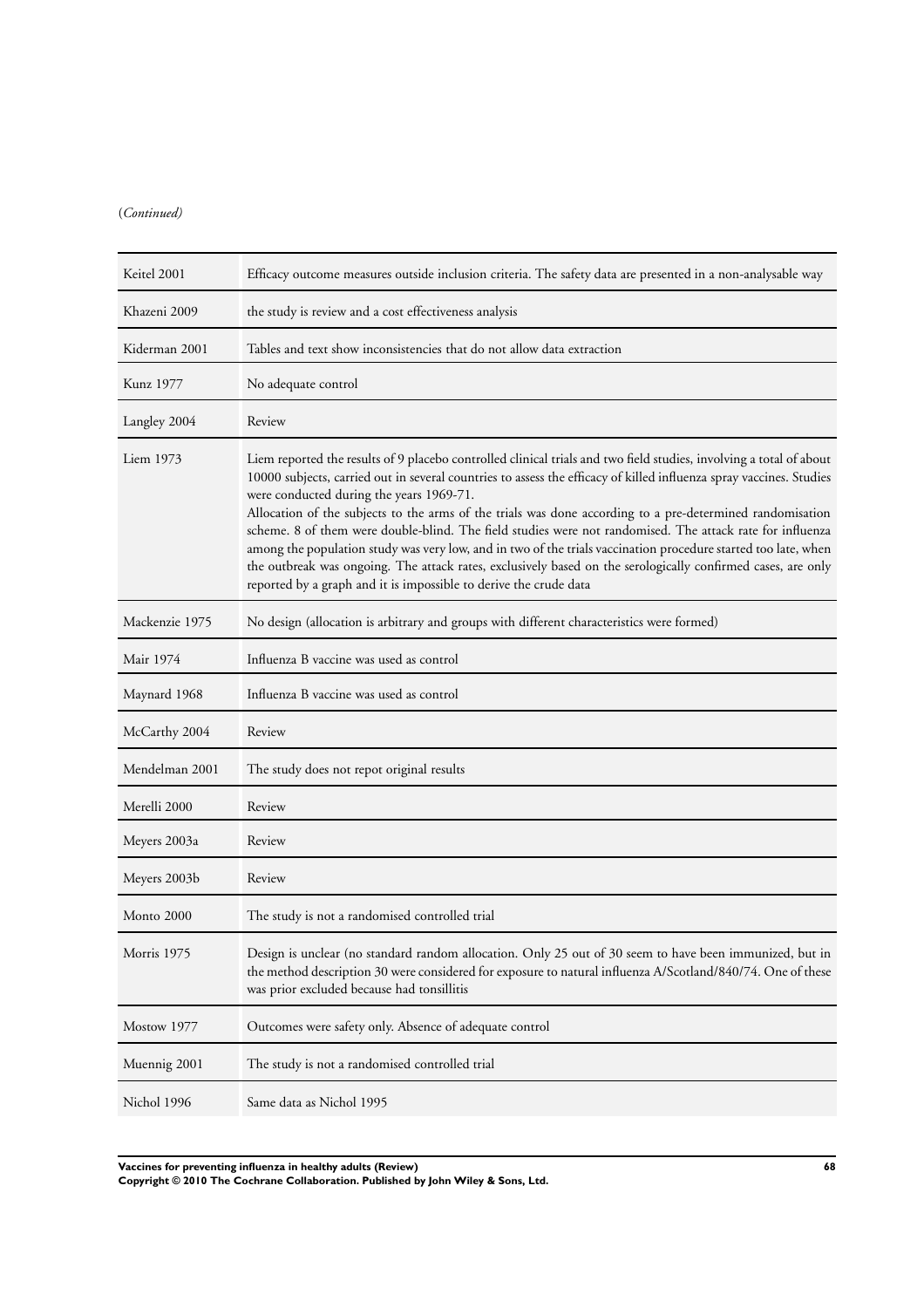| Nichol 1999b     | The study is a review                                                                                                                                                                   |
|------------------|-----------------------------------------------------------------------------------------------------------------------------------------------------------------------------------------|
| Nichol 2001      | The study is not a randomised controlled trial                                                                                                                                          |
| Nichol 2003      | The study contain data from previous studies                                                                                                                                            |
| Nichol 2004      | Re-analysis of Nichol 1999 (already included)                                                                                                                                           |
| Pyhala 2001      | The study is not a randomised controlled trial                                                                                                                                          |
| Rimmelzwaan 2000 | Outcome measures outside inclusion criteria                                                                                                                                             |
| Rocchi 1979c     | Very poor reporting, unclear definition, no description of methods                                                                                                                      |
| Ruben 1972       | Absence of adequate control                                                                                                                                                             |
| Ruben 1973       | The study was excluded since both arms contained the same vaccine strains                                                                                                               |
| Safranek 1991    | Re-assessment of Schoenberger 1979                                                                                                                                                      |
| Sarateanu 1980   | Absence of adequate control                                                                                                                                                             |
| Schonberger 1981 | Review of the evidence of the aetiology of GBS, no original data presented                                                                                                              |
| Schwartz 1996    | Report about Nichol 1995                                                                                                                                                                |
| Skowronski 2002  | Non-comparative (survey)                                                                                                                                                                |
| Skowronski 2003  | Population at risk of further ORS episodes                                                                                                                                              |
| Smith 1977a      | The article reports a little part of the Hoskins trial. It compared illness occurring among a group of vaccinated<br>boys against non vaccinated controls that had no part in the trial |
| Smith 1977b      | Trial with swine vaccine (Hsw1N1, A/New Jersey/76)                                                                                                                                      |
| Spencer 1975     | Authors didn't report crude data on the clinical outcomes                                                                                                                               |
| Spencer 1979     | Reporting doesn't allow one to understand the methods used to allocate subjects and to conceal allocation.<br>Clinical outcome data are not reported                                    |
| Taylor 1969      | No outcomes of interest, rhinovirus vaccine as control                                                                                                                                  |
| Treanor 2001     | Outcome measures outside inclusion criteria                                                                                                                                             |
| Treanor 2002     | Outcome measures outside inclusion criteria                                                                                                                                             |

**Vaccines for preventing influenza in healthy adults (Review) 69**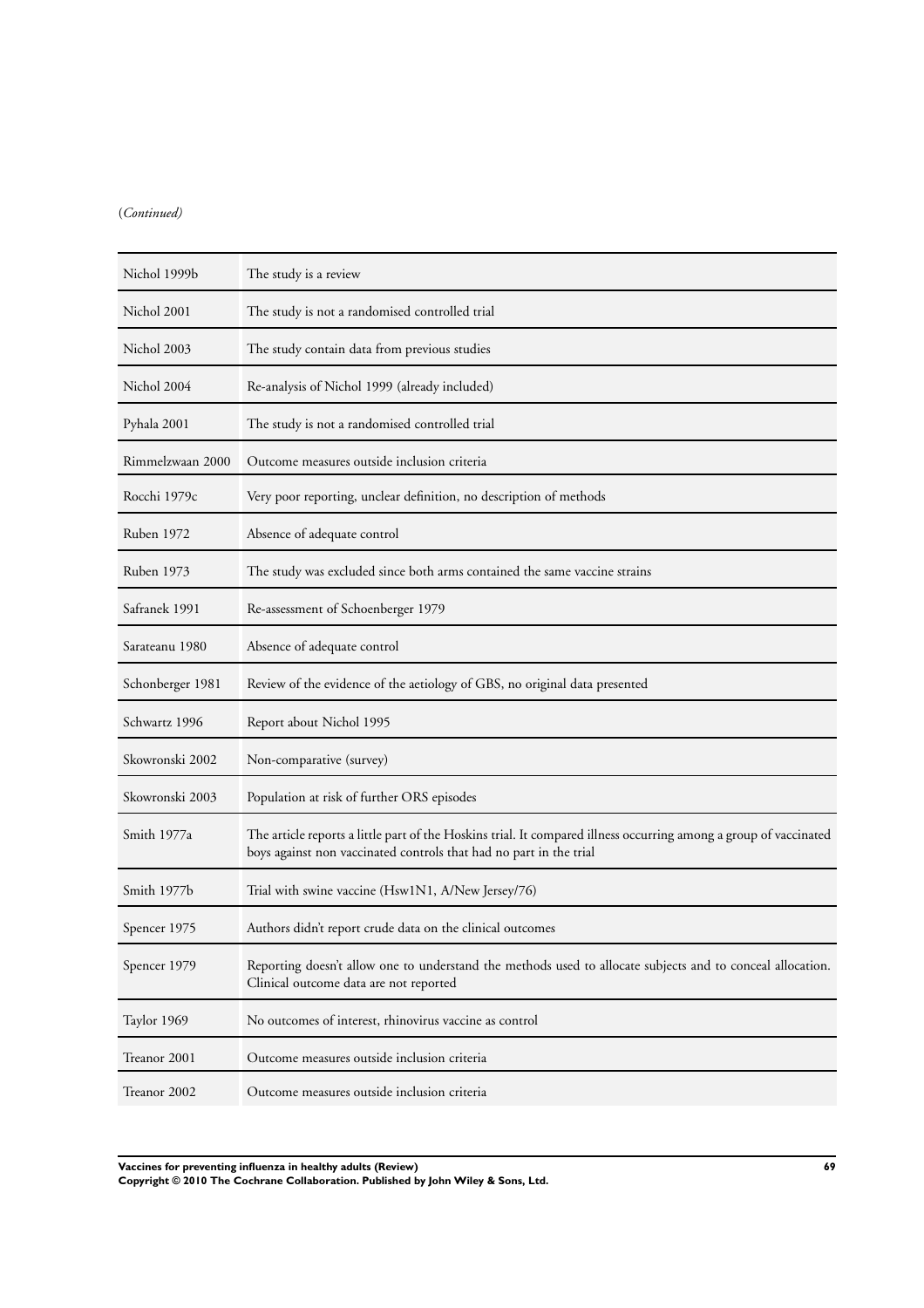#### (*Continued)*

| Tyrrell 1970   | None of the 3 studies reported in this paper are includible for the following reasons<br>1. No design, no comparison, no outcomes<br>2. Probable controlled clinical trial, but subjects age probably out of range (schools)<br>3. No design, even if an unvaccinated control group for school 3 and ICI is present |
|----------------|---------------------------------------------------------------------------------------------------------------------------------------------------------------------------------------------------------------------------------------------------------------------------------------------------------------------|
| Warshauer 1976 | The study was not randomised. Data reporting was not complete                                                                                                                                                                                                                                                       |
| Wilde 1999     | Pneumococcal vaccine was used as control                                                                                                                                                                                                                                                                            |
| Williams 1973  | No placebo/do-nothing control                                                                                                                                                                                                                                                                                       |
| Wood 1999      | The study is not a randomised controlled trial                                                                                                                                                                                                                                                                      |
| Wood 2000      | The study is not a randomised controlled trial                                                                                                                                                                                                                                                                      |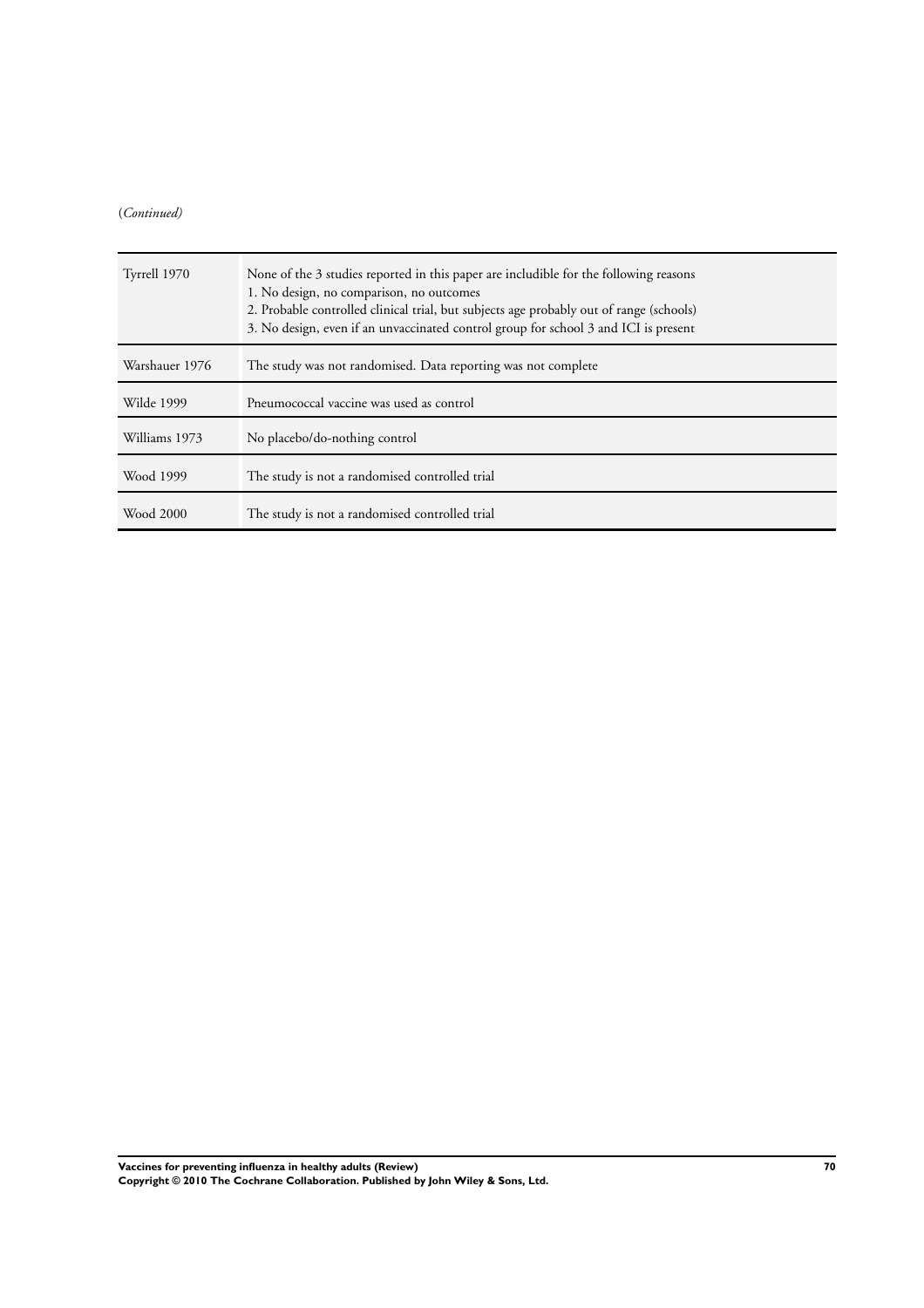# **D A T A A N D A N A L Y S E S**

# **Comparison 1. Inactivated parenteral vaccine versus placebo or do-nothing**

| Outcome or subgroup title                                               | No. of<br>studies | No. of<br>participants | <b>Statistical method</b>            | <b>Effect</b> size           |
|-------------------------------------------------------------------------|-------------------|------------------------|--------------------------------------|------------------------------|
| 1 Influenza-like illness                                                | 21                | 19139                  | Risk Ratio (M-H, Random, 95% CI)     | $0.80$ [0.71, 0.89]          |
| 1.1 WHO recommended -<br>matching vaccine                               | 10                | 6984                   | Risk Ratio (M-H, Random, 95% CI)     | $0.70$ [0.59, 0.83]          |
| 1.2 WHO recommended -<br>vaccine matching absent or<br>unknown          | $\mathfrak{g}$    | 12062                  | Risk Ratio (M-H, Random, 95% CI)     | $0.93$ [0.79, 1.09]          |
| 1.3 Monovalent not WHO<br>recommended - vaccine<br>matching             | 1                 | 59                     | Risk Ratio (M-H, Random, 95% CI)     | $1.02$ [0.28, 3.70]          |
| 1.4 Monovalent not WHO<br>recommended - vaccine<br>matching - high dose | $\mathbf{1}$      | 34                     | Risk Ratio (M-H, Random, 95% CI)     | $0.46$ [0.09, 2.30]          |
| 2 Influenza                                                             | 17                | 31325                  | Risk Ratio (M-H, Random, 95% CI)     | $0.39$ [0.30, 0.52]          |
| 2.1 WHO recommended -<br>matching vaccine                               | 8                 | 11285                  | Risk Ratio (M-H, Random, 95% CI)     | $0.27$ [0.16, 0.46]          |
| 2.2 WHO recommended -<br>vaccine matching absent or<br>unknown          | 6                 | 10331                  | Risk Ratio (M-H, Random, 95% CI)     | $0.56$ [0.41, 0.77]          |
| 2.3 Monovalent not WHO<br>recommended - vaccine<br>matching             | $\sqrt{2}$        | 9675                   | Risk Ratio (M-H, Random, 95% CI)     | $0.22$ [0.10, 0.52]          |
| 2.4 Monovalent not WHO<br>recommended - vaccine<br>matching - high dose | $\mathbf{1}$      | 34                     | Risk Ratio (M-H, Random, 95% CI)     | $0.11$ [0.00, 2.49]          |
| 3 Physician visits                                                      | 2                 | 2308                   | Risk Ratio (M-H, Random, 95% CI)     | $0.87$ [0.40, 1.89]          |
| 3.1 WHO recommended -<br>matching vaccine                               | $\mathbf{1}$      | 1178                   | Risk Ratio (M-H, Random, 95% CI)     | $0.58$ [0.37, 0.91]          |
| 3.2 WHO recommended -<br>vaccine matching absent or<br>unknown          | $\mathbf{1}$      | 1130                   | Risk Ratio (M-H, Random, 95% CI)     | $1.28$ [0.90, 1.83]          |
| 4 Days ill                                                              | 4                 | 4800                   | Mean Difference (IV, Random, 95% CI) | $-0.29$ [ $-0.72$ , $0.15$ ] |
| 4.1 WHO recommended -<br>matching vaccine                               | 3                 | 3670                   | Mean Difference (IV, Random, 95% CI) | $-0.48$ $[-0.62, -0.34]$     |
| 4.2 WHO recommended -<br>matching absent or unknown                     | $\mathbf{1}$      | 1130                   | Mean Difference (IV, Random, 95% CI) | $0.66$ [0.16, 1.16]          |
| 5 Times any drugs were prescribed                                       | $\mathfrak{2}$    | 2308                   | Mean Difference (IV, Random, 95% CI) | $-0.01$ $[-0.03, 0.01]$      |
| 5.1 WHO recommended -<br>matching vaccine                               | $\mathbf{1}$      | 1178                   | Mean Difference (IV, Random, 95% CI) | $-0.02$ $[-0.04, -0.00]$     |
| 5.2 WHO recommended -<br>matching absent or unknown                     | $\mathbf{1}$      | 1130                   | Mean Difference (IV, Random, 95% CI) | Not estimable                |
| 6 Times antibiotic was prescribed                                       | $\sqrt{2}$        | 2308                   | Mean Difference (IV, Random, 95% CI) | $-0.02$ $[-0.03, -0.01]$     |

**Vaccines for preventing influenza in healthy adults (Review) 71**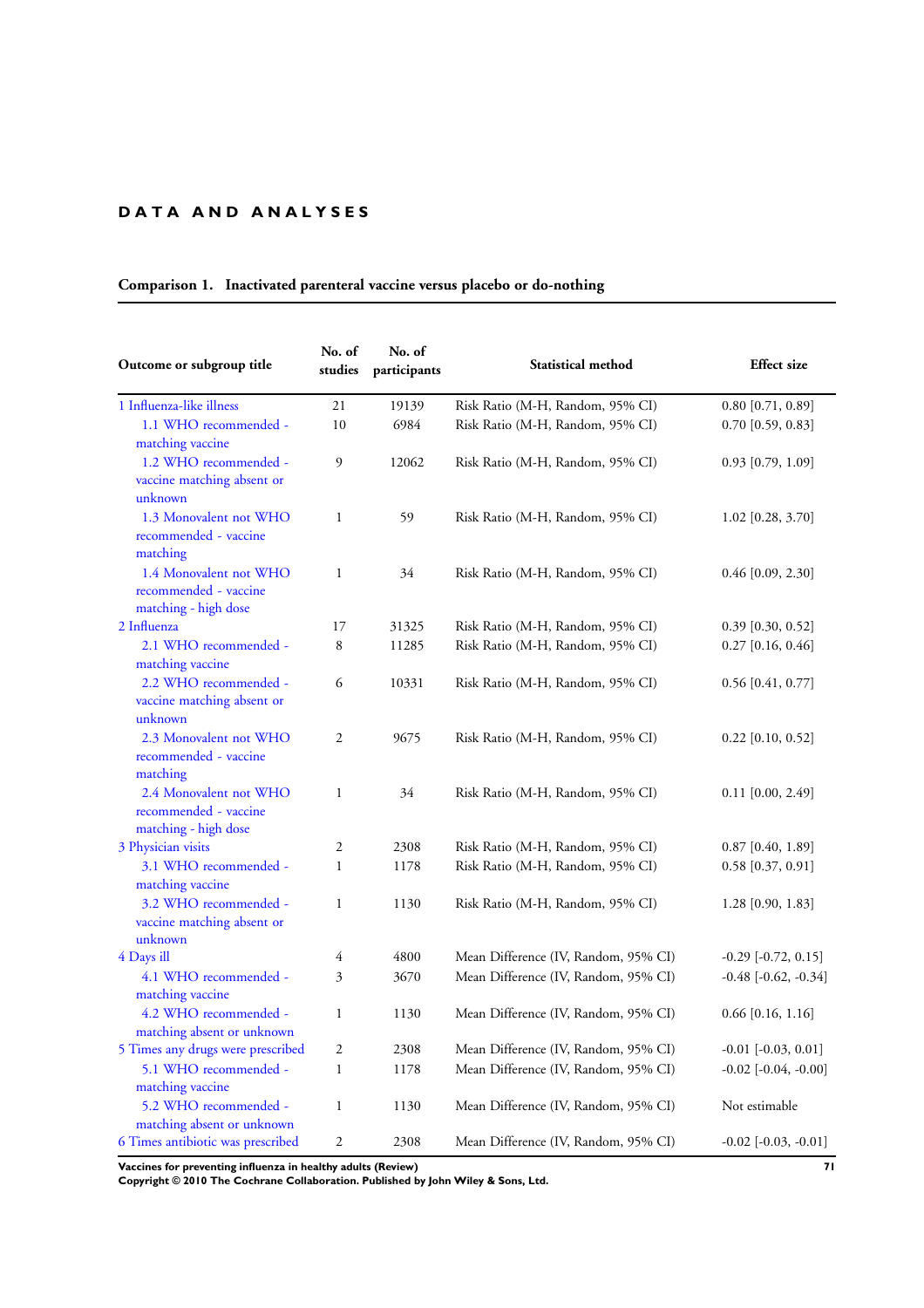| 6.1 WHO recommended -<br>matching vaccine                          | $\mathbf{1}$   | 1178  | Mean Difference (IV, Random, 95% CI) | $-0.02$ $[-0.03, -0.01]$ |
|--------------------------------------------------------------------|----------------|-------|--------------------------------------|--------------------------|
| 6.2 WHO recommended -<br>matching absent or unknown                | $\mathbf{1}$   | 1130  | Mean Difference (IV, Random, 95% CI) | $-0.01$ $[-0.03, 0.01]$  |
| 7 Working days lost                                                | 5              | 5393  | Mean Difference (IV, Random, 95% CI) | $-0.13$ $[-0.25, -0.00]$ |
| 7.1 WHO recommended -<br>matching vaccine                          | 4              | 4263  | Mean Difference (IV, Random, 95% CI) | $-0.21$ $[-0.36, -0.05]$ |
| 7.2 WHO recommended -<br>matching absent or unknown                | $\mathbf{1}$   | 1130  | Mean Difference (IV, Random, 95% CI) | $0.09$ [0.00, 0.18]      |
| 8 Hospitalisations                                                 | 5              | 14877 | Risk Ratio (M-H, Random, 95% CI)     | $0.89$ [0.65, 1.20]      |
| 8.1 WHO recommended -                                              | $\mathfrak{2}$ | 2580  | Risk Ratio (M-H, Random, 95% CI)     | $0.37$ [0.12, 1.12]      |
| matching vaccine                                                   |                |       |                                      |                          |
| 8.2 WHO recommended -<br>vaccine matching absent or<br>unknown     | $\overline{2}$ | 2681  | Risk Ratio (M-H, Random, 95% CI)     | $0.85$ [0.38, 1.91]      |
| 8.3 Monovalent not WHO<br>recommended - vaccine                    | $\mathbf{1}$   | 9616  | Risk Ratio (M-H, Random, 95% CI)     | $0.96$ [0.85, 1.08]      |
| matching<br>9 Pneumonia                                            | 2              | 2953  | Risk Ratio (M-H, Random, 95% CI)     | $0.80$ [0.13, 4.93]      |
| 9.1 WHO recommended -                                              | $\mathbf{1}$   | 1402  | Risk Ratio (M-H, Random, 95% CI)     | 0.59 [0.04, 9.43]        |
| matching vaccine                                                   |                |       |                                      |                          |
| 9.2 WHO recommended -<br>vaccine matching absent or<br>unknown     | $\mathbf{1}$   | 1551  | Risk Ratio (M-H, Random, 95% CI)     | $1.01$ [0.09, 11.13]     |
| 10 Clinical cases (clinically defined<br>without clear definition) | $\overline{4}$ | 5926  | Risk Ratio (M-H, Random, 95% CI)     | $0.63$ [0.41, 0.99]      |
| 10.1 WHO recommended -<br>matching vaccine                         | 3              | 3723  | Risk Ratio (M-H, Random, 95% CI)     | $0.56$ [0.27, 1.16]      |
| 10.2 WHO recommended<br>- vaccine matching absent or<br>unknown    | $\mathbf{1}$   | 2203  | Risk Ratio (M-H, Random, 95% CI)     | $0.83$ [0.69, 0.99]      |
| 11 Local harms                                                     | 16             |       | Risk Ratio (M-H, Random, 95% CI)     | Subtotals only           |
| 11.1 Local -                                                       | 14             | 6833  | Risk Ratio (M-H, Random, 95% CI)     | 3.11 [2.08, 4.66]        |
| tenderness/soreness                                                |                |       |                                      |                          |
| 11.2 Local - erythema                                              | 6              | 3388  | Risk Ratio (M-H, Random, 95% CI)     | $4.01$ [1.91, 8.41]      |
| 11.3 Local - induration                                            | $\overline{c}$ | 543   | Risk Ratio (M-H, Random, 95% CI)     | 2.24 [0.48, 10.59]       |
| 11.4 Local - arm stiffness                                         | $\mathbf{1}$   | 50    | Risk Ratio (M-H, Random, 95% CI)     | 1.62 [0.54, 4.83]        |
| 11.5 Local - combined                                              | 12             | 5171  | Risk Ratio (M-H, Random, 95% CI)     | 2.87 [2.02, 4.06]        |
| endpoint (any or highest                                           |                |       |                                      |                          |
| symptom)                                                           |                |       |                                      |                          |
| 12 Systemic harms                                                  | 13             |       | Risk Ratio (M-H, Random, 95% CI)     | Subtotals only           |
| 12.1 Systemic - myalgia                                            | 5              | 2676  | Risk Ratio (M-H, Random, 95% CI)     | 1.54 [1.12, 2.11]        |
| 12.2 Systemic - fever                                              | 8              | 2775  | Risk Ratio (M-H, Random, 95% CI)     | 1.17 [0.80, 1.72]        |
| 12.3 Systemic - headache                                           | 8              | 3667  | Risk Ratio (M-H, Random, 95% CI)     | 1.30 [0.84, 2.03]        |
| 12.4 Systemic - fatigue or                                         | 6              | 3456  | Risk Ratio (M-H, Random, 95% CI)     | 1.37 [0.94, 2.02]        |
| indisposition                                                      |                |       |                                      |                          |
| 12.5 Systemic -                                                    | 3              | 1667  | Risk Ratio (M-H, Random, 95% CI)     | 2.68 [0.55, 13.08]       |
| nausea/vomiting                                                    |                |       |                                      |                          |
| 12.6 Systemic - combined                                           | 8              | 2603  | Risk Ratio (M-H, Random, 95% CI)     | 1.29 [1.01, 1.64]        |
| endpoint (any or highest                                           |                |       |                                      |                          |
| symptom)                                                           |                |       |                                      |                          |

**Vaccines for preventing influenza in healthy adults (Review) 72**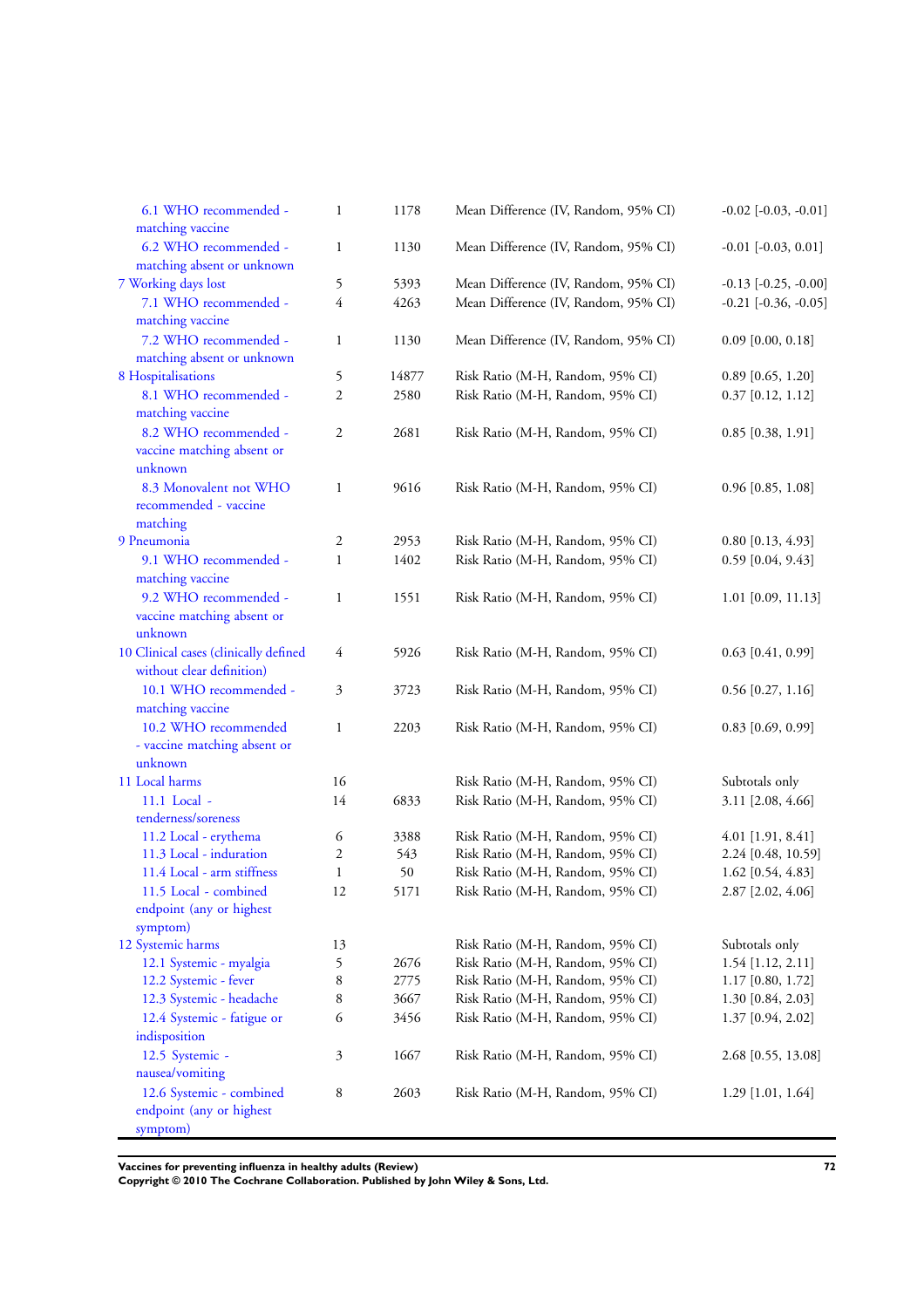| Outcome or subgroup title                                          | No. of<br>studies    | No. of<br>participants | Statistical method               | <b>Effect</b> size  |
|--------------------------------------------------------------------|----------------------|------------------------|----------------------------------|---------------------|
| 1 Influenza-like illness                                           | 6                    | 12688                  | Risk Ratio (M-H, Random, 95% CI) | $0.90$ [0.84, 0.96] |
| 1.1 WHO recommended -<br>matching vaccine                          | $\overline{2}$       | 4254                   | Risk Ratio (M-H, Random, 95% CI) | $0.92$ [0.76, 1.12] |
| 1.2 WHO recommended -<br>vaccine matching absent or<br>unknown     | 3                    | 8150                   | Risk Ratio (M-H, Random, 95% CI) | $0.89$ [0.82, 0.97] |
| 1.3 Non WHO recommended<br>- vaccine matching absent or<br>unknown | 1                    | 284                    | Risk Ratio (M-H, Random, 95% CI) | $0.92$ [0.73, 1.16] |
| 2 Influenza                                                        | 6                    | 8524                   | Risk Ratio (M-H, Random, 95% CI) | $0.38$ [0.27, 0.55] |
| 2.1 WHO recommended -<br>matching vaccine                          | $\overline{2}$       | 4254                   | Risk Ratio (M-H, Random, 95% CI) | $0.44$ [0.24, 0.81] |
| 2.2 WHO recommended -<br>vaccine matching absent or<br>unknown     | $\mathfrak{2}$       | 3843                   | Risk Ratio (M-H, Random, 95% CI) | $0.36$ [0.16, 0.82] |
| 2.3 Non WHO recommended<br>- vaccine matching absent or<br>unknown | 2                    | 427                    | Risk Ratio (M-H, Random, 95% CI) | $0.21$ [0.08, 0.56] |
| 3 Complications (bronchitis,<br>otitis, pneumonia)                 | $\mathbf{1}$         | 19887                  | Risk Ratio (M-H, Random, 95% CI) | $0.25$ [0.03, 2.24] |
| 3.1 Non WHO recommended<br>- vaccine matching absent or<br>unknown | 1                    | 19887                  | Risk Ratio (M-H, Random, 95% CI) | $0.25$ [0.03, 2.24] |
| 4 Influenza cases (clinically defined<br>without clear definition) | $\boldsymbol{\beta}$ | 23900                  | Risk Ratio (M-H, Random, 95% CI) | $0.89$ [0.71, 1.11] |
| 4.1 WHO recommended -<br>matching vaccine                          | $\mathbf{1}$         | 1931                   | Risk Ratio (M-H, Random, 95% CI) | $0.63$ [0.49, 0.80] |
| 4.2 WHO recommended -<br>vaccine matching absent or<br>unknown     | $\mathbf{1}$         | 2082                   | Risk Ratio (M-H, Random, 95% CI) | $1.05$ [0.88, 1.25] |
| 4.3 Non WHO recommended<br>- vaccine matching absent or<br>unknown | $\mathbf{1}$         | 19887                  | Risk Ratio (M-H, Random, 95% CI) | 0.98 [0.92, 1.05]   |
| 5 Local harms                                                      | 11                   |                        | Risk Ratio (M-H, Random, 95% CI) | Subtotals only      |
| 5.1 Local - upper respiratory<br>infection symptoms                | 6                    | 496                    | Risk Ratio (M-H, Random, 95% CI) | 1.66 [1.22, 2.27]   |
| 5.2 Local - cough                                                  | 4                    | 852                    | Risk Ratio (M-H, Random, 95% CI) | $1.24$ [0.69, 2.22] |
| 5.3 Local - coryza                                                 | 2                    | 4782                   | Risk Ratio (M-H, Random, 95% CI) | 1.56 [1.26, 1.94]   |
| 5.4 Local - sore throat                                            | 5                    | 5391                   | Risk Ratio (M-H, Random, 95% CI) | 1.73 [1.44, 2.08]   |
| 5.5 Local - hoarseness                                             | 1                    | 306                    | Risk Ratio (M-H, Random, 95% CI) | $1.21$ [0.51, 2.83] |
| 5.6 Local - combined<br>endpoint (any or highest<br>symptom)       | 3                    | 4921                   | Risk Ratio (M-H, Random, 95% CI) | 1.56 [1.31, 1.87]   |
| 6 Systemic harms                                                   | 6                    |                        | Risk Ratio (M-H, Random, 95% CI) | Subtotals only      |
| 6.1 Systemic - myalgia                                             | 3                    | 713                    | Risk Ratio (M-H, Random, 95% CI) | 2.28 [0.81, 6.45]   |
| 6.2 Systemic - fever                                               | 3                    | 713                    | Risk Ratio (M-H, Random, 95% CI) | 1.28 [0.43, 3.79]   |

# **Comparison 2. Live aerosol vaccine versus placebo or do-nothing**

**Vaccines for preventing influenza in healthy adults (Review) 73**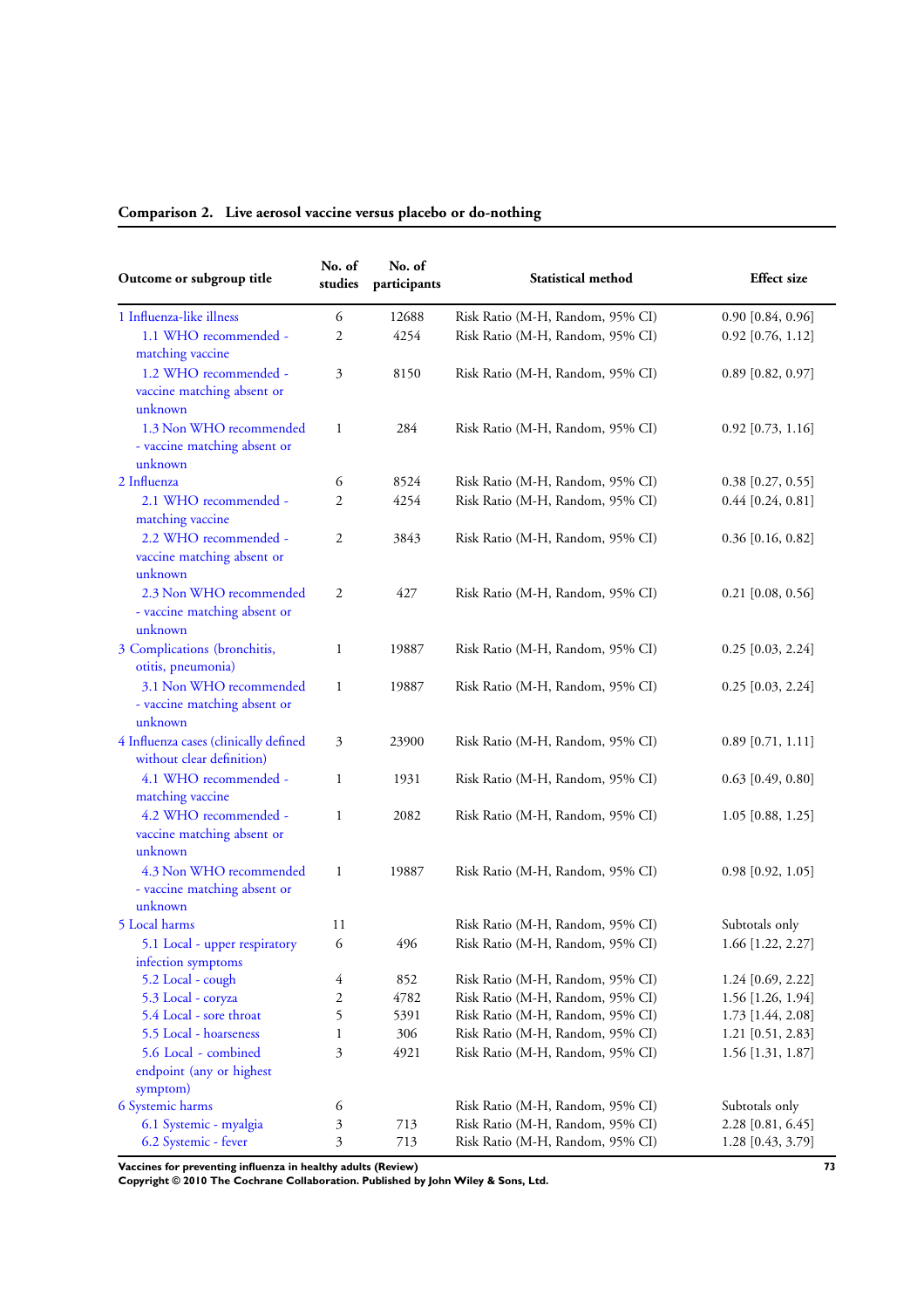| 6.3 Systemic - fatigue or | 413  | Risk Ratio (M-H, Random, 95% CI) | 1.52 [0.66, 3.49]  |
|---------------------------|------|----------------------------------|--------------------|
| indisposition             |      |                                  |                    |
| 6.4 Systemic - headache   | 370  | Risk Ratio (M-H, Random, 95% CI) | 2.33 [0.52, 10.33] |
| 6.5 Systemic - combined   | 1018 | Risk Ratio (M-H, Random, 95% CI) | 1.40 [0.82, 2.38]  |
| endpoint (any or highest) |      |                                  |                    |
| symptom)                  |      |                                  |                    |

# **Comparison 3. Inactivated aerosol vaccine versus placebo or do-nothing**

| Outcome or subgroup title                                        | No. of<br>studies | No. of<br>participants | <b>Statistical method</b>        | <b>Effect</b> size  |
|------------------------------------------------------------------|-------------------|------------------------|----------------------------------|---------------------|
| 1 Influenza-like illness                                         | 4                 | 1674                   | Risk Ratio (M-H, Random, 95% CI) | $0.58$ [0.40, 0.83] |
| 1.1 WHO recommended -<br>matching vaccine                        | 2                 | 841                    | Risk Ratio (M-H, Random, 95% CI) | $0.47$ [0.19, 1.13] |
| 1.2 WHO recommended -<br>vaccine matching absent or<br>unknown   | $\overline{2}$    | 833                    | Risk Ratio (M-H, Random, 95% CI) | $0.63$ [0.37, 1.07] |
| 2 Local harms                                                    | 4                 | 716                    | Risk Ratio (M-H, Random, 95% CI) | $1.09$ [0.85, 1.40] |
| 2.1 Local - sore throat                                          | $\overline{2}$    | 151                    | Risk Ratio (M-H, Random, 95% CI) | $0.82$ [0.43, 1.56] |
| 2.2 Local - combined<br>endpoint (any or highest)<br>symptom)    | 3                 | 565                    | Risk Ratio (M-H, Random, 95% CI) | $1.15$ [0.88, 1.50] |
| 3 Systemic harms                                                 | 4                 | 1018                   | Risk Ratio (M-H, Random, 95% CI) | $1.00$ [0.77, 1.31] |
| 3.1 Systemic - myalgia                                           | $\overline{c}$    | 151                    | Risk Ratio (M-H, Random, 95% CI) | $0.90$ [0.36, 2.25] |
| 3.2 Systemic - fatigue or<br>indisposition                       | $\overline{2}$    | 151                    | Risk Ratio (M-H, Random, 95% CI) | 1.40 [0.52, 3.75]   |
| 3.3 Systemic - headache                                          | $\overline{2}$    | 151                    | Risk Ratio (M-H, Random, 95% CI) | $1.52$ [0.85, 2.72] |
| 3.4 Systemic - combined<br>endpoint (any or highest)<br>symptom) | 3                 | 565                    | Risk Ratio (M-H, Random, 95% CI) | $0.83$ [0.54, 1.27] |

# **Comparison 4. 1968 to 1969 pandemic: inactivated polyvalent parenteral vaccine versus placebo**

| Outcome or subgroup title                                          | No. of<br>studies | No. of<br>participants | Statistical method               | <b>Effect</b> size  |
|--------------------------------------------------------------------|-------------------|------------------------|----------------------------------|---------------------|
| 1 Influenza-like illness                                           | 3                 | 3065                   | Risk Ratio (M-H, Random, 95% CI) | $0.71$ [0.57, 0.88] |
| 1.1 Standard recommended<br>parenteral - non matching - 1<br>dose  | 3                 | 2715                   | Risk Ratio (M-H, Random, 95% CI) | $0.74$ [0.57, 0.95] |
| 1.2 Standard recommended<br>parenteral - non matching - 2<br>doses |                   | 350                    | Risk Ratio (M-H, Random, 95% CI) | $0.66$ [0.44, 0.98] |
| 2 Influenza                                                        | 1                 | 2072                   | Risk Ratio (M-H, Random, 95% CI) | $0.47$ [0.26, 0.87] |
| 2.1 Standard recommended<br>parenteral - non matching              |                   | 2072                   | Risk Ratio (M-H, Random, 95% CI) | $0.47$ [0.26, 0.87] |

**Vaccines for preventing influenza in healthy adults (Review) 74**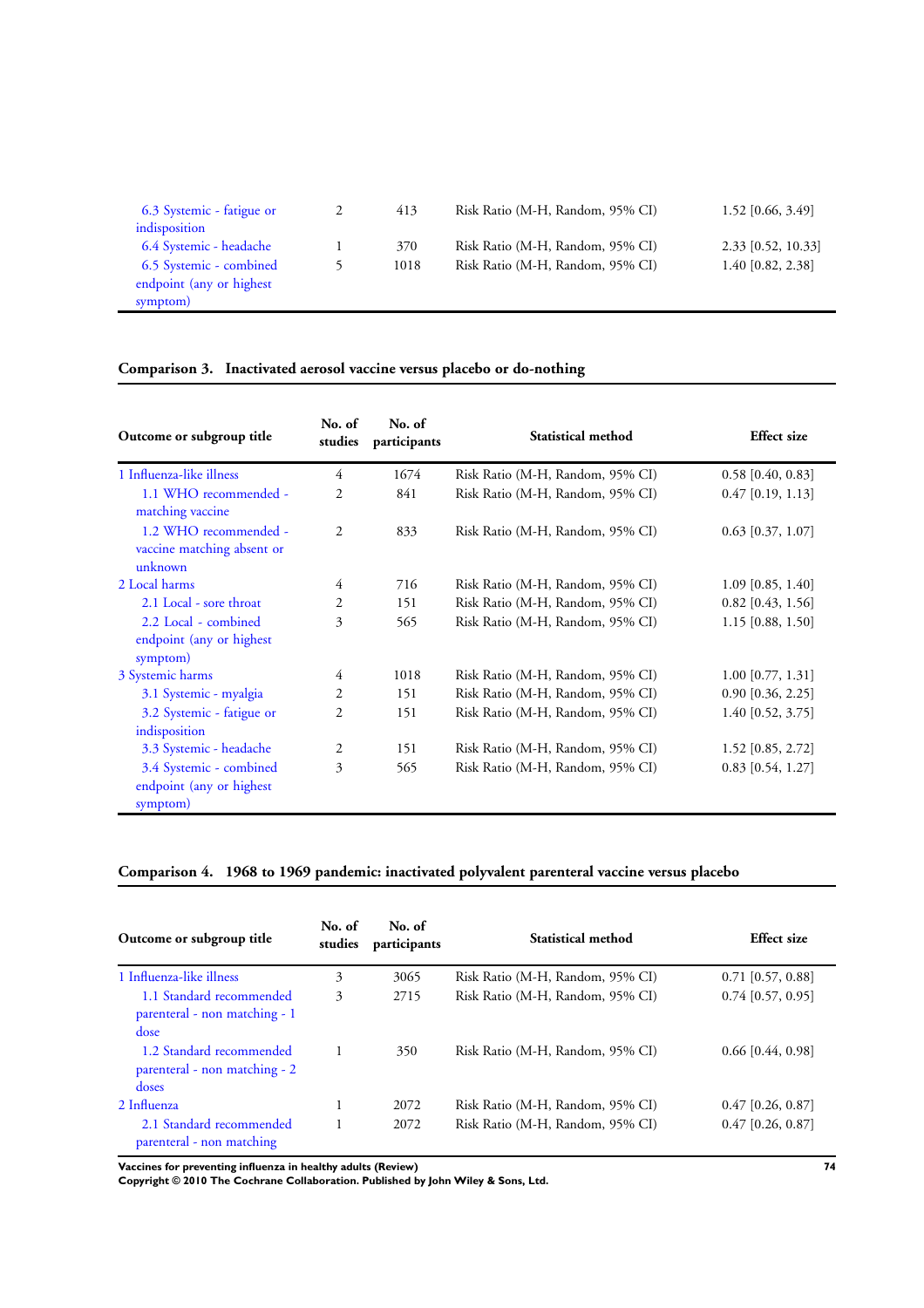| 3 Hospitalisations<br>3.1 Standard recommended<br>parenteral - non matching | 2072<br>2072 | Risk Ratio (M-H, Random, 95% CI)<br>Risk Ratio (M-H, Random, 95% CI) | $0.83$ [0.41, 1.68]<br>$0.83$ [0.41, 1.68] |
|-----------------------------------------------------------------------------|--------------|----------------------------------------------------------------------|--------------------------------------------|
| 4 Pneumonia                                                                 | 2072         | Risk Ratio (M-H, Random, 95% CI)                                     | $1.01$ [0.14, 7.17]                        |
| 4.1 Standard recommended<br>parenteral - non matching                       | 2072         | Risk Ratio (M-H, Random, 95% CI)                                     | $1.01$ [0.14, 7.17]                        |

# **Comparison 5. 1968 to 1969 pandemic: inactivated monovalent parenteral vaccine versus placebo**

| Outcome or subgroup title                                         | No. of<br>studies | No. of<br>participants | <b>Statistical method</b>            | <b>Effect</b> size         |
|-------------------------------------------------------------------|-------------------|------------------------|--------------------------------------|----------------------------|
| 1 Influenza-like illness                                          | 4                 | 4580                   | Risk Ratio (M-H, Random, 95% CI)     | $0.35$ [0.25, 0.48]        |
| 1.1 WHO recommended<br>parenteral - matching vaccine -<br>1 dose  | 4                 | 4226                   | Risk Ratio (M-H, Random, 95% CI)     | $0.35$ [0.23, 0.53]        |
| 1.2 WHO recommended<br>parenteral - matching vaccine -<br>2 doses | 1                 | 354                    | Risk Ratio (M-H, Random, 95% CI)     | $0.35$ [0.22, 0.57]        |
| 2 Influenza                                                       | 1                 | 1923                   | Risk Ratio (M-H, Random, 95% CI)     | $0.07$ [0.02, 0.31]        |
| 2.1 WHO recommended<br>parenteral - matching vaccine              | 1                 | 1923                   | Risk Ratio (M-H, Random, 95% CI)     | $0.07$ [0.02, 0.31]        |
| 3 Hospitalisations                                                | $\mathbf{1}$      | 1923                   | Risk Ratio (M-H, Random, 95% CI)     | $0.35$ [0.13, 0.94]        |
| 3.1 WHO recommended<br>parenteral - matching vaccine              | 1                 | 1923                   | Risk Ratio (M-H, Random, 95% CI)     | $0.35$ [0.13, 0.94]        |
| 4 Pneumonia                                                       | 1                 | 1923                   | Risk Ratio (M-H, Random, 95% CI)     | $0.59$ [0.05, 6.51]        |
| 4.1 WHO recommended<br>parenteral - matching vaccine              | 1                 | 1923                   | Risk Ratio (M-H, Random, 95% CI)     | $0.59$ [0.05, 6.51]        |
| 5 Working days lost                                               | $\mathbf{1}$      | 1667                   | Mean Difference (IV, Random, 95% CI) | $-0.45$ [ $-0.60, -0.30$ ] |
| 5.1 WHO recommended<br>parenteral - matching vaccine              | 1                 | 1667                   | Mean Difference (IV, Random, 95% CI) | $-0.45$ $[-0.60, -0.30]$   |
| 6 Days ill                                                        | 1                 | 1667                   | Mean Difference (IV, Random, 95% CI) | $-0.45$ [ $-0.60, -0.30$ ] |
| 6.1 WHO recommended -<br>matching vaccine                         | 1                 | 1667                   | Mean Difference (IV, Random, 95% CI) | $-0.45$ [ $-0.60, -0.30$ ] |

# **Comparison 6. 1968 to 1969 pandemic: inactivated polyvalent aerosol vaccine versus placebo**

| Outcome or subgroup title                                      | No. of<br>studies | No. of<br>participants | Statistical method               | <b>Effect</b> size  |
|----------------------------------------------------------------|-------------------|------------------------|----------------------------------|---------------------|
| 1 Influenza-like illness                                       |                   | 1000                   | Risk Ratio (M-H, Random, 95% CI) | $0.66$ [0.46, 0.95] |
| 1.1 Inactivated polyvalent<br>aerosol vaccine versus placebo - |                   | 644                    | Risk Ratio (M-H, Random, 95% CI) | $0.64$ [0.32, 1.27] |
| non matching - 1 dose                                          |                   |                        |                                  |                     |

**Vaccines for preventing influenza in healthy adults (Review) 75**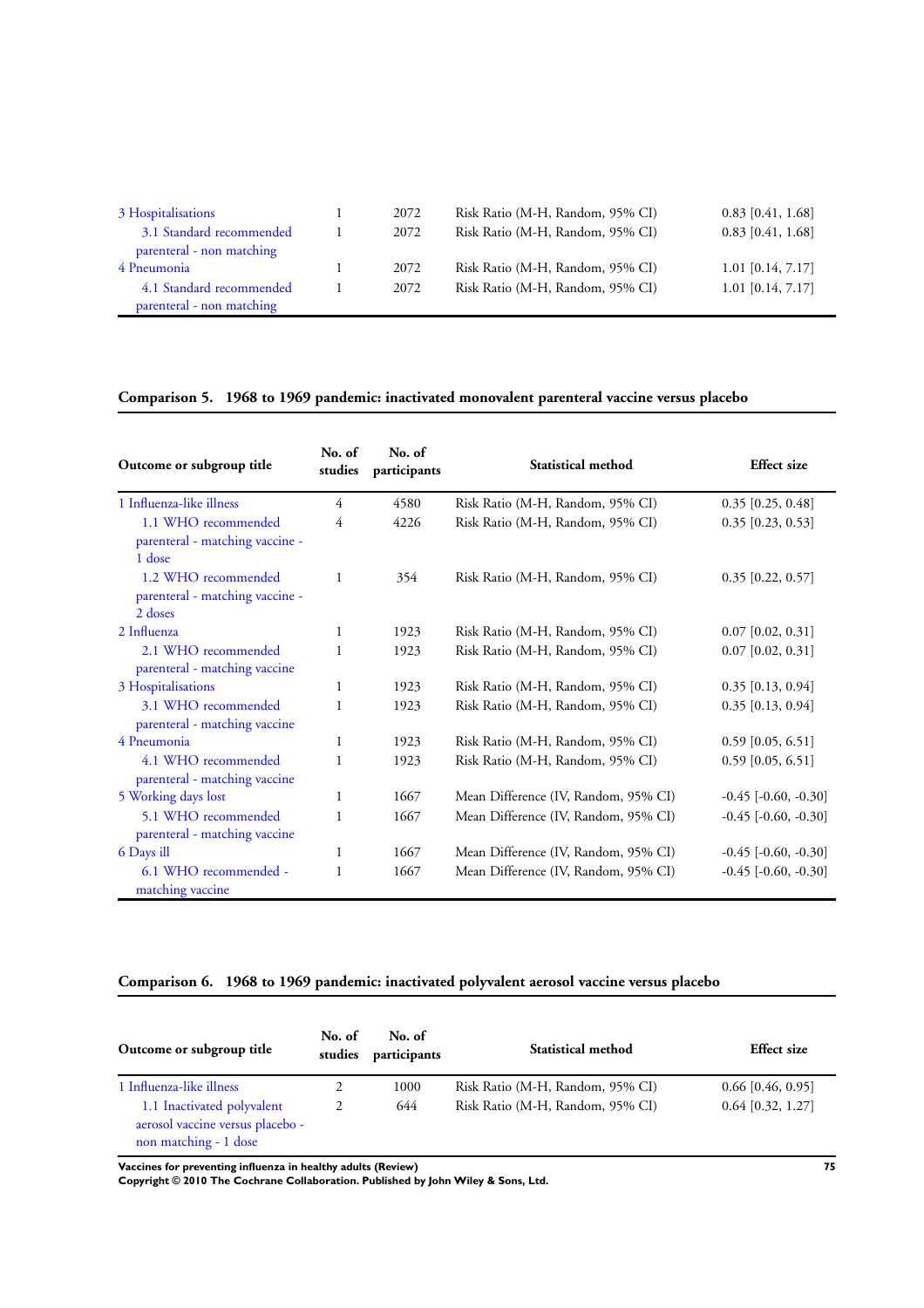<span id="page-78-0"></span>

| 1.2 Inactivated polyvalent       | 356 | Risk Ratio (M-H, Random, 95% CI) | $0.65$ [0.44, 0.97] |
|----------------------------------|-----|----------------------------------|---------------------|
| aerosol vaccine versus placebo - |     |                                  |                     |
| non matching - 2 doses           |     |                                  |                     |

# **Comparison 7. 1968 to 1969 pandemic: inactivated monovalent aerosol vaccine versus placebo**

| Outcome or subgroup title                                                            | No. of<br>studies | No. of<br>participants | Statistical method               | Effect size         |
|--------------------------------------------------------------------------------------|-------------------|------------------------|----------------------------------|---------------------|
| 1 Influenza-like illness                                                             | 2                 | 1009                   | Risk Ratio (M-H, Random, 95% CI) | $0.54$ [0.32, 0.91] |
| 1.1 Inactivated monovalent<br>aerosol vaccine versus placebo -<br>matching - 1 dose  | $\mathfrak{D}$    | 650                    | Risk Ratio (M-H, Random, 95% CI) | $0.49$ [0.17, 1.41] |
| 1.2 Inactivated monovalent<br>aerosol vaccine versus placebo -<br>matching - 2 doses |                   | 359                    | Risk Ratio (M-H, Random, 95% CI) | $0.57$ [0.38, 0.86] |

# **Comparison 8. 1968 to 1969 pandemic: live aerosol vaccine versus placebo**

| Outcome or subgroup title                                          | No. of<br>studies | No. of<br>participants | Statistical method               | <b>Effect size</b>  |
|--------------------------------------------------------------------|-------------------|------------------------|----------------------------------|---------------------|
| 1 Influenza cases (clinically defined<br>without clear definition) |                   | 19887                  | Risk Ratio (M-H, Random, 95% CI) | $0.98$ [0.92, 1.05] |
| 1.1 Non-matching                                                   |                   | 19887                  | Risk Ratio (M-H, Random, 95% CI) | $0.98$ [0.92, 1.05] |
| 2 Complications (bronchitis,<br>otitis, pneumonia)                 |                   | 19887                  | Risk Ratio (M-H, Fixed, 95% CI)  | $0.25$ [0.03, 2.24] |
| 2.1 Non-matching                                                   |                   | 19887                  | Risk Ratio (M-H, Fixed, 95% CI)  | $0.25$ [0.03, 2.24] |

**Vaccines for preventing influenza in healthy adults (Review) 76**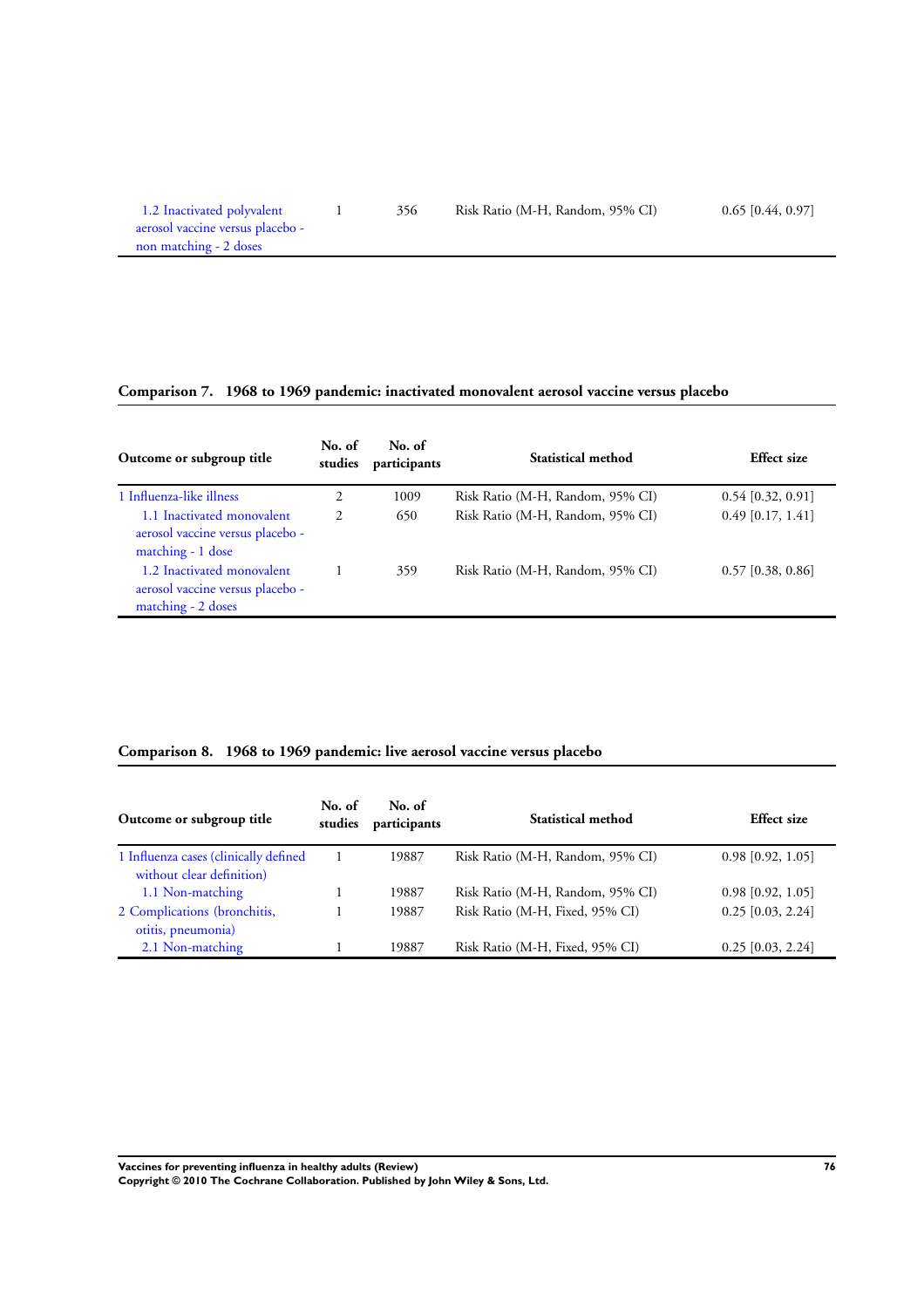#### **Analysis 1.1. Comparison 1 Inactivated parenteral vaccine versus placebo or do-nothing, Outcome 1 Influenza-like illness.**

Review: Vaccines for preventing influenza in healthy adults

Comparison: 1 Inactivated parenteral vaccine versus placebo or do-nothing

Outcome: 1 Influenza-like illness

| Study or subgroup                                                                                                                                                                                                           | Vaccine  | Placebo/do-nothing | Risk Ratio        | Weight | <b>Risk Ratio</b>          |
|-----------------------------------------------------------------------------------------------------------------------------------------------------------------------------------------------------------------------------|----------|--------------------|-------------------|--------|----------------------------|
|                                                                                                                                                                                                                             | n/N      | n/N                | M-H,Random,95% CI |        | M-H,Random,95% CI          |
| I WHO recommended - matching vaccine                                                                                                                                                                                        |          |                    |                   |        |                            |
| Mogabgab 1970a                                                                                                                                                                                                              | 16/881   | 20/521             |                   | 2.5 %  | 0.47 [ 0.25, 0.90 ]        |
| Waldman 1972b                                                                                                                                                                                                               | 14/190   | 10/49              |                   | 2.0%   | $0.36$ $[0.17, 0.76]$      |
| Waldman 1969a                                                                                                                                                                                                               | 52/465   | 33/118             |                   | 5.3 %  | $0.40$ $[0.27, 0.59]$      |
| Keitel 1988b                                                                                                                                                                                                                | 13/456   | 9/241              |                   | 1.6%   | $0.76$ $[0.33, 1.76]$      |
| Keitel 1997b                                                                                                                                                                                                                | 25/723   | 14/217             |                   | 2.6 %  | $0.54$ $[ 0.28, 1.01 ]$    |
| Powers 1995a                                                                                                                                                                                                                | 4/26     | 2/8                |                   | 0.6%   | $0.62$ [ 0.14, 2.76 ]      |
| Nichol 1995                                                                                                                                                                                                                 | 249/409  | 287/416            |                   | 12.1%  | 0.88 [ 0.80, 0.98 ]        |
| Mesa Duque 2001                                                                                                                                                                                                             | 194/247  | 225/246            |                   | 12.7%  | 0.86 [ 0.80, 0.93 ]        |
| <b>Mixu 2002</b>                                                                                                                                                                                                            | 86/294   | 98/299             |                   | 8.4 %  | $0.89$ $[0.70, 1.14]$      |
| Bridges 2000b                                                                                                                                                                                                               | 82/582   | 128/596            |                   | 8.1%   | $0.66$ $[0.51, 0.84]$      |
| Subtotal (95% CI)                                                                                                                                                                                                           | 4273     | 2711               |                   | 55.8%  | $0.70$ [ $0.59, 0.83$ ]    |
| Heterogeneity: Tau <sup>2</sup> = 0.03; Chi <sup>2</sup> = 33.82, df = 9 (P = 0.00010); l <sup>2</sup> =73%<br>Test for overall effect: $Z = 4.17$ (P = 0.000031)<br>2 WHO recommended - vaccine matching absent or unknown |          |                    |                   |        |                            |
| Beran 2009a                                                                                                                                                                                                                 | 254/4011 | 120/2003           |                   | 9.2%   | $1.06$ $[0.86, 1.30]$      |
| Waldman 1969b                                                                                                                                                                                                               | 91/471   | 33/119             |                   | 6.0%   | 0.70 [ 0.49, 0.98 ]        |
| Mogabgab 1970b                                                                                                                                                                                                              | 31/1030  | 21/521             |                   | 3.3 %  | $0.75$ $[0.43, 1.29]$      |
| Waldman 1972d                                                                                                                                                                                                               | 27/187   | 10/49              |                   | 2.5 %  | $0.71$ $[0.37, 1.36]$      |
| Keitel 1988a                                                                                                                                                                                                                | 15/300   | 14/298             |                   | 2.2 %  | $1.06$ $[0.52, 2.17]$      |
| Keitel 1997a                                                                                                                                                                                                                | 41/577   | 23/253             |                   | 3.9%   | $0.78$ $[0.48, 1.27]$      |
| Weingarten 1988                                                                                                                                                                                                             | 21/91    | 19/88              |                   | 3.3 %  | $1.07$ $[0.62, 1.85]$      |
| Keitel 1997c                                                                                                                                                                                                                | 53/789   | 14/145             |                   | 3.1%   | 0.70 [ 0.40, 1.22 ]        |
| Bridges 2000a                                                                                                                                                                                                               | 161/576  | 132/554            |                   | 9.5%   | $1.17$ [ 0.96, 1.43 ]      |
| Subtotal (95% CI)                                                                                                                                                                                                           | 8032     | 4030               |                   | 43.0 % | $0.93$ [ $0.79$ , $1.09$ ] |
| Total events: 694 (Vaccine), 386 (Placebo/do-nothing)                                                                                                                                                                       |          |                    |                   |        |                            |

 $0.1 \t0.2 \t0.5 \t1 \t2 \t5 \t10$ 

Favours vaccine | Favours placebo/do-nothin

(*Continued* ... )

**Vaccines for preventing influenza in healthy adults (Review) 77**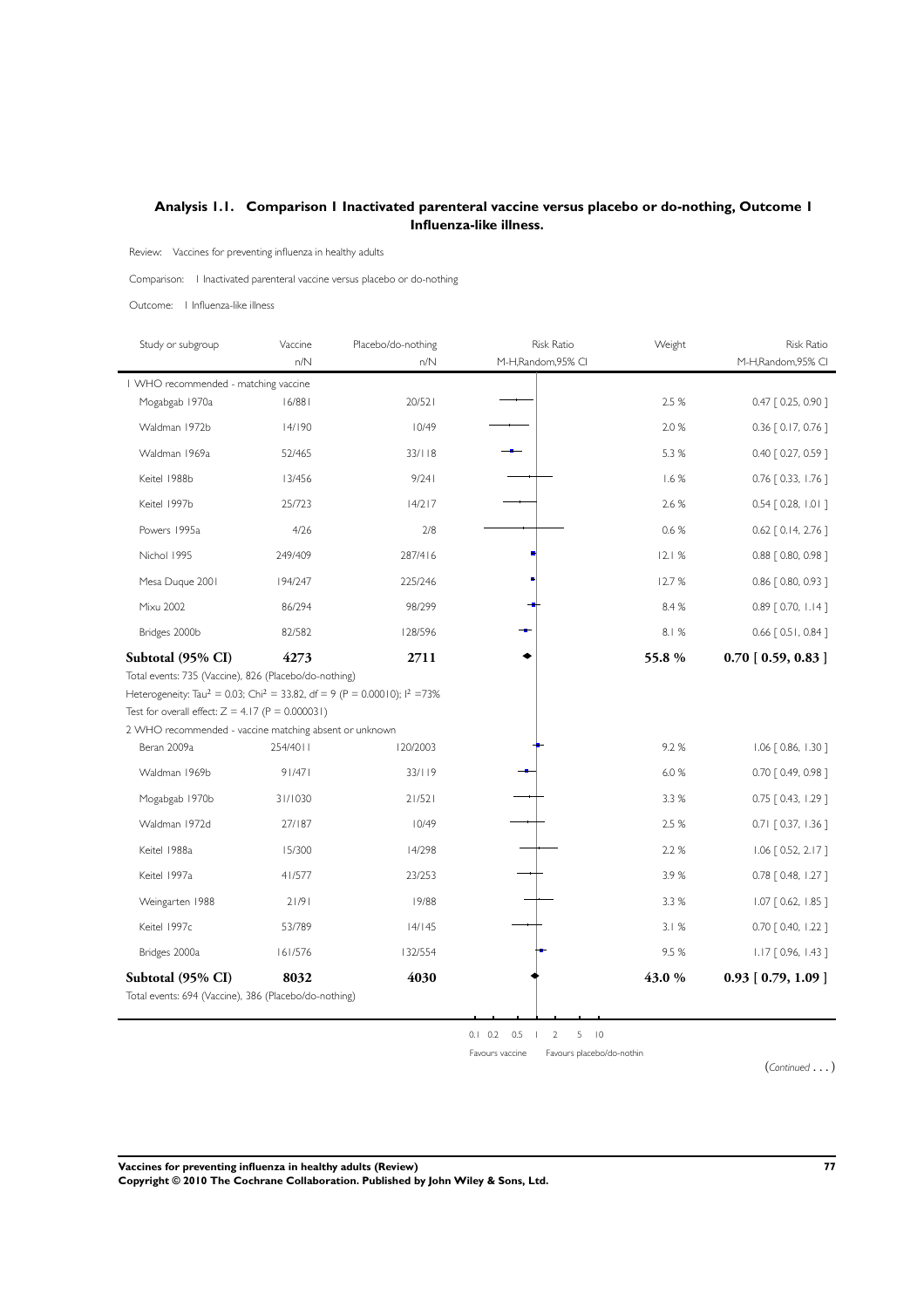| Study or subgroup                                                                                   | Vaccine<br>n/N | Placebo/do-nothing<br>n/N |                        | <b>Risk Ratio</b><br>M-H, Random, 95% CI | Weight  | $( \ldots$ Continued)<br>Risk Ratio<br>M-H, Random, 95% CI |
|-----------------------------------------------------------------------------------------------------|----------------|---------------------------|------------------------|------------------------------------------|---------|------------------------------------------------------------|
| Heterogeneity: Tau <sup>2</sup> = 0.02; Chi <sup>2</sup> = 11.75, df = 8 (P = 0.16); $1^2$ =32%     |                |                           |                        |                                          |         |                                                            |
| Test for overall effect: $Z = 0.91$ (P = 0.36)                                                      |                |                           |                        |                                          |         |                                                            |
| 3 Monovalent not WHO recommended - vaccine matching                                                 |                |                           |                        |                                          |         |                                                            |
| Powers 1995c                                                                                        | 13/51          | 7/8                       |                        |                                          | 0.7%    | $1.02$ $[0.28, 3.70]$                                      |
| Subtotal (95% CI)                                                                                   | 51             | 8                         |                        |                                          | $0.7\%$ | $1.02$ [ 0.28, 3.70 ]                                      |
| Total events: 13 (Vaccine), 2 (Placebo/do-nothing)                                                  |                |                           |                        |                                          |         |                                                            |
| Heterogeneity: not applicable                                                                       |                |                           |                        |                                          |         |                                                            |
| Test for overall effect: $Z = 0.03$ (P = 0.98)                                                      |                |                           |                        |                                          |         |                                                            |
| 4 Monovalent not WHO recommended - vaccine matching - high dose                                     |                |                           |                        |                                          |         |                                                            |
| Powers 1995b                                                                                        | 3/26           | 2/8                       |                        |                                          | 0.5%    | $0.46$ $[0.09, 2.30]$                                      |
| Subtotal (95% CI)                                                                                   | 26             | 8                         |                        |                                          | $0.5\%$ | $0.46$ [ 0.09, 2.30 ]                                      |
| Total events: 3 (Vaccine), 2 (Placebo/do-nothing)                                                   |                |                           |                        |                                          |         |                                                            |
| Heterogeneity: not applicable                                                                       |                |                           |                        |                                          |         |                                                            |
| Test for overall effect: $Z = 0.94$ (P = 0.34)                                                      |                |                           |                        |                                          |         |                                                            |
| Total $(95\% \text{ CI})$                                                                           | 12382          | 6757                      |                        |                                          | 100.0%  | $0.80$ [ $0.71, 0.89$ ]                                    |
| Total events: 1445 (Vaccine), 1216 (Placebo/do-nothing)                                             |                |                           |                        |                                          |         |                                                            |
| Heterogeneity: Tau <sup>2</sup> = 0.03; Chi <sup>2</sup> = 48.10, df = 20 (P = 0.00041); $1^2$ =58% |                |                           |                        |                                          |         |                                                            |
| Test for overall effect: $Z = 3.95$ (P = 0.000080)                                                  |                |                           |                        |                                          |         |                                                            |
|                                                                                                     |                |                           |                        |                                          |         |                                                            |
|                                                                                                     |                |                           | $0.1 \quad 0.2$<br>0.5 | 5<br>$\overline{10}$<br>$\mathcal{L}$    |         |                                                            |
|                                                                                                     |                |                           | Favours vaccine        | Favours placebo/do-nothin                |         |                                                            |

**Vaccines for preventing influenza in healthy adults (Review) 78**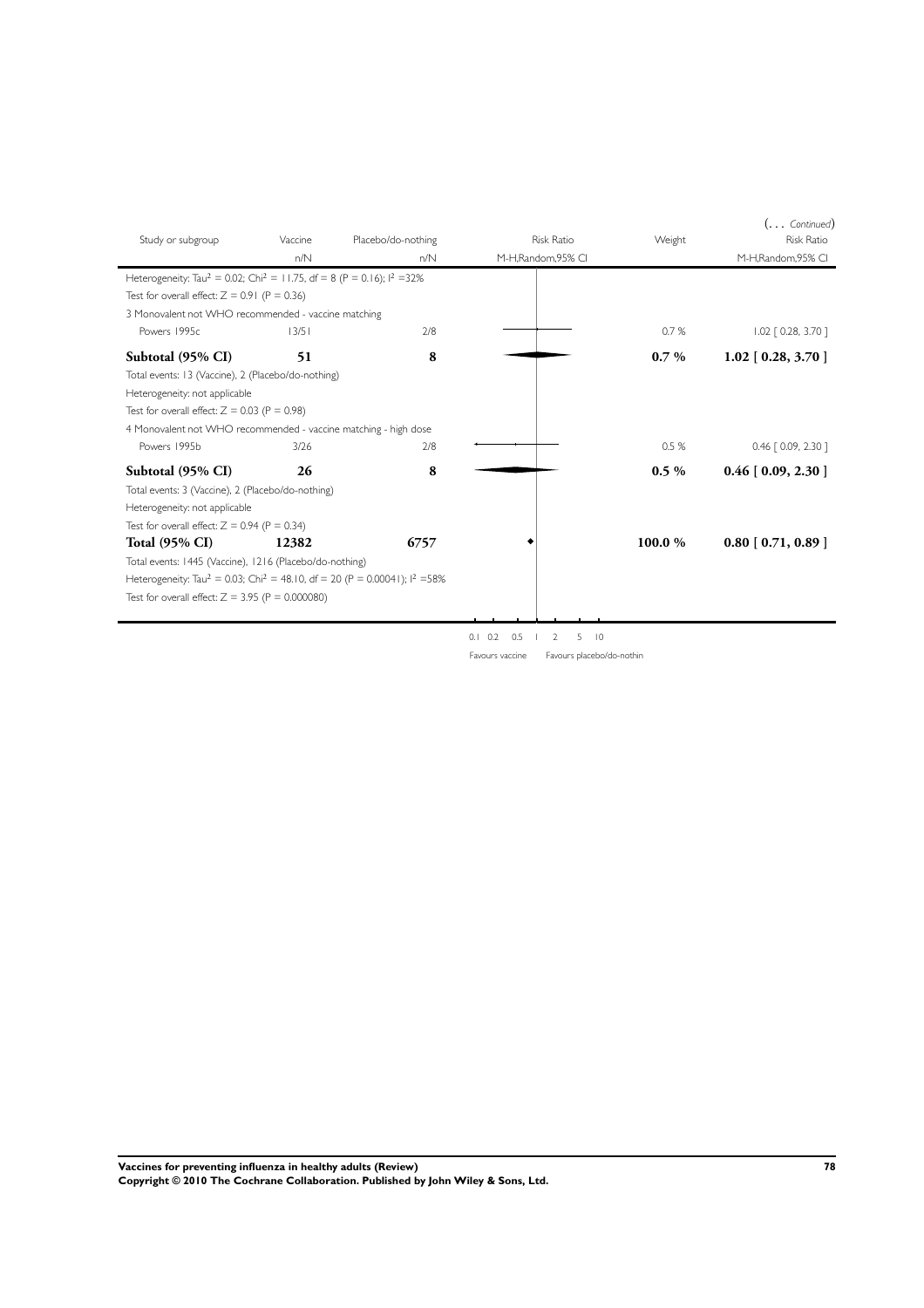## <span id="page-81-0"></span>**Analysis 1.2. Comparison 1 Inactivated parenteral vaccine versus placebo or do-nothing, Outcome 2 Influenza.**

Review: Vaccines for preventing influenza in healthy adults

Comparison: 1 Inactivated parenteral vaccine versus placebo or do-nothing

Outcome: 2 Influenza

| Study or subgroup                                                                               | Vaccine | Placebo/do-nothing | <b>Risk Ratio</b>                            | Weight | <b>Risk Ratio</b>       |
|-------------------------------------------------------------------------------------------------|---------|--------------------|----------------------------------------------|--------|-------------------------|
|                                                                                                 | n/N     | n/N                | M-H,Random,95% CI                            |        | M-H.Random.95% CI       |
| I WHO recommended - matching vaccine                                                            |         |                    |                                              |        |                         |
| Beran 2009b                                                                                     | 65/5103 | 82/2549            |                                              | 20.2 % | $0.40$ $[0.29, 0.55]$   |
| Mogabgab 1970a                                                                                  | 2/881   | 16/521             |                                              | 3.0 %  | 0.07 [ 0.02, 0.32 ]     |
| Hammond 1978                                                                                    | 1/116   | 14/109             |                                              | 1.7%   | $0.07$ $[0.01, 0.50]$   |
| Tannock 1984                                                                                    | 1/37    | 1/20               |                                              | 0.9%   | $0.54$ $[0.04, 8.19]$   |
| Keitel 1988b                                                                                    | 17/456  | 17/241             |                                              | 10.6 % | $0.53$ $[0.27, 1.02]$   |
| Keitel 1997b                                                                                    | 4/723   | 5/217              |                                              | 3.7 %  | $0.24$ $[0.07, 0.89]$   |
| Powers 1995a                                                                                    | 0/26    | 1/8                |                                              | 0.7%   | $0.11$ $[0.00, 2.49]$   |
| Bridges 2000b                                                                                   | 2/141   | 14/137             |                                              | 3.0 %  | $0.14$ $[0.03, 0.60]$   |
| Subtotal (95% CI)                                                                               | 7483    | 3802               |                                              | 43.9%  | $0.27$ [ 0.16, 0.46 ]   |
| Total events: 92 (Vaccine), 150 (Placebo/do-nothing)                                            |         |                    |                                              |        |                         |
| Heterogeneity: Tau <sup>2</sup> = 0.19; Chi <sup>2</sup> = 11.94, df = 7 (P = 0.10); $1^2$ =41% |         |                    |                                              |        |                         |
| Test for overall effect: $Z = 4.86$ (P < 0.00001)                                               |         |                    |                                              |        |                         |
| 2 WHO recommended - vaccine matching absent or unknown                                          |         |                    |                                              |        |                         |
| Beran 2009a                                                                                     | 28/4137 | 18/2006            |                                              | 12.0%  | $0.75$ $[0.42, 1.36]$   |
| Mogabgab 1970b                                                                                  | 15/1030 | 16/521             |                                              | 9.8%   | $0.47$ $[0.24, 0.95]$   |
| Keitel 1988a                                                                                    | 16/300  | 28/298             |                                              | 12.0%  | 0.57 [ 0.31, 1.03 ]     |
| Keitel 1997a                                                                                    | 11/577  | 11/253             |                                              | 7.8%   | $0.44$ $[0.19, 1.00]$   |
| Keitel 1997c                                                                                    | 5/789   | 2/145              |                                              | 2.5 %  | $0.46$ $[0.09, 2.35]$   |
| Bridges 2000a                                                                                   | 3/138   | 6/137              |                                              | 3.4%   | $0.50$ $[0.13, 1.94]$   |
| Subtotal (95% CI)                                                                               | 6971    | 3360               |                                              | 47.5 % | $0.56$ [ $0.41, 0.77$ ] |
| Total events: 78 (Vaccine), 81 (Placebo/do-nothing)                                             |         |                    |                                              |        |                         |
| Heterogeneity: Tau <sup>2</sup> = 0.0; Chi <sup>2</sup> = 1.63, df = 5 (P = 0.90); $1^2$ = 0.0% |         |                    |                                              |        |                         |
| Test for overall effect: $Z = 3.59$ (P = 0.00033)                                               |         |                    |                                              |        |                         |
| 3 Monovalent not WHO recommended - vaccine matching                                             |         |                    |                                              |        |                         |
| Leibovitz 1971                                                                                  | 5/1682  | 102/7934           |                                              | 6.9%   | $0.23$ $[0.09, 0.57]$   |
| Powers 1995c                                                                                    | 1/5     | 1/8                |                                              | 1.0%   | $0.16$ $[0.01, 2.26]$   |
| Subtotal (95% CI)                                                                               | 1733    | 7942               |                                              | 7.8%   | $0.22$ [ $0.10, 0.52$ ] |
| Total events: 6 (Vaccine), 103 (Placebo/do-nothing)                                             |         |                    |                                              |        |                         |
|                                                                                                 |         |                    |                                              |        |                         |
|                                                                                                 |         |                    | 0.1<br>100<br>0.01<br>$ 0\rangle$            |        |                         |
|                                                                                                 |         |                    | Favours vaccine<br>Favours placebo/do-nothin |        |                         |

(*Continued* ... )

**Vaccines for preventing influenza in healthy adults (Review) 79**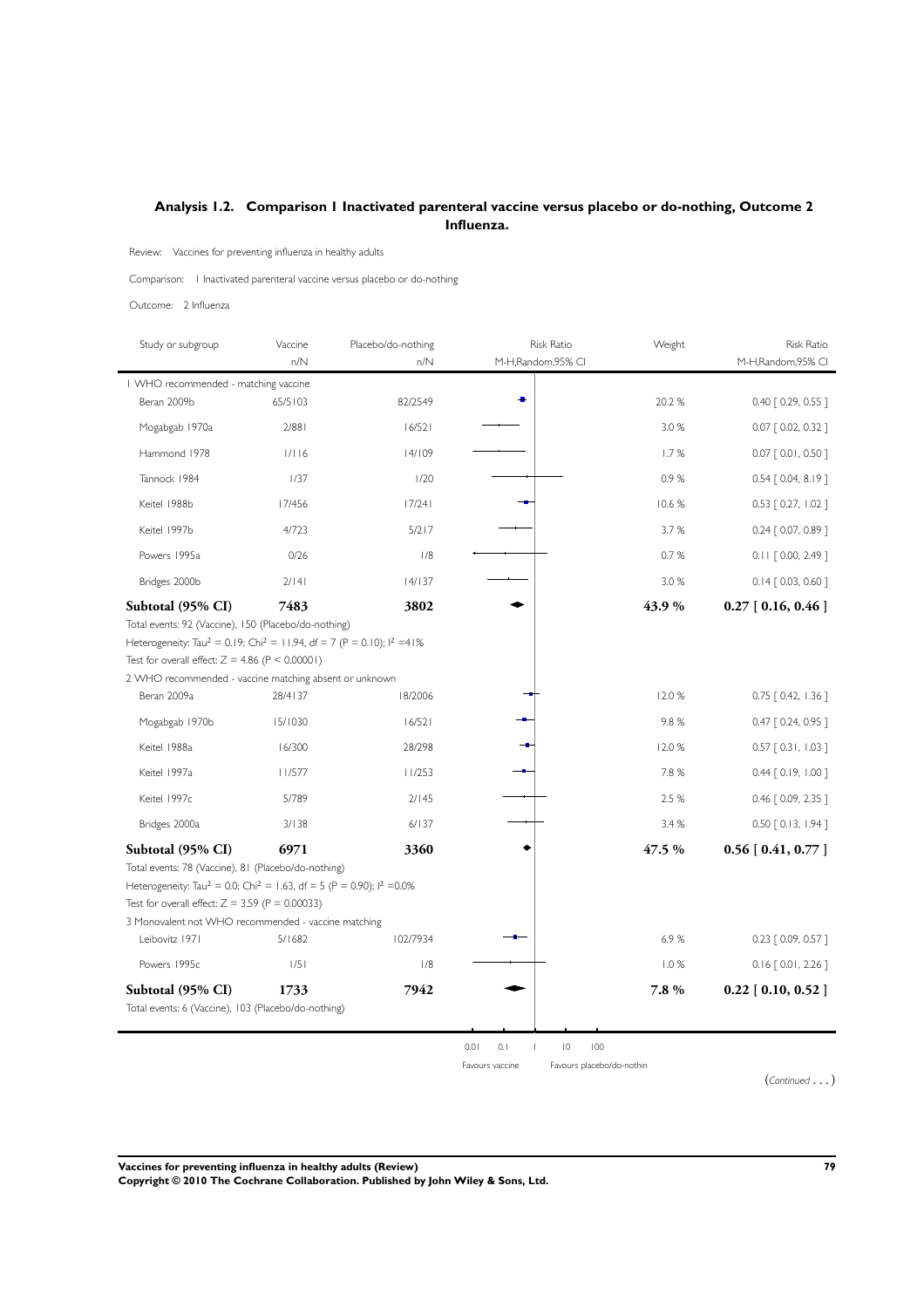|                                                                                                            |         |                    |                     |         | $\left(\ldots \right.$ Continued) |
|------------------------------------------------------------------------------------------------------------|---------|--------------------|---------------------|---------|-----------------------------------|
| Study or subgroup                                                                                          | Vaccine | Placebo/do-nothing | Risk Ratio          | Weight  | <b>Risk Ratio</b>                 |
|                                                                                                            | n/N     | n/N                | M-H, Random, 95% CI |         | M-H, Random, 95% CI               |
| Heterogeneity: Tau <sup>2</sup> = 0.0; Chi <sup>2</sup> = 0.08, df = 1 (P = 0.78); l <sup>2</sup> = 0.0%   |         |                    |                     |         |                                   |
| Test for overall effect: $Z = 3.47$ (P = 0.00052)                                                          |         |                    |                     |         |                                   |
| 4 Monovalent not WHO recommended - vaccine matching - high dose                                            |         |                    |                     |         |                                   |
| Powers 1995b                                                                                               | 0/26    | 1/8                |                     | 0.7%    | $0.11$ $[0.00, 2.49]$             |
| Subtotal (95% CI)                                                                                          | 26      | 8                  |                     | $0.7\%$ | $0.11$ [ 0.00, 2.49 ]             |
| Total events: 0 (Vaccine), 1 (Placebo/do-nothing)                                                          |         |                    |                     |         |                                   |
| Heterogeneity: not applicable                                                                              |         |                    |                     |         |                                   |
| Test for overall effect: $Z = 1.38$ (P = 0.17)                                                             |         |                    |                     |         |                                   |
| <b>Total (95% CI)</b>                                                                                      | 16213   | 15112              |                     | 100.0 % | $0.39$ [ $0.30, 0.52$ ]           |
| Total events: 176 (Vaccine), 335 (Placebo/do-nothing)                                                      |         |                    |                     |         |                                   |
| Heterogeneity: Tau <sup>2</sup> = 0.07; Chi <sup>2</sup> = 21.32, df = 16 (P = 0.17); l <sup>2</sup> = 25% |         |                    |                     |         |                                   |
| Test for overall effect: $Z = 6.77$ (P < 0.00001)                                                          |         |                    |                     |         |                                   |
|                                                                                                            |         |                    |                     |         |                                   |
|                                                                                                            |         |                    |                     |         |                                   |

0.01 0.1 1 10 100

Favours vaccine Favours placebo/do-nothin

# **Analysis 1.3. Comparison 1 Inactivated parenteral vaccine versus placebo or do-nothing, Outcome 3 Physician visits.**

Review: Vaccines for preventing influenza in healthy adults Comparison: 1 Inactivated parenteral vaccine versus placebo or do-nothing Outcome: 3 Physician visits Study or subgroup Vaccine Placebo/do-nothing Risk Ratio Weight Weight Risk Ratio n/N n/N M-H,Random,95% CI M-H,Random,95% CI 1 WHO recommended - matching vaccine Bridges 2000b 29/582 51/596 **+ 3** 6 51/596 + 30 658 [ 0.37, 0.91 ] **Subtotal (95% CI)** 582 596  $\bullet$  48.6 % 0.58 [ 0.37, 0.91 ] Total events: 29 (Vaccine), 51 (Placebo/do-nothing) Heterogeneity: not applicable Test for overall effect:  $Z = 2.40$  (P = 0.016) 2 WHO recommended - vaccine matching absent or unknown Bridges 2000a 64/576 48/554 <del>48</del> 51.4 % 1.28 [ 0.90, 1.83 ] **Subtotal (95% CI) 576 554 51.4 % 1.28 [ 0.90, 1.83 ]** Total events: 64 (Vaccine), 48 (Placebo/do-nothing) Heterogeneity: not applicable  $0.01$  0.1 10 100 Favours vaccine Favours placebo/do-nothin (*Continued* ... )

**Vaccines for preventing influenza in healthy adults (Review) 80**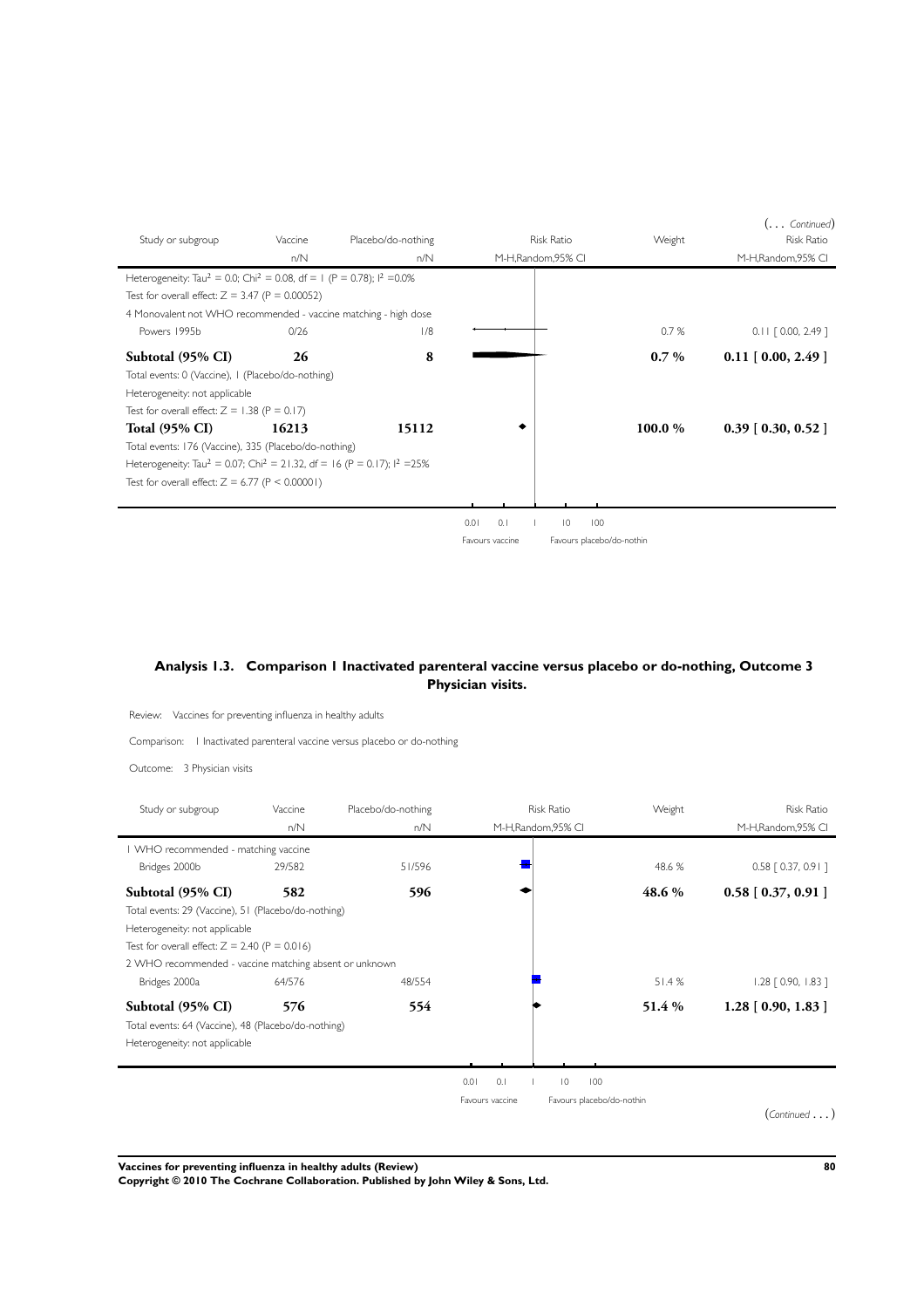<span id="page-83-0"></span>

| Study or subgroup                                                                              | Vaccine | Placebo/do-nothing |      |                 | <b>Risk Ratio</b>   | Weight                    | $(\ldots$ Continued)<br><b>Risk Ratio</b> |
|------------------------------------------------------------------------------------------------|---------|--------------------|------|-----------------|---------------------|---------------------------|-------------------------------------------|
|                                                                                                | n/N     | n/N                |      |                 | M-H, Random, 95% CI |                           | M-H, Random, 95% CI                       |
| Test for overall effect: $Z = 1.37$ (P = 0.17)                                                 |         |                    |      |                 |                     |                           |                                           |
| Total $(95\% \text{ CI})$                                                                      | 1158    | 1150               |      |                 |                     | 100.0%                    | $0.87$ [ $0.40, 1.89$ ]                   |
| Total events: 93 (Vaccine), 99 (Placebo/do-nothing)                                            |         |                    |      |                 |                     |                           |                                           |
| Heterogeneity: Tau <sup>2</sup> = 0.27; Chi <sup>2</sup> = 7.46, df = 1 (P = 0.01); $1^2$ =87% |         |                    |      |                 |                     |                           |                                           |
| Test for overall effect: $Z = 0.34$ (P = 0.73)                                                 |         |                    |      |                 |                     |                           |                                           |
|                                                                                                |         |                    |      |                 |                     |                           |                                           |
|                                                                                                |         |                    | 0.01 | 0.1             | $\overline{0}$      | 100                       |                                           |
|                                                                                                |         |                    |      | Favours vaccine |                     | Favours placebo/do-nothin |                                           |
|                                                                                                |         |                    |      |                 |                     |                           |                                           |
|                                                                                                |         |                    |      |                 |                     |                           |                                           |

#### **Analysis 1.4. Comparison 1 Inactivated parenteral vaccine versus placebo or do-nothing, Outcome 4 Days ill.**

| Outcome: 4 Days ill                                                                                                                                                                                                                               |                        |            |                         |            |               |                                       |             |                                                        |
|---------------------------------------------------------------------------------------------------------------------------------------------------------------------------------------------------------------------------------------------------|------------------------|------------|-------------------------|------------|---------------|---------------------------------------|-------------|--------------------------------------------------------|
| Study or subgroup                                                                                                                                                                                                                                 | Vaccine<br>$\mathbb N$ | Mean(SD)   | Placebo/do-nothing<br>N | Mean(SD)   |               | Mean Difference<br>IV, Random, 95% CI | Weight      | Mean Difference<br>IV, Random, 95% CI                  |
| I WHO recommended - matching vaccine                                                                                                                                                                                                              |                        |            |                         |            |               |                                       |             |                                                        |
| Eddy 1970                                                                                                                                                                                                                                         | 1254                   | 0.09(0.69) | 413                     | 0.53(1.7)  |               |                                       | 29.6 %      | $-0.44$ $\lceil -0.61, -0.27 \rceil$                   |
| Nichol 1995                                                                                                                                                                                                                                       | 409                    | 1.29(3.68) | 416                     | 2.03(3.68) |               |                                       | 21.9%       | $-0.74$ $\lceil -1.24, -0.24 \rceil$                   |
| Bridges 2000b                                                                                                                                                                                                                                     | 582                    | 1.02(2.74) | 596                     | 1.54(2.74) |               |                                       | 26.7%       | $-0.52$ [ $-0.83$ , $-0.21$ ]                          |
| Subtotal (95% CI) 2245<br>Heterogeneity: Tau <sup>2</sup> = 0.0; Chi <sup>2</sup> = 1.31, df = 2 (P = 0.52); $1^2$ = 0.0%<br>Test for overall effect: $Z = 6.62$ (P < 0.00001)<br>2 WHO recommended - matching absent or unknown<br>Bridges 2000a | 576                    | 2.39(4.29) | 1425<br>554             | 1.73(4.29) |               |                                       | 21.9%       | 78.1 % -0.48 [ -0.62, -0.34 ]<br>$0.66$ $[0.16, 1.16]$ |
| Subtotal (95% CI)<br>Heterogeneity: not applicable<br>Test for overall effect: $Z = 2.59$ (P = 0.0097)                                                                                                                                            | 576                    |            | 554                     |            |               |                                       | 21.9 %      | $0.66$ [ 0.16, 1.16 ]                                  |
| <b>Total (95% CI)</b>                                                                                                                                                                                                                             | 2821                   |            | 1979                    |            |               |                                       | 100.0%      | $-0.29$ [ $-0.72$ , 0.15 ]                             |
| Heterogeneity: Tau <sup>2</sup> = 0.16; Chi <sup>2</sup> = 19.78, df = 3 (P = 0.00019); $1^2$ =85%<br>Test for overall effect: $Z = 1.29$ (P = 0.20)                                                                                              |                        |            |                         |            |               |                                       |             |                                                        |
|                                                                                                                                                                                                                                                   |                        |            |                         |            | $-5$<br>$-10$ | 5<br>$\Omega$                         | $ 0\rangle$ |                                                        |

**Vaccines for preventing influenza in healthy adults (Review) 81**

Review: Vaccines for preventing influenza in healthy adults

Comparison: 1 Inactivated parenteral vaccine versus placebo or do-nothing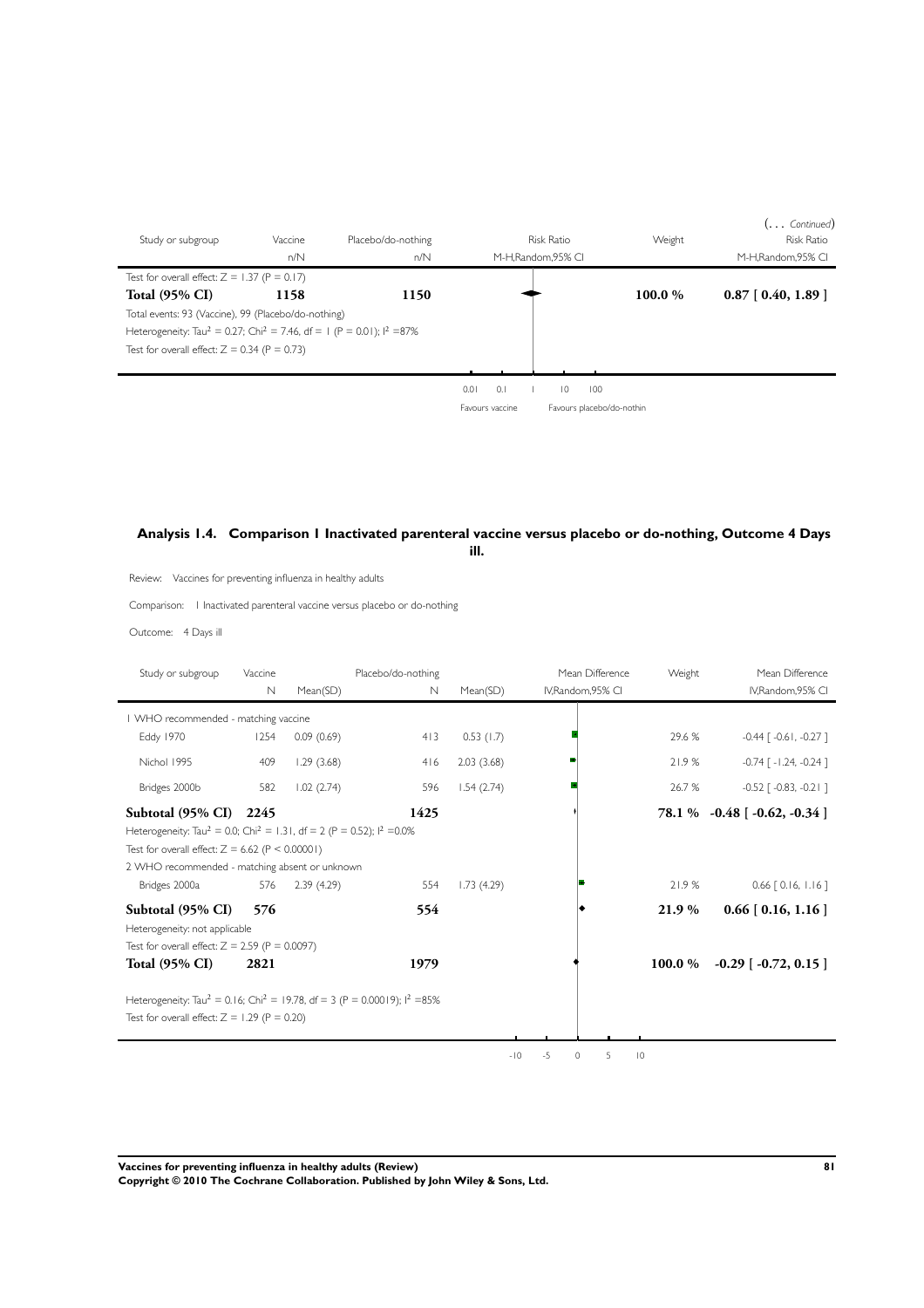#### **Analysis 1.5. Comparison 1 Inactivated parenteral vaccine versus placebo or do-nothing, Outcome 5 Times any drugs were prescribed.**

Review: Vaccines for preventing influenza in healthy adults

Comparison: 1 Inactivated parenteral vaccine versus placebo or do-nothing

Outcome: 5 Times any drugs were prescribed

| Study or subgroup                                                                              | Vaccine |            | Placebo/do-nothing |            |      | Mean Difference    | Weight          | Mean Difference                     |
|------------------------------------------------------------------------------------------------|---------|------------|--------------------|------------|------|--------------------|-----------------|-------------------------------------|
|                                                                                                | N       | Mean(SD)   | $\mathbb N$        | Mean(SD)   |      | IV, Random, 95% CI |                 | IV, Random, 95% CI                  |
| WHO recommended - matching vaccine                                                             |         |            |                    |            |      |                    |                 |                                     |
| Bridges 2000b                                                                                  | 582     | 0.05(0.14) | 596                | 0.07(0.14) |      |                    | 41.7%           | $-0.02$ $\lceil -0.04, 0.00 \rceil$ |
| Subtotal (95% CI)                                                                              | 582     |            | 596                |            |      |                    |                 | 41.7 % $-0.02$ [ $-0.04$ , 0.00 ]   |
| Heterogeneity: not applicable                                                                  |         |            |                    |            |      |                    |                 |                                     |
| Test for overall effect: $Z = 2.45$ (P = 0.014)                                                |         |            |                    |            |      |                    |                 |                                     |
| 2 WHO recommended - matching absent or unknown                                                 |         |            |                    |            |      |                    |                 |                                     |
| Bridges 2000a                                                                                  | 576     | 0.08(0.01) | 554                | 0.08(0.01) |      |                    | 58.3 %          | $0.0$ $[$ 0.00, 0.00 $]$            |
| Subtotal (95% CI)                                                                              | 576     |            | 554                |            |      |                    | 58.3 %          | $0.0$ [ 0.00, 0.00 ]                |
| Heterogeneity: not applicable                                                                  |         |            |                    |            |      |                    |                 |                                     |
| Test for overall effect: $Z = 0.0$ (P = 1.0)                                                   |         |            |                    |            |      |                    |                 |                                     |
| <b>Total (95% CI)</b>                                                                          | 1158    |            | 1150               |            |      |                    |                 | $100.0\%$ -0.01 [-0.03, 0.01]       |
| Heterogeneity: Tau <sup>2</sup> = 0.00; Chi <sup>2</sup> = 5.98, df = 1 (P = 0.01); $1^2$ =83% |         |            |                    |            |      |                    |                 |                                     |
| Test for overall effect: $Z = 0.85$ (P = 0.40)                                                 |         |            |                    |            |      |                    |                 |                                     |
|                                                                                                |         |            |                    |            |      |                    |                 |                                     |
|                                                                                                |         |            |                    | $-10$      | $-5$ | 5                  | $\overline{10}$ |                                     |
|                                                                                                |         |            |                    |            |      |                    |                 |                                     |

**Vaccines for preventing influenza in healthy adults (Review) 82**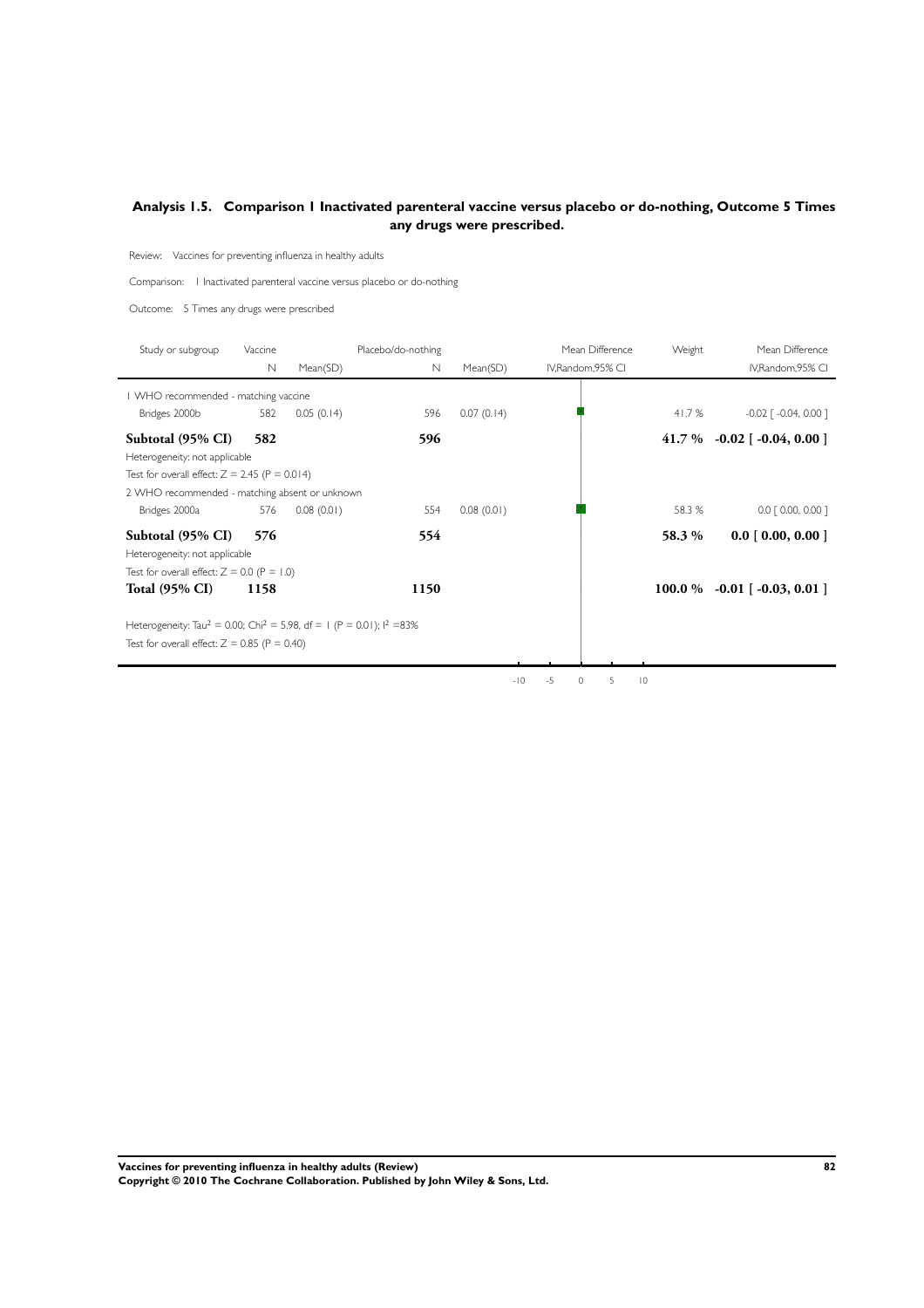#### <span id="page-85-0"></span>**Analysis 1.6. Comparison 1 Inactivated parenteral vaccine versus placebo or do-nothing, Outcome 6 Times antibiotic was prescribed.**

Review: Vaccines for preventing influenza in healthy adults

Comparison: 1 Inactivated parenteral vaccine versus placebo or do-nothing

Outcome: 6 Times antibiotic was prescribed

| Study or subgroup                                                                              | Vaccine |            | Placebo/do-nothing |            | Mean Difference    | Weight | Mean Difference                      |  |
|------------------------------------------------------------------------------------------------|---------|------------|--------------------|------------|--------------------|--------|--------------------------------------|--|
|                                                                                                | N       | Mean(SD)   | N                  | Mean(SD)   | IV, Random, 95% CI |        | IV, Random, 95% CI                   |  |
| WHO recommended - matching vaccine                                                             |         |            |                    |            |                    |        |                                      |  |
| Bridges 2000b                                                                                  | 582     | 0.04(0.12) | 596                | 0.06(0.12) |                    | 55.0 % | $-0.02$ $\lceil -0.03, -0.01 \rceil$ |  |
| Subtotal (95% CI)                                                                              | 582     |            | 596                |            |                    |        | $55.0\% -0.02$ [ -0.03, -0.01 ]      |  |
| Heterogeneity: not applicable                                                                  |         |            |                    |            |                    |        |                                      |  |
| Test for overall effect: $Z = 2.86$ (P = 0.0042)                                               |         |            |                    |            |                    |        |                                      |  |
| 2 WHO recommended - matching absent or unknown                                                 |         |            |                    |            |                    |        |                                      |  |
| Bridges 2000a                                                                                  | 576     | 0.06(0.13) | 554                | 0.07(0.13) |                    | 45.0 % | $-0.01$ $[-0.03, 0.01]$              |  |
| Subtotal (95% CI)                                                                              | 576     |            | 554                |            |                    | 45.0 % | $-0.01$ [ $-0.03$ , 0.01 ]           |  |
| Heterogeneity: not applicable                                                                  |         |            |                    |            |                    |        |                                      |  |
| Test for overall effect: $Z = 1.29$ (P = 0.20)                                                 |         |            |                    |            |                    |        |                                      |  |
| <b>Total (95% CI)</b>                                                                          | 1158    |            | 1150               |            |                    |        | $100.0\%$ -0.02 [-0.03, -0.01]       |  |
| Heterogeneity: Tau <sup>2</sup> = 0.0; Chi <sup>2</sup> = 0.92, df = 1 (P = 0.34); $1^2$ =0.0% |         |            |                    |            |                    |        |                                      |  |
| Test for overall effect: $Z = 2.99$ (P = 0.0028)                                               |         |            |                    |            |                    |        |                                      |  |
|                                                                                                |         |            |                    |            |                    |        |                                      |  |

 $-10$   $-5$  0 5 10 Favours vaccine Favours control

**Vaccines for preventing influenza in healthy adults (Review) 83**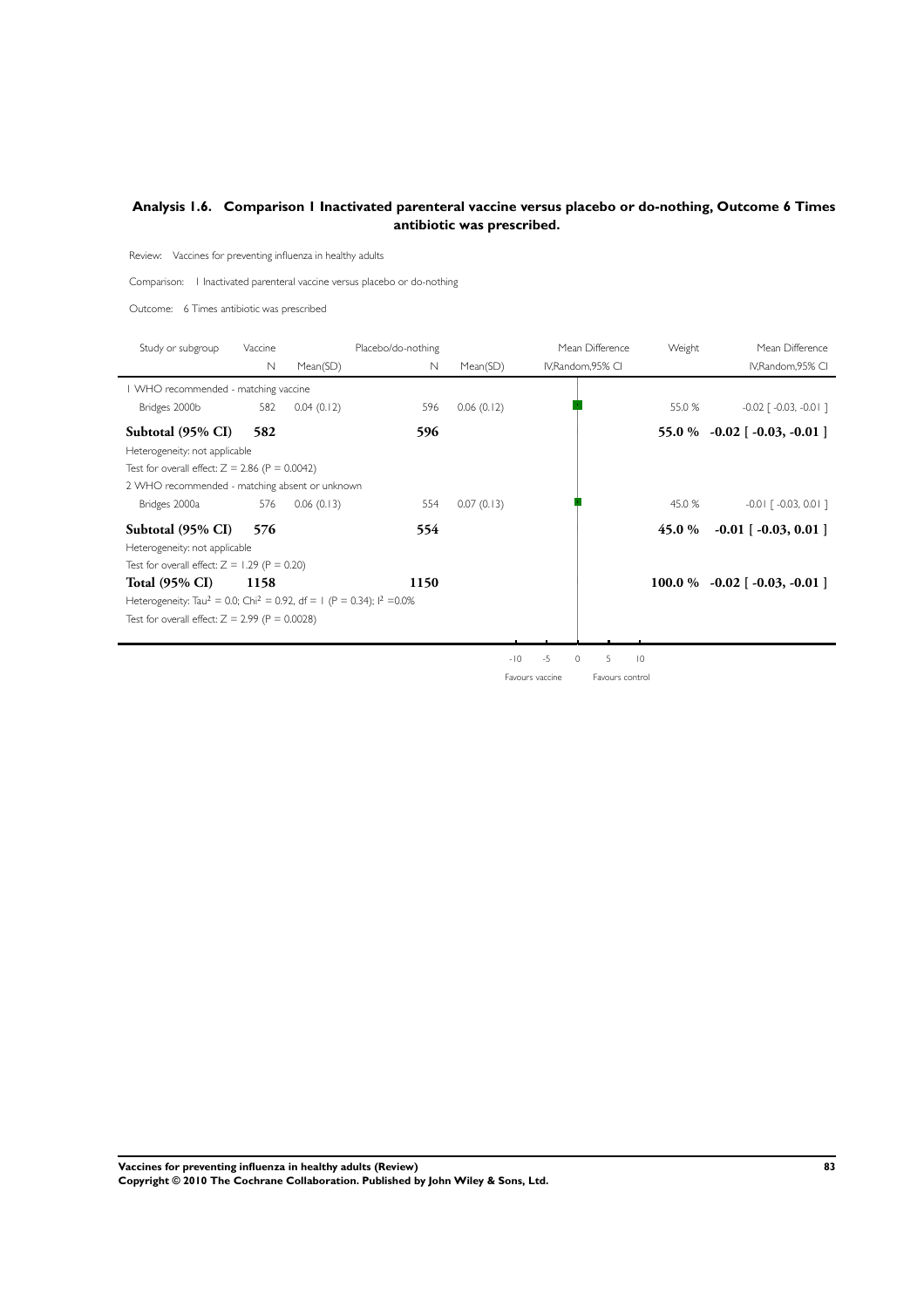#### <span id="page-86-0"></span>**Analysis 1.7. Comparison 1 Inactivated parenteral vaccine versus placebo or do-nothing, Outcome 7 Working days lost.**

Review: Vaccines for preventing influenza in healthy adults

Comparison: 1 Inactivated parenteral vaccine versus placebo or do-nothing

Outcome: 7 Working days lost

| Study or subgroup                                                                                 | Vaccine |            | Placebo/do-nothing |            | Mean Difference    | Weight  | Mean Difference                      |  |
|---------------------------------------------------------------------------------------------------|---------|------------|--------------------|------------|--------------------|---------|--------------------------------------|--|
|                                                                                                   | N       | Mean(SD)   | N                  | Mean(SD)   | IV, Random, 95% CI |         | IV, Random, 95% CI                   |  |
| WHO recommended - matching vaccine                                                                |         |            |                    |            |                    |         |                                      |  |
| Eddy 1970                                                                                         | 1254    | 0.09(0.69) | 413                | 0.53(1.7)  |                    | 18.5%   | $-0.44$ [ $-0.61$ , $-0.27$ ]        |  |
| Nichol 1995                                                                                       | 409     | 1.29(3.69) | 416                | 2.03(3.68) |                    | 5.1%    | $-0.74$ [ $-1.24$ , $-0.24$ ]        |  |
| <b>Mixu 2002</b>                                                                                  | 294     | 0.26(0.48) | 299                | 0.34(0.48) |                    | 24.9%   | $-0.08$ $\lceil -0.16, 0.00 \rceil$  |  |
| Bridges 2000b                                                                                     | 582     | 0.08(0.21) | 596                | 0.12(0.21) |                    | 27.2 %  | $-0.04$ $\lceil -0.06, -0.02 \rceil$ |  |
| Subtotal (95% CI)                                                                                 | 2539    |            | 1724               |            |                    |         | $75.8\%$ -0.21 [ -0.36, -0.05 ]      |  |
| Heterogeneity: Tau <sup>2</sup> = 0.02; Chi <sup>2</sup> = 29.06, df = 3 (P<0.00001); $1^2$ = 90% |         |            |                    |            |                    |         |                                      |  |
| Test for overall effect: $Z = 2.59$ (P = 0.0097)                                                  |         |            |                    |            |                    |         |                                      |  |
| 2 WHO recommended - matching absent or unknown                                                    |         |            |                    |            |                    |         |                                      |  |
| Bridges 2000a                                                                                     | 576     | 0.29(0.76) | 554                | 0.2(0.76)  |                    | 24.2 %  | $0.09$ $[0.00, 0.18]$                |  |
| Subtotal (95% CI)                                                                                 | 576     |            | 554                |            |                    | 24.2 %  | $0.09$ [ 0.00, 0.18 ]                |  |
| Heterogeneity: not applicable                                                                     |         |            |                    |            |                    |         |                                      |  |
| Test for overall effect: $Z = 1.99$ (P = 0.047)                                                   |         |            |                    |            |                    |         |                                      |  |
| <b>Total (95% CI)</b>                                                                             | 3115    |            | 2278               |            |                    | 100.0 % | $-0.13$ [ $-0.25$ , 0.00 ]           |  |
| Heterogeneity: Tau <sup>2</sup> = 0.02; Chi <sup>2</sup> = 38.33, df = 4 (P<0.00001); $1^2$ = 90% |         |            |                    |            |                    |         |                                      |  |
| Test for overall effect: $Z = 1.99$ (P = 0.046)                                                   |         |            |                    |            |                    |         |                                      |  |
|                                                                                                   |         |            |                    |            |                    |         |                                      |  |

 $-10$   $-5$  0 5 10

Favours Vaccine Favours Control

**Vaccines for preventing influenza in healthy adults (Review) 84**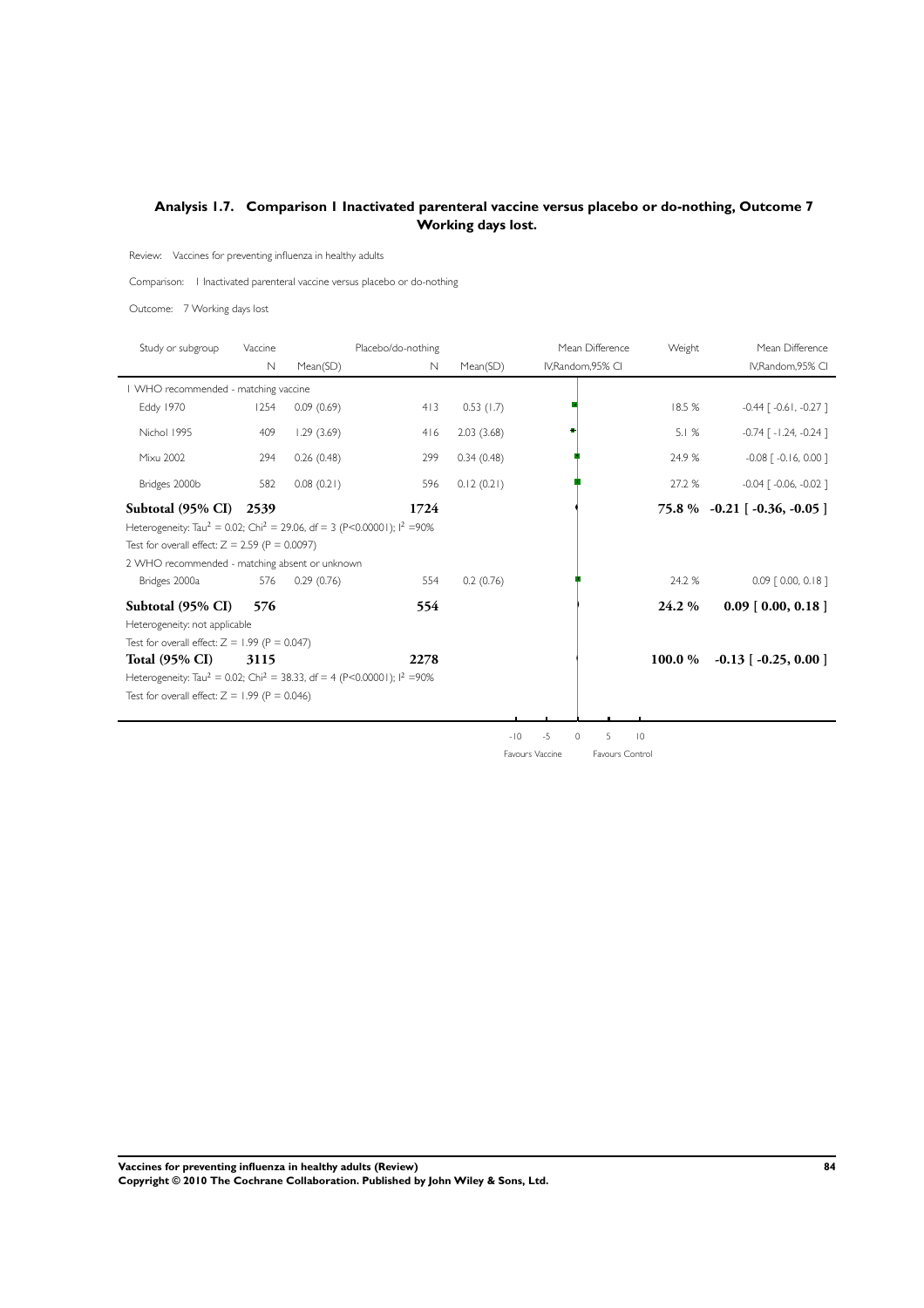## <span id="page-87-0"></span>**Analysis 1.8. Comparison 1 Inactivated parenteral vaccine versus placebo or do-nothing, Outcome 8 Hospitalisations.**

Review: Vaccines for preventing influenza in healthy adults

Comparison: 1 Inactivated parenteral vaccine versus placebo or do-nothing

Outcome: 8 Hospitalisations

| Study or subgroup                                                                                       | Vaccine  | Placebo/do-nothing | <b>Risk Ratio</b>                    | <b>Risk Ratio</b>              |
|---------------------------------------------------------------------------------------------------------|----------|--------------------|--------------------------------------|--------------------------------|
|                                                                                                         | n/N      | n/N                | M-H,Random,95% CI                    | M-H,Random,95% CI              |
| I WHO recommended - matching vaccine                                                                    |          |                    |                                      |                                |
| Mogabgab 1970a                                                                                          | 5/881    | 8/521              |                                      | $0.37$ $[0.12, 1.12]$          |
| Bridges 2000b                                                                                           | 0/582    | 0/596              |                                      | $0.0$ $\lceil 0.0, 0.0 \rceil$ |
| Subtotal (95% CI)                                                                                       | 1463     | 1117               |                                      | $0.37$ [ 0.12, 1.12 ]          |
| Total events: 5 (Vaccine), 8 (Placebo/do-nothing)                                                       |          |                    |                                      |                                |
| Heterogeneity: Tau <sup>2</sup> = 0.0; Chi <sup>2</sup> = 0.0, df = 0 (P = 1.00); l <sup>2</sup> = 0.0% |          |                    |                                      |                                |
| Test for overall effect: $Z = 1.75$ (P = 0.079)                                                         |          |                    |                                      |                                |
| 2 WHO recommended - vaccine matching absent or unknown                                                  |          |                    |                                      |                                |
| Mogabgab 1970b                                                                                          | 14/1030  | 9/521              |                                      | $0.79$ $[0.34, 1.81]$          |
| Bridges 2000a                                                                                           | 1/576    | 0/554              |                                      | 2.89 [ 0.12, 70.68 ]           |
| Subtotal (95% CI)                                                                                       | 1606     | 1075               |                                      | $0.85$ [ 0.38, 1.91 ]          |
| Total events: 15 (Vaccine), 9 (Placebo/do-nothing)                                                      |          |                    |                                      |                                |
| Heterogeneity: Tau <sup>2</sup> = 0.0; Chi <sup>2</sup> = 0.60, df = 1 (P = 0.44); $1^2$ = 0.0%         |          |                    |                                      |                                |
| Test for overall effect: $Z = 0.38$ (P = 0.70)                                                          |          |                    |                                      |                                |
| 3 Monovalent not WHO recommended - vaccine matching                                                     |          |                    |                                      |                                |
| Leibovitz 1971                                                                                          | 271/1682 | 1331/7934          |                                      | $0.96$ $[0.85, 1.08]$          |
| Subtotal (95% CI)                                                                                       | 1682     | 7934               |                                      | $0.96$ [ $0.85$ , $1.08$ ]     |
| Total events: 271 (Vaccine), 1331 (Placebo/do-nothing)                                                  |          |                    |                                      |                                |
| Heterogeneity: not applicable                                                                           |          |                    |                                      |                                |
| Test for overall effect: $Z = 0.66$ (P = 0.51)                                                          |          |                    |                                      |                                |
| <b>Total (95% CI)</b>                                                                                   | 4751     | 10126              |                                      | $0.89$ [ 0.65, 1.20 ]          |
| Total events: 291 (Vaccine), 1348 (Placebo/do-nothing)                                                  |          |                    |                                      |                                |
| Heterogeneity: Tau <sup>2</sup> = 0.03; Chi <sup>2</sup> = 3.46, df = 3 (P = 0.33); $1^2$ = 13%         |          |                    |                                      |                                |
| Test for overall effect: $Z = 0.77$ (P = 0.44)                                                          |          |                    |                                      |                                |
|                                                                                                         |          |                    |                                      |                                |
|                                                                                                         |          |                    | 0.01<br>0.1<br>$\overline{0}$<br>100 |                                |

Favours vaccine Favours placebo/do-nothin

**Vaccines for preventing influenza in healthy adults (Review) 85**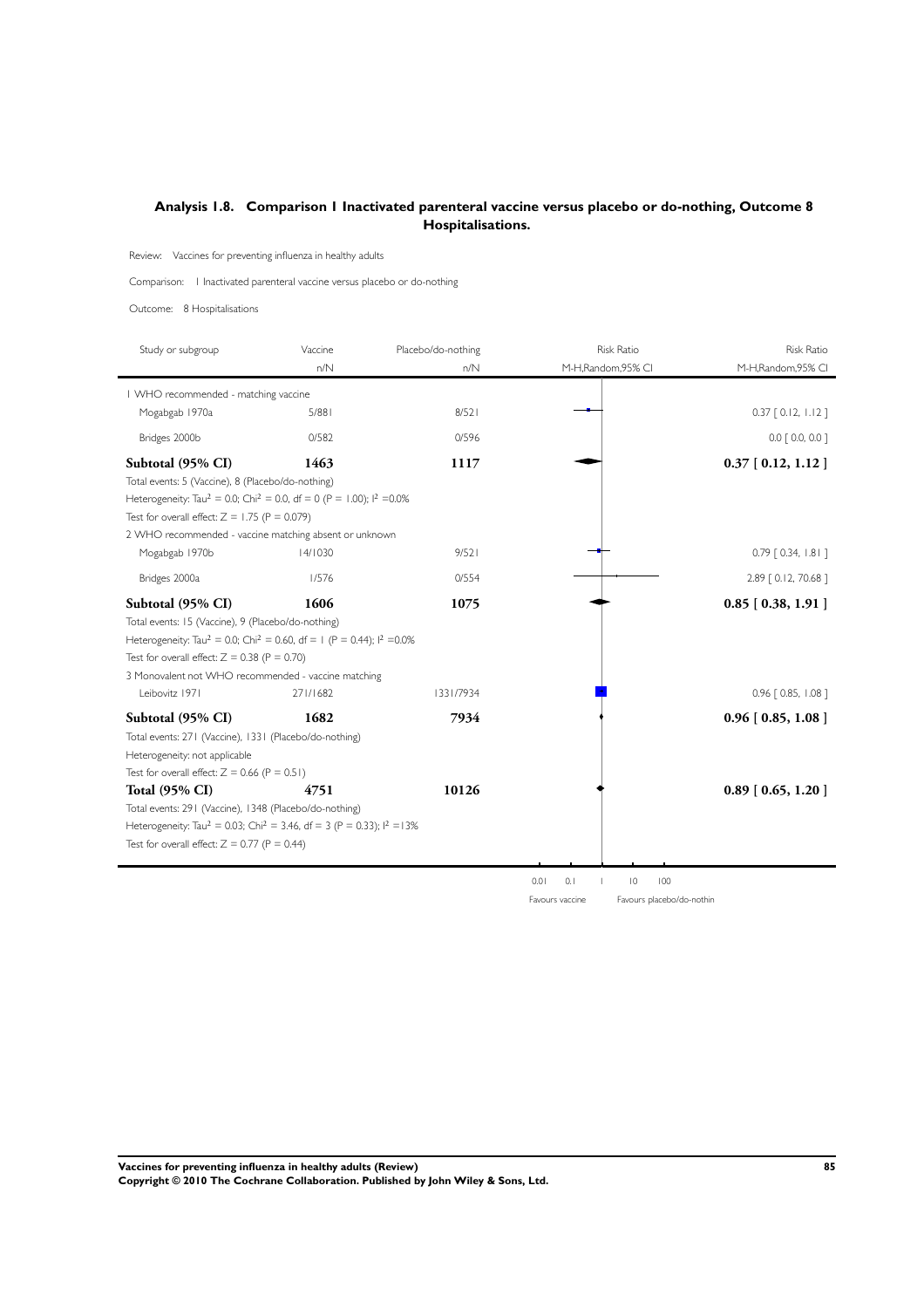## <span id="page-88-0"></span>**Analysis 1.9. Comparison 1 Inactivated parenteral vaccine versus placebo or do-nothing, Outcome 9 Pneumonia.**

Review: Vaccines for preventing influenza in healthy adults

Comparison: 1 Inactivated parenteral vaccine versus placebo or do-nothing

Outcome: 9 Pneumonia

| Study or subgroup                                                                                        | Vaccine | Placebo/do-nothing | Risk Ratio          | Weight | Risk Ratio                  |
|----------------------------------------------------------------------------------------------------------|---------|--------------------|---------------------|--------|-----------------------------|
|                                                                                                          | n/N     | n/N                | M-H, Random, 95% CI |        | M-H, Random, 95% CI         |
| I WHO recommended - matching vaccine                                                                     |         |                    |                     |        |                             |
| Mogabgab 1970a                                                                                           | 1/881   | 1/521              |                     | 42.8%  | $0.59$ $[0.04, 9.43]$       |
| Subtotal (95% CI)                                                                                        | 881     | 521                |                     | 42.8%  | $0.59 \mid 0.04, 9.43 \mid$ |
| Total events: I (Vaccine), I (Placebo/do-nothing)                                                        |         |                    |                     |        |                             |
| Heterogeneity: not applicable                                                                            |         |                    |                     |        |                             |
| Test for overall effect: $Z = 0.37$ (P = 0.71)                                                           |         |                    |                     |        |                             |
| 2 WHO recommended - vaccine matching absent or unknown                                                   |         |                    |                     |        |                             |
| Mogabgab 1970b                                                                                           | 2/1030  | 1/521              |                     | 57.2 % | $1.01$ $[0.09, 11.13]$      |
| Subtotal (95% CI)                                                                                        | 1030    | 521                |                     | 57.2 % | $1.01$ [ 0.09, 11.13 ]      |
| Total events: 2 (Vaccine), 1 (Placebo/do-nothing)                                                        |         |                    |                     |        |                             |
| Heterogeneity: not applicable                                                                            |         |                    |                     |        |                             |
| Test for overall effect: $Z = 0.01$ (P = 0.99)                                                           |         |                    |                     |        |                             |
| <b>Total (95% CI)</b>                                                                                    | 1911    | 1042               |                     | 100.0% | $0.80$ [ 0.13, 4.93 ]       |
| Total events: 3 (Vaccine), 2 (Placebo/do-nothing)                                                        |         |                    |                     |        |                             |
| Heterogeneity: Tau <sup>2</sup> = 0.0; Chi <sup>2</sup> = 0.08, df = 1 (P = 0.77); l <sup>2</sup> = 0.0% |         |                    |                     |        |                             |
| Test for overall effect: $Z = 0.24$ (P = 0.81)                                                           |         |                    |                     |        |                             |
|                                                                                                          |         |                    |                     |        |                             |

0.1 0.2 0.5 1 2 5 10

Favours vaccine Favours placebo/do-nothin

**Vaccines for preventing influenza in healthy adults (Review) 86**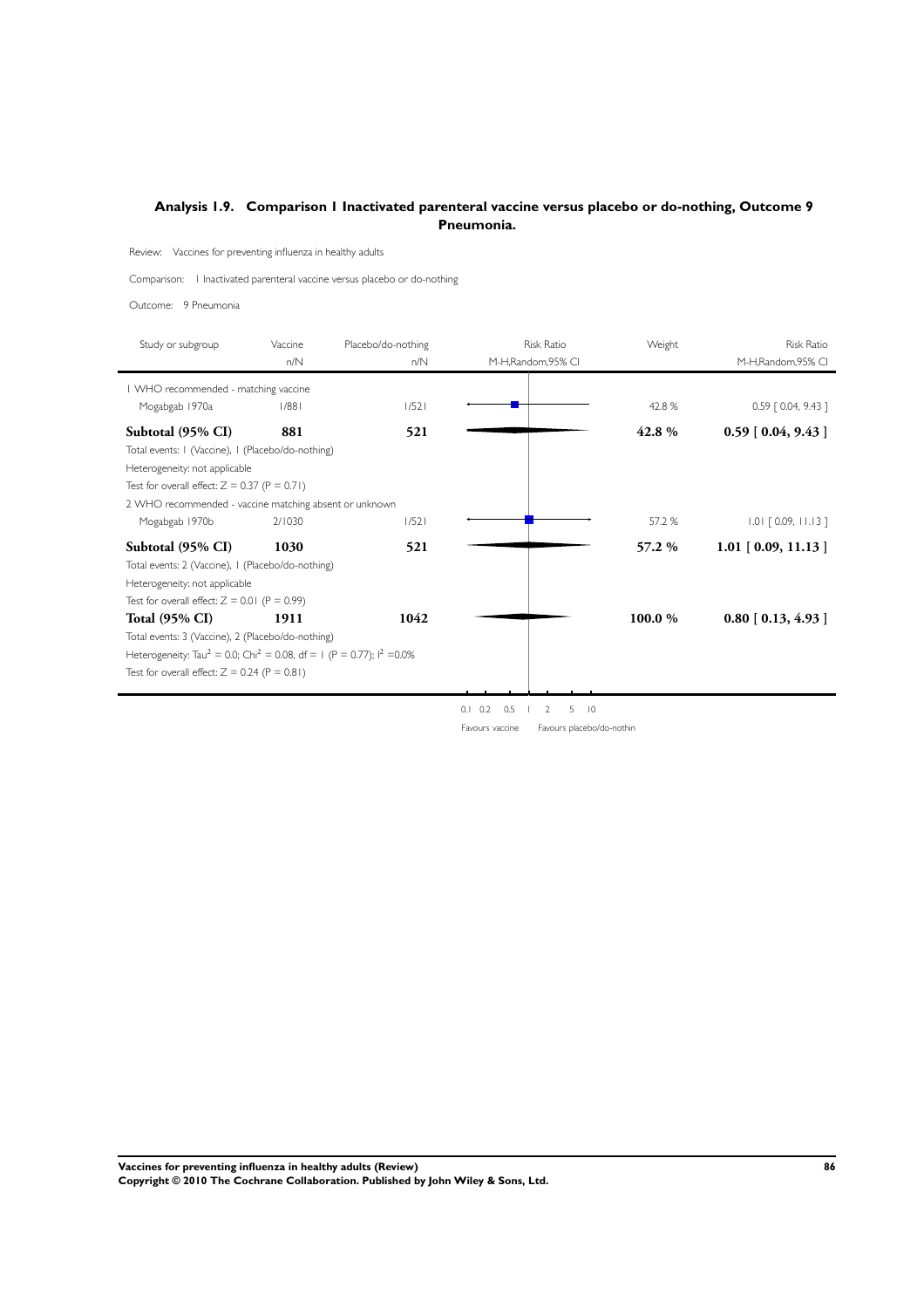## <span id="page-89-0"></span>**Analysis 1.10. Comparison 1 Inactivated parenteral vaccine versus placebo or do-nothing, Outcome 10 Clinical cases (clinically defined without clear definition).**

Review: Vaccines for preventing influenza in healthy adults

Comparison: 1 Inactivated parenteral vaccine versus placebo or do-nothing

Outcome: 10 Clinical cases (clinically defined without clear definition)

| Study or subgroup                                                                                | Vaccine | Placebo/do-nothing | <b>Risk Ratio</b>                 | Weight | <b>Risk Ratio</b>       |
|--------------------------------------------------------------------------------------------------|---------|--------------------|-----------------------------------|--------|-------------------------|
|                                                                                                  | n/N     | n/N                | M-H, Random, 95% CI               |        | M-H, Random, 95% CI     |
| WHO recommended - matching vaccine                                                               |         |                    |                                   |        |                         |
| Eddy 1970                                                                                        | 25/1254 | 42/413             |                                   | 21.1%  | $0.20$ $[0.12, 0.32]$   |
| Hammond 1978                                                                                     | 75/116  | 68/109             |                                   | 26.5 % | $1.04$ $[0.85, 1.26]$   |
| Zhilova 1986b                                                                                    | 100/895 | 138/936            |                                   | 25.8%  | $0.76$ $[0.60, 0.96]$   |
| Subtotal (95% CI)                                                                                | 2265    | 1458               |                                   | 73.3 % | $0.56$ [ $0.27, 1.16$ ] |
| Total events: 200 (Vaccine), 248 (Placebo/do-nothing)                                            |         |                    |                                   |        |                         |
| Heterogeneity: Tau <sup>2</sup> = 0.40; Chi <sup>2</sup> = 42.30, df = 2 (P<0.00001); $1^2$ =95% |         |                    |                                   |        |                         |
| Test for overall effect: $Z = 1.56$ (P = 0.12)                                                   |         |                    |                                   |        |                         |
| 2 WHO recommended - vaccine matching absent or unknown                                           |         |                    |                                   |        |                         |
| Zhilova 1986a                                                                                    | 139/818 | 285/1385           |                                   | 26.7%  | 0.83 [ 0.69, 0.99 ]     |
| Subtotal (95% CI)                                                                                | 818     | 1385               |                                   | 26.7 % | $0.83$ [ $0.69, 0.99$ ] |
| Total events: 139 (Vaccine), 285 (Placebo/do-nothing)                                            |         |                    |                                   |        |                         |
| Heterogeneity: not applicable                                                                    |         |                    |                                   |        |                         |
| Test for overall effect: $Z = 2.05$ (P = 0.041)                                                  |         |                    |                                   |        |                         |
| <b>Total (95% CI)</b>                                                                            | 3083    | 2843               |                                   | 100.0% | $0.63$ [ $0.41, 0.99$ ] |
| Total events: 339 (Vaccine), 533 (Placebo/do-nothing)                                            |         |                    |                                   |        |                         |
| Heterogeneity: Tau <sup>2</sup> = 0.19; Chi <sup>2</sup> = 40.75, df = 3 (P<0.00001); $1^2$ =93% |         |                    |                                   |        |                         |
| Test for overall effect: $Z = 2.00$ (P = 0.045)                                                  |         |                    |                                   |        |                         |
|                                                                                                  |         |                    |                                   |        |                         |
|                                                                                                  |         |                    | 0.01<br>0.1<br>$ 0\rangle$<br>100 |        |                         |

Favours vaccine Favours placebo/do-nothin

**Vaccines for preventing influenza in healthy adults (Review) 87**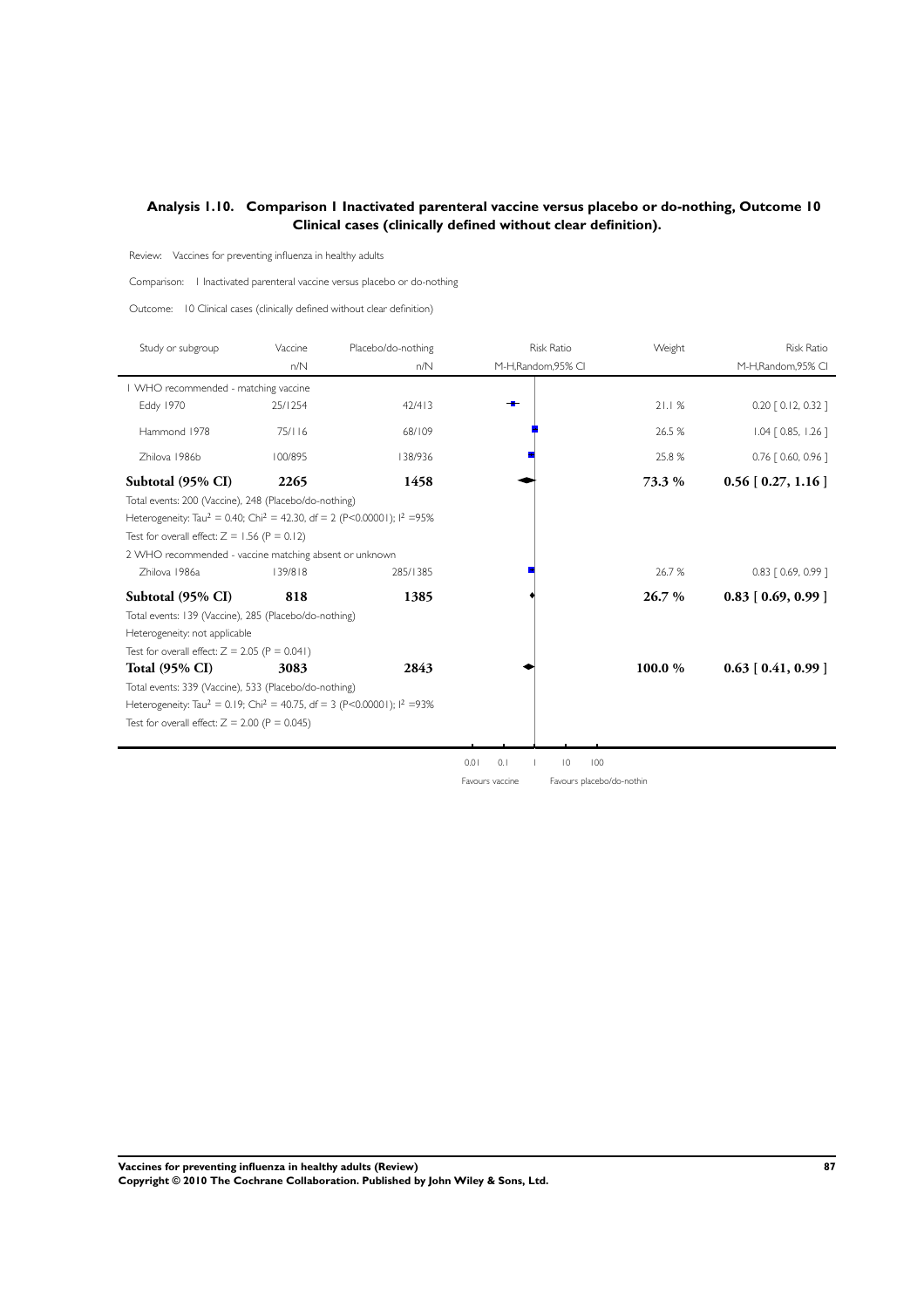## **Analysis 1.11. Comparison 1 Inactivated parenteral vaccine versus placebo or do-nothing, Outcome 11 Local harms.**

Review: Vaccines for preventing influenza in healthy adults

Comparison: 1 Inactivated parenteral vaccine versus placebo or do-nothing

Outcome: 11 Local harms

| Study or subgroup                                                                                                                                       | Vaccine | Placebo/do-nothing | <b>Risk Ratio</b>   | Weight | <b>Risk Ratio</b>       |
|---------------------------------------------------------------------------------------------------------------------------------------------------------|---------|--------------------|---------------------|--------|-------------------------|
|                                                                                                                                                         | n/N     | n/N                | M-H, Random, 95% CI |        | M-H,Random,95% CI       |
| I Local - tenderness/soreness                                                                                                                           |         |                    |                     |        |                         |
| Forsyth 1967                                                                                                                                            | 81/194  | 13/186             |                     | 7.5 %  | 5.97 [ 3.45, 10.35 ]    |
| Caplan 1977                                                                                                                                             | 89/193  | 9/15               |                     | 7.8%   | 0.77 [ 0.49, 1.19 ]     |
| Tannock 1984                                                                                                                                            | 31/55   | 11/31              |                     | 7.5 %  | 1.59 [0.94, 2.69]       |
| Phyroenen 1981                                                                                                                                          | 89/151  | 12/154             |                     | 7.4 %  | 7.56 [4.32, 13.23]      |
| Goodeve 1983                                                                                                                                            | 13/96   | 1/23               |                     | 2.8 %  | 3.11 [0.43, 22.61]      |
| Weingarten 1988                                                                                                                                         | 28/55   | 4/53               |                     | 5.7 %  | 6.75 [ 2.54, 17.93 ]    |
| Powers 1995a                                                                                                                                            | 21/26   | 5/24               |                     | 6.4 %  | 3.88   1.74, 8.65 ]     |
| Nichol 1995                                                                                                                                             | 267/419 | 101/422            |                     | 8.5 %  | 2.66 [ 2.21, 3.20 ]     |
| El'shina 1996                                                                                                                                           | 21/108  | 3/107              |                     | 5.0 %  | 6.94 [ 2.13, 22.57 ]    |
| Saxen 1999                                                                                                                                              | 60/216  | 15/211             |                     | 7.5 %  | 3.91 [2.29, 6.66]       |
| Bridges 2000a                                                                                                                                           | 315/594 | 106/586            |                     | 8.5 %  | 2.93 [ 2.43, 3.54 ]     |
| Mesa Duque 2001                                                                                                                                         | 128/247 | 133/246            |                     | 8.5 %  | $0.96$ $[0.81, 1.13]$   |
| Bridges 2000b                                                                                                                                           | 309/582 | 130/595            |                     | 8.5 %  | 2.43 [ 2.05, 2.88 ]     |
| Scheifele 2003                                                                                                                                          | 323/620 | 45/624             |                     | 8.3%   | 7.22 [ 5.40, 9.67 ]     |
| Subtotal (95% CI)                                                                                                                                       | 3556    | 3277               |                     | 100.0% | $3.11$ [ $2.08, 4.66$ ] |
| Total events: 1775 (Vaccine), 588 (Placebo/do-nothing)                                                                                                  |         |                    |                     |        |                         |
| Heterogeneity: Tau <sup>2</sup> = 0.49; Chi <sup>2</sup> = 268.23, df = 13 (P<0.00001); $1^2$ =95%<br>Test for overall effect: $Z = 5.51$ (P < 0.00001) |         |                    |                     |        |                         |
| 2 Local - erythema                                                                                                                                      |         |                    |                     |        |                         |
| Forsyth 1967                                                                                                                                            | 61/194  | 0/186              |                     | 6.0%   | 117.95 [7.35, 1893.36]  |
| Weingarten 1988                                                                                                                                         | 6/55    | 0/53               |                     | 5.8 %  | 12.54 [0.72, 217.16]    |
| Powers 1995a                                                                                                                                            | 7/26    | 0/24               |                     | 5.9%   | 13.89   0.84, 230.82    |
| Mesa Duque 2001                                                                                                                                         | 8/247   | 1/246              |                     | 9.7%   | 7.97 [ 1.00, 63.23 ]    |
| Bridges 2000a                                                                                                                                           | 86/594  | 34/586             |                     | 35.9%  | 2.50 [ 1.71, 3.65 ]     |
| Bridges 2000b                                                                                                                                           | 92/582  | 45/595             |                     | 36.7%  | 2.09 [ 1.49, 2.93 ]     |
| Subtotal (95% CI)                                                                                                                                       | 1698    | 1690               |                     | 100.0% | 4.01 [1.91, 8.41]       |
| Total events: 260 (Vaccine), 80 (Placebo/do-nothing)                                                                                                    |         |                    |                     |        |                         |
|                                                                                                                                                         |         |                    |                     |        |                         |

0.1 0.2 0.5 1 2 5 10

(*Continued* ... )

**Vaccines for preventing influenza in healthy adults (Review) 88**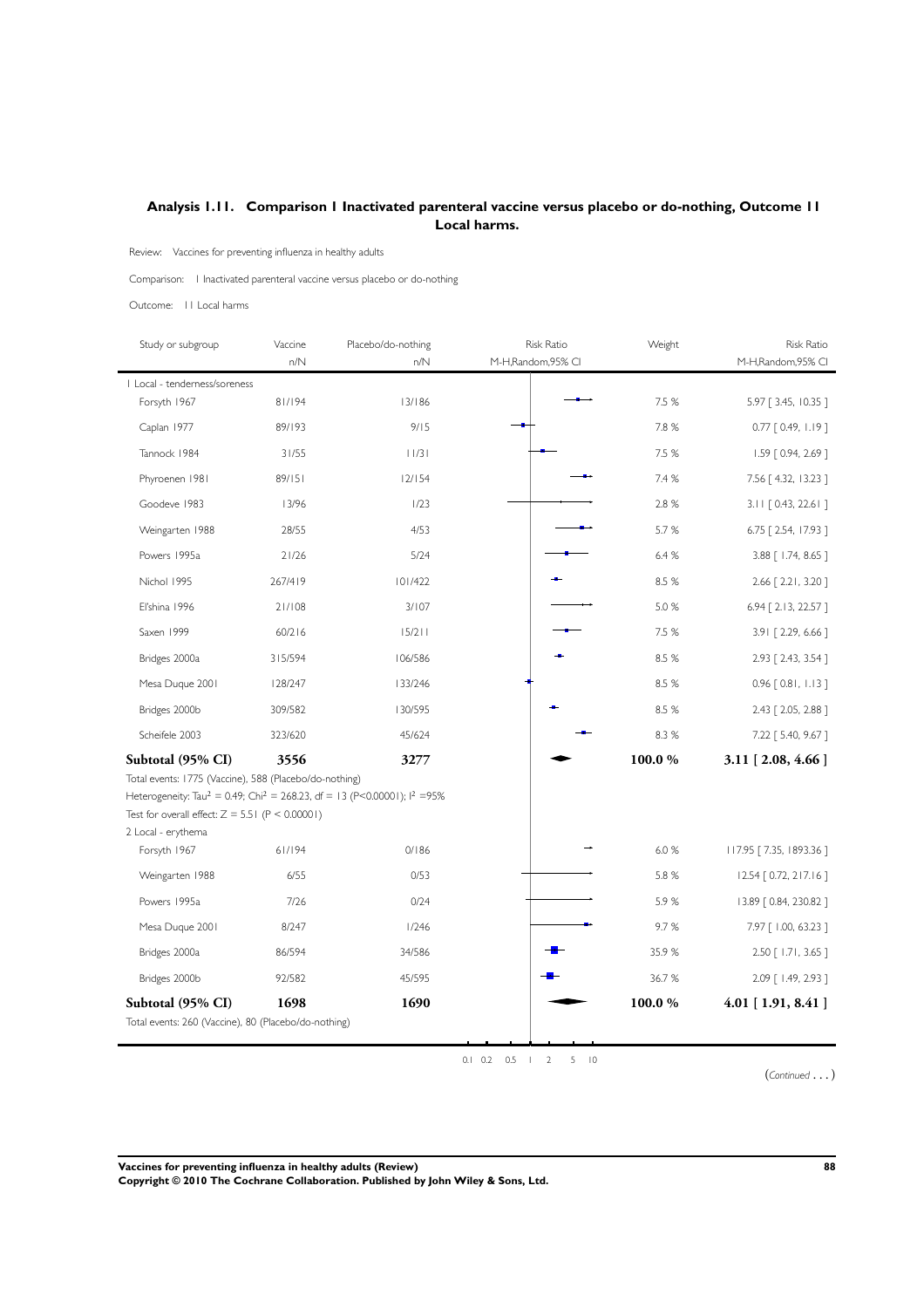<span id="page-91-0"></span>

| Study or subgroup                                                                                                                                                                                                                      | Vaccine<br>n/N | Placebo/do-nothing<br>n/N | <b>Risk Ratio</b><br>M-H, Random, 95% CI | Weight  | $(\ldots$ Continued)<br><b>Risk Ratio</b><br>M-H, Random, 95% CI |
|----------------------------------------------------------------------------------------------------------------------------------------------------------------------------------------------------------------------------------------|----------------|---------------------------|------------------------------------------|---------|------------------------------------------------------------------|
| Heterogeneity: Tau <sup>2</sup> = 0.36; Chi <sup>2</sup> = 16.93, df = 5 (P = 0.005); l <sup>2</sup> =70%                                                                                                                              |                |                           |                                          |         |                                                                  |
| Test for overall effect: $Z = 3.68$ (P = 0.00024)                                                                                                                                                                                      |                |                           |                                          |         |                                                                  |
| 3 Local - induration                                                                                                                                                                                                                   |                |                           |                                          |         |                                                                  |
| Powers 1995a                                                                                                                                                                                                                           | 2/26           | 2/24                      |                                          | 43.8%   | $0.92$ [ 0.14, 6.05 ]                                            |
| Mesa Duque 2001                                                                                                                                                                                                                        | 9/247          | 2/246                     |                                          | 56.2%   | 4.48 [ 0.98, 20.53 ]                                             |
| Subtotal (95% CI)                                                                                                                                                                                                                      | 273            | 270                       |                                          | 100.0%  | 2.24 [0.48, 10.59]                                               |
| Total events: II (Vaccine), 4 (Placebo/do-nothing)                                                                                                                                                                                     |                |                           |                                          |         |                                                                  |
| Heterogeneity: Tau <sup>2</sup> = 0.51; Chi <sup>2</sup> = 1.67, df = 1 (P = 0.20); $1^2$ =40%                                                                                                                                         |                |                           |                                          |         |                                                                  |
| Test for overall effect: $Z = 1.02$ (P = 0.31)                                                                                                                                                                                         |                |                           |                                          |         |                                                                  |
| 4 Local - arm stiffness<br>Powers 1995a                                                                                                                                                                                                | 7/26           | 4/24                      |                                          | 100.0 % | $1.62$ $[0.54, 4.83]$                                            |
| Subtotal (95% CI)                                                                                                                                                                                                                      | 26             | 24                        |                                          | 100.0%  | $1.62$ [ 0.54, 4.83 ]                                            |
| Total events: 7 (Vaccine), 4 (Placebo/do-nothing)                                                                                                                                                                                      |                |                           |                                          |         |                                                                  |
| Heterogeneity: not applicable                                                                                                                                                                                                          |                |                           |                                          |         |                                                                  |
| Test for overall effect: $Z = 0.86$ (P = 0.39)                                                                                                                                                                                         |                |                           |                                          |         |                                                                  |
| 5 Local - combined endpoint (any or highest symptom)                                                                                                                                                                                   |                |                           |                                          |         |                                                                  |
| Waldman 1972b                                                                                                                                                                                                                          | 171/190        | 12/49                     |                                          | 9.0%    | 3.68   2.24, 6.02                                                |
| Waldman 1972d                                                                                                                                                                                                                          | 161/187        | 11/49                     |                                          | 8.8%    | 3.84 [ 2.27, 6.47 ]                                              |
| Tannock 1984                                                                                                                                                                                                                           | 31/55          | 11/31                     |                                          | 8.7%    | 1.59 [0.94, 2.69]                                                |
| Goodeve 1983                                                                                                                                                                                                                           | 16/96          | 1/23                      |                                          | 2.4 %   | 3.83 [ 0.54, 27.44 ]                                             |
| Weingarten 1988                                                                                                                                                                                                                        | 28/55          | 4/53                      |                                          | 5.9%    | 6.75 [ 2.54, 17.93 ]                                             |
| Powers 1995a                                                                                                                                                                                                                           | 21/26          | 5/24                      |                                          | 6.9%    | 3.88 [ 1.74, 8.65 ]                                              |
| Nichol 1995                                                                                                                                                                                                                            | 267/419        | 101/422                   |                                          | 10.6%   | 2.66 [2.21, 3.20]                                                |
| Saxen 1999                                                                                                                                                                                                                             | 60/216         | 15/211                    |                                          | 8.7%    | 3.91 [2.29, 6.66]                                                |
| El'shina 1996                                                                                                                                                                                                                          | 35/108         | 7/107                     |                                          | 7.1%    | 4.95 [2.30, 10.66]                                               |
| Mesa Duque 2001                                                                                                                                                                                                                        | 128/247        | 133/246                   |                                          | 10.7%   | $0.96$ $[0.81, 1.13]$                                            |
| Bridges 2000a                                                                                                                                                                                                                          | 315/594        | 106/586                   |                                          | 10.6%   | 2.93 [ 2.43, 3.54 ]                                              |
| Bridges 2000b                                                                                                                                                                                                                          | 309/582        | 130/595                   |                                          | 10.6%   | 2.43 [ 2.05, 2.88 ]                                              |
| Subtotal (95% CI)<br>Total events: 1542 (Vaccine), 536 (Placebo/do-nothing)<br>Heterogeneity: Tau <sup>2</sup> = 0.29; Chi <sup>2</sup> = 143.24, df = 11 (P<0.00001); $1^2$ =92%<br>Test for overall effect: $Z = 5.93$ (P < 0.00001) | 2775           | 2396                      |                                          | 100.0%  | $2.87$ [ $2.02, 4.06$ ]                                          |
|                                                                                                                                                                                                                                        |                |                           |                                          |         |                                                                  |

 $0.1$   $0.2$   $0.5$   $1$   $2$   $5$   $10$ 

**Vaccines for preventing influenza in healthy adults (Review) 89**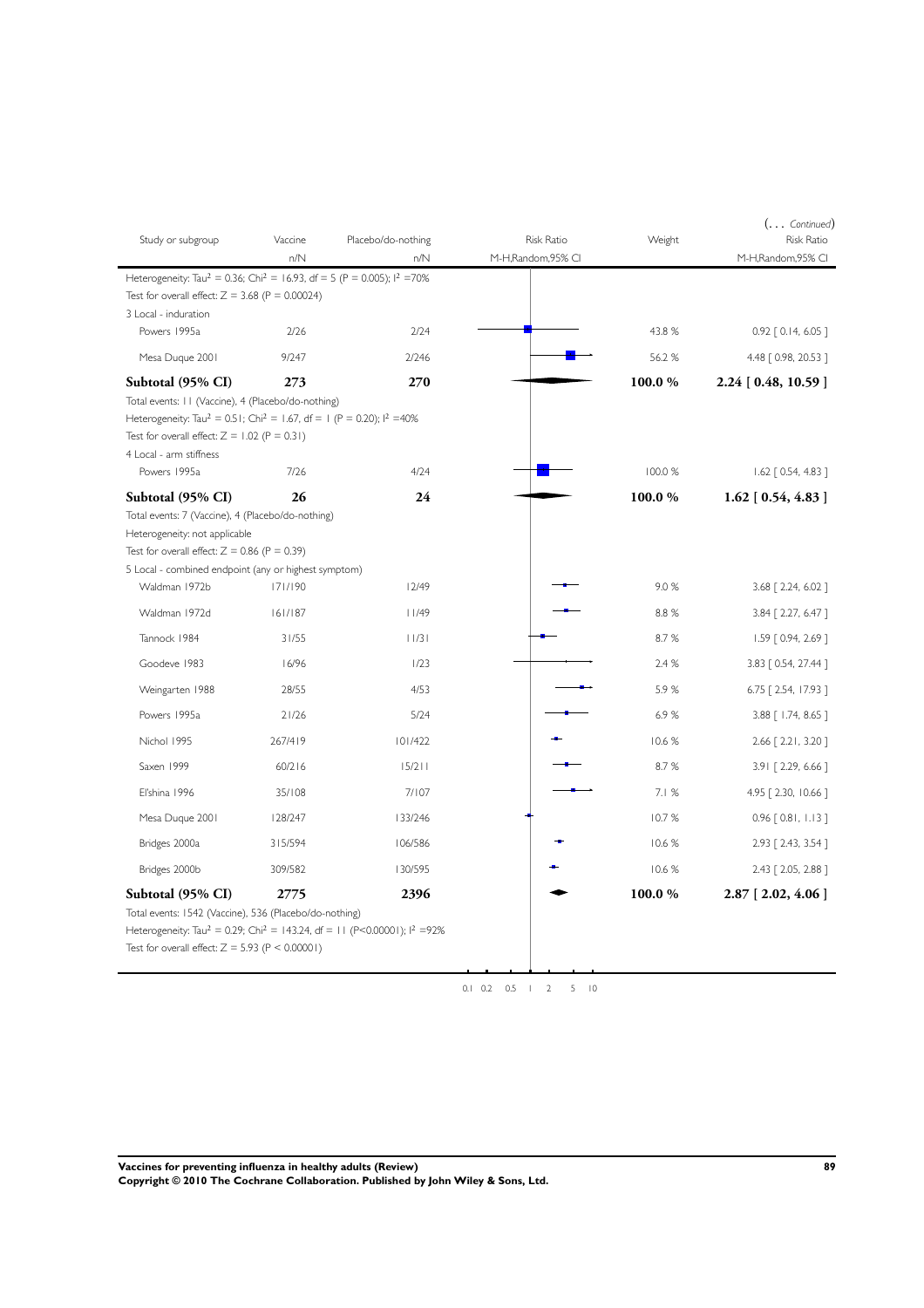## **Analysis 1.12. Comparison 1 Inactivated parenteral vaccine versus placebo or do-nothing, Outcome 12 Systemic harms.**

Review: Vaccines for preventing influenza in healthy adults

Comparison: 1 Inactivated parenteral vaccine versus placebo or do-nothing

Outcome: 12 Systemic harms

| Study or subgroup                                                                                                                                                                                                                          | Vaccine | Placebo/do-nothing | Risk Ratio                                         | Risk Ratio               |
|--------------------------------------------------------------------------------------------------------------------------------------------------------------------------------------------------------------------------------------------|---------|--------------------|----------------------------------------------------|--------------------------|
|                                                                                                                                                                                                                                            | n/N     | n/N                | M-H,Random,95% CI                                  | M-H,Random,95% CI        |
| Systemic - myalgia                                                                                                                                                                                                                         |         |                    |                                                    |                          |
| Powers 1995a                                                                                                                                                                                                                               | 5/26    | 4/24               |                                                    | $1.15$ [ 0.35, 3.80 ]    |
| Nichol 1995                                                                                                                                                                                                                                | 26/419  | 24/422             |                                                    | $1.09$ $[0.64, 1.87]$    |
| Scheifele 2003                                                                                                                                                                                                                             | 34/620  | 18/624             |                                                    | $1.90$ [ $1.09$ , 3.33 ] |
| Phyroenen 1981                                                                                                                                                                                                                             | 26/151  | 12/154             |                                                    | $2.21$   1.16, 4.22 ]    |
| Rocchi 1979a                                                                                                                                                                                                                               | 2/126   | 2/110              |                                                    | $0.87$ [ 0.13, 6.09 ]    |
| Subtotal (95% CI)                                                                                                                                                                                                                          | 1342    | 1334               |                                                    | $1.54$ [ 1.12, 2.11 ]    |
| Total events: 93 (Vaccine), 60 (Placebo/do-nothing)                                                                                                                                                                                        |         |                    |                                                    |                          |
| Heterogeneity: Tau <sup>2</sup> = 0.0; Chi <sup>2</sup> = 3.87, df = 4 (P = 0.42); l <sup>2</sup> = 0.0%                                                                                                                                   |         |                    |                                                    |                          |
| Test for overall effect: $Z = 2.67$ (P = 0.0076)<br>2 Systemic - fever                                                                                                                                                                     |         |                    |                                                    |                          |
| Caplan 1977                                                                                                                                                                                                                                | 8/193   | 1/15               |                                                    | $0.62$ $[0.08, 4.65]$    |
| Rocchi 1979a                                                                                                                                                                                                                               | 0/126   | 2/110              |                                                    | $0.17$ $[0.01, 3.60]$    |
| Phyroenen 1981                                                                                                                                                                                                                             | 11/151  | 9/154              |                                                    | $1.25$ $[0.53, 2.92]$    |
| Powers 1995a                                                                                                                                                                                                                               | 0/26    | 0/24               |                                                    | $0.0$ [ 0.0, 0.0 ]       |
| Nichol 1995                                                                                                                                                                                                                                | 26/419  | 26/422             |                                                    | $1.01$ $[0.59, 1.71]$    |
| El'shina 1996                                                                                                                                                                                                                              | 3/108   | 2/107              |                                                    | $1.49$ $[0.25, 8.72]$    |
| Saxen 1999                                                                                                                                                                                                                                 | $6/216$ | $2/2$              |                                                    | 2.93 [0.60, 14.36]       |
| Mesa Duque 2001                                                                                                                                                                                                                            | 8/247   | 4/246              |                                                    | $1.99$ [ 0.61, 6.53 ]    |
| Subtotal (95% CI)                                                                                                                                                                                                                          | 1486    | 1289               |                                                    | $1.17$ [ 0.80, 1.72 ]    |
| Total events: 62 (Vaccine), 46 (Placebo/do-nothing)<br>Heterogeneity: Tau <sup>2</sup> = 0.0; Chi <sup>2</sup> = 4.35, df = 6 (P = 0.63); l <sup>2</sup> = 0.0%<br>Test for overall effect: $Z = 0.80$ (P = 0.42)<br>3 Systemic - headache |         |                    |                                                    |                          |
| Forsyth 1967                                                                                                                                                                                                                               | 0/194   | 2/186              |                                                    | $0.19$ $[0.01, 3.97]$    |
| Caplan 1977                                                                                                                                                                                                                                | 23/193  | 2/15               |                                                    | $0.89$ $[0.23, 3.43]$    |
| Powers 1995a                                                                                                                                                                                                                               | 9/26    | 4/24               |                                                    | 2.08 [ 0.73, 5.87 ]      |
| Nichol 1995                                                                                                                                                                                                                                | 45/419  | 61/422             |                                                    | $0.74$ $[0.52, 1.07]$    |
| El'shina 1996                                                                                                                                                                                                                              | 12/108  | 4/107              |                                                    | 2.97 [0.99, 8.93]        |
|                                                                                                                                                                                                                                            |         |                    | $0.1$ $0.2$ $0.5$ $1$<br>5<br> 0<br>$\overline{2}$ | $(Continued \dots$       |

**Vaccines for preventing influenza in healthy adults (Review) 90**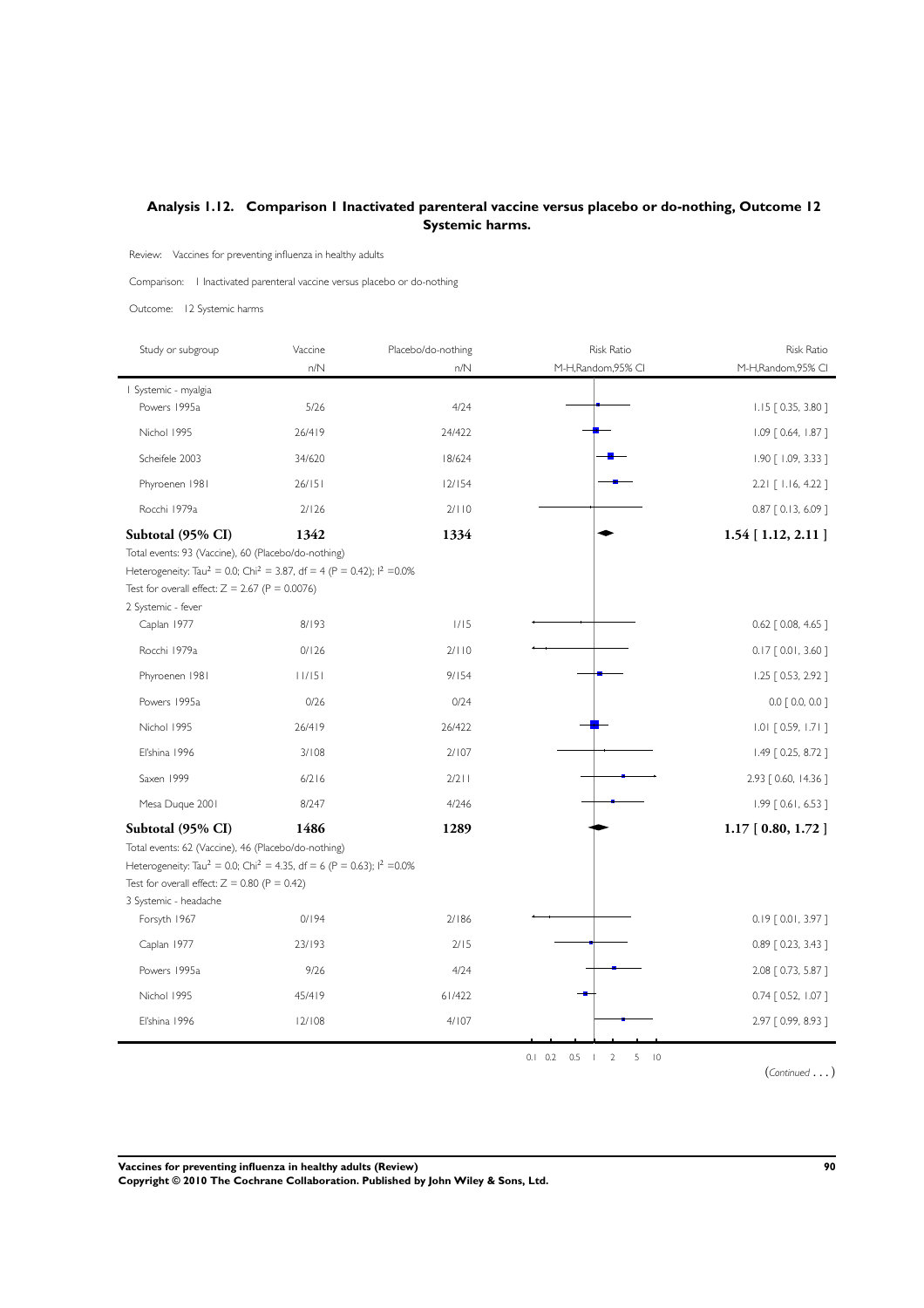| Study or subgroup                                                                                                                                                                                                                                                           | Vaccine<br>n/N           | Placebo/do-nothing<br>n/N | <b>Risk Ratio</b><br>M-H,Random,95% CI                  | $(\ldots$ Continued)<br><b>Risk Ratio</b><br>M-H,Random,95% CI      |
|-----------------------------------------------------------------------------------------------------------------------------------------------------------------------------------------------------------------------------------------------------------------------------|--------------------------|---------------------------|---------------------------------------------------------|---------------------------------------------------------------------|
| Mesa Duque 2001                                                                                                                                                                                                                                                             | 32/247                   | 29/246                    |                                                         | $1.10$ [ 0.69, 1.76 ]                                               |
| Scheifele 2003                                                                                                                                                                                                                                                              | 68/620                   | 34/624                    |                                                         | 2.01 [ 1.35, 2.99 ]                                                 |
| Rocchi 1979a                                                                                                                                                                                                                                                                | 3/126                    | 2/110                     |                                                         | $1.31$ $[0.22, 7.69]$                                               |
| Subtotal (95% CI)                                                                                                                                                                                                                                                           | 1933                     | 1734                      |                                                         | 1.30 [0.84, 2.03]                                                   |
| Total events: 192 (Vaccine), 138 (Placebo/do-nothing)<br>Heterogeneity: Tau <sup>2</sup> = 0.20; Chi <sup>2</sup> = 18.77, df = 7 (P = 0.01); l <sup>2</sup> =63%<br>Test for overall effect: $Z = 1.17$ (P = 0.24)<br>4 Systemic - fatigue or indisposition                |                          |                           |                                                         |                                                                     |
| Rocchi 1979a                                                                                                                                                                                                                                                                | 5/126                    | 3/110                     |                                                         | $1.46$ [ 0.36, 5.95 ]                                               |
| Nichol 1995                                                                                                                                                                                                                                                                 | 79/419                   | 82/422                    |                                                         | $0.97$ $[ 0.73, 1.28 ]$                                             |
| Saxen 1999                                                                                                                                                                                                                                                                  | 14/216                   | $5/2$                     |                                                         | 2.74 [ 1.00, 7.46 ]                                                 |
| El'shina 1996                                                                                                                                                                                                                                                               | 6/108                    | 1/107                     |                                                         | 5.94 [ 0.73, 48.55 ]                                                |
| Mesa Duque 2001                                                                                                                                                                                                                                                             | 50/247                   | 51/246                    |                                                         | 0.98 [ 0.69, 1.38 ]                                                 |
| Scheifele 2003                                                                                                                                                                                                                                                              | 43/620                   | 22/624                    |                                                         | $1.97$ [ 1.19, 3.25 ]                                               |
| Subtotal (95% CI)                                                                                                                                                                                                                                                           | 1736                     | 1720                      |                                                         | 1.37 [0.94, 2.02]                                                   |
| Heterogeneity: Tau <sup>2</sup> = 0.11; Chi <sup>2</sup> = 12.22, df = 5 (P = 0.03); l <sup>2</sup> =59%<br>Test for overall effect: $Z = 1.62$ (P = 0.11)<br>5 Systemic - nausea/vomiting<br>Caplan 1977<br>Scheifele 2003<br>El'shina 1996                                | 9/193<br>14/620<br>1/108 | 1/15<br>2/624<br>0/107    |                                                         | $0.70$ $[0.09, 5.16]$<br>7.05   1.61, 30.87 ]<br>2.97 [0.12, 72.16] |
| Subtotal (95% CI)                                                                                                                                                                                                                                                           | 921                      | 746                       |                                                         | 2.68 [0.55, 13.08]                                                  |
| Total events: 24 (Vaccine), 3 (Placebo/do-nothing)<br>Heterogeneity: Tau <sup>2</sup> = 0.84; Chi <sup>2</sup> = 3.47, df = 2 (P = 0.18); l <sup>2</sup> = 42%<br>Test for overall effect: $Z = 1.22$ (P = 0.22)<br>6 Systemic - combined endpoint (any or highest symptom) |                          |                           |                                                         |                                                                     |
| Waldman 1972b                                                                                                                                                                                                                                                               | 91/190                   | 15/49                     |                                                         | $1.56$ $[ 1.00, 2.45 ]$                                             |
| Waldman 1972d                                                                                                                                                                                                                                                               | 84/187                   | 14/49                     |                                                         | 1.57 [ 0.98, 2.52 ]                                                 |
| Tannock 1984                                                                                                                                                                                                                                                                | 5/50                     | 2/31                      |                                                         | 1.55 [ 0.32, 7.5   ]                                                |
| Powers 1995a                                                                                                                                                                                                                                                                | 9/26                     | 4/24                      |                                                         | 2.08 [ 0.73, 5.87 ]                                                 |
| Nichol 1995                                                                                                                                                                                                                                                                 | 79/419                   | 82/422                    |                                                         | $0.97$ $[ 0.73, 1.28 ]$                                             |
| Saxen 1999                                                                                                                                                                                                                                                                  | $14/216$                 | 5/211                     |                                                         | 2.74 [ 1.00, 7.46 ]                                                 |
| Mesa Duque 2001                                                                                                                                                                                                                                                             | 50/247                   | 51/246                    |                                                         | 0.98 [ 0.69, 1.38 ]                                                 |
| Rocchi 1979a                                                                                                                                                                                                                                                                | 8/126                    | 4/110                     |                                                         | $1.75$ $[0.54, 5.64]$                                               |
| Subtotal (95% CI)<br>Total events: 340 (Vaccine), 177 (Placebo/do-nothing)                                                                                                                                                                                                  | 1461                     | 1142                      |                                                         | $1.29$ [ $1.01, 1.64$ ]                                             |
|                                                                                                                                                                                                                                                                             |                          |                           | $0.1$ $0.2$ $0.5$ $1$<br>$\overline{2}$<br>$5 \quad 10$ |                                                                     |

(*Continued* ... )

**Vaccines for preventing influenza in healthy adults (Review) 91**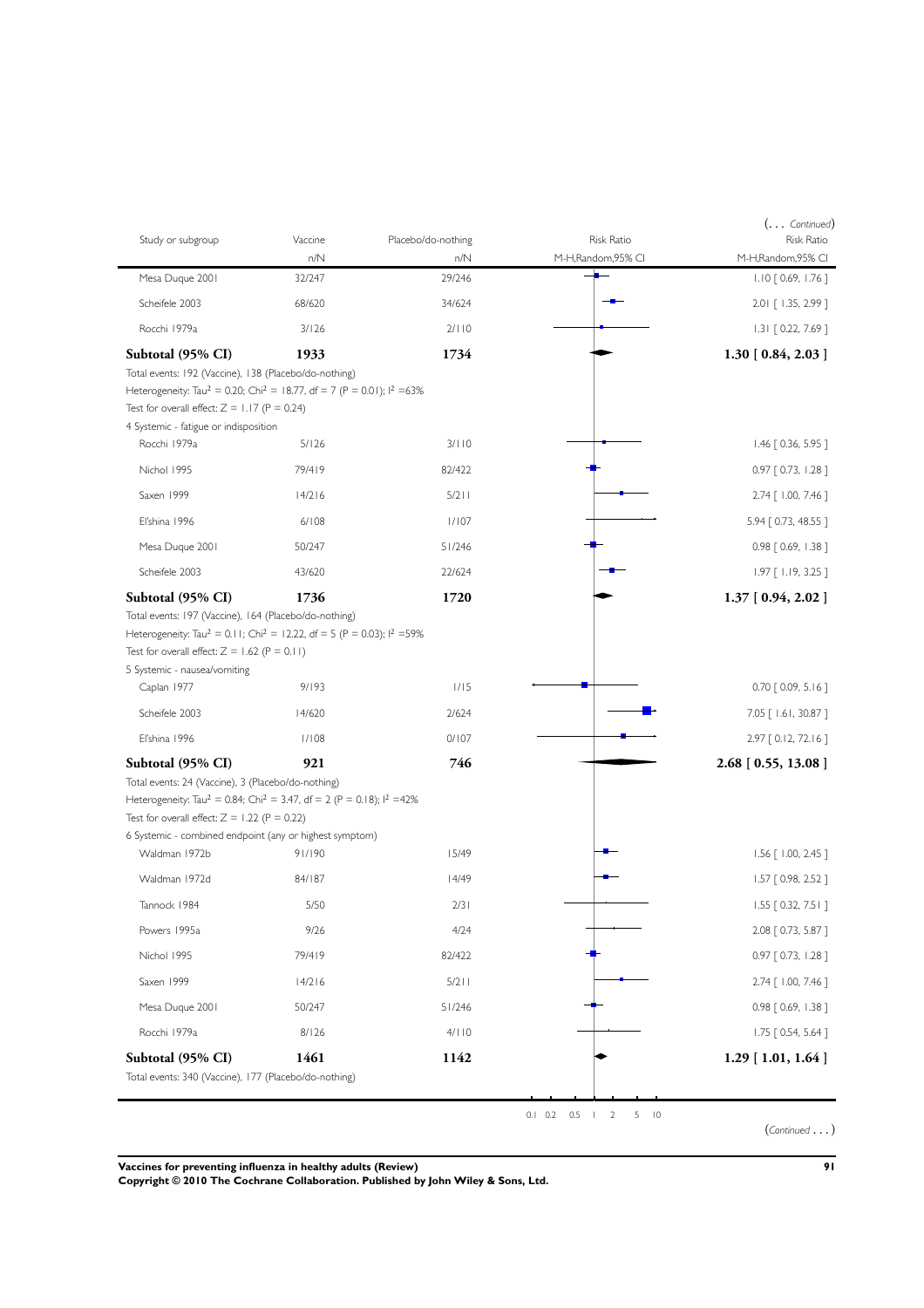

## **Analysis 2.1. Comparison 2 Live aerosol vaccine versus placebo or do-nothing, Outcome 1 Influenza-like illness.**

Review: Vaccines for preventing influenza in healthy adults

Comparison: 2 Live aerosol vaccine versus placebo or do-nothing

Outcome: 1 Influenza-like illness

| Study or subgroup                                                                               | Vaccine  | Placebo/do-nothing |                 | <b>Risk Ratio</b>         | Weight | Risk Ratio               |
|-------------------------------------------------------------------------------------------------|----------|--------------------|-----------------|---------------------------|--------|--------------------------|
|                                                                                                 | n/N      | n/N                |                 | M-H,Random,95% CI         |        | M-H,Random,95% CI        |
| I WHO recommended - matching vaccine                                                            |          |                    |                 |                           |        |                          |
| Edwards 1994c                                                                                   | 201/1114 | 240/1125           |                 |                           | 15.8%  | $0.85$ $[0.71, 1.00]$    |
| Edwards 1994d                                                                                   | 148/999  | 146/1016           |                 |                           | 10.0%  | $1.03$ $[0.83, 1.27]$    |
| Subtotal (95% CI)                                                                               | 2113     | 2141               |                 |                           | 25.7 % | $0.92$ [ $0.76$ , 1.12 ] |
| Total events: 349 (Vaccine), 386 (Placebo/do-nothing)                                           |          |                    |                 |                           |        |                          |
| Heterogeneity: Tau <sup>2</sup> = 0.01; Chi <sup>2</sup> = 2.07, df = 1 (P = 0.15); $1^2$ =52%  |          |                    |                 |                           |        |                          |
| Test for overall effect: $Z = 0.81$ (P = 0.42)                                                  |          |                    |                 |                           |        |                          |
| 2 WHO recommended - vaccine matching absent or unknown                                          |          |                    |                 |                           |        |                          |
| Edwards 1994a                                                                                   | 89/872   | 92/878             |                 |                           | 5.8 %  | $0.97$ $[0.74, 1.28]$    |
| Edwards 1994b                                                                                   | 208/1029 | 262/1064           |                 |                           | 17.3 % | $0.82$ $[0.70, 0.96]$    |
| Nichol 1999a                                                                                    | 751/2874 | 412/1433           |                 |                           | 42.7%  | $0.91$ $[0.82, 1.01]$    |
| Subtotal (95% CI)                                                                               | 4775     | 3375               |                 |                           | 65.8%  | $0.89$ [ $0.82, 0.97$ ]  |
| Total events: 1048 (Vaccine), 766 (Placebo/do-nothing)                                          |          |                    |                 |                           |        |                          |
| Heterogeneity: Tau <sup>2</sup> = 0.0; Chi <sup>2</sup> = 1.55, df = 2 (P = 0.46); $1^2$ = 0.0% |          |                    |                 |                           |        |                          |
| Test for overall effect: $Z = 2.77$ (P = 0.0057)                                                |          |                    |                 |                           |        |                          |
| 3 Non WHO recommended - vaccine matching absent or unknown                                      |          |                    |                 |                           |        |                          |
| Monto 1982                                                                                      | 70/144   | 74/140             |                 |                           | 8.5 %  | $0.92$ $[0.73, 1.16]$    |
| Subtotal (95% CI)                                                                               | 144      | 140                |                 |                           | 8.5 %  | $0.92$ [ 0.73, 1.16 ]    |
| Total events: 70 (Vaccine), 74 (Placebo/do-nothing)                                             |          |                    |                 |                           |        |                          |
| Heterogeneity: not applicable                                                                   |          |                    |                 |                           |        |                          |
| Test for overall effect: $Z = 0.72$ (P = 0.47)                                                  |          |                    |                 |                           |        |                          |
|                                                                                                 |          |                    |                 |                           |        |                          |
|                                                                                                 |          |                    | 0.5<br>0.7      | 1.5<br>$\overline{2}$     |        |                          |
|                                                                                                 |          |                    | Favours vaccine | Favours placebo/do-nothin |        |                          |
|                                                                                                 |          |                    |                 |                           |        | $(Continued \dots)$      |

**Vaccines for preventing influenza in healthy adults (Review) 92**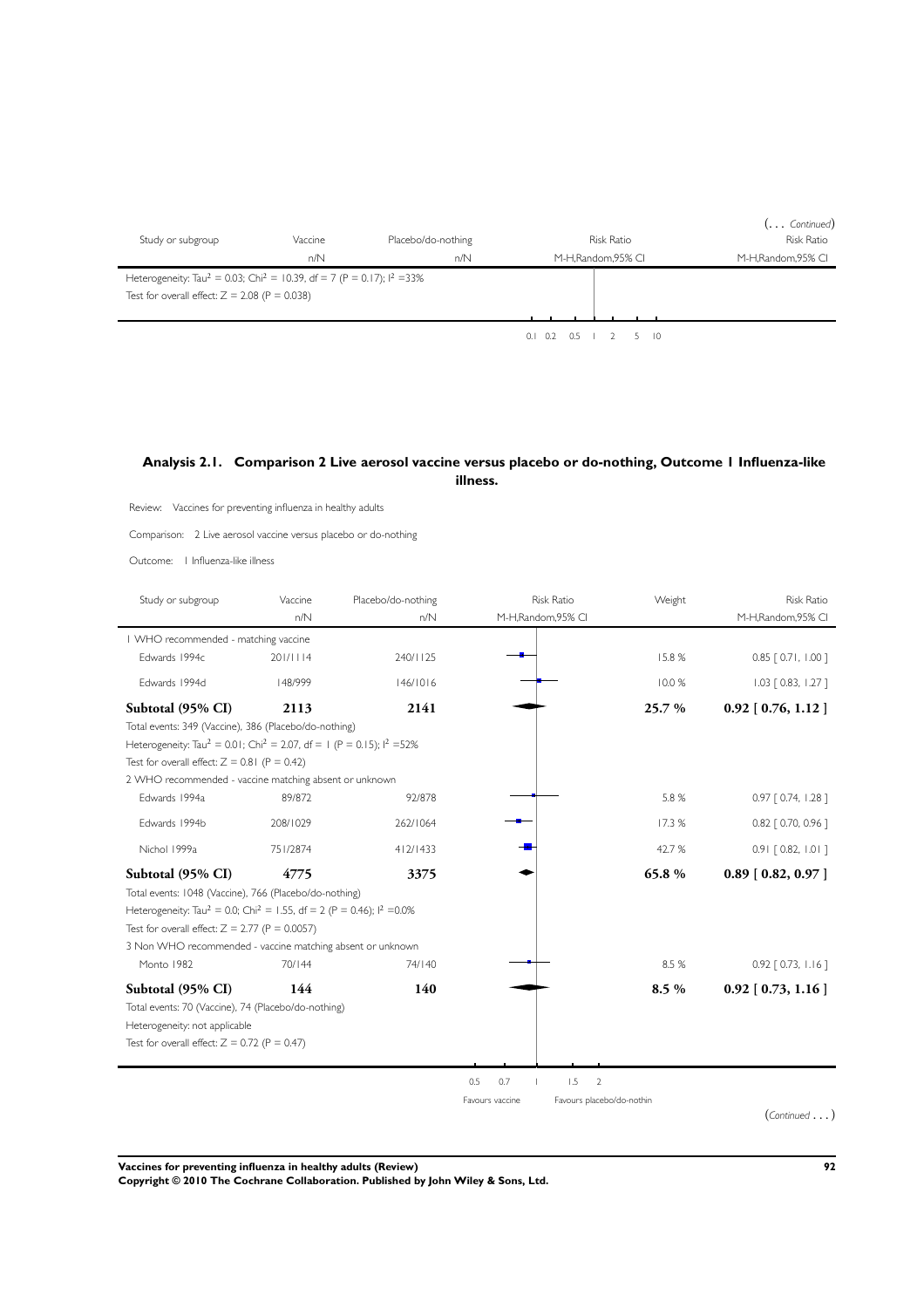<span id="page-95-0"></span>

|                                                                                                          |         |                    |     |                 |                   |                |                           | $(\ldots$ Continued)       |
|----------------------------------------------------------------------------------------------------------|---------|--------------------|-----|-----------------|-------------------|----------------|---------------------------|----------------------------|
| Study or subgroup                                                                                        | Vaccine | Placebo/do-nothing |     |                 | Risk Ratio        |                | Weight                    | <b>Risk Ratio</b>          |
|                                                                                                          | n/N     | n/N                |     |                 | M-H.Random.95% CI |                |                           | M-H, Random, 95% CI        |
| <b>Total (95% CI)</b>                                                                                    | 7032    | 5656               |     |                 |                   |                | 100.0%                    | $0.90$ [ $0.84$ , $0.96$ ] |
| Total events: 1467 (Vaccine), 1226 (Placebo/do-nothing)                                                  |         |                    |     |                 |                   |                |                           |                            |
| Heterogeneity: Tau <sup>2</sup> = 0.0; Chi <sup>2</sup> = 3.76, df = 5 (P = 0.58); l <sup>2</sup> = 0.0% |         |                    |     |                 |                   |                |                           |                            |
| Test for overall effect: $Z = 3.14$ (P = 0.0017)                                                         |         |                    |     |                 |                   |                |                           |                            |
|                                                                                                          |         |                    |     |                 |                   |                |                           |                            |
|                                                                                                          |         |                    | 0.5 | 0.7             | 1.5               | $\overline{2}$ |                           |                            |
|                                                                                                          |         |                    |     | Favours vaccine |                   |                | Favours placebo/do-nothin |                            |
|                                                                                                          |         |                    |     |                 |                   |                |                           |                            |

# **Analysis 2.2. Comparison 2 Live aerosol vaccine versus placebo or do-nothing, Outcome 2 Influenza.**

Review: Vaccines for preventing influenza in healthy adults

Comparison: 2 Live aerosol vaccine versus placebo or do-nothing

Outcome: 2 Influenza

| Study or subgroup                                                                              | Vaccine<br>n/N | Placebo/do-nothing<br>n/N | <b>Risk Ratio</b><br>M-H, Random, 95% CI | Weight | <b>Risk Ratio</b><br>M-H, Random, 95% CI |
|------------------------------------------------------------------------------------------------|----------------|---------------------------|------------------------------------------|--------|------------------------------------------|
| I WHO recommended - matching vaccine                                                           |                |                           |                                          |        |                                          |
| Edwards 1994c                                                                                  | 23/1114        | 70/1125                   |                                          | 27.4 % | $0.33$ $[0.21, 0.53]$                    |
| Edwards 1994d                                                                                  | 20/999         | 33/1016                   |                                          | 23.0 % | $0.62$ $[0.36, 1.07]$                    |
| Subtotal (95% CI)                                                                              | 2113           | 2141                      |                                          | 50.5 % | $0.44$ [ 0.24, 0.81 ]                    |
| Total events: 43 (Vaccine), 103 (Placebo/do-nothing)                                           |                |                           |                                          |        |                                          |
| Heterogeneity: Tau <sup>2</sup> = 0.13; Chi <sup>2</sup> = 2.86, df = 1 (P = 0.09); $1^2$ =65% |                |                           |                                          |        |                                          |
| Test for overall effect: $Z = 2.62$ (P = 0.0087)                                               |                |                           |                                          |        |                                          |
| 2 WHO recommended - vaccine matching absent or unknown                                         |                |                           |                                          |        |                                          |
| Fdwards 1994a                                                                                  | 6/872          | 28/878                    |                                          | 12.3%  | $0.22$ $[0.09, 0.52]$                    |
| Edwards 1994b                                                                                  | 23/1029        | 47/1064                   |                                          | 25.9%  | $0.51$ $[0.31, 0.83]$                    |
| Subtotal (95% CI)                                                                              | 1901           | 1942                      |                                          | 38.2 % | $0.36$ [ $0.16$ , $0.82$ ]               |
| Total events: 29 (Vaccine), 75 (Placebo/do-nothing)                                            |                |                           |                                          |        |                                          |
| Heterogeneity: Tau <sup>2</sup> = 0.24; Chi <sup>2</sup> = 2.80, df = 1 (P = 0.09); $1^2$ =64% |                |                           |                                          |        |                                          |
| Test for overall effect: $Z = 2.44$ (P = 0.015)                                                |                |                           |                                          |        |                                          |
| 3 Non WHO recommended - vaccine matching absent or unknown                                     |                |                           |                                          |        |                                          |
| <b>Rytel 1977</b>                                                                              | 3/95           | 8/48                      |                                          | 6.6 %  | $0.19$ $[0.05, 0.68]$                    |
| Monto 1982                                                                                     | 2/144          | 8/140                     |                                          | 4.8%   | $0.24$ $[0.05, 1.12]$                    |
| Subtotal (95% CI)                                                                              | 239            | 188                       |                                          | 11.3 % | $0.21$ [ 0.08, 0.56 ]                    |
|                                                                                                |                |                           | 0.01<br>0.1<br>$ 0\rangle$<br>100        |        |                                          |

Favours vaccine Favours placebo/do-nothin

(*Continued* ... )

**Vaccines for preventing influenza in healthy adults (Review) 93**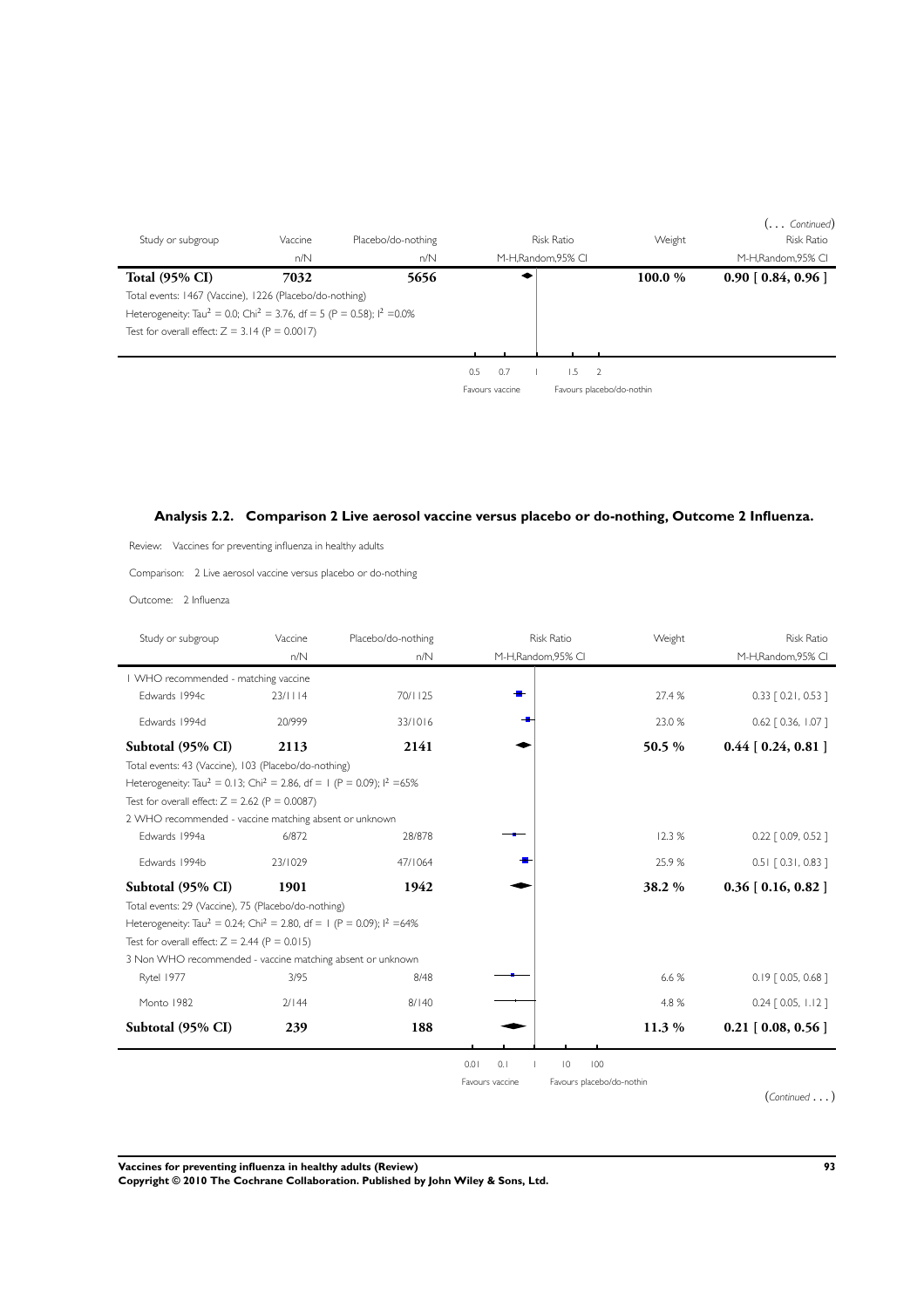<span id="page-96-0"></span>

| Study or subgroup                                                                               | Vaccine<br>n/N | Placebo/do-nothing<br>n/N |      |                 | <b>Risk Ratio</b><br>M-H, Random, 95% CI |                           | Weight  | $( \ldots$ Continued)<br><b>Risk Ratio</b><br>M-H, Random, 95% CI |
|-------------------------------------------------------------------------------------------------|----------------|---------------------------|------|-----------------|------------------------------------------|---------------------------|---------|-------------------------------------------------------------------|
| Total events: 5 (Vaccine), 16 (Placebo/do-nothing)                                              |                |                           |      |                 |                                          |                           |         |                                                                   |
| Heterogeneity: Tau <sup>2</sup> = 0.0; Chi <sup>2</sup> = 0.06, df = 1 (P = 0.81); $1^2$ = 0.0% |                |                           |      |                 |                                          |                           |         |                                                                   |
| Test for overall effect: $Z = 3.11$ (P = 0.0018)                                                |                |                           |      |                 |                                          |                           |         |                                                                   |
| <b>Total (95% CI)</b>                                                                           | 4253           | 4271                      |      |                 |                                          |                           | 100.0 % | $0.38$ [ 0.27, 0.55 ]                                             |
| Total events: 77 (Vaccine), 194 (Placebo/do-nothing)                                            |                |                           |      |                 |                                          |                           |         |                                                                   |
| Heterogeneity: Tau <sup>2</sup> = 0.06; Chi <sup>2</sup> = 7.54, df = 5 (P = 0.18); $1^2$ =34%  |                |                           |      |                 |                                          |                           |         |                                                                   |
| Test for overall effect: $Z = 5.34$ (P < 0.00001)                                               |                |                           |      |                 |                                          |                           |         |                                                                   |
|                                                                                                 |                |                           |      |                 |                                          |                           |         |                                                                   |
|                                                                                                 |                |                           | 0.01 | 0.1             | $\overline{0}$                           | 100                       |         |                                                                   |
|                                                                                                 |                |                           |      | Favours vaccine |                                          | Favours placebo/do-nothin |         |                                                                   |
|                                                                                                 |                |                           |      |                 |                                          |                           |         |                                                                   |
|                                                                                                 |                |                           |      |                 |                                          |                           |         |                                                                   |

## **Analysis 2.3. Comparison 2 Live aerosol vaccine versus placebo or do-nothing, Outcome 3 Complications (bronchitis, otitis, pneumonia).**

Review: Vaccines for preventing influenza in healthy adults

Comparison: 2 Live aerosol vaccine versus placebo or do-nothing

Outcome: 3 Complications (bronchitis, otitis, pneumonia)

| Study or subgroup                                                                                                                    | Vaccine | Placebo/do-nothing |                   | <b>Risk Ratio</b>                      | Weight  | <b>Risk Ratio</b>          |
|--------------------------------------------------------------------------------------------------------------------------------------|---------|--------------------|-------------------|----------------------------------------|---------|----------------------------|
|                                                                                                                                      | n/N     | n/N                |                   | M-H,Random,95% CI                      |         | M-H,Random,95% CI          |
| I Non WHO recommended - vaccine matching absent or unknown<br>Sumarokow 1971                                                         | 1/9945  | 4/9942             |                   |                                        | 100.0 % | 0.25 [ 0.03, 2.24 ]        |
| Total (95% CI)                                                                                                                       | 9945    | 9942               |                   |                                        | 100.0%  | $0.25$ [ $0.03$ , $2.24$ ] |
| Total events: I (Vaccine), 4 (Placebo/do-nothing)<br>Heterogeneity: not applicable<br>Test for overall effect: $Z = 1.24$ (P = 0.21) |         |                    |                   |                                        |         |                            |
|                                                                                                                                      |         |                    | $0.1$ $0.2$ $0.5$ | 5<br>$\overline{10}$<br>$\overline{2}$ |         |                            |
|                                                                                                                                      |         |                    | Favours vaccine   | Favours placebo/do-nothin              |         |                            |
|                                                                                                                                      |         |                    |                   |                                        |         |                            |
|                                                                                                                                      |         |                    |                   |                                        |         |                            |
|                                                                                                                                      |         |                    |                   |                                        |         |                            |
|                                                                                                                                      |         |                    |                   |                                        |         |                            |
|                                                                                                                                      |         |                    |                   |                                        |         |                            |
|                                                                                                                                      |         |                    |                   |                                        |         |                            |
|                                                                                                                                      |         |                    |                   |                                        |         |                            |
|                                                                                                                                      |         |                    |                   |                                        |         |                            |
|                                                                                                                                      |         |                    |                   |                                        |         |                            |
|                                                                                                                                      |         |                    |                   |                                        |         |                            |

**Vaccines for preventing influenza in healthy adults (Review) 94**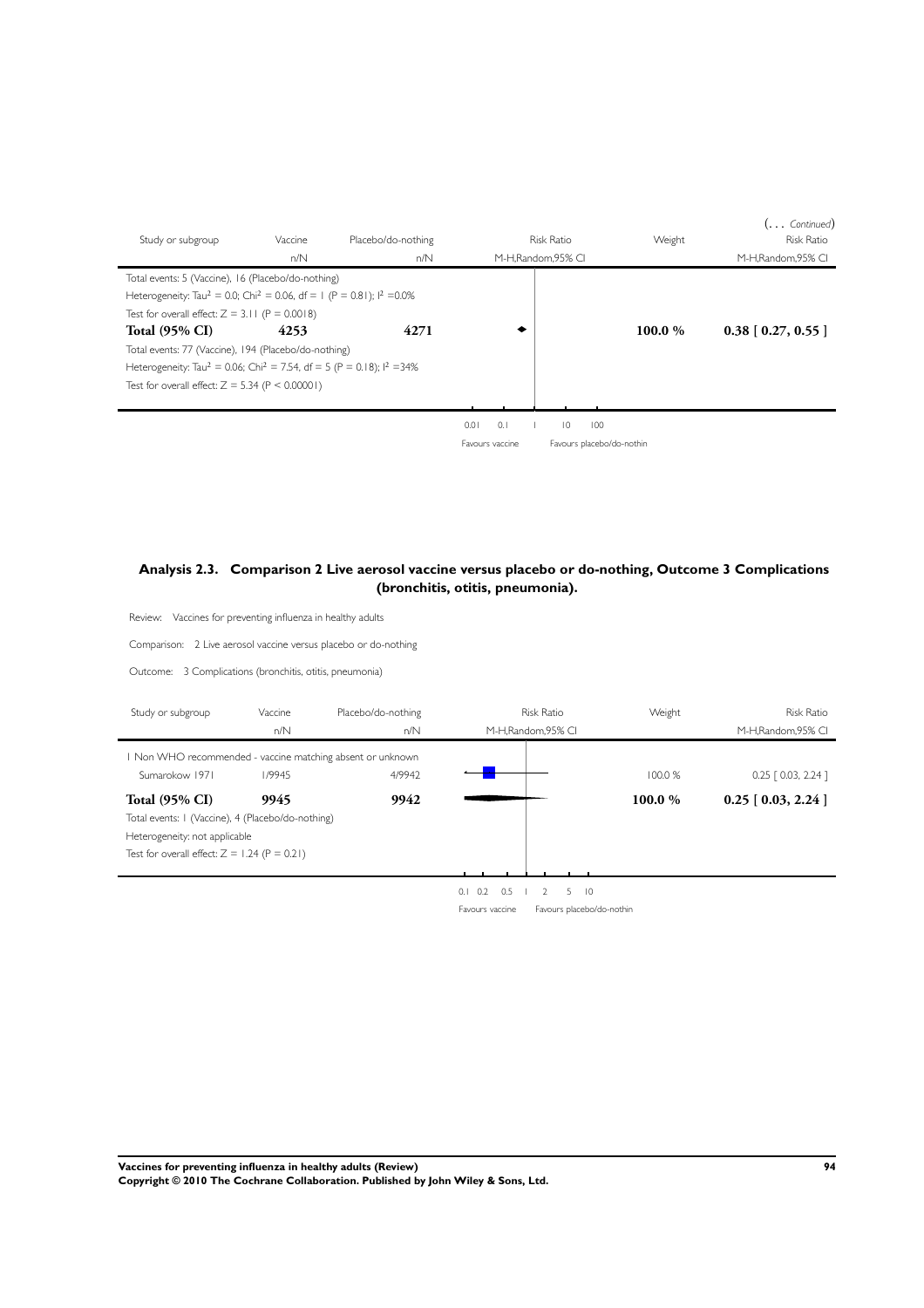## <span id="page-97-0"></span>**Analysis 2.4. Comparison 2 Live aerosol vaccine versus placebo or do-nothing, Outcome 4 Influenza cases (clinically defined without clear definition).**

Review: Vaccines for preventing influenza in healthy adults

Comparison: 2 Live aerosol vaccine versus placebo or do-nothing

Outcome: 4 Influenza cases (clinically defined without clear definition)

| Study or subgroup                                                                                                                                                                                                                                                                                                                                                                                                                                                                                                                                                                                                                                                                                                                                                                                                                                                                                                                                | Vaccine | Placebo/do-nothing | <b>Risk Ratio</b>                 | Weight        | <b>Risk Ratio</b>        |
|--------------------------------------------------------------------------------------------------------------------------------------------------------------------------------------------------------------------------------------------------------------------------------------------------------------------------------------------------------------------------------------------------------------------------------------------------------------------------------------------------------------------------------------------------------------------------------------------------------------------------------------------------------------------------------------------------------------------------------------------------------------------------------------------------------------------------------------------------------------------------------------------------------------------------------------------------|---------|--------------------|-----------------------------------|---------------|--------------------------|
|                                                                                                                                                                                                                                                                                                                                                                                                                                                                                                                                                                                                                                                                                                                                                                                                                                                                                                                                                  | n/N     | n/N                | M-H,Random,95% CI                 |               | M-H, Random, 95% CI      |
| I WHO recommended - matching vaccine<br>Zhilova 1986b<br>138/936<br>92/995<br>Subtotal (95% CI)<br>936<br>995<br>Total events: 92 (Vaccine), 138 (Placebo/do-nothing)<br>Heterogeneity: not applicable<br>Test for overall effect: $Z = 3.68$ (P = 0.00023)<br>2 WHO recommended - vaccine matching absent or unknown<br>Zhilova 1986a<br>150/697<br>285/1385<br>Subtotal (95% CI)<br>697<br>1385<br>Total events: 150 (Vaccine), 285 (Placebo/do-nothing)<br>Heterogeneity: not applicable<br>Test for overall effect: $Z = 0.50$ (P = 0.62)<br>3 Non WHO recommended - vaccine matching absent or unknown<br>Sumarokow 1971<br>1407/9945<br>1429/9942<br>Subtotal (95% CI)<br>9942<br>9945<br>Total events: 1407 (Vaccine), 1429 (Placebo/do-nothing)<br>Heterogeneity: not applicable<br>Test for overall effect: $Z = 0.45$ (P = 0.65)<br>12263<br><b>Total (95% CI)</b><br>11637<br>Total events: 1649 (Vaccine), 1852 (Placebo/do-nothing) |         |                    |                                   |               |                          |
|                                                                                                                                                                                                                                                                                                                                                                                                                                                                                                                                                                                                                                                                                                                                                                                                                                                                                                                                                  |         |                    |                                   | 27.6 %        | $0.63$ $[0.49, 0.80]$    |
|                                                                                                                                                                                                                                                                                                                                                                                                                                                                                                                                                                                                                                                                                                                                                                                                                                                                                                                                                  |         |                    |                                   | 27.6 %        | $0.63$ [ $0.49, 0.80$ ]  |
|                                                                                                                                                                                                                                                                                                                                                                                                                                                                                                                                                                                                                                                                                                                                                                                                                                                                                                                                                  |         |                    |                                   |               |                          |
|                                                                                                                                                                                                                                                                                                                                                                                                                                                                                                                                                                                                                                                                                                                                                                                                                                                                                                                                                  |         |                    |                                   |               |                          |
|                                                                                                                                                                                                                                                                                                                                                                                                                                                                                                                                                                                                                                                                                                                                                                                                                                                                                                                                                  |         |                    |                                   |               |                          |
|                                                                                                                                                                                                                                                                                                                                                                                                                                                                                                                                                                                                                                                                                                                                                                                                                                                                                                                                                  |         |                    |                                   |               |                          |
|                                                                                                                                                                                                                                                                                                                                                                                                                                                                                                                                                                                                                                                                                                                                                                                                                                                                                                                                                  |         |                    |                                   | 33.0 %        | $1.05$ $[0.88, 1.25]$    |
|                                                                                                                                                                                                                                                                                                                                                                                                                                                                                                                                                                                                                                                                                                                                                                                                                                                                                                                                                  |         |                    |                                   | <b>33.0 %</b> | $1.05$ [ 0.88, 1.25 ]    |
|                                                                                                                                                                                                                                                                                                                                                                                                                                                                                                                                                                                                                                                                                                                                                                                                                                                                                                                                                  |         |                    |                                   |               |                          |
|                                                                                                                                                                                                                                                                                                                                                                                                                                                                                                                                                                                                                                                                                                                                                                                                                                                                                                                                                  |         |                    |                                   |               |                          |
|                                                                                                                                                                                                                                                                                                                                                                                                                                                                                                                                                                                                                                                                                                                                                                                                                                                                                                                                                  |         |                    |                                   |               |                          |
|                                                                                                                                                                                                                                                                                                                                                                                                                                                                                                                                                                                                                                                                                                                                                                                                                                                                                                                                                  |         |                    |                                   |               |                          |
|                                                                                                                                                                                                                                                                                                                                                                                                                                                                                                                                                                                                                                                                                                                                                                                                                                                                                                                                                  |         |                    |                                   | 39.4 %        | 0.98 [ 0.92, 1.05 ]      |
|                                                                                                                                                                                                                                                                                                                                                                                                                                                                                                                                                                                                                                                                                                                                                                                                                                                                                                                                                  |         |                    |                                   | 39.4 %        | $0.98$ [ 0.92, 1.05 ]    |
|                                                                                                                                                                                                                                                                                                                                                                                                                                                                                                                                                                                                                                                                                                                                                                                                                                                                                                                                                  |         |                    |                                   |               |                          |
|                                                                                                                                                                                                                                                                                                                                                                                                                                                                                                                                                                                                                                                                                                                                                                                                                                                                                                                                                  |         |                    |                                   |               |                          |
|                                                                                                                                                                                                                                                                                                                                                                                                                                                                                                                                                                                                                                                                                                                                                                                                                                                                                                                                                  |         |                    |                                   |               |                          |
|                                                                                                                                                                                                                                                                                                                                                                                                                                                                                                                                                                                                                                                                                                                                                                                                                                                                                                                                                  |         |                    |                                   | 100.0%        | $0.89$ [ $0.71$ , 1.11 ] |
|                                                                                                                                                                                                                                                                                                                                                                                                                                                                                                                                                                                                                                                                                                                                                                                                                                                                                                                                                  |         |                    |                                   |               |                          |
| Heterogeneity: Tau <sup>2</sup> = 0.03; Chi <sup>2</sup> = 12.72, df = 2 (P = 0.002); l <sup>2</sup> =84%                                                                                                                                                                                                                                                                                                                                                                                                                                                                                                                                                                                                                                                                                                                                                                                                                                        |         |                    |                                   |               |                          |
| Test for overall effect: $Z = 1.03$ (P = 0.30)                                                                                                                                                                                                                                                                                                                                                                                                                                                                                                                                                                                                                                                                                                                                                                                                                                                                                                   |         |                    |                                   |               |                          |
|                                                                                                                                                                                                                                                                                                                                                                                                                                                                                                                                                                                                                                                                                                                                                                                                                                                                                                                                                  |         |                    |                                   |               |                          |
|                                                                                                                                                                                                                                                                                                                                                                                                                                                                                                                                                                                                                                                                                                                                                                                                                                                                                                                                                  |         |                    | 0.01<br>0.1<br>$ 0\rangle$<br>100 |               |                          |

Favours vaccine Favours placebo/do-nothin

**Vaccines for preventing influenza in healthy adults (Review) 95**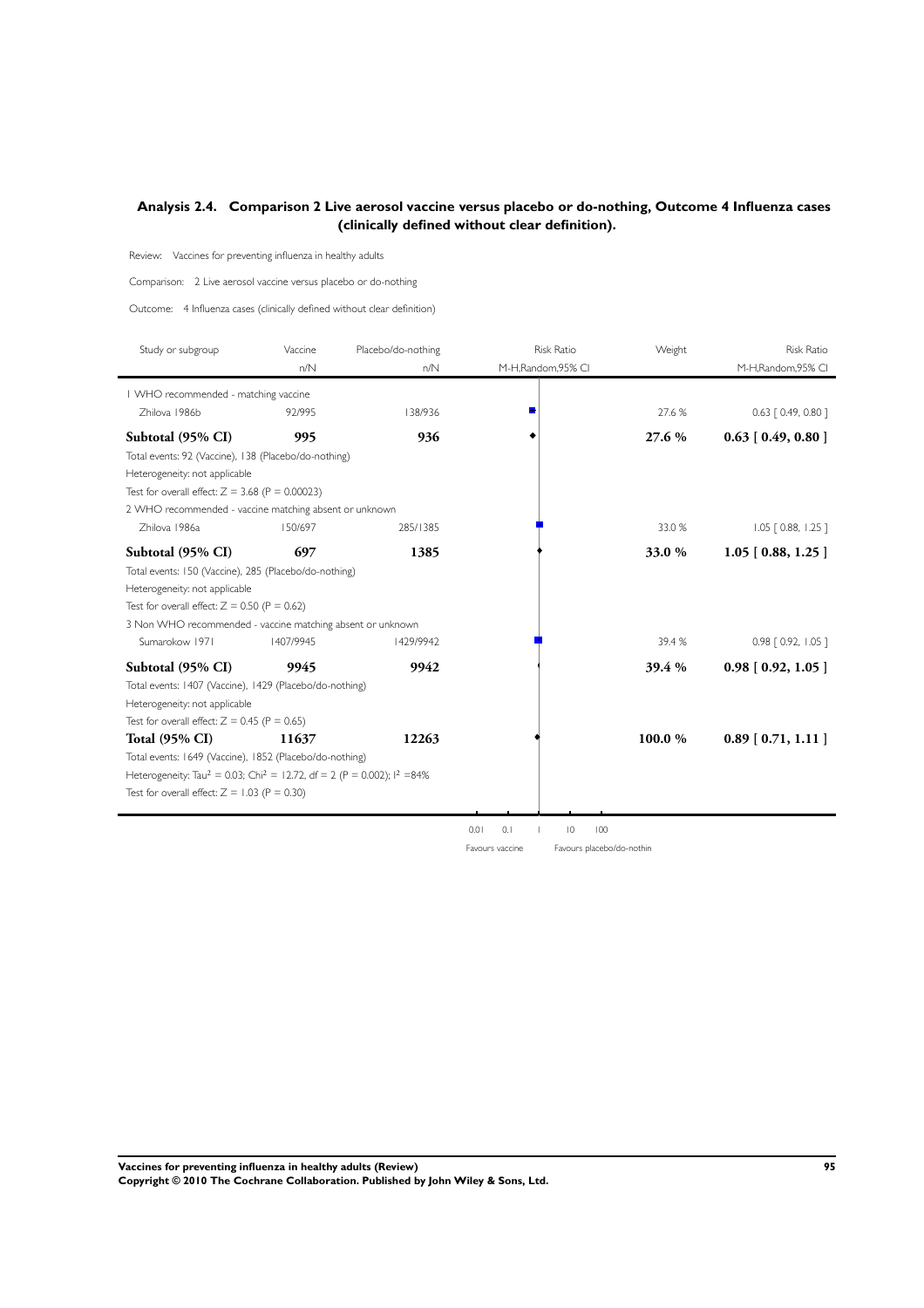#### **Analysis 2.5. Comparison 2 Live aerosol vaccine versus placebo or do-nothing, Outcome 5 Local harms.**

Review: Vaccines for preventing influenza in healthy adults

Comparison: 2 Live aerosol vaccine versus placebo or do-nothing

Outcome: 5 Local harms

| <b>Risk Ratio</b><br>M-H,Random,95% CI       | Weight           | <b>Risk Ratio</b><br>M-H,Random,95% CI | Placebo/do-nothing<br>n/N | Vaccine<br>n/N | Study or subgroup                                                                                                                                                                                                                                                      |
|----------------------------------------------|------------------|----------------------------------------|---------------------------|----------------|------------------------------------------------------------------------------------------------------------------------------------------------------------------------------------------------------------------------------------------------------------------------|
|                                              |                  |                                        |                           |                | I Local - upper respiratory infection symptoms                                                                                                                                                                                                                         |
| $1.13$ $[0.50, 2.55]$                        | 14.5 %           |                                        | 7/46                      | 16/93          | <b>Rytel 1977</b>                                                                                                                                                                                                                                                      |
| $1.68$ $[ 1.14, 2.48 ]$                      | 63.5 %           |                                        | 25/81                     | 41/79          | Evans 1976                                                                                                                                                                                                                                                             |
| 1.39 [ 0.35, 5.55 ]                          | 5.0%             |                                        | 3/24                      | 4/23           | Betts 1977a                                                                                                                                                                                                                                                            |
| 2.40 [ 0.90, 6.38 ]                          | 10.1%            |                                        | 4/26                      | 17/46          | Atmar 1990                                                                                                                                                                                                                                                             |
| 8.16 [0.52, 127.23]                          | 1.3%             |                                        | 0/10                      | 11/30          | Keitel 1993a                                                                                                                                                                                                                                                           |
| $1.71$ $[0.46, 6.31]$                        | 5.6 %            |                                        | 2/9                       | 11/29          | Keitel 1993b                                                                                                                                                                                                                                                           |
| $1.66$ [ $1.22$ , $2.27$ ]                   | 100.0%           |                                        | 196                       | 300            | Subtotal (95% CI)                                                                                                                                                                                                                                                      |
| $1.15$ $[0.31, 4.26]$                        | 18.7%            |                                        | 3/46                      | 7/93           | Heterogeneity: Tau <sup>2</sup> = 0.0; Chi <sup>2</sup> = 2.83, df = 5 (P = 0.73); l <sup>2</sup> = 0.0%<br>Test for overall effect: $Z = 3.22$ (P = 0.0013)<br>2 Local - cough<br>Rytel 1977                                                                          |
|                                              |                  |                                        | 0/18                      |                |                                                                                                                                                                                                                                                                        |
| 2.85   0.12, 65.74 ]                         | 3.4 %            |                                        |                           | 1/19           | Lauteria 1974                                                                                                                                                                                                                                                          |
| $0.93$ $[0.49, 1.77]$                        | 62.5 %           |                                        | 17/152                    | 16/154         | Monto 1982                                                                                                                                                                                                                                                             |
| 3.60 [ 0.85, 15.30 ]                         | 15.4%            |                                        | 2/110                     | 17/260         | Rocchi 1979b                                                                                                                                                                                                                                                           |
| $1.24$ [ 0.69, 2.22 ]<br>1.29 [ 0.89, 1.87 ] | 100.0%<br>24.6 % |                                        | 326<br>36/152             | 526<br>47/154  | Subtotal (95% CI)<br>Total events: 41 (Vaccine), 22 (Placebo/do-nothing)<br>Heterogeneity: Tau <sup>2</sup> = 0.03; Chi <sup>2</sup> = 3.24, df = 3 (P = 0.36); $1^2$ =7%<br>Test for overall effect: $Z = 0.71$ (P = 0.47)<br>3 Local - coryza<br>Monto 1982          |
| $1.67$ [ $1.52$ , $1.83$ ]                   | 75.4 %           | $\pm$                                  | 396/1490                  | 1323/2986      | Nichol 1999a                                                                                                                                                                                                                                                           |
| 1.56 [1.26, 1.94]                            | 100.0%           |                                        | 1642                      | 3140           | Subtotal (95% CI)<br>Total events: 1370 (Vaccine), 432 (Placebo/do-nothing)<br>Heterogeneity: Tau <sup>2</sup> = 0.01; Chi <sup>2</sup> = 1.73, df = 1 (P = 0.19); l <sup>2</sup> = 42%<br>Test for overall effect: $Z = 4.04$ (P = 0.000054)<br>4 Local - sore throat |
| $1.43$ [ 0.78, 2.61 ]                        | 8.7%             |                                        | 10/44                     | 40/123         | Hrabar 1977                                                                                                                                                                                                                                                            |
|                                              | 10.9%            |                                        | 16/152                    | 40/154         | Monto 1982                                                                                                                                                                                                                                                             |

Favours vaccine | Favours placebo/do-nothin

(*Continued* ... )

**Vaccines for preventing influenza in healthy adults (Review) 96**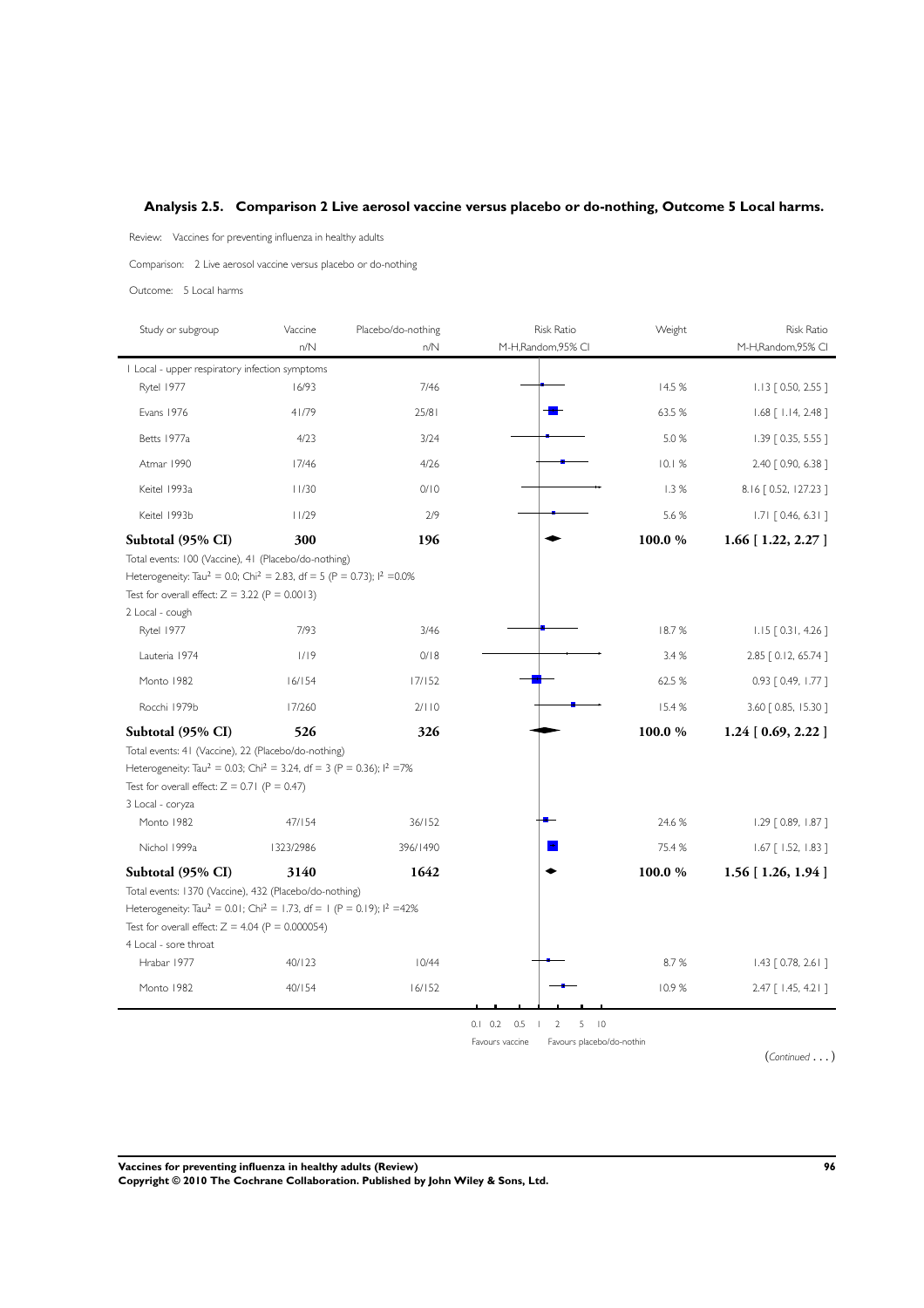| Study or subgroup                                                                                                                                                                                                                                           | Vaccine<br>n/N | Placebo/do-nothing<br>n/N | <b>Risk Ratio</b><br>M-H,Random,95% CI | Weight  | $( \ldots$ Continued)<br><b>Risk Ratio</b><br>M-H,Random,95% CI |
|-------------------------------------------------------------------------------------------------------------------------------------------------------------------------------------------------------------------------------------------------------------|----------------|---------------------------|----------------------------------------|---------|-----------------------------------------------------------------|
| Rocchi 1979b                                                                                                                                                                                                                                                | 20/260         | 3/110                     |                                        | 2.3 %   | 2.82 [ 0.86, 9.30 ]                                             |
| Atmar 1990                                                                                                                                                                                                                                                  | 13/46          | 2/26                      |                                        | 1.7%    | 3.67 [ 0.90, 15.03 ]                                            |
| Nichol 1999a                                                                                                                                                                                                                                                | 794/2986       | 243/1490                  |                                        | 76.4%   | $1.63$ $[$ 1.43, 1.86 $]$                                       |
| Subtotal (95% CI)                                                                                                                                                                                                                                           | 3569           | 1822                      |                                        | 100.0%  | $1.73$ [ $1.44$ , 2.08 ]                                        |
| Total events: 907 (Vaccine), 274 (Placebo/do-nothing)<br>Heterogeneity: Tau <sup>2</sup> = 0.01; Chi <sup>2</sup> = 4.38, df = 4 (P = 0.36); l <sup>2</sup> = 9%<br>Test for overall effect: $Z = 5.83$ (P < 0.00001)<br>5 Local - hoarseness<br>Monto 1982 | 11/154         | 9/152                     |                                        | 100.0 % | $1.21$ $[0.51, 2.83]$                                           |
| Subtotal (95% CI)                                                                                                                                                                                                                                           | 154            | 152                       |                                        | 100.0%  | $1.21 \; [ \; 0.51, \; 2.83 \; ]$                               |
| Total events: 11 (Vaccine), 9 (Placebo/do-nothing)<br>Heterogeneity: not applicable<br>Test for overall effect: $Z = 0.43$ (P = 0.67)<br>6 Local - combined endpoint (any or highest symptom)                                                               |                |                           |                                        |         |                                                                 |
| <b>Rytel 1977</b>                                                                                                                                                                                                                                           | 16/93          | 7/46                      |                                        | 4.5 %   | $1.13$ $[0.50, 2.55]$                                           |
| Monto 1982                                                                                                                                                                                                                                                  | 47/154         | 36/152                    |                                        | 18.5 %  | 1.29 [ 0.89, 1.87 ]                                             |
| Nichol 1999a                                                                                                                                                                                                                                                | 1323/2986      | 396/1490                  |                                        | 77.0 %  | $1.67$ [ $1.52$ , $1.83$ ]                                      |
| Subtotal (95% CI)<br>Total events: 1386 (Vaccine), 439 (Placebo/do-nothing)<br>Heterogeneity: Tau <sup>2</sup> = 0.01; Chi <sup>2</sup> = 2.53, df = 2 (P = 0.28); $1^2$ = 21%<br>Test for overall effect: $Z = 4.92$ (P < 0.00001)                         | 3233           | 1688                      |                                        | 100.0%  | $1.56$ [ 1.31, 1.87 ]                                           |

 $0.1$  0.2 0.5 2 5 10

Favours vaccine Favours placebo/do-nothin

**Vaccines for preventing influenza in healthy adults (Review) 97**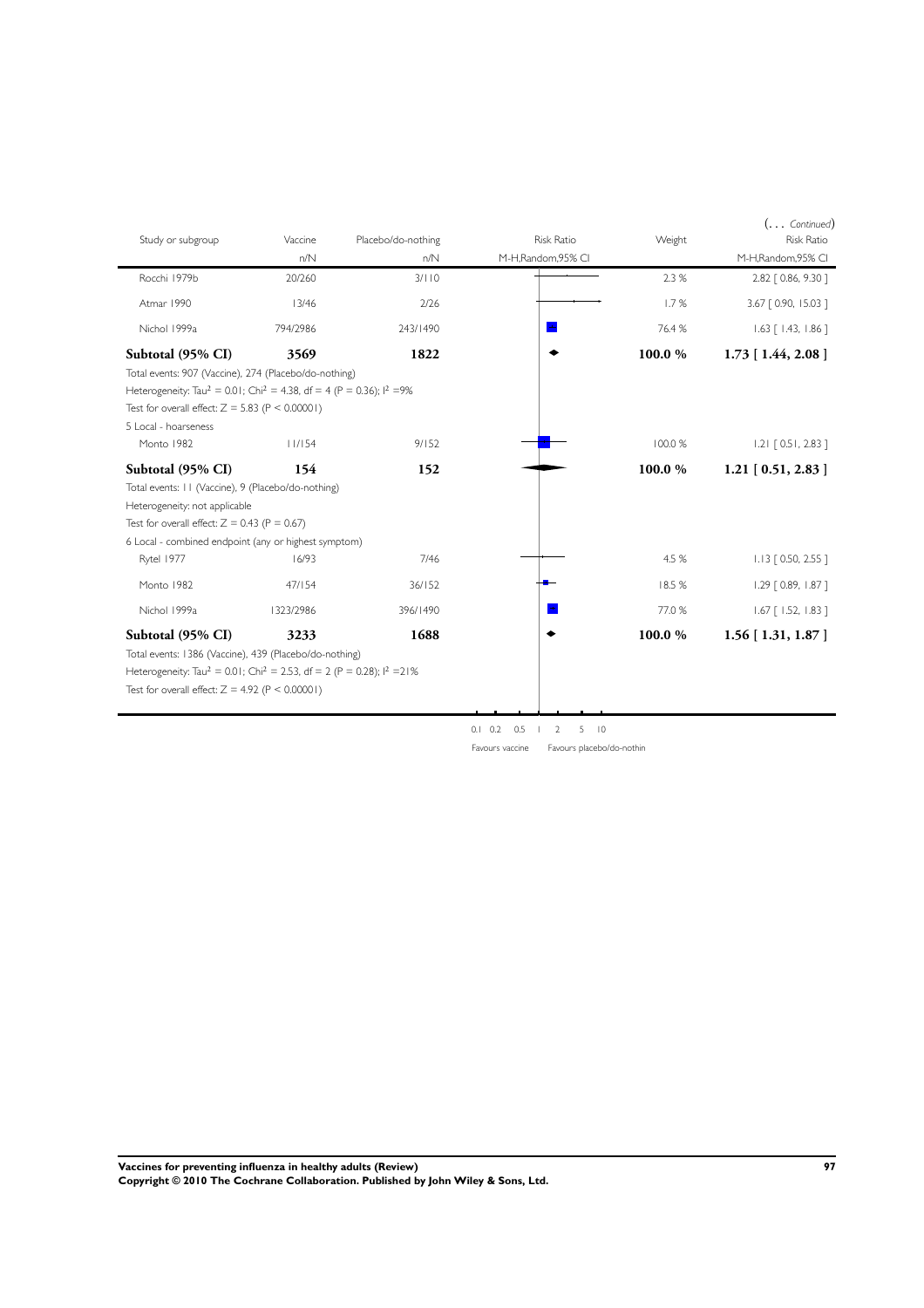#### <span id="page-100-0"></span>**Analysis 2.6. Comparison 2 Live aerosol vaccine versus placebo or do-nothing, Outcome 6 Systemic harms.**

Review: Vaccines for preventing influenza in healthy adults

Comparison: 2 Live aerosol vaccine versus placebo or do-nothing

Outcome: 6 Systemic harms

| Study or subgroup                                                                                        | Vaccine<br>n/N | Placebo/do-nothing<br>n/N | <b>Risk Ratio</b><br>M-H,Random,95% CI                              | Weight  | <b>Risk Ratio</b><br>M-H,Random,95% CI |
|----------------------------------------------------------------------------------------------------------|----------------|---------------------------|---------------------------------------------------------------------|---------|----------------------------------------|
|                                                                                                          |                |                           |                                                                     |         |                                        |
| Systemic - myalgia<br>Lauteria 1974                                                                      | 1/19           | 0/18                      |                                                                     | 11.0%   | 2.85 [ 0.12, 65.74 ]                   |
| Rocchi 1979b                                                                                             | 8/260          | 2/110                     |                                                                     | 46.0%   | $1.69$ [ 0.37, 7.84 ]                  |
| Monto 1982                                                                                               | 6/154          | 2/152                     |                                                                     | 43.1%   | 2.96 [ 0.61, 14.44 ]                   |
| Subtotal (95% CI)                                                                                        | 433            | 280                       |                                                                     | 100.0%  | 2.28 [0.81, 6.45]                      |
| Total events: 15 (Vaccine), 4 (Placebo/do-nothing)                                                       |                |                           |                                                                     |         |                                        |
| Heterogeneity: Tau <sup>2</sup> = 0.0; Chi <sup>2</sup> = 0.27, df = 2 (P = 0.87); l <sup>2</sup> = 0.0% |                |                           |                                                                     |         |                                        |
| Test for overall effect: $Z = 1.55$ (P = 0.12)                                                           |                |                           |                                                                     |         |                                        |
| 2 Systemic - fever<br>Lauteria 1974                                                                      | 1/19           | 1/18                      |                                                                     | 16.1%   | 0.95 [ 0.06, 14.04 ]                   |
| Monto 1982                                                                                               | 3/154          | 2/152                     |                                                                     | 37.2 %  | $1.48$ $[0.25, 8.74]$                  |
| Rocchi 1979b                                                                                             | 6/260          | 2/110                     |                                                                     | 46.7%   | $1.27$ [ 0.26, 6.19 ]                  |
| Subtotal (95% CI)                                                                                        | 433            | 280                       |                                                                     | 100.0%  | $1.28 \mid 0.43, 3.79 \mid$            |
| Total events: 10 (Vaccine), 5 (Placebo/do-nothing)                                                       |                |                           |                                                                     |         |                                        |
| Heterogeneity: Tau <sup>2</sup> = 0.0; Chi <sup>2</sup> = 0.07, df = 2 (P = 0.96); l <sup>2</sup> = 0.0% |                |                           |                                                                     |         |                                        |
| Test for overall effect: $Z = 0.45$ (P = 0.65)                                                           |                |                           |                                                                     |         |                                        |
| 3 Systemic - fatigue or indisposition                                                                    |                |                           |                                                                     |         |                                        |
| Miller 1977                                                                                              | 5/21           | 5/22                      |                                                                     | 55.0 %  | $1.05$ $[0.35, 3.10]$                  |
| Rocchi 1979b                                                                                             | 17/260         | 3/110                     |                                                                     | 45.0%   | 2.40 [ 0.72, 8.02 ]                    |
| Subtotal (95% CI)                                                                                        | 281            | 132                       |                                                                     | 100.0%  | 1.52 [0.66, 3.49]                      |
| Total events: 22 (Vaccine), 8 (Placebo/do-nothing)                                                       |                |                           |                                                                     |         |                                        |
| Heterogeneity: Tau <sup>2</sup> = 0.02; Chi <sup>2</sup> = 1.06, df = 1 (P = 0.30); l <sup>2</sup> =5%   |                |                           |                                                                     |         |                                        |
| Test for overall effect: $Z = 0.99$ (P = 0.32)                                                           |                |                           |                                                                     |         |                                        |
| 4 Systemic - headache                                                                                    |                |                           |                                                                     |         |                                        |
| Rocchi 1979b                                                                                             | 11/260         | 2/110                     |                                                                     | 100.0 % | 2.33 [ 0.52, 10.33 ]                   |
| Subtotal (95% CI)                                                                                        | 260            | <b>110</b>                |                                                                     | 100.0%  | $2.33$ [ 0.52, 10.33 ]                 |
| Total events: II (Vaccine), 2 (Placebo/do-nothing)<br>Heterogeneity: not applicable                      |                |                           |                                                                     |         |                                        |
| Test for overall effect: $Z = 1.11$ (P = 0.27)                                                           |                |                           |                                                                     |         |                                        |
| 5 Systemic - combined endpoint (any or highest symptom)                                                  |                |                           |                                                                     |         |                                        |
| <b>Rytel 1977</b>                                                                                        | 13/93          | 4/46                      |                                                                     | 15.6 %  | $1.61$ $[0.55, 4.66]$                  |
| Evans 1976                                                                                               | 9/21           | 14/22                     |                                                                     | 27.7 %  | $0.67$ [ 0.37, 1.21 ]                  |
|                                                                                                          |                |                           |                                                                     |         |                                        |
|                                                                                                          |                |                           | $0.1$ $0.2$ $0.5$<br>$\overline{2}$<br>5<br>- 11<br>$\overline{10}$ |         |                                        |

Favours vaccine Favours placebo/do-nothin

(*Continued* ... )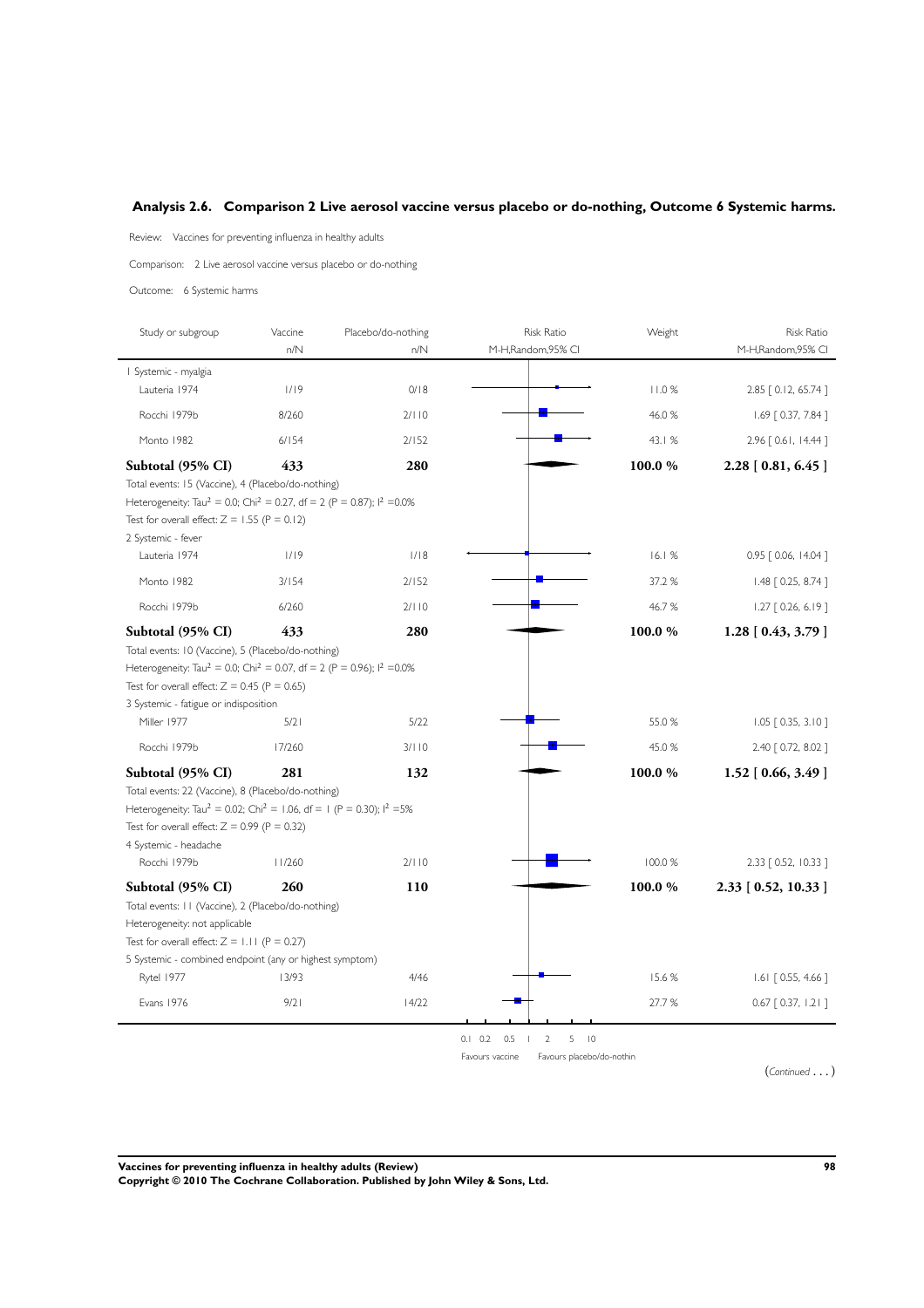|                                                                                                |         |                    |                                           |        | $(\ldots$ Continued)              |
|------------------------------------------------------------------------------------------------|---------|--------------------|-------------------------------------------|--------|-----------------------------------|
| Study or subgroup                                                                              | Vaccine | Placebo/do-nothing | <b>Risk Ratio</b>                         | Weight | <b>Risk Ratio</b>                 |
|                                                                                                | n/N     | n/N                | M-H, Random, 95% CI                       |        | M-H, Random, 95% CI               |
| Miller 1977                                                                                    | 31/79   | 21/81              |                                           | 31.8%  | $1.51$ $[0.96, 2.40]$             |
| Monto 1982                                                                                     | 6/154   | 2/152              |                                           | 8.8%   | 2.96 [ 0.61, 14.44 ]              |
| Rocchi 1979b                                                                                   | 23/260  | 4/110              |                                           | 16.1%  | 2.43 [ 0.86, 6.87 ]               |
| Subtotal (95% CI)                                                                              | 607     | 411                |                                           | 100.0% | $1.40 \; [ \; 0.82, \; 2.38 \; ]$ |
| Total events: 82 (Vaccine), 45 (Placebo/do-nothing)                                            |         |                    |                                           |        |                                   |
| Heterogeneity: Tau <sup>2</sup> = 0.17; Chi <sup>2</sup> = 8.39, df = 4 (P = 0.08); $1^2$ =52% |         |                    |                                           |        |                                   |
| Test for overall effect: $Z = 1.24$ (P = 0.22)                                                 |         |                    |                                           |        |                                   |
|                                                                                                |         |                    |                                           |        |                                   |
|                                                                                                |         |                    | 0.2<br>0.5<br>$\overline{0}$<br>0.1<br>5. |        |                                   |

Favours vaccine Favours placebo/do-nothin

#### **Analysis 3.1. Comparison 3 Inactivated aerosol vaccine versus placebo or do-nothing, Outcome 1 Influenzalike illness.**

Review: Vaccines for preventing influenza in healthy adults

Comparison: 3 Inactivated aerosol vaccine versus placebo or do-nothing

Outcome: 1 Influenza-like illness

| Study or subgroup                                                                               | Vaccine | Placebo/do-nothing |                 | <b>Risk Ratio</b>         | Weight | <b>Risk Ratio</b>     |
|-------------------------------------------------------------------------------------------------|---------|--------------------|-----------------|---------------------------|--------|-----------------------|
|                                                                                                 | n/N     | n/N                |                 | M-H, Random, 95% CI       |        | M-H, Random, 95% CI   |
| WHO recommended - matching vaccine                                                              |         |                    |                 |                           |        |                       |
| Waldman 1972a                                                                                   | 11/195  | 10/49              |                 |                           | 14.7%  | $0.28$ $[0.12, 0.61]$ |
| Waldman 1969c                                                                                   | 92/479  | 33/118             |                 |                           | 34.0 % | 0.69 [ 0.49, 0.97 ]   |
| Subtotal (95% CI)                                                                               | 674     | 167                |                 |                           | 48.7 % | $0.47$ [ 0.19, 1.13 ] |
| Total events: 103 (Vaccine), 43 (Placebo/do-nothing)                                            |         |                    |                 |                           |        |                       |
| Heterogeneity: Tau <sup>2</sup> = 0.32; Chi <sup>2</sup> = 4.23, df = 1 (P = 0.04); $1^2$ =76%  |         |                    |                 |                           |        |                       |
| Test for overall effect: $Z = 1.69$ (P = 0.092)                                                 |         |                    |                 |                           |        |                       |
| 2 WHO recommended - vaccine matching absent or unknown                                          |         |                    |                 |                           |        |                       |
| Waldman 1972c                                                                                   | 17/194  | 10/49              |                 |                           | 17.0%  | $0.43$ $[0.21, 0.88]$ |
| Waldman 1969d                                                                                   | 100/471 | 33/119             |                 |                           | 34.3 % | $0.77$ $[0.55, 1.07]$ |
| Subtotal (95% CI)                                                                               | 665     | 168                |                 |                           | 51.3%  | $0.63$ [ 0.37, 1.07 ] |
| Total events: 117 (Vaccine), 43 (Placebo/do-nothing)                                            |         |                    |                 |                           |        |                       |
| Heterogeneity: Tau <sup>2</sup> = 0.09; Chi <sup>2</sup> = 2.05, df = 1 (P = 0.15); $1^2$ = 51% |         |                    |                 |                           |        |                       |
| Test for overall effect: $Z = 1.70$ (P = 0.090)                                                 |         |                    |                 |                           |        |                       |
|                                                                                                 |         |                    |                 |                           |        |                       |
|                                                                                                 |         |                    | 0.01<br>0.1     | 100<br>10                 |        |                       |
|                                                                                                 |         |                    | Favours vaccine | Favours placebo/do-nothin |        |                       |
|                                                                                                 |         |                    |                 |                           |        | $(Continued \dots)$   |

**Vaccines for preventing influenza in healthy adults (Review) 99**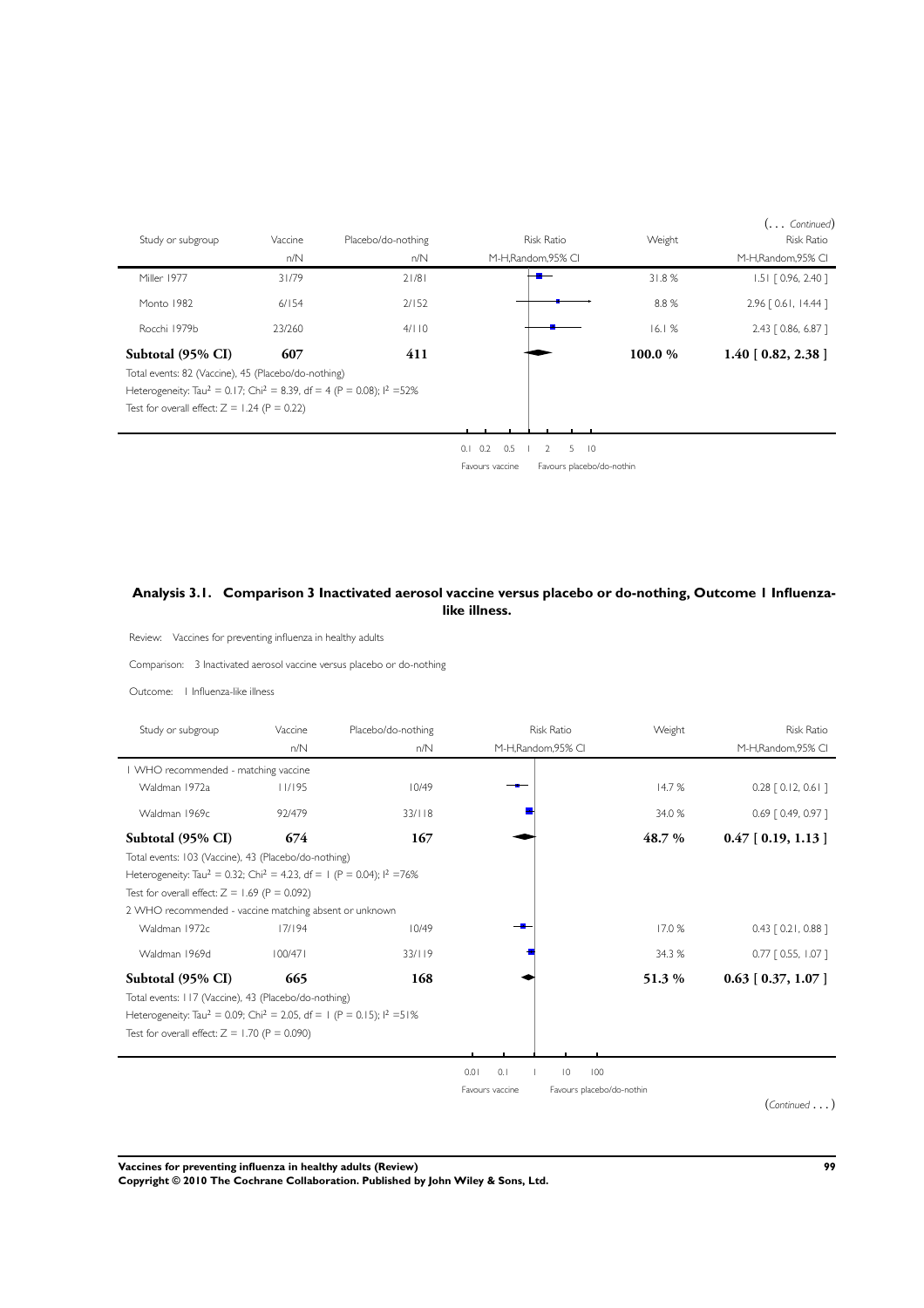<span id="page-102-0"></span>

## **Analysis 3.2. Comparison 3 Inactivated aerosol vaccine versus placebo or do-nothing, Outcome 2 Local harms.**

Review: Vaccines for preventing influenza in healthy adults

Comparison: 3 Inactivated aerosol vaccine versus placebo or do-nothing

Outcome: 2 Local harms

| Study or subgroup                                                                                        | Vaccine | Placebo/do-nothing | <b>Risk Ratio</b>                               | Weight | <b>Risk Ratio</b>     |  |
|----------------------------------------------------------------------------------------------------------|---------|--------------------|-------------------------------------------------|--------|-----------------------|--|
|                                                                                                          | n/N     | n/N                | M-H,Random,95% CI                               |        | M-H, Random, 95% CI   |  |
| Local - sore throat                                                                                      |         |                    |                                                 |        |                       |  |
| Boyce 2000                                                                                               | 20/60   | 4/13               |                                                 | 7.7%   | $1.08$ $[0.44, 2.64]$ |  |
| Langley 2005                                                                                             | 10/60   | 5/18               |                                                 | 7.0%   | $0.60$ $[0.24, 1.53]$ |  |
| Subtotal (95% CI)                                                                                        | 120     | 31                 |                                                 | 14.7 % | $0.82$ [ 0.43, 1.56 ] |  |
| Total events: 30 (Vaccine), 9 (Placebo/do-nothing)                                                       |         |                    |                                                 |        |                       |  |
| Heterogeneity: Tau <sup>2</sup> = 0.0; Chi <sup>2</sup> = 0.80, df = 1 (P = 0.37); $1^2$ = 0.0%          |         |                    |                                                 |        |                       |  |
| Test for overall effect: $Z = 0.61$ (P = 0.54)                                                           |         |                    |                                                 |        |                       |  |
| 2 Local - combined endpoint (any or highest symptom)                                                     |         |                    |                                                 |        |                       |  |
| Waldman 1972a                                                                                            | 59/195  | 12/49              |                                                 | 21.2%  | $1.24$ [ 0.72, 2.11 ] |  |
| Waldman 1972c                                                                                            | 60/194  | 11/49              |                                                 | 19.4%  | 1.38 [ 0.79, 2.42 ]   |  |
| Langley 2005                                                                                             | 41/60   | $ 2/18$            |                                                 | 44.7%  | $1.03$ $[0.71, 1.48]$ |  |
| Subtotal (95% CI)                                                                                        | 449     | 116                |                                                 | 85.3%  | $1.15$ [ 0.88, 1.50 ] |  |
| Total events: 160 (Vaccine), 35 (Placebo/do-nothing)                                                     |         |                    |                                                 |        |                       |  |
| Heterogeneity: Tau <sup>2</sup> = 0.0; Chi <sup>2</sup> = 0.99, df = 2 (P = 0.61); l <sup>2</sup> = 0.0% |         |                    |                                                 |        |                       |  |
| Test for overall effect: $Z = 1.01$ (P = 0.31)                                                           |         |                    |                                                 |        |                       |  |
| <b>Total (95% CI)</b>                                                                                    | 569     | 147                |                                                 | 100.0% | $1.09$ [ 0.85, 1.40 ] |  |
| Total events: 190 (Vaccine), 44 (Placebo/do-nothing)                                                     |         |                    |                                                 |        |                       |  |
| Heterogeneity: Tau <sup>2</sup> = 0.0; Chi <sup>2</sup> = 2.62, df = 4 (P = 0.62); $1^2$ = 0.0%          |         |                    |                                                 |        |                       |  |
| Test for overall effect: $Z = 0.70$ (P = 0.48)                                                           |         |                    |                                                 |        |                       |  |
|                                                                                                          |         |                    |                                                 |        |                       |  |
|                                                                                                          |         |                    | $0.1 \quad 0.2$<br>0.5<br>5<br>$ 0\rangle$<br>2 |        |                       |  |
|                                                                                                          |         |                    | Favours placebo/do-nothin<br>Favours vaccine    |        |                       |  |

**Vaccines for preventing influenza in healthy adults (Review) 100**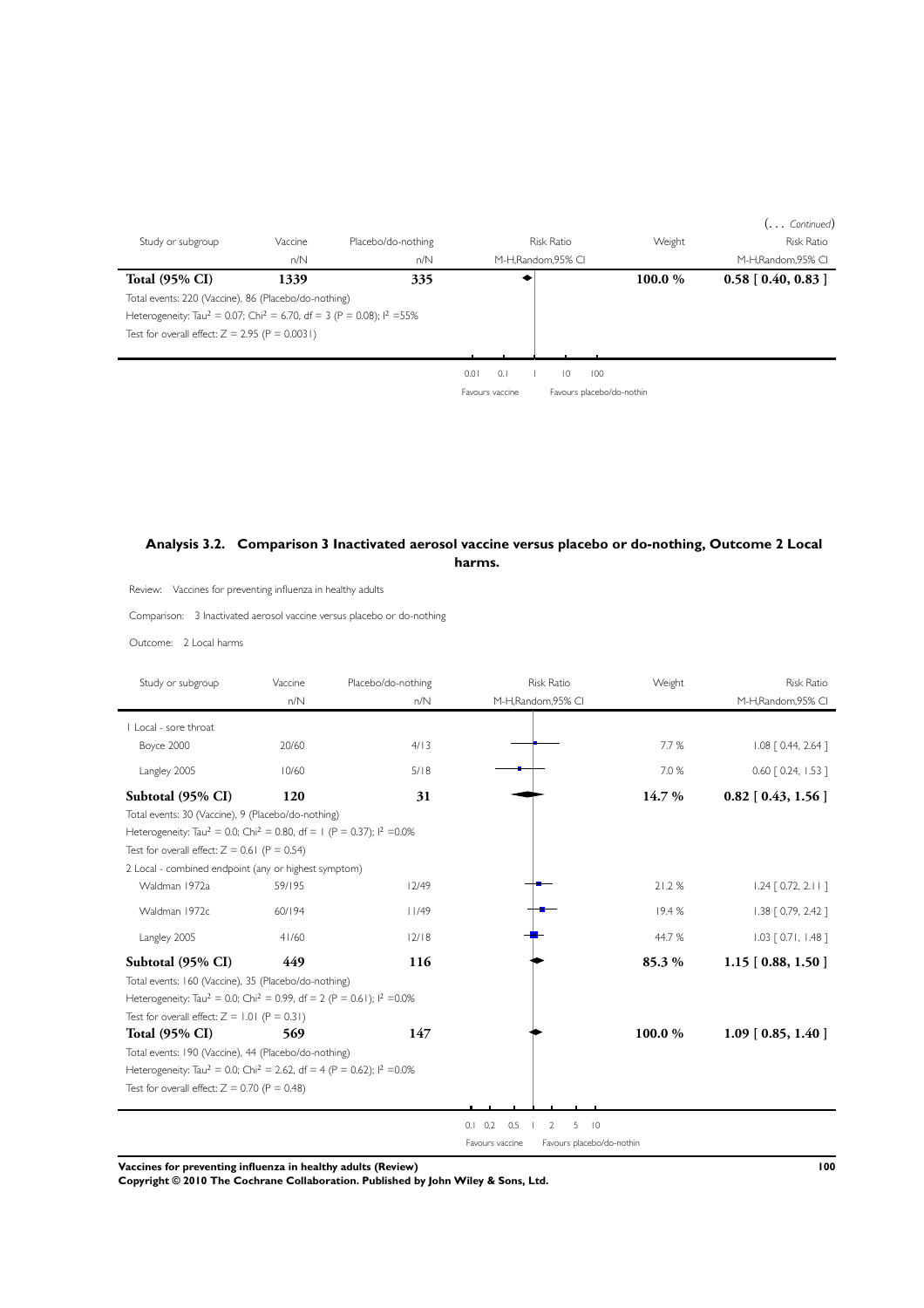## **Analysis 3.3. Comparison 3 Inactivated aerosol vaccine versus placebo or do-nothing, Outcome 3 Systemic harms.**

Review: Vaccines for preventing influenza in healthy adults

Comparison: 3 Inactivated aerosol vaccine versus placebo or do-nothing

Outcome: 3 Systemic harms

| Study or subgroup                                                                                        | Vaccine | Placebo/do-nothing |                 | <b>Risk Ratio</b>         | Weight | <b>Risk Ratio</b>          |
|----------------------------------------------------------------------------------------------------------|---------|--------------------|-----------------|---------------------------|--------|----------------------------|
|                                                                                                          | n/N     | n/N                |                 | M-H,Random,95% CI         |        | M-H,Random,95% CI          |
| I Systemic - myalgia                                                                                     |         |                    |                 |                           |        |                            |
| Boyce 2000                                                                                               | 5/60    | 2/13               |                 |                           | 3.0%   | $0.54$ $[0.12, 2.49]$      |
| Langley 2005                                                                                             | 12/60   | 3/18               |                 |                           | 5.2%   | $1.20$ $[0.38, 3.79]$      |
| Subtotal (95% CI)                                                                                        | 120     | 31                 |                 |                           | 8.2 %  | $0.90$ [ $0.36$ , 2.25 ]   |
| Total events: 17 (Vaccine), 5 (Placebo/do-nothing)                                                       |         |                    |                 |                           |        |                            |
| Heterogeneity: Tau <sup>2</sup> = 0.0; Chi <sup>2</sup> = 0.67, df = 1 (P = 0.41); $1^2$ =0.0%           |         |                    |                 |                           |        |                            |
| Test for overall effect: $Z = 0.23$ (P = 0.82)                                                           |         |                    |                 |                           |        |                            |
| 2 Systemic - fatigue or indisposition                                                                    |         |                    |                 |                           |        |                            |
| Boyce 2000                                                                                               | 4/60    | 1/13               |                 |                           | 1.6%   | $0.87$ [ 0.11, 7.13 ]      |
| Langley 2005                                                                                             | 16/60   | 3/18               |                 |                           | 5.6%   | 1.60 [ 0.52, 4.88 ]        |
| Subtotal (95% CI)                                                                                        | 120     | 31                 |                 |                           | 7.1 %  | $1.40$ [ 0.52, 3.75 ]      |
| Total events: 20 (Vaccine), 4 (Placebo/do-nothing)                                                       |         |                    |                 |                           |        |                            |
| Heterogeneity: Tau <sup>2</sup> = 0.0; Chi <sup>2</sup> = 0.25, df = 1 (P = 0.61); l <sup>2</sup> = 0.0% |         |                    |                 |                           |        |                            |
| Test for overall effect: $Z = 0.67$ (P = 0.50)                                                           |         |                    |                 |                           |        |                            |
| 3 Systemic - headache                                                                                    |         |                    |                 |                           |        |                            |
| Boyce 2000                                                                                               | 25/60   | 3/13               |                 |                           | 6.4%   | $1.81$ $[0.64, 5.09]$      |
| Langley 2005                                                                                             | 28/60   | 6/18               |                 |                           | 13.8%  | 1.40 [ 0.69, 2.84 ]        |
| Subtotal (95% CI)                                                                                        | 120     | 31                 |                 |                           | 20.3 % | 1.52 [ 0.85, 2.72 ]        |
| Total events: 53 (Vaccine), 9 (Placebo/do-nothing)                                                       |         |                    |                 |                           |        |                            |
| Heterogeneity: Tau <sup>2</sup> = 0.0; Chi <sup>2</sup> = 0.16, df = 1 (P = 0.69); l <sup>2</sup> = 0.0% |         |                    |                 |                           |        |                            |
| Test for overall effect: $Z = 1.40$ (P = 0.16)                                                           |         |                    |                 |                           |        |                            |
| 4 Systemic - combined endpoint (any or highest symptom)                                                  |         |                    |                 |                           |        |                            |
| Waldman 1972c                                                                                            | 56/194  | 14/49              |                 |                           | 28.3%  | $1.01$ $[0.62, 1.66]$      |
| Waldman 1972a                                                                                            | 53/195  | 15/49              |                 |                           | 30.0 % | $0.89$ $[0.55, 1.43]$      |
| Langley 2005                                                                                             | 6/60    | 5/18               |                 |                           | 6.1%   | $0.36$ $[0.12, 1.04]$      |
| Subtotal (95% CI)                                                                                        | 449     | 116                |                 |                           | 64.4 % | $0.83$ [ $0.54$ , $1.27$ ] |
| Total events: 115 (Vaccine), 34 (Placebo/do-nothing)                                                     |         |                    |                 |                           |        |                            |
| Heterogeneity: Tau <sup>2</sup> = 0.05; Chi <sup>2</sup> = 3.00, df = 2 (P = 0.22); l <sup>2</sup> = 33% |         |                    |                 |                           |        |                            |
| Test for overall effect: $Z = 0.87$ (P = 0.39)                                                           |         |                    |                 |                           |        |                            |
|                                                                                                          |         |                    |                 |                           |        |                            |
|                                                                                                          |         |                    | 0.02 0.1        | $\overline{0}$<br>50      |        |                            |
|                                                                                                          |         |                    | Favours vaccine | Favours placebo/do-nothin |        |                            |
|                                                                                                          |         |                    |                 |                           |        | $(Continued \dots)$        |

**Vaccines for preventing influenza in healthy adults (Review) 101**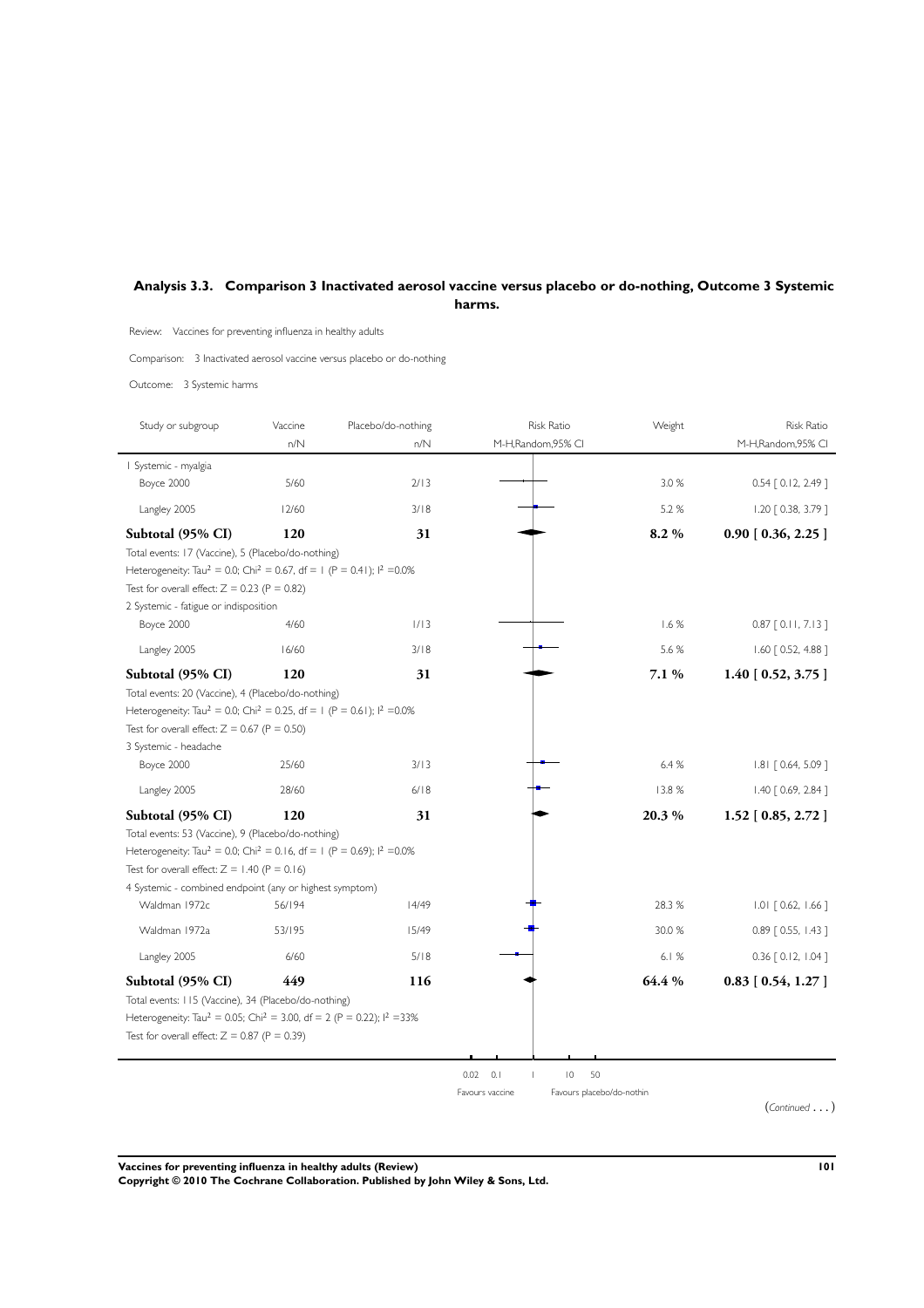<span id="page-104-0"></span>

## **Analysis 4.1. Comparison 4 1968 to 1969 pandemic: inactivated polyvalent parenteral vaccine versus placebo, Outcome 1 Influenza-like illness.**

Review: Vaccines for preventing influenza in healthy adults

Comparison: 4 1968 to 1969 pandemic: inactivated polyvalent parenteral vaccine versus placebo

Outcome: 1 Influenza-like illness

| Study or subgroup                                                                                        | Vaccine | Placebo | <b>Risk Ratio</b>                              | Weight | <b>Risk Ratio</b>          |
|----------------------------------------------------------------------------------------------------------|---------|---------|------------------------------------------------|--------|----------------------------|
|                                                                                                          | n/N     | n/N     | M-H,Random,95% CI                              |        | M-H,Random,95% CI          |
| Standard recommended parenteral - non matching - I dose                                                  |         |         |                                                |        |                            |
| Mogabgab 1970b                                                                                           | 31/1030 | 41/1042 |                                                | 22.1%  | $0.76$ $[0.48, 1.21]$      |
| Waldman 1969b                                                                                            | 49/240  | 33/118  |                                                | 31.8%  | $0.73$ $[0.50, 1.07]$      |
| Waldman 1972d                                                                                            | 27/187  | 20/98   |                                                | 16.9%  | $0.71$ $[0.42, 1.19]$      |
| Subtotal (95% CI)                                                                                        | 1457    | 1258    |                                                | 70.8%  | $0.74$ [ 0.57, 0.95 ]      |
| Total events: 107 (Vaccine), 94 (Placebo)                                                                |         |         |                                                |        |                            |
| Heterogeneity: Tau <sup>2</sup> = 0.0; Chi <sup>2</sup> = 0.05, df = 2 (P = 0.97); l <sup>2</sup> = 0.0% |         |         |                                                |        |                            |
| Test for overall effect: $Z = 2.35$ (P = 0.019)                                                          |         |         |                                                |        |                            |
| 2 Standard recommended parenteral - non matching - 2 doses                                               |         |         |                                                |        |                            |
| Waldman 1969b                                                                                            | 42/231  | 33/119  |                                                | 29.2 % | $0.66$ $[0.44, 0.98]$      |
| Subtotal (95% CI)                                                                                        | 231     | 119     |                                                | 29.2 % | $0.66$ [ $0.44$ , $0.98$ ] |
| Total events: 42 (Vaccine), 33 (Placebo)                                                                 |         |         |                                                |        |                            |
| Heterogeneity: not applicable                                                                            |         |         |                                                |        |                            |
| Test for overall effect: $Z = 2.08$ (P = 0.038)                                                          |         |         |                                                |        |                            |
| <b>Total (95% CI)</b>                                                                                    | 1688    | 1377    |                                                | 100.0% | $0.71$ [ 0.57, 0.88 ]      |
| Total events: 149 (Vaccine), 127 (Placebo)                                                               |         |         |                                                |        |                            |
| Heterogeneity: Tau <sup>2</sup> = 0.0; Chi <sup>2</sup> = 0.28, df = 3 (P = 0.96); l <sup>2</sup> = 0.0% |         |         |                                                |        |                            |
| Test for overall effect: $Z = 3.10$ (P = 0.0019)                                                         |         |         |                                                |        |                            |
|                                                                                                          |         |         |                                                |        |                            |
|                                                                                                          |         |         | $0.1 \quad 0.2$<br>0.5<br>5<br>$\overline{10}$ |        |                            |
|                                                                                                          |         |         | Favours placebo<br>Favours vaccine             |        |                            |

**Vaccines for preventing influenza in healthy adults (Review) 102**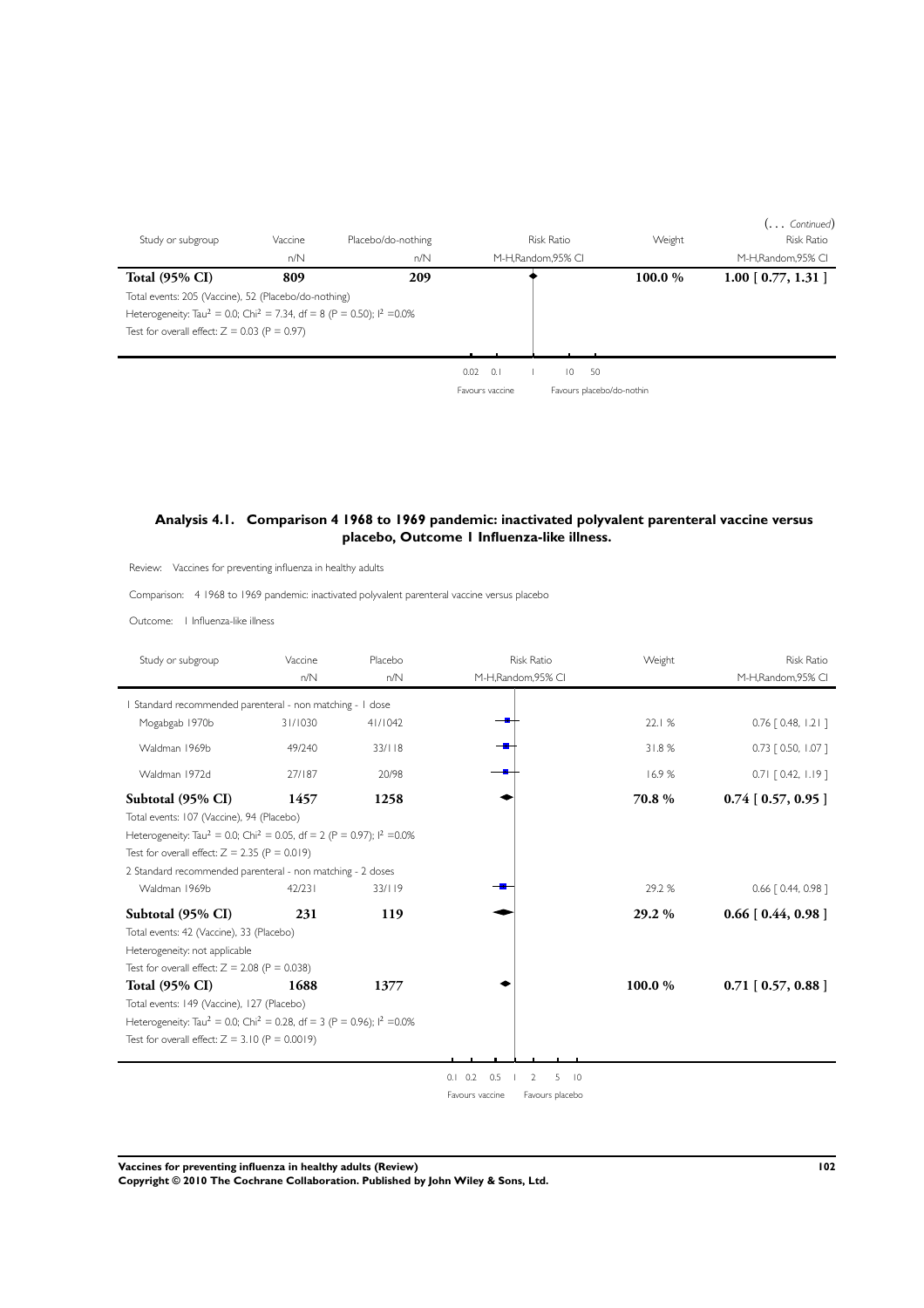### <span id="page-105-0"></span>**Analysis 4.2. Comparison 4 1968 to 1969 pandemic: inactivated polyvalent parenteral vaccine versus placebo, Outcome 2 Influenza.**

Review: Vaccines for preventing influenza in healthy adults

Comparison: 4 1968 to 1969 pandemic: inactivated polyvalent parenteral vaccine versus placebo

Outcome: 2 Influenza

| Study or subgroup                               | Vaccine | Placebo |                 | <b>Risk Ratio</b>     | Weight  | <b>Risk Ratio</b>     |
|-------------------------------------------------|---------|---------|-----------------|-----------------------|---------|-----------------------|
|                                                 | n/N     | n/N     |                 | M-H, Random, 95% CI   |         | M-H, Random, 95% CI   |
| Standard recommended parenteral - non matching  |         |         |                 |                       |         |                       |
| Mogabgab 1970b                                  | 15/1030 | 32/1042 |                 |                       | 100.0 % | $0.47$ $[0.26, 0.87]$ |
| <b>Total (95% CI)</b>                           | 1030    | 1042    |                 |                       | 100.0 % | $0.47$ [ 0.26, 0.87 ] |
| Total events: 15 (Vaccine), 32 (Placebo)        |         |         |                 |                       |         |                       |
| Heterogeneity: not applicable                   |         |         |                 |                       |         |                       |
| Test for overall effect: $Z = 2.41$ (P = 0.016) |         |         |                 |                       |         |                       |
|                                                 |         |         |                 |                       |         |                       |
|                                                 |         |         | 0.1<br>0.01     | 100<br>$\overline{0}$ |         |                       |
|                                                 |         |         | Favours vaccine | Favours placebo       |         |                       |
|                                                 |         |         |                 |                       |         |                       |
|                                                 |         |         |                 |                       |         |                       |
|                                                 |         |         |                 |                       |         |                       |
|                                                 |         |         |                 |                       |         |                       |

## **Analysis 4.3. Comparison 4 1968 to 1969 pandemic: inactivated polyvalent parenteral vaccine versus placebo, Outcome 3 Hospitalisations.**

| Review: Vaccines for preventing influenza in healthy adults                                   |         |         |                 |                        |         |                         |
|-----------------------------------------------------------------------------------------------|---------|---------|-----------------|------------------------|---------|-------------------------|
| Comparison: 4 1968 to 1969 pandemic: inactivated polyvalent parenteral vaccine versus placebo |         |         |                 |                        |         |                         |
| Outcome: 3 Hospitalisations                                                                   |         |         |                 |                        |         |                         |
| Study or subgroup                                                                             | Vaccine | Placebo |                 | <b>Risk Ratio</b>      | Weight  | <b>Risk Ratio</b>       |
|                                                                                               | n/N     | n/N     |                 | M-H,Random,95% CI      |         | M-H,Random,95% CI       |
| I Standard recommended parenteral - non matching                                              |         |         |                 |                        |         |                         |
| Mogabgab 1970b                                                                                | 14/1030 | 17/1042 |                 |                        | 100.0 % | $0.83$ $[0.41, 1.68]$   |
| <b>Total (95% CI)</b>                                                                         | 1030    | 1042    |                 |                        | 100.0 % | $0.83$ [ $0.41, 1.68$ ] |
| Total events: 14 (Vaccine), 17 (Placebo)                                                      |         |         |                 |                        |         |                         |
| Heterogeneity: not applicable                                                                 |         |         |                 |                        |         |                         |
| Test for overall effect: $Z = 0.51$ (P = 0.61)                                                |         |         |                 |                        |         |                         |
|                                                                                               |         |         |                 |                        |         |                         |
|                                                                                               |         |         | 0.1<br>0.01     | $\overline{10}$<br>100 |         |                         |
|                                                                                               |         |         | Favours vaccine | Favours placebo        |         |                         |
|                                                                                               |         |         |                 |                        |         |                         |
|                                                                                               |         |         |                 |                        |         |                         |
|                                                                                               |         |         |                 |                        |         |                         |
|                                                                                               |         |         |                 |                        |         |                         |
|                                                                                               |         |         |                 |                        |         |                         |

**Vaccines for preventing influenza in healthy adults (Review) 103**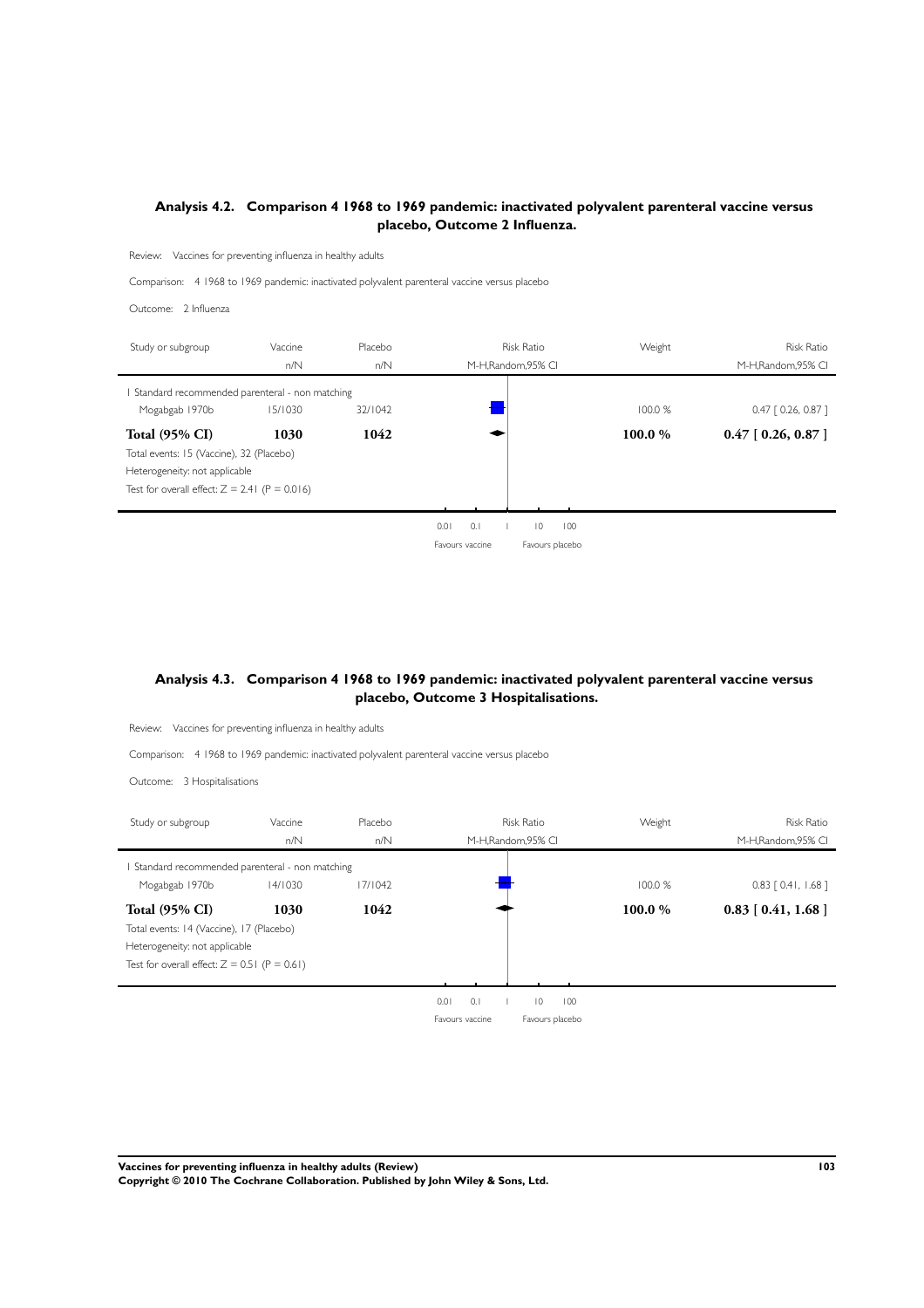#### <span id="page-106-0"></span>**Analysis 4.4. Comparison 4 1968 to 1969 pandemic: inactivated polyvalent parenteral vaccine versus placebo, Outcome 4 Pneumonia.**

Review: Vaccines for preventing influenza in healthy adults

Comparison: 4 1968 to 1969 pandemic: inactivated polyvalent parenteral vaccine versus placebo

Outcome: 4 Pneumonia

| Study or subgroup                              | Vaccine | Placebo |                 | <b>Risk Ratio</b>          | Weight  | <b>Risk Ratio</b>     |
|------------------------------------------------|---------|---------|-----------------|----------------------------|---------|-----------------------|
|                                                | n/N     | n/N     |                 | M-H, Random, 95% CI        |         | M-H, Random, 95% CI   |
| Standard recommended parenteral - non matching |         |         |                 |                            |         |                       |
| Mogabgab 1970b                                 | 2/1030  | 2/1042  |                 |                            | 100.0 % | $1.01$ $[0.14, 7.17]$ |
| <b>Total (95% CI)</b>                          | 1030    | 1042    |                 |                            | 100.0 % | $1.01$ [ 0.14, 7.17 ] |
| Total events: 2 (Vaccine), 2 (Placebo)         |         |         |                 |                            |         |                       |
| Heterogeneity: not applicable                  |         |         |                 |                            |         |                       |
| Test for overall effect: $Z = 0.01$ (P = 0.99) |         |         |                 |                            |         |                       |
|                                                |         |         |                 |                            |         |                       |
|                                                |         |         | 0.0010.010.1    | 100 1000<br>$\overline{0}$ |         |                       |
|                                                |         |         | Favours vaccine | Favours placebo            |         |                       |
|                                                |         |         |                 |                            |         |                       |
|                                                |         |         |                 |                            |         |                       |

## **Analysis 5.1. Comparison 5 1968 to 1969 pandemic: inactivated monovalent parenteral vaccine versus placebo, Outcome 1 Influenza-like illness.**

Review: Vaccines for preventing influenza in healthy adults

Comparison: 5 1968 to 1969 pandemic: inactivated monovalent parenteral vaccine versus placebo

Outcome: 1 Influenza-like illness

| Study or subgroup                                                                              | Vaccine | Placebo | <b>Risk Ratio</b>                                           | Weight | <b>Risk Ratio</b>     |
|------------------------------------------------------------------------------------------------|---------|---------|-------------------------------------------------------------|--------|-----------------------|
|                                                                                                | n/N     | n/N     | M-H, Random, 95% CI                                         |        | M-H, Random, 95% CI   |
| I WHO recommended parenteral - matching vaccine - I dose                                       |         |         |                                                             |        |                       |
| Mogabgab 1970a                                                                                 | 16/881  | 41/1042 |                                                             | 18.0%  | $0.46$ $[0.26, 0.82]$ |
| Eddy 1970                                                                                      | 25/1254 | 42/413  |                                                             | 21.6%  | $0.20$ $[0.12, 0.32]$ |
| Waldman 1969a                                                                                  | 29/230  | 33/118  |                                                             | 23.2 % | $0.45$ $[0.29, 0.70]$ |
| Waldman 1972b                                                                                  | 14/190  | 20/98   |                                                             | 15.8%  | $0.36$ $[0.19, 0.68]$ |
| Subtotal (95% CI)                                                                              | 2555    | 1671    |                                                             | 78.5 % | $0.35$ [ 0.23, 0.53 ] |
| Total events: 84 (Vaccine), 136 (Placebo)                                                      |         |         |                                                             |        |                       |
| Heterogeneity: Tau <sup>2</sup> = 0.11; Chi <sup>2</sup> = 7.67, df = 3 (P = 0.05); $1^2$ =61% |         |         |                                                             |        |                       |
| Test for overall effect: $Z = 4.93$ (P < 0.00001)                                              |         |         |                                                             |        |                       |
|                                                                                                |         |         |                                                             |        |                       |
|                                                                                                |         |         | $0.1$ $0.2$ $0.5$<br>5<br>$\overline{10}$<br>$\overline{2}$ |        |                       |
|                                                                                                |         |         | Favours vaccine<br>Favours placebo                          |        |                       |
|                                                                                                |         |         |                                                             |        | $(Continued \dots)$   |

**Vaccines for preventing influenza in healthy adults (Review) 104**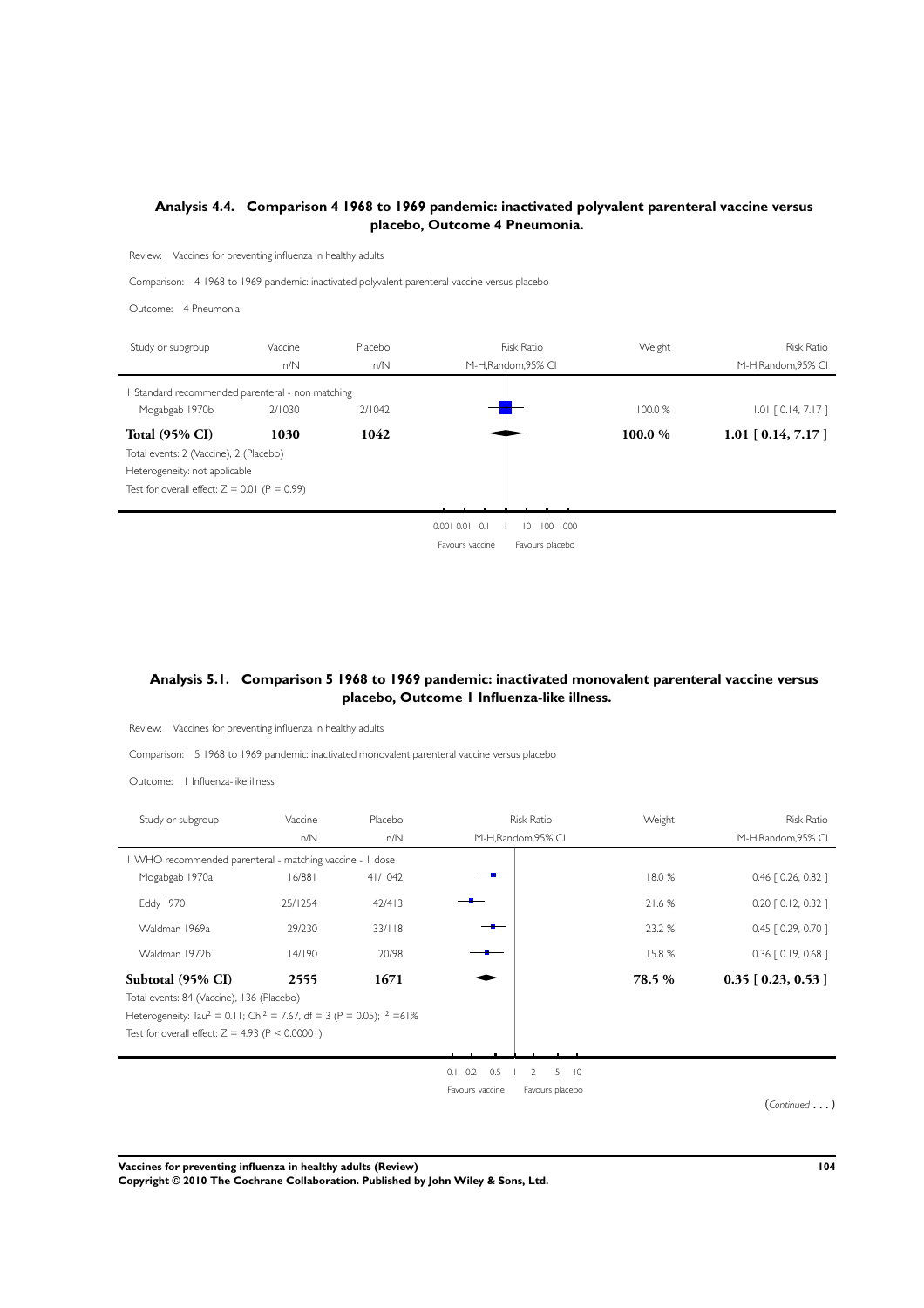<span id="page-107-0"></span>

|                                                                                                |         |         |                        |                                        |         | $(\ldots$ Continued)  |
|------------------------------------------------------------------------------------------------|---------|---------|------------------------|----------------------------------------|---------|-----------------------|
| Study or subgroup                                                                              | Vaccine | Placebo |                        | <b>Risk Ratio</b>                      | Weight  | <b>Risk Ratio</b>     |
|                                                                                                | n/N     | n/N     |                        | M-H, Random, 95% CI                    |         | M-H, Random, 95% CI   |
| 2 WHO recommended parenteral - matching vaccine - 2 doses                                      |         |         |                        |                                        |         |                       |
| Waldman 1969a                                                                                  | 23/235  | 33/119  |                        |                                        | 21.5 %  | $0.35$ $[0.22, 0.57]$ |
| Subtotal (95% CI)                                                                              | 235     | 119     |                        |                                        | 21.5%   | $0.35$ [ 0.22, 0.57 ] |
| Total events: 23 (Vaccine), 33 (Placebo)                                                       |         |         |                        |                                        |         |                       |
| Heterogeneity: not applicable                                                                  |         |         |                        |                                        |         |                       |
| Test for overall effect: $Z = 4.21$ (P = 0.000025)                                             |         |         |                        |                                        |         |                       |
| <b>Total (95% CI)</b>                                                                          | 2790    | 1790    |                        |                                        | 100.0 % | $0.35$ [ 0.25, 0.48 ] |
| Total events: 107 (Vaccine), 169 (Placebo)                                                     |         |         |                        |                                        |         |                       |
| Heterogeneity: Tau <sup>2</sup> = 0.06; Chi <sup>2</sup> = 7.68, df = 4 (P = 0.10); $1^2$ =48% |         |         |                        |                                        |         |                       |
| Test for overall effect: $Z = 6.47$ (P < 0.00001)                                              |         |         |                        |                                        |         |                       |
|                                                                                                |         |         |                        |                                        |         |                       |
|                                                                                                |         |         | $0.1 \quad 0.2$<br>0.5 | 5.<br>$\mathcal{L}$<br>$\overline{10}$ |         |                       |
|                                                                                                |         |         | Favours vaccine        | Favours placebo                        |         |                       |

# **Analysis 5.2. Comparison 5 1968 to 1969 pandemic: inactivated monovalent parenteral vaccine versus placebo, Outcome 2 Influenza.**

| Review: Vaccines for preventing influenza in healthy adults                                                                                     |                |                |                                                                                               |                        |                                          |
|-------------------------------------------------------------------------------------------------------------------------------------------------|----------------|----------------|-----------------------------------------------------------------------------------------------|------------------------|------------------------------------------|
|                                                                                                                                                 |                |                | Comparison: 5 1968 to 1969 pandemic: inactivated monovalent parenteral vaccine versus placebo |                        |                                          |
| Outcome: 2 Influenza                                                                                                                            |                |                |                                                                                               |                        |                                          |
| Study or subgroup                                                                                                                               | Vaccine<br>n/N | Placebo<br>n/N | Risk Ratio<br>M-H,Random,95% CI                                                               | Weight                 | <b>Risk Ratio</b><br>M-H, Random, 95% CI |
| I WHO recommended parenteral - matching vaccine                                                                                                 |                |                |                                                                                               |                        |                                          |
| Mogabgab 1970a                                                                                                                                  | 2/881          | 32/1042        |                                                                                               | 100.0 %                | $0.07$ $[ 0.02, 0.31 ]$                  |
| Total (95% CI)<br>Total events: 2 (Vaccine), 32 (Placebo)<br>Heterogeneity: not applicable<br>Test for overall effect: $Z = 3.58$ (P = 0.00034) | 881            | 1042           |                                                                                               | 100.0%                 | $0.07$ [ $0.02$ , $0.31$ ]               |
|                                                                                                                                                 |                |                | 0.002<br>0.1<br>$\overline{0}$<br>Favours vaccine                                             | 500<br>Favours placebo |                                          |

**Vaccines for preventing influenza in healthy adults (Review) 105**

j.

Ĭ.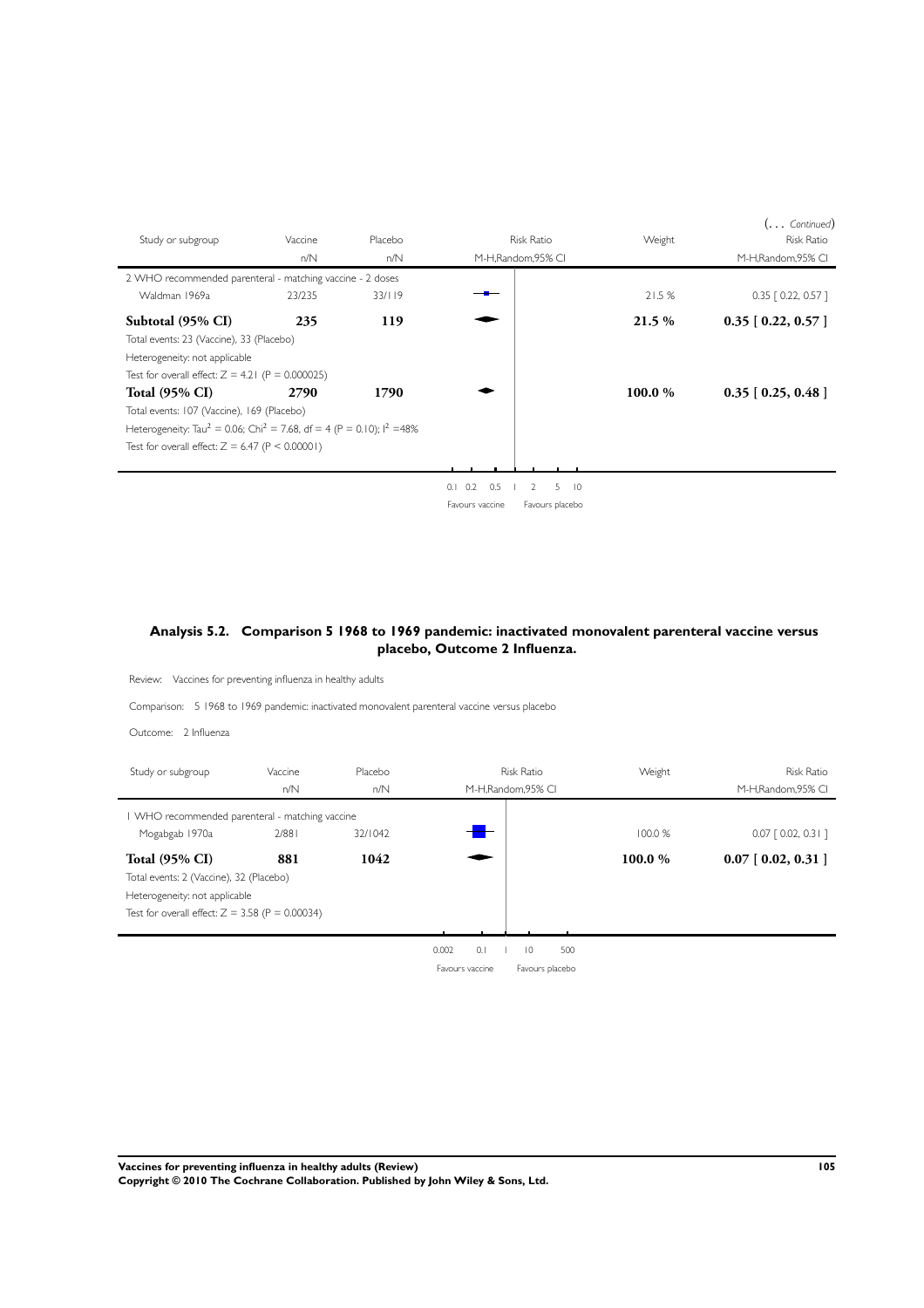### **Analysis 5.3. Comparison 5 1968 to 1969 pandemic: inactivated monovalent parenteral vaccine versus placebo, Outcome 3 Hospitalisations.**

Review: Vaccines for preventing influenza in healthy adults

Comparison: 5 1968 to 1969 pandemic: inactivated monovalent parenteral vaccine versus placebo

Outcome: 3 Hospitalisations

| Study or subgroup                                               | Vaccine | Placebo |                 | Risk Ratio            | Weight | <b>Risk Ratio</b>     |
|-----------------------------------------------------------------|---------|---------|-----------------|-----------------------|--------|-----------------------|
|                                                                 | n/N     | n/N     |                 | M-H, Random, 95% CI   |        | M-H,Random,95% CI     |
| WHO recommended parenteral - matching vaccine<br>Mogabgab 1970a | 5/881   | 17/1042 |                 |                       | 100.0% | $0.35$ $[0.13, 0.94]$ |
| <b>Total (95% CI)</b>                                           | 881     | 1042    |                 |                       | 100.0% | $0.35$ [ 0.13, 0.94 ] |
| Total events: 5 (Vaccine), 17 (Placebo)                         |         |         |                 |                       |        |                       |
| Heterogeneity: not applicable                                   |         |         |                 |                       |        |                       |
| Test for overall effect: $Z = 2.08$ (P = 0.037)                 |         |         |                 |                       |        |                       |
|                                                                 |         |         |                 |                       |        |                       |
|                                                                 |         |         | 0.01<br>0.1     | $\overline{0}$<br>100 |        |                       |
|                                                                 |         |         | Favours vaccine | Favours placebo       |        |                       |
|                                                                 |         |         |                 |                       |        |                       |
|                                                                 |         |         |                 |                       |        |                       |

# **Analysis 5.4. Comparison 5 1968 to 1969 pandemic: inactivated monovalent parenteral vaccine versus placebo, Outcome 4 Pneumonia.**

Review: Vaccines for preventing influenza in healthy adults

Comparison: 5 1968 to 1969 pandemic: inactivated monovalent parenteral vaccine versus placebo

Outcome: 4 Pneumonia

| Study or subgroup                               | Vaccine<br>n/N | Placebo<br>n/N |                 | <b>Risk Ratio</b><br>M-H, Random, 95% CI | Weight  | <b>Risk Ratio</b><br>M-H, Random, 95% CI |
|-------------------------------------------------|----------------|----------------|-----------------|------------------------------------------|---------|------------------------------------------|
| I WHO recommended parenteral - matching vaccine |                |                |                 |                                          |         |                                          |
| Mogabgab 1970a                                  | 1/88           | 2/1042         |                 |                                          | 100.0 % | $0.59$ $[0.05, 6.51]$                    |
| <b>Total (95% CI)</b>                           | 881            | 1042           |                 |                                          | 100.0 % | $0.59$ [ 0.05, 6.51 ]                    |
| Total events: I (Vaccine), 2 (Placebo)          |                |                |                 |                                          |         |                                          |
| Heterogeneity: not applicable                   |                |                |                 |                                          |         |                                          |
| Test for overall effect: $Z = 0.43$ (P = 0.67)  |                |                |                 |                                          |         |                                          |
|                                                 |                |                |                 |                                          |         |                                          |
|                                                 |                |                | 0.0010.010.1    | 10 100 1000                              |         |                                          |
|                                                 |                |                | Favours vaccine | Favours placebo                          |         |                                          |
|                                                 |                |                |                 |                                          |         |                                          |
|                                                 |                |                |                 |                                          |         |                                          |
|                                                 |                |                |                 |                                          |         |                                          |

**Vaccines for preventing influenza in healthy adults (Review) 106**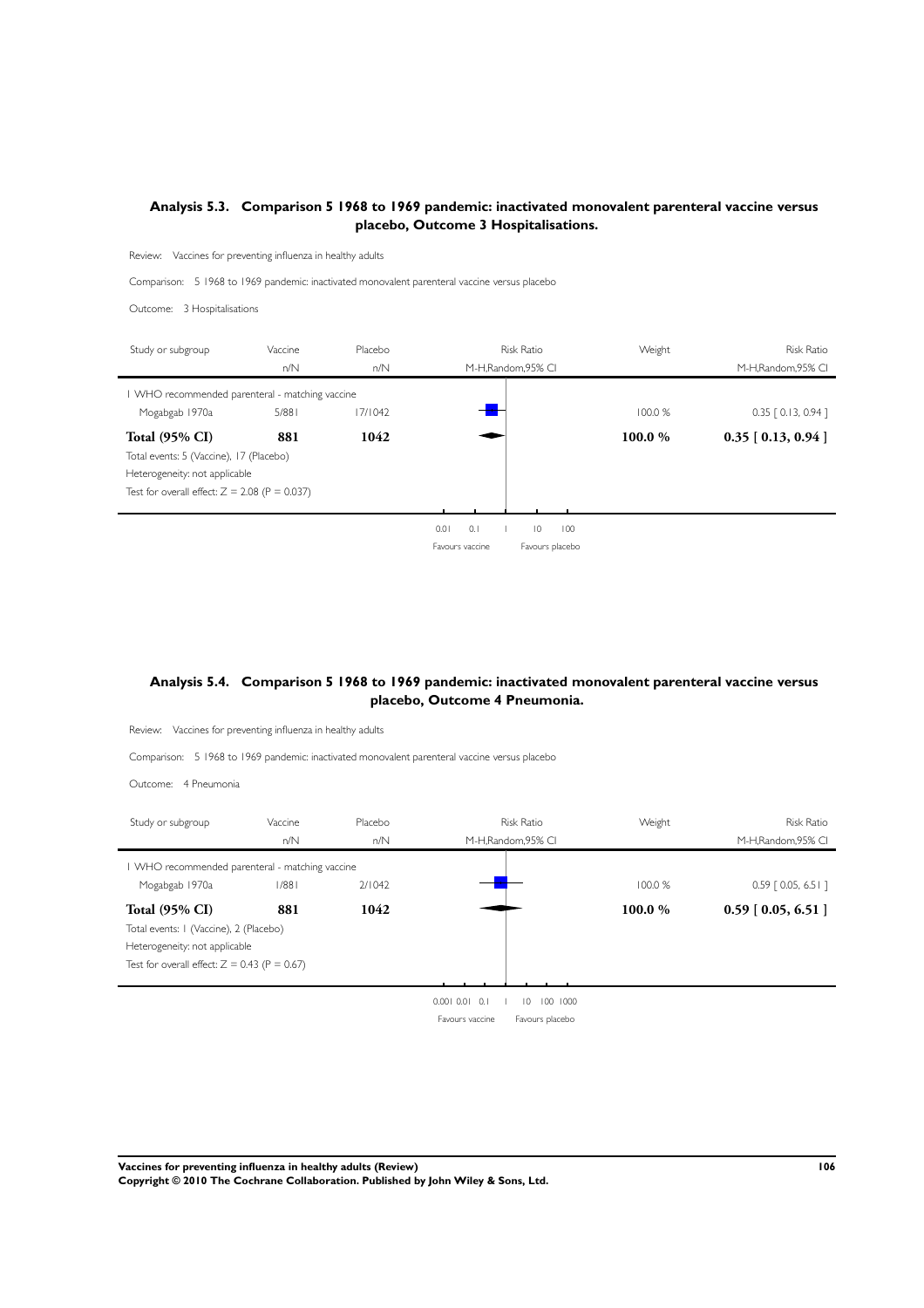### **Analysis 5.5. Comparison 5 1968 to 1969 pandemic: inactivated monovalent parenteral vaccine versus placebo, Outcome 5 Working days lost.**

Review: Vaccines for preventing influenza in healthy adults

Comparison: 5 1968 to 1969 pandemic: inactivated monovalent parenteral vaccine versus placebo

Outcome: 5 Working days lost

| Study or subgroup                                 | Vaccine     |            | Placebo     |            |                 |      | Mean Difference    |             | Weight | Mean Difference               |
|---------------------------------------------------|-------------|------------|-------------|------------|-----------------|------|--------------------|-------------|--------|-------------------------------|
|                                                   | $\mathbb N$ | Mean(SD)   | $\mathbb N$ | Mean(SD)   |                 |      | IV, Random, 95% CI |             |        | IV, Random, 95% CI            |
| I WHO recommended parenteral - matching vaccine   |             |            |             |            |                 |      |                    |             |        |                               |
| Eddy 1970                                         | 1254        | 0.09(0.69) | 413         | 0.54(1.52) |                 |      |                    |             | 100.0% | $-0.45$ [ $-0.60$ , $-0.30$ ] |
| <b>Total (95% CI)</b>                             | 1254        |            | 413         |            |                 |      |                    |             | 100.0% | $-0.45$ [ $-0.60, -0.30$ ]    |
| Heterogeneity: not applicable                     |             |            |             |            |                 |      |                    |             |        |                               |
| Test for overall effect: $Z = 5.82$ (P < 0.00001) |             |            |             |            |                 |      |                    |             |        |                               |
|                                                   |             |            |             |            |                 |      |                    |             |        |                               |
|                                                   |             |            |             |            | $-10$           | $-5$ | 5.                 | $ 0\rangle$ |        |                               |
|                                                   |             |            |             |            | Favours vaccine |      | Favours placebo    |             |        |                               |
|                                                   |             |            |             |            |                 |      |                    |             |        |                               |
|                                                   |             |            |             |            |                 |      |                    |             |        |                               |

## **Analysis 5.6. Comparison 5 1968 to 1969 pandemic: inactivated monovalent parenteral vaccine versus placebo, Outcome 6 Days ill.**

| Review: Vaccines for preventing influenza in healthy adults                                   |                        |            |                       |            |                    |                 |         |                                       |
|-----------------------------------------------------------------------------------------------|------------------------|------------|-----------------------|------------|--------------------|-----------------|---------|---------------------------------------|
| Comparison: 5 1968 to 1969 pandemic: inactivated monovalent parenteral vaccine versus placebo |                        |            |                       |            |                    |                 |         |                                       |
| Outcome: 6 Days ill                                                                           |                        |            |                       |            |                    |                 |         |                                       |
| Study or subgroup                                                                             | Vaccine<br>$\mathbb N$ | Mean(SD)   | Placebo<br>$\hbox{N}$ | Mean(SD)   | IV, Random, 95% CI | Mean Difference | Weight  | Mean Difference<br>IV, Random, 95% CI |
| I WHO recommended - matching vaccine                                                          |                        |            |                       |            |                    |                 |         |                                       |
| Eddy 1970                                                                                     | 1254                   | 0.09(0.69) | 413                   | 0.54(1.52) |                    |                 | 100.0 % | $-0.45$ [ $-0.60$ , $-0.30$ ]         |
| Total (95% CI)                                                                                | 1254                   |            | 413                   |            |                    |                 | 100.0%  | $-0.45$ [ $-0.60, -0.30$ ]            |
| Heterogeneity: not applicable<br>Test for overall effect: $Z = 5.82$ (P < 0.00001)            |                        |            |                       |            |                    |                 |         |                                       |
|                                                                                               |                        |            |                       |            | $-5$<br>$-10$<br>0 | 5<br> 0         |         |                                       |
|                                                                                               |                        |            |                       |            |                    |                 |         |                                       |
|                                                                                               |                        |            |                       |            |                    |                 |         |                                       |
|                                                                                               |                        |            |                       |            |                    |                 |         |                                       |
|                                                                                               |                        |            |                       |            |                    |                 |         |                                       |
|                                                                                               |                        |            |                       |            |                    |                 |         |                                       |

**Vaccines for preventing influenza in healthy adults (Review) 107**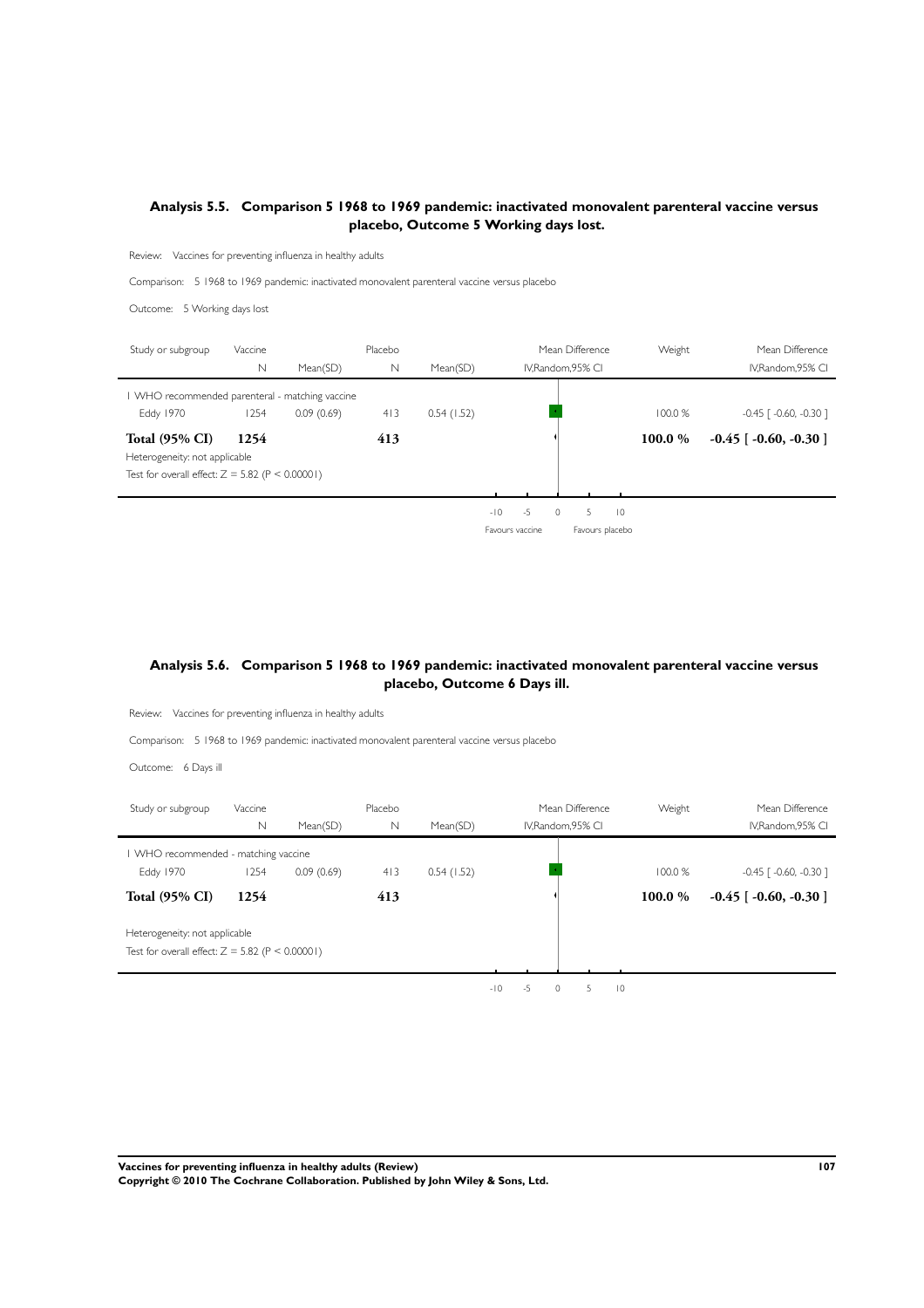### **Analysis 6.1. Comparison 6 1968 to 1969 pandemic: inactivated polyvalent aerosol vaccine versus placebo, Outcome 1 Influenza-like illness.**

Review: Vaccines for preventing influenza in healthy adults

Comparison: 6 1968 to 1969 pandemic: inactivated polyvalent aerosol vaccine versus placebo

Outcome: 1 Influenza-like illness

| Study or subgroup                                                                              | Vaccine | Placebo | <b>Risk Ratio</b>                                       | Weight | <b>Risk Ratio</b>          |
|------------------------------------------------------------------------------------------------|---------|---------|---------------------------------------------------------|--------|----------------------------|
|                                                                                                | n/N     | n/N     | M-H,Random,95% CI                                       |        | M-H,Random,95% CI          |
| Inactivated polyvalent aerosol vaccine versus placebo - non matching - I dose                  |         |         |                                                         |        |                            |
| Waldman 1969d                                                                                  | 57/234  | 33/118  |                                                         | 39.5 % | $0.87$ $[0.60, 1.26]$      |
| Waldman 1972c                                                                                  | 17/194  | 20/98   |                                                         | 23.5 % | $0.43$ $[0.24, 0.78]$      |
| Subtotal (95% CI)                                                                              | 428     | 216     |                                                         | 63.0 % | $0.64$ [ 0.32, 1.27 ]      |
| Total events: 74 (Vaccine), 53 (Placebo)                                                       |         |         |                                                         |        |                            |
| Heterogeneity: Tau <sup>2</sup> = 0.19; Chi <sup>2</sup> = 3.91, df = 1 (P = 0.05); $1^2$ =74% |         |         |                                                         |        |                            |
| Test for overall effect: $Z = 1.28$ (P = 0.20)                                                 |         |         |                                                         |        |                            |
| 2 Inactivated polyvalent aerosol vaccine versus placebo - non matching - 2 doses               |         |         |                                                         |        |                            |
| Waldman 1969d                                                                                  | 43/237  | 33/119  |                                                         | 37.0 % | $0.65$ $[0.44, 0.97]$      |
| Subtotal (95% CI)                                                                              | 237     | 119     |                                                         | 37.0 % | $0.65$ [ $0.44$ , $0.97$ ] |
| Total events: 43 (Vaccine), 33 (Placebo)                                                       |         |         |                                                         |        |                            |
| Heterogeneity: not applicable                                                                  |         |         |                                                         |        |                            |
| Test for overall effect: $Z = 2.10$ (P = 0.036)                                                |         |         |                                                         |        |                            |
| <b>Total (95% CI)</b>                                                                          | 665     | 335     |                                                         | 100.0% | $0.66$ [ $0.46$ , $0.95$ ] |
| Total events: 117 (Vaccine), 86 (Placebo)                                                      |         |         |                                                         |        |                            |
| Heterogeneity: Tau <sup>2</sup> = 0.05; Chi <sup>2</sup> = 4.03, df = 2 (P = 0.13); $1^2$ =50% |         |         |                                                         |        |                            |
| Test for overall effect: $Z = 2.22$ (P = 0.026)                                                |         |         |                                                         |        |                            |
|                                                                                                |         |         |                                                         |        |                            |
|                                                                                                |         |         | $0.1$ $0.2$ $0.5$<br>5<br>$ 0\rangle$<br>$\overline{2}$ |        |                            |
|                                                                                                |         |         | Favours vaccine<br>Favours placebo                      |        |                            |
|                                                                                                |         |         |                                                         |        |                            |
|                                                                                                |         |         |                                                         |        |                            |
|                                                                                                |         |         |                                                         |        |                            |

**Vaccines for preventing influenza in healthy adults (Review) 108**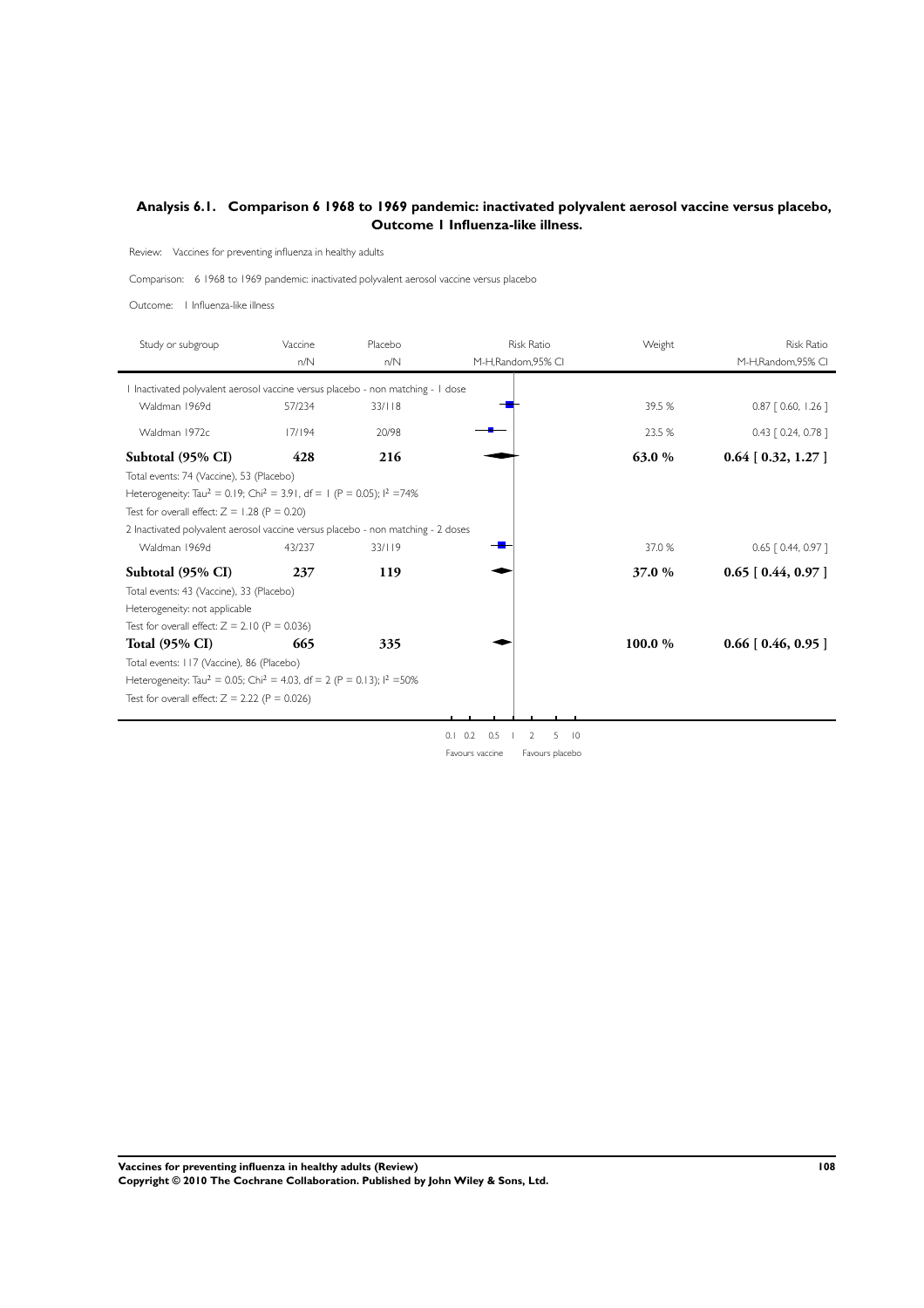# **Analysis 7.1. Comparison 7 1968 to 1969 pandemic: inactivated monovalent aerosol vaccine versus placebo, Outcome 1 Influenza-like illness.**

Review: Vaccines for preventing influenza in healthy adults

Comparison: 7 1968 to 1969 pandemic: inactivated monovalent aerosol vaccine versus placebo

Outcome: 1 Influenza-like illness

| Study or subgroup                                                                                       | Vaccine | Placebo | <b>Risk Ratio</b>                                          | Weight | Risk Ratio                 |
|---------------------------------------------------------------------------------------------------------|---------|---------|------------------------------------------------------------|--------|----------------------------|
|                                                                                                         | n/N     | n/N     | M-H,Random,95% CI                                          |        | M-H,Random,95% CI          |
| Inactivated monovalent aerosol vaccine versus placebo - matching - I dose                               |         |         |                                                            |        |                            |
| Waldman 1969c                                                                                           | 54/239  | 33/118  |                                                            | 37.9%  | $0.81$ [ 0.56, 1.17 ]      |
| Waldman 1972a                                                                                           | 11/195  | 20/98   |                                                            | 25.7%  | $0.28$ $[0.14, 0.55]$      |
| Subtotal (95% CI)                                                                                       | 434     | 216     |                                                            | 63.6 % | $0.49$ [ $0.17, 1.41$ ]    |
| Total events: 65 (Vaccine), 53 (Placebo)                                                                |         |         |                                                            |        |                            |
| Heterogeneity: Tau <sup>2</sup> = 0.50; Chi <sup>2</sup> = 7.18, df = 1 (P = 0.01); $1^2$ =86%          |         |         |                                                            |        |                            |
| Test for overall effect: $Z = 1.32$ (P = 0.19)                                                          |         |         |                                                            |        |                            |
| 2 Inactivated monovalent aerosol vaccine versus placebo - matching - 2 doses                            |         |         |                                                            |        |                            |
| Waldman 1969c                                                                                           | 38/240  | 33/119  |                                                            | 36.4%  | 0.57 [ 0.38, 0.86 ]        |
| Subtotal (95% CI)                                                                                       | 240     | 119     |                                                            | 36.4 % | $0.57$ [ 0.38, 0.86 ]      |
| Total events: 38 (Vaccine), 33 (Placebo)                                                                |         |         |                                                            |        |                            |
| Heterogeneity: not applicable                                                                           |         |         |                                                            |        |                            |
| Test for overall effect: $Z = 2.67$ (P = 0.0076)                                                        |         |         |                                                            |        |                            |
| <b>Total (95% CI)</b>                                                                                   | 674     | 335     |                                                            | 100.0% | $0.54$ [ $0.32$ , $0.91$ ] |
| Total events: 103 (Vaccine), 86 (Placebo)                                                               |         |         |                                                            |        |                            |
| Heterogeneity: Tau <sup>2</sup> = 0.15; Chi <sup>2</sup> = 7.31, df = 2 (P = 0.03); l <sup>2</sup> =73% |         |         |                                                            |        |                            |
| Test for overall effect: $Z = 2.31$ (P = 0.021)                                                         |         |         |                                                            |        |                            |
|                                                                                                         |         |         |                                                            |        |                            |
|                                                                                                         |         |         | $0.1$ $0.2$ $0.5$<br>$\overline{2}$<br>5<br>$\overline{0}$ |        |                            |
|                                                                                                         |         |         | Favours vaccine<br>Favours placebo                         |        |                            |
|                                                                                                         |         |         |                                                            |        |                            |
|                                                                                                         |         |         |                                                            |        |                            |
|                                                                                                         |         |         |                                                            |        |                            |
|                                                                                                         |         |         |                                                            |        |                            |
|                                                                                                         |         |         |                                                            |        |                            |
|                                                                                                         |         |         |                                                            |        |                            |

**Vaccines for preventing influenza in healthy adults (Review) 109**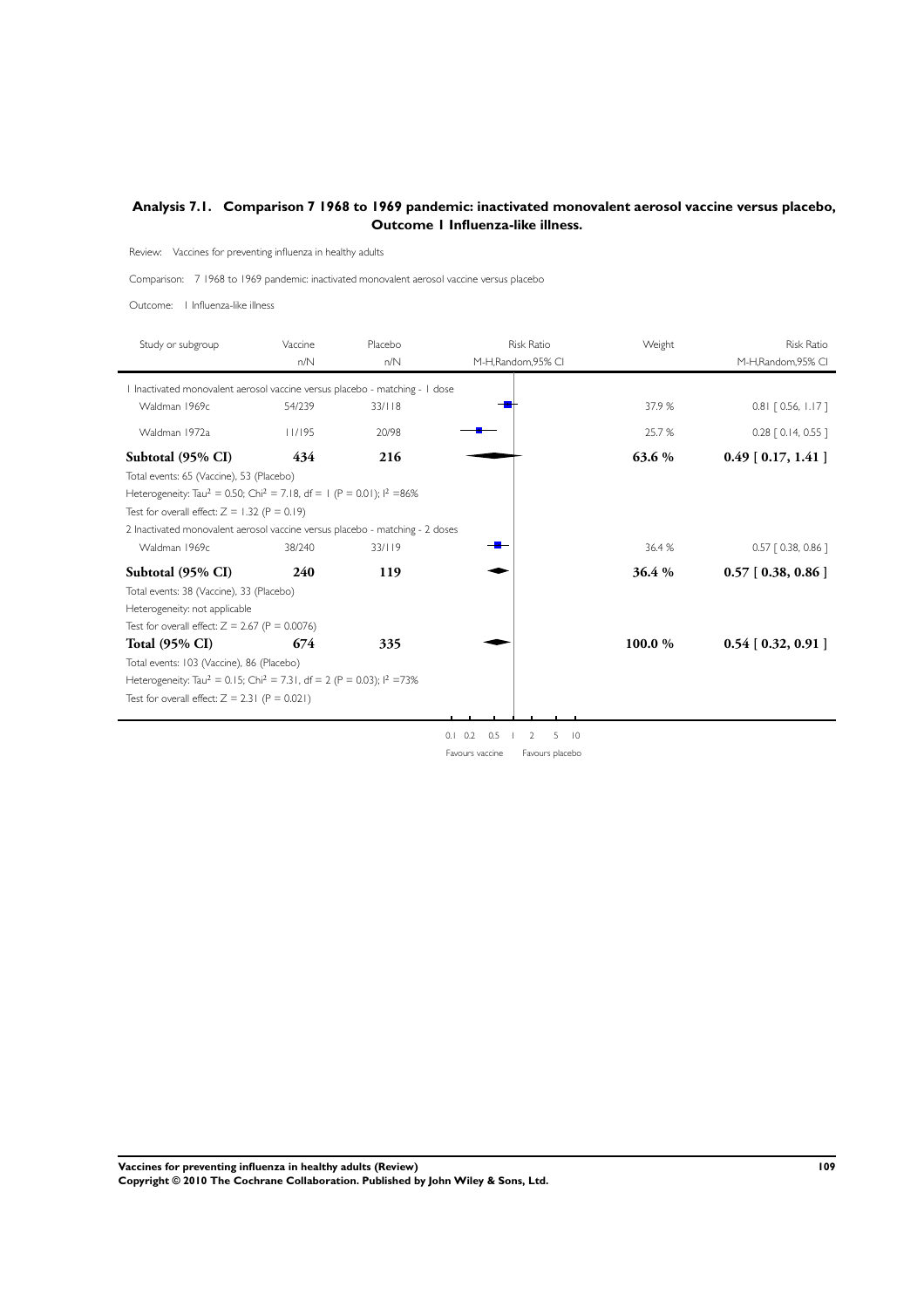### **Analysis 8.1. Comparison 8 1968 to 1969 pandemic: live aerosol vaccine versus placebo, Outcome 1 Influenza cases (clinically defined without clear definition).**

Review: Vaccines for preventing influenza in healthy adults

Comparison: 8 1968 to 1969 pandemic: live aerosol vaccine versus placebo

Outcome: 1 Influenza cases (clinically defined without clear definition)

| Vaccine                                        | Placebo   |      |     |                 |                   | Weight                                 | <b>Risk Ratio</b>     |
|------------------------------------------------|-----------|------|-----|-----------------|-------------------|----------------------------------------|-----------------------|
| n/N                                            | n/N       |      |     |                 |                   |                                        | M-H, Random, 95% CI   |
|                                                |           |      |     |                 |                   |                                        |                       |
| 1407/9945                                      | 1429/9942 |      |     |                 |                   | 100.0 %                                | $0.98$ $[0.92, 1.05]$ |
| 9945                                           | 9942      |      |     |                 |                   | 100.0%                                 | $0.98$ [ 0.92, 1.05 ] |
| Total events: 1407 (Vaccine), 1429 (Placebo)   |           |      |     |                 |                   |                                        |                       |
| Heterogeneity: not applicable                  |           |      |     |                 |                   |                                        |                       |
| Test for overall effect: $Z = 0.45$ (P = 0.65) |           |      |     |                 |                   |                                        |                       |
|                                                |           |      |     |                 |                   |                                        |                       |
|                                                |           | 0.01 | 0.1 | $ 0\rangle$     | 100               |                                        |                       |
|                                                |           |      |     |                 |                   |                                        |                       |
|                                                |           |      |     |                 |                   |                                        |                       |
|                                                |           |      |     | Favours vaccine | <b>Risk Ratio</b> | M-H, Random, 95% CI<br>Favours placebo |                       |

## **Analysis 8.2. Comparison 8 1968 to 1969 pandemic: live aerosol vaccine versus placebo, Outcome 2 Complications (bronchitis, otitis, pneumonia).**

Review: Vaccines for preventing influenza in healthy adults

Comparison: 8 1968 to 1969 pandemic: live aerosol vaccine versus placebo

Outcome: 2 Complications (bronchitis, otitis, pneumonia)

| Study or subgroup                              | Vaccine<br>n/N | Placebo<br>n/N | M-H, Fixed, 95% CI     | <b>Risk Ratio</b>                      | Weight  | <b>Risk Ratio</b><br>M-H, Fixed, 95% CI |
|------------------------------------------------|----------------|----------------|------------------------|----------------------------------------|---------|-----------------------------------------|
| Non-matching                                   |                |                |                        |                                        |         |                                         |
| Sumarokow 1971                                 | 1/9945         | 4/9942         |                        |                                        | 100.0%  | $0.25$ $[0.03, 2.24]$                   |
| <b>Total (95% CI)</b>                          | 9945           | 9942           |                        |                                        | 100.0 % | $0.25$ [ $0.03$ , 2.24 ]                |
| Total events: I (Vaccine), 4 (Placebo)         |                |                |                        |                                        |         |                                         |
| Heterogeneity: not applicable                  |                |                |                        |                                        |         |                                         |
| Test for overall effect: $Z = 1.24$ (P = 0.21) |                |                |                        |                                        |         |                                         |
|                                                |                |                |                        |                                        |         |                                         |
|                                                |                |                | $0.1 \quad 0.2$<br>0.5 | 5<br>$\overline{2}$<br>$\overline{10}$ |         |                                         |
|                                                |                |                | Favours vaccine        | Favours placebo                        |         |                                         |
|                                                |                |                |                        |                                        |         |                                         |
|                                                |                |                |                        |                                        |         |                                         |
|                                                |                |                |                        |                                        |         |                                         |
|                                                |                |                |                        |                                        |         |                                         |

**Vaccines for preventing influenza in healthy adults (Review) 110**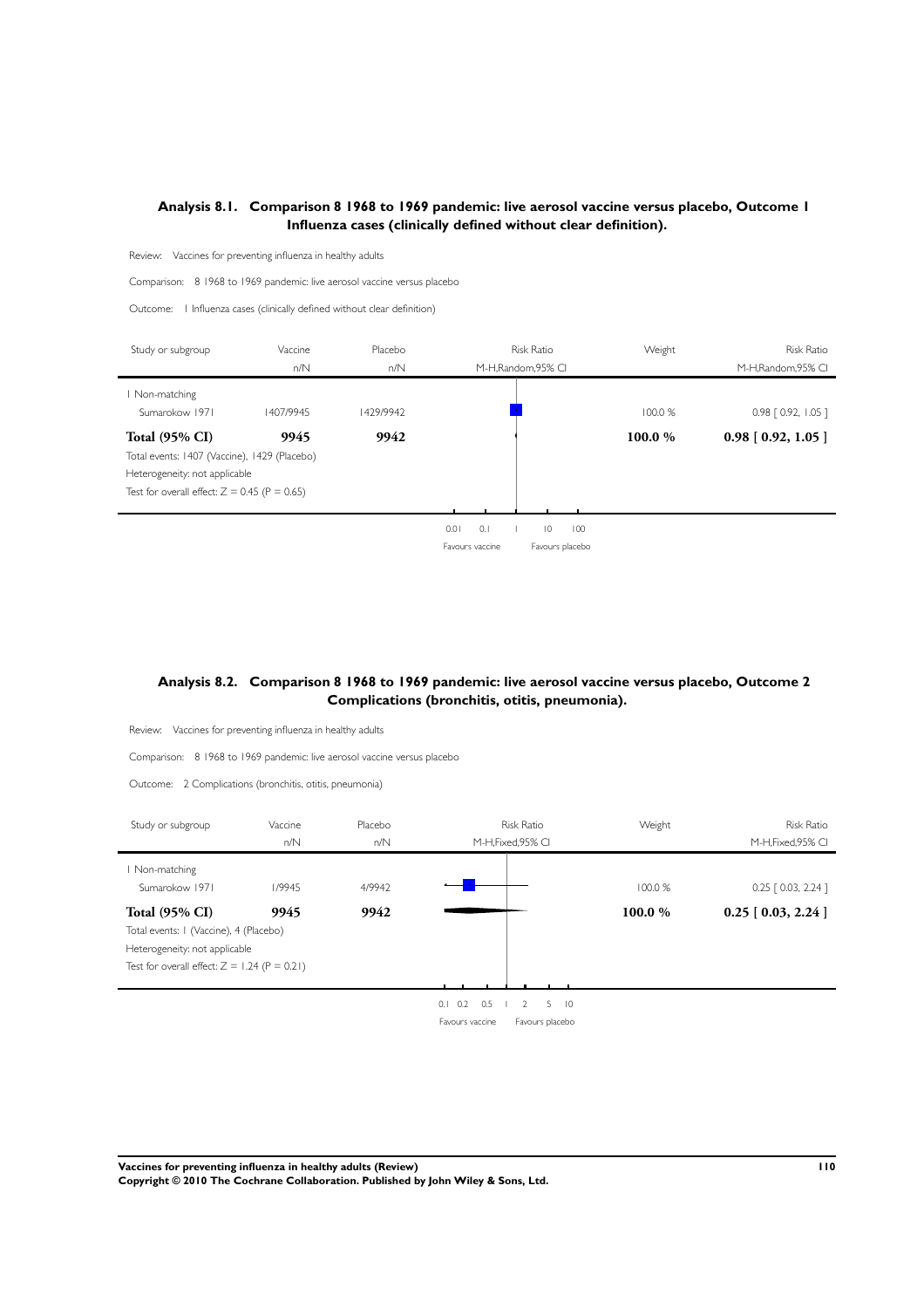# **A P P E N D I C E S**

#### **Appendix 1. MEDLINE search strategy for 2004 update**

#### **MEDLINE**

#1 ("Influenza Vaccine/administration and dosage"[MeSH] OR "Influenza Vaccine/adverse effects"[MeSH] OR "Influenza Vaccine/ contraindications"[MeSH] OR "Influenza Vaccine/immunology"[MeSH] OR "Influenza Vaccine/metabolism"[MeSH] OR "Influenza Vaccine/radiation effects"[MeSH] OR "Influenza Vaccine/therapeutic use"[MeSH] OR "Influenza Vaccine/toxicity"[MeSH]) OR ("Influenza/epidemiology"[MeSH] OR "Influenza/immunology"[MeSH] OR "Influenza/mortality"[MeSH] OR "Influenza/prevention and control"[MeSH] OR "Influenza/transmission"[MeSH])

#2 (influenza vaccin\*[Title/Abstract]) OR ((influenza [Title/Abstract] OR flu[Title/Abstract]) AND (vaccin\*[Title/Abstract] OR immuni\*[Title/Abstract] OR inoculati\*[Title/Abstract] OR efficacy[Title/Abstract] OR effectiveness[Title/Abstract]) #3 #1 OR #2

# 4 "Randomized Controlled Trial"[Publication Type] OR "Randomized Controlled Trials"[MeSH] OR "Controlled Clinical Trial"[Publication Type] OR "Controlled Clinical Trials"[MeSH] OR "Random Allocation"[MeSH] OR "Double-Blind Method"[MeSH] OR "Single-Blind Method"[MeSH]

#5 controlled clinical trial\*[Title/Abstract] OR randomised controlled trial\*[Title/Abstract] OR clinical trial\*[Title/Abstract] OR random allocation[Title/Abstract] OR random\*[Title/Abstract] OR placebo[Title/Abstract] OR double - blind[Title/Abstract] OR single - blind[Title/Abstract] OR RCT[Title/Abstract] OR CCT[Title/Abstract] OR allocation[Title/Abstract] OR follow - up[Title/ Abstract]

#6 #4 OR #5 #7 #3 AND #6

### **Appendix 2. MEDLINE (PubMed) search strategies for 2010 update**

**#1** "Influenza Vaccines"[MeSH] OR ("Influenza, Human/complications"[MeSH] OR "Influenza, Human/epidemiology"[MeSH] OR "Influenza, Human/immunology"[MeSH] OR "Influenza, Human/mortality"[MeSH] OR "Influenza, Human/prevention and control"[MeSH] OR "Influenza, Human/transmission"[MeSH])

#2 ((influenza vaccin\*[Text Word]) OR ((influenza [Text Word] OR flu[Text Word]) AND (vaccin\*[Text Word] OR immuni\*[Text Word] OR inoculation\*[Text Word] OR efficacy[Text Word] OR effectiveness[Text Word])))

#3 #1 OR #2

#4 randomized controlled trial [pt] OR controlled clinical trial [pt] OR randomized [tiab] OR placebo [tiab] OR drug therapy [sh] OR randomly [tiab] OR trial [tiab] OR groups [tiab]) AND humans [mh]

#5 ("cross over" OR "crossover" OR "Follow Up") OR ("Cross-Over Studies"[MeSH] OR "Follow-Up Studies"[MeSH] OR "Prospective Studies"[MeSH]) OR ("time series" OR "interrupted time series") OR (placebo\* OR random\* OR "double blind" OR "single blind" OR clinical trial\* OR trial design) OR ("Case-Control Studies"[MeSH] OR (cases[Title/Abstract] AND controls[Title/Abstract])) OR ("Cohort Studies"[MeSH] OR cohort\*) OR ("Comparative Study"[Publication Type]) OR ("before after"[Title/Abstract] OR "beforeafter"[Title/Abstract] OR "before/after"[Title/Abstract] OR "before and after"[Title/Abstract]) OR (volunteer\*[Title/Abstract]) OR (control\*[Text Word] AND evaluation[Text Word])

#6 #4 OR #5

#7 #3 AND #6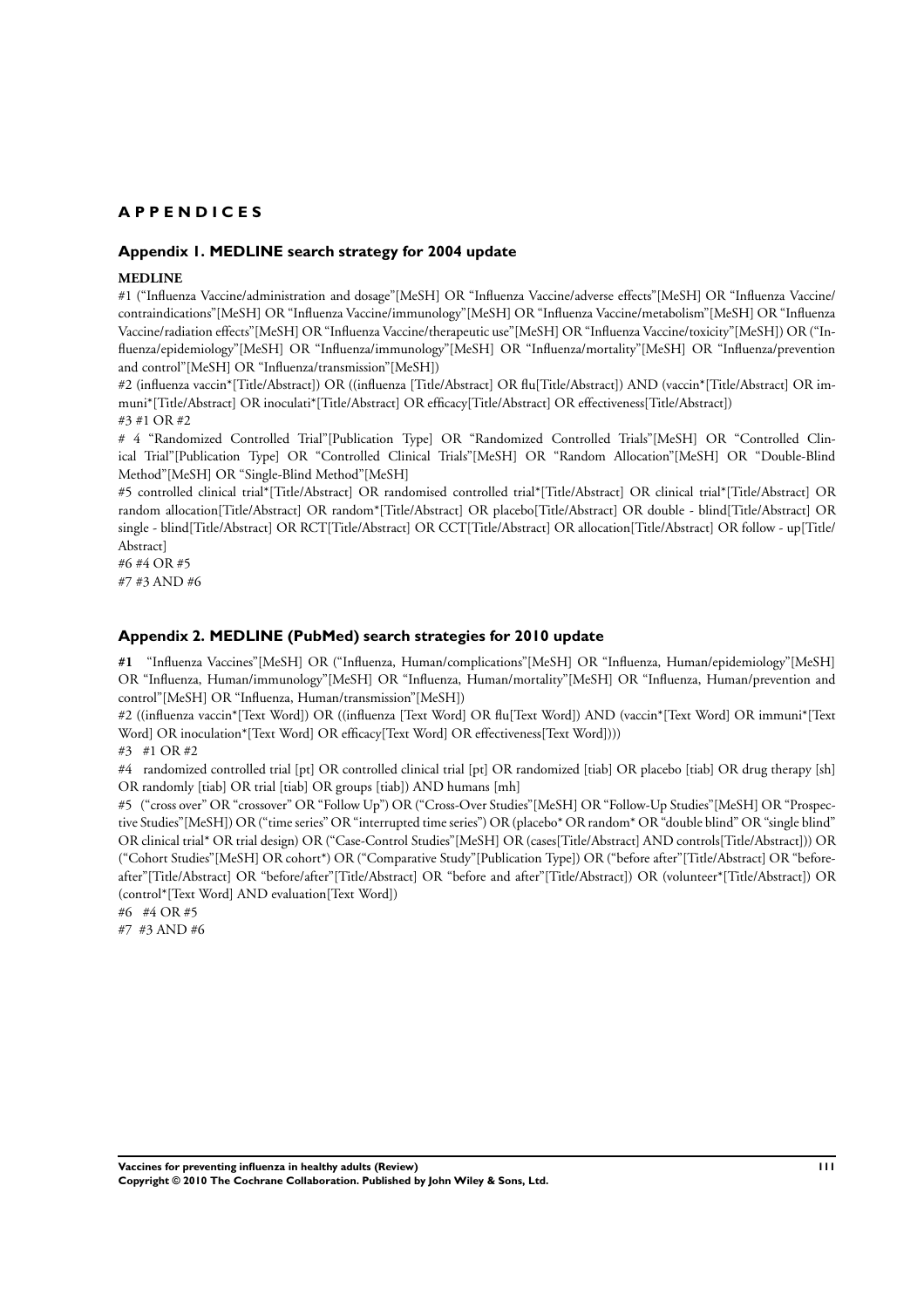### **Appendix 3. EMBASE.com search strategy for 2010 update**

#1 'influenza vaccine' /exp OR 'influenza vaccine' OR ( influenza OR flu AND ( vaccin\* OR immuni\* OR inoculat\* )) OR 'influenza vaccine' /syn OR ( 'influenza' /exp AND 'vaccine' /exp)

#2 'case control study' /syn OR 'case control' :de,ab,ti OR ( cases :ab,ti AND controls :ab,ti) OR 'cohort analysis' /syn OR 'cohort study' :de,ab,ti OR 'study cohort' :de,ab,ti OR prospectiv\* :ab,ti OR volunteer\* :ab,ti OR observational :ab,ti OR 'clinical trial' :it OR 'randomized controlled trial' :it OR 'drug therapy' /exp OR 'drug therapy' :de OR randomized :ab,ti OR randomised :ab,ti OR placebo :ab,ti OR randomly :ab,ti OR trial :ab,ti OR groups :ab,ti

#3 'clinical trial' :it OR 'randomized controlled trial' :it OR 'drug therapy' /exp OR 'drug therapy' :de OR randomized :ab,ti OR randomised :ab,ti OR placebo :ab,ti OR randomly :ab,ti OR trial :ab,ti OR groups :ab,ti

#4 'clinical trial' :it OR 'randomized controlled trial' :it OR 'randomized controlled trial' /exp OR 'randomization' /exp OR 'single blind procedure' /exp OR 'double blind procedure' /exp OR 'clinical trial' /exp OR 'clinical' NEAR/0 'trial' OR 'clinical trial' OR ( singl\* OR doubl\* OR trebl\* OR tripl\* AND ( mask\* OR blind\* )) OR 'placebo' /exp OR placebo\* OR random\* OR 'control group' /exp OR 'experimental design' /exp OR 'comparative study' /exp OR 'evaluation study' OR 'evaluation studies' /exp OR 'follow up' / exp OR 'prospective study' /exp OR control\* OR prospectiv\* OR volunteer\* AND [humans]/lim

#5 #2 OR #3 OR #4

#6 #1 AND #5

#7 #1 AND #5 AND [humans]/lim AND [embase]/lim

### **Appendix 4. Glossary**

#### **Efficacy**

the impact of an intervention (drug, vaccines etc) on a problem or disease in ideal conditions - in this case the capacity of vaccines to prevent or treat influenza and its complications.

#### **Effectiveness**

the impact of an intervention (drug, vaccines etc) on a problem or disease in field conditions - in this case the capacity of vaccines to prevent or treat ILI and its complications.

#### **Influenza**

an acute respiratory infection caused by a virus of the Orthomyxoviridae family. Three serotypes are known (A, B and C). Influenza causes an acute febrile illness with myalgia, headache and cough. Although the median duration of the acute illness is three days, cough and malaise can persist for weeks. Complications of influenza include otitis media, pneumonia, secondary bacterial pneumonia, exacerbations of chronic respiratory disease and bronchiolitis in children. These illnesses may require treatment in a hospital and can be life-threatening especially in 'high-risk' people e.g. the elderly and people suffering from chronic heart disease. Additionally, influenza can cause a range of non-respiratory complications including febrile convulsions, Reye's syndrome and myocarditis. The influenza virus is composed of a protein envelope around an RNA core. On the envelope are two antigens: neuraminidase (N antigen) and hemagglutinin (H antigen). Hemagglutinin is an enzyme that facilitates the entry of the virus into cells of the respiratory epithelium, while neuraminidase facilitates the release of newly produced viral particles from infected cells. The influenza virus has a marked propensity to mutate its external antigenic composition to escape the hosts' immune defences. Given this extreme mutability, a classification of viral subtype A based on H and N typing has been introduced. Additionally, strains are classified on the basis of antigenic type of the nucleoprotein core (A, B ), geographical location of first isolation, strain serial number and year of isolation. Every item is separated by a slash mark (e.g. A/Wuhan/359/95 (H3N2)). Unless otherwise specified such strains are of human origin. The production of antibodies against influenza beyond a conventional quantitative threshold is called seroconversion. Seroconversion in the absence of symptoms is called asymptomatic influenza.

**Vaccines for preventing influenza in healthy adults (Review) 112 Copyright © 2010 The Cochrane Collaboration. Published by John Wiley & Sons, Ltd.**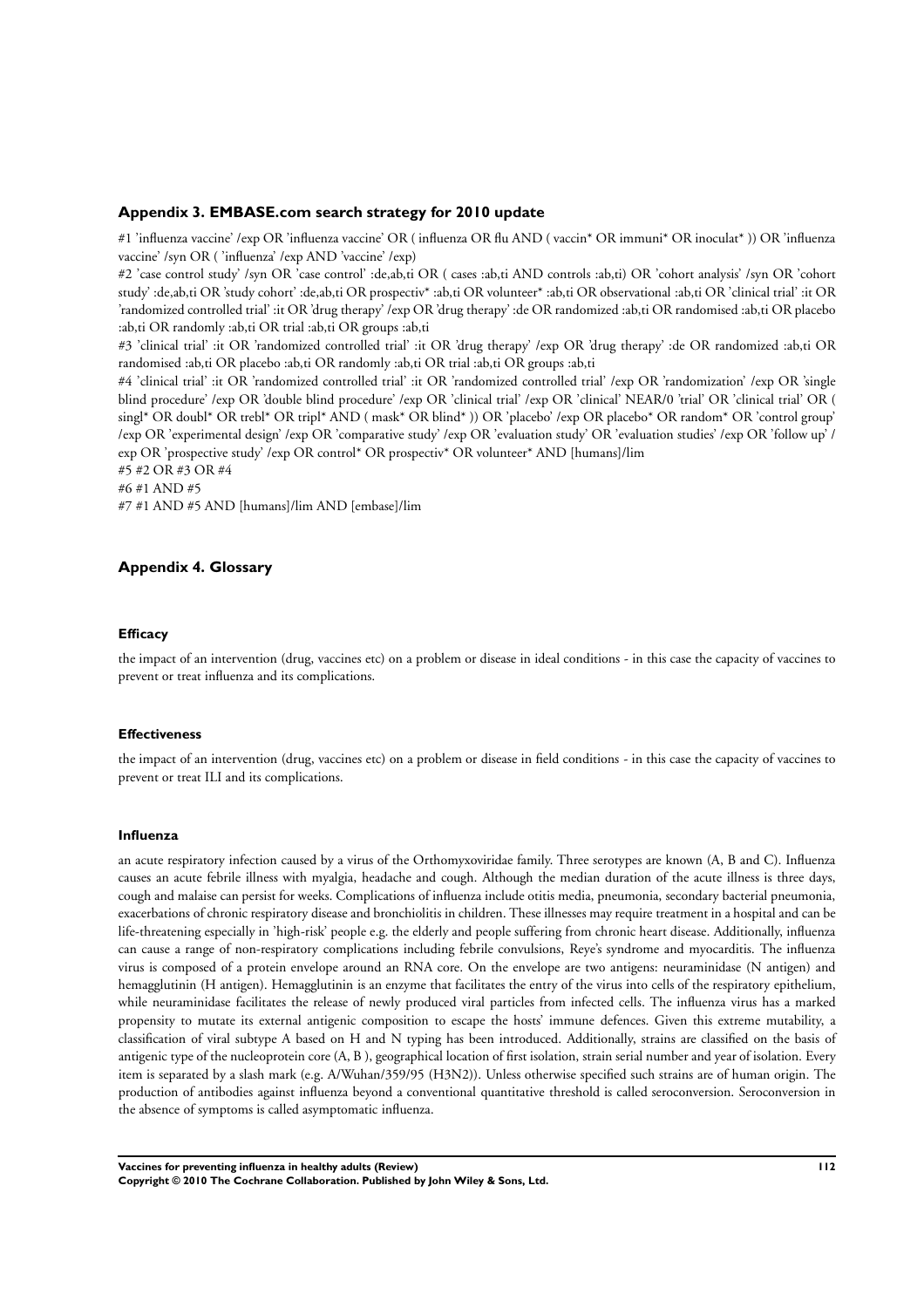### **Influenza-like illness (ILI)**

an acute respiratory illness caused by scores of different viruses (including influenza A and B) presenting with symptoms and signs which are not distinguishable from those of influenza. ILI does not have documented laboratory isolation of the causative agent and is what commonly presents to physicians and patients (also known as the flu").

# **F E E D B A C K**

#### **Inconsistency between results and abstract**

#### **Summary**

We feel there is some inconsistency between results and abstract of this review regarding off work time.

In the results it states that 0.4 days are saved, but that this result is not statistically significant. In the abstract, however, this difference is labelled significant. Can you help us in understanding this?

I certify that I have no affiliations with or involvement in any organisation or entity with a direct financial interest in the subject matter of my criticisms.

#### **Reply**

The difference is statistically significat as it says in the abstract. In the results the word "statistical" has been used instead of "clinical". Indeed the meaning of the comment was to underline that, although statistically significant, a difference of 0.4 day is clinically inconsistent.

I certify that I have no affiliations with or involvement in any organisation or entity with a direct financial interest in the subject matter of my criticisms

Vittorio Demicheli

#### **Contributors**

JC van der Wouden Feedback added 16/04/07

#### **Comments regarding the conclusion**

#### **Summary**

Your conclusion is confusing. You write: "Universal immunization of healthy adults is not supported by the results of this review." If so, why the first sentence? You wrote in the Discussion that "serologically confirmed cases of influenza are only part of the spectum of clinical effectiveness." Furthermore, it would be helpful if you had explained the difference between influenza and influenza-like illness in the abstract. Also, the title of the synopsis is inaccurate. Why say "not enough evidence" when there are so many trials in your review? It should read: Clinical trials do not support the universal recommendation, etc. And "by a quarter" is not going to be understood by the general public. Please put in absolute terms.

I certify that I have no affiliations with or involvement in any organization or entity with a financial interest in the subject matter of my feedback.

### **Reply**

This comment has been superseded and addressed by the 2006 latest update.

**Vaccines for preventing influenza in healthy adults (Review) 113**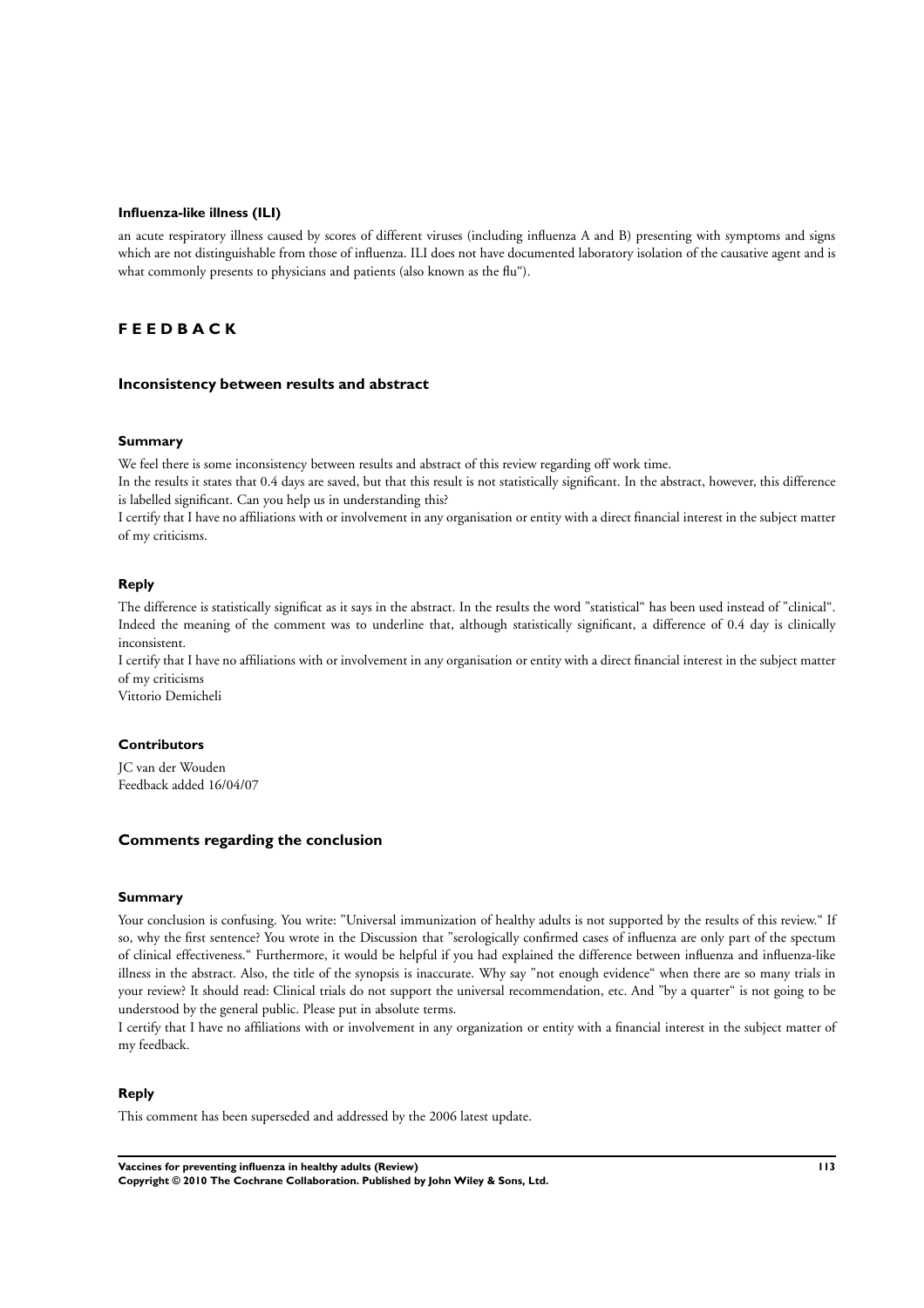# **Contributors**

Maryann Napoli Feedback added 05/04/06

# **W H A T ' S N E W**

Last assessed as up-to-date: 2 June 2010.

| 3 June 2010   | New search has been performed | Searches conducted. For this update we screened 3729<br>titles and identified 44 studies for possible inclusion. We<br>included two new trials (Beran 2009a; Beran 2009b) and<br>excluded three new trials (Belongia 2009; Chou 2007;<br>Khazeni 2009). |
|---------------|-------------------------------|---------------------------------------------------------------------------------------------------------------------------------------------------------------------------------------------------------------------------------------------------------|
| 11 March 2010 |                               | New citation required but conclusions have not changed For this update Eliana Ferroni (EF), Lubna Al Ansari<br>and Ghada Bawazeer joined as new authors. Carlo Di<br>Pietrantonj (CDP), Alessandro Rivetti (AR) and Tom<br>Jefferson (TJ) remained.     |

# **H I S T O R Y**

Protocol first published: Issue 4, 1998 Review first published: Issue 4, 1999

| 10 May 2009      | Amended                                            | Contact details updated.                                                                                                                                                                                                                                                                                                                                                                                                                                                                                                                                                                                                                                                    |
|------------------|----------------------------------------------------|-----------------------------------------------------------------------------------------------------------------------------------------------------------------------------------------------------------------------------------------------------------------------------------------------------------------------------------------------------------------------------------------------------------------------------------------------------------------------------------------------------------------------------------------------------------------------------------------------------------------------------------------------------------------------------|
| 26 April 2008    | Amended                                            | Converted to new review format.                                                                                                                                                                                                                                                                                                                                                                                                                                                                                                                                                                                                                                             |
| 15 April 2007    | Feedback has been incorporated                     | Feedback comment added to review.                                                                                                                                                                                                                                                                                                                                                                                                                                                                                                                                                                                                                                           |
| 20 November 2006 | New citation required and conclusions have changed | Substantive amendment. For the 2006 update we in-<br>cluded 30 new studies but tightened up our inclusion<br>criteria, excluding studies with influenza B vaccine as<br>a control. These do not come within our comparator<br>rules of placebo or do-nothing. Twenty two of the new<br>included studies were clinical trials evaluating efficacy<br>and / or safety of different type of influenza vaccines.<br>We also carried out a subanalysis of the five 1968 to<br>1969 pandemic trials (with numerous subtrials) in our<br>dataset. Finally, we included more data (ten studies)<br>on potential serious or rare harms, looking also at non-<br>randomised evidence. |
| 4 April 2006     | Feedback has been incorporated                     | Feedback commented added to review.                                                                                                                                                                                                                                                                                                                                                                                                                                                                                                                                                                                                                                         |

**Vaccines for preventing influenza in healthy adults (Review) 114**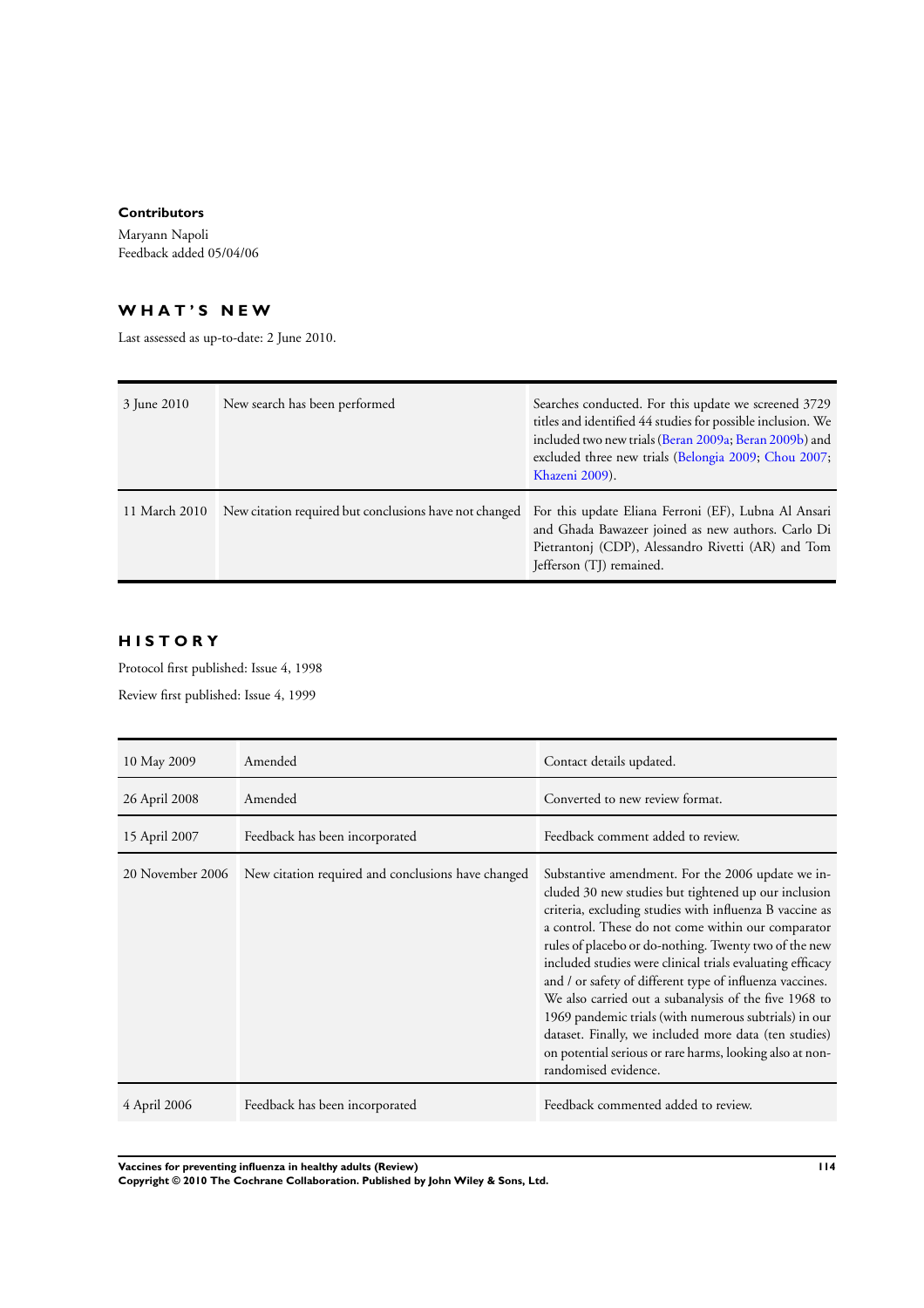### (*Continued)*

| 10 January 2006  | New search has been performed | Searches conducted.                                                                                                                                                                                                                                                                                                                                                                          |
|------------------|-------------------------------|----------------------------------------------------------------------------------------------------------------------------------------------------------------------------------------------------------------------------------------------------------------------------------------------------------------------------------------------------------------------------------------------|
| 1 December 2003  | New search has been performed | Searches conducted. In the 2004 update we included<br>five more studies which were not identified by the orig-<br>inal searches and we updated text and references. We<br>also assessed and excluded 25 more studies. The ran-<br>dom-effects model was used for analysing all the com-<br>parisons and outcomes. The updated results and con-<br>clusions of our review do not change much. |
| 27 December 1997 | New search has been performed | Searches conducted. Review first published Issue 4,<br>1999.                                                                                                                                                                                                                                                                                                                                 |

# **C O N T R I B U T I O N S O F A U T H O R S**

For the 2010 update Tom Jefferson (TJ) and Eliana Ferroni (EF) designed the update.

Alessandro Rivetti (AR) carried out the searches and preliminary screening of references.

TJ and LAA applied inclusion criteria.

TJ, LAA, EF and GB extracted data.

Carlo Di Pietrantonj (CDP) arbitrated and checked the data extraction.

CDP performed the meta-analysis and carried out statistical testing.

TJ and AR wrote the final report.

All review authors contributed to both the protocol and final report.

Statistical support to previous review versions was provided by JJ Deeks.

# **D E C L A R A T I O N S O F I N T E R E S T**

TJ owned shares in GlaxoSmithKline and has received consultancy fees from Sanofi-Synthelabo (2002) and Roche (1997 to 1999). All other review authors have no conflicts to declare.

# **S O U R C E S O F S U P P O R T**